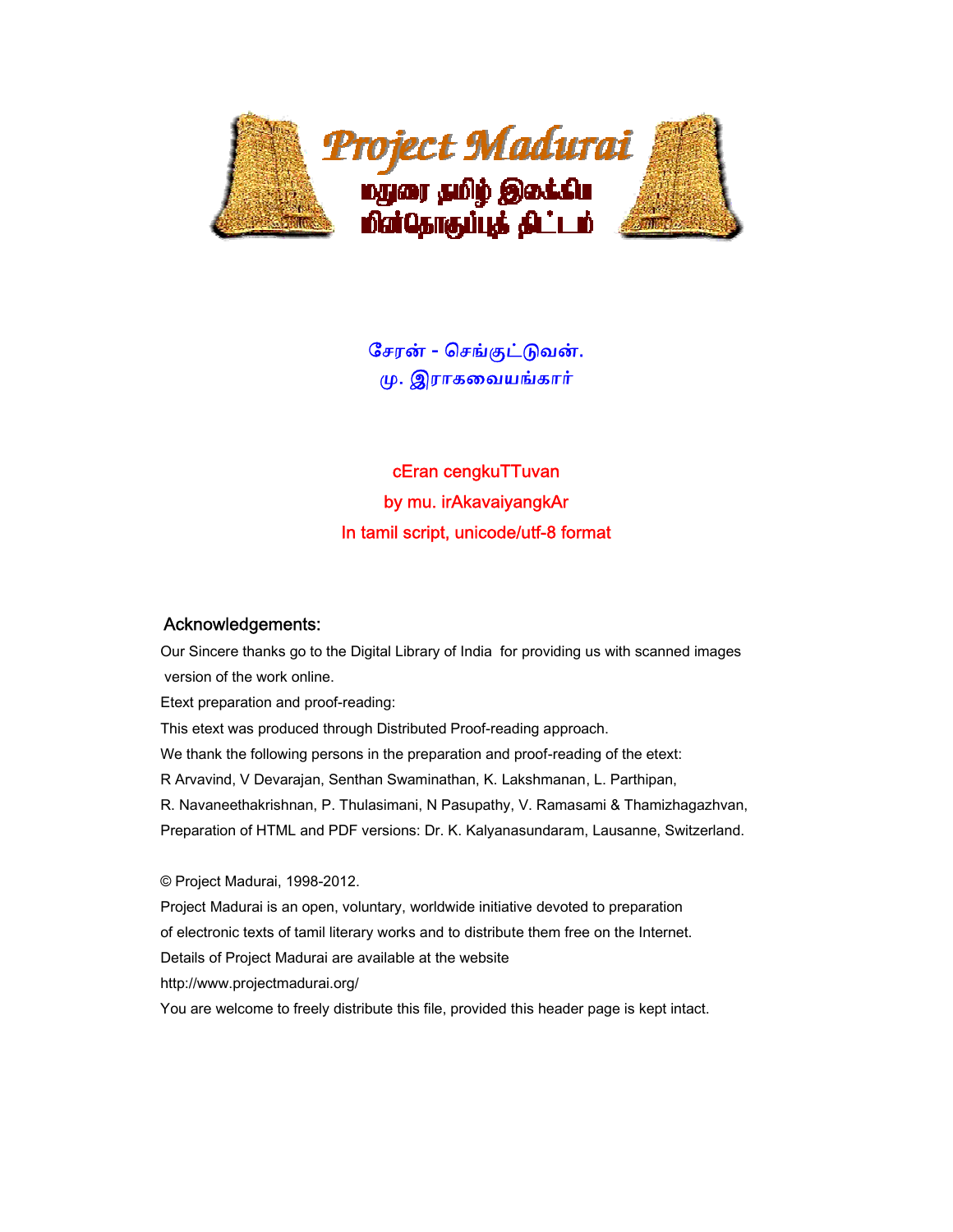ᾙ. இராகைவயங்கார் அவர்களின் "சேரன் - செங்குட்டுவன்"

## Source:

 ேசரன் - ெசங்குட்ᾌவன் --- ᾙ. இராகைவயங்கார் -- 1915 மᾐைர தமிழ்ச்ச்ஙங்கம், 1915 உரிமையரை.

சிந்தைவரு புகழ்ச்சேரன் செங்குட்டுவன் சரிதந் திகழு மிந்நூல் விந்தைமிகு தருமதுரை வியனகரிற் றமிழ்ச்சங்கம் விைழந்ᾐ கூட்ᾊச் செந்தமிழின் வளம்பெருக்கிச் சிறியேனும் பெருமைபெறச் செய்த வண்மைச் சுந்தரனாம் தமிழ்ப்பாண்டித் துரைக்குரிமை யாகிநலந் துலங்க மன்னோ. ஆக்கிேயான்.

----------------

## PREFACE.

 It does not require any very detailed statement of the reasons why a very correct knowledge and appreciation of the literature of a country are needed. For, the literature of a country is a mirror which reflects the civilisation and institutions of a country very vividly in all its stages of development. That a knowledge of the country's past and of the progress or transition is essential by way of stimulus to future progress, is conceded by all. The Tamil land owes a deep debt of gratitude to Mahamahopadhyaya V. Swaminatha Ayer; for re-introducing the great classical epics and pieces of heroic poetry, that possess in a pre-eminent degree the merits and excellences due to literary masterpieces. Of them Pathiruppatu wholly, and Silappathikaram partly, deal with the Chera dynasty of the immortal lines of Tamil Kings. The history of that dynasty is still shrouded in considerable obscurity. Any works that bear upon them, and any exposition of works that would serve to enlighten the public as regards their history and and the achievements of their Kings in peace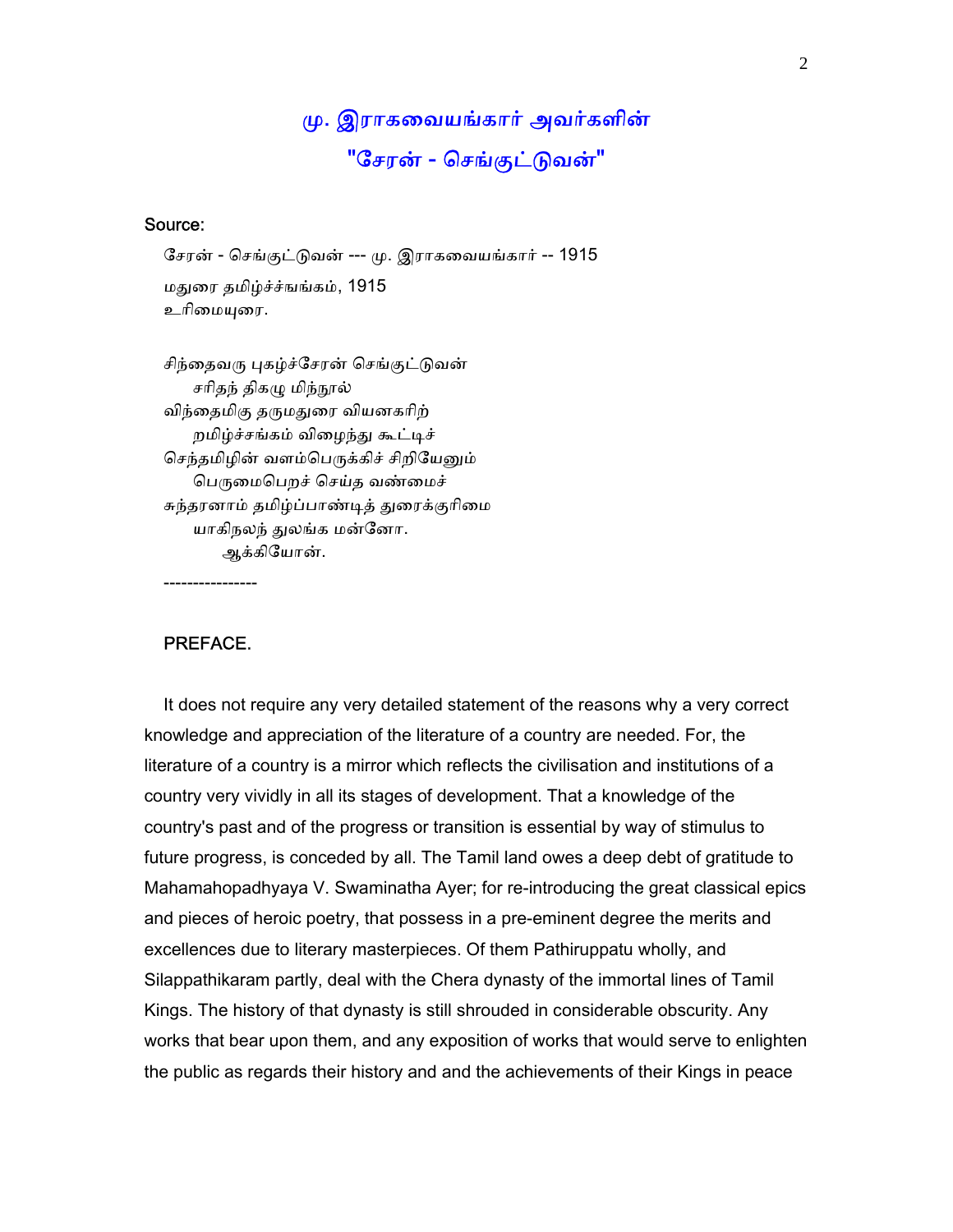and war, any narrative that would popularise the stories of those Kings, would meet with a sure welcome from the eager Tamil reading public.

 It gives me considerable pleasure to write a short prefatory note to the work of my friend who in undertaking to write in an easy elegant and classic prose, the life and times of such of the Chera Kings as can be gleaned from the said works and from the other historical sources has rendered a public service. Mr. Pethachi Chettiar's love of Tamil, and his readiness to help Tamil writers, and institutions, are well-known to the public. And his encouragement of the author in bearing the cost of this publication is highly praiseworthy.

 This short work is certain to give a correct insight into the social and governmental polity of those times, and in particular those of Cheran Senguttuvan. His prowess, his knightly virtues, his generous appreciation of his rival kings, his sense of responsibilities of a king for the welfare, prosperity and progress of his subjects, and his solicitude for the same,his piety, his councils of ministers, generals and learned men, and his deference to their advice, the equipment of his army and his victorious march right up to Himalayas and his generous recognition of the heroism of his victorious troops by personally conferring on them decorations and honours on the banks of the Ganges are described by Mr. M.Raghava Ayengar in the present work in easy and interesting prose with apt quotations at intervals. The major portion of his work is based on some of the chapters of the third book of Silappathikaram.The illuminating commentary of Adiyarkunallar not being available for the Vanchikkandam of Silappathikaram,the students that seek to study that portion of the epic are sure to find instruction and guidance in the pages of this book.And it goes without saying that Silappthikaram is itself a unique work in the literature of this world; for we have no instance of a similar work in any other literature by a Royal author who had given up the worldly pursuits, and taken holy orders, and yet was called upon to compose an epic dealing with many lay and temporal institutions, pleasures, and pastimes, the lives and habits and ideals of various castes and professions,in commemorating the life of an ideally chaste and virtuous woman. Nor can we find a similar instance anywhere of a same Royal author dealing impartially with the life and times of his brother and King Senguttuvan as also those of his rival kings.The moral fervour and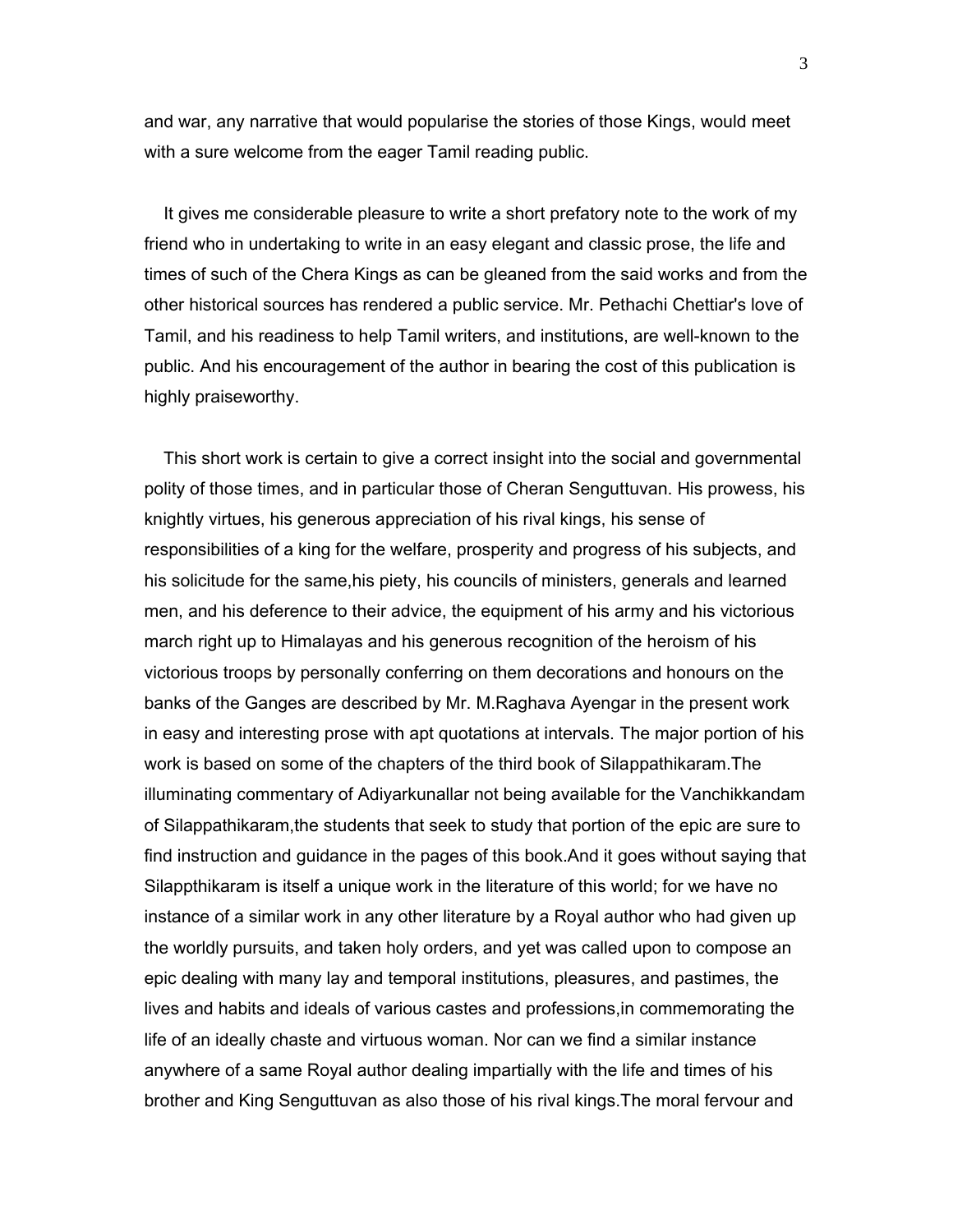the aesthetic\* perfection of that work are unsurpassed;and the descriptions of natural scenery are vivid and his narration of the story is entrancing. A stimulus to the study of the work and similar works is greatly added to by Mr. M. Raghava Ayengar in writing and publishing this work.

 His dedication of the book to the memory of the founder and first President of the Madura Tamil Sangam, while it expresses the author's gratitude for him is also appropriate in illustrating the principle for which late Mr. Pandithurai Thevar, lived and worked, namely, the popularisation and improvement of the Tamil Language and Literature. Further Mr. Pandithurai's labours in the vindication of the claims of the Tamil Language and Literature somewhat bear an analogy to the achievement of the hero of this work in vindicating the greatness of the Tamil Kings of those times.

Madura T.C. SREENIVASA AYENGAR,

Secretary,

31-8-1915 The Madura Tamil Sangam

-----------------------------------------------------------

## பொருளடக்கம்.

#### முகவுரை

அதி-1 முன்னுரை

அதி-2 ேசரவமிசத்ேதார்

1. செங்குட்டுவன் தந்தையும் அவன் மாற்றாந் தாய்ச் சகோதரரும் சேரரின் மற்றொரு கிளையினர், செங்குட்டுவன் சகோதரர்

மனைவிமக்கள் முதலியோர், சுற்றத்தார்

அதி-3 ெசங்குட்ᾌவன் ேபார்ச்ெசயல்கள்

அதி-4 இரண்ᾌ சாித நிகழ்ச்சிகள்

1. கண்ணகி வரலாᾠ

2. மணிேமகைல வரலாᾠ

அதி -5 செங்குட்டுவன் வடநாட்டியாத்திரை

1. வேடுவர் தங்கள் குறிச்சியிற் கண்ணகி பொருட்டுக் குரவைக்கூத்தாடியது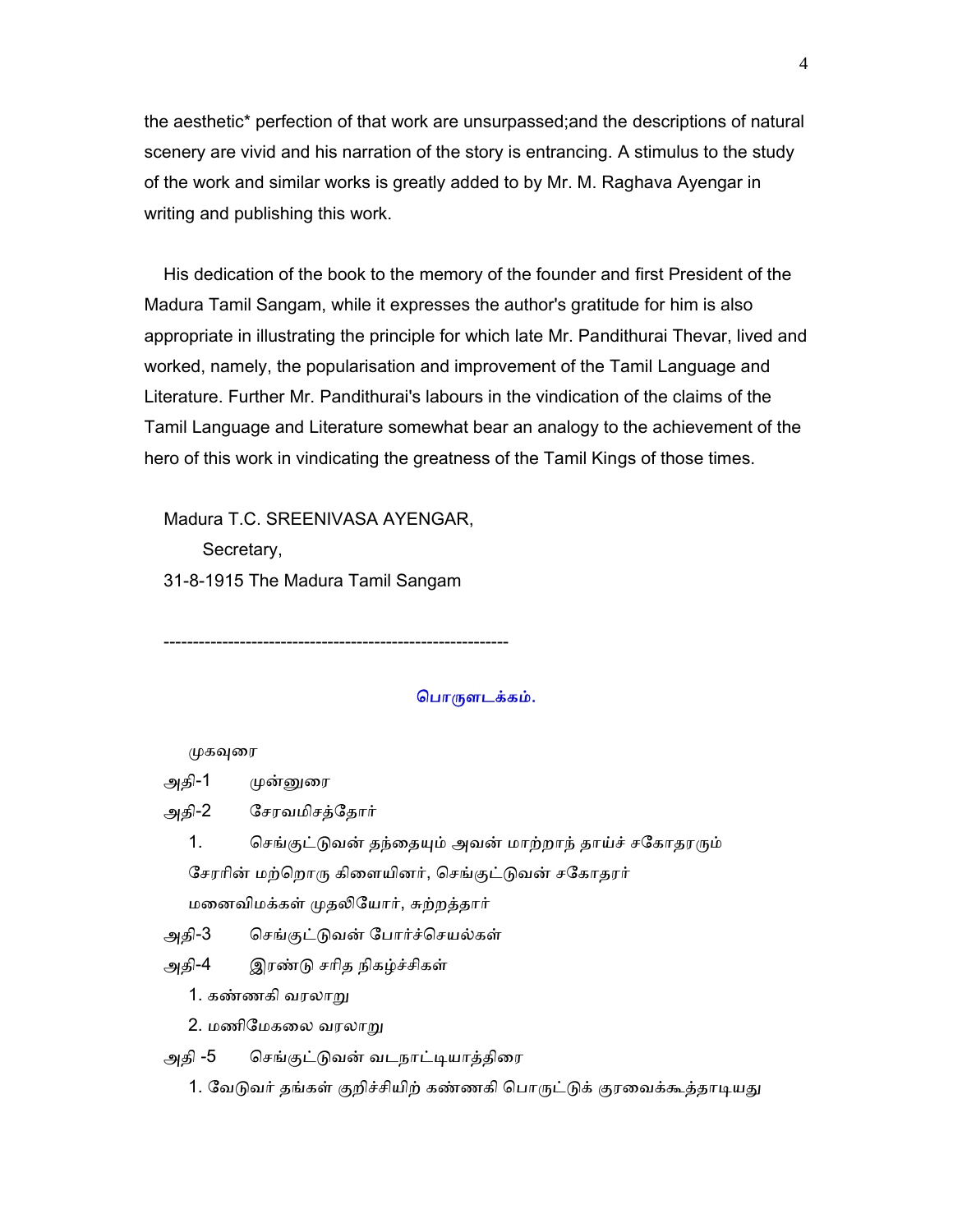```
2. செங்குட்டுவன் இமயத்தினின்று பத்தினிக்கல்லெடுத்துவர எண்ணியது
```

```
3. வடநாட்டிற்செய்தபோரும்,பத்தினிக்குக் கல்லெடுப்பித்ததும்
```
4 பத்தினிப்படிவத்தைக் கங்கைநீராட்டித் தன்னாடு திரும்புதல்

அதி-6 செங்குட்டுவன் பத்தினிக்கடவுளைப் பிரதிஷ்டித்தல்

1. நடுகல்

- 2. செங்குட்டுவன் பத்தினியை அவளுற்றாரோடும் வாழ்த்தியது
- 3. பத்தினி செங்குட்டுவனையும் பிறரையும் அநுக்கிரகித்தது

அதி- 7 செங்குட்டுவன் சமயநிலை

```
 அதி- 8 சமகாலத்தரசர்
```
1. ேசாழர்

- 2. பாண்ᾊயர்
- 3. ேசரர் கிைளயினர்
- 4. ேவறரசர்கள்

அதி- 9. செங்குட்டுவனைப் பாடிய இருபெரும்புலவர்கள்

- 1. பரணர்
- 2. சாத்தனார்
- அதி- 10 செங்குட்டுவன் நாடும்- வஞ்சிமாநகரமும்
- அதி-11 அரசியல்
- அதி-12 குணாதிசயங்கள்
- அதி 13 காலவாராய்ச்சி
- அதி-14 முடிவுரை பொருட் குறிப்பு.

-----------------------------

Page numbers given here correspond to the original printed version and these are indicated sequentially (nearest breakpoint ) throughout the running text, so that the index given at the end can be used.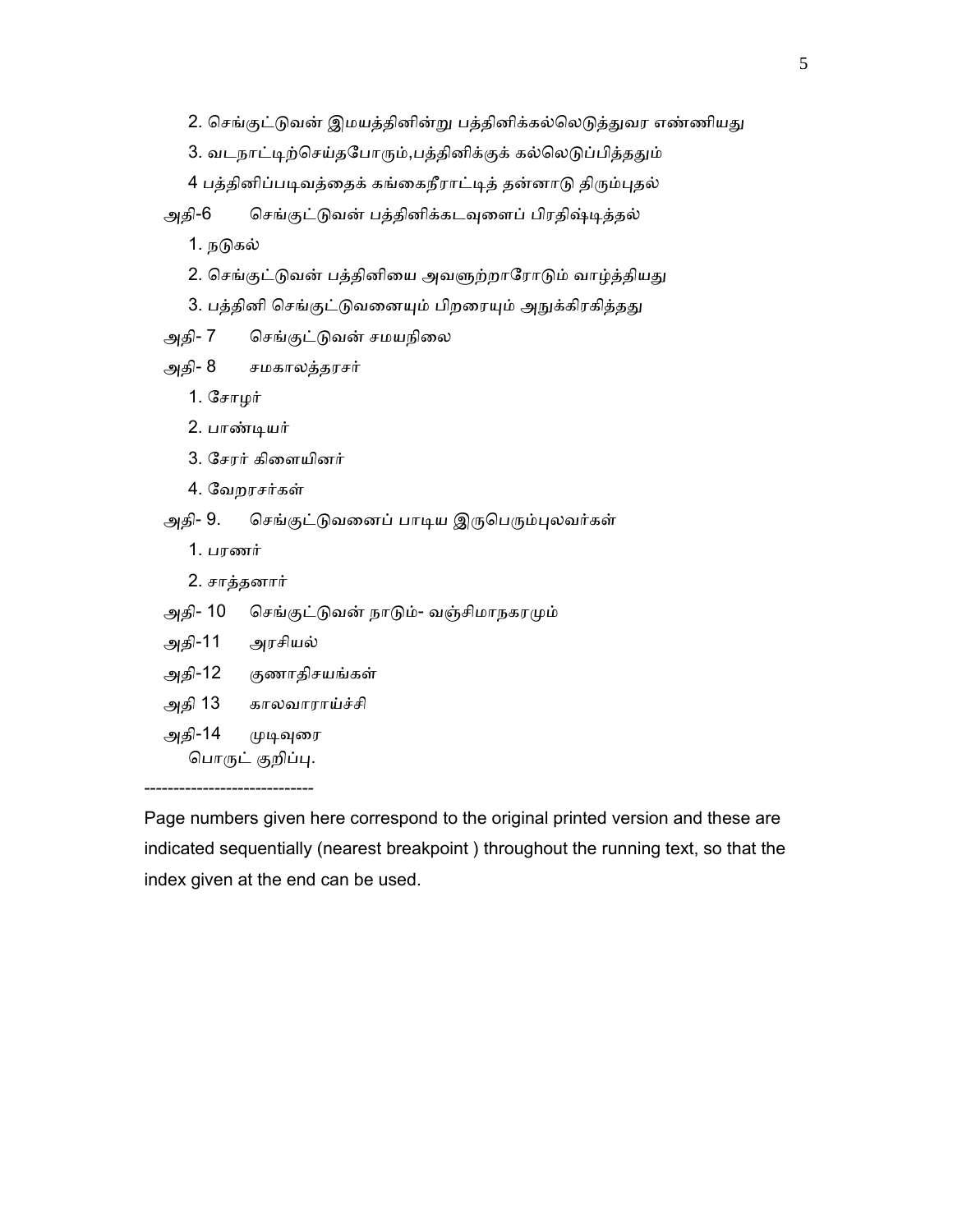## ேசரன் - ெசங்குட்ᾌவன். ᾙ. இராகைவயங்கார்

page 1

ழி:

முகவுரை.

சேரன்-செங்குட்டுவனைப்பற்றி முன்னூல்களிற்கண்ட விஷயங்களை, நவீநமுறையில் ஆராய்ந்து ஒரு சரித்திரமாகத் தொகுத்தெழுதவேண்டும் என்பது எனது நெடுநாளவாஆகும். இச்சேரனை நான் எடுத்துக்கொண்டதற்கு இரண்டு காரணங்கள்

உண்டு; முதலாவது--பண்டைத்தமிழ்வேந்தருள்ளே இவன் பெருமை

பெற்றவனாதலோடு, ஏனைத் தமிழரசரினும் இவனது வரலாறு சிறிது அதிகமாகவும் காணப்பட்டது. இரண்டாவது-- என்னாராய்ச்சியிற்கண்ட சிலகருத்துக்களை வெளியிடுதற்கு இவன் சரித்திரமே ஏற்றதாயிருந்ததாகும். இவ்விருவகையாலும் நிகழ்ந்த என் சிறுவிருப்பத்தை இப்போது கைகூட்டுவித்த திருவருளைச்சிந்தித்து வந்திக்கின்ேறன். இவ்வாராய்ச்சிக்குச் ெசங்குட்ᾌவைனப்பற்றிய சிலப்பதிகார

வஞ்சிக்காண்டம், சிறந்த கருவியாயாயிற்று.அடியார்க்குநல்லாருரை இப்பகுதிக்குக்

கிடையாதது விசனிக்கத்தக்கதாயினும், அவர்க்கும் முற்பட்ட அரும்பதவுரையொன்று வெளிவந்திருப்பது ஒருவாறு மகிழத்தக்கதே. இவ்வரும்பதவுரையைப் பெரும்பான்மை

தழுவி, அக்காண்டத்தின் செய்யுணடையை இயன்றளவில் உரைநடைப்-

படுத்தலானேன். செந்தமிழ்வளஞ் செறிந்துள்ள இளங்கோவடிகளது 'பழுதற்ற

முத்தமிழின் பாடற் குரையின்-றெழுதத்தொடங்கினேன்" இல்லையாயினும், அவ்வடிகளது அரும்பெருங் கருத்துக்களைத் தமிழபிமானிகளெல்லாம் அறிந்து மகிழவேண்டும் என்னும் பேரவாவே இம்முயற்சியில் என்னைத்தூண்டியது.

## Page 2

இவ்வுரை நடையை "வடநாட்டியாத்திரை" "பத்தினிக் கடவுளைப் பிரதிஷ்டித்தல்" என்ற இரண்டதிகாரங்களாலும் அறியலாம். "வஞ்சிமாநகரம்" "செங்குட்டுவன் காலவாராய்ச்சி" என்ற விஷயங்கள் விவாதப்பட்டைவயாதலால், அவற்ைறப்பற்றிய என்னபிப்பிராயங்களைச் சிறிது விரித்தெழுதல் ஆவசியகமாயிற்று. இவ்வதிகாரங்களில் விவகரிக்கப்பட்ட என் கொள்கைகளை அறிஞர்

சோதித்துக்கொள்வார்களாயின், தமிழ்ச்சரித்திரத்தின் முக்கியமான பகுதியொன்று முடிவு பெற்றதாகும்.

செங்குட்டுவனைப்பற்றி ஆராய்வதற்கு இன்றியமையாதகருவிகளெல்லாம், எவர்கள் வாயிலாக நமக்குக் கிடைத்தனவோ, அப்பெரியாரை இங்கே மறவாதுவந்தித்தல் நம் கடமையாகும். மஹாமஹோபாத்யாய-ஐயரவர்கள் நம் பாஷைக்குப் புரிந்துள்ள மேஹாபகாரமன்ேறா, இத்தைகய ஆராய்ச்சிகட்ெகல்லாம் காரணமாகும்?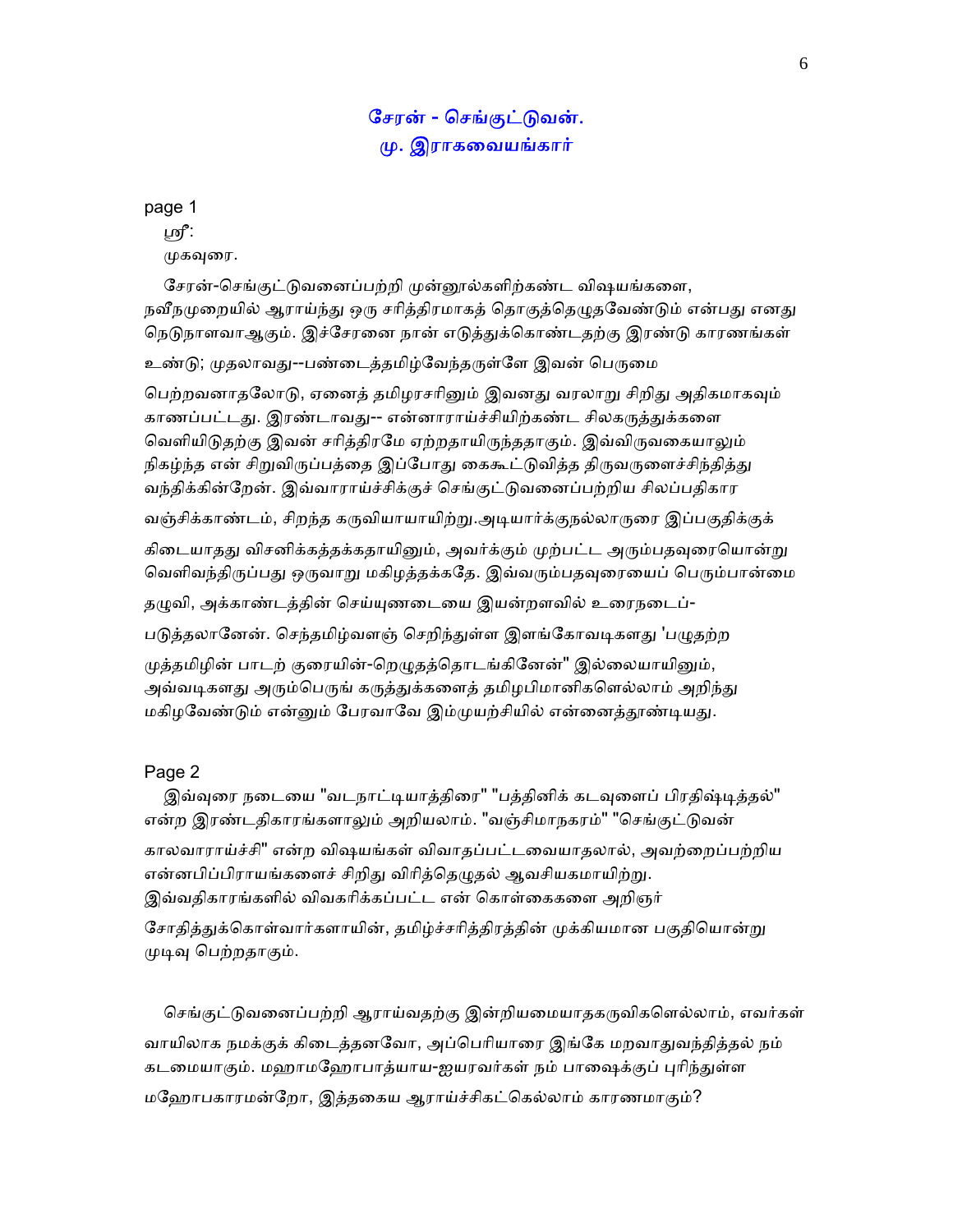இவ்வாராய்ச்சிக்கு இன்றியமையாத அகநானூற்றுக்குறிப்புக்களை உதவிய ஸேது ஸம்ஸ்தானவித்வான் ஸ்ரீ-ரா. இராகவையங்கார் அவர்கட்கு என் வந்தனங்களை ஸமர்ப்பிக்கின்றேன். இவற்றுடன் யானெழுதிய இச்சிறுநூலை அபிமானித்துத் தம்மியற்கையான உதாரகுணத்தாலும் தமிழபிமானத்தாலும் இதன் பதிப்புக்கு வேண்டிய உதவிபுரிந்த ஸ்ரீமாந். S.Rm. M. Ct. பெத்தாச்சி செட்டியாரவர்கள் பெருந்தகைமை என்னால் ஒருபொழுதும் மறக்கத்தக்கதன்று

## Page 3

இச்சரித்திரநாயகனான சேரர்பெருமான் வீற்றிருந்தாட்சிபுரிந்த வஞ்சிமாநகரின் பரிபாலனத்தலைமை பூண்டுள்ள இப்பிரபுவுக்கு, அவனது சரித்திர நூலை ஆதரிக்கும் உரிமையும் இயல்பிலுண்டன்றோ? இவர்கள், அறிவுதிருவாற்றல்களுடன் நீடுவாழ்ந்து தமிழ் வளர்ச்சி புரிந்துவரும்படி திருவருள்பெருகுவதாக.

 இச்சாித்திரநாயகனால் ெதய்வமாக வணங்கப்ெபற்ற பத்தினிேதவி (கண்ணகி)யின் செப்புத்திருமேனி யொன்று "லண்டன்-பிரிட்டிஷ்-மியூசிய"த்தில் இருந்ததை டாக்டர். ஆநந்தகுமாரசாமியவர்கள் பிரதிசாயையெடுத்துப் பிரசுரித்திருக்கிறார்கள்.\*

அப்பிரகிமை, இலங்கையினின்று 1830-ம் வருஷம் இங்கிலாந்துக்குக் கொண்டு போகப்பட்டதாம். அப்பத்தினிதேவி படிவத்துக்கு ஒரு பிரதியெடுத்து இந்நூலுட் சேர்த்திருக்கிறேன். இளங்கோவடிகள் கூறியபடி செங்குட்டுவன் காலத்தே இலங்கையிற் கயவாகுவால் பிரதிஷ்டிக்கப்பட்ட பத்தினியின் சரியான சாயலை இது காட்டுவதுபோலும்.

\*Selected Examples of Indian Art, Plate XXXIII, Pattini Devi.

#### Page 4

------------

சிலப்பதிகார மணிமேகலைப்பதிப்புகளில், ஐயரவர்களால் நன்கெழுதப்பட்டுள்ள கண்ணகி மணிமேகலைகளின் சரித்திரச் சுருக்கங்களைப் பெரும்பான்மை தழுவியே, "செங்குட்டுவன் காலத்து இரண்டு சரிதநிகழ்ச்சிகள்" என்ற அதிகாரம் வரையப்பட்டது. இப்பதிப்பினிறுதியிற் சேர்த்திருக்கும் அநுபந்த முதலியவைகளை நூலுடன் சேர்த்துப்

படித்துக் கொள்ளுதல் முக்கியமாகும். இவற்றுள், பொருட்குறிப்பிலே சில அரும்பதங்கட்கு அருத்தங்களும் காட்டப் பட்டிருக்கின்றன.

இந்நூற்பதிப்பைச் சிறப்பித்தற் குரியவற்றை யெல்லாம் அன்புடன் செய்துதவிய மதுரைத் தமிழ்ச்சங்கத்தார்க்கு என்றும் நன்றியறிதற் கடப்பாடுடையேன். இதுபோலும் சரித்திர கிரந்தங்களில் அபிப்பிராய பேதங்கள் நிகழக்கூடியது இயல்பாதலால், அறிஞர் என் குற்றங்குறைகளைப் பொறுத் தருள்வாராக.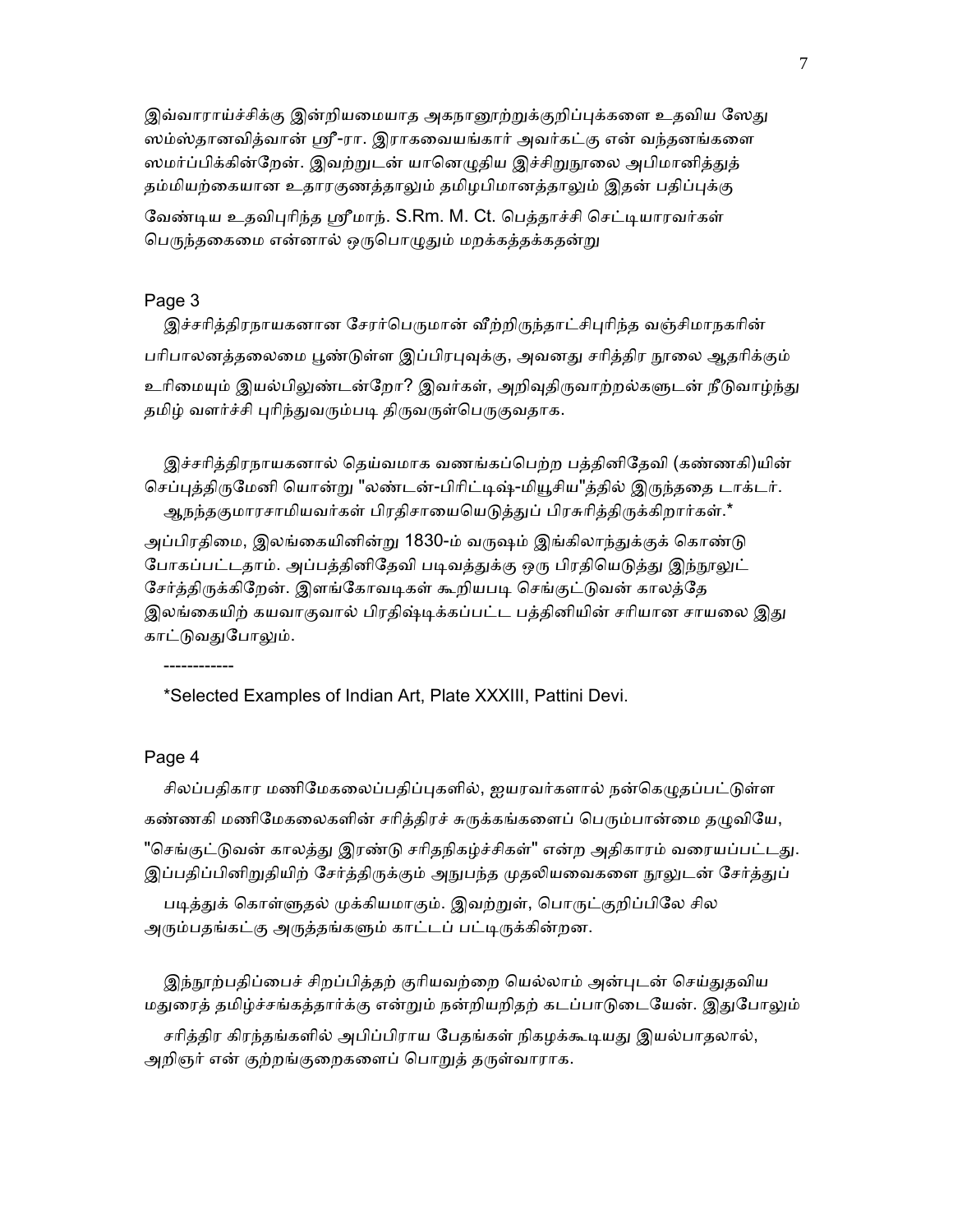மᾐைர,} இங்ஙனம், 1-2-15. } ᾙ. இராகைவயங்கார், "லெக்ஸிகன் கமிட்டி" --- தமிழ்ப்பண்டிதர். ----------------

 (An Image of Kannagi precedes this text) பத்தினிேதவி ஆகிய கண்ணகி

[முகவுரை பார்க்க.]

-----------------------------------------------------------

page 1

# சேரன் - செங்குட்டுவன். ᾙதலாம் அதிகாரம்:-

## ᾙன்ᾔைர.

=========

-------------

புண்ணிய பூமியாகிய இப்பரதகண்டத்துள்ள புராதன ராஜ்யங்களுள்ளே, சேர சோழ பாண்டிய நாடுகள், தக்ஷிணத்தில் விளங்கிய முக்கிய தேசங்களென்பது யாவரும் அறிந்ததே. இவ்வரசியல்களை முதன்முதல் நாட்டிய முன்னோர் இன்னாரென்றேனும், இவை தாபிக்கப்பெற்ற காலம் இஃதென்றேனும் இதுவரை எவரும் அளந்து கண்டவரல்லர். வான்மீகம் போன்ற புராதன வடமொழிக் காவியங்களிலும், அசோக சக்கரவர்த்தியதுபோன்ற ஆதி சிலாலிகிதங்களிலும் இம்மூன்று தமிழ்நாட்டாரையும் பற்றிக் கௌரவமான பிரஸ்தாபங்களே கேட்கப்படுதலால், இன்னோரது பழமையும் பெருமையும் ஐயமின்றி அறிஞர்களாற் கொள்ளப்படுகின்றன. சுருங்க உரைக்குமிடத்து, 'படைப்புக்காலந்தொட்டு மேம்பட்டுவருங் குடிகள் இம் மூவேந்தரும்' என்று பரிமேலழகியார் எழுதிய முறையே\* நாமுங்கூறுதல் பொருந்து மெனலாம். இவ் வேந்தர்களாட்சிக்கு உட்பட்ட நிலப்பரப்பு முழுதும் 'வடவேங்கடந் தென்குமரி'கட்கு இடைப்பட்டதாகும். "வண்புகழ்மூவர் தண்பொழில்வரைப்பின்" †என்றார் தொல்காப்பியனாரும். இந் நிலப்பரப்பு, தமிழ்நாடு, தமிழகம்\*\* என வழங்கப்படும்.

<sup>\*</sup>திருவள்ளுவர். குடிமை. 5 உரை.

<sup>†</sup> தொல்காப்பியம்.பொருளதி. செய்யு.79

<sup>\*\*</sup> சிலப்.3.37; பதிற்றுப்.2-ம் பதிகம்; புறம்-168.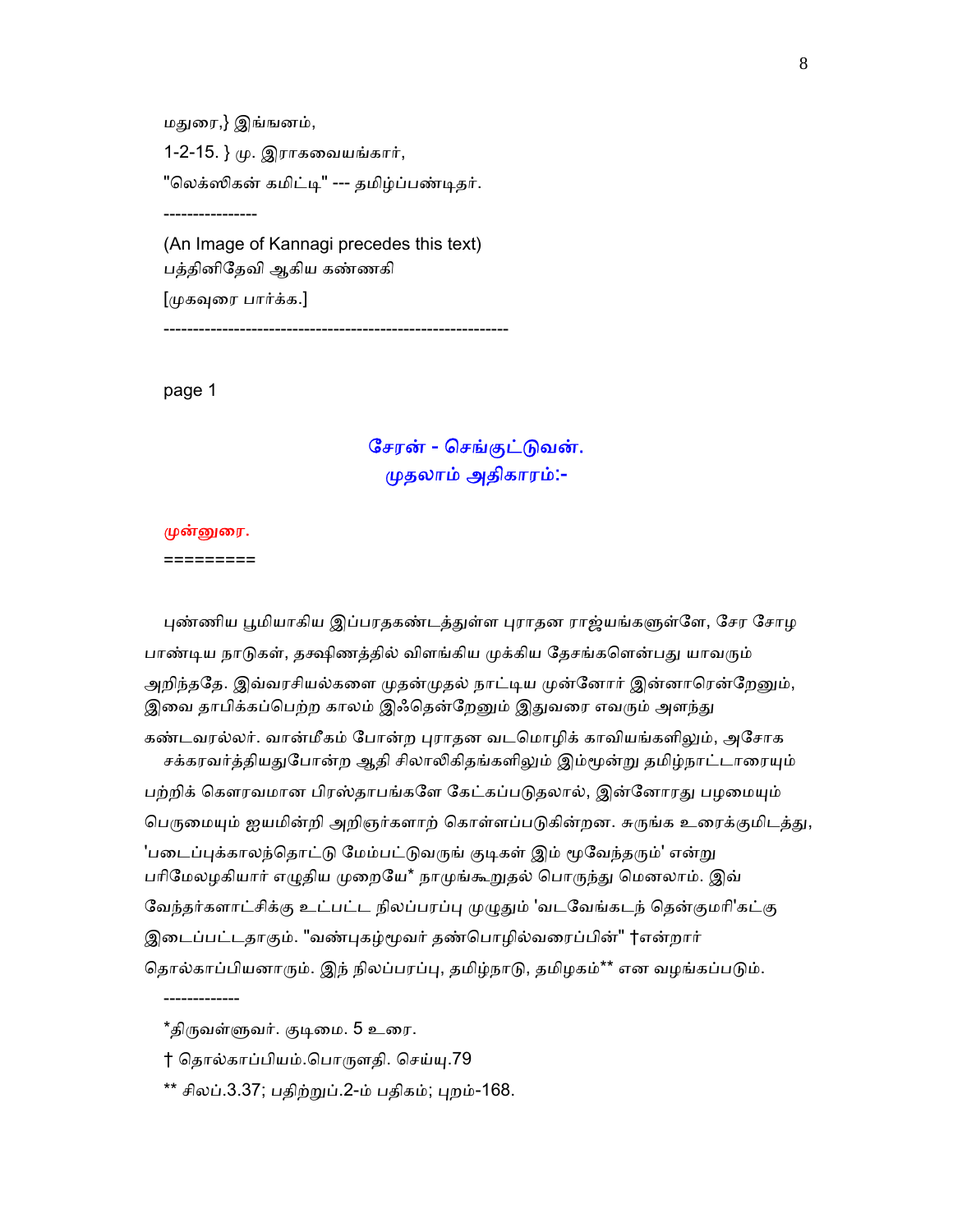## Page 2

இங்ஙனம் பழமையும் பெருமையும் படைத்த சேர சோழ பாண்டியர்களுள், முதற்கணுள்ளவரே இவ் வாராய்ச்சிக்கு ஏற்புடையவர். இவர்கள், சேரர் சேரலர் எனத் தமிழினும், கேரளர் என வடமொழியினும் வழங்கப்படுவர். இவ் வேந்தரது பூர்வசரித்திரமானது, ஏனைச் சோழபாண்டியருடையவைபோலவே செவ்விதின் அறியப்பட்டிலதேனும், பண்டை யிலக்கியங்களிற் கூறப்படுமளவில், இவரது அருமையும் பெருமையும் வேண்டியவளவு விளங்குகின்றன. செந்தமிழ் வளர்த்தவர் என்ற பெருமை பாண்டியர்க்குரியதாகப் பழையவழக்குள்ளதென்பது உண்மையே. ஆயினும், தற்காலத்து வெளிவந்துள்ள சங்கநூல்களை ஆராய்வோமாயின்,

தமிழ்வளர்த்த பெரும்புகழிற் சேரருந் தக்க பகுதி பெறுதற்குரியர் என்பதோடு, அறிவுதிருவாற்றல்களில் இன்னோர் ஏனைத் தமிழ்வேந்தர்க்குக் குறைந்தவரல்லர் என்பதும் புலப்படும். இங்ஙனம் நூல்களிற்கண்ட சேரர் பெருமையனைத்தையும்

இங்கே விவரிப்பது எம் கருத்தன்று. ஆனால், இவ் வமிசத்தவருள்ளே, கடைச்சங்கநாளில் விளங்கிய பிரசித்த வேந்தனொருவனைத் தமிழறிஞரும் சரித்திர நூலோரும் சிலகாலமாக நன்கு தெரிந்திருக்கின்றனர். இவன் பெயர் சேரன் செங்குட்டுவன் என்பது. தமிழ் நாட்டின் பழைய நிலைகளை ஆராயப்புகுந்த பண்டிதர் சிலர் தமிழ்ச் சரிதவுண்மைசிலவற்றைக் கண்டு வெளியிட்டதற்குப் பேருதவியாக நின்றது, இச் சேரவேந்தனது வரலாறேயாம்.

#### Page 3

அதனால், வழிதிசை தெரியாமலிருந்த தமிழ்ச்சரிதத் துறையொன்றைக் காட்டிநிற்கும் தீபஸ்தம்பமாக இச் செங்குட்டுவனைக் கூறல் தகும். இவ்வரசனது வரலாறுகளாக முன்னூல்களுட் கூறப்பட்டவற்றை ஒருசேர ஆராய்வதானால், சேரவமிசத்தின் பழைய செய்திகள் மட்டுமின்றி, தமிழ்ச் சரித்திரத்தின் முக்கியமான பகுதியையும் நம்மவர் அறிந்துகொள்ள இடமுண்டாம். ஆனால், செங்குட்டுவன் சரித்திரத்திற்குப் பழைய நூல்கள் சிலவேயன்றிச் சாஸன உதவியொன்றும் இதுவரை நமக்குக் கிடைத்திலது. இதனால் எத்துணை இலக்கியப் பிரமாணங்களைக்கொண்டு விளக்கினும், சாஸன பரிசீலனை ஒன்றேயுடையார்க்கு நம்மாராய்ச்சியில் முழு நம்பிக்கையும் உண்டாதல் அரிதேயாம். ஆயினும், பண்டை நூல்கள் ஒற்றுமையுடன் கூறுஞ்செய்திகளை மதித்துத் தழுவிக்கொள்ளுதல் ஆவசியகமென்பதை நல்லறிஞரெவரும் மறுக்கார். பழையவிலக்கியங்களிற் கண்ட சரித்திரவுண்மைகள் காலாந்தரத்திற் கிடைக்கும்

சாஸனவுதவியால் வலிபெற்று வருதலை நாம் கண்டுவருதலால், சங்கச் செய்யுள்களையே முக்கிய ஆதாரமாகக்கொண்டு நிகழ்த்தப்பெறும் இவ்வாராய்ச்சியும் பயன்றரத்தக்கதென்றே நம்புகின்றோம்.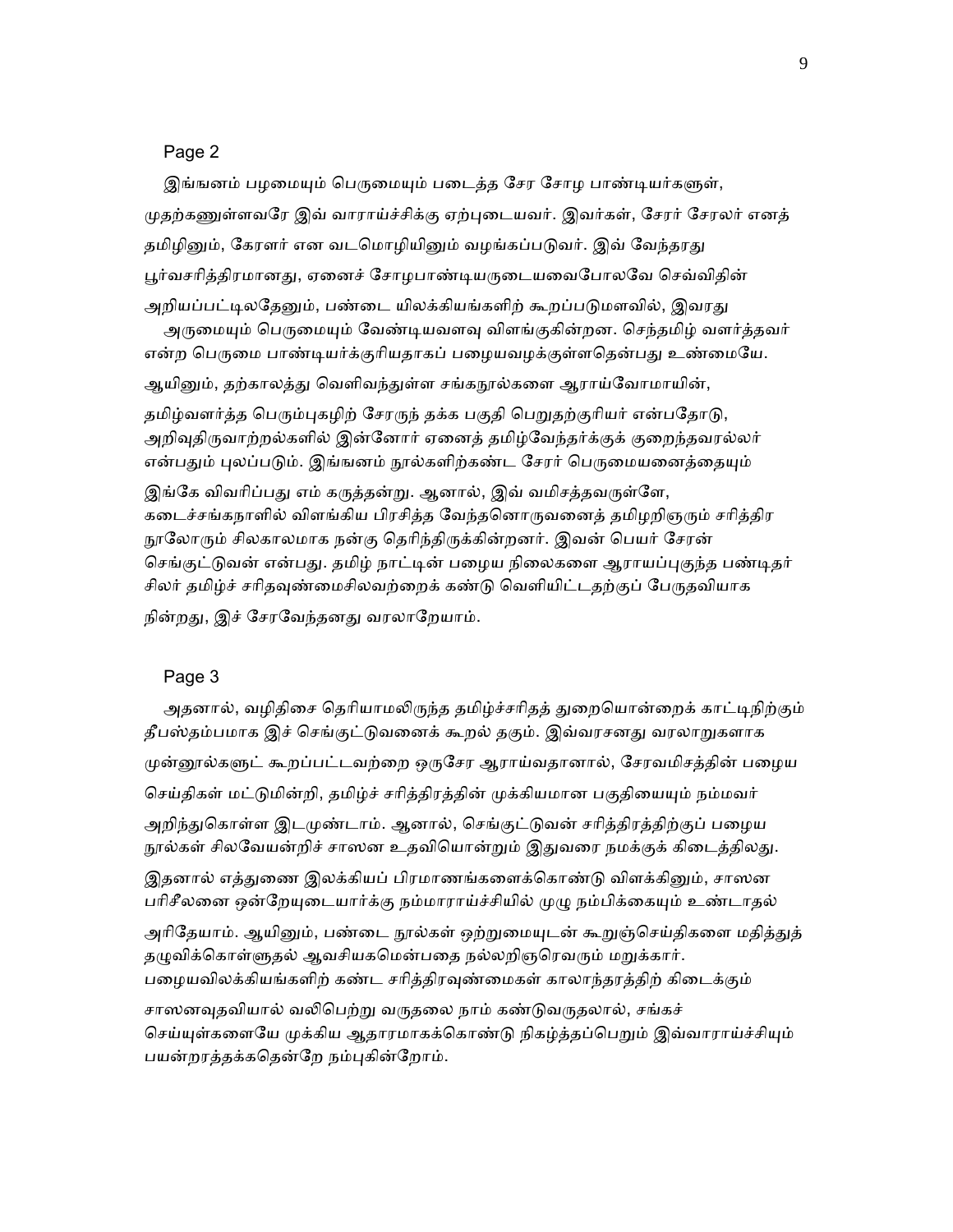இனி, செங்குட்டுவனது வரலாறுகளை அறிவதற்குச் சாதனமாகக் கிடைத்துள்ள இலக்கியக்கருவிகளை நோக்குமிடத்து, அவை பெரிதும் மதிப்புக்குரியன என்பதில் ஐயமில்லை. என்னெனின், இவ் வேந்தர் பெருமானுடன் பிறந்தவரான இளங்கோவடிகள் தாமியற்றிய சிலப்பதிகாரத்தில் ஒரு காண்ட முழுதும், தம் தமையனது வாழ்க்கையின் ஒரு பகுதியைத் தாம் நேரிலறிந்தவாறு விளக்கியிருக்கின்றார். இவ்வாறு வெற்றிவேந்த னொருவன் செய்திகள் அவன் சகோதரராலே விரித்துரைக்கப்படுமாயின் நாம் அவற்றை நம்பத் தடையுமுண்டோ?

#### Page 4

அன்றியும், அங்ஙனம் பாடியவர் தமது பெரும்பதவியையும் துறந்துநின்ற ராஜருஷியாயிருப்பது, அவரது வாக்கின் றூய்மையையே வற்புறுத்தவல்லது; "முடிகெழு வேந்தர் மூவர்க்கு முரியது - அடிகள் நீரே யருளுக" என்று, அவரது நடுநிலையைப் புகழ்ந்தனர் அவர் காலத்துப் புலவரொருவரும். இதற்கேற்ப, செங்குட்டுவன் வரலாறு பற்றிய சிலப்பதிகார வஞ்சிக்காண்டத்தைப் படித்து வருவோரெவர்க்கும் கற்பனைகள் கலவாதது அப்பகுதி-யென்பதும் விளங்கத் தடையில்லை. இனி, செங்குட்டுவனாலும் இளங்கோவடிகளாலும் நன்குமதிக்கப்பெற்றவரும் புலவர் பெருமானுமாகிய சாத்தனாரால் இயற்றப்பெற்ற மணிமேகலை யென்னும் நூலினும், இளங்கோவடிகள் கூறியவற்றோடொத்த செய்திகள் பல காணப்படுகின்றன. இவற்றுடன், பழைய புலவர் பலரால் சேரவரசர் பெருமைகள் புகழ்ந்து கூறப்பட்ட பதிற்றுப்பத்து என்னுந் தொகைநூலுள், பரணர் பாடிய ஐந்தாம்பத்துமுழுமையும் இச்சேரனைப்பற்றி அமைந்துள்ளது. இப்பத்தினை, அப்புலவர்பெருமான் செங்குட்டுவன் முன்னர்ப்பாடி, அவனால் மிகுதியும் சம்மானிக்கப்பெற்றவர் என்பது, அதனிறுதி வாக்கியங்களால் தெளிவாகின்றது. ஆகவே, இவ் வாராய்ச்சிக்குச் சிலப்பதிகாரம், மணிமேகலை, பதிற்றுப்பத்து என்பவை சிறந்த சாதனங்களாகும். இவையன்றிச் சங்கச் செய்யுள்கள் சிலவும் வேறு புறக்கருவிகளும் உரியவளவில் உபகாரப்படுவன. இங்ஙனங் கிடைத்துள்ள சாதனங்களைக்கொண்டு செங்குட்டுவன் வரலாற்றையும், அவன் முன்னோரைப் பற்றிய செய்திகளையும், அவன் காலத்து அரசர் புலவர் சரிதங்களையும், மற்றும் பல நிகழ்ச்சி நிலைமைகளையும் இனி விரித்துக்கூற முயல்வோம்.

-----------------------------------------------------------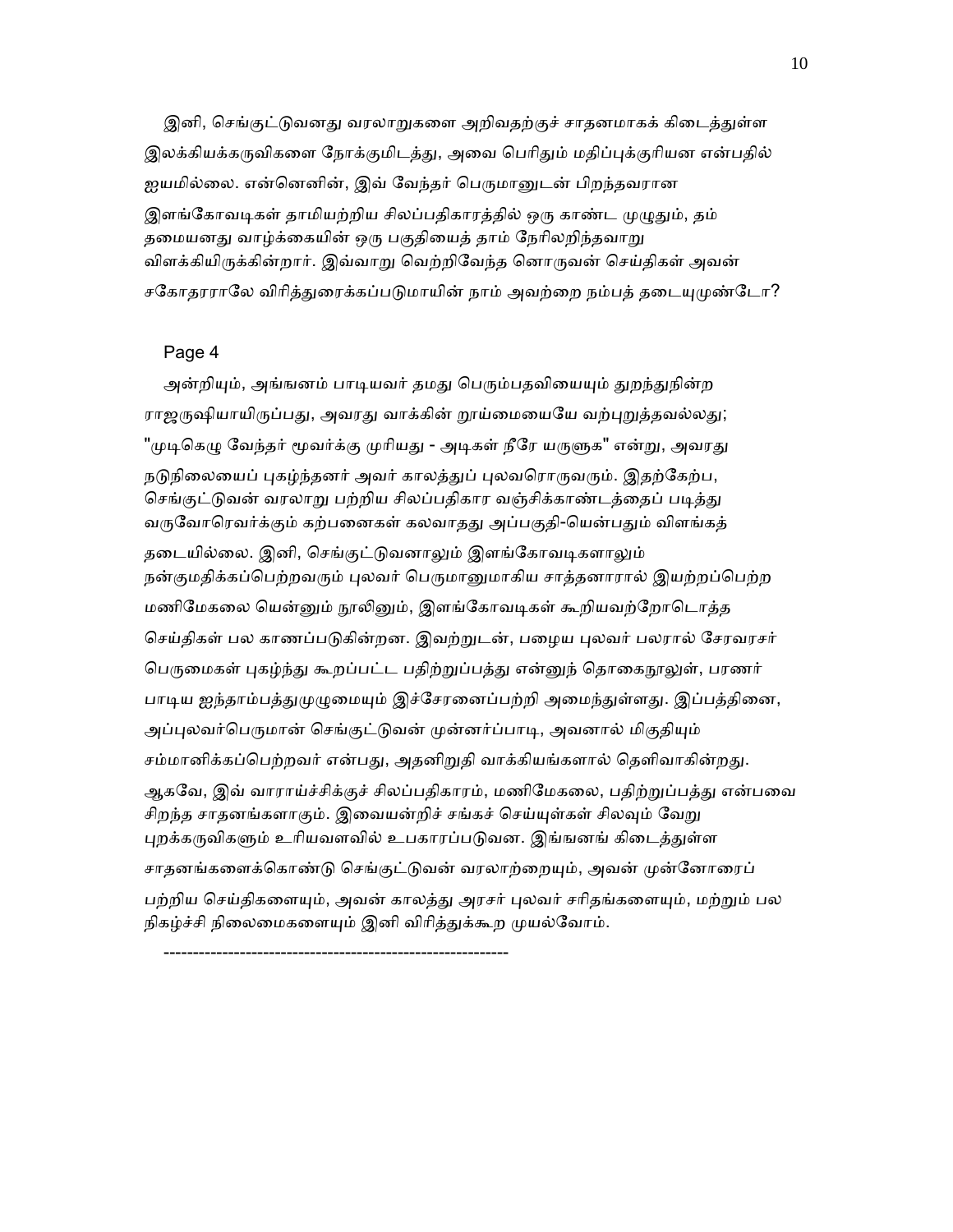page 5

## 2-ம் அதிகாரம்:- ேசரவமிசத்ேதார்.

~~~~~~~~~~~~~

செந்தமிழ்வேந்தர் மூவருள்ளே, செங்குட்டுவன் பிறந்த சேரவமிசத்தின் ஆதியுற்பத்தி எதனிலிருந்து தொடங்கியது என்பதை அறிதல் இப்போது அரிதாகும். சோழர் சூரிய வமிசத்தவராகவும்\* பாண்டியர் சந்திரவமிசத்தவராகவும்† பண்டைநூல்களிற் கூறப்பட்டிருத்தல்போல, சேரவரசர் இன்னமரபினரென்பதை நூல்கள் தெளிவு படுத்தினவல்ல. பிற்காலத்தோர் இவ்வேந்தரை அக்கினிகுலத்தவராக வழங்கினரேனும், அக்கொள்கைக்குப் பழைய தமிழாதாரங் கிடையாதிருத்தல் வியப்பாயுள்ளது.‡ ஆயினும், இவரை வானவர் என்ற பெயராற் பண்டை நூல்களும் நிகண்டுகளும் குறிக்கின்றன. இதனால், இவ்வமிசம் ஆதியில் தெய்வ சம்பந்தம் பெற்றதென்ற மட்டில் கெளிவாகும்.§ சோழபாண்டியர் வமிசங்களின்ன என்பதைக் குறித்துப்போந்த பண்டை நூல்கள், சேரவமிசத்தின்மூலத்தைமட்டும் அறியாதொழிந்ததை நோக்குமிடத்து, அம்மரபு ஏனையவற்றினும் புராதனமான தென்றே புலப்படுகின்றது.

\*மணிேமகைல. பதிகம்.9. †சிலப்பதிகாரம்.11.23.

‡சோழபாண்டியரை, சந்திரவமிசத்து யயாதிவழியிலுதித்த ஒரு கிளையினராக ஹாிவம்சம் கூᾠெமன்பர். ஆனால் இதற்குப் பண்ைடத் தமிழாதாரம் காணப்பட-வில்லை.

§ வானவர் (Celestials) என்றபெயர் சீனர்க்கு இன்றும் வழங்கி வருதலால், சேரர் ஆதியில் சீனதேசத்தினின்று வந்தவராக ஸ்ரீ.வி. கனகசபைப் பிள்ளையவர்கள் கருதினர். (The Tamils 1800-yearsago.)

#### page 6

----------

இக் கொள்கையை வலியுறுத்தும் மற்றொரு குறிப்புமுண்டு. அஃதாவது, வழக்கிலுள்ள 'சேர சோழ பாண்டியர்' என்னுந்தொடரில் சேரர் முற்படக் கூறப்படுதலேயாம். இங்ஙனங் கூறுவது, உலகவழக்கின் மட்டுமன்றிச் செய்யுள் வழக்கிலும் அடிப்பட்ட-தொன்றாகும். புறநானூறு தொகுத்த புலவர் மூவேந்தருட் சேரரைப்பற்றிய பாடல்களை முதலிலும், ஏனையிருவர் பாடல்களைப் பின்னரும் வைத்து முறைப்படுத்திருத்தலும், சிறுபாணாற்றுப் படையுள்ளும் இங்ஙனமே குட்டுவன் (சேரன்), செழியன், செம்பியன் என்னுமுறை கூறப்படுதலும்\* இங்கு ஆராயத்தக்கன. "போந்தை வேம்பே யாரென வரூஉ - மாபெருந் தானையர்"† என, இச்சேரர்மாலையினையே முதற்கண் ஓதுவாராயினர் தொல்காப்பியரும்.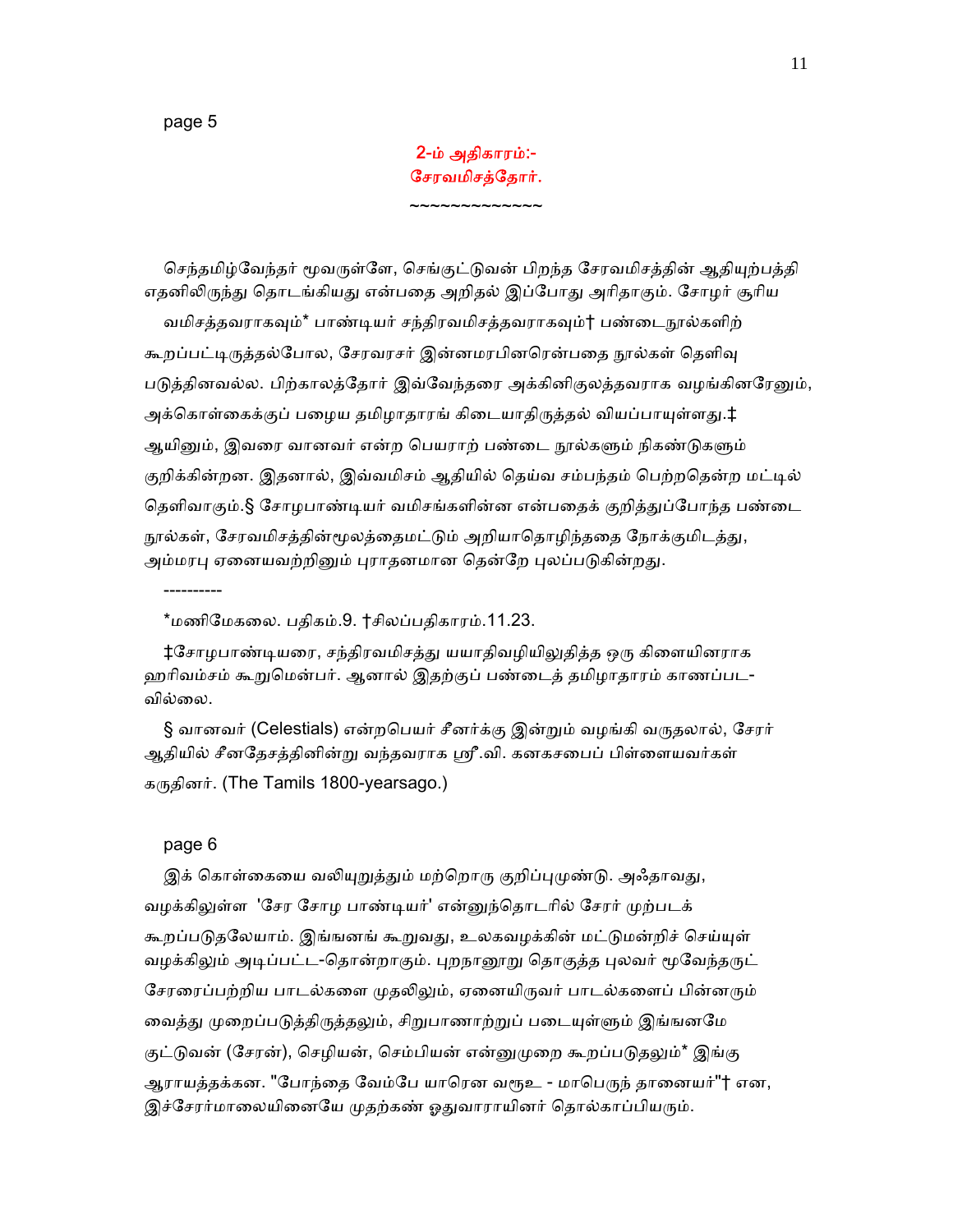மேற்காட்டியவற்றுள், சேர பாண்டிய சோழர் என்னும் முறைவைப்புக் காணப்படினும், சேரரை முன்னோரெல்லாம் முதற்கண் வைத்துக் கூறுவதில் ஒத்திருத்தல் குறிப்பிடற்பாலதாம்.

\* அடி-49,65,82. †தொல்காப்பியம். பொருளதி.புறத்.5

இனி, இச்சேரரது நாடுமூரும் புராதன வடநூல்களினும் பிரஸ்தாபிக்கப்பட்டுள்ளன. ஆதிகாவியமாகிய வான்மீகராமாயணத்தே, சீதா பிராட்டியை வானரவீரர் தேடிவரும்படி, சுக்ரீவன் குறிப்பிட்ட இடங்களுள், கேரள நாடும், முரசீபத்தனமும் கூறப்படுகின்றன. இவற்றுள், முரசீபத்தன மென்பது‡ மேல்கடற்கரையிலுள்ள முசிரி என்னும் பட்டினமாகக் கருதப்படுகின்றது.

‡ கிஷ்கிந்தாகாண்டம் 43-ம் சர்க்கம்.12-ம் சுேலாகம்.

## Page 7

-----------

---------

----

இது, முற்காலத்தே சுள்ளியென்னும் பேரியாறு கடலுடன் கலக்குமிடத்து விளங்கிய பெருந் துறைமுகமாகவும், சேரருடைய தலைநகரங்களுள் ஒன்றாகவும் இருந்ததென்றும், மேனாட்டு யவனரது மரக்கலங்கள் மிளகு முதலிய பண்டங்களை ஏற்றிச்செல்வதற்கு இதுவே அக்காலத்தில் ஏற்ற நகராயி யிருந்ததென்றும் தமிழ்நூல்களாலும் தாலமி முதலிய பழைய யவனாசிரியர் குறிப்புகளாலுந் தெளிவாகின்றன.\* ஆகவே

சேரநாட்டையும், அதன் முக்கிய நகரமொன்றையும் வான்மீகிமுனி

வருங்குறிப்பிட்டமை காண்க. இனி, மற்றொரு புராதன இதிகாசமாகிய

மஹாபாரதத்தும் சேரர் செய்திகளை நாம் காணலாம். பாரதப்போரில், பாண்டவர் பக்கத்தினின்று சேரர் துணைபுரிந்தனரெனப் பொதுவாக அவ்விதிகாசத்தால்

அறியப்படினும், உதியஞ்சேரல் என்பான் அப்பெரும்போர் முடியுங்காறும் பாண்டவ சேனைக்கு உணவளித்தவ-னென்று தமிழ்நூல்களிற் சிறப்பித்துக் கூறப்படுகின்றான். இதனைச் தலைச்சங்கப் புலவராகக் கருதப்படும் முரஞ்சியூர் முடிநாகராயர் என்பவர்.

"அலங்குளைப் புரவி யைவரொடு சினைஇ நிலந்தலைக் கொண்ட பொலம்பூந் தும்பை யீரைம் பதின்மரும் பொருதுகளத் தொழியப் பெருஞ்சோற்று மிகுபதம் வரையாது கொடுத்தோய்." \*\*

என அவ்வரசைன ேநாிற் பாᾌதலால் அறிக.

\* அகநானூறு.149. இதனை மரீசிபத்தனம் என்பர், வமிகிரர் பிரஹத்ஸம்ஹிதை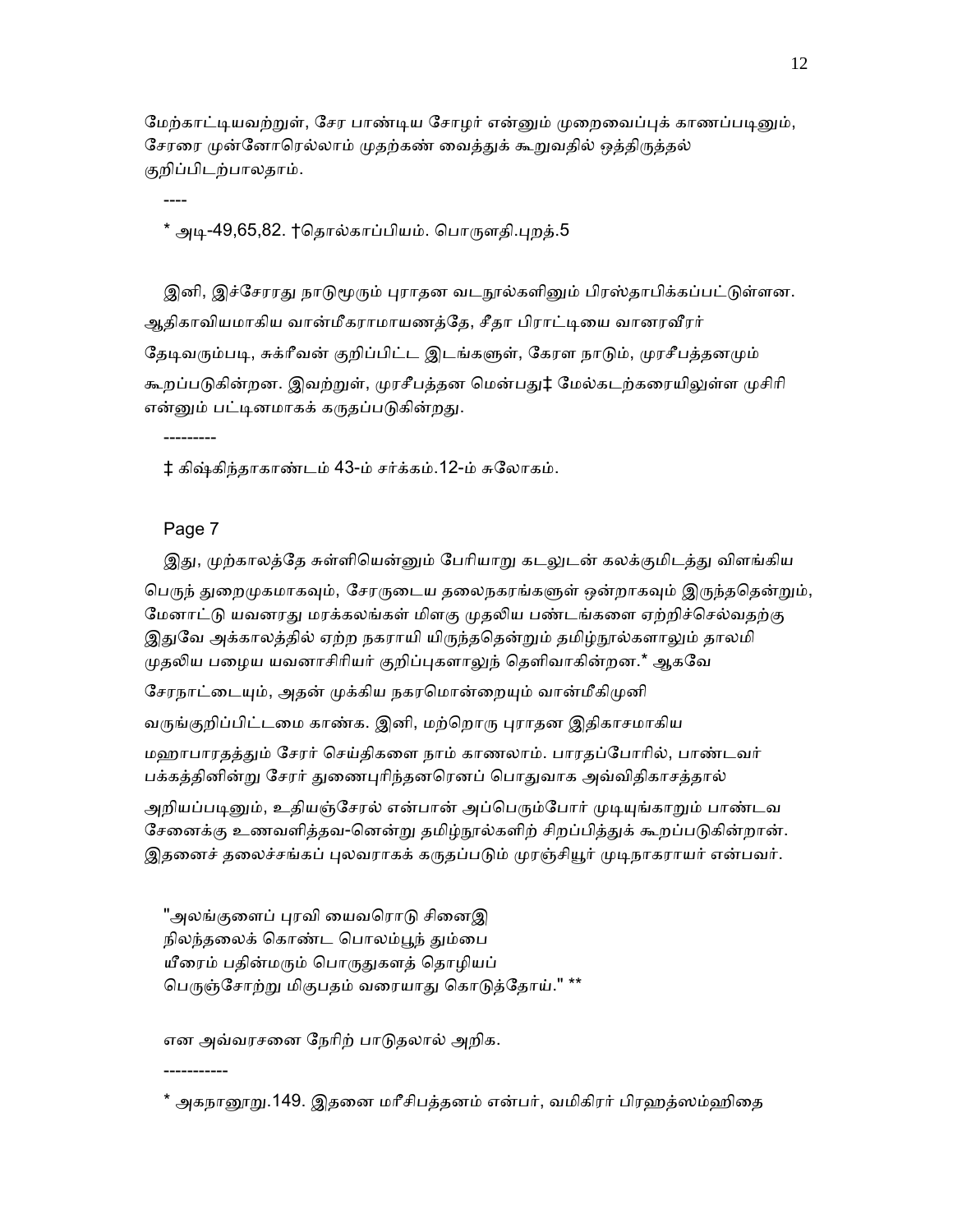\*\* புறந<u>ா</u>னூறு.2.

இச்செய்தியையே இளங்கோவடிகள்--

"ஓரைவ ரீரைம் பதின்ம ருடன்றெழுந்த போரிற் பெருஞ்சோறு போற்றாது தானளித்த - சேரன்" --- சிலப்பதிகார வாழ்த்ᾐக்காைத. ஊசல் வாி.

 Page 8 எனவும், மாமூலனார் என்ற புலவர்—

 "மறப்பைடக் குதிைர மாறா ைமந்திற் றுறக்கமெய்திய தொய்யா நல்லிசை ᾙதியர்ப் ேபணிய உதியஞ் ேசரல் பெருஞ்சோறு கொடுத்த ஞான்றை" (அகநானூறு.233)

எனவும் கூறுவாராயினர். இனிச் சாஸனவழியே நோக்குமிடத்தும்,

இச்சேரவமிசத்தின் பழமை தெளியப்படும். இற்றைக்கு 2150- வருஷங்கட்குமுன் விளங்கியவனும் மௌரிய சக்கரவர்த்தியுமாகிய அசோகன் காலத்தே இவ்வமிசத்தவர் கேரளபுத்திரர் என வழங்கப்பெற்றுத் தென்னாட்டில் பிரபலம் பெற்றிருந்த செய்தி அவன் சாஸனத்தால் நன்கறிந்தது. † (†V.A. Smith's Early History of India. p.173)இச்சக்கரவர்த்தியின் குடைக்கீழ் இப்பரதகண்டத்தின் பெரும்பாகம் அடங்கியிருந்த காலத்தும், தமிழ்நாடு தனியே சுதந்தரம் பெற்றிருந்ததெனின், சேரர் முதலிய பழைய தமிழரசரின் பெருமை இத்தகைத்தென்பது கூறவும் வேண்டுமோ?

இனி, இவற்றை விடுத்துச் சங்கச்செய்யுள்களிற் கூறப்பட்ட சேரவரசரை நோக்குவோம். பதிற்றுப்பத்து, புறநானூறு முதலிய நூல்களிலே சேரவரசர் பலரைக் காணலாம்.இவற்றுட் பதிற்றுப்பத்து முழுமையும் சேரவமிசத்தவரைப் பற்றியதென்பது முன்னரே கூறப்பட்டது. இதுவரை காணப்படாத இதன் முதலும் இறுதியுமாகிய பகுதிகள் நீங்க ஏனையெட்டுப் பத்துக்கள் மஹாமஹோபாத்தியாய: ஸ்ரீ உ.வே. சாமிநாத ஐயரவர்களால் நன்கு ஆராயப்பெற்று நமக்குக் கிடைத்துள்ளன.

#### Page 9

ஒவ்வொரு பத்தும் ஒவ்வொரு சேரனது அருமைபெருமைகளைக் கூறுவதாய், ஓரொரு புலவராற் பாடப்பெற்றதாம். இப்பத்துக்கள் ஒவ்வொன்றன் முடிவிலும் பதிகங்களும் வாக்கியங்களும் இந்நூலைத் தொகுத்த புலவரால் அமைக்கப்பட்டுள்ளன.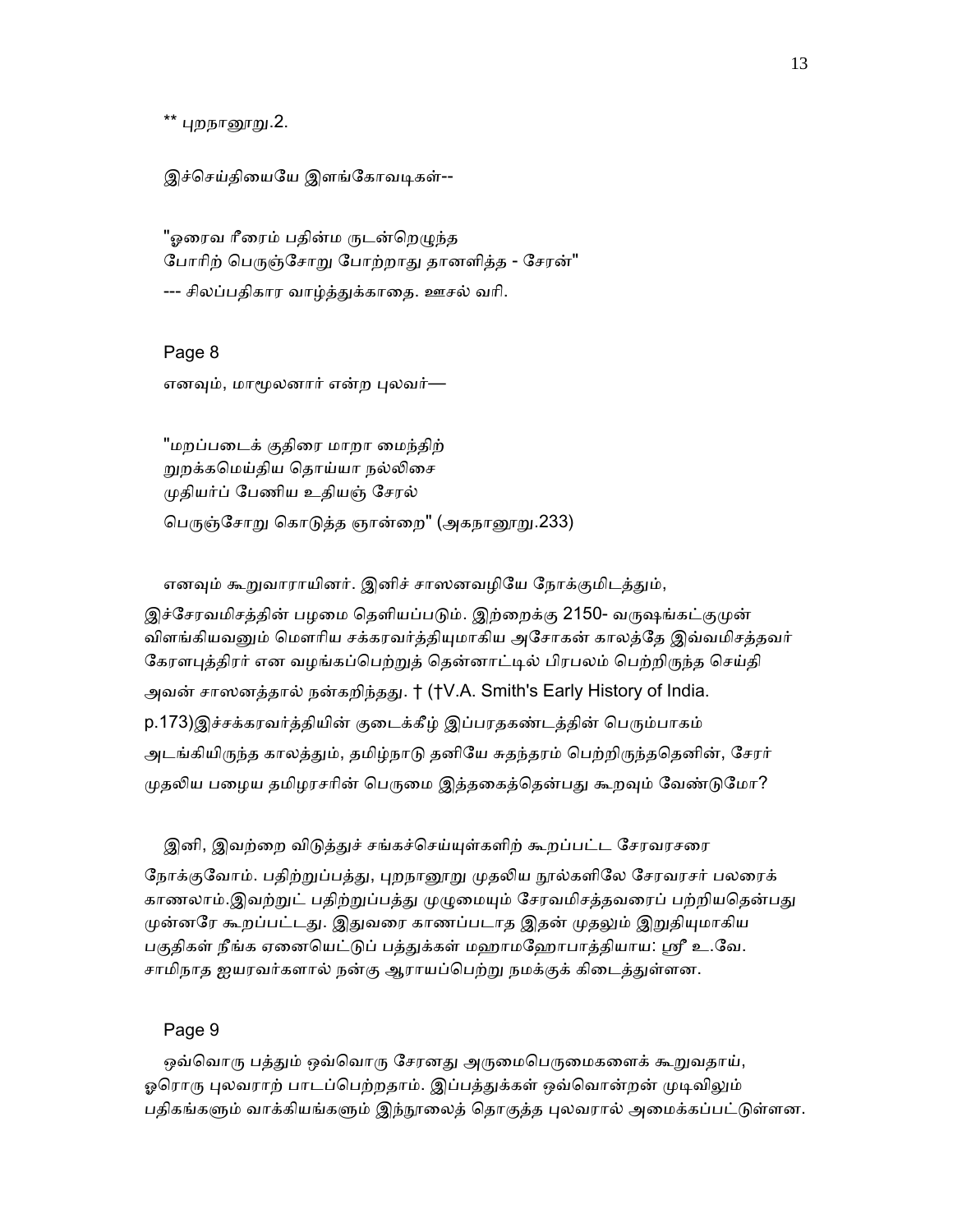தொகுத்த புலவர் இன்னாரென்று தெரியவில்லையேனும் பழமையுடையவராகவே தோற்றுகின்றார். இவர் கூற்றாகவுள்ள பதிகங்களும் வாக்கியங்களும் அவ்வச்சேரனைப் பற்றிய செய்திகள் பலவற்றை அறிவிப்பதோடு, பாடினார் பெயர்முதலிய வரலாறுகளையும்,அப்புலவர் பெற்ற பரிசில்களையும், பாடல்பெற்ற அரசனது ஆட்சிக்காலங்களையும் நன்கு விளக்குவன. இந்நூலிற்கண்ட விஷயங்களால்,

செங்குட்டுவனுள்ளாகச் சேரர் எண்மர் வரலாறுகளைச் சுருக்கமாகத் தெரியலாம். அவர்களை அடியில் வருமாறு காண்க.

- (1) இமயவரம்பன் நெடுஞ்சேரலாதன்
- (2) பல்யானைச் செல்கெழுகுட்டுவன்
- (3) களங்காய்க் கண்ணி நார்முடிச்சோல்.
- (4) கடல்பிறக்கோட்டிய செங்குட்டுவன்.
- (5) ஆᾌேகாட்பாட்ᾌச் ேசரலாதன்.
- (6) செல்வக் கடுங்கோ வாழியாதன்.
- (7) பெருஞ்சேர லிரும்பொறை
- (8) இளஞ்சேர லிரும்பொறை

page 10

---------

சேரன் செங்குட்டுவன் தந்தையும் அவன் மாற்றாந்தாய்ச் சகோதரரும்.

------------------------------------------------

-----------------------------------------------------------

மேற்கூறிய சேரர்கட்கும் செங்குட்டுவனுக்கு முள்ள தொடர்பை இனி ஆராய்வோம். செங்குட்டுவனைப் பற்றிய ஐந்தாம் பத்துப்\* பதிகத்துள், அவன், "வடவருட்கும் வான்றோய் நல்லிசைக் - குடவர் கோமான் நெடுஞ் சேரலாதனுக்கு" மகன் என்று கூறப்படுகின்றான். இதனால் இரண்டாம்பத்திற் புகழப்படும் இமயவரம்பன் – நெடுஞ்சேரலாதனே நம் சேரன் தந்தை என்பது விளங்கும். "ஆரியர் துவன்றிய பேரிசை யிமயந் - தென்னங் குமரியொ டாயிடை, மன்மீக் கூறுநர் மறந்தபக் கடந்தே" † என இவனது வடதிசை வெற்றியை அவ்விரண்டாம்பத்தே கூறுதல் காண்க. செங்குட்டுவன் உடன்பிறந்தவரான இளங்கோவடிகள், இமயம் வரை வெற்றிப்புகழ் பரப்பிய தம் தந்தை செயலை, "குமரியொடு வடவிமயத் – தொரு மொழிவைத்- துலகாண்ட சேரலாதற்கு" எனக் கூறுதலும் இங்கு அறியத் தக்கது.

<sup>\*</sup> இங்ஙனங் குறிக்குமிடமெல்லாம், பதிற்றுப் பத்தினையே கொள்க.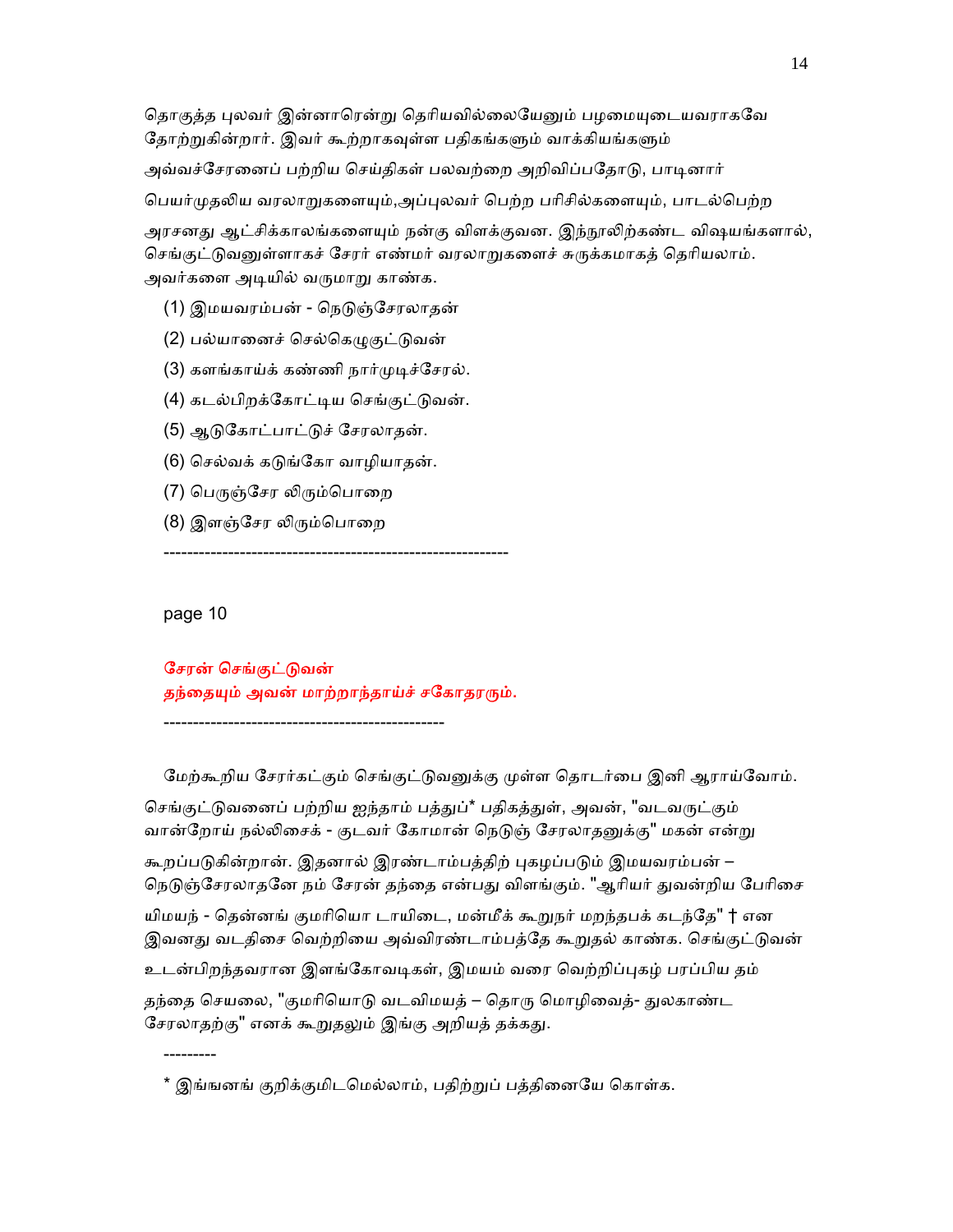#### †பதிற்ᾠப். 1.

இந்நெடுஞ்சேரலாதன், உதியஞ்சேரலென்ற வேந்தனுக்கு வெளியன் வேண்மான்‡ மகள் நல்லினியிடம் பிறந்தவன். இவனது அரிய செயல்களாவன:--இமயம்வரை படையெடுத்துச் சென்று அம்மலைமேல் தன் இலாஞ்சனையாகிய வில்லைப் பொறித்தது; தமிழக முழுமையுந் தன் செங்கோலின் கீழ் வைத்தாண்டது; தன்னுடன் பொருத ஆரியவரசரை வென்றுஅவரை வணங்கச் செய்தது; யவன அரசரைப் போரிற்பிடித்து, அக்காலவழக்கின்படி, நெய்யை அவர்தலையிற்பெய்து கையைப் பின்கட்டாககக் கட்டி, அவரிடத்தினின்று விலையுயர்ந்த அணிகளையும் வயிரங்களையும் தண்டமாகப்பெற்று, அவற்றைத் தன் தலை நகராகிய வஞ்சியிலுள்ளார்க்கு உதவியது; கடலிடையே தீவொன்றில் வசித்த தன் பகைவர் மேற் கப்பற்படையுடன் சென்று, அவரது காவன்மரமான கடம்பை வெட்டியெறிந்து, அப்பகைவரைப் போர்தொலைத்தது முதலியனவாம்\*.

‡"வீரைவேண்மான் வெளியன் தித்தன்" எனப்படுமவன் இவன் போலும். (தொல். ெபாᾞளதி. 114 உைர)

\* பதிற்ᾠப்பத்ᾐ 2-ம் பதிகம்

## page 11

-----

இவற்றுள், இறுதியிற் கண்ட சேரலாதன்பகைவர், கடம்பைத் தம் குலமரமாகக் கொண்டு, மைசூர்தேசத்தின் மேல்பாலை ஆண்ட கதம்ப வேந்தராகக் கᾞதப்பᾌகின்றனர். (Mysore and Coog from the Inscriptions. 21. இக்கடம் ெபறிந்த அரிய செயலைச் செங்குட்டுவன் காலத்தவரான மாமூலனார் என்ற புலவரும்,

"வலம்படு முரசிற் சேரலாதன் முந்நீ ரோட்டிக் கடம்பறுத் திமயத்து முன்னோர் மருள வணங்குவிற் பொறித்து நன்னகர் மாந்தை முற்றத் தொன்னார் பணிதிறை தந்த பாடுசால் நன்கலம். (அகநானூறு 127)

எனக் கூறுதல்காண்க. இச்சேரலாதனை 2-ம் பத்தாற்பாடிய அந்தணரான குமட்டூர்க் கண்ணனார், இவனால் உம்பற்காட்டில் ஐந்நூறூர் பிரமதாயமும் (அந்தணர்க்கு இறையிலியாக விடப்படுவது.) தென்னாட்டு வருவாயிற் பாகமும் பெற்றனர். இவ்வேந்தன் 58-வருஷம் வீற்றிருந்தான்.(பதிற்றுப்பத்தின் 2-ம் பதிகத்து வாக்கியம்.)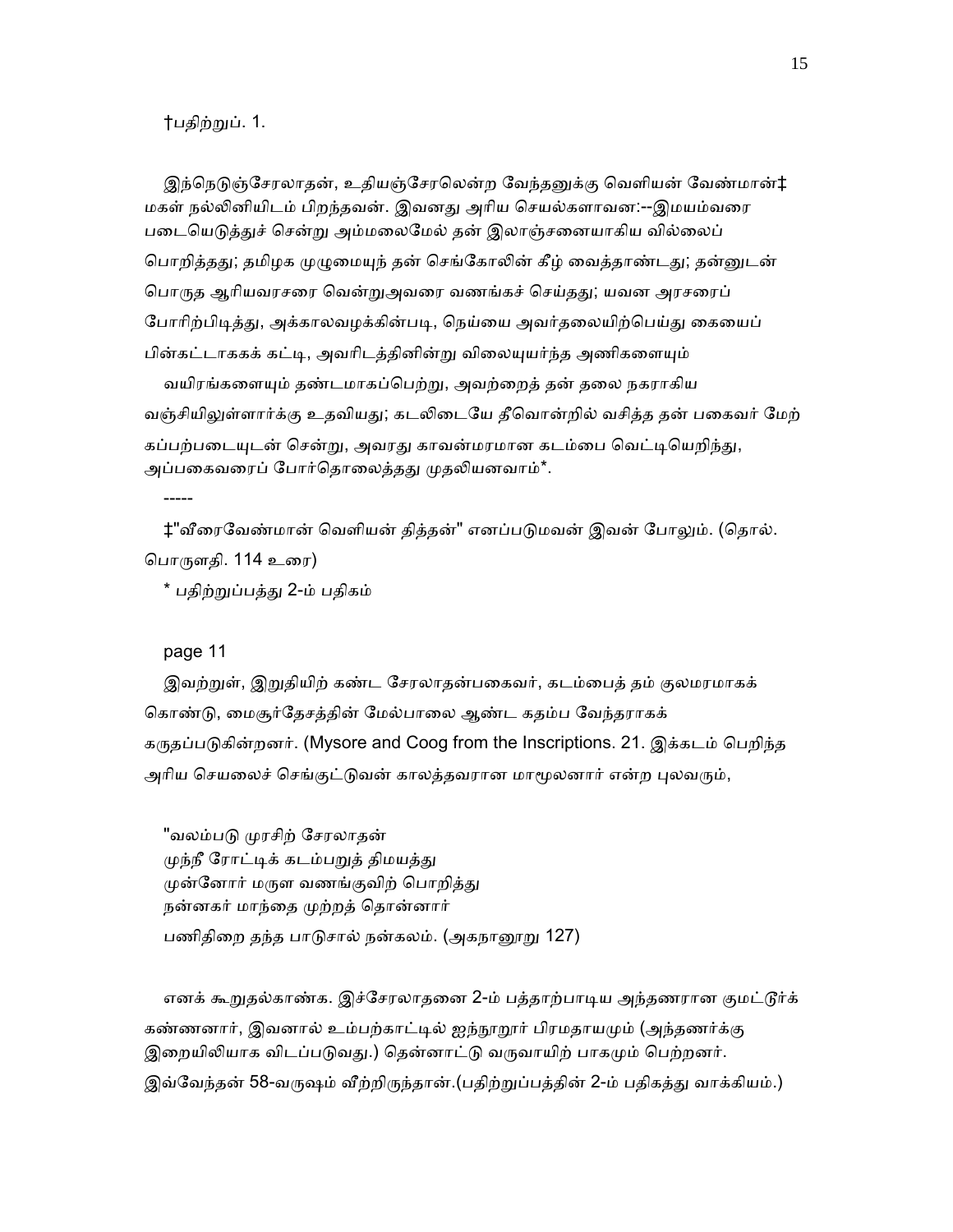இனிச் சேரலாதர் இருவராகக்கொண்டு, இமயவரம்பனும் செங்குட்டுவன் தந்தையும் வேறுவேறாவர் என்று கருதற்குச் சிறந்த சான்றொன்றும் காணப்பட்டிலது.\*

## Page 12

இந் நெடுஞ்சேரலாதனுக்குத் தம்பியாக விளங்கியவன், பல்யானைச் செல்கழு குட்டுவன் என்பவன்; எனவே, செங்குட்டுவனுக்கு இவன் சிறியதந்தை என்பது தானே விளங்கும். இச்செல்கழு குட்டுவனை 3-ம்பத்தாற்பாடிய பாலைக் கௌதமனார் வேண்டுகோளின்படி, இவன் பத்துப் பெருவேள்விகளை நடப்பிக்க, முடிவில் அப் பார்ப்பனப்புலவரும் அவர் மனைவியுஞ் சுவர்க்கம்புக்கனர் எனப்படுகின்றது; இங்ஙனம் சுவர்க்கம்புக்க வரலாறு மலைநாட்டில் இன்றுங் கன்னபரம்

பரையில் வழங்குவதென்பர்.† இவ்வேந்தன் வீரனும் ஞானியுமாக இருபத்தையாண்டு வீற்றிருந்தான்..‡

இனி, இமயவரம்பனுக்கு மனைவியர் இருவராவர்; இவருள் ஒருத்தி சோழன் -மணக்கிள்ளியின் மகளாகிய நற்சோணை என்பாள். இந் நற்சோணையிடம் பிறந்த மக்களே, செங்குட்டுவனும் இளங்கோவடிகளும்; "நெடுஞ்சேரலாதற்குச் சோழன் மணக்கிள்ளியீன்ற மகன்"§ "ேசரலாதற்குச் ேசாழன் மகள் நற்ேசாைணயீன்ற மக்களிᾞவᾞள்"\* எனப்பᾌதல் காண்க.

\*செங்குட்டுவனை அவன் சகோதரர் - "மாநீர் வேலிக் கடம்பறுத்திமயத்து, வானவர் மருள மலைவிற் பூட்டிய, வானவர் தோன்றல்" என்று கூறுதலாலும் (சிலப். காட்சிக். 1-3) அங்ஙனங் கடம்பறுத்த இமயவரம்பன் மகனே நம் சேரன் என்பது உணரப்படும்.

† பதிற்றுப்பத்துப் பதிப்பில் மஹாமஹோபாத்தியாயர் ஐயரவர்கள் எழுதிய நூலாசிரியர்வரலாறு பார்க்க. சிலப்.23, 63-64; பழ மொழி.316

‡ பதிற்ᾠப்.3-ம் பதிகம்.

§ ௸. 5-ம் பதிகம்.

#### Page 13

-------

இனி, நெடுஞ்சேரலாதனுடைய மற்றொரு மனைவி, வேளாவிக் கோமானான பதுமன் என்பவன் மகள். இவளிடம் அச் சேரனுக்குப் பிறந்த மக்கள், களங்காய்க் கண்ணி நார்முடிச்சேரலும், ஆடுகோட்பாட்டுச் சேரலாதனுமாவர்.† இவருள், முன்னவன், முடிசூடுஞ் சமயத்தில் முடித்தற்குரிய கண்ணியுங்கிரீடமும் பகைவர் கவர்ந்ததனால் உதவாமைபற்றி, அவற்றுக்குப் பிரதியாகக் களங்காயாற் கண்ணியும் நாரால் முடியுஞ்செய்து புனைந்து கொண்டமையின் 'களங்காய்க்கண்ணி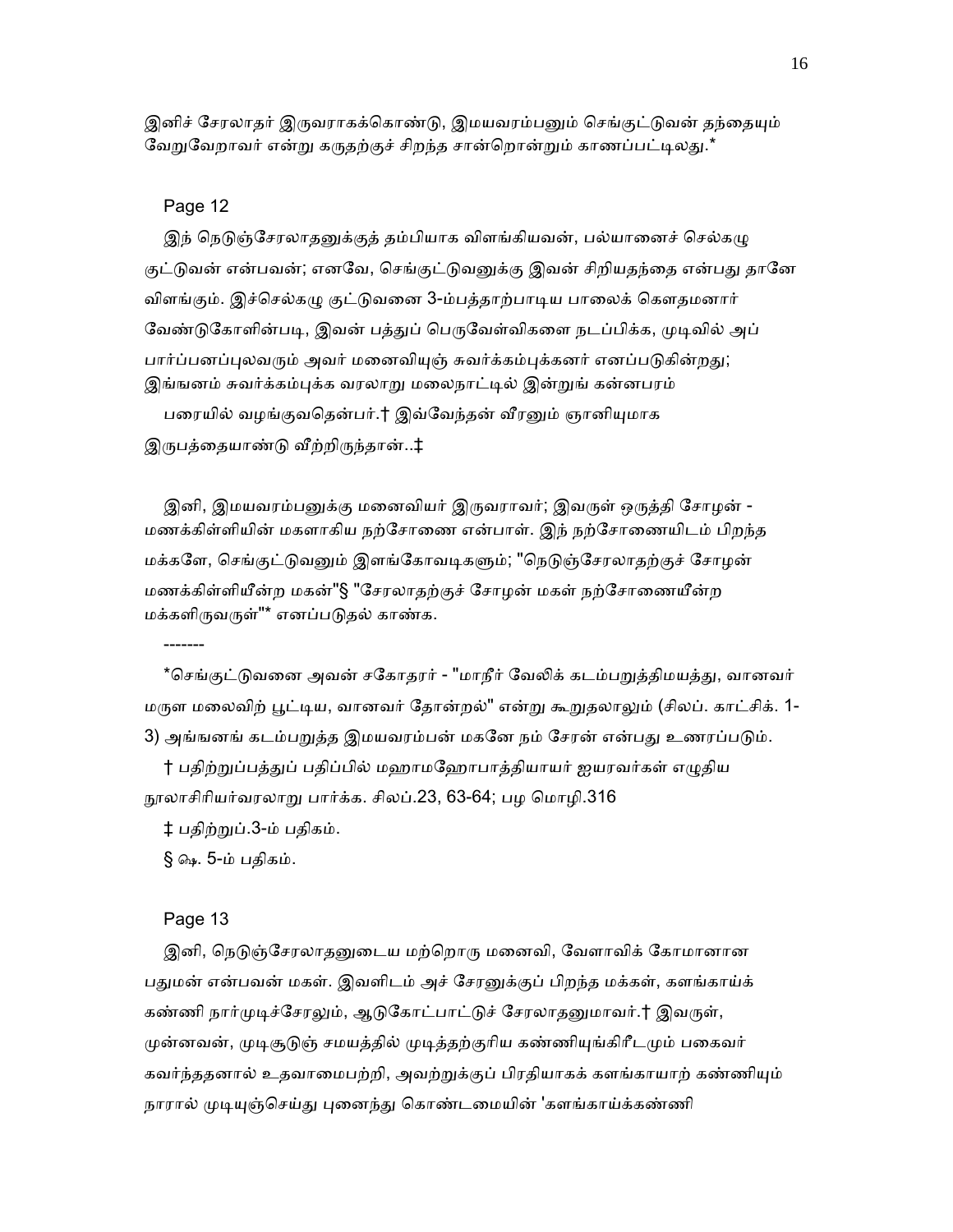நார்முடிச்சேரல்' என்னும் பெயர் பெற்றான்.‡ இச்சேரனுக்குப் பெரும்பகைவனாகி அவனாட்டைக் கவர்ந்தவன், கடம்பின் பெருவாயில் என்ற ஊர்க்குரிய நன்னன் என்பவன். இவனை, மேற்றிசையிலுள்ள வாகைப் பெருந்துறை என்னுமிடத்தில் நடந்த பெரும்போரிற் கொன்று, தானிழந்த நாட்டை இவ்வேந்தன் திரும்பப்பெற்றான் என்று கல்லாடனார் கூறுவர். # இங்ஙனம் இவன்பெற்றது பூழிநாடென்பது, "பூழிநாட்டைப் படையெடுத்துத்தழீஇ" என இவன் பதிகங் கூறுதலினின்று புலப்படுகின்றது

\* சிலப்பதிகாரப் பதிகம், அடியார்க்கு நல்லாருரை.

† 4, 6-ம் பத்ᾐப் பதிகங்கள்.

‡ பதிற்றுப்பத்து. 38-உரை

# "குடாஅது, இரும்பொன் வாகைப் பெருந்துறைச் செருவிற், பொலம்பூ ணன்னன் பொருதுகளத் தொழிய, வலம்படுகொற்றந் தந்த வாய்வாட், களங்காய்க் கண்ணி நார்முடிச்சேரல், இழந்தநாடு தந்தன்ன" (அகநானூறு. 199)

----

-------

#### page 14

----------------

இவனை 4-ம் பத்தாற்பாடிய புலவர் காப்பியாற்றுக் காப்பியனார் என்னும் அந்தணர். இவர் இவனைப்பாடி, 40-நூறாயிரங் காணமும்\* அவனாட்டிற் பாகமும் பரிசுபெற்றார். இச்சேரல் இருபத்தைந்தாண்டு வீற்றிருந்தான்.†

இந்நார்முடிச் சேரலின் தம்பியாகிய சேரலாதன் செங்கோற்பெருமையாற் சிறந்தவன். இவனது வீரச்செயல்களிலே, தண்டாரணியத்திலுள்ளரால்‡ கவரப்பட்ட பசுநிரைகளை மீட்டுத் தொண்டியிற் கொணர்ந்துசேர்ப்பித்ததே முக்கியமானது. இதுபற்றியே 'ஆடுகோட்பாட்டுச்சேரலாதன்' எனப்பட்டான். இவ்வேந்தன் தன்னை 6-ம் பத்தாற்பாடிய காக்கை பாடினியார் நச்செள்ளையார் என்னும் பெண்புலவர்க்கு, அணிகலன் செய்துகொள்வதற்காக ஒன்பது காப்§பொன்னும் நூறாயிரங் காணமுங்கொடுத்து அவரைத் தன் ஆஸ்தானத்தில் வைத்துக்கொண்டு அபிமானித்தனன். இச்சேரலாதன் முப்பத்தெட்டாண்டு வீற்றிருந்தவன். \$

இனி, பதிற்றுப்பத்துத் தொகுத்த புலவர் நார்முடிச் சேரலைப்பற்றிய பகுதியை நான்காவதாகவும், அவன் தம்பி ஆடுகோட்பாட்டுச் சேரலாதனது பகுதியை ஆறாவதாகவும் வைத்து, இடையிற் செங்குட்டுவனைப் பற்றியதை அமைத்திருக்கின்றார்.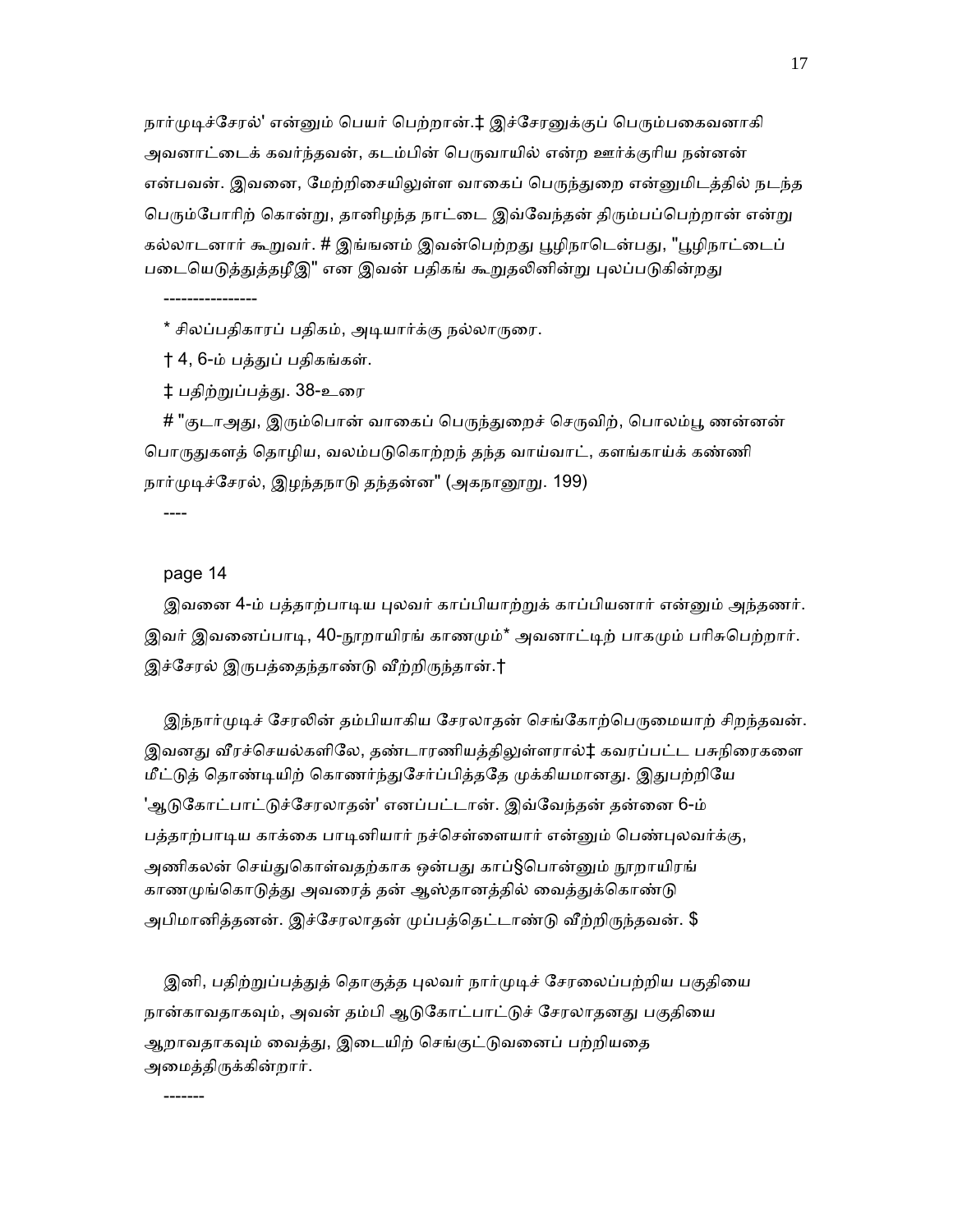\* இது, சேரரின் பழைய நாணயமாகப் பதிற்றுப்பத்துப் பதிகங்களால் தெரிகிறது. மலைநாட்டில் 3-கழஞ்சு அல்லது 1 1/2 பணம், காணம் என இப்போது வழங்குகின்றது. (Dr.Gundert's Malayalam Dictionary)

† 4-ம் பத்துப்பதிகம்.

‡தண்டாரணியம் - ஆரிய நாட்டிலுள்ளதோர் நாடு. இஃது இப்போது பம்பாய் மாகாணத்ைதச் சார்ந்ததாகும். (Dr. Bhandarkar's History of Dekkan. p. 136)

 $\S$  கா - ஒரு பழைய நிறை.

\$ 6-பத்ᾐப் பதிகம்.

#### Page 15

இதனால், நார்முடிச்சேரல் செங்குட்டுவனுக்கு முற்பட்டவனாகவும், அவன் தம்பி சிறிது பிற்பட்டவனாகவுங்கருத இடமுண்டாகின்றது. காலமுறையில் வைத்தே, பதிற்றுப்பத்துத் தொகுக்கப்பட்டிருத்தலை அதனுட்கண்ட பதிகங்களாலும் வாக்கியங்களாலும் உய்த்துணரலாகும்.

சேரன் செங்குட்டுவனது 5-ம் பதிகத்தால் அவன் தாய்ப்பாட்டனாகத் தெரியும் மணக்கிள்ளி, உறையூரிலிருந்தாட்சி புரிந்த சோழனாவன். செங்குட்டுவன் மாற்றாந்தாையப் ெபற்றவனாக 4, 6-ம் பதிகங்கள் கூᾠம் ேவளாவிக்ேகாமான் பதுமன்என்பவன் பொதினிமலைக்குரிய\* ஆவியர்குலத்தோன்றல். இவ்வேளாவியின் பெயரால் வஞ்சியின்புறத்தே ஒரு மாளிகை அமைக்கப்பட்டிருந்ததென்று

தெரிகின்றது.† --------------

\* பொதினி என்பது பழனியின் பழைய பெயர். இவ்வாவியர் இதனை-யாண்டமைபற்றியே, இஃது ஆவிநன்குடி என வழங்கப்பெற்றது. இவ்வாவியர்குடியில் உதித்தவருள், வள்ளலான பெரும்பேகனும் ஒருவன். (யாமெழுதிய வேளிர் வரலாறு பார்க்க)

† சிலப்பதிகாரம். 28: 196-8; புறநாறைறு. 13.

----------------

சேரரின் மற்றொரு கிளையினர்.

இனி, பதிற்றுப்பத்தின் இறுதிமூன்று பத்துக்களாற் புகழப்பட்ட அரசர், சேரமரபின் மற்றொரு கிளையினராகத் தோற்றுகின்றனர். அந்துவஞ்சேரல் இரும்பொறை என்பவன் இம்மரபின் தலைவன் என்பதும், இவன் மகன் செல்வக் கடுங்கோ வாழியாதனென்பதும் 6-ம்பத்துப்பதிகத்தால் அறியப்படும். இவ்வந்துவஞ்சேரல்,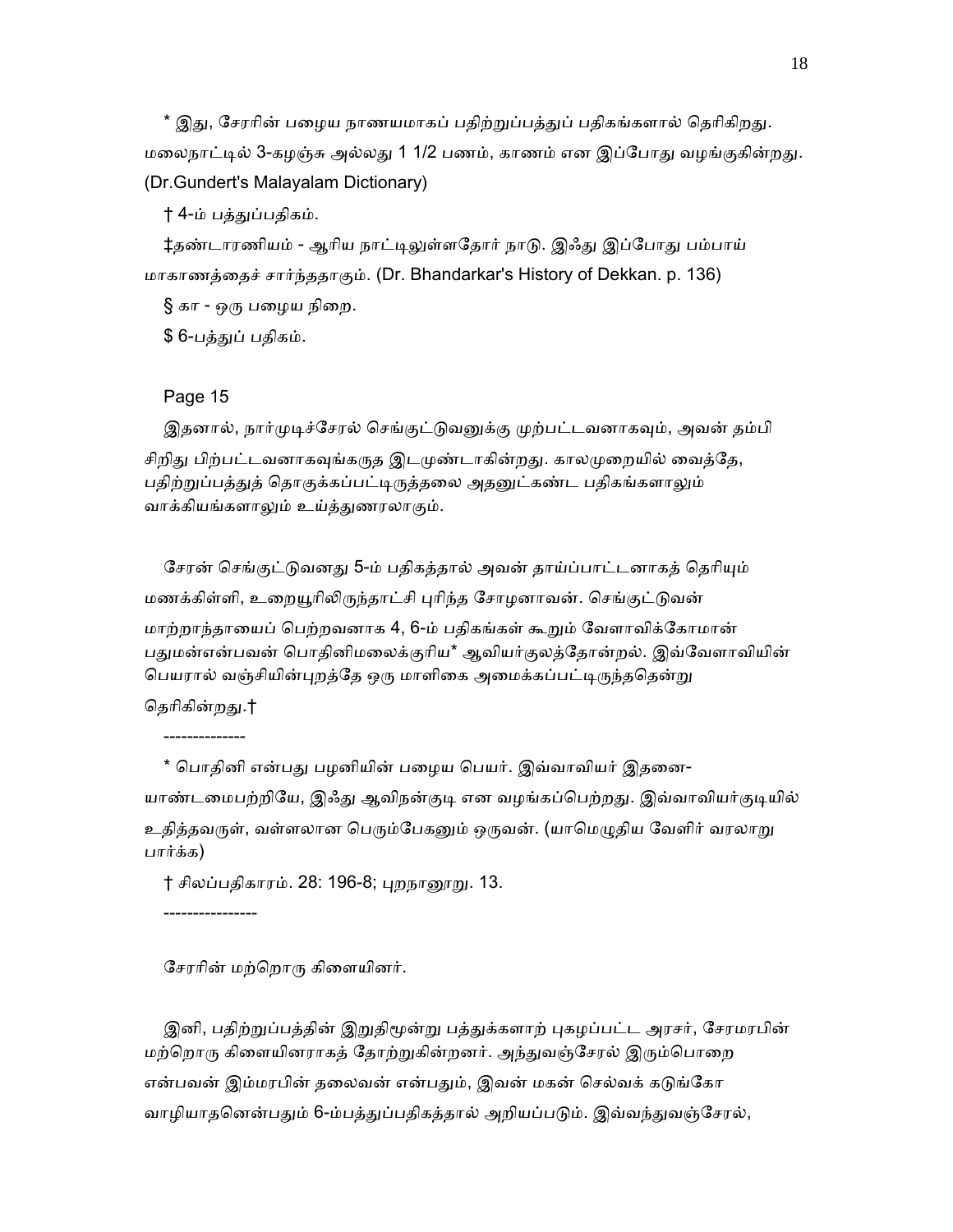முடித்தலைக்கோப் பெருநற்கிள்ளி என்ற சோழனுக்குப் பகைவன்.(புறநானூறு 13) இச் சேரன் மகனான செல்வக்கடுங்கோ, பெருங்கொடையாலும் அருங்குணங்களாலும் பெயர்பெற்றவன்; திருமால் பத்தியிற் சிறந்து விளங்கியோன்.('மாயவண்ணனை மனனுறப்பெற்று' என இவன்பதிகங் கூறுதல் காண்க.)

#### Page 16

கபிலர் என்னும் புலவர் பெருமான் தம் உயிர்த்துணைவனாக விளங்கிய வேள் - பாரி உயிர்நீத்ததும், அப்பாரியின் உத்தமகுணங்கள் பலவும் இச் செல்வக்கடுங்கோவிடம் உள்ளனவாகக் கேள்வியுற்று இவனைக் காணச்சென்று ஏழாம்பத்தை இச்சேரன்முன் பாடினர். (இவ்வேழாம்பத்தின் முதற்பாட்டில், இச்செய்தியைக் கபிலரே கூறுதல் காணலாம்.) அவர் பாடலைக்கேட்ட செல்வக்கடுங்கோ அவ்வந்தணப் பெரியார்க்குச் சிறுபுறமாக (சிறுபுறம்-சிறுகொடை) நூறாயிரங் காணம் அளித்ததோடு,நன்றா என்னுங்குன்றில் தானும் அவரும் ஏறிநின்று தன் கண்ணிற்கண்ட நாடெல்லாங்காட்டி அப்புலவர்க்-களித்தான். (7-ம் பத்துப்பதிக வாக்கியம்.) இவ்வருங்கொடையை "நனவிற்பாடிய நல்லிசைக் - கபிலன் பெற்ற ஊரினும் பலவே" எனப் பிற்காலத்தவரும் புகழ்தல் காண்க.(பதிற்றுப். 85) இவன் மனைவி (நெடுஞ்சேரலாதற்கு மகட்கொடுத்த) வேளாவிக் கோமானுடைய மற்றொரு மகளாவள்.(8-ம் பதிகம்) ஆகவே, நெடுஞ்சேரலாதனும் செல்வக்கடுங்கோவும் சகலமுறையினரென்பது விளங்கும். இவ்வேந்தர்பிரான் இருபத்தைந்தாண்டு வீற்றிருந்தவன்.(7-ம் பதிகவிறுதி). இவன் சிக்கற்பள்ளி என்னுமிடத்திற் காலஞ்சென்றவனென்று தெரிகின்றது.(புறநானூறு 387)

## Page 17

இச் செல்வக்கடுங்கோவுக்குப் பிறந்த வீரமகன் பெருஞ்சேரலிரும்பொறை என்பான். இவன் அதியமானது தகடூர் மேற்படையெடுத்துச் சென்று பெரும்போர் புரிந்து, அவ்வூரையும் அவ்வதியமானையும் அழித்தனன். இப் போர்ச்செயலே தகடூர் யாத்திரை(இதனுட் சில பாடல்கள், தொல்காப்பியவுரை, புறத்திரட்டு முதலியவற்றிற் காணப்படுவதன்றி, நூன்முழுதும் இதுவரை வெளிவரவில்லை.) என்னும் பண்டைநூலிற் சிறப்பித்துக் கூறப்படுவது. இவ் வெற்றிபற்றித் 'தகடூரெறிந்த' என்னும் அடையுடன் இவன் வழங்கப்படுவன். இப்பெருஞ்சேரலை 8-ம்பத்தாற் புகழ்ந்தவர் அரிசில் கிழார் என்ற புலவர்பெருமான்.இவர் பாடல்களைக்கேட்டு மகிழ்ந்த இச்சேரன், தானுந்தன் மனைவியும் வெளியே வந்துநின்று 'தன் கோயிலிலுள்ளனவெல்லாம் கொள்க' என்று ஒன்பதுநூறாயிரங் காணத்தோடு தன் அரசுக் கட்டிலையும் (சிங்காதனம்.) புலவர்க்குக் கொடுப்ப, அவர் 'யானிரப்ப நீ யாள்க' என்று அவற்றைத் திரும்பக்கொடுத்து அவ்வரசனுக்கு அமைச்சுப் பூண்டார். இச்சேரன் பதினேழாண்டு வீற்றிருந்தான்.(8-ம்பத்துப் பதிகம்.) இப்பெருஞ்சேரற்கு மனைவியாகிய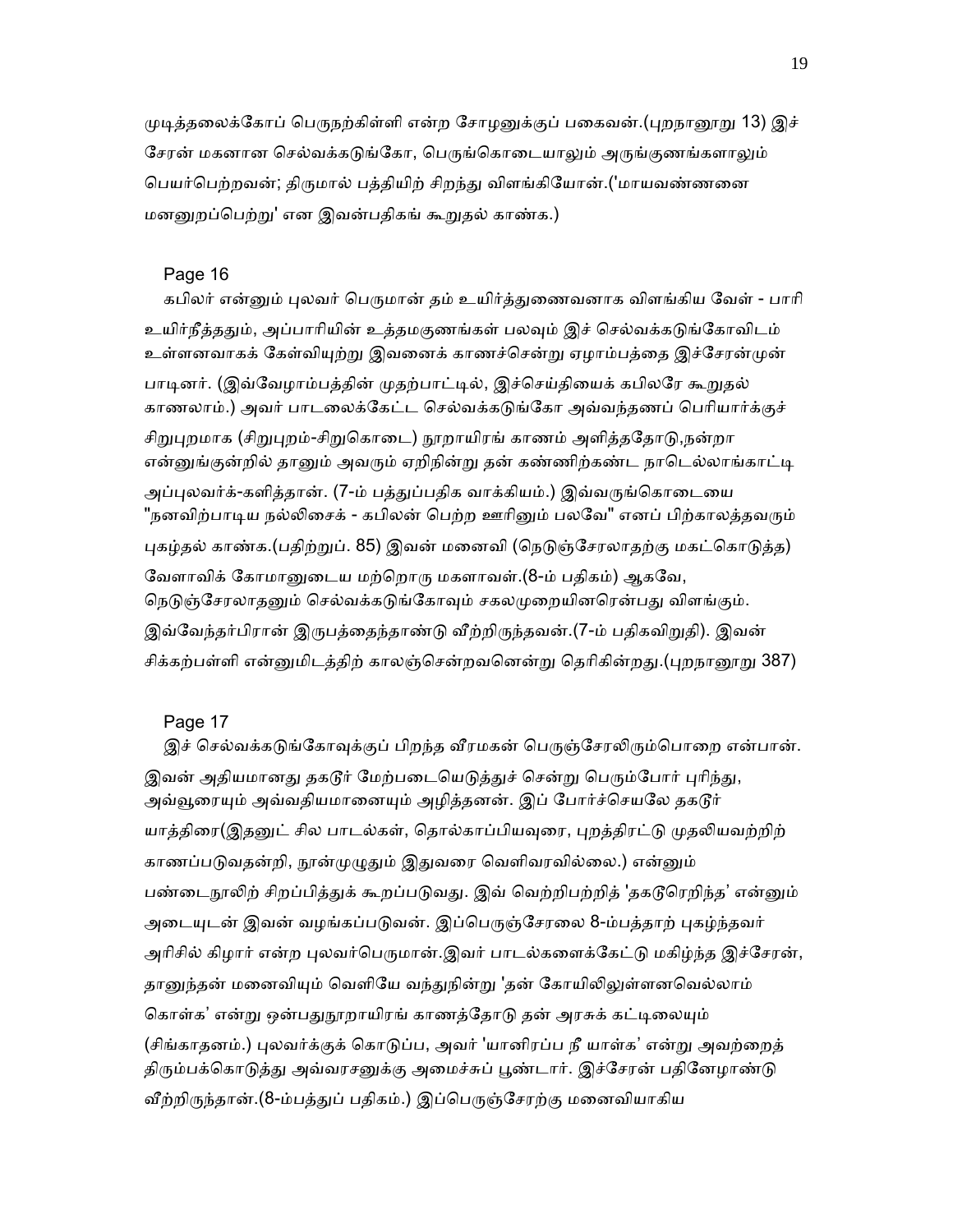அந்துவஞ்செள்ளை வயிற்றில் உதித்தவன் இளஞ்சேரலிரும்பொறை என்பான். இவன், தன்னை 9-ம்பத்தாற்பாடிய பெருங்குன்றூர் கிழார்க்கு "மருளில்லார்க்கு மருளக் கொடுக்க" என்று உவகையின் முப்பத்தீராயிரங் காணங்கொடுத்து, அவரறியாமை ஊருமனையும் வளமிகப்படைத்து,ஏருமின்பமும் இயல்வரப் பரப்பி, எண்ணற்காகா அருங்கல வெறுக்கையொடு, பன்னீராயிரம் பாற்படவகுத்துக், காப்புமறந்தான் விட்டான்" என்று கூறப்பட்டுளது.(\$ 9-ம்பத்துப் பதிகம்.)

#### Page 18

இங்ஙனமாகப் புலமையைக் கௌரவித்த அரசர் முற்காலத்தே வேறெவருங் காணப்பட்டிலர்.[\*\* பெருங்குன்றூர்க்கிழார் இவ்வேந்தனைப் பாடியனவாகப் புறநானூற்றிற் காணப்படும் 210, 211-ம் பாடல்களால், அப்புலவரை நெடுங்காலங் காக்கும்படிவைத்துப் பின் ஒன்றுங்கொடாமலே இவ்வேந்தன் அனுப்ப, அதுபற்றி மனமுடைந்துசென்றனர் புலவர் என்பது தெரிகின்றது. இதனால், பெருங்குன்றூர் கிழாரது நல்வாழ்வுக்கு வேண்டியவனைத்தையும் அவரூரில் அவரறியாமலே அமைத்து வைத்துப் பின்னர் வெறுங்கையோடு அவரைவிடுத்தனன் இப்பெருஞ்சேரல் என்பது உய்த்துணரப்படுகின்றது. இச்சரிதம்போலப் பிற்காலத்து வழங்குவது சத்திமுற்றப் புலவர் என்பவர் வரலாறொன்றேயாம்.)] இவ்விளஞ்சேரல் பதினாறாண்டு வீற்றிருந்தவன்.

இனி, இவ்விளஞ் சேரலின் முன்னோருள், மாந்தரன்('அறன்வாழ்த்த நற்சாண்ட, விறன்மாந்தரன் விறன்மருக' எனக்காண்க. (பதிற். 90.))என்பவனும், கருவூரேறிய ஒள்வாட் கோப்பெருஞ்சேரலிரும்பொறை என்பவனும் பிரசித்தர்களாகக் காணப்படுகின்றனர்.இவருள் முன்னவனே 'மாந்தரம் பொறையன் கடுங்கோ'எனப் பரணராலும் பாடப்பட்டவனாதல் வேண்டும்.(அகம். 142.)மற்றொருவனாகிய கோப்பெருஞ்சேர லிரும்பொறையை நரிவெரூஉத்தலையார் என்ற புலவர் கண்டதும் அவர் தம் பழைய நல்லுடம்பு பெற்றனர் எனப்படுகின்றது.(புறம். 5)மேற்குறித்த மாந்தரனின் வேறாக, யானைக்கட் சேய் மாந்தரஞ்சேர லிரும்பொறை என்பவனொருவன் புலவனும் வள்ளலும் போர்வீரனுமாக நூல்களால் அறியப்படுகின்றான். இவன் கபிலர் காலத்திற்குச் சிறிது பிற்பட்டிருந்தவன்.(புறம். 53.) ஐங்குறுநூறு இவனால் தொகுப்பிக்கப்பெற்ற தென்பர். இவன் மேற்குறித்த இளஞ்சேரலிரும்பொறைக்குத் தம்பி அல்லது மகன் போன்ற சமீபித்த உறவினன் போலும்.

#### Page 19

இவர்களன்றிப் பிற்காலத்தில் கணைக்காலிரும்பொறை (புறம் 74. களவழி நாற்பது என்னுஞ் சிறுநூல், இவ் விரும்பொறைக்கும் சோழன் செங்கணானுக்கும் நிகழ்ந்த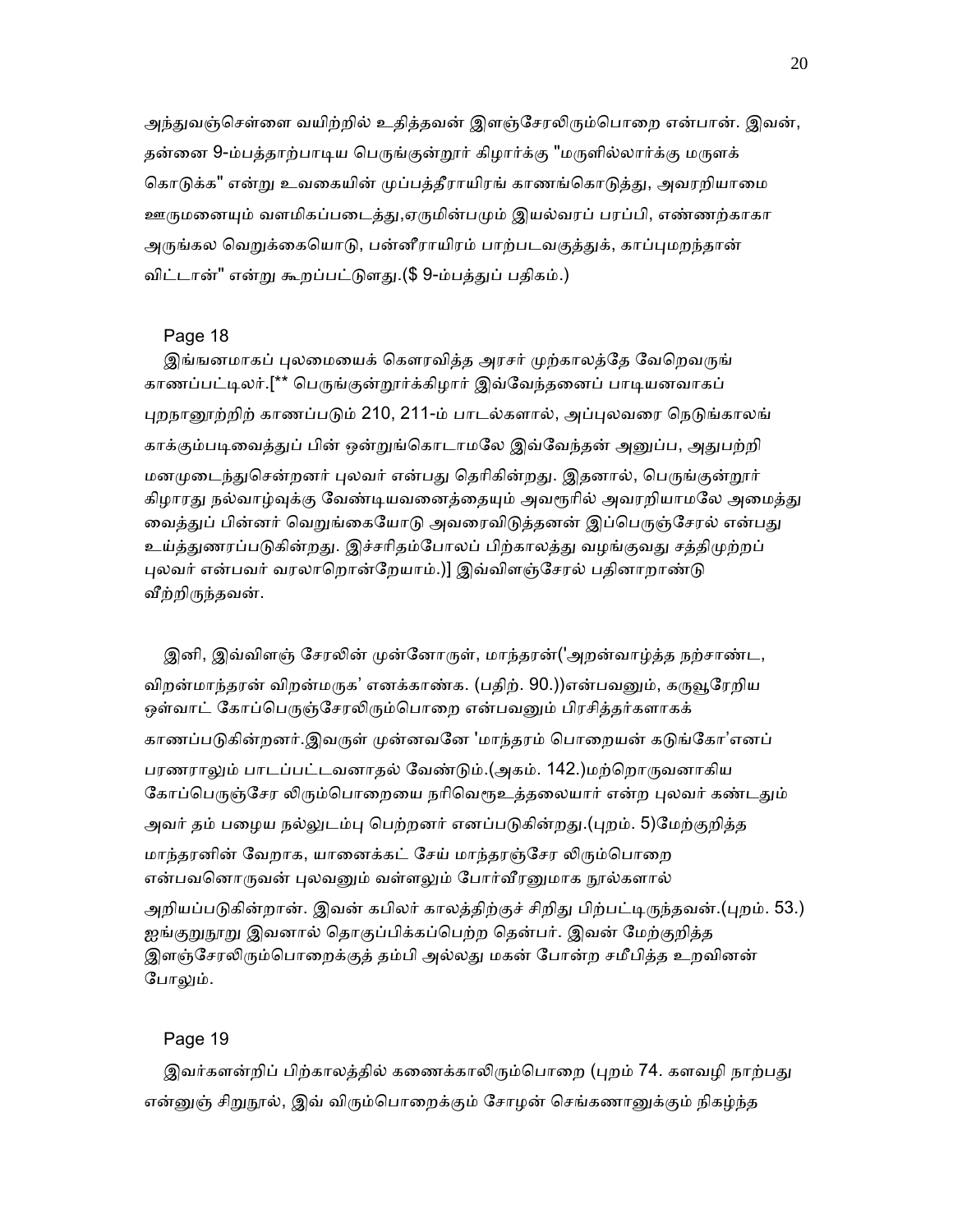கமுமலப்போரைப்பற்றிப் பொய்கையாராற் பாடப்பெற்றது.) என்பவனொருவனும் இவர் வழியில் ஆண்டனன். இவரையெல்லாம் இரும்பொறை மரபினர் என்று நாம் கூறுதல் தகும். செங்குட்டுவன், இவ்விரும்பொறைமரபின் முன்னோருள் ஒருவனாகவும் கூறப்படுதலால்,+ ('கடலிருப்ப வேலிட்டும்' என்பது செங்குட்டுவன் செய்தியாகும். (பதிற். 90)) இம்மரபினரும் நம் சேரன்மரபினரும் நெருங்கிய தாயத்தார் என்பது கெளிவாகின்றது.

-------------

## இரும்பொறை மரபினர்.

- 1. மாந்தரம் பொறையன் கடுங்கோ
- 2. கருவூரேறிய ஒள்வாட் கோப் பெருஞ்சேர லிரும்பொறை.
- 3. அந்துவஞ் சேர லிரும்பொறை.
- 4. செல்வக் கடுங்கோ வாழியாதன் X பதுமன்றேவி.
- 5. தகடூரெறிந்த பெருஞ்சேர லிரும்பொறை X அந்துவஞ் செள்ளை.
- 6. இளஞ்சேர லிரும்பொறை.
- 7. யானைக்கட் சேய் மாந்தரஞ்சேர லிரும்பொறை.
- 8. கணைக்கா லிரும்பொறை.

#### Page 20

மேற்குறித்தவர் அல்லாத வேறுசில சேரவரசரும் புறநானூறு முதலிய சங்கச்-செய்யுள்களிற் காணப்படுகின்றாராயினும், அவர்கட்கும் செங்குட்டுவனுக்குமுள்ள தொடர்பு விளங்கவில்லை.

இனி, இமயவரம்பன் பெருந்தேவியரிடம் பிறந்த மக்களும், இரும்பொறைமரபினரும் சேரநாட்டில் வேறுவேறு தலைநகரங்களில் ஆட்சிபுரிந்தவர்கள். இம்முறையில், கருவூராகிய வஞ்சிமாநகரம் செங்குட்டுவனுக்குத் தலைமைநகராக விளங்க, மாந்தையென்பது நார்முடிச்சேரலுக்கும், தொண்டி இரும்பொறை மரபினர்க்கும் இராஜதானிகளாகவிருந்தன எனத் தெரிகின்றது. மாந்தையுந் தொண்டியும் சேரதேசத்தின் முக்கிய நகரங்கள் என்பது, "சேரலாதன் ... நன்னகர் மாந்தை முற்றத்து" (அகம் 127) "குட்டுவன் மாந்தை"(தொல். பொரு. 107 உரை.) எனவும்,"குட்டுவன் தொண்டி" எனவும் நூல்கள் கூறுதலால் அறியலாம். இவ்விரண்டு தலைநகரங்களும் கடற்கரையில் அமைந்தவை. (கடல்கெழு மாந்தை" (தொல். பொரு. 150 உரை) "கானலந்தொண்டி" (புறம் 48) எனக் காண்க இவற்றுள், தொண்டி என்பது முற்காலத்தே பலதேச மரக்கலங்கள் வந்துதங்கும் பெருந்துறைமுகமாக விளங்கிய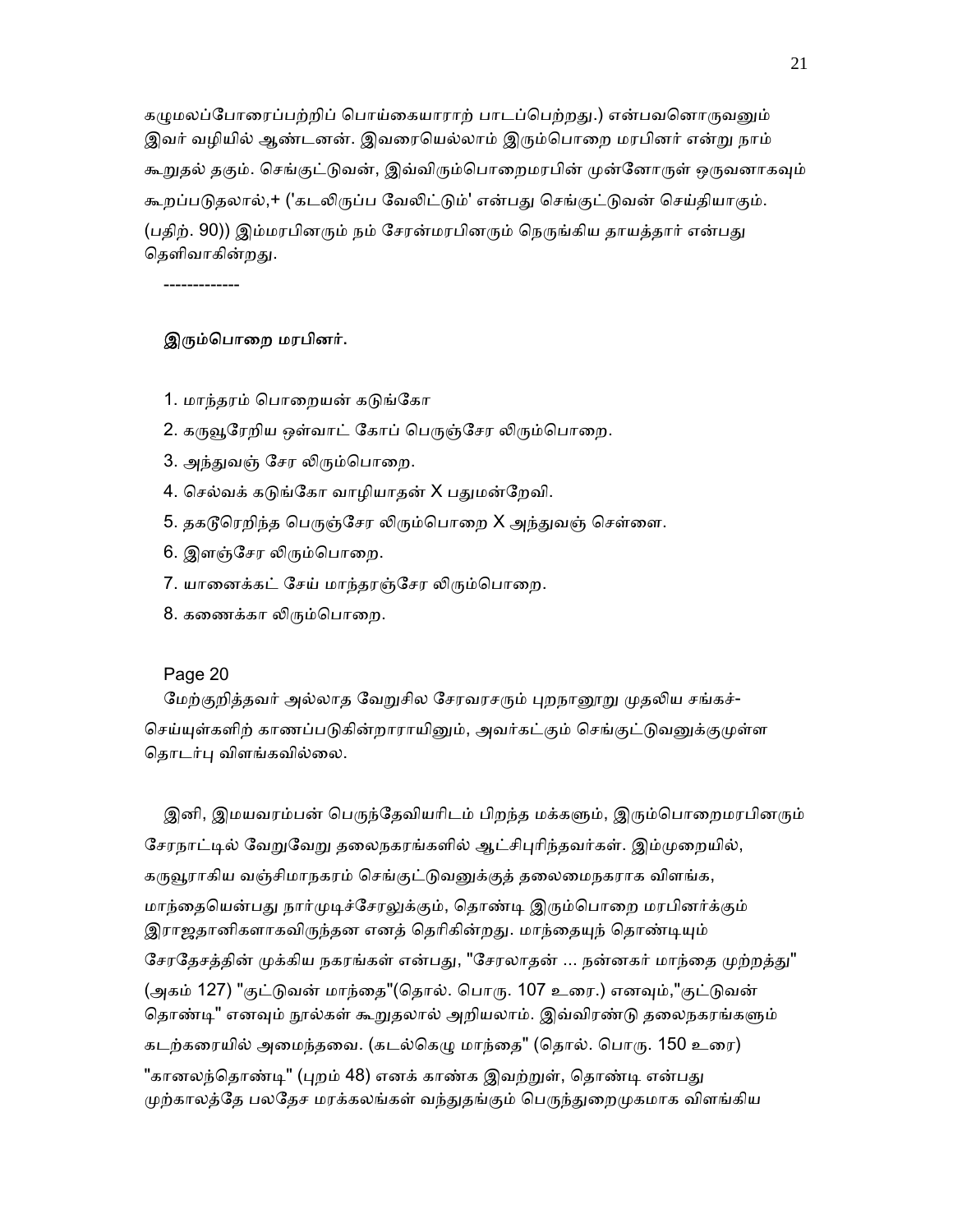தென்பது, முன்னூல்களாலும்,தாலமி(Ptolemy)முதலிய யவனாசிரியது குறிப்புக்களாலும் அறியப்படுகின்றது. இப்போது, அகலப்புழையையடுத்துள்ள தொண்டிப்பாயில் என்னுஞ் சிற்றூரைப் பழைய தொண்டியாகக் கருதுவர்.)

மேற்கூறிப்போந்த சேரமரபினரெல்லாம் அறிவுதிருவாற்றல்களால் தங்காலத்தே ஒப்புயர்வற்று விளங்கியவரென்பதும் செந்தமிழ்வளர்ச்சி செய்ததில் இன்னோரே அக்காலத்துச் சிறந்து நின்றவரென்பதும் நன்கு வெளியாதல் காண்க.

## Page 21 செங்குட்டுவன் சகோதரர்.

செங்குட்டுவன் தந்தையாகிய நெடுஞ்சேரலாதன், வேற்பஃறடக்கைப் பெருநற்கிள்ளி என்னுஞ் சோழனுடன் பெரும்போர் புரிந்தபோது, அவ்விருவருமே போர்க்களத்தில் ஒருங்கிறந்தனர் என்பது, அவர்களிறந்துகிடந்த நிலையை நேரிற்கண்டு கழாத்தலையாரும் பரணரும் உருகிப்பாடிய பாடல்களால் தெரியவருகின்றது. (புறநானூறு 62, 63.)இந் நெடுஞ்சேரலாதன் 58-ஆண்டு வீற்றிருந்தவன். இவன் பேராற்றலுடன் விளங்கியதற்கேற்ப, இவன் மகன் செங்குட்டுவனும் பெருவீரனாய் அவனது சிங்காதனத்துக்கு உரியவனாயினான். நெடுஞ்சேரலாதன் சிவபிரான் திருவருளை நோற்றுச் செங்குட்டுவனைப் பெற்றவனென்பது உய்த்துணரப்-படுகின்றது.(சிலப்பதிகாரம் 26; 98-99. 30; 141-142) இவன் அரசாட்சிபெற்றதில் விசேடச் செய்தியொன்றுஞ் சொல்லப்பட்டுள்ளது. நெடுஞ்சேரலாதனுக்குச் செங்குட்டுவனுடன் இளங்கோ ஒருவனும் பிறந்திருந்தனன். இவ்விளங்கோ,பேரறிவும் உத்தமகுணங்களும் வாய்ந்தவன். ஒருநாள் பேரத்தாணியில் மன்னர்கள் புடைசூழ, நெடுஞ்சேரலாதன் தன் மக்களிருவருடனும் வீற்றிருந்தபோது, நிகழ்வது கூறவல்ல நிமித்திகனொருவன் அம் மண்டபத்தை அடைந்து,அரசனையும், அவன் மக்களையும் அடிமுதன் முடிவரை நோக்கி- "வேந்தர் வேந்தே! இனி நீ விண்ணுலகு செல்லுங்காலம் நெருங்கியது; நீ தாங்கியுள்ள செங்கோலை நின் மக்களிருவருள் இளையோனே வகித்தற்குாியனாவன்" என்ᾠ பலᾞமறியக் கூறினான்.

## Page 22

இதுகேட்ட மூத்தவனான செங்குட்டுவன் மனமுளைந்து நிற்க, அஃதறிந்த இளங்கோ, அந்நிமித்திகன் முறைமைகெடச் சொன்னதற்காக அவனைவெகுண்டு தந் தமையன்கொண்ட மனக்கவலைநீங்கும்படி அவ்வத்தாணிக்கண்ணே அரசாளுரிமையை முனிந்து துறவுபூண்டு,வீட்டுலகத்தை ஆளற்குரிய பெருவேந்தராய் விளங்கினர்-என்பதாம். கருவிலே திருவுடையராயிருந்தும் இளமையில் தாம் துறவுபூணும்படி நேர்ந்ததைத் தம் அழகிய வாக்கால் இவ் விளங்கோவே கூறியிருத்தல் அறிந்து மகிழற்பாலது. செங்குட்டுவனுடன் பத்தினிக்கடவுளை வழிபட்டுத்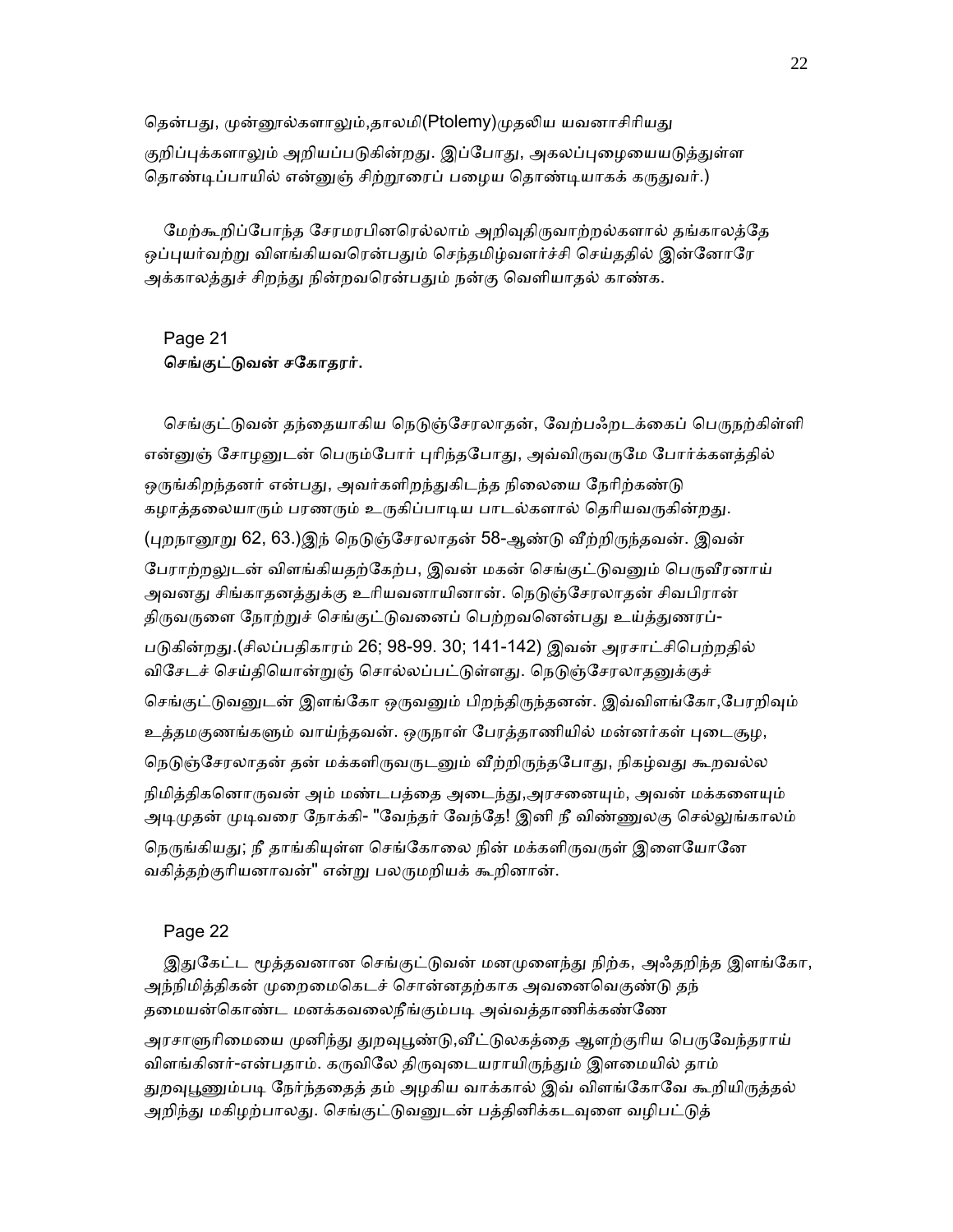திரும்பும்போது, கேவந்தியின்மேல் அக்கடவள் ஆவேசிக்குக் தம்மைநோக்கிக் கூறியதாக இவ்வடிகள் கூறுவதாவது:-

"வேள்விச் சாலையில் வேந்தன் பெயர்ந்தபின் யானுன் சென்றேன், என்னெதி ரெமுந்து தேவந் திகைமேற் றிகழ்ந்து தோன்றி 'வஞ்சி மூதூர் மணிமண் டபத்திடை நுந்தை தாணிழ லிருந்தோய்! நின்னை அரசுவீற் றிருக்குந் திருப்பொறி யுண்டென்று உரைசெய் தவன்மே லுருத்து நோக்கிக் கொங்கவிழ் நழுந்தார்க் கொடித்தேர்த் தானைச் ெசங்குட் ᾌவன்றன் ெசல்லல் நீங்கப் பகல்செல் வாயிற் படியோர் தம்முன் அகலிடப் பாரம் அகல நீக்கிச் சிந்தை செல்லாச் சேணெடுந் தூரத்து அந்தமி லின்பத் தரசாள் வேந்து'என என்றிற முரைக்கஇமையோ ரிளங்கொட"(சிலப்பகிகாரம் 30: 170-183.) என்பகு.

இவ்வரலாற்றையே அடியார்க்குநல்லார் சிலப்பதிகாரப் பதிகவுரையிற் சிறிது விரித்துக்கூறினர்.

## Page 23

இவற்றால், செங்குட்டுவன் பட்டமெய்துவதற்கு முன்பு நிகழ்ந்த இளங்கோவின் துறவுவரலாறு வெளியாம். இங்ஙனம் துறவு பூண்ட பின், இளங்கோவடிகள் என வழங்கப்பெற்று, வஞ்சிமாநகரின் கீழ்பாலுள்ள 'குணவாயிற் கோட்டம்' என்றவிடக்கில் வசித்து வந்தனர்.('குணவாயிற் கோட்டத் தரசுதுறந் திருந்த-குடக்கோச் சேரல்இளங்கோவடிகட்கு' என்பது பதிகம்.) இவர், பெருந் துறவியாக இருந்தது மட்டுமன்றி, அக்காலத்திருந்த உத்தம கவிகளுள் ஒருவராகவும் விளங்கினர். தமிழைம்பெருங் காவியங்களுள் ஒன்றாகச் சிறப்பிக்கப்படும் சிலப்பதிகாரம் இவ்வடிகள் இயற்றியதென்பதையும், அதன் சொற்பொருள்வளங்களையும் அறிந்து வியவாத அறிஞருமுளரோ? இந்நூலை அடிகள் பாடுதற்குக் கருவியாக நின்ற பெரும்புலவர், மதுரைக்கூலவாணிகன் சாத்தனார்(இவர் வரலாற்றை 'இருபெரும் புலவர்' என்னும் இந்நூற்பகுதியுட் காண்க.) என்பவர். இப்புலவரைத் தலைமையாகக்கொண்ட அவைக்கண்ணே அடிகள் தம் நூலை அரங்கேற்றினர்.("உரைசா லடிக ளருள மதுரைக்-கூலவாணிகன் சாத்தன் கேட்டனன்." (சிலப்-பதி.88-9)) அவ்வச் சமயநிலைகளையும், தமிழ்மூவேந்தர் பெருமைகளையும்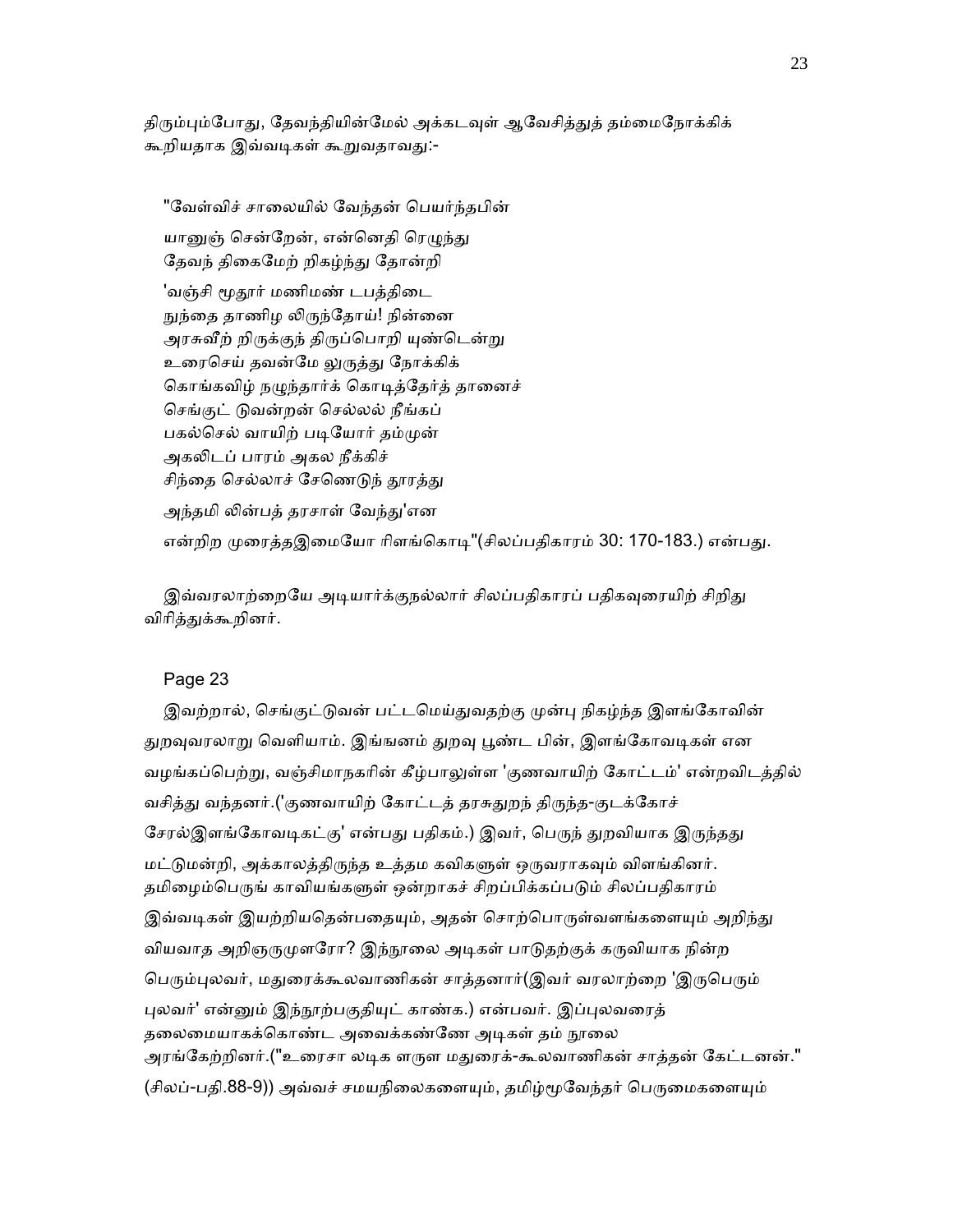நடுநிலைபிறழாது கூறிச்செல்வதிலும் இயற்கைச் சிறப்புக்களை எடுத்துமொழிவதிலும், உலகத்தின் தர்மங்களை உணர்த்துவதிலும் இவ்வடிகட்கிருந்த பேராற்றல் மிகவும் வியக்கற்பாலது. இவ்வடிகள் ஜைநமதத்திற் பற்றுள்ளவராகவே இவரது வாக்கின்

போக்கால் உய்த்துணரப் படுமாயினும்,வைதிக சமயத்தவராகக் கருதற்குரிய சான்றுகளுமுள்ளன.

#### Page 24

எங்ஙனமாயினும், மதாந்தரங்களில் அபிமானமும் ஆழ்ந்த ஆராய்ச்சியுமிக்கவர் இவ்வடிகள் என்பதில் ஐயமில்லை.மற்றும் இவர் அருமை பெருமைகள் இந்நூலில் உரியவிடங்களிற் கூறியுள்ளோம்.

---------------

#### செங்குட்டுவன் மனைவிமக்கள் முதலியோர்.

சேரன் - செங்குட்டுவனுடைய கோப்பெருந்தேவியாக விளங்கியவள் இளங்கோவேண்மாள் என்பாள். " இளங்கோவேண்மா ளுடனிருந் தருளி"

(சிலப்பதிகாரம். 25,5)"வதுவைவேண்மாள் மங்கல மடந்தை"(சிலப்பதிகாரம் 28:51)

எனச் சிலப்பதிகாரம் குறிப்பது காண்க. இதனால், இப்பெருந்தேவி வேளிர் குலத்தவள் என்பது பெறப்படும். இவளொருத்தியையன்றி வேறு மனைவியரைச் செங்குட்டுவன் மணந்திᾞந்தவனாகத் ெதாியவில்ைல. (இளங்ேகா ேவண்மாள் என்ற ெபயரால்

இவளை இளைய மனைவியாகக் கருதக்கூடுமேனும், செங்குட்டுவற்கு மூத்தமனைவியொருத்தி இருந்ததாக இளங்கோவடிகள் உரியவிடங்களிலும்

உணர்த்தாமையால், அவ்வாறு துணியக்கூடவில்லை. ஒருகால் மூத்தவளிருந்து

இறந்தனளாக, அடுத்துமணம் புரியப்பெற்ற இவள் இங்ஙனம் வழங்கப் பெற்றாள்போலும்.) செங்குட்டுவனுக்குக் குட்டுவஞ்சேரல் (குட்டுவஞ்சேரல்-(செங்)குட்டுவனுக்கு மகனாகிய சேரல் எனப்பொருள்படும்.) என்னும் பெயர்பூண்ட மகனொருவனிருந்தனன்.

#### Page 25

பரணரென்னும் புலவர் பெருமான் ஐந்தாம் பத்தால் தன்னைப் பாடியதுகேட்டு மகிழ்ந்த செங்குட்டுவன், அவ்வந்தணர்க்குப் பெரும்பொருளோடு, இக்குட்டுவஞ்சேரலையும் பரிசாக அளித்தானென்று அப் பத்தின் இறுதிவாக்கியங் கூறுகின்றது. இங்ஙனம் 'மகனைப் பரிசளித்தான்' என்பது, பரணரிடங் கற்று வல்லனாம்படி அவனைக் குருகுலவாசஞ் செய்ய நியமித்ததைக் குறிப்பதுபோலும். இக் குட்டுவஞ்சேரல் மேற்குறித்த கோப்பெருந்தேவியிடம் பிறந்தவனாதல் வேண்டும். இம்மகன் பட்டம் பெற்ற பின்னர்,முற்காலமுறைப்படி வேறுபெயரும் இவனுக்கு வழங்கியிருத்தல் கூடும். ஒருகால், சோழன் பெருநற்கிள்ளி, பாண்டியன்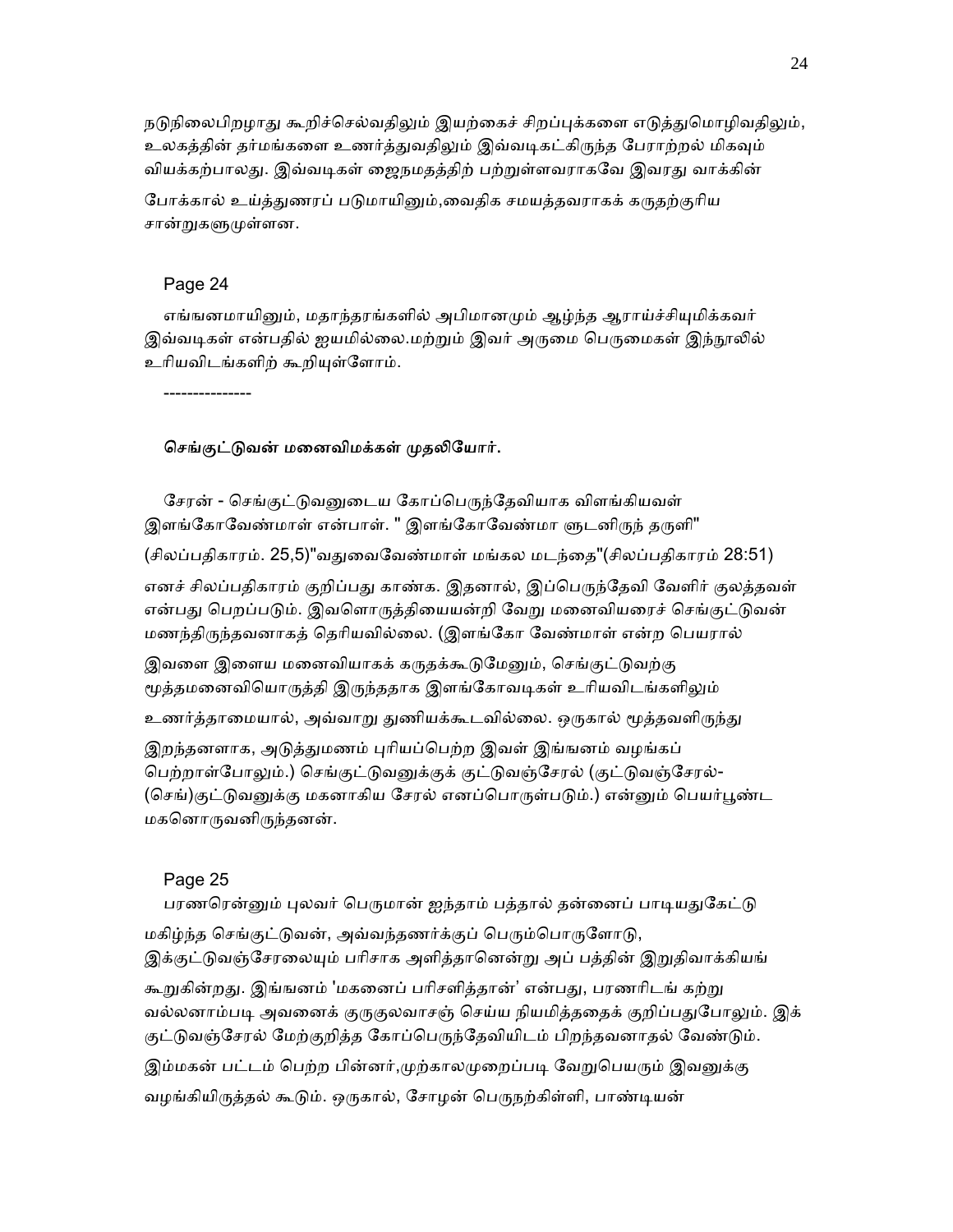உக்கிரப்பெருவழுதி--இவருடன் நட்புப்பூண்டிருந்த சேரமான் மாவெண்கோ என்பவன்,(புறநானூறு--367.) இக்குட்டுவஞ்சேரலோ என்று கருதுதற்கும் இடமுண்டு.

செங்குட்டுவன் தாயுடன் பிறந்த அம்மான் காரியாற்றுத் துஞ்சிய நெடுங்கிள்ளி என்பவனென்றும், அவ் வம்மானுக்கு மகன் சோழன்-இராசசூயம் வேட்ட பெருநற்கிள்ளியென்றும் புலப்படுகின்றன. இதற்குற்ற காரணங்களைச் "செங்குட்டுவன் காலத்தரசர்" என்ற அதிகாரத்துள் விளக்கியுள்ளோம்.இவ்வாறு பண்டைநூல்களாற் றெரிந்தவளவிற் செங்குட்டுவன் சுற்றத்தாரைப் பின்னர் வருமாறு தொகுத்துக் காட்டலாம். இவரைப்பற்றிய விவரங்களை ஆங்காங்கு அறிந்துகொள்க.

-------------

page 26

### [ெசங்குட்ᾌவன். ... ... சுற்றத்தார்.]

- 1. தந்ைதையப்ெபற்ற பாட்டன் -- உதியஞ்ேசரல்.
- 2. தந்தையைப்பெற்ற பாட்டி -- வேண்மாள் நல்லினி.
- 3. தந்தை -- இமயவரம்பன்-நெடுஞ்சேரலாதன்.
- 4. தாய் -- நற்சோணை.
- 5. இளைய சகோதரர் -- இளங்கோவடிகள்.
- 6. மனைவி -- இளங்கோவேண்மாள்.
- 7. மகன் -- குட்ᾌவஞ்ேசரல்.
- 8. சிறியதந்தை -- பல்யானைச் செல்கெழு குட்டுவன்.
- 9. தாய்ப்பாட்டன் -- ேசாழன் மணக்கிள்ளி.
- 10. அம்மான் -- காரியாற்றுத் துஞ்சிய நெடுங்கிள்ளி.
- 11. அம்மான் சேய் -- இராசசூயம் வேட்ட பெருநற்கிள்ளி.
- 12. மாற்றாந்தாய் -- பதுமன்றேவி.
- 13. மாற்றாந்தாய் வயிற்றுச் சகோதரர் -- நார்முடிச்சேரல். ஆᾌேகாட்பாட்ᾌச் ேசரலாதன்.
- 14. மாற்றாந்தாய்ப் பாட்டன் -- வேளாவிக்கோமான் பதுமன்.
- 15. தாயத்தார் -- இரும்பொறை மரபினர்.

-----------------------------------------------------------

 page 27 3-ம் அதிகாரம்:-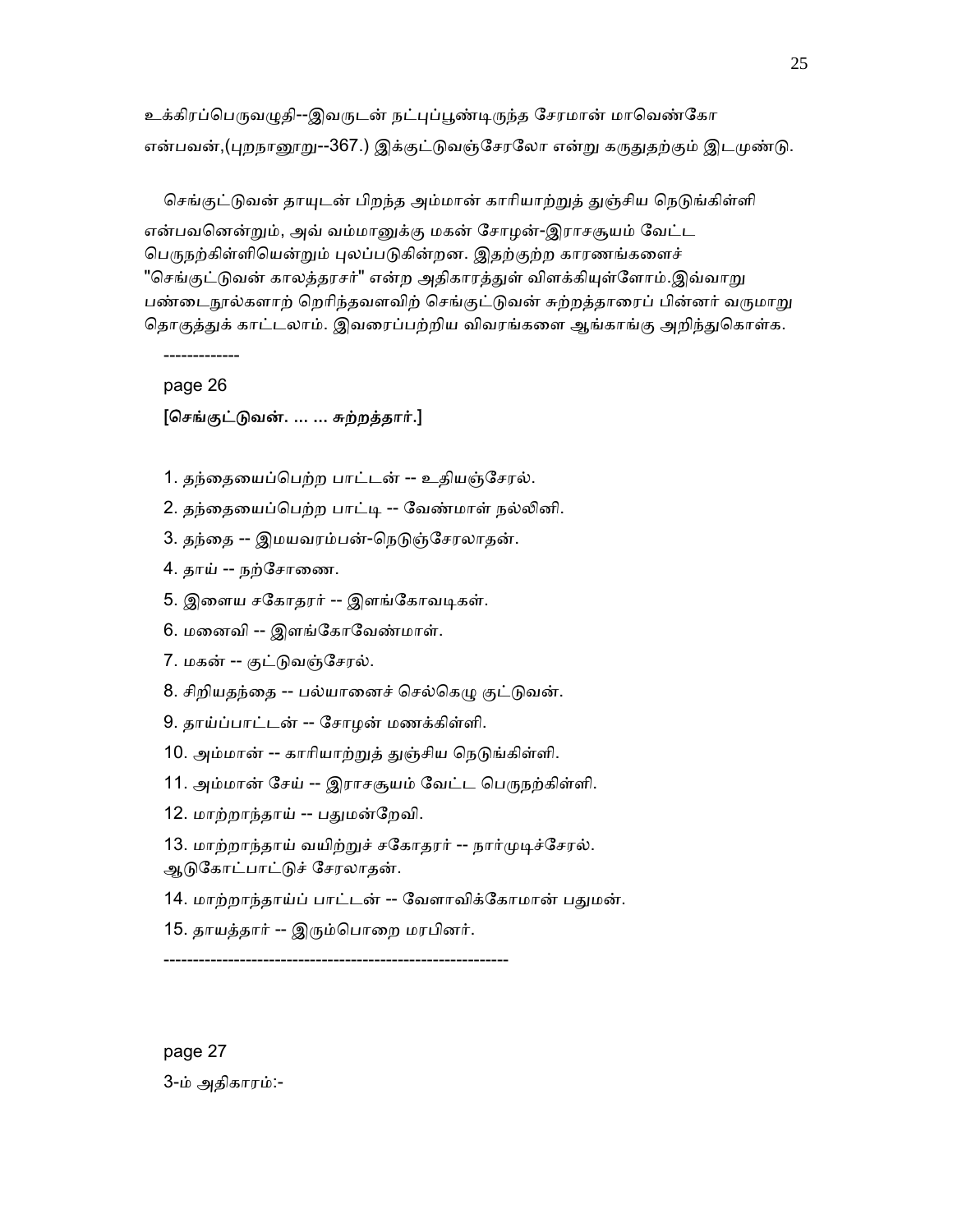#### செங்குட்டுவன் போர்ச்செயல்கள்

நெடுஞ்சேரலாதன் விண்ணுலகஞ் சென்றபோது செங்குட்டுவனுக்கு உத்தேசம் 20-வயது கொள்ளலாம். ஆயின்,55-ஆண்டு செங்குட்டுவன் வீற்றிருந்ததாகப் பதிற்றுப்பத்துக் கூறுதலால், குறைந்தது 35-வருஷகாலம் இவன் ஆட்சி செய்தவனாதல் வேண்டும். இந்நீடித்த ஆட்சியில் நிகழ்ந்த இவன் செய்திகள் முழுதுந் தெரியக்

கூடவில்லை. ஆயினும்,சிலப்பதிகாரமும் பதிற்றுப்பத்தும், இவனால் நிகழ்த்தப்பட்ட அருஞ்செயல்கள் சிலவற்றைக் குறித்திருக்கின்றன.அவற்றிற்கண்ட செங்குட்டுவன் வீரச்செயல்களிலே சிறப்புடையவை அடியில் வருவனவாம்.

1. தன் தாயின்பொருட்டுச் சமைத்த படிமத்தைக் கங்கைநீராட்டச் சென்றபோது, ஆங்கெதிர்த்த ஆரியவரசருடன் நடத்திய போர்.

- 2. ெகாங்கர் ெசங்களத்ᾐ நடத்திய ேபார்
- 3. கடல்வழிேய ெசன்ᾠ நடத்திய ேபார்
- 4. பைழயன் மாறᾔடன் நடத்திய ேபார்
- 5. ஒன்பது சோழருடன் நடத்திய போர்

என்பன. இப்போர்களிற் சில, இன்னகாரணம்பற்ரி நிகழ்ந்தன என்ற விவரத்தைச் செங்குட்டுவன் சகோதரரே விளக்கின ஆயினும் முன்னூல்களின் குறிப்புக்கொண்டு அடியில்வருமாறு அறிதற்பாலன;

 Page 28 இப்போர்களுள்--

(1) செங்குட்டுவன் தாயான நற்சோணை இறந்தபோது,அவள்பொருட்டுச் சமைத்த பத்தினிக்கல்லை(சககமனஞ்செய்த பத்தினியினுருவம் வரைந்த சிலை; இதனை, மாஸ்திகல் என்பர், கன்னடநாட்டார்.) நீராட்டித் தூய்மை செய்தற்குச் சென்ற கங்காயாத்திரையில், ஆரியவரசர் பலர் திரண்டுவந்து செங்குட்டுவனை எதிர்த்துப் பெரும்போர் விளைத்தனரென்றும், அவரையெல்லாம் அப்பேராற்றங் கரையில் இச்சேரன் தனியனாகப்பொருது வெற்றி கொண்டனனென்றும் தெரிகின்றன. இதனை,

"கங்கைப் பேர்யாற்றுக் கடும்புன னீத்தம் எங்ேகா மகைள யாட்ᾊய வந்நாள் ஆரிய மன்ன ரீரைஞ் ஞூற்றுவர்க்கு ஒருநீ யாகிய செருவெங் கோலங்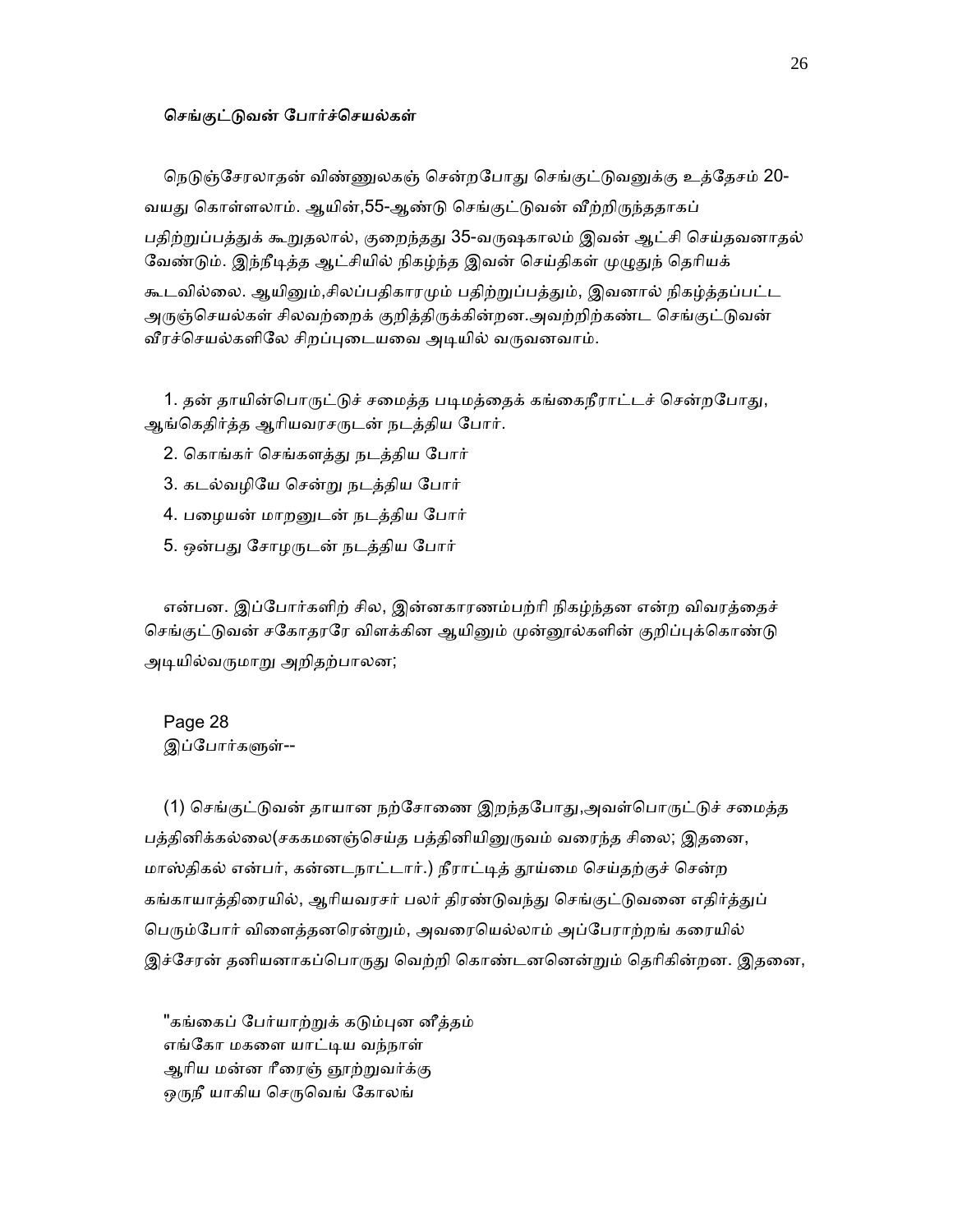கண்விமிக்குக் கண்டது கடுங்கட் கூற்றம்." (சிலப். 25: 160-64)

என்னும் இளங்கோவடிகள் வாக்கால் அறிக. செங்குட்டுவன் தந்தை நெடுஞ்சேரலாதன், முற்கூறியபடி பெருநற்கிள்ளியுடன் பொருது இறந்தபோது, அவன் மனைவியும் செங்குட்டுவன் தாயுமாகிய நற்சோணை உடனுயிர்நீத்தனள் என்பது, புறநானூற்றின் 63-ம் பாடலாற் புலப்படுகின்றது.இங்ஙனம் சககமனஞ்செய்த தாயின்பொருட்டுச் செங்குட்டுவன் பத்தினிக்கல் அமைத்தனன் போலும். இங்ஙனமன்றாயின்,தனிமையாக இறக்கும் மகளிர்க்குப் பத்தினிக்கல் எடுத்தல் சிறவாதாகும். இவ்வாறு, தாயின் படிமத்தை நீராட்டச் சென்றபோது, கங்கைக்கரையில் செங்குட்டுவன் நிகழ்த்திய இவ்வரியசெயல் அவனது கன்னிப்போர்களுள் ஒன்றாகக் கருதப்படுகின்றது.

#### Page 29

(2) இனிக் கொங்கர் செங்களத்தே செங்குட்டுவன் ஒரு போர் நடத்தியதாகத் தெரிகிறது. இதனில், சோழபாண்டியருஞ்சேர்ந்து எதிர்த்தனரென்றும், அவரது கொடி படைகளையெல்லாம் கைக்கொண்டு, அப்போரில் யாவரும் புகழத்தக்க பெரிய வெற்றியைச் செங்குட்டுவன் பெற்றனனென்றும் சிலப்பதிகாரங் கூறுகிறது.

"நும்போல் வேந்தர் நும்மோ டிகலிக் கொங்கர்செங் களத்துக் கொடுவரிக் கயற்கொடி பகைப்புறத்துத் தந்தன ராயினு மாங்கவை திசைமுக வேழத்தின் செவியகம் புக்கன." (சிலப்.25: 152-55)

எனக்காண்க. கொடுகூர் என்ற நகரம் இக்கொங்கர் போரிலே செங்குட்டுவனால் அழிபட்டதாகும். "கொடுகூரெறிந்து" என்பது பதிற்றுப்பத்து. கொடுகூர் நாடு என்பதொன்று, இப்போது மைசூரிராஜ்யத்தின் தென்பகுதியாகிய பன்னாடு விஷயத்தின் ஒரு பிரிவாகவும், சேரமானுக்குரிய பூமியாகவும் இருந்ததென்று பழையசாஸனமொன்று(இரவிதத்தனது குமாரலிங்க சாஸனம். இக்கொடுகூர் நாடு சேரனுக்குரியதாயிருந்ததென்பது,மேற்படிஇரவிதத்தன் என்றசிற்றரசன்,சேரன் அநுமதிபெற்றுப் பிராமணனொருவனுக்கு அந்நாட்டிலுள்ள கிராமமொன்றைத் தானஞ்செய்தான் என்பதனால் அறியப்படும்.( Indian Antiquary.Vol.XVIII, 1889.p.367.)) கூறுகிறது. இக் கொடுகூர்நாட்டின் தலைநகரே சேரனால் அழிக்கப்பட்டதாதல் வேண்டும்.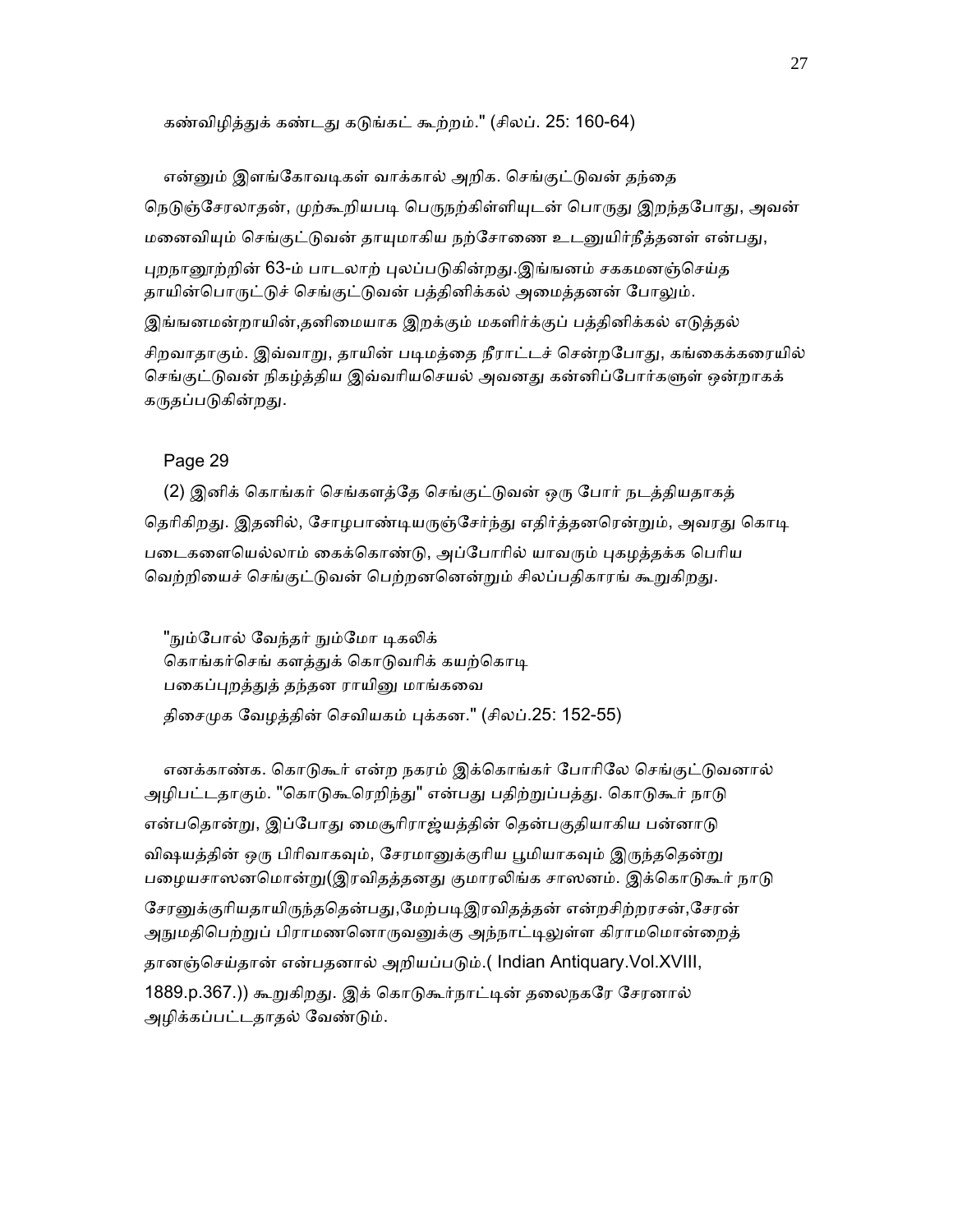(3). இனிப் பரணரென்ற புலவர் பெருமான் பாடிய ஐந்தாம்பத்தில் மிகுதியாகப் பாராட்டப்படும் செங்குட்டுவன் வீரச்செயல்கள், அவன் கடலில் சைந்நியங்களைச் செலுத்தியதும் பழையனென்பவனை அழித்ததுமாம்.

## Page 30

இவற்றுள் முதற்செயல், கடலை அரணாகக்கொண்டு இடர்விளைத்த பகையரசரை, எண்ணிறந்த மரக்கலங்கள்மூலம் படையெடுத்துச் சென்று வெற்றிகொண்டதைக் குறிக்கின்றது.

"இனியா ருளரோ முன்னு மில்லை வயங்குமணி யிமைப்பின் வேலிடுபு ᾙழங்குதிைரப்பனிக்கடல் மᾠத்திசி ேனாேர." (45)

" கோடுநரல் பவ்வங் கலங்க வேலிட் டுடைதிரைப் பரப்பிற் படுகட லோட்டிய ெவல்ᾗகழ்க்குட்ᾌவன். " (46)

"கெடலரும் பல்புகழ் நிலைஇ நீர்புக்குக் கடலொ டுழந்த பனித்துறைப் பரதவ." (48)

எனப் பதிற்றுப்பத்தினும்,

"படைநிலா விலங்குங் கடன்மரு டானை மட்டவிழ் ெதாியன் மறப்ேபார்க் குட்ᾌவன் பொருமுரண் பொறாது விலங்குசினஞ்சிறந்து செருச்செய் முன்பொடு முந்நீர் முற்றி ஓங்குதிரைப் பௌவ நீங்க வோட்டிய நீர்மா ணெஃக நிறுத்துச்சென் றழுந்தக் கூர்மத னழியேரா ெநஞ்ேச. " (212)

என அகநானூற்றினும் வரும் பரணர் வாக்குக்களால், செய்தற்கரிய கடற்போரொன்று செங்குட்டுவனால் நிகழ்த்தப்பட்டமை தெளியப்படும். இளங்கோவடிகள்,

"நெடங்கட லோட்டி, உடற்றுமேல் வந்த வாரியமன்னரைக்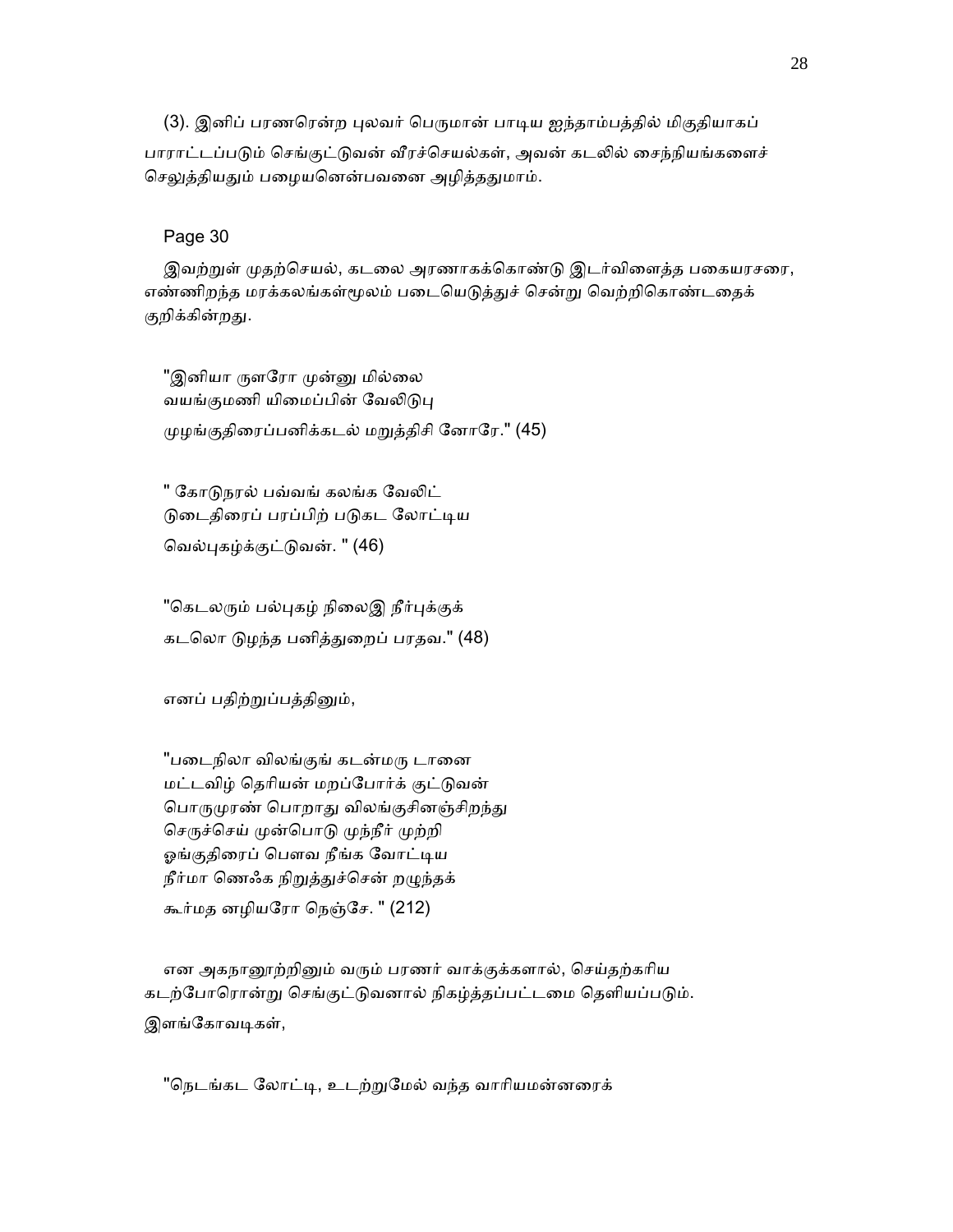கடும்பனற் கங்கைப் பேர்யாற்று வென்றோய். " (28:119-21)

Page 31

"மறத்துறை முடித்த வாய்வாட் டானையொடு பொங்கிரும் பரப்பிற் கடல்பிறக் கோட்டிக் கங்கைப் பேர்யாற் றுக்கரை போகிய செங்குட்டுவன்." (சிலப். இறுதிக்கட்டுரை.)

என, கடலோட்டிய செய்தியோடுசேர்த்து ஆரியரை வெற்றி கொண்டதை இருமுறை இணைத்துக் கூறுதலால், செங்குட்டுவன், தன் தாயின் படிமத்தை நீராட்டுதற்குக் கங்காயாத்திரை செய்தபோது, இங்ஙனம் பகை வென்றவனாகவே தோற்றுகிறது. கடலிற்செய்த இவ்வருஞ்செயல்பற்றியே "சேரமான் கடலோட்டிய வேல் கெழுகுட்டுவன்" (புறம்-369.) "கடல்பிறக் கோட்டிய செங்குட்டுவன்"(பதிற்றுப்பத்து 5-ம் பத்துப்பதிகம்) என இவ்வேந்தன் புகழப்படுகின்றான்.இவனது கடற்படையெடுப்பில், தனக்குச் சிறந்த வேலையேற்றிக் கலங்களைச் செலுத்தி, தன்னுள் வாழ்வார்க்கு அரணாயிருந்த கடல்வலியை அழித்தமையால், மேற்குறித்த பெயர்கள் வழங்கலாயின என்க.(பதிற்றுப்பத்து 5-ம் பத்துப்பதிகம் 45, 46, உரை காண்க.) இவன் தந்தை நெடுஞ்சேரலாதனும் இங்ஙனமே கடனடுவிலிருந்த தன் பகைவர் மேற் படையெடுத்துச் சென்று வென்ற செய்தி முன்னரே குறிக்கப்பட்டது.(இந்நூல் வேறு பக்கங்காண்க) இனி, இளங்கோவடிகள்,

"கொங்கணர் கலிங்கர் கொடுங்கரு நாடர் பங்களர் கங்கர் பல்வேற் கட்டியர் வடவா ரீயரொடு வண்டமிழ் மயக்கத்துன் கடமைல ேவட்டெமன் கட்ᾗலம் பிாியாᾐ." (சிலப். 25:156-59)

என்று கூறிய செய்தி, இப்போருடன் தொடர்புடையதோ அன்றித் தனியானதோ தெரிந்திலது.

## Page 32

இதனால், தன் காலத்தரசர் பலர்க்குப் பேரச்சம்விளைத்த பெருவீரனாக விளங்கியவன் செங்குட்டுவன் என்பது பெறப்படும்.

(4) இனிச் செங்குட்டுவனது வெற்றிப்புகழ்க் கேதுவாகிய மற்றொரு போர், பழையன் என்பானுடன் நிகழ்ந்ததாகும்.பழையன் என்பவன் பாண்டியன் படைத்தலைவனாகிய பெருவீரன். இவன் மோகூர் என்னும் ஊருக்குரியவன்; "பழையன் மோகூ ரவையகம்"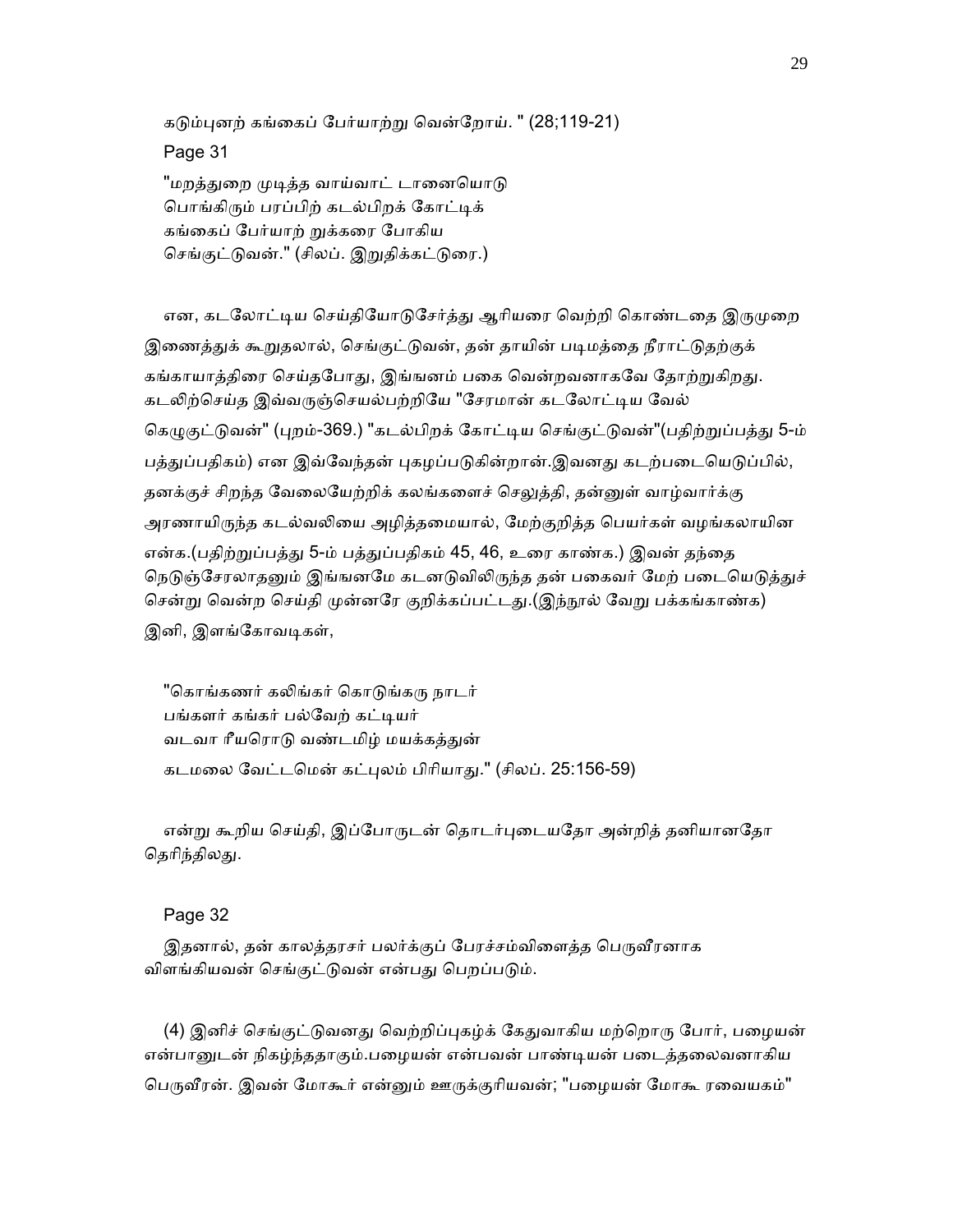என்பது மதுரைக்காஞ்சி. இப்பழையனை "மோகூர்" எனவும் வழங்குவர்;"மொய்வளஞ் செருக்கி மொசிந்துவரு மோகூர்" (பதிற்றுப்பத்து.44)"மோகூர் பணியாமையின்" (அகம். 251) எனக் காண்க. மோரியவரசர் திக்குவிசயஞ் செய்துகொண்டு தென்றிசை நோக்கி வந்தபோது, இப்பழையன் அவர்க்குப் பணியாமையால், அவர்க்கும் இவனுக்கும் பொதியமலைப் பக்கத்தே போர் நிகழ்ந்ததென்று தெரிகிறது. செங்குட்டுவன் இப்பழையனுடன் பகைமை பூண்டு போர்புரிந்தது,நெடுந்தூரத்திருந்த தன் நட்பரசனாகிய அறுகை என்பவனுக்கு இப்பழையன் பகைவனாயிருந்தமையால், அந் நண்பனுக்கு உதவி செய்வற்காகவே என்பது,

"நுண்கொடி யுழிஞை வெல்போ ரறுகை சேண னாயினுங் கேளென மொழிந்து புலம்பெயர்ந் தொளித்த களையாப் பூசற் கரண்கடா ᾫறீஇ யணங்கு நிகழ்ந்தன்ன மோகூர் மன்னன் முரசங் கொண்டு."

என்னும் பரணர்வாக்கால் அறியப்படுகிறது. ஈண்டு அறுகையெனப்பட்டவன் மோரியவமிசத்துதித்த அரசன் போலும்.செங்குட்டுவன் நிகழ்த்திய இப்பெரும்போரில், பழையனது.

## Page 33

காவன் மரமாகிய வேம்பினைத் துண்டந்துண்டங்களாகத் தறிப்பித்து, அப்பழையன் யானைகளையே கடாவாகவும், அவன் மகளிரது கூந்தலை அறுத்துத்திரித்து அதனைய் கயிறாகவுங் கொண்டு வண்டியிலிழுப்பித்தனன் எனக் கூறப்பட்டுள்ளது. (பதிற்றுப்பத்து. 44) இப்போரைப்பற்றி, இளங்கோவடிகளும்,

"பழையன் காக்குங் குழைபயி னெடுங்கோட்டு வேம்புமுதல் தடிந்த ஏந்துவாள் வலத்துப் ேபாந்ைதக் கண்ணிப் ெபாைறய" ( சிலப்.27.124-26.)

என்ᾠ கூறினார்.

(5) இனி, கடற்கரையிலுள்ள வியலூரை ஒருபோரிற் செங்குட்டுவன் எறிந்தனனென்றும், இதனையடுத்து நேரிவாயிலிற் சோழமன்னரொன்பதின்மரை அழித்ததோடு, இடும்பாதவனத்தும் (இது, சோழநாட்டில் திருத்துறைப்பூண்டியை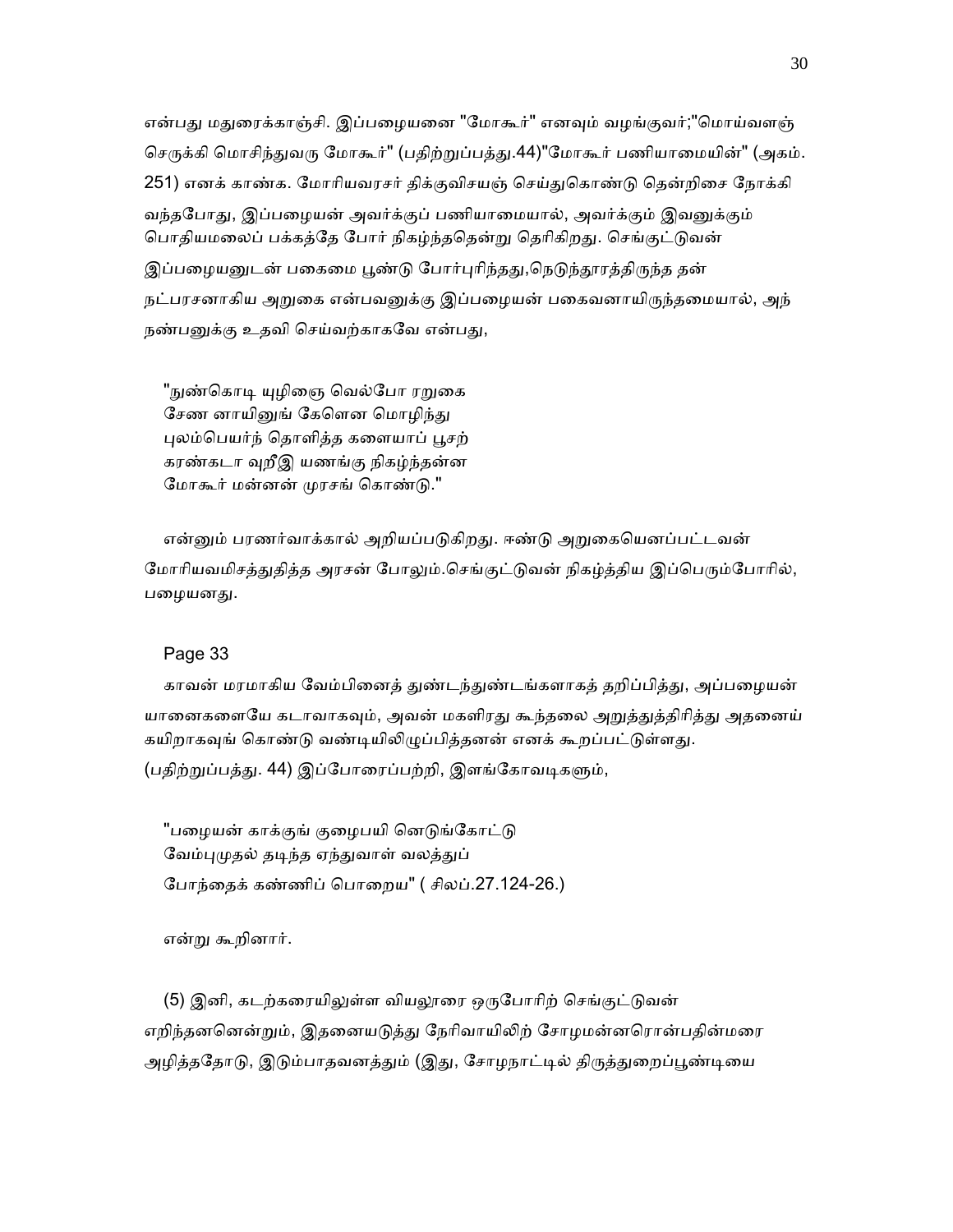அடுத்துள்ளதும், தேவாரப்பாடல் பெற்றதுமான இடும்பாவனம் என்ற தலம் போலும்.) வெற்றி பெற்றனனென்றும் சிலப்பதிகாரங்குறிக்கின்றது.

"சிறுகுர னெய்தல் வியலூ ரெறிந்தபின் ஆர்புனை தெரிய லொன்பது மன்னரை நேரிவாயில் நிலைச் செரு வென்று நெடுந்தேர்த் தானையொ டிடும்பிற் புறத்திறுத்துக் ெகாᾌம்ேபார் கடந்ᾐ." (சிலப்.28:115-19.)

இவற்றுள் ஒன்பதுமன்னரென்றது,சோழர்குடியிற் பிறந்த இளங்கோவேந்தர் ஒன்பதினமரை. செங்குட்டுவனுக்கு அம்மானாகிய சோழன் இறந்ததும், அவன்மகனும் தன் மைத்துனனுமாகிய, இளஞ்சோழன் பட்டத்தை அடைந்த காலத்தே, அதுபொறாமல் பெருங்கலகம் விளைத்துச் சோணாட்டை அலைத்து நின்ற சோழவமிசத்தவர் ஒன்பதின்மரை உறையூர்க்குத் தென்பக்கத்துள்ள நேரிவாயில் (நேரிவாயில் – உறையூர்த் தெற்கில் வாயிலதோர் ஊர்' என்றார்.சிலப்பதிகார அᾞம்பதᾫைரகாரர் (பக்-73).

## Page 34

இப்பெயர் கொண்ட ஊர், உறையூரைச் சூழ்ந்த நாட்டுக்குப் பிற்காலத்து வழங்கிய பெயராகிய க்ஷக்திரிய சிகாமணி வளநாட்டைச் சார்ந்திருந்த தென்பது, "க்ஷத்திரியசிகாமணி வளநாட்டுப் பனையூர்நாட்டு நேர்வாயிலுடையான்... வானவன் பல்லவ தைரயன்" என்ᾔம் சாஸனப்பகுதியால் விளங்கும். (South Indian Inscriptions. Vol.III.No.21)) என்ற ஊரில் நிகழ்ந்த போரிலே ஒருபகலிற்கொன்று, தன் மைத்துனச் சோழனைப் பட்டத்தில் நிறுவினன் செங்குட்டுவன். தன் தமையனது இவ்வரியசெயலை வியந்து:-

"மைத்துன வளவன் கிள்ளியொடு பொருந்தா ஒத்த பண்பின ெரான்பᾐ மன்னர் இளவரசு ெபாறாஅர் ஏவல் ேகளார் வளநா டழிக்கு மாண்பின ராதலின் ஒன்பது குடையு மொருபக லொழித்தவன் ெபான்ᾗைன திகிாி ஒᾞவழிப் பᾌத்ேதாய்." (சிலப்.27:118-23)

என இளங்கோவடிகளே கூறுதல் காண்க. "ஆராத் திருவிற் சோழர்குடிக் குரியோர் -ஒன்பதின்மர் வீழ வாயிற்புறத்திறுத்து" என்றார் பதிற்றுப்பத்தினும். செங்குட்டுவன் மைத்துனனாகிய இவ்விளஞ்சோழன் பெயர் பெருங்கிள்ளி யென்பது சிலப்பதிகாரத்து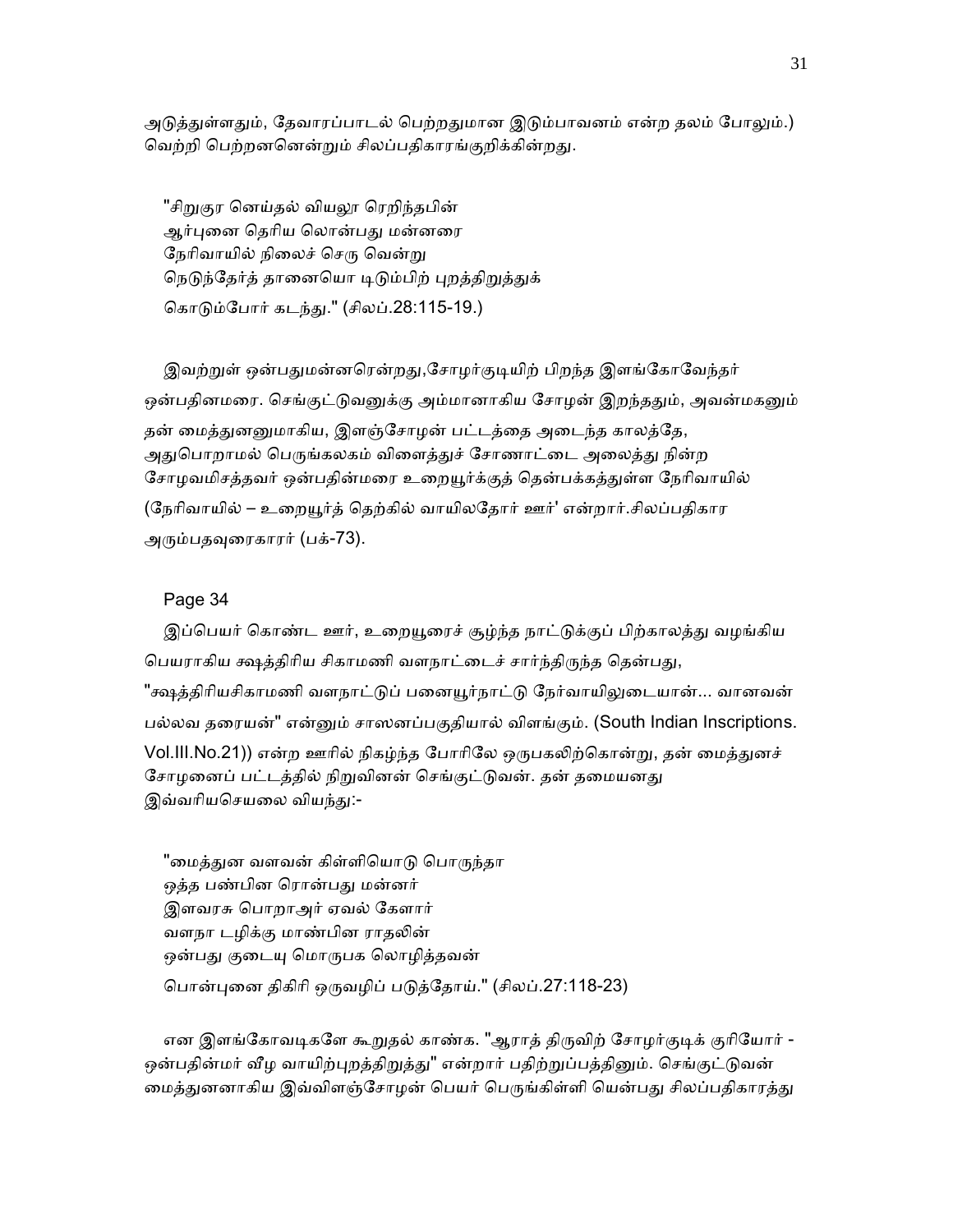உரைபெறு கட்டுரையாற் புலப்படும்.(இவனைப் பெருநற்கிள்ளி என்பர், அடியார்க்கு நல்லார்.(சிலப்.பக்.32)) இன்னும் இதன் விரிவை 'செங்குட்டுவன் காலத்தரசர்' என்ற பகுதியிற் காண்க. இவ் வரலாறுகளால்,செங்குட்டுவ னிகழ்த்திய போர்களிற்சில பொதுவாக ஒருவாறு அறியப்படுதல் கண்டுகொள்ளலாம்.

--------------------------------

page 35

## 4-ஆம் அதிகாரம்:- செங்குட்டுவன் காலத்து இரண்டு சரித நிகழ்ச்சிகள்

செங்குட்டுவனது நீடித்த ஆட்சிக்காலத்தில் நிகழ்ந்த விசேடங்களுள்ளே, இரண்டு சரிதங்கள் முக்கியமானவை. அவை, கோவலன் கண்ணகிகளைப் பற்றியதும், கோவலனுடைய கணிகைமகள் மணிமேகலையைப் பற்றியதுமாம். இவ்விருவர் சரிதங்களில், முன்னதைச் செங்குட்டுவன் சகோதரரான இளங்கோவடிகள் சிலப்பதிகாரமென்ற காவியத்தாலும், பின்னதை அவ்வடிகள் காலத்துப் புலவராகிய மதுரைக் கூல வாணிகன் சாத்தனார் மணிமேகலையென்ற காவியத்தாலும் மிக வழகாகப் பாடியிருக்கின்றனர். இவ்விரண்டு நூல்களும் அகவற்பாவில் தனித்தனி முப்பது காதைகளுடையனவாக அமைந்துள்ளன. இவற்றிற்கண்ட அவ்விருவர் சரித்திரச் சுருக்கங்களும் அடியில் வருமாறு:-

## I. கோவலன் கண்ணகிகள் வரலாறு

சோணாட்டில், காவிரி கடலொடு கலக்குமிடத்தமைந்ததும் சோழரது பழைய இராஜதானியுமாகிய புகார் என்ற காவிரிப்பூம்பட்டினத்தில், வணிகர் தலைவனாகிய மாசாத்துவான் என்பவன் தன்மகன் கோவலனுக்கு, மாநாய்கன் என்ற வணிகன் மகள் கண்ணகியை மணம்புரிவித்துத் தனிமாளிகையில் அவர்களை வாழ்ந்து வரும்படி செய்ய, அவர்களும் அறவோர்க்களித்தல் அநதணரோம்பல் முதலிய தருமங்களைச் செய்து இல்லறத்தை இனிது நடத்தி வந்தனர்.

## Page 36

இங்ஙனம் நிகழ்ந்துவருங்கால், மிக்க அழகும் ஆடல் பாடல்களிற் றேர்ச்சியுமுடைய மாதவி என்னும் நாடகக் கணிகையைக் கோவலன் காதலுற்று, தன்பாலுள்ள பொருள்களை நாளும் அவள் பொருட்டுச் செலவிட்டு அவளுடன் மகிழ்ந்து வருவானாயினன். கண்ணகி தன் கணவனது பிரிவுக்கு வருந்தினளாயினும், அதனை வெளிக்காட்டாதிருந்தாள். இங்ஙனம் நிகழ, சோழர்கள் இந்திரன் பொருட்டு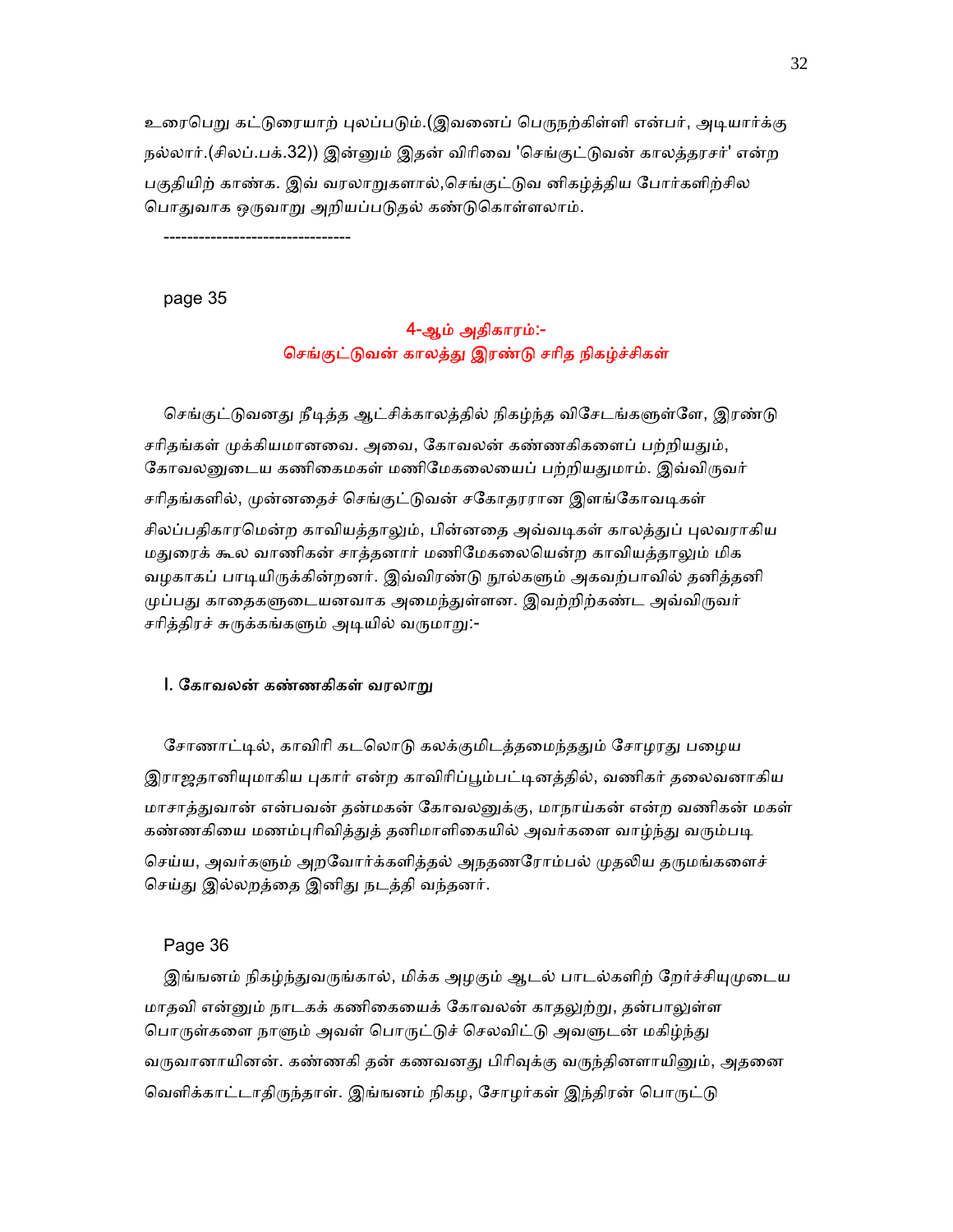ஆண்டுதோறும் நடத்தும் இந்திர விழாவானது அக்காலத்து நடைபெற்றது. அதன்முடிவில் நகரத்துள்ளார், வழக்கம்போலத் தத்தம் பரிவாரங்களுடன் கடலாடுதற்குச் சென்றனர். கோவலனும் மாதவியுடன் கடற்கரையடைந்து ஓரிடத்திருந்து பலவகைப் பாடல்ளைப் பாடிக்கொண்டு வீணையை எடுத்து வாசித்தான். அவன் பாடியவை, வெவ்வேறு அகப்பொருட்சுவை தழுவியிருந்தமையால், மாதவி, ' இவன் வேறு மகளிர்பால் விருப்புடையன் போலும்' என்றெண்ணிப்புலந்து, அவன் கையாழை வாங்கித், தான் வேறுகுறிப்பில்லாதவளாயினும், அக் குறிப்புக்கொண்ட அகப்பொருட்சுவை தழுவிய பாட்டுக்களைப் பாடிக்கொண்டு வீணையை வாசித்தனள். அவள் பாடியவற்றைக் கேட்டிருந்த கோவலன் ' வேறொருவன்மேற் காதல்கொண்டு இவள் பாடினள்' என்றெண்ணி, ஊழ்வசத்தால் அவளைத் துறந்து தன் மனையடைந்து கண்ணகியைக் கண்டு, " பொய்யை மெய்யாகக் காட்டியொழுகும் பரத்தையை மருவி வறுமையுற்றுக் கெட்டேன்; அஃது எனக்கு மிகவும் நாணைத்தருகின்றது" என்றான்.

## Page 37

கண்ணகி, ' மாதவிக்கு மேலுங்கொடுக்கப் பொருளின்மையால் இங்ஙனம் கவல்கின்றான்' என்று கருதி,' அடியேனிடத்து இரண்டு சிலம்புகள் உள்ளன: அவற்றைக் கொண்டருள்க' என்றாள். இதுகேட்ட கோவலன், ' ஆயின் மதுரையடைந்து அச்சிலம்பையே முதலாகக்கொண்டு வாணிகஞ்செய்து பொருள்தேட எண்ணுகின்றேன்; நீயும் உடன்வருக' என்றான்.இதற்குக் கண்ணகியும் சம்மதிக்க,அவ்விரவின் கடையாமத்தே ஒருவருமறியாவகை அவ்விருவரும் புறப்பட்டுக் காவிரியின் வடகரை வழியே சென்று,ஆங்கொரு சோலையில் மதுரைக்குப் புறப்படச் சித்தமாயிருந்த கௌந்தியடிகள் என்ற ஜைநசந்யாஸிநியுடன் கூடிப்பிரயாணஞ் செய்துகொண்டு உறையூர் வந்து சேர்ந்தார்கள்.

இங்ஙனம் வந்தவர்கள், மறுநாள் அவ்வூரினின்று புறப்பட்டு இடைவழியிலெதிர்ப்பட்ட அந்தணனொருவனால் மதுரைக்கு மார்க்கந் தெரிந்துகொண்டு அப்பாற் சென்றனர். செல்கையில், காலைக்கடன் கழிப்பதற்காகக் கோவலன் ஒரு பொய்கைக்கரையை அடைந்துநிற்க, ஆங்குத் தன் நாடகக் கணிகையால் விடுக்கப்பட்டுத் தன்னைத் தேடிவந்த கௌசிகன் என்ற பார்ப்பனனைக்கண்டு, தன் தந்தைதாயரின் துயரங்களையும் மாதவியின் பிரிவாற்றாமையையும் அவன் சொல்லக்கேட்டு வருந்தி, தான் புறப்பட்ட காரணத்தைத் தன் பெற்றோர்க்குக்கூறித் தன் வந்தனங்களையும் தெரிவிக்கும்படி சொல்லி, அவனை யனுப்பிவிட்டு, முன் போலவே கௌந்தியடிகளுடன் பிரயாணமாகி மதுரையை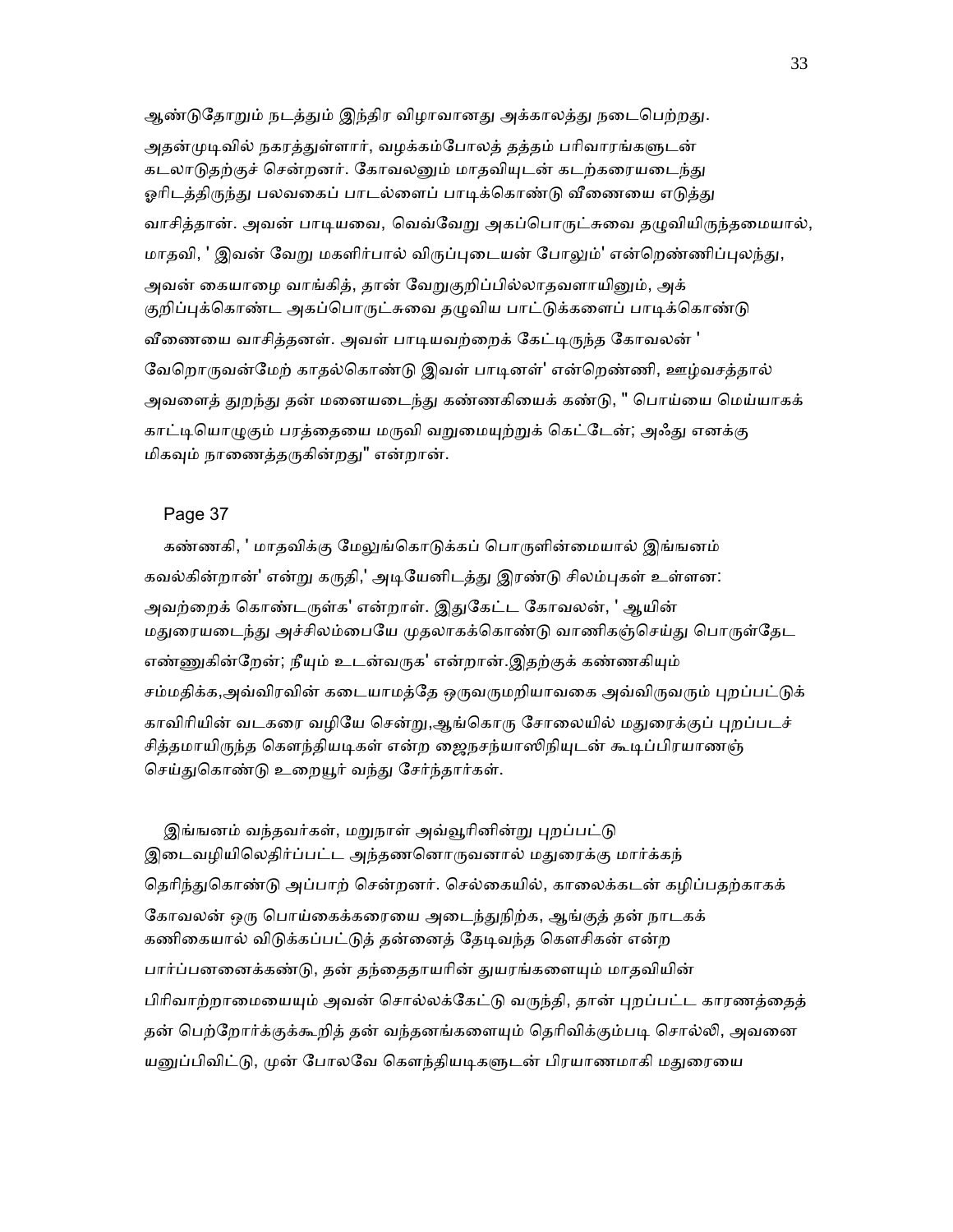நெருங்கி, வையையாற்றைத் தொழுது படகேறி, அந்நகரின் மதிற்புறத்துள்ள ஜைனமுனிவரிருக்கையில் அவ்வடிகளுடன் தங்கினான்.

#### Page 38

மறுநாட்காலையில், கோவலன் கௌந்தியடிகளை வணங்கித் தன் துன்பங்களைக்கூறி வருத்தமடைய, அவளால் தேற்றப்பட்டு, கண்ணகியை அவ்வடிகள் பார்வையில் வைத்துப்பின், வாணிகஞ்செய்தற்குரிய இடமறிந்து வரும்பொருட்டு மதுரையினுள்ளே பிரவேசித்து அந் நகரவளங்களைக்கண்டு மகிழ்ந்து திரும்பிக் கௌந்தியிடம் வந்து சேர்ந்து, தன்பழைய நட்பாளனும் தலைச்செங்கானம் என்னும் ஊரிலுள்ளவனுமாகிய மாடலனென்னும் அந்தணனை அவ்விடத்துக்கண்டு அளவளாவிக் கொண்டிருந்தான். அப்போது கௌந்தியடிகள்,தம்மிடம்வந்த இடைச்சியர் தலைவியாகிய மாதரி என்பவளது உத்தமகுணங்களை நோக்கி, அவள்பாற் கண்ணகியை அடைக்கலமாக ஒப்பிக்க, அவள் மகிழ்ச்சியுடனேற்றுக் கண்ணகியைக் கோவலனுடன் அழைத்துக்கொண்டு ஆயர்பாடியிலுள்ள தன் மனையொன்றில் அவர்களையமர்த்தி, சமைத்துண்ணுதற்கு வேண்டிய பண்டங்களுமளித்துத் தன் மகள் ஐயையைக் கண்ணகிக்குத் துணையாகவைத்துப் பெரிதும் உபசரித்தனள். கண்ணகியும் தான் பெற்றவற்றைப் பக்குவமாகச் சமைத்துத் தன் கணவனுக்கு முறைப்படி பரிமாறக்,கோவலன் இனிதாக உண்டு, பின் தன் மனைவியை அருகிலழைத்துத் தான் அவட்குச்செய்த தவறுகளையும் தன் கூடாவொழுக்கங்களையும் கூறி முன் புரிந்தவற்றுக்கு இரங்கி அவளை யருமைபாராட்டி விட்டு, 'இனி உன் சிலம்புகளில் ஒன்றைக்கொண்டு நகரத்துள்ளே சென்று விற்று விரைவில் வருவன்; அதுவரையில் நீ ஆற்றியிரு;' என்றுசொல்லி,அவளது சிலம்புகளிலொன்றை வாங்கிக்கொண்டு சென்று,எதிர்ப்பட்ட துன்னிமித்தங்களையும் அறியாதவனாய் மதுரையின் ஆவணவீதியினுள்ளே

#### புகுந்தனன்.

#### Page 39

இங்ஙனம் புகுதலும், பொற்கொல்லர்நூற்றுவர் தன் பின் வர மிக்க ஆடம்பரத்துடன் வருகின்ற பொற்கொல்லர் தலைவனைக் கோவலன் கண்டு, 'இவன் அரசனாற் பெயர்பெற்றவன்போலும்' என்றெண்ணி அவனருகிற்சென்று, "அரசன்தேவி அணிதற்குத் தகுதியான சிலம்பொன்றை விலை மதித்தற்கு நீ தகுதியுடையையோ" என்று அவனை யுசாவ,அக்கொல்லனும் மிக்கபணிவுடன் தான் வல்லனாதலைக் குறிப்பிக்க கோவலன் தான்கொணர்ந்த சிலம்பினை அவனிடங் காட்டினான். அவன் பார்த்து, 'இதனை அரசனுக்கு நான் தெரிவித்து வருமளவும் இவ்விடத்தே நீவிர் இரும்' என்று ஓரிடத்தைக் கோவலனுக்குக் காட்டிச் சென்றான். சென்ற பொற்கொல்லன், முன்பு அரசன்மனையுள் சிலம்பொன்றை வஞ்சித்துத் திருடிக்கொண்டவனாதலால்,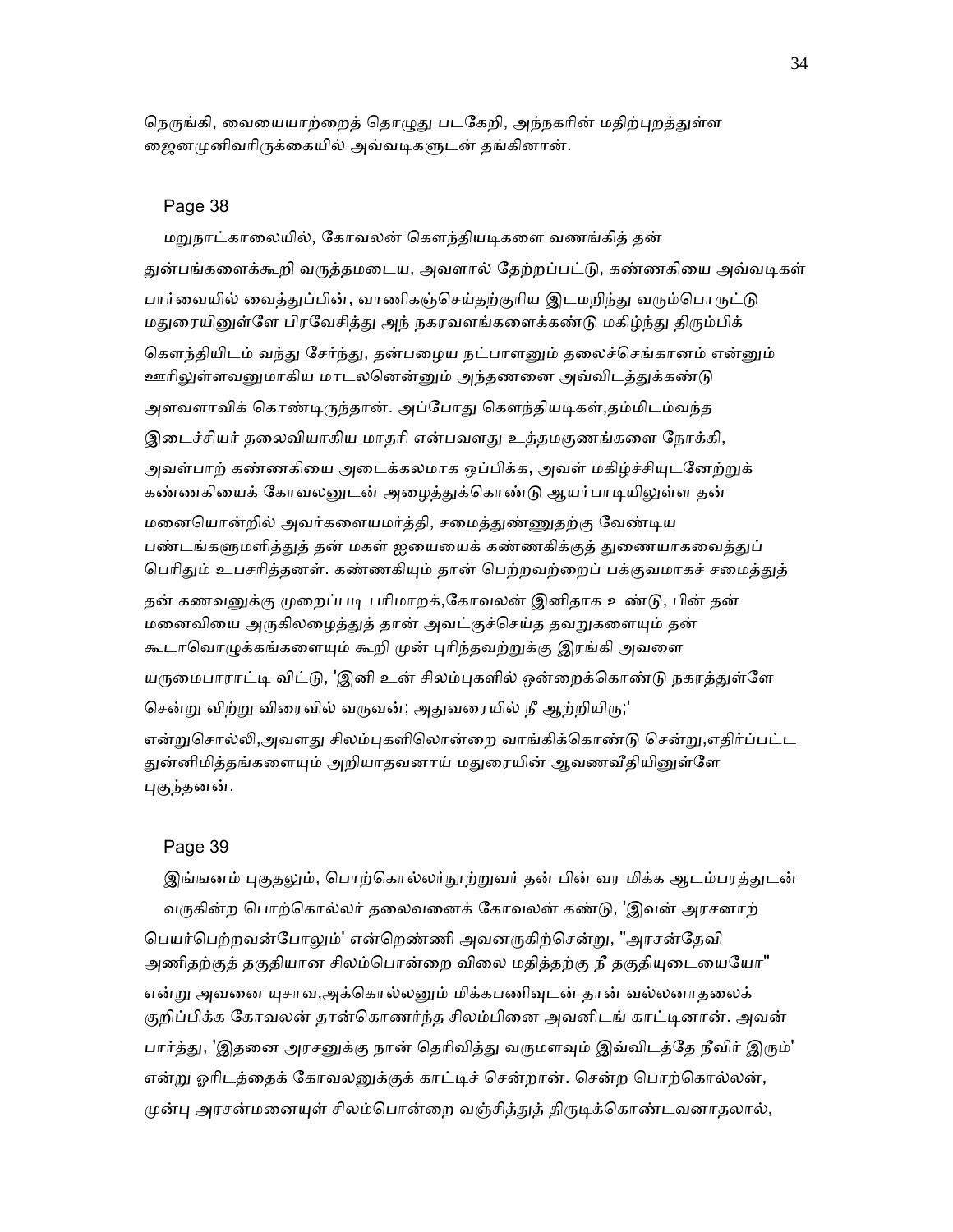'யான் கவர்ந்த சிலம்பு என்னிடத்தேயுள்ளது என்று அரசன் அறிதற்குமுன்னே அதனோடொத்த சிலம்பைக் கொணர்ந்த இப்புதியவனால் என்மீதுண்டாகும் ஜயத்தைப் போக்கிக்கொள்வேன்'என்று தனக்குள்ளே சூழ்ந்து, அரண்மனையை-யடைந்து, காமபரவசனாய் அந்தப்புரத்தை நோக்கிச் சென்றுகொண்டிருந்த பாண்டியனைக்கண்டு வணங்கி - 'அரசே! கன்னக்கோல் முதலியவையில்லாமலே அரண்மனையுள்ளிருந்த சிலம்பைத் திருடியகள்வன் அடியேனுடையமனையில் வந்திருக்கிறான்.' என்று சொல்ல, பாண்டியன் உடனே காவலாளரை அழைத்து,'என் மனைவியின் சிலம்பு இவன்கூறிய கள்வன் கையிடத்ததாயின் அவனைக் கொன்று அச்சிலம்பைக் கொணருதிர்' என்று ஆராய்ச்சியின்றியே கட்டளையிட்டனன். பொற்கொல்லன் தனதெண்ணம் பலித்ததென்று அகமகிழ்ந்து அக்காவலாளர்களுடன் சென்று கோவலனையடைந்து அவனை நோக்கி, 'இவர்கள் அரசன் கட்டளைப்படி சிலம்புகாண வந்தவர்கள்' என்று கூறவும், கோவலன் முகக்குறி முதலியவற்றைக் கண்டு 'இவன் கள்வனல்லன்' என்று கூறிய காவலாளர்க்கு 'இவன் கள்வனே' என்பதை வற்புறுத்திப் பக்கத்தில் நின்றான். அப்போது, அவர்களிற் கொலையஞ் சாதானொருவன் விரைந்து சென்று தன் கைவாளாற் கோவலனை வெட்டி வீழ்த்தினன்.

#### Page 40

இப்பால், கண்ணகியிருந்த இடைச்சேரியிலே பலவித உற்பாதங்கள் உண்டாயின. அவற்றைக்கண்ட மாதரி முதலியோரால் உற்பாத சாந்தியாகத் திருமாலைக்குறித்துக் குரவைக் கூத்தொன்று நிகழ்த்தப்பட்டது. அதன் முடிவில் மாதரி நீராடுதற் பொருட்டு வையையாற்றுக்குச் சென்றாள்.அப்பொழுது, சிலம்பு திருடியவனென்று கோவலனைக் காவலாளர் கொன்ற செய்தியை மதுரையுள்ளிருந்துவந்த ஒருத்தி சொல்லக்கேட்ட கண்ணகி, பதைபதைத்து மூர்ச்சித்துப் பலவாறு புலம்பித் தானும் அவனுடன் இறக்கத் துணிந்து, இடைச்சியர்மத்தியில் நின்று, சூரியனை நோக்கி 'செங்கதிர்ச் செல்வனே! நீ யறிய என் கணவன் கள்வேனா?'என்றாள். அவன், 'நின் கணவன் கள்வனல்லன்; அவனை அவ்வாறுசொன்ன இவ்வூரை விரைவில் தீயுண்ணும்' என்று அசரீரியாகக் கூறினன். அதனைக்கேட்ட கண்ணகி மிகுந்த சீற்றத்தோடும் தன்னிடமுள்ள மற்றொருசிலம்புடனே புறப்பட்டுக் கண்டார்நடுநடுங்கும்படி வீதிவழியேசென்று அங்கு நின்ற மகளிரை நோக்கிப் பலவாறு புலம்பி வெட்டுண்டு கிடந்த கோவலனைச் சிலர் காட்டக்கண்டு அளவுகடந்த துன்பத்திலாழ்ந்து அவனை முன்னிலைப்படுத்திப் பலவாறு பிரலாபித்து அவனுடம்பைத் தழுவிக் கொள்ளவும், அவ்வளவில்

#### Page 41

அவன் உயிர்பெற்றெழுந்து 'மதிபோன்ற முகம் வாடியதே' என்று சொல்லித் தன் ைகயாேல அவள் கண்ணீைர மாற்ற, கண்ணகி அவன் பாதங்கைளப் பணிந்தனள்.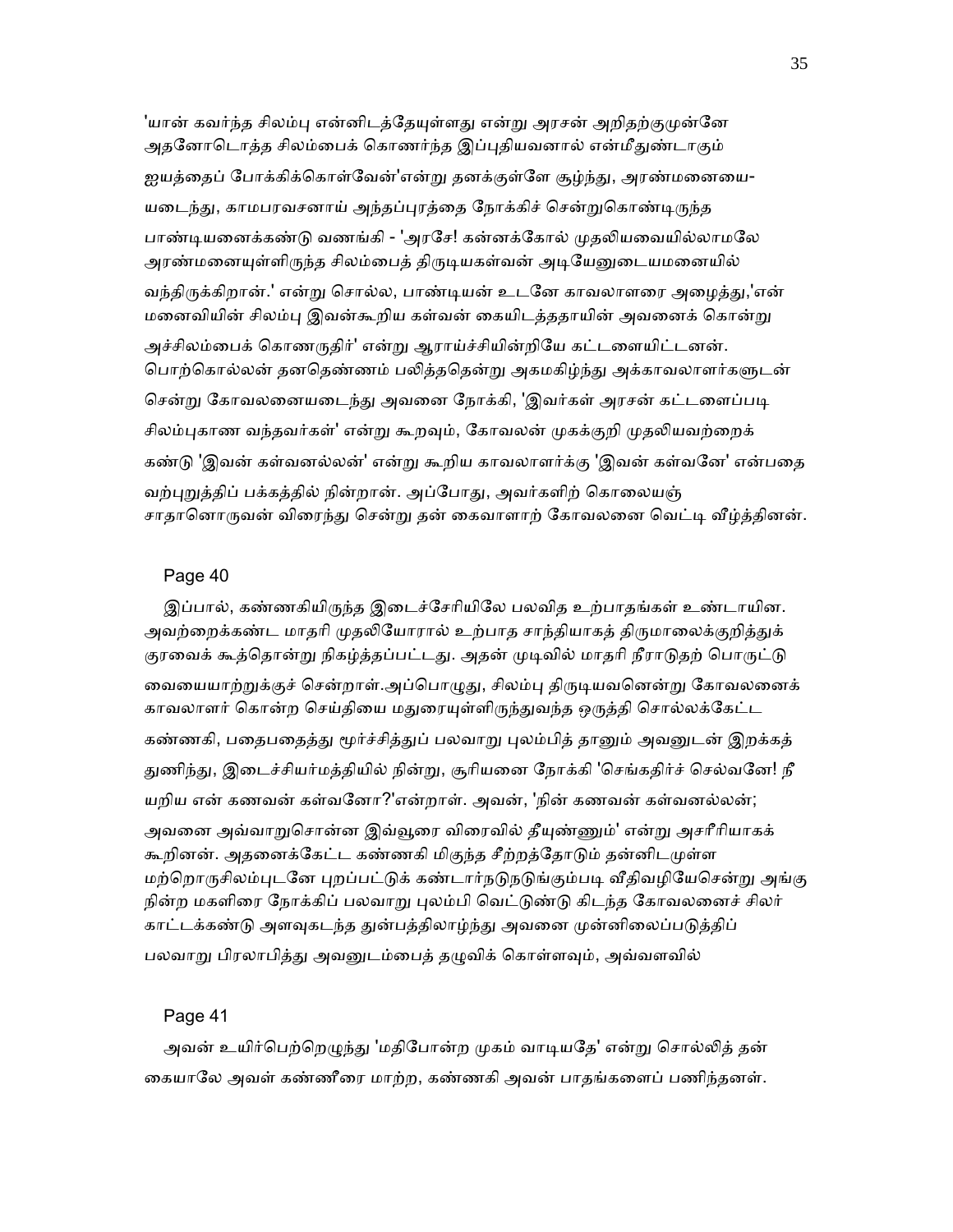உடனே, அவன் 'நீ இங்கிரு' என்று சொல்லி அவ்வுடம்பை ஒழித்துவிட்டுத் தேவருலகம் ᾗகுந்தான்.

இங்கே இவ்வாறு நிகழப், பாண்டியன் மனைவி தான் கண்ட தீச்சகுனங்களைத் தன் கணவனுடன் பேசிக்கொண்டிருக்கு நிலையிலே, கண்ணகி கோபமிக்கவளாய் அரண்மனை யடைந்து, வாயில்காவலனால் தன் வரவை அரசனுக்கறிவித்து, அநுமதிபெற்று அரசன்முன்சென்று, அவன்கேட்பத் தன் ஊர் பெயர் முதலியவற்றையும், ஆராயாது கோவலனைக் கொல்வித்த அவனது கொடுங்கோன்மையையும் மிகுந்த

துணிவுடன் எடுத்து மொழிந்தனள். இதனைக்கேட்ட பாண்டியன் 'கள்வனைக் கோறல் கடுங்கோல் அன்று – வேள்வேற் கொற்றங்காண்' என்று கூற, கண்ணகி தன் கணவன் கள்வனல்லன் என்பதைக் காட்டும் பொருட்டுத் 'தன் சிலம்பினுள்ளேயிருக்கும் பரல் மாணிக்கமாம்' என்றாள். இதுகேட்ட அரசன் 'நன்று; தேவிசிலம்பின் பரல் முத்து' என்றான். உடனே, அவற்றின் உண்மையைச் சோதிப்பதற்காகக் கோவலனிடமிருந்த சிலம்பு வருவிக்கப்பட்டது. அதனைக் கண்ணகி வாங்கித் தன்கையால் உடைக்கலானாள். உடைக்கவும் அதனுள்ளிருந்த மாணிக்கப்பரல் பாண்டியனது வாயடியிற்சென்று தெறித்தது. அதுகண்டு அரசன் பதை பதைத்து - "இழிந்த பொற்கொல்லன் சொல்லைக் கேட்ட கொடுங்கோலனாகிய யானோ அரசன்; யானே கள்வன்; அந்தோ! மிகப் புகழ்படைத்த இவ்வருமந்த குலம் என்னாற் பெரும் பழியடைந்ததே; என் ஆயுள் இப்போதே அழியக்கடவதாக" என்றுகூறிப் புலம்பி மனமுடைந்து தானிருந்த ஆசனத்தே வீழ்ந்து உயிர்விட்டனன். தன் கணவனிறந்தசெய்தி யறிந்த சிலநேரத்துக்குள், அத்துக்க மாற்றாது அவன் கோப்பெருந்தேவியும் உயிர் நீங்கினள்.

#### Page 42

இங்ஙனம், கண்ணகி, தன் கணவன் கள்வனல்லன் என்பதைப் பாண்டியன்முன் வழக்காடி மெய்ப்பித்து, முன்கொண்ட கோபஞ் சிறிதுந் தணியாளாய், 'நான் பத்தினியா யிருப்பது உண்மையாயின் இவ்வூரை அழிப்பேன்' என்று சபதஞ் செய்து கொண்டு அரண்மனையைவிட்டுப் புறப்பட்டாள். புறப்பட்டு, மதுரையினுள்ளே பிரவேசித்துத் தன் இடக்கொங்கையைத் திருகி யெடுத்து அதனை அந்நகரின் மீதெறிய, அவள் சொல்லியவண்ணமே, அந்நகருள் தீப்பற்றிக் கொண்டு பலவிடங்களையும் எரித்தது. அதன் வெம்மையை ஆற்றாத மதுரையின் அதிதேவதையானவள் கண்ணகிமுன் வந்து நின்ᾠ, அவைள ேநாக்கி, 'யான் இந்நகாின் ெதய்வம்; உனக்குச் சிலᾫண்ைம கூற வந்தேன்; அவற்றைக் கேட்பாயாக; இந்நகரத்தில் முன்பிருந்த பாண்டியர்களுள் ஒருவரேனுஞ் சிறிதுங் கொடுங்கோன்மை யுடையவரல்லர். இந்நெடுஞ்செழியனும் அத் தன்மையனேயாவன்; ஆயினும் இத்துன்பம் உனக்கு வந்தவரலாற்றைக்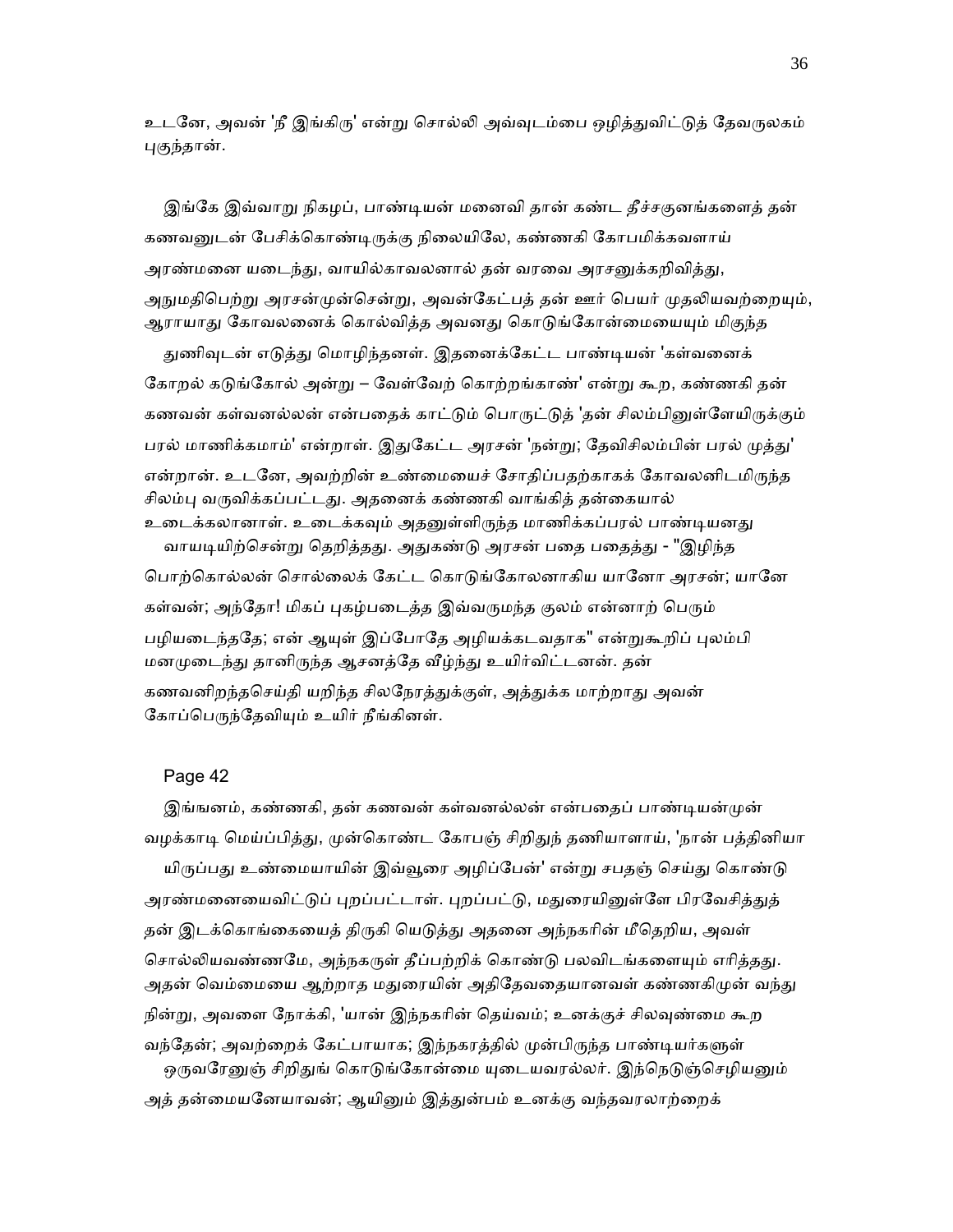கூறுவேன்; முன்பு கலிங்கநாட்டுச் சிங்கபுரத்தரசனாகிய வசு என்பவனும், கபில புரத்தரசனாகிய குமானெனபவனும் தம்முட் பகைகொண்டு ஒருவரையொருவர் ெவல்லக் கᾞதியிᾞந்தனர்.

#### Page 43

அப்போது சிங்கபுரத்துக் கடைவீதியிற் பண்டம் விற்றுக் கொண்டிருந்த சங்கமனென்னும் வணிகனை, அந் நகரத்தரசனிடம் தொழில் செய்துகொண்டிருந்த பரதனென்பவன், இவன் பகைவனது ஒற்றனென்றுபிடித்து அரசனுக்குக்காட்டி அவனைக் கொலை செய்துவிட்டான். அப்போது அச் சங்கமன் மனைவியாகிய நீலியென்பவள் மிகுந்த துயரமுற்று பதினான்குநாள் பலவிடத்தும் அலைந்து, பின்பு ஒருமலையின்மீதேறிக் கணவனைச் சேர்தற்பொருட்டுத் தன்னுயிரை விட நினைந்தவள்,'எமக்குத் துன்பம்விளைத்தோர் மறுபிறப்பில் இத்துன்பத்தையே அடைவார்களாக' என்று சாபமிட்டிறந்தனள். அப் பரதனே கோவலனாகப் பிறந்தான். ஆதலால் நீங்கள் இத் துன்பம் அடைந்தீர்கள். இற்றைக்குப் பதினான்காவது நாளில் பகல் சென்ற பின்பு, நீ உன் கணவனைக்கண்டு சேர்வாய்" என்று சொல்லி அவளைத்தேற்றி மதுராபதியாகிய அத்தெய்வஞ் சென்றது. பின்பு கண்ணகி மதுரையை விட்டு நீங்கி, வையைக் கரைவழியே மேற்றிசை நோக்கிச் சென்று மலைநாடடைந்து செங்குன்றென்னும் மலையின்மேலேறி ஒரு வேங்கைமரத்து நிழலில்நிற்க, பதினான்காந்தினத்துப் பகல்சென்றபின்பு, அங்கே தெய்வவடிவோடு வந்த கோவலனைக் கண்டு களித்து அவனுடன் விமானமேறித் தேவர்கள் போற்றும்படி விண்ᾎலகைடந்தாள்.

இவ்வளவே, சிலப்பதிகாரத்தின் மதுரைப்புகார்க் காண்டங்களிற் சிறப்பித்துக் கூறப்படுவது. மூன்றாவதான வஞ்சிக்காண்டமென்னும் பகுதியில், கண்ணகி விண்ணுலகஞ் சென்றதைக் கண்ணாரக்கண்ட வேடுவர்கள் திரண்டு, அவ் விசேடத்தைத் தம்மரசனாகிய செங்குட்டுவனுக்குத் தெரிவித்தது முதலிய செய்திகள் விவரிக்கப்படுகின்றன. இவற்றைச் 'செங்குட்டுவன் வடயாத்திரை'யிற் கூறுவோம்.

------------

#### page 44

## II. மணிமேகலை வரலாறு.

காவிரிப்பூம் பட்டினத்தே பெருங்குடிவாணிகர் மரபிலுதித்த கோவலனுக்கு, மாதவியென்னும் நாடகக்கணிகையிடம் மணிமேகலை என்பவள் பிறந்திருந்தனள். இவள் தாயாகிய மாதவி, தன் காதலனான கோவலன் மதுரையிற் கொலை-யுண்டிறந்தது கேட்டுத் தன் குலத்தொழிலை முற்றும் வெறுத்துப் பௌத்தமுனிவராகிய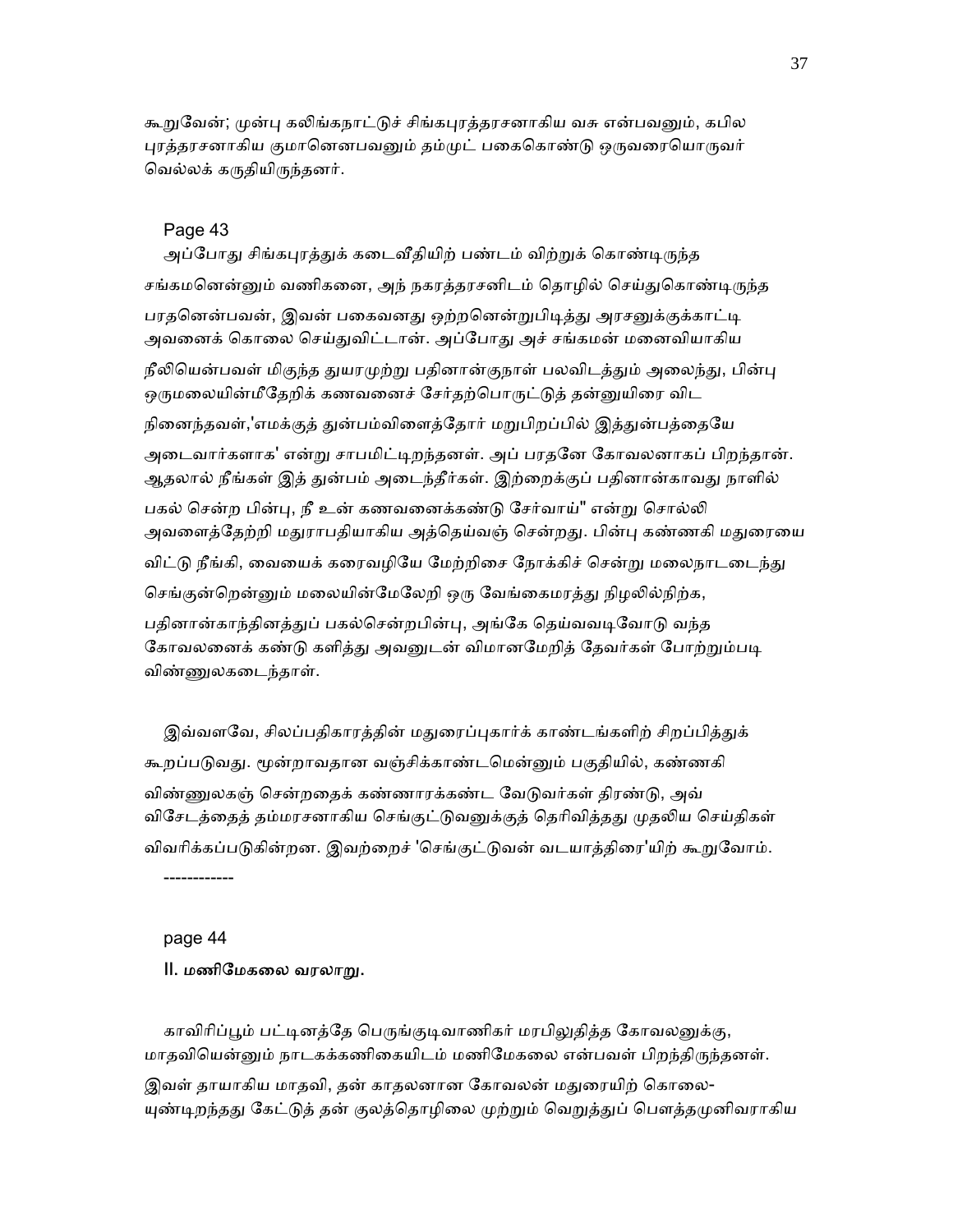அறவணவடிகளைச் சரணமடைந்து அவரால் வாய்மை நான்குஞ் சீலமைந்தும் உபதேசிக்கப்பெற்றுப் பௌத்தசங்கத்தைச் சேர்ந்து பிக்ஷுணியாயினள். அவள்மகள் மணிமேகலையோ, தன் தாயுடன் பழகிவந்ததாற் சிறுபிராயத்தே பௌத்ததருமங்களை அறிதற்கேற்ற உணர்ச்சிபெற்றிருந்தாள். ஒருநாள் மணிமேகலை தாயின் கட்டளைப்படி தன்தோழியாகிய சுதமதியுடன் பூக்கொய்து வருவதற்கு உபவனஞ்செல்ல, ஆங்குத் தன்னை விரும்பிவந்த சோழன்-கிள்ளிவளவன் மகனாகிய உதயகுமரனுக்கு அஞ்சியவளாய், ஆங்கிருந்த பளிக்கறையொன்றிற் பதுங்கியிருந்து அவன் போயினபின்பு வெளியே வந்தாள்.பின்னர், அவள் குலதேவதையான மணிமேகலா தெய்வம் தோன்றி, மணிபல்லவம் என்னுந்தீவிற்கு அவளை அழைத்துக் கொண்டு போயிற்று. அத்தீவிற்சென்ற மணிமேகலை அங்குள்ள புத்தபீடிகைக்காட்சியால் தன் பழம்பிறப்பில் நிகழ்ந்த விசேடங்களை அறிந்ததோடு, அத்தெய்வம் அறிவுறுத்திய மூன்று மந்திரங்களை உணர்ந்து, முற்பிறப்பில் தன் கணவனாகவிருந்த இராகுலன் என்பவனே இப்பிறப்பில் உதயகுமரனாக வந்தான் என்பதையும் அத்தேவதையால் அறிந்தனள்.

## Page 45

பின்னர், அப்பீடிகையின் காவற்றெய்வமான தீவதிலகையினுதவியால் அங்கேயுள்ள கோமுகியென்னும் பொய்கையை அடைந்து, அதிலிருந்த அமுதசுரபி என்னும் அக்ஷய பாத்திரம் தன் கையில் வரப்பெற்று, அப்பாத்திரத்துடன் தன் நகராகிய புகாரையடைந்து, அறவணவடிகளிடஞ் சென்று நிகழ்ந்தது கூறி வணங்கினாள். அம்முனிவர், ஆபுத்திரன் வரலாற்றையும், அவனுக்கு மதுரையிற் சிந்தாதேவி யளித்த அமுதசுரபியே அவள்கைப் புகுந்ததையும், அப்பாத்திரத்தாற் பசித்தவுயிர்கட்கு உணவளித்தலின் சிறப்பையும் மணிமேகலைக்கு உணர்த்தினர். அவர் கூறியவாறே, உணவளித்தற் பொருட்டு, தான்பெற்ற அமுதசுரபியைக் கையிலேந்தினவளாய் மணிமேகலை வீதியிற்செல்ல, அவளது அக்ஷய பாத்திரத்தில் உத்தம பத்தினியாகிய ஆதிரையென்பவள் வந்து முதலில் பிச்சையிட்டனள்.

பின்பு மணிமேகலை அப் பாத்திரத்தினின்று எடுத்துதவிய ஒருபிடியமுதால், காயசண்டிகை யென்னும் வித்யாதரமங்கையின் தீராப்பசியைப்போக்கி, அப்பாத்திரத்தில் மேன்மேலும் அமுது வளரப்பெற்று, அந்நகரிலுள்ள உலகவறியென்னும் அம்பலத்தையடைந்து, அங்கே வந்த எல்லாவுயிர்களின் பசியையும் போக்கி, அவ்வறஞ் செய்தலையே நித்யநியமமாகப் பூண்டிருந்தனள். அங்ஙனமிருக்கும்போது, சோழன் மகனான உதயகுமரன் தன்னை விரும்பி மறுமுறை அவ்விடம் வர, அதனையறிந்த மணிமேகலை அவன் தன்னை அறிந்துகொள்ளாவண்ணம் வித்யாதர மங்கையாகிய காயசண்டிகையின்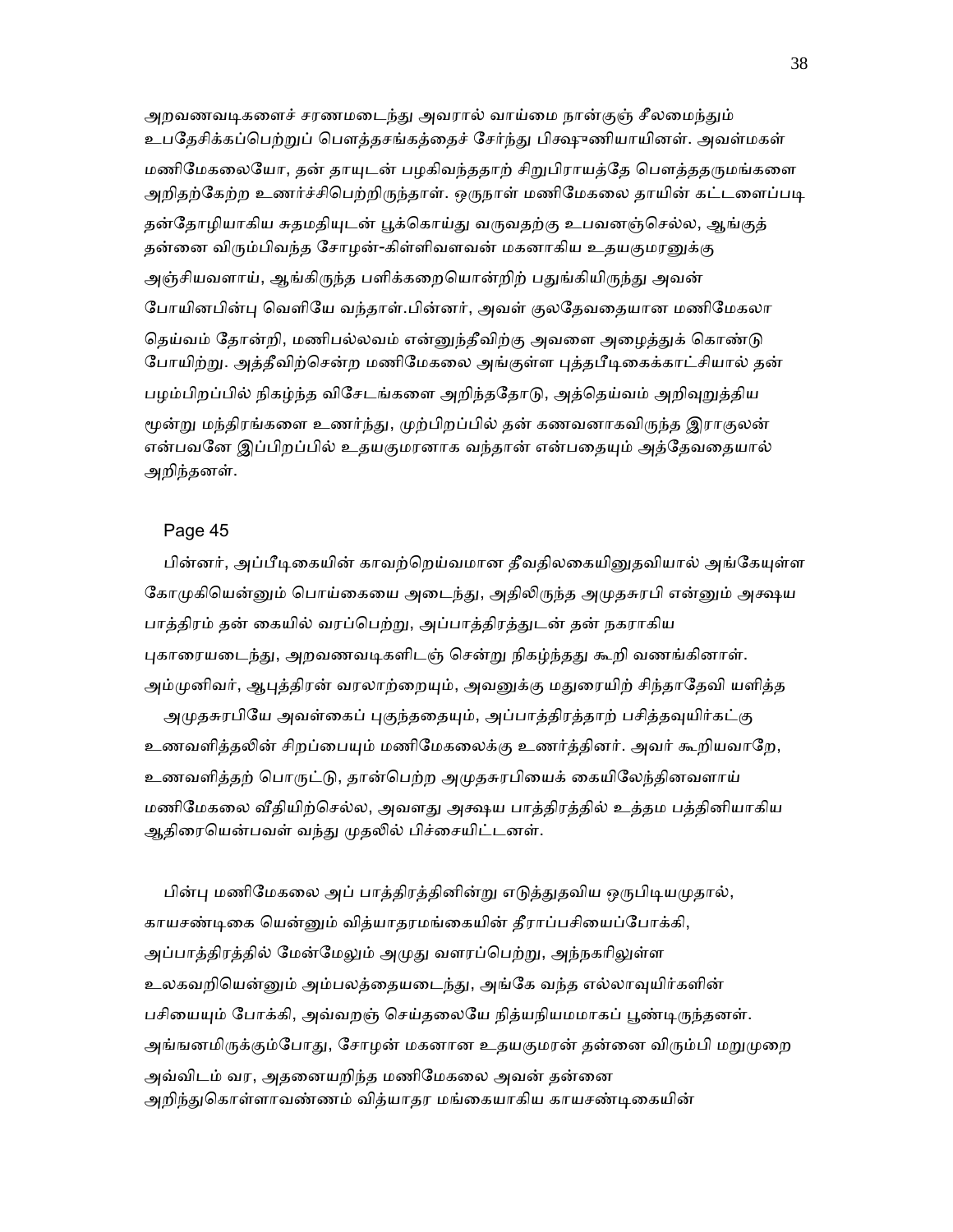வடிவங்கொண்டு அந்நகரத்துச் சிறைச்சாலையை யடைந்து ஆங்குப் பசித்திருப்பவர்க் கெல்லாம் உணவளித்து அதனை அறச்சாலை யாக்கினாள்.

#### Page 46

அப்போது அவ்விடத்துந் தன்னை விடாதுதொடர்ந்த உதயகுமரன், காயசண்டிகையின் கணவனாகிய வித்யாதரனால் தன் மனைவியை விரும்பி வந்தவனென்றுகருதி, வாளால் வெட்டப்பட்டு வீழ்ந்ததுகண்டு மனங்கலங்கிப் பின்பு கந்திற்பாவையென்னுந் தெய்வந்தேற்றத் தேறி, உதயகுமரன் றந்தையாகிய சோழனால் சந்தேகத்தின்மேற் சிறை வைக்கப்பட்டு அவன்மனைவி இராசமாதேவியின் முயற்சியாலே அச்சிறையினின்றும் விடுபட்டனள். பின் மணிமேகலை, காவிரிப்பூம்பட்டினத்தினின்று சாவகநாட்டுள்ள நாகபுரத்தை யடைந்து, அதனரசனான புண்ணியராசனோடு மணிபல்லவஞ் சார்ந்து, அங்குள்ள புத்தபீடிகையை அவனுக்குக் காட்டி அதனால் அவ்வரசனது பழம்பிறப்பை அவனுக்கறிவித்தாள். அக்காலத்துக் காவிரிப்பட்டினம் கடல்கொள்ளப்பட்டதென்ற செய்தியையும், தன் தாயான மாதவியும் அறவணவடிகளும் வஞ்சிமாநகரிலிருத்தலையும் தீவதிலகையால் அறிந்து, அவ் வஞ்சிநோக்கி எழுந்தவள், முதலில், செங்குட்டுவனா லெடுப்பிக்கப்பட்ட கண்ணகிகோட்டமடைந்து தாயாகிய அப் பத்தினிக்கடவுளைத் தரிசித்துத் தன்னெதிர்காலச்செய்திகளை அக்கடவுளாலறியப்பெற்றபின், செங்குட்டுவனாளும் அந் நகரையடைந்து, அதனுள்ளே பிரவேசித்தாள்; பிரவேசித்தவள், அதன் வளங்களையெல்லாங் கண்டு மகிழ்ந்து, ஆங்கு வசித்த சமயவாதிகள் பலரோடும் அளவளாவி அவ்வச்சமயத் திறங்களை அறிந்துகொண்டனள். அதன்பின்பு, அந்நகரத்துள்ள பௌத்த விகாரத்தில் தவஞ் செய்துகொண்டிருந்த கோவலன் தந்தை மாசாத்துவானைக்கண்டு பணிய, அவன், அவள் தாயும் அறவணவடிகளும் காஞ்சிமாநகரஞ் சென்றிருத் தலையும் அவ்வடிகள் அவட்குத் தருமோபதேசஞ்செய்ய

எண்ணியிருத்தலையுங் கூறியதோடு, அந்நாட்டில் மழையின்மையால் உயிர்கள் வாடுதலின், அமுதசுரபியுடன் அவள் அங்குச் செல்லவேண்டிய ஆவசியகத்தையும் மணிமேகலைக்கு வற்புறுத்தினன்.

#### Page 47

இவற்றைத் தன் பாட்டன்வாய்க் கேட்டதும் அவள் வஞ்சியினின்றும் உடனேபுறப்பட்டுக் காஞ்சி மாநகரமடைந்து, அந்நகரிற் பசியால் வருந்திவாடிய உயிர்கட்கெல்லாமுணவளித்துத் தன்தாயுடன் அறவணவடிகளையும் ஆங்குக் கண்டு வணங்கி, அவ்வடிகளால் பௌத்தமத தருமங்களனைத்தும் உபதேசிக்கப்பெற்றுப் பின் முத்திபெறுதற்பொருட்டு அக்காஞ்சியிலேயே தவஞ்செய்து கொண்டிருந்தனள்.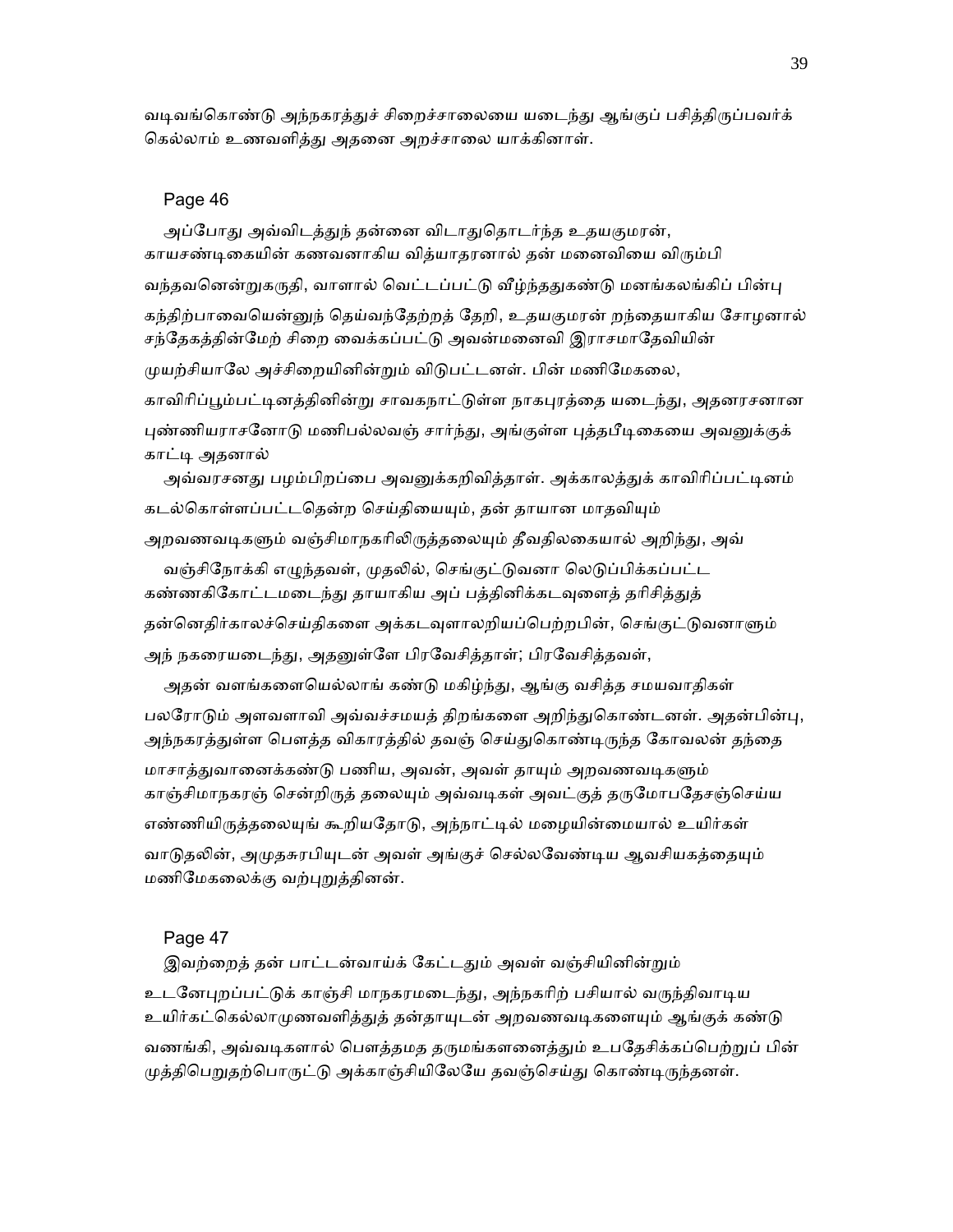மேற்காட்டிய இரண்டு சரித்திரங்களும் செங்குட்டுவன் சம்பந்தம் பெற்று அவன் வரலாறுகள் பலவற்றை அறிவிக்கக் கூடியனவாயிருக்கின்றன. இவ்விரண்டு சரித்திரநூல்களுள், சிலப்பதிகாரத்தின் இறுதிப்பகுதியான வஞ்சிக்காண்ட முழுதும், செங்குட்டுவன், கண்ணகியின் படிவஞ் சமைக்கவேண்டி இமயமலையிற் கல்லெடுத்துக் கங்கையில் நீராட்டுவதற்கும், அம்முயற்சியில் தன்னையிகழ்ந்த ஆரியவரசரை வெற்றிகொள்வதற்குமாக நிகழ்த்திய வடநாட்டு யாத்திரையையும், அதன்பின் நிகழ்ந்த அச்சேரன் செய்திகளையும் மிகுதியாகக் கூறுவது. ஆதலின், அக்காண்டத்தே இளங்கோவடிகள் கூறியிருப்பவை பெரும்பாலும் இவ்வாராய்ச்சிக்குப் பெரிதும் உபகாரமாயிருத்தலால், அவ்வடிகளது செய்யுணடையை ஏற்றபெற்றி வசனநடைப்படுத்துகின்றேம்: இக்காண்டமானது (1) குன்றக்குரவை, (2) காட்சிக்காதை, (3) கால்கோட்காதை, (4) நீர்ப்படைக்காதை,(5) நடுகற்காதை,(6) வாழ்த்துக்காதை, (7) வரந்தருகாதை என இளங்கோவடிகளால் ஏழு பிரிவுகளாக்கப்பட்டுள்ளது.

--------------------------------

page 48

# 5-ம் அதிகாரம்:- செங்குட்டுவனது வட நாட்டியாத்திரை.

#### 1. குன்றக்குரைவ.

~~~~~~~~~~~~~~~~~~~~~~~~~~~~~~~~~~

வேடுவர் தங்கள் குறிச்சியில் கண்ணகி பொருட்டுக் குரவைக் கூத்தாடியது.

கண்ணகி தன் கணவனையிழந்த பெருந்துயரோடும் வையைக்கரை வழியே மேற்றிசைநோக்கிச் சென்று, செங்குன்று என்னும் மலையடைந்து ஆங்கு ஒரு வேங்கை மரத்தின் கீழேநிற்ப, அவ்விடத்திருந்த மலைவேடுவரிற்சிலர் அக்கண்ணகியைநெருங்கி அவளைநோக்கி, 'மலைவேங்கை நறுநிழலின் வள்ளிபோல்வீர் மனநடுங்க -முலையிழந்து வந்து நின்றீர் யாவிரோ?' என்று கேட்ப, அதற்கவள் சிறிதுங் கோபியாமலே, 'மணமதுரையோ டரசுகேடுற வல்வினைவந் துருத்த காலைக் -கணவனையங் கிழந்துபோந்த கடுவினையேன் யானென்றாள்.' இங்ஙனம் கண்ணகிகூற, மலைவாணர் கேட்டு அஞ்சி அவளை வணங்கிநின்றபோது, தேவர்குழாம் ஆங்கு வந்து மலர்மழை பொழிந்து அங்குள்ளவர் கண்முன்பே

கண்ணகிக்கு அவள் கணவன் கோவலனைக்காட்டி, அவளை யுமுடனழைத்துக் கொண்டு விண்ணுலகஞ் செல்வாராயினர். இவ்வற்புத நிகழ்ச்சியை நேரிற்கண்டு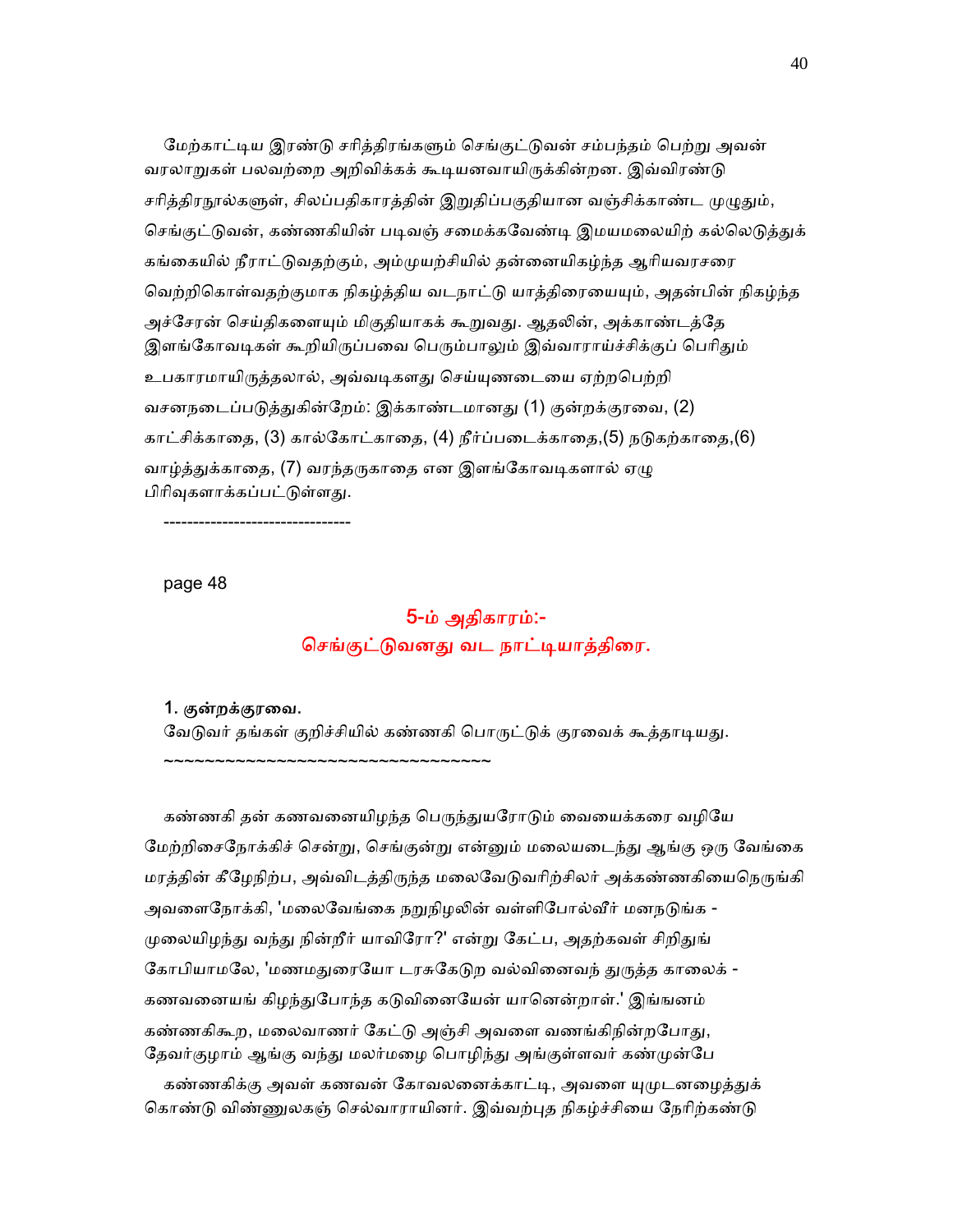களித்த அவ்வேடுவர், இங்கு வந்து நின்ற மாதராள் நம் குலத்துக்கே ஒரு பெருந் தெய்வமாவள்; இவள்பொருட்டு நாம் குரவையாடிக்கொண்டாடுவோம்' என்று, தம்மவரயெல்லாம் ஒருங்கழைத்து -

# Page 49

"சிறுகுடியீரே! சிறுகுடி யீரே! தெய்வங் கொள்ளுமின் சிறுகுடி யீரே! நிறங்கிள ரருவிப் பறம்பின் தாழ்வரை நறுஞ்சினை வேங்கை நன்னிழற் கீழோர் தெய்வங் கொள்ளுமின் சிறுகுடி யீரே! தொண்டகந் தொடுமின் சிறுபறை தொடுமின் கோடுவாய் வைம்மின் கொடுமணி யியக்குமுின் குறிஞ்சி பாடுமின் நறும்புகை யெடுமின் பூப்பலி செய்ம்மின் காப்புக்கடை நிறுமின் பரவலும் பரவுமின் விரவுமலர் தூவுமின் ஒருமுலை யிழந்த நங்கைக்குப் பெருமலை துஞ்சாது வளஞ்சுரக் கெனவே"

என்று ஆர்ப்பரித்தெழுந்து, மலைநாட்டு முறைப்படி, குரவைக்கூத்தாடியும், அதற்குரிய பாடல்களைப்பாடியும் பெருஞ் சிறப்புச் செய்தார்கள். இங்கு இங்ஙனம் நிகழ்ந்தது.

# 2. காட்சிக்காதை.

----------------------------------

- ------------------------------

--------

கண்ணகியின் வரலாறறிந்த செங்குட்டுவன், பத்தினிக்குப் படிவஞ் சமைத்தற்கு இமயத்தினின்று கல்லெடுத்துவர எண்ணியது.

இமயவரம்பன் - நெடுஞ்சேரலாதன் தோன்றலாகிய செங்குட்டுவன் வஞ்சியிலுள்ள இலவந்திகை வெள்ளிமாடம் என்ற மாளிகையில் தன்தேவி இளங்கோவேண்மாளுடன்\* வசித்து வந்த காலையில், மஞ்சுசூழுஞ்

சோலைகளையுடைய மலைவளத்தைக் கண்டுகளிக்க எண்ணியவனாய் –

\* 'இளங்கோ வேண்மா ளுடனிருந் தருளி' எனவரும் மூலத்துக்கு

அரும்பதவுரையாசிரியர் "இளங்கோ வேண்மாள் - பெயர்; நன்னன் வேண்மாள்,

உதியன் வேண்மாள் என்பதுபோல; வேண்மாளுடனிருந்து இளங்கோவை அருளப்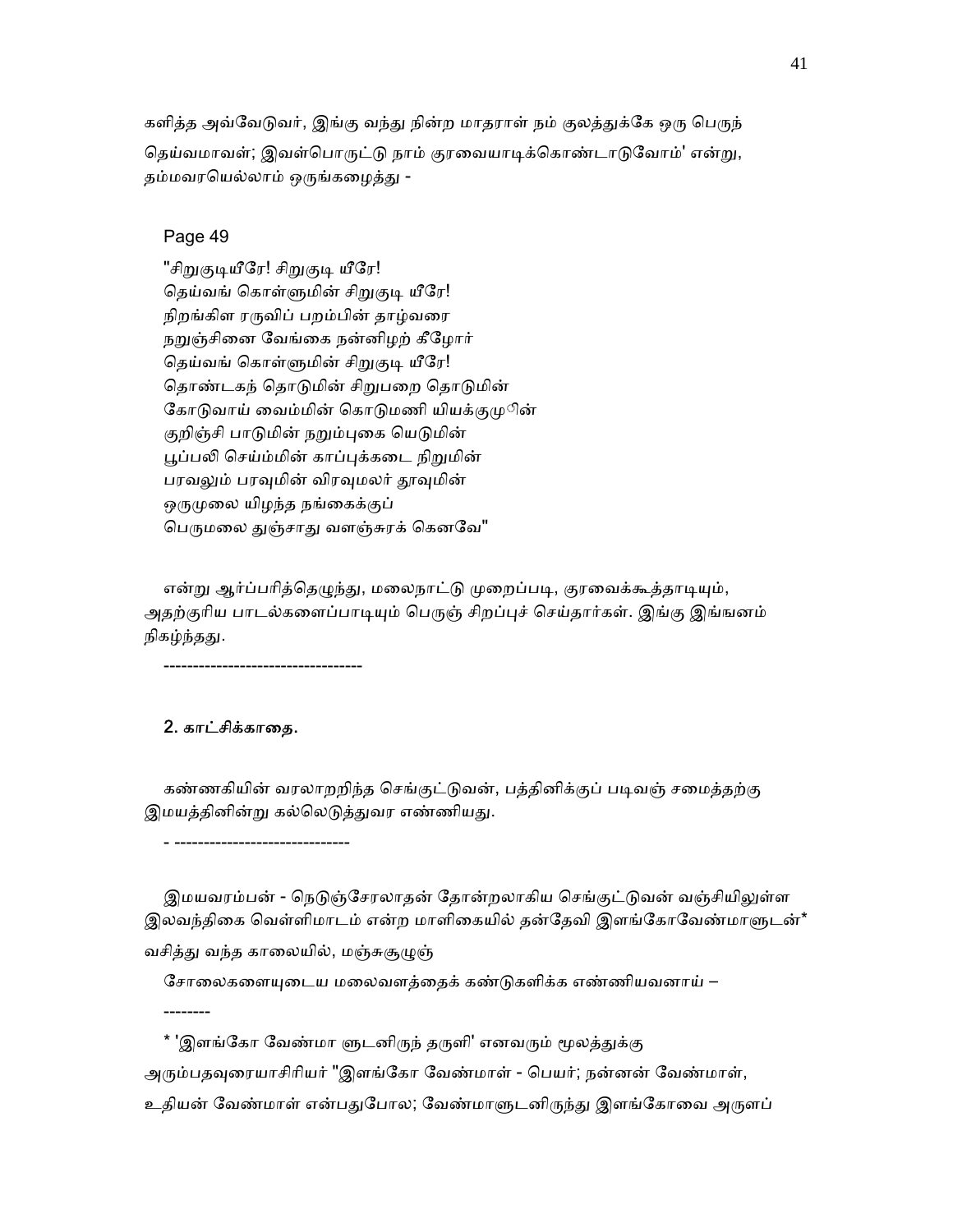பாடிட்டு என்றுமாம்." என்றெழுதினார். இதனால், தம்பி இளங்கோவடிகளுடனும், மனைவி வேண்மாளுடனும் செங்குட்டுவனிருந்தான் என்று அத்தொடர்க்கு உரைகூறுவதும் அவ்வுரையாசிரியர் கருத்தாதல் விளங்கும். இளங்கோவடிகள், தம் தமயனுடன் தங்கியிருந்தவ ரென்பது, பதிகத்தாலும் தெரிதலால் பிற்கூறியதும் பொருந்துவதேயாம்.

# Page 50

அரமகளிருடன் விளையாடலை விரும்பிய தேவேந்திரன் தன் படைகளை நூற்று நாற்பதியோசனைதூரம் பரப்பி ஐராவதத்தில் ஆரோகணித்துச் செல்வதுபோல - தன் பெரும்பரிவாரங்கள் சூழச்சென்று, திருமாலின் மார்பிடையே விளங்கும் முத்தாரம் போல், மரங்களால் அழகுமிக்க மலையினின்றிழியும் பேரியாறு என்னும் ஆற்றங்கைரயின் மணல்மிக்க எக்காிேல தங்குவானாயினன்.

அக்காலத்து, குன்றக்குரவை நிகழ்த்தும் மலைமகளிர் பாடல்களும், அம்மலையில் முருகபூசைசெய்யும் வேலவனது பாட்டும், தினைமாவிடிப் போருடைய வள்ளைப் பாட்டும், தினைப் புனங்களினின்றெழும் ஒலியும், தேனெடுக்குங் குறவர் நிகழ்த்தும் ஓசையும், பறையோசைபோன்ற அருவியின் ஒலியும், புலியோடு பொருகின்ற யானையின் முழக்கமும், தினைப்புனங் காவலிற் பரண்மிசையிருப்போருடைய கூப்பீடுகளும், யானை பிடிக்கும் இடங்களிலே குழியில்வீழ்ந்த வேழங்களைப் பாகர் பழக்குமு் சப்தமும், ஆங்குச்சென்ற சேனைகளது ஆரவாரத்தோடு கலந்தொலித்தன. அந்நிலையில், மலைவாணராகிய வேடுவர் பலர் ஒருங்குகூடி,

"யானைவெண் கோடு மகிலின் குப்பையும் மான்மயிர்க் கவரியும்\* மதுவின் குடங்களும் சந்தனக் குறையும் சிந்துரக் கட்டியும் அஞ்சனத் திரளும் அணியரி தாரமும் ஏல வல்லியும் இருங்கறி வல்லியும் கூவை நீறுங் கொழுங்கொடிக் கவலையும் தெங்கின் பழனுந் தேமாங் கனியும் பைங்கொடிப் படலையும் பலவின் பழங்களும் காயமுங் கரும்பும் பூமலி கொடியும் கொழிந்தாட் கமுகின் செழுங்குலைத் தாறும் பெருங்குலை வாழையி னிருங்கனித் தாறும் ஆளியி னணங்கும் அரியின் குருளையும் வாள்வரிப் பறழும் மதகரிக் களபமும் குரங்கின் குட்டியும் குடாவடி யுளியமும் வரையாடு வருடையும் மடமான் மறியும் காசறைக் கருவும் மாசறு நகுலமும்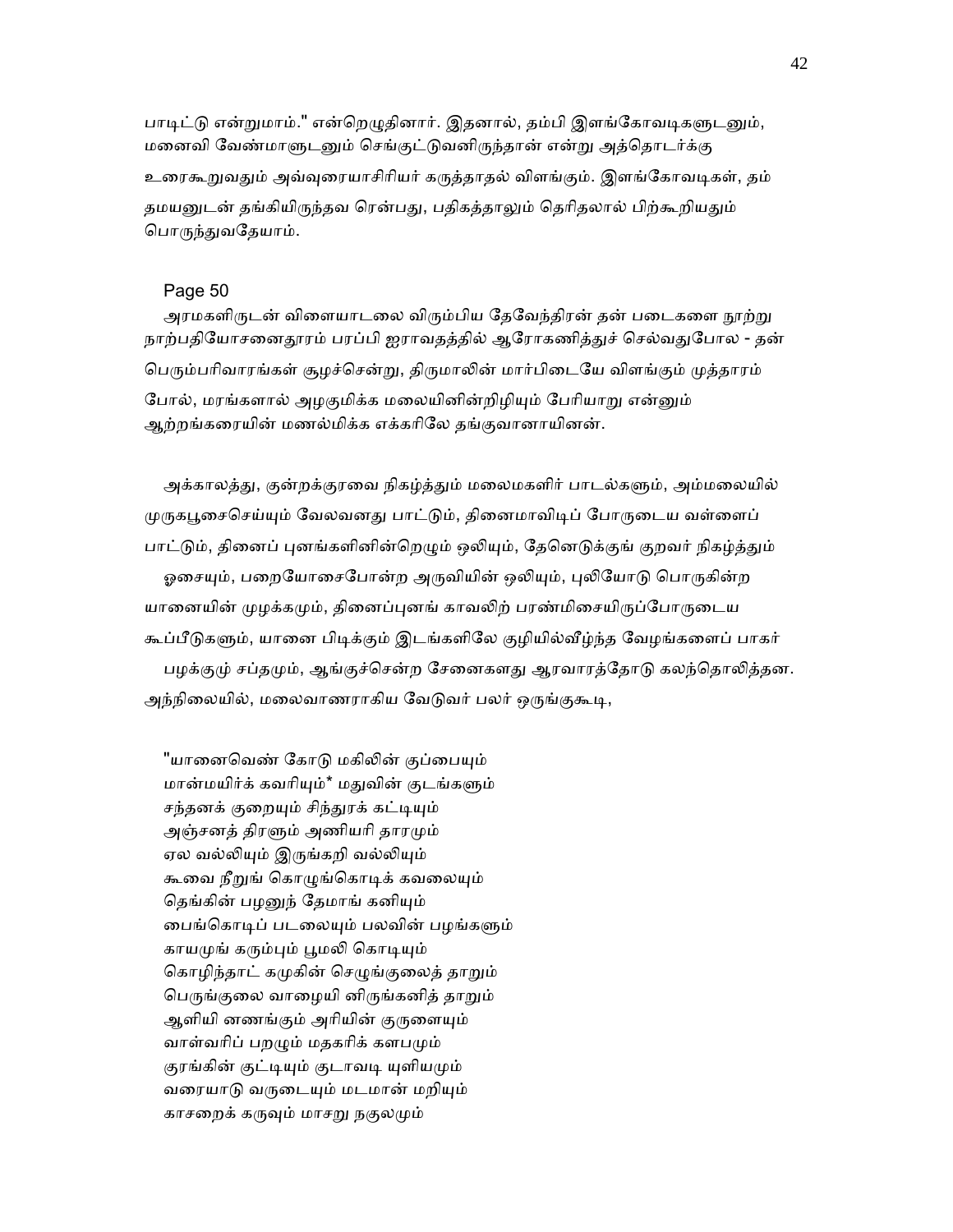பீலி மஞ்ஞையும் நாவியின் பிள்ளையும் கானக் கோழியும் தேமொழிக் கிள்ளையும்"

\*மான்மயிராகிய ெவண்சாமைர.

#### Page 51

----

(படலையும்- பச்சிலைமாலை காயமுங்-வெள்ளுள்ளி அணங்கு-குட்டி வாள்வரி-புலி குடாவடியுளியும்-பிள்ளைக்கரடி காசறைக்கரு-கத்தூரிக்குட்டி.) என்ற பண்டங்களைத் தங்கள் தலைமேலே தாங்கிக்கொண்டு—வஞ்சி மாநகரில் அரசனது சமயம்பெறாது தத்தம் திறைகளுடன் வாயிலிற் காத்துநிற்கும் பகையரசர்போல, அம் மலைவாணர் செங்குட்டுவன் திருமுன்பு வந்து நின்று 'ஏழ்பிறப்படியேம், வாழ்கநின் கொற்றம்' என்று அவனடி பணிந்து," வேந்தர் வேந்தே! யாம் வாமும் மலையின்கணுள்ள காட்டு வேங்கையின் கீழே, மங்கையொருத்தி, ஒருமுலையிழந்தவளாய்ப் பெருந்துயரோடும் வந்துநிற்க, தேவர்கள் பலரும் அவளிடம்வந்து அம்மங்கைக்கு அவள் காதற் கொழுநனைக் காட்டி, அவளையும் உடனழைத்துக்கொண்டு எங்கள் கண்முன்பே விண்ᾎலகஞ் ெசன்றனர்;

#### Page 52

(இச்செய்தி சிலப்பதிகாரப் பதிகத்துக் கண்டது.)அவள் எந்நாட்டாள் கொல்லோ! யாவர் மகளோ, அறியேம். இது பெரியதோர் அதிசயந்தரா நின்றது; தேவரீர் நாட்டில் நிகழ்ந்த இதனை அறிந்தருளல் வேண்டும்" என்று தாங்கள் நேரிற்கண்ட செய்திகளை அரசனுக்குக்கூறி அவனை வாழ்த்திநின்றனர்.

அப்போது அரசனது பெருஞ்சிறப்பினையும், மலைவளத்தின் மாட்சியையுங் கண்டு களிப்புற்றிருந்த மதுரைச்சாத்தனார், (கோவலன் கொலையுண்டது முதலாய செய்திகள் தம்மூரில் நிகழ்ந்தவற்றை நேரில் அறிந்தவராதலால்) செங்குட்டுவனை நோக்கி "வேந்தே! யானறிவேன், அது நிகழ்ந்தவாற்றை" என்று தொடங்கி, தன்தேவியின் சிலம்பு திருடியவனென்று கண்ணகி கணவனைப் பாண்டியன் கொலைபுரிவித்ததையும், அஃதறிந்த கண்ணகி பெருஞ்சினங்கொண்டு பாண்டியன்முன் சென்று வழக்காடி வென்றதும், பாண்டியன்தேவி முன்பு மற்றொரு சிலம்பை வீசியெறிந்துவிட்டுக் கண்ணகி வஞ்சினங்கூறித் தன் ஒருமுலையைத் திருகிவீசி, அதினின்றெழுந்த தீயால் மதுரை மூதூரைச் சுட்டெரித்ததும், சிங்காதனத்திருந்து கண்ணகியின் வழக்கைக்கேட்ட நெடுஞ்செழியன் தான்செய்த கொடுங்கோன்மைக்கு ஆற்றாது தன் ஆசனத்தே வீழ்ந்திறந்ததும், இங்ஙனம் பாண்டியன் இறக்கவும், அவன் கோப்பெருந்தேவியும் கலக்கங்கொள்ளாதே உடனுயிர் விட்டதும் விளங்கக்கூறிவிட்டுப் பின், 'பாண்டியனது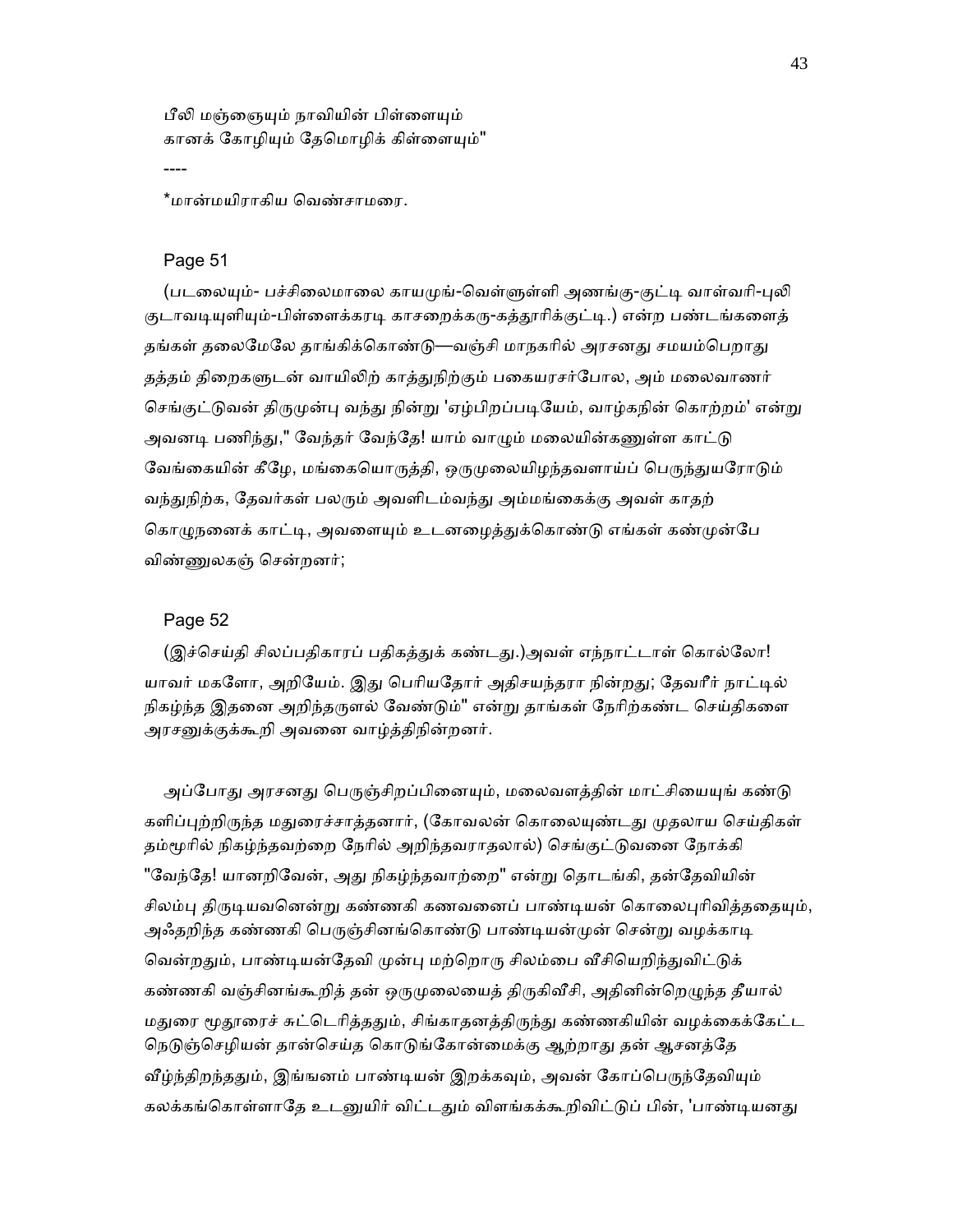கொடுங்கோன்மை இத்தன்மைத்து என்பதைப் பெருவேந்தனாகிய உன்னிடத்துக் கூறவந்தவள்போலத் தனக்குரிய சோணாடு செல்லாது நின்னாடு அடைவாளாயினள் அந்நங்கை' என்று அச்சாத்தனார் சொல்லி முடித்தனர்.

## Page 53

இங்ஙனம் பாண்டியனுக்கு நேர்ந்த தீவினைத்திறங்களை யெல்லாங்கேட்ட செங்குட்டுவன், வருத்தமிக்கவனாய்ச் சாத்தனாரை நோக்கி " புலவீர்! தான் செங்கோலினின்று வழுவிய செய்தி எம்மையொத்த அரசர் செவிகளிற் சென்றெட்டுவதற்கு முன்பே பாண்டியன் உயிர் நீங்கியதானது, அவனது தீவினையால் வளைக்கப்பட்ட கோலை உடனே நிமிரச் செய்து செங்கோலாக்கிவிட்டது. அரசராயுள்ளார்க்கு, நாட்டில் மழை காலத்திற் பெய்யாதாயின் அச்சம்; உயிர்கள் தவறு செய்யுமாயின் அச்சம்; கொடுங்கோற்கஞ்சி மன்னுயிர்களைக் காத்தற்குரிய உயர்குடியிற்பிறத்தலிற் றுன்பமல்லது சுகமேயில்லை" என்று கூறிவிட்டுத் தன் தேவியை நோக்கி " நன்னுதால்! கணவனாகிய பாண்டியனுடன் தன்னுயிரை நீத்த அவன் தேவியும், சினத்துடன் நம் நாடுநோக்கிவந்த கண்ணகியுமாகிய இவ்விருபெரும்பத்தினிகளுள்ளே யாவர் வியக்கத் தக்கவராவர்?" என்று உசாவ, அதற்கு வேண்மாள் ' தன் கணவனது துன்பத்தைக் காணாது உயிர்நீத்த பாண்டியன் பெருந்தேவி விண்ணுலகத்தே பெருந்திருவுறக்கடவள்.அதுநிற்க; நம் நாட்டை நோக்கிவந்த பத்தினியை நாம் வழிபடுதல் இன்றியமையாதது' என்று கூறினாள். அது கேட்ட அரசன், அவள் கூறியதை விரும்பியேற்றுத் தன் அமைச்சரை நோக்கவும், அவர்கள், 'நம் நாடு நோக்கிவந்த அப்பத்தினிக்கடவுட்குப் படிவஞ்சமைத்தற்குரிய சிலையைப் பொதியமலையினின்றேனும் இமயமலையினின்றேனும் எடுத்துவருதலே தக்கதாம். ஆயின், பொதியத்தினின்று கொணர்வதைக் காவிரியினும் இமயத்தினின்று கொணர்வதைக் கங்கையினும் நீராட்டித் தூய்மைசெய்வித்தல் மிகப் பொருத்த ᾙைடயதாகும்' என்ᾠ கூறினர்.

#### Page 54

கூறக்கேட்ட செங்குட்டுவன் 'பொதியமலையிற் கல்லெடுத்துக் காவிரித்துறையில் நீராட்டுதல் பெருவீரராகிய சேரவமிசத்தவர்க்குச் சிறப்பைத் தருஞ் செய்கையன்று; ஆதலால், இமயத்திலிருந்து கல்லெடுப்பித்துக் கங்கையில் நீராட்டிவருதலே நம் பெருமைக் கேற்றதாம். இமவான் நம் விருப்பத்திற் கிணங்கானாயின்(அப்பக்கத்தார் நங்கருத்துக் கிணங்காது தடுத்து நிற்பராயின் என்பது கருத்து.) இங்குநின்றும் வஞ்சிமாலை சூடிச் சேனைகளுடன் சென்று புறத்துறைக்கமைந்த நம் வீரச்செயல்கள் பலவற்றையும் ஆங்குக்காண்பிப்பேன்' என்று வீராவேசக்துடன் கூறினான்.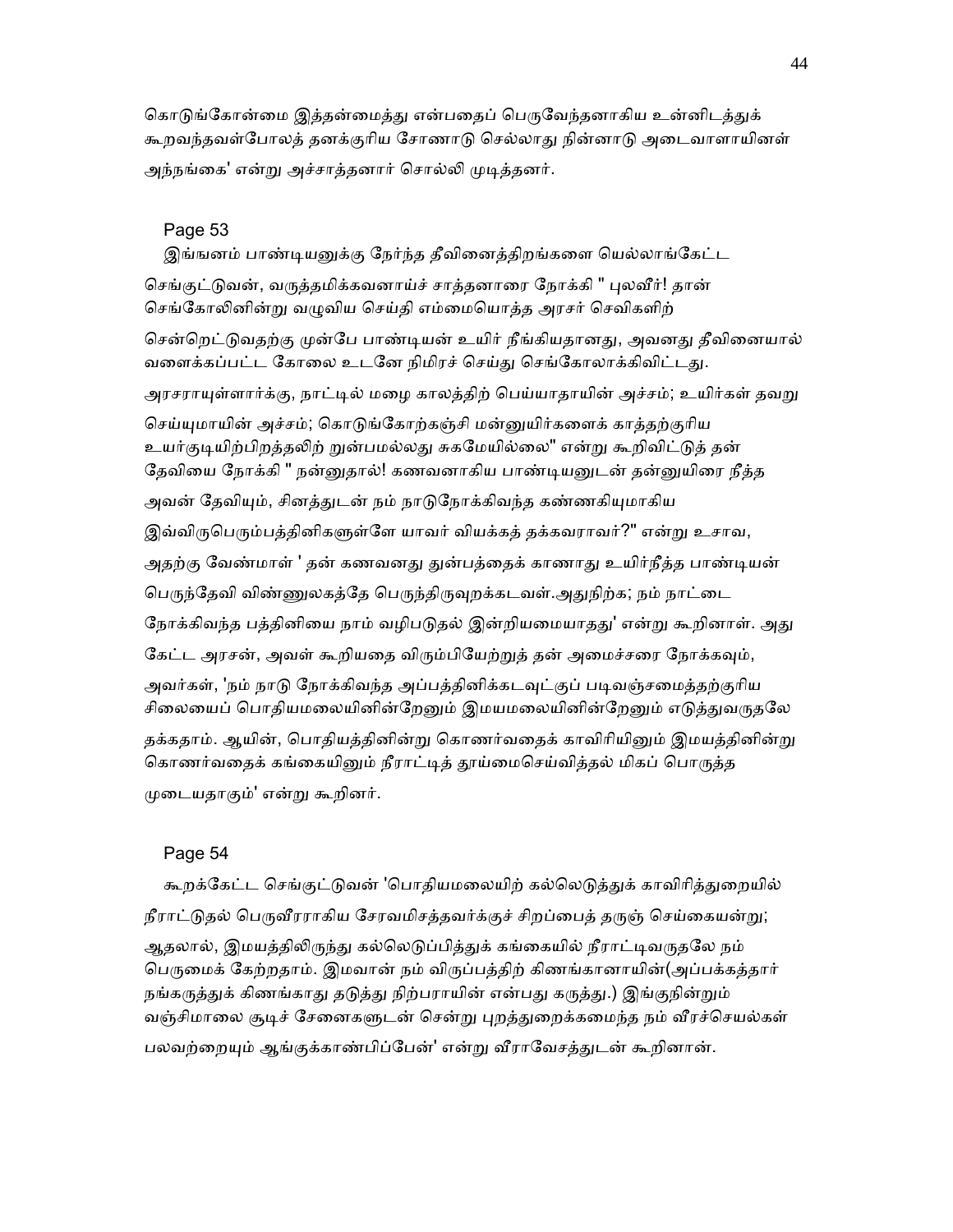இங்ஙனம் செங்குட்டுவன் கூறிய வீரமொழிகளைக் கேட்ட வில்லவன் கோதை என்ற சேனாபதி அரசனை வாழ்த்திக்கொண்டு கூறுவான்:- "வேந்தர் வேந்தே! நும்மையொத்த வேந்தரான சோழபாண்டியர் நும்மோடு பகைத்துக் கொங்கர் போர்க்களத்தே தம் புலிக் கொடியையும் மீனக்கொடியையும் யுத்தகளத்திலிழந்து ஓடினராயினும், அச் செய்கி கிக்கயங்களின் செவிவரை சென்று பரவலாயிற்று. கொங்கணர், கலிங்கர், கருநடர், பங்களர், கங்கர், கட்டியர் வடவாரியர் இவருடன் தமது தமிழ்ப்படை கலந்துபொருத செருக்களத்தில் தாம் யானையைவிட்டுப் பகைவரை யழித்த அரியசெய்கை இன்னும் எங்கள் கண்களைவிட்டு நீங்கவில்லை.அன்றியும் எம்கோமகளாய் விளங்கிய ("எங்கோமகளென்றது செங்குட்டுவன்மாதாவை; இவளை இவன் கொண்டுபோய்த் தீர்த்தமாட்டினதொரு கதை" என்பர், அரும்பதவுரையாசிரியர். இவ்வாக்கியத்தினின்று, செங்குட்டுவன் தன் தாயின் சிலையையன்றி அவளையே உடனழைத்துச் சென்று நீராட்டுவித்தான் என்பதும் அவ்வுரையாசிரியர் கருத்தாகத் தெரிகின்றது.)

#### Page 55

தம் தாயின்சிலையைக் கங்கையிற் றீர்த்தமாட்டியகாலத்தே எதிர்த்துவந்த ஆரிய வரசர் ஆயிரவர்முன் தாம் ஒருவராகநின்று பொருத போர்க் கோலத்தைக் கடுங்கட்கூற்றமும், கண்விழித்து நோக்கிய தன்றோ. இங்ஙனம், நீர்சூழ்ந்த இந் நிலவுலகத்தை வென்று தமிழ்நாடாகச்செய்த தாம் வடநாட்டில் யாத்திரைசெய்யக் கருதின், ஆங்கு நும்மை எதிர்ப்பவர் யாவரோ? இமயமலைக்கு எங்கோனாகிய நீவிர் செல்லக்கருதியிருப்பது பத்தினிக் கடவுளைச் சமைத்தற்குரிய சிலையின்பொருட்டே யாதலால், ஆங்குவாழும் அரசர்க்கெல்லாம், வில்கயல் புலியிவற்றை இலச்சினையாகக் கொண்ட நும் திருமுகத்தை முன்னே விடுத்தருளல் வேண்டும்' என்று கூறினன். இதுகேட்ட அழும்பில்வேள் என்னும் அமைச்சன் "இந் நாவலந்தீவில் நம் பகைவராயுள்ளாரது ஒற்றர்கள் இவ் வஞ்சிமாநகரைவிட்டு நீங்குபவரல்லர். இவ் வொற்றுக்களே பகையரசர் செவிகளில் நம் வடநாட்டியாத்திரைபற்றிய செய்திகளை

அறிவிக்கத் தக்கன. அதனால் நம் யாத்திரையைப்பற்றி, இவ்வூரிற் பறையறைந்து தெரிவித்தலொன்றே போதியது" என்று உரைக்கச் செங்குட்டுவனும் அதற்கு உடம்பட்டனன். பின்னர்ப் பேரியாற்றினின்றுசு புறப்பட்டு அரசன் தன் பெரும்

பரிவாரங்களுடன் வஞ்சிமா- நகரடைந்தான். அடைந்ததும், யானைமேல் முரசேற்றப்பெற்றுச் செங்குட்டுவனது வட நாட்டியாத்திரைபற்றியும், பகையரசர் வந்து பணியாவிடில்

அவர்க்கு நேருங் கேடுகளைப்பற்றியும்,

"வாழ்க எங்கோ மன்னவர் பெருந்தகை ஊழிதோ றூழி யுலகங் காக்கென விற்றலைக் கொண்ட வியன்பே ரிமயத்தோர் கற்கொண்டு பெயருமெங் காவல னாதலின்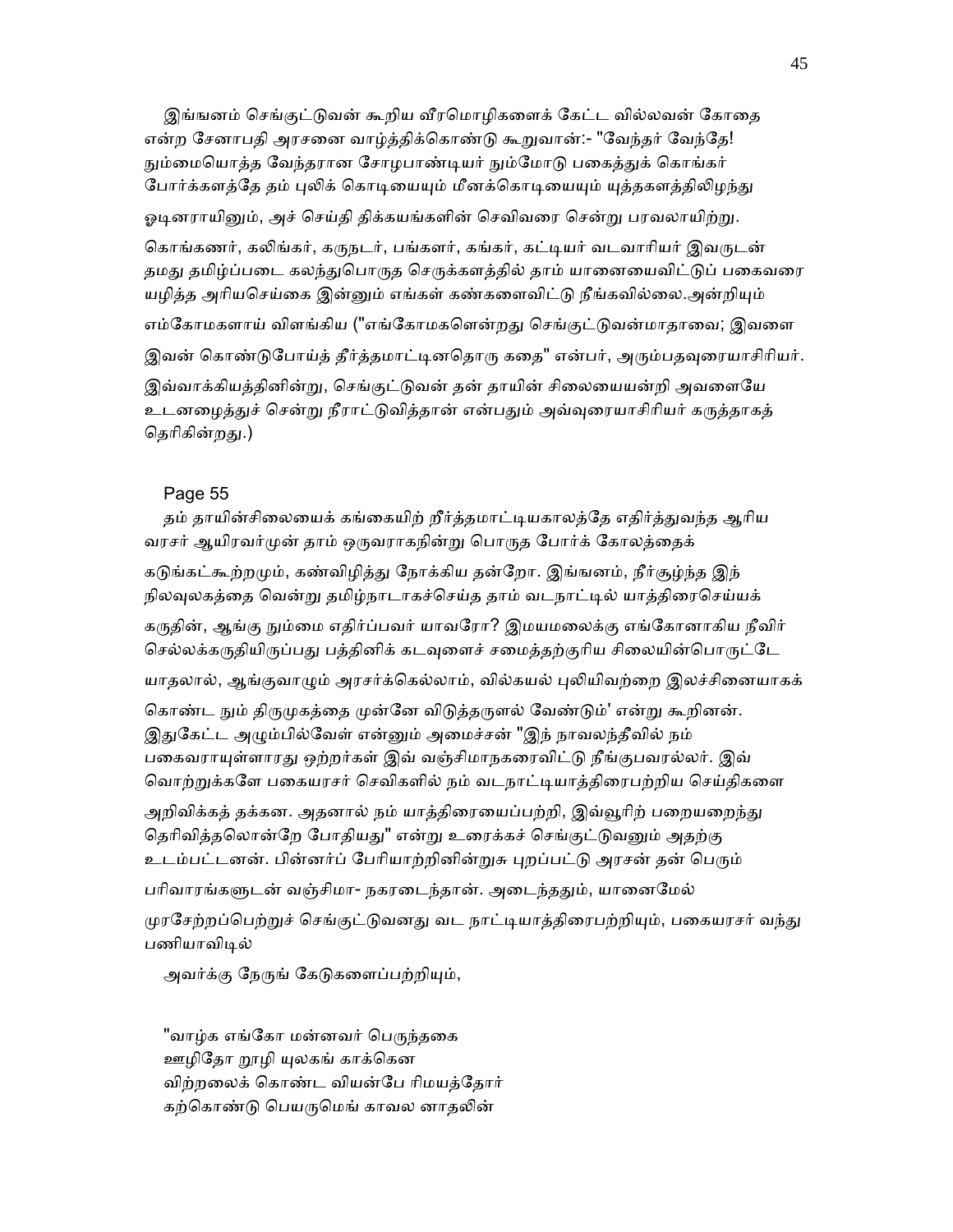Page 56

---------

 வடதிைச மᾞங்கின் மன்ன ெரல்லாம் இடுதிறை கொடுவந் தெதிரீ ராயின் கடற்கடம் பெறிந்த கடும்போர் வார்த்தையும் விடர்ச்சிலை பொறித்த வியன்பெரு வார்த்தையுங்\* கேட்டு வாமுமின் கேளீ ராயின்

தோட்டுணை† துறக்குந் துறவொடு வாழுமின் தாழ்கழன் மன்னன் தன்றிᾞ ேமனி‡ வாழ்க சேனா முகம்."

என்று ஊரெங்கும் பறை அறையப்பட்டது.

\* 'எதிரேற்றுக் காணீராயின், கடலுட்புக்கும் மலையினேறியும் வாழுமின் என்பார், இரண்டுவார்த்தையுங் கேட்டு வாழுமின் – என்றார்' என்பது அரும்பதவுரை.

† ேதாட்ᾌைண-மைனவியர்

‡ 'திருமேனியாகிய சேனாமுகம்; சேனாமுகம் அரசனுக்குச் சிறந்தமையின், திருமேனி என்றார்' என்பது அரும்பதவுரை.

3. கால்கோட் காதை.

~~~~~~~~~~~~~~~~~~~

---------------------------

செங்குட்டுவன் வடநாட்டிற்செய்த பெரும்போரும், இமயஞ்சென்று பத்தினிக்குக் கல்லெடுப்பித்ததும்.

இங்ஙனம் வஞ்சிமாநகரிற் பறையறையப்பட்டபின்னர், சேரன் - செங்குட்டுவன் அன்று மாலையில் ஆசான் பெருங்கணி அமைச்சர்களும் தானைத்தலைவருந் தன்னை வாழ்த்தி நிற்கச் சிங்காதனத்தே வீற்றிருந்து தன் சேனாதிபதிகளை நோக்கி அடியில் வருமாறு கூறுவானாயினான்:- "ஆரியமன்னர் பலரும் தம்நாட்டில்நிகழ்ந்த சுயம்வரமொன்றன் பொருட்டுக் குழுமியிருந்த பெருங்கூட்டத்தே - 'தென்றமிழ் நாடாளும் வேந்தர் செருவேட்டுப் புகன்றெழுந்து - மின்றவழு மிமய நெற்றியில் விளங்குவிற்புலி கயல்பொறித்த நாள் –

Page 57

எம்போலும் முடிமன்னர் ஈங்கில்லைப்போலும்' என்று நகைத்திகழ்ந்எனர் எனத், தீர்த்த யாத்திரை செய்து கொண்டு இங்குவந்த இமயத்தாபதரால் அறிந்தேம். (இச்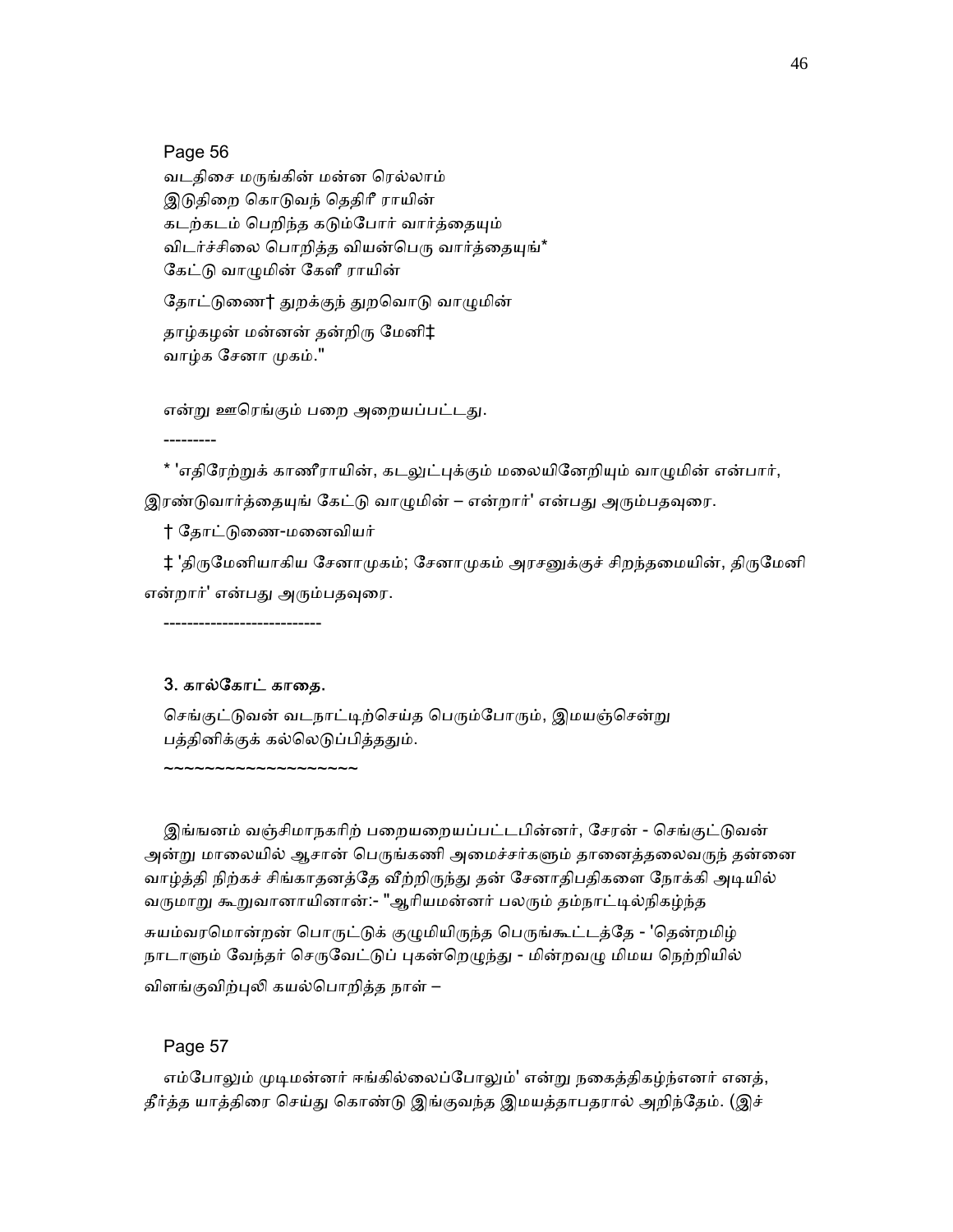செய்தி, வாழ்த்துக் காதையின் உரைப்பாட்டு மடையிற் கண்டது.) அவ் விழிமொழி நம்பாலே தங்குமாயின், அஃது எமக்குமட்டு மன்றி எம்போன்ற சோழபாண்டியராகிய தமிழ் வேந்தர்க்கும் இகழ்ச்சி விளைக்கக் கூடியதன்றோ? ஆதலின், அங்ஙனம் இகழ்ச்சிசெய்த வடதிசை மன்னரது முடித்தலையில் பத்தினிக்கடவுளைச் சமைத்தற்குரிய கல்லை ஏற்றிக்கொண்டு வருவேன். அங்ஙனஞ் செய்யாது என் கைவாள் வறிதேவருமாயின், என்னொடு முரணிய பகையரசரை நடுங்கச்செய்தடக்காமல், வளந்தங்கிய என்னாட்டுக் குடிகளை வருத்துங் கொடுங்கோலனாகக் கடவேன்" - என்று அப்பேரத்தாணியிற் சினத்துடன் வஞ்சினங்கூறினன். இங்ஙனம் அரசன் கூறியைதக் ேகட்ட ஆசான் (ᾗேராகிதன்) 'இமயவரம்ப! வடவரசர், சோழ பாண்டியரையன்றி, நின்னை இகழ்ந்து கூறினவரல்லர்; நீ இங்ஙனம் வஞ்சினங்கூறுதற்கு நின்னொடு எதிர்க்கும் மன்னரும் உளரோ? ஆதலால் ேகாபந்தணிக.' என்ᾠ அவன் சீற்றத்ைதச் சமனஞ் ெசய்வானாயினன். உடேன, சோதிடம் வல்லானாகிய மௌத்திகன் எழுந்து நின்று 'அரசே! நின் வெற்றி வாழ்வதாக; இவ் வுலகிலுள்ள பகையரசரெல்லாம் நின் அடித் தாமரைகளைச் சரணடையத் தக்க நன்முகூர்த்தம் இதுவே; நீ கருதிய வடதிசை யாத்திரைக்கு இப்போதே எழுதல் சிறந்தது' என்றான்.

#### Page 58

இந் நிமித்திகன் வார்த்தை கேட்ட செங்குட்டுவன் மகிழ்வுற்று, உடனே தன் வாளினையுங் குடையையும் அந் நன்முகூர்த்தத்தில் வடதிசைப் பெயர்த்து நாட்கொள்ளும்படி ஆஞ்ஞாபித்தனன். ஆணை பிறந்ததும், போர்வீரரது ஆரவாரத்தோடு முரசங்கள் பூமி அதிரும்படி ஒலித்தன. பகைவர்க்கு வேதனைவிளைக்குஞ் சேனைகள், மணிவிளக்குகளுடனும் துவசங்களுடனும் முன் செல்லவும், ஐம்பெருங்குழுவும்(ஐம்பெருங்குழு - அமைச்சர், புரோகிதர், சேனாபதியர், தூதுவர், சாரணரென்போர். எண்பேராயத்தை, 'கரணத் தியலவர் கருமவிதிகள், கனகச் சுற்றங் கடைகாப்பாளர், நகர மாந்தர் நளிபடைத்தலைவர், யானை வீர ரிவுளி மறவர், இனைய ரென்பே ராய மென்ப'என்பதனாலறிக.) எண்பேராயமும் அரசாங்கத்தை நடத்தும் கருமவினைஞரும் கணக்கியல் வினைஞரும் தருமவினைஞரும் தந்திர வினைஞரும் தம் அரசனான 'செங்குட்டுவன் வாழ்க' என்று கூறவும், பட்டவர்த்தன யானையின் பிடரிமேல் ஏற்றப்பட்ட அரசவாளும் வெண்கொற்றக் கொடையும் வஞ்சிப்புறத்துள்ள கோட்டையிற் புகும்படிசெய்து செங்குட்டுவன் தன்னரசிருக்கையை யடைந்தான். அன்றிரவில் போர்விருப்பத்தாற் களிப்புற்றுத் தன்னுடன் வருதற்கிருக்கும் தானைகளுக்கும் தானைத் தலைவர்க்கும் பெருஞ்சோறளித்துபசரித்து உற்சாகப்படுத்தி, மற்றொருவேந்தனைக் கொற்றங்கொள்ளநிற்கும் தன் கொள்கைக்கேற்ப, வஞ்சிமாலையை மணிமுடியிலணிந்து மறுநாட்காலையில் யாத்திரைக்குச் சித்தமாயிருந்தனன், செங்குட்டுவன். அன்றிரவு இங்ஙனம் கழிந்தது.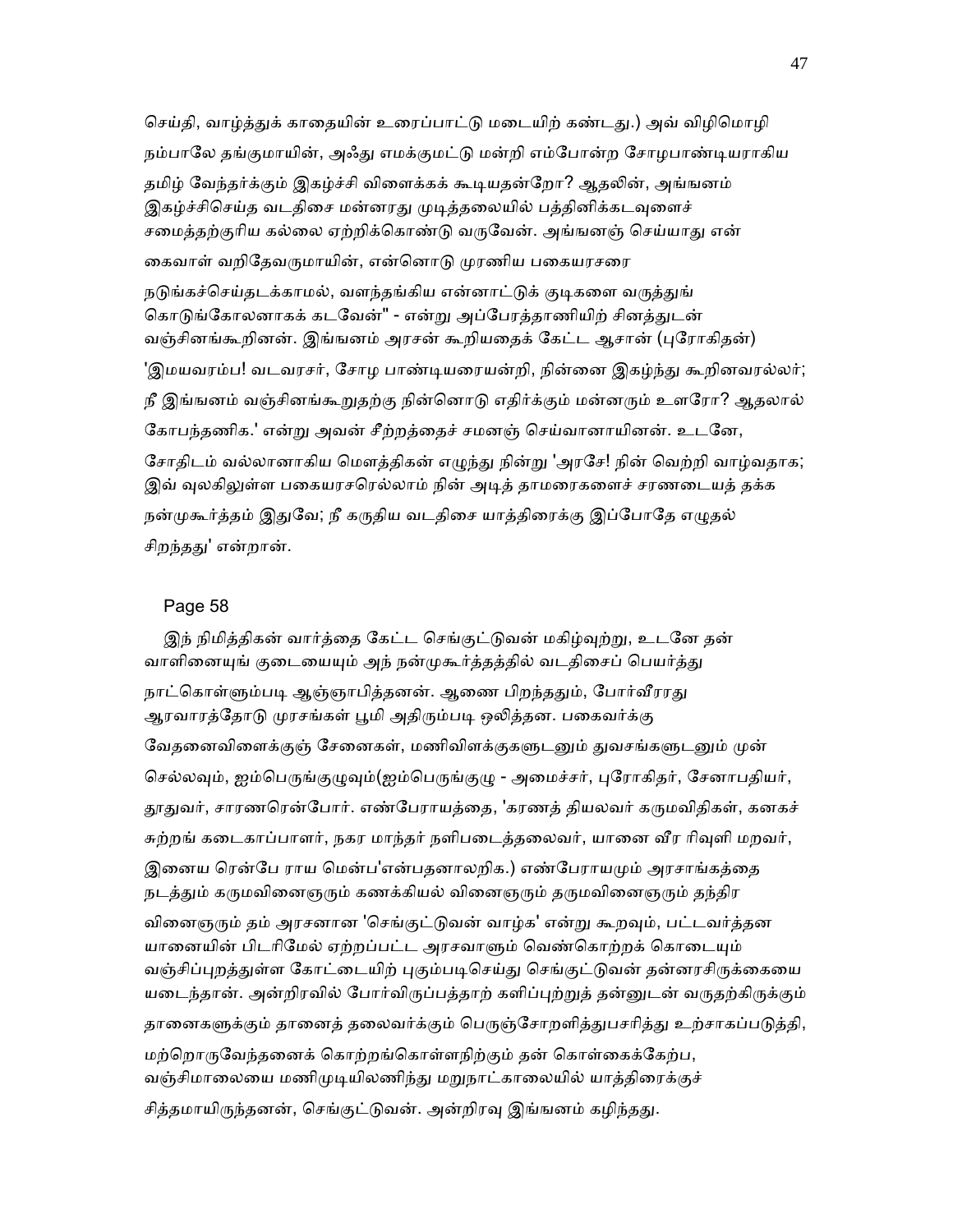பொழுதுவிடிந்ததும், அரண்மனையிலே அரசரிடுதற்குரிய திறைகொணர அழைக்கும் காலைமுரசம் முழங்கியது.

## Page 59

அதுவே யாத்திராகாலமாதலால், காலைக் கடன்களை யெல்லாம் முடித்துச் சித்தனாயிருந்த சேரன்-செங்குட்டுவன், தன்வழிபடுகடவுளாகிய சந்திரசடாதரரது திருவடிப் பாதுகைகளை, யாவர்க்கும் வணங்காததும் வஞ்சிமாலை சூடியதுமான தன் சென்னியால் வணங்கித் தரித்துக்கொண்டு, அந்தணர்கள் வளர்க்கின்ற அக்கினிஹோத்திரங்களையும் நமஸ்கரித்துத் தன் பட்டவர்த்தனக் களிற்றின்மேல் உரிய நன்முகூர்த்தத்தில் ஆரோகணித்தனன். அப்போது, 'குடவர் கோமானாகிய செங்குட்டுவன் கொற்றங்கொள்வானாக' என்று வாழ்த்தினவராய், ஆடகமாடமென்னுங் கோயிலின்றும் திருமாலின் பிரசாதத்துடன் வந்து சிலர் அரசன்முன் நிற்க, தான் சிவபிரான் பாதுகைகளைச் சென்னியிற்றாங்கியிருந்தமையால், அத்திருமால் பிரசாதத்தை வாங்கித் தன் மணிப்புயத் தேந்தியவனாய் அங்கிருந்தும் பிரயாணிப்பானாயினன். அவன் செல்லும்போது நாடகக் கணிகையர்கள் அரங்குகடோறும் நெருங்கிக் கூடிநின்று இருகையுங் கூப்பிக் கொண்டு 'யானைமேல் வெண்கொற்றக்குடை நிழலில் விளங்கும் அரசனது காட்சி எங்கட்கு என்றும் இன்பம்பயந்து விளங்குவதாக' என்று துதித்தனர். சூதரும் மாகதரும் வேதாளிகரும் செங்குட்டுவனது வெற்றிப்புகழ் தோன்றும்படி வாழ்த்திக் கொண்டு உடன்சென்றனர். யானைகுதிரை வீரர்களும் வாட்படை தாங்கிய சேனைகளும் தங்கள் வேந்தனது வாள் வலியை ஏத்தி ஆர்ப்பரித்தனர். இங்ஙனமாக, அசுரர்மேற் போர்குறித்து அமராவதியினின்று நீங்கும் இந்திரன்போல, செங்குட்டுவனும் வஞ்சியினின்றும் புறப்பட்டு, தூசிப்படையானது கடற்கரையைத் தொடும்படி பரவிய தன்சேனைகளால்

மலைகளின் முதுகு நெளியவும், நாட்டில் வழியுண்டாகவுஞ் சென்று இறுதியில் நீலகிரி என்ற மலையின் அடிவாரத்தமைக்கப்பட்ட பாடியையடைந்து, யானையினின்றிழிந்து, வீரரெல்லாம் ஆர்ப்பரித்தேத்தக் காவல்மிக்க தன்னிருக்கையிற் புகுந்து அமளிமிசைத் தங்கி இளைப்பாறலாயினன்.

#### Page 60

இங்ஙனம், அரசன் இளைப்பாறிய சிறிது நேரத்துக்கெல்லாம் அந்தரசாரிகளாகிய முனிவரர் சிலர், ஆங்குவந்த வேந்தனைக் காண்போமென்று கீழேயிறங்கி அரசிருக்கையை நோக்கி ஒளிமிக்க மேனியுடன் வரவும், அவரைக்கண்டதனால் உண்டான சேனைகளின் ஆரவாரத்தாற் செங்குட்டுவன் முனிவர்வருகையை அறிந்து,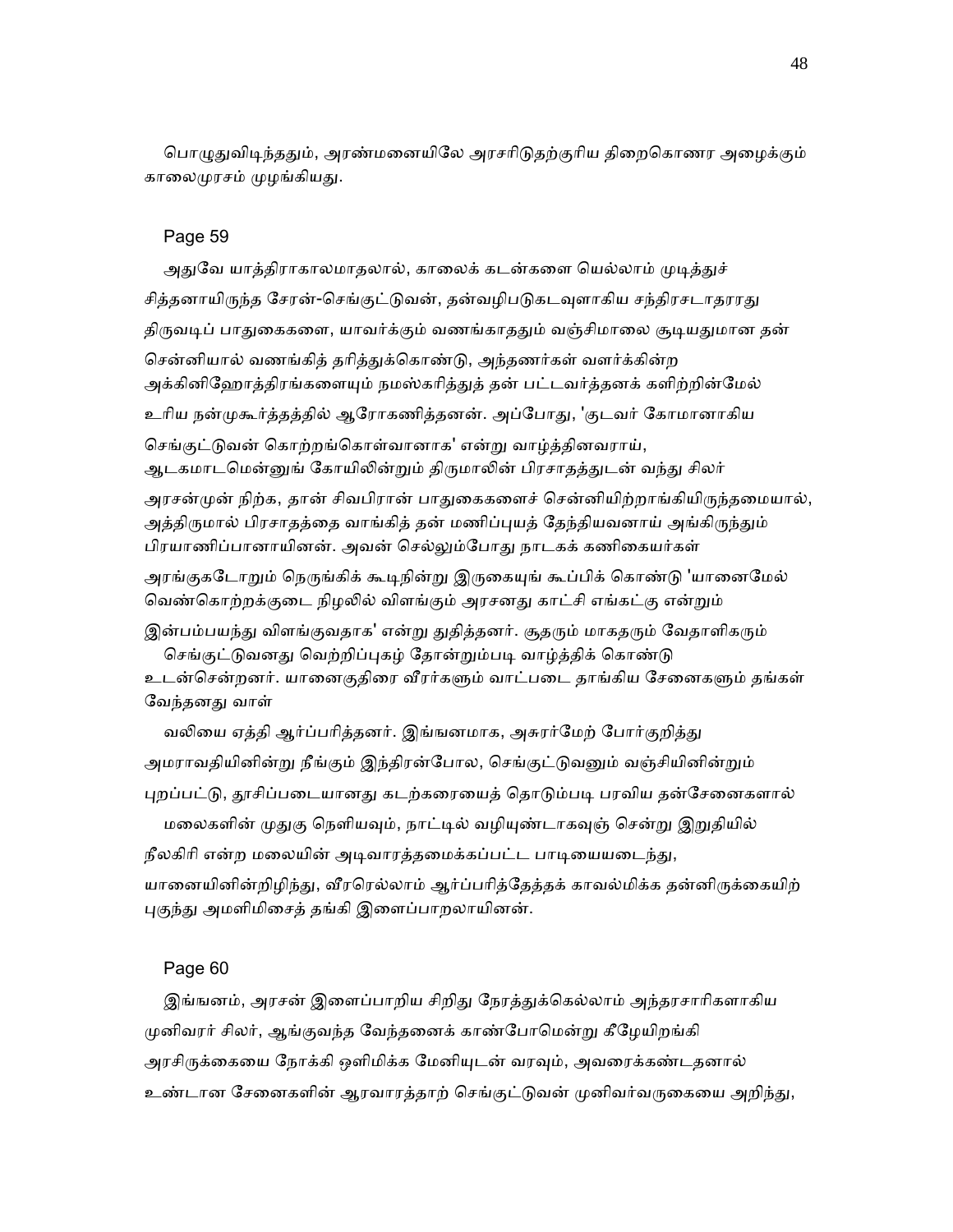அமளியினின்றெழுந்து வந்து அவரடி வணங்கி நின்றனன். நின்ற அரசனை நோக்கி அம் முனிவர்கள் "சிவபிரான் திருவருளால் வஞ்சிமாநகரில் தோன்றிய அரசே! யாங்கள் பொதியமலைக்குச் செல்கின்றோம். இமயபர்வதம்வரை செல்வது நின்கருத்தாதலால், ஆங்கு வாழும் அருமறையந்தணர்களைத் துன்பமின்றிக் காப்பது, நின் கடமையாகும்" என்று கூறிச் செங்குட்டுவனை வாழ்த்திச் சென்றனர். சென்றதும், கொங்கண நாட்டுக் கூத்தர்களும், கொடுங்கருநாடர்களும் தத்தங்குலத்திற்கேற்ற அலங்காரமுடையவராய்க் குஞ்சியில் தழைத்த மாலையணிந்து அழகுவாய்ந்த தம் மகளிருடன் வரிப் பாட்டுக்களைப் பாடிக்கொண்டும், குடகுநாட்டவர் தம் மகளிருடன் கார்காலத்தைப் பற்றிய பாடல்களைப் பாடிக்கொண்டும்,தங்கள் சுற்றத்தோடு அலங்காரமாக ஓவர் என்ற சாதியார் அரசனை வாழ்த்திக்கொண்டும் சேரன்முன்னே தோன்றினர்.

#### Page 61

இவர்களது ஆடல் பாடல்களையெல்லாங் கண்டுவந்து, தன் ஆஸ்தான-ஆடலாசிரியன் குறிப்பிட்ட முறைப்படியே அன்னோர்க்கெல்லாம் வேண்டிய அணிகலன்களைச் சம்மானித்துச் சேரர்பெருமான் வீற்றிருந்தான். அந் நிலையில் வாயில் காவலன் செங்குட்டுவன் திருமுன் வந்துநின்று, "அரசே! நாடகமகளிர் ஐம்பத்திருவரும், குயிலுவர் (வாத்தியகாரர்) இருநூற்றெண்மரும், தொண்ணூற்றறுவகைப் பாசண்ட நூல்களிச் வல்ல நகைவிளைத்துமகிழச்செய்யும் வேழம்பர் நூற்றுவரும், நூறுதேர்களும், ஐந்நூறு களிறுகளும், பதினாயிரம் குதிரைகளும், இன்னின்னசரக்கென்று எழுதப்பட்டு, யாத்திரைக்குவேண்டிய பண்டங்கள் ஏற்றப்பட்ட சகடங்கள் இருபதினாயிரமும், தலைப்பாகையுஞ் சட்டையுந் தரித்தவர்களும் சஞ்சயன் என்பவனைத் தலைமையாகக்

கொண்டவர்களுமான கருமத் தலைவர் ஆயிரவரும் நின் வாயிற்கண்ணே வந்து காத்திருக்கின்றார்கள், அறிந்தருள்க" என்றான். எனலும் "அவர்களுக்குள்ளே, சஞ்சயனுடன் நாடக மகளிரும் கஞ்சுகமுதல்வரும் (கருமத்தலைவர்), குயிலுவரும்

இங்கு வரக்கடவர்" என்று அரசன் ஆணையிட, அன்னோருடன் அத்தூதர்தலைவன் அரசவைபுகுந்து செங்குட்டுவனை வணங்கி, உடன்வந்தவரையெல்லாம் அரசனுக்கு முறைப்படி காட்டிப் பின்னர், "தேவரீர் வடநாடுசெல்வது பத்தினிக்கடவுளைச் சமைத்தற்குரிய சிலையொன்றன் பொருட்டேயாயின்,'இமயமலையிற் கல்லெடுப்பித்துக் கங்கையாற்றில் அதனை நீர்ப்படைசெய்துதர யாங்களே வல்லோம்' என்று, தேவரீருடன் வேற்றுமையின்றிக் கலந்த நட்பரசராகிய நூற்றுவர் கன்னர் தெரிவித்திருக்கின்றனர்" என்றறிவித்து வாழ்த்தி நின்றனன்.

Page 62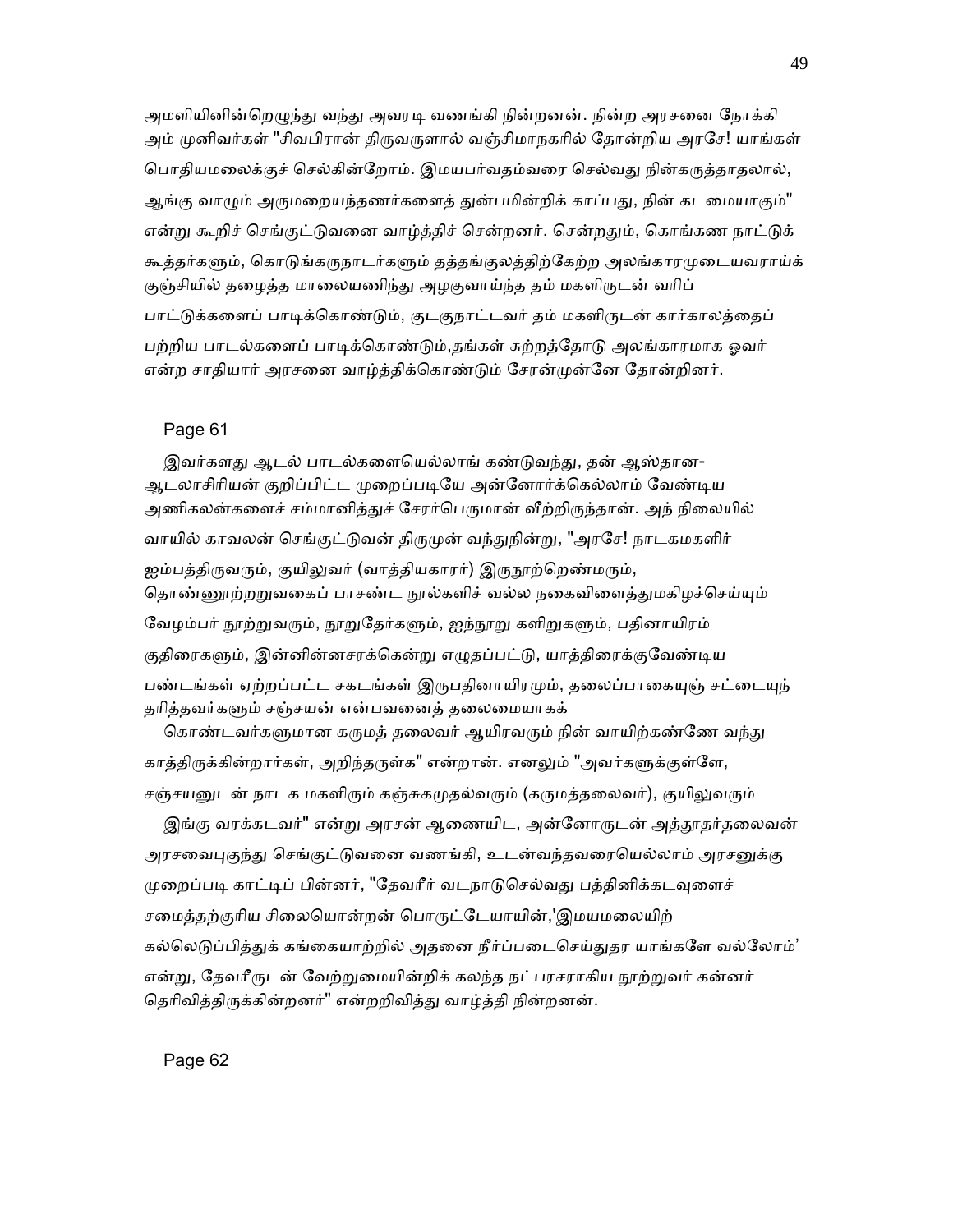இதுகேட்ட செங்குட்டுவன் 'நன்று, வடநாட்டரசனான பாலகுமரன் மக்களாகிய கனகன் விசயனென்ற இருவரும் தம்நாக்களைக் காவாதவராய், விருந்தொன்றிலே வடவரசர் பலருடன்கூடித் தமிழ் வேந்தரான எம்முடைய ஆற்றலறியாது இகழ்ந்துரையாடினராம்; அதனால் பத்தினிக்குக் கல்லெடுப்பித்தலோடு அவரிடம் நம்மாற்றலைக் காண்பிப்பதற்காகவும் இச்சேனை சீற்றத்தொடுஞ் செல்லா நின்றது; இச்செய்தியை நம் நட்பினராகிய அக்கன்னர்க்குத் தெரிவித்து, ஆங்குக் கங்கைப்பேரியாற்றை நம் சேனைகள் கடப்பதற்குவேண்டிய மரக்கலங்களை அவருதவியால் சித்தஞ் செய்வதற்கு நீ முன்னர்ச் செல்லக்கடவாய்" என்று செங்குட்டுவன் கற்பனைசெய்ய, சஞ்சயனும் அவ்வாணையைச் சிரமேற்கொண்டு முற்படப் போயினன். அவன் போனதும், பேசுதலில்வல்ல கஞ்சுகமுதல்வர், அரசன்முன்னர்ப் பாண்டியரிட்ட சந்தனம் முத்து முதலிய திறைகளைக் கொண்டுவந்துநின்றனர். இவர்க்கு அரசன் தன் இலச்சினையிட்ட திருமுகங்களைக் கண்ணெழுத்தாளரைக் கொண்டு (கண்ணெழுத்தாளர் – திருமுக மெழுதுவார்.) எழுதுவித்து அத்தூதர்கள் கையிற் கொடுத்து அரசரிடம் அவற்றை முறைப்படிசேர்ப்பிக்குமாறு ஆணையிட்டு அவர்களையும் அனுப்பினன். அவர்களெல்லாம் போயினபின்னர்,சேரர்பெருமான், மற்றைய மன்னர் தன் பெருமையை ஏத்தும்படி தன்னுடைய பெரும்பரிவாரங்களுடன் நீலகிரிப் பாடியினின்றும் நீங்கி வடநாடு நோக்கிப் பிரயாணிப்பானாயினான்.

இங்ஙனம், தன் பெருஞ்சேனைகளுடன் சென்ற செங்குட்டுவன் முடிவில் கங்கைப் பேரியாற்றை நெருங்கினன்.ஆங்கு, முன்னரே சென்றிருந்த சஞ்சயனால் நூற்றுவர் கன்னர் உதவிெகாண்ᾌ கங்ைகையச் ேசைனகள் கடத்தற்கு ேவண்ᾊய மரக்கலங்கள் சித்தஞ்செய்யப்பட்டிருந்தன.

## Page 63

அப்பெரிய நதியை அடைந்த சேரர்பெருந்தகை தன் சகல சைந்யங்களுடனும் அதனைக்கடந்து அவ்வாற்றின் வடகரையை அடைந்தான். அப்போது தம் நட்பாளனாகிய செங்குட்டுவனை அந்நாடாளும் நூற்றுவர்கன்னர் எதிர்கொண்டு உபசரித்தனர். அவருபசாரத்தைப் பெற்றுச் செங்குட்டுவன் அங்கு நின்றும் புறப்பட்டுத் தன் பகைவரது நாடாகிய உத்தர கோசலத்தை நெருங்கினான். இங்ஙனம் சேரவரசன் பெரும்படையுடன் தம் தேசத்தை நெருங்குகின்றான் என்ற

செய்தி தெரிந்ததும், அந்நாட்டரசர்களான உத்தரன், விசித்திரன், உருத்திரன், பைரவன், சித்திரன், சிங்கன், தனுத்தரன், சிவேதன் என்பவருதவியுடன் கனகவிசயரென்ற வேந்தர், தமிழராற்றலைக் காண்போமென்று செருக்கிப் பெருத்த சேனையுடன் போர்க்கோலங்கொண்டு எதிர்ந்தனர். இங்ஙனம் வடவரசர் திரண்டு வருதலும், இரையைத்தேடி வேட்டைக்குச் சென்ற சிங்கமொன்று யானையின் பெருங்கூட்டத்தைக் கண்டு உள்ளம்பூரித்துப் பாய்ந்தவாறுபோல, தன்னை எதிர்த்து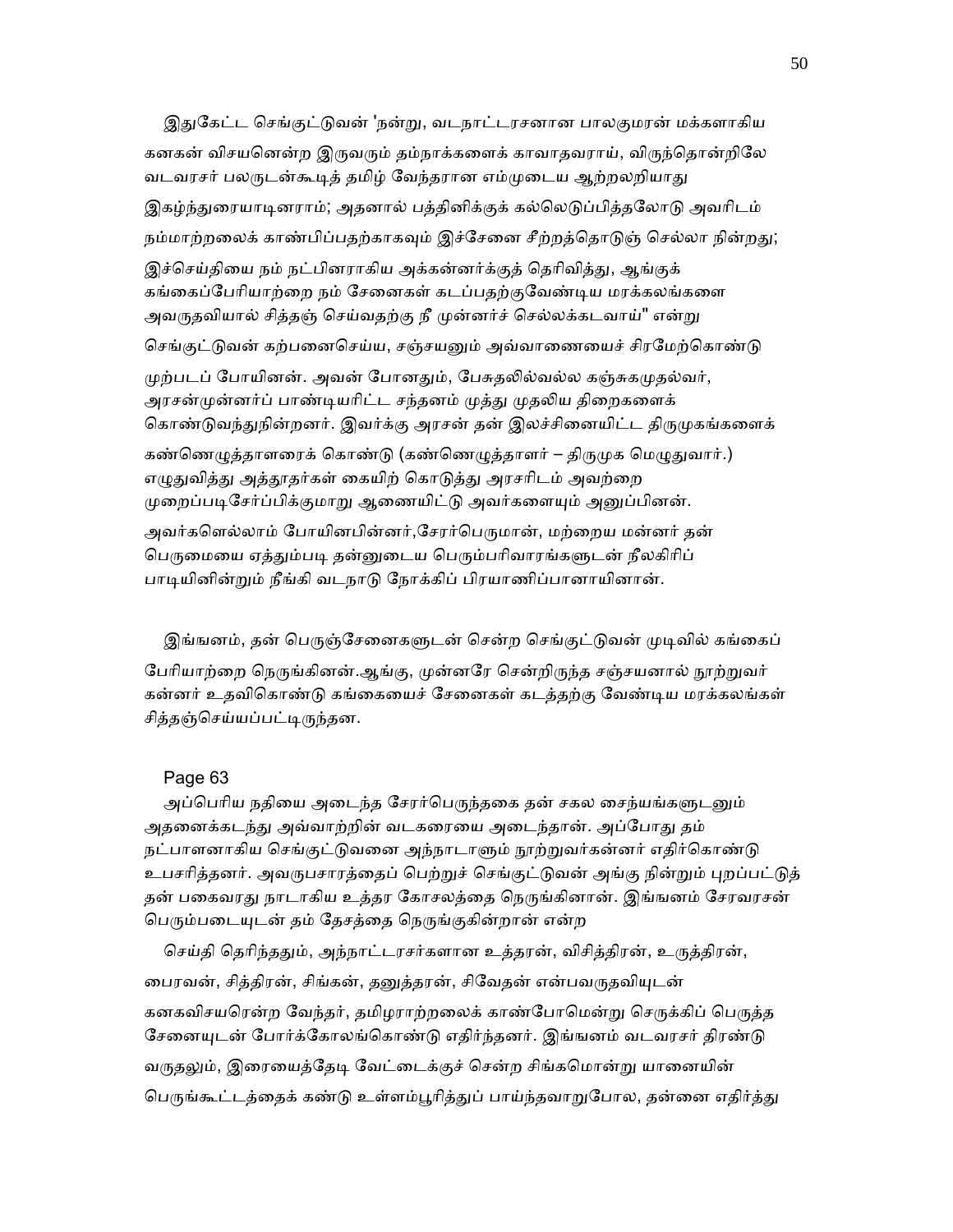வந்த வடவேந்தரது சேனைகண்டு களித்து, அவற்றின்மேல் விழுந்து செங்குட்டுவன்

பொருவானாயினன். வடவரும் தமிழரும் பொருதுநின்ற அப்பெரும் போரில், துகிற்கொடிகளின் பந்தர்களாற் சூரியகிரணங்கள் மறைப்புண்டன. கொடும்பறைகளும் சங்கங்களும் நீண்ட கொம்புகளும் பேரிகைகளும் மயிர்க்கண் முரசங்களும் திக்குகளினின்று எதிரொலியுண்டாகும்படி ஒலித்தன.

Page 64

வில், வேல், கேடயமிவற்றைக் கொண்ட மறவர்களும், தேர்வீரர் யானைவீரர் குதிரைவீரர்களும் கலந்தெதிர்த்த அப்போர்க்களத்தில் பூமி தெரியாமலெழிந்த

புழுதியானது, யானைக்கழுத்திற் கட்டிய மணிகளின் நாக்களிலும் கொடிகளிற்கட்டிய சங்குகளின் நாக்களிலும் புகுந்து அவற்றை ஒலிக்காவண்ணஞ் செய்து விட்டன. தூசிப்படைகள் தம்மிற் கலந்து புரிந்த அப்போரிலே தோளுந் தலையுந் துணிபட்டு

வேறாகிய வீரரது உடற்கும் பலிற்றுள்ளியெழுந்த குறையுடலாகிய கவந்தங்கள், பேயினது தாளத்துக்கொப்பக் கூத்தாடின. அப்பிணக்குவியலினின்று வழிந்தோடும்

ஊன்கலந்த குருதியிலே, கூட்டங்கொண்ட பேய்மகளிரது நாக்களெல்லாம் ஆடலாயின. இங்ஙனம் ஆரியவரசரது சேனாவீரரை அக்களத்தே கொன்று குவித்து அவரது தேர்யானை குதிரைகளில் ஆட்களில்லையாகக்கொன்று (நூழில்-வீரக்கழன் மன்னர் சேனையைக்கொன்று அழலும் வேலைத் திரித்து விளையாடுதலைவிரும்பல்

என்பர்.)நூழிலாட்டிய சேரன்-செங்குட்டுவன், எருமையூர்தியுடைய கூற்றுவன், உயிர்த்தொகுதியை ஒரே பொழுதினுள் உண்ணவல்லவன் என்பதை அறிவித்துத் தும்பைசூடி விளங்கினான். இவனது சினவலையின் கண்ணே, தம் நாவைக்காவாது தமிழரசரையிகழ்ந்த கனகவிசயருடன் தேர்வீரர் ஐம்பத்திருவர் அகப்பட்டுக்

கொண்டனர். மற்றப் பகைவர்களோ தத்தம் ஆயுதங்களை எறிந்துவிட்டுச் சடை, காஷாயவுடை, சாம்பல் இவற்றைத் தரித்த சந்நியாசிகளாகவும் பீலி கைக்கொண்ட சைநமுனிவராகவும், பாடகராகவும், பற்பல வாத்தியக்காரராகவும், ஆடுவோராகவும் தாந்தாம் வல்ல துறைக்கேற்ற வேடம் பூண்டு வேண்டுமிடங்களிலே பதுங்கி-ெயாளிந்தனர்.

## Page 65

இவ்வாறு வடவரசர்கள் நடுநடுங்கும்படி, களிறுகளே எருதாகவும், வாளே பிடிக்குங்கோலாகவும், பகைவர்சேனைகளே சூட்டடிக் கதிர்களாகவுங் கொண்டு, வாளையுடைய தான் உழவனாகநின்று அப்போரிலே\* அதரிதிரித்துக் கலக்கினான் செங்குட்டுவன். இவ் வரசனது மறக்களத்தைப் புகழ்ந்து,

பேய்களெல்லாம் நெடியகைகளைத் தம் கரியதலைமிசை உயர்த்தியவைகளாய், திருமால் பாற்கடல்கடைந்தபோது நிகழ்த்திய தேவாசுரயுத்தத்தையும், அவன் இலங்கையில் நடத்திய போரையும், தேரூர்ந்து நிகழ்த்திய அவனது பாரதச் செருவையும் இதனோடு ஒருசேரவைத்துப் பாடியதுடன், இப்போர்க்களத்தே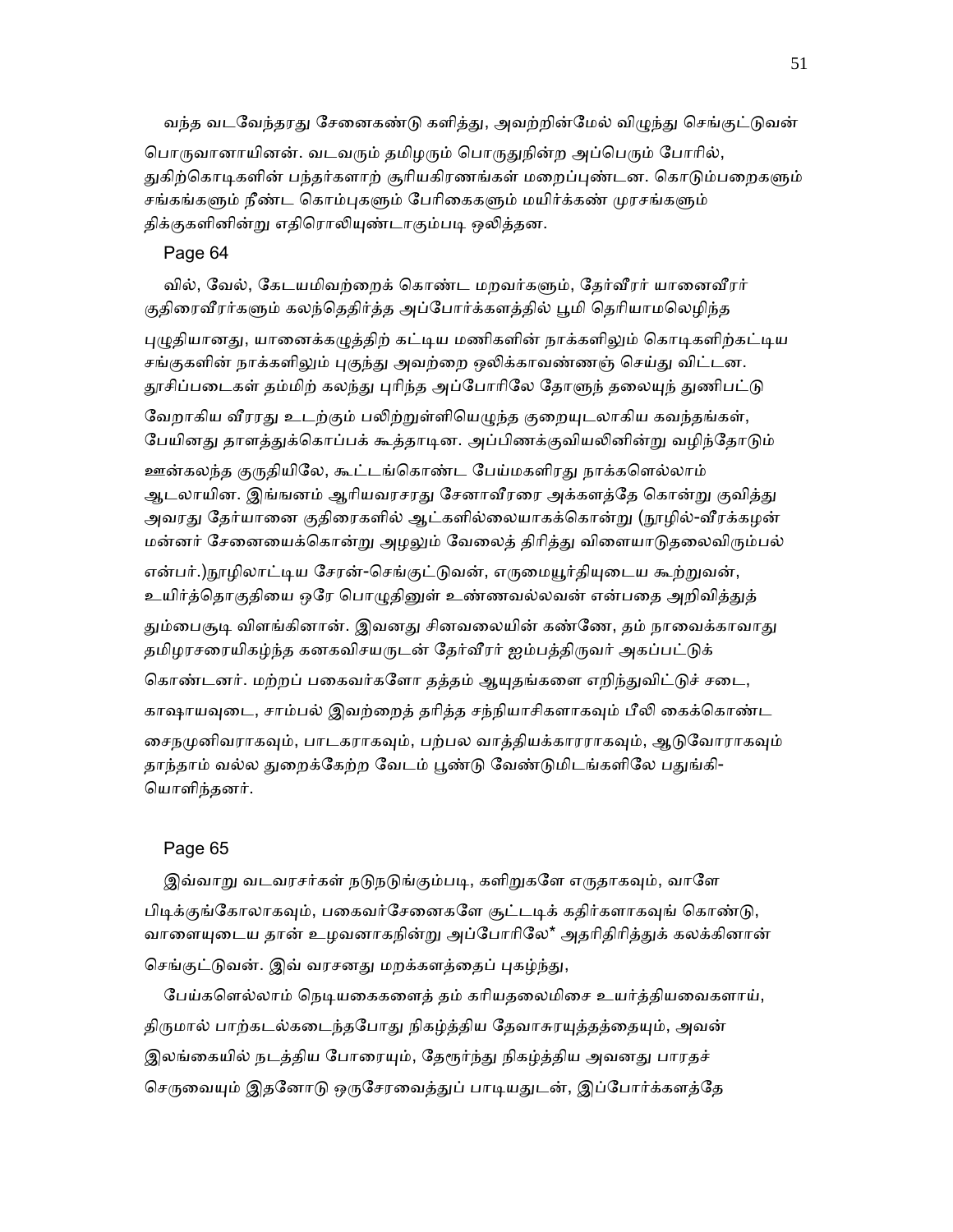பகைவரது முடித்தலைகளையே அடுப்பாகவும், பிடரிகளையே தாழியாகவும், வலயமணிந்த தோள்களையே துடுப்பாகவும் கொண்டு சமைத்த ஊன்சோற்றைப் பேய்

மடையன் அவ்வப்பேயின் தகுதியறிந்து பரிமாற வயிறார உண்டு களித்துத், தருமயுத்தத்தால் தமக்கித்தகைய பெருவிருந்துசெய்த செங்குட்டுவனை 'ஊழியளவு வாழ்க' என்ᾠ வாயார வாழ்த்ᾐவனᾫம் ஆயின.

---

\* ெநற்களத்திற் கடாவிட்ᾌழக்குதல்.

இங்ஙனமாக, ஆரியப்படையைவென்று தானினைத்த காரியங்களுளொன்றை முடித்துக்கொண்ட செங்குட்டுவன் தன் தானைத்தலைவனாகிய வில்லவன்கோதையை நோக்கி, 'வடதிசையுள் நான்மறையாளும் நித்யாக்கினி வளர்த்தலையே பெருவாழ்வாக உைடயவᾞமாகிய அந்தணப்ெபாிேயாைரச் ெசல்ᾤமிடங்களிெலல்லாம் ேபாற்றிக் காக்கக் கடவீர்' என்று கூறிப் பெரும்படையுடன் அவனையேவி, பத்தினிக் கடவுளைப் பொறித்தற்குரிய சிலையை இமயமலையினின்று கொண்டுவரும்படி செய்து அக்காரியத்தையும் முடித்துக் கொண்டனன்.

-----------------------------------------------

## page 66

4.நீர்ப்படைக்காதை. செங்குட்டுவன் பத்தினிப்படிவத்தைக் கங்கை நீராட்டியதும், தன்னாடு திரும்பியதும்.

-----------------------

மேற்கூறியவாறு, தமிழரது ஆற்றலையறியாது தன்னுடன் மலைந்த ஆரியச் சேனைகளைக் கூற்றுவனுக்குத் தொழில் பெருகும்படி கொன்று, தேவாசுரயுத்தம் பதினெட்டாண்டிலும், இராமராவணயுத்தம் பதினெட்டு மாதத்தும், பாரதயுத்தம் பதினெட்டு நாளிலும், செங்குட்டுவனும் கனவிசயரும் புரிந்தபோர் பதினெட்டு நாழிகையிலும் முடிந்தனவென்று, உலகோர் இப்போரையும் கூட்டியெண்ணிக் கொள்ளும்படி ஒருபகற்குள்ளே பகைவரை வென்றுவிளங்கிய சேரன்-செங்குட்டுவன், சினமிக்க தன் சேனைகளால் பத்தினிக் கடவுட்குரிய சிலையை இமயத்தினின்று மெடுப்பித்த பின்னர், தன்னுடன் போர்க்கோலங்கொண்டெழுந்த கனக விசயரது கதிர்முடிமேல் அச்சிலையையேற்றிக்கொண்டு அதனை நீராட்டித் தூய்மை செய்தற்பொருட்டுக் கங்கைப்பேரியாற்றின் வடகரைவந்து சேர்ந்தான். அவன் அங்கு வந்ததும், பத்தினியின்சிலை ஆகமம்வல்லோரால் கங்காநதியில் முறைப்படி நீராட்டப்பட்டது. இது முடிந்தபின்னர்ச் சேனையுடனும் பரிவாரங்களுடனும் சேரர்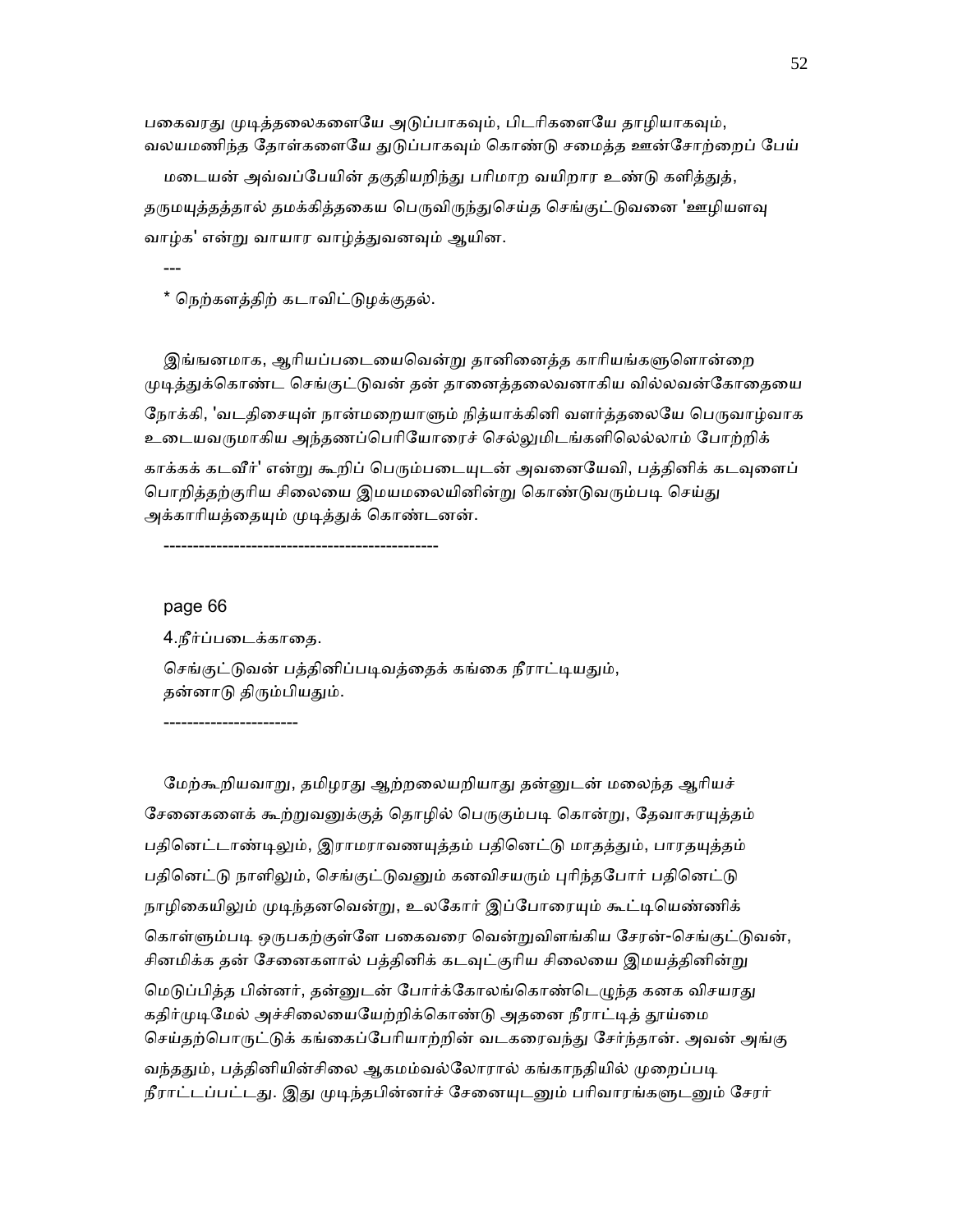பெருமான் நாவாய்கள் மூலம் அப் பேரியாற்றைக் கடந்து அதன் தென்கரையிற் பிரவேசித்தனன். அம்மாநதியின் தென்கரை வெளிப்பரப்பிலே, ஆரிய மன்னரும் நட்பாளருமாகிய கன்னரால் ஜயசீலனாகவருஞ் சேரர் பெருந்தகை படைகளுடன் வந்து தங்குதற்கென்று, அரசர்க்குரிய கோயிலும் அழகிய மண்டபங்களும் இராச சபைகளும்

## Page 67

பூம்பந்தரும் உரிமைப் பள்ளியும் தாமரைப் பொய்கையும் ஆடரங்குகளும் மற்றும் பெருவேந்தர்க்கு வேண்டியனவெல்லாம் மிகவும் அழகுபெற அமைக்கப்பட்டிருந்தன. செங்குட்டுவன் தென்கரை புக்கதும் அவ்வழகியபாடியில் தன் பரிவாரங்களோடுஞ் ெசன்ᾠ தங்கினான்.

இங்ஙனம் பாடியிற்றங்கியபின், சேரர்பெருமான், எதிர்த்த மாற்றரசரது மனவூக்கங் கெடும்படி போரில் தம் வீரச் செயல்களைக் காட்டி வீரசுவர்க்கமடைந்த தானைத் தலைவர்களும், அப்போரிலே அடர்ந்துழக்கித் தலையுந் தோளும் விலைபெற அறுபட்டுக்கிடந்தவர்களும், வாளாற்செய்யும் வினைகளெல்லாஞ்செய்து பகைவரை அழித்துமுடிந்தவர்களும், உறவினரோடு தம்மகளிரும் உடன்மடியும்படி வீழ்ந்தவர்களுமாகிய இறந்துபட்ட வீரர்களுடைய மைந்தரையும்; தூசிப் படையில் நின்று மாற்றாரைவென்று வாகைமாலை சூடியவர்களும், பகைவரது தேர்வீரரைக்கொன்று அவர்களுடைய குருதியோடு பொலிந்துநின்றவர்களும், பகைவரது கருந்தலைகளைக் கூற்றுவனுங் கண்டிரங்கும்படி ஒருசேர அறுத்து வெற்றிபெற்றவர்களும், கவசஞ்சிதைய மார்பில் விழுப்புண்பட்டு மாற்றாரைப் புறங்கண்டு மீண்டவர்களும் ஆகிய (இறவாத) எல்லாவீரர்களையும் தன்னிடத்து வரும்படியழைத்து,அவரடைந்த வெற்றிக்கு அறிகுறியாக அவர்கட்கெல்லாம் பொன்னாலாகிய வாகைப்பூக்களை, தான் பிறந்தநாளிற் செய்யும் பெருங்கொடையினும் மிகுதியாக நெடும்போதிருந்து கொடுத்து வெகுமானித்தான். இங்ஙனம் பனம்பூவைத் தும்பை மாலையுடன் சூடிப் புலவர்பாடுதற்குரிய புறத்துறைகளெல்லாம் முடித்து ஜயசீலனாகச் சேரன் - செங்குட்டுவன் தன்னரசிருக்கையில் வீற்றிருக்கும்போது,

#### Page 68

மாடலன் என்னும் மறையவன் ஆங்கு எதிர்பாராதே வந்துநின்று அரசனை ஆசிகூறிவாழ்த்தி விட்டு, ' எங்கோவே! மாதவியென்னும் நாடகக்கணிகையின் கடற்கரைப்பாடலானது, கனகவிசயரது முடித்தலைகளை இங்ஙனம் நெரித்துவிட்டது; இது வியக்கத்தக்கதாம்' என்று ஒரு வார்த்தையைக் கூறினான். இதனைக்கேட்ட செங்குட்டுவன் அவன் கருக்கை அறியாதவனாய், 'நான்மறையாளனே! பகைப்புலத்தரசரும் அறிந்திராத நகைச்சொல்லொன்றை இங்குவந்து திடீரெனக்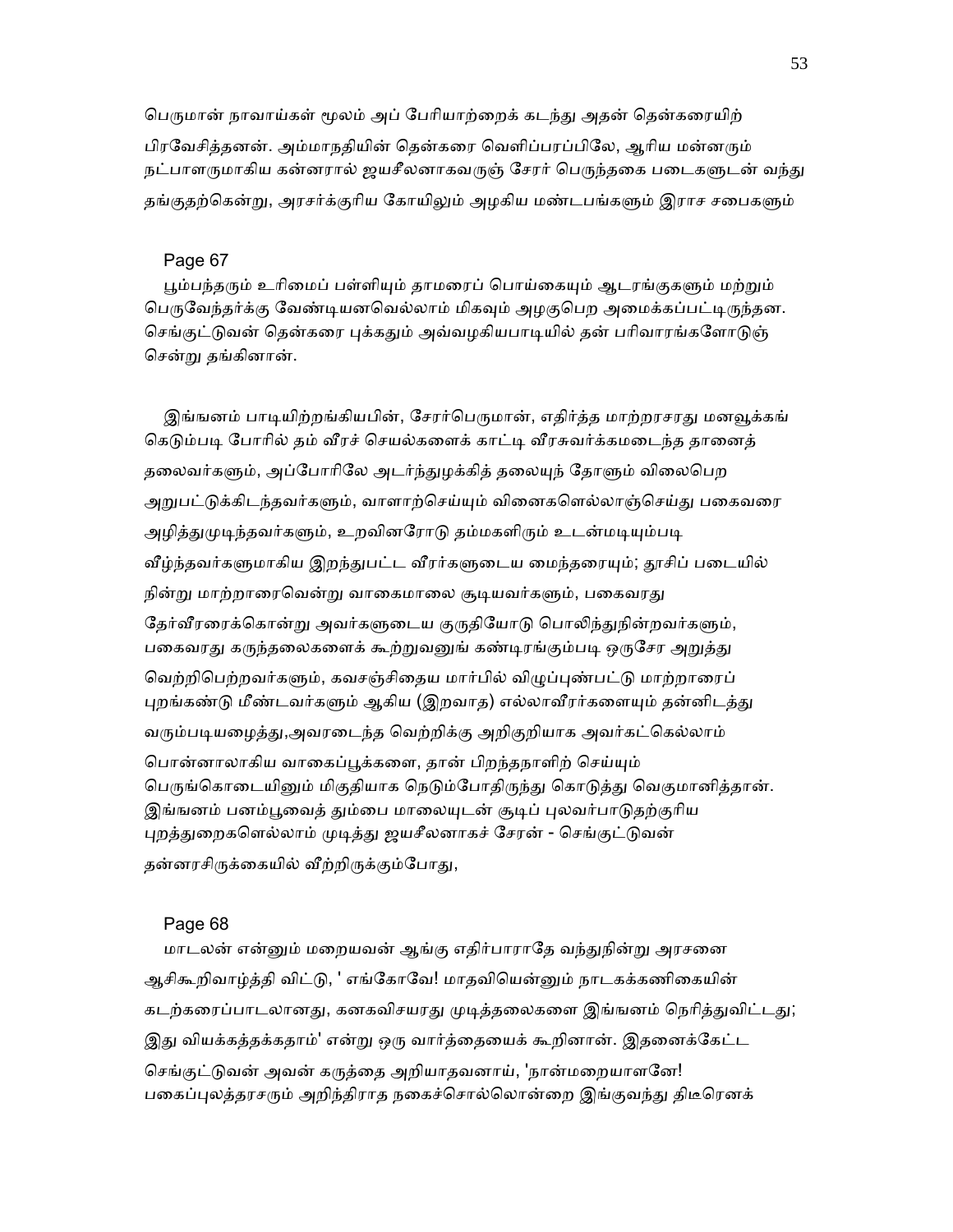கூறினை; நீ சொன்ன உரைப்பொருள் யாகு!? விளங்கச்சொல்லுக' என்றான்; எனலும் அம்மைறயவன் ெசால்லᾤற்றான்.

"குடவர்கோவே! காவிரிப்பூம்பட்டினக்கில் நிகழ்ந்த கடல்விளையாட்டிற்குக் தன் காதலனாகிய கோவலனுடன் சென்றிருந்த மாதவியென்னும் நாடகக்கணிகை கருத்துவேறுபடப் பாடிய கானல்வரிப்பாட்டுடன் ஊழ்வினையும் உடன் சேர்ந்துருத்தமையால் கோவலன் அக்கணிகையை வெறுத்துப்பிரிந்து, தன்மனைவி கண்ணகியை உடனழைத்துக்கொண்டு மதுரைமாநகரம் புகுந்தான்; புகுந்தவன், அந்நகரத்தரசனான பாண்டியன் உயிர்நீத்து விண்ணுலகடையும்படி கொலையுண்டன னன்றோ. அங்ஙனங் கொலையுண்ட கோவலன் கற்புடைமனைவியானவள் உன் நாட்டை அடைந்தமையாலன்றோ, அப்பத்தினி இப்போது வடதிசையசருடைய மணிமுடியிலேறி விளங்குவாளாயினள்" என்று,முன்னிகழ்ந்த கோவலன்சரிதத்தைச் சுருங்கக்கூறிப் பின்னும், செங்குட்டுவனை நோக்கி, 'வேந்தர்வேந்தே! யான் ஈண்டு வருதற்கு அமைந்த காரணத்தையும் கேட்பாயாக;

## page 69

அகத்திய முனிவருடைய பொதியமலையை வலஞ்செய்துகொண்டு கன்னியாகுமரித்துறையிற் றீர்த்தமாடி மீண்டுவருகின்ற யான்,என் ஊழ்வினைப் பயன்போலும், பாண்டியனது மதுரைமாநகரம் சென்றேன். அங்கே நான் தங்கியபோது, பாண்டியன் தன்கணவனை அநியாயமாகக் கொல்வித்த கொடுங்கோன்மையைத் தன் சிலம்பைக்கொண்டு அவ் வரசனுக்கு விளக்கி வழக்காடிவென்றாள் கண்ணகி என்றசெய்தி ஊர்முழுதும் பரவியது. இக்கொலைச்செய்தி கேட்ட ஆய்ச்சியர்தைலவியாகிய மாதாி (ேகாவலன்கண்ணகிைய அைடக்கலமாகப்ெபற்றவள்) இடைத்தெருவிலுள்ள தாதெருமன்றத்தினின்றும் எழுந்துசென்று, 'இடைக்குலமக்காள்! அந்தோ, அடைக்கலப்பொருளை இழந்துகெட்டேன்; கோவலன் குற்றமுடையவனல்லன்; அரசனே தவறினான்; செங்கோலும் வெண்குடையும் இங்ஙனம் பிழைபடுங்காலமும் நேர்ந்தனவோ!'என்றலறி இரவின் நடுச்சாமத்தே எரியிற்புகுந்து மாய்ந்தனள். கோவலன் கண்ணகி இருவரையும் தம்முடனழைத்துக்கொண்டு மதுரைவந்த கவுந்தியடிகள், கோவலனை அரசன் கொலை செய்ததுகேட்டதும் உண்டாகிய பெருஞ்சீற்றமானது அவ்வரசனது மரணத்தால் மாறியதாயினும், 'என் அன்புக்குரிய இவர்கட்கு இவ்வினையும் வரக்கடவதோ' என்றிரங்கி உண்ணாநோன்புகொண்டு உயர்கதியடைந்தனள். அன்றியும், கண்ணகியின் சீற்றத்தால் மதுரைமாநகரம் எரிக்கப்பட்டது. இவற்றையெல்லாம் மதுரையில் நேரிலுணர்ந்த யான், பின்பு என்னூராகிய காவிரிப்பூம்பட்டினம் சென்று, என்னண்பனான (கோவலனுக்கு இவன் நண்பனென்பதும், மதுரையில் அவனுடன் இவ்வந்தணன் அளவளாவியதும், இந்நூல் 38ம் பக்கத்துக் காண்க.) கோவலன்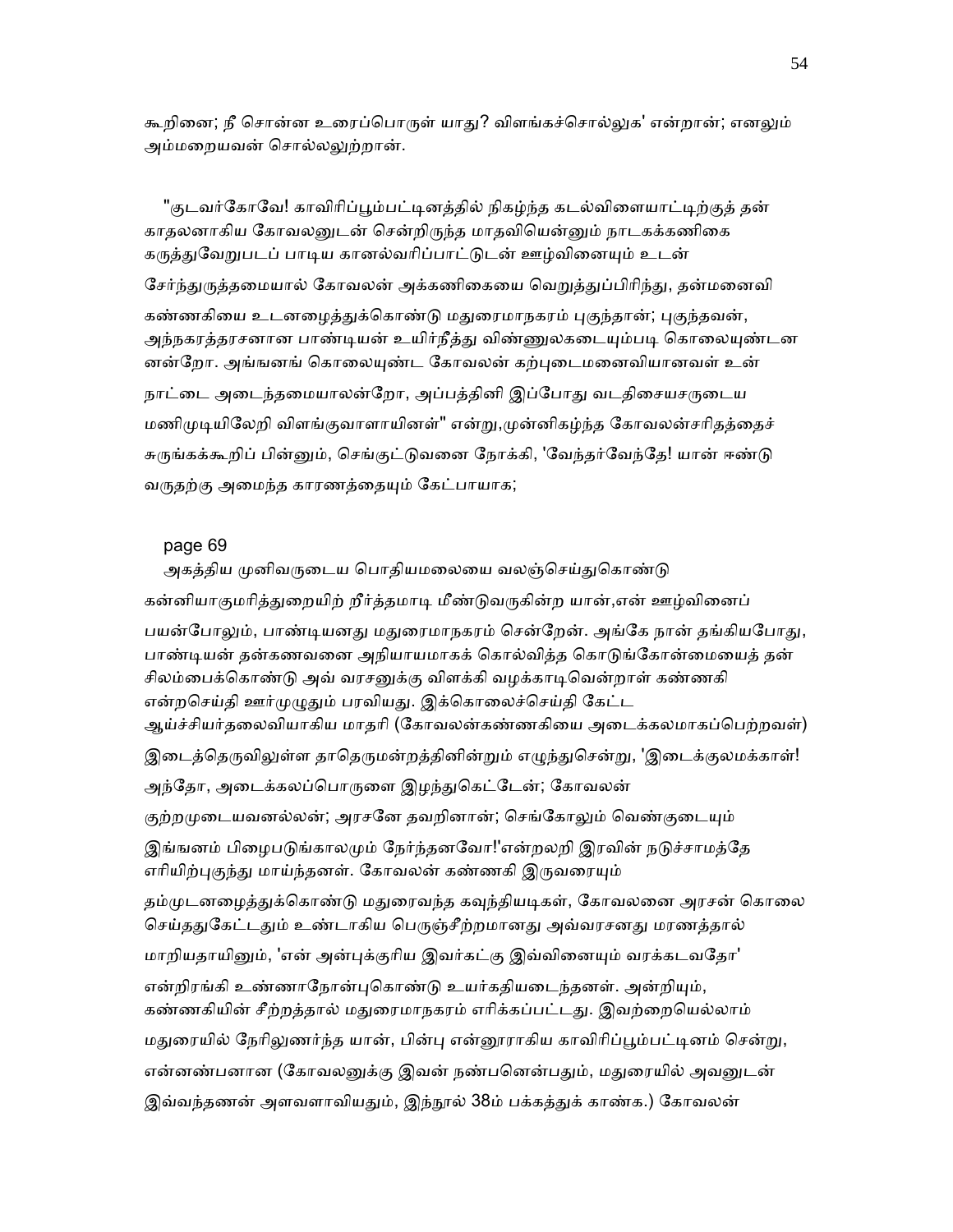கொலைமுதலியவற்றால் யானடைந்த துயரங்களை ஆங்குள்ள பெரியோர்கட்கு உைரக்கலாயிேனன்.

#### Page 70

அவ்வாறுரைத்த செய்தி சிறிதுசிறிதாக ஊரெங்கும்பரவி முடிவில் கோவலன்தந்தை மாசாத்துவானுக்கும் எட்ட, அவ்வணிகர் தலைவன், தன்மைந்தனுக்கும் மருகிக்கும் பாண்டியனுக்கும் நேர்ந்த கொடுந் துன்பங்களைச் சகியாதவனாய், இல்லறத்தைவெறுத்துத் தான்படைத்த பெரும்பொருளனைத்தையும் உத்தமதானங்களிற் செலவு செய்துவிட்டுப், பௌத்த சங்கத்தார் இருக்கையாகிய இந்திரவிகாரத்தைச் சார்ந்து அங்கே தவஞ்செய்து கொண்டிருந்த முனிவர் நூற்றுவரைச் சரணமடைந்து துறவியாயினன். அம் மாசாத்துவான் மனைவியாகிய கோவலன்தாயோ, தன் செல்வப்புதல்வனுக்கு நேர்ந்த விபத்தைப் பொறாதவளாய் அளவிறந்த துயரால் நொந்து உயிர்விட்டனள். இனிக் கண்ணகியின் தாதையான மாநாய்கன் தவமுனிவராகிய ஆசீவகரையடைந்து தன் பொருள்களாற் புண்ணிய தானங்களைப் புரிந்து துறவுபூண்டனன். அவன் மனைவியாகிய கண்ணகியின் தாய் சில நாள்களுள்ளே உயிர் நீத்தனள். இச்செய்தியெல்லாங் கேட்ட கோவலன் கணிகையாகிய மாதவி பெரிதுந் துக்கித்து, துன்பம் விளைவிக்கும் பரத்தையர்கோலத்திலே தன்மகள் மணிமேகலையைப் புகவிடாதபடி தன் தாயான சித்திராபதிக்குக் கூறி விட்டு, மாலையுடன் தன் கூந்தலையுங்களைந்து

பிக்ஷுணியாகிப் பௌத்தவிகாரமடைந்து தருமோபதேசம் பெற்றனள். இங்ஙனமாக, யான் மதுரையிலிருந்து கொணர்ந்த கொடுஞ்செய்திகேட்டு இறந்தவர்சிலரும் உண்மையால் அப் பாவவிமோசனத்தின்பொருட்டுக் கங்கையாடவெண்ணி

இங்குவரலாயினேன்; இதுவே என்வருகைக்குக் காரணம்; வேந்தே! நீ வாழ்க' என்று அம்மாடலமறையோன் முன்னிகழ்ந்தவை யெல்லாம் விளங்கச் செங்குட்டுவனுக்குக் கூறிமுடித்தனன்.

## Page 71

இவற்றைக் கேட்டிருந்த அவ்வஞ்சி வேந்தன் 'நான்மறையாள! பாண்டியன் தான்புரிந்த கொடுங்கோன்மையை நினைந்து உயிர்நீத்தபின்னர் அப் பாண்டிநாட்டில் நிகழ்ந்த விசேடம் என்னை?' என்று உசாவினான். மாடலனும் அரசனைநோக்கி, 'சோழர் குடிக்குரிய தாயத்தாரொன்பதின்மர் தம்மிலொன்றுகூடி நின்மைத்துனச் சோழனாகிய கிள்ளியோடு பகைத்து அவனது இளவரசியலையேற்று ஏவல்கேளாது சோணாட்டைப் பெரிதும் அலைத்துவந்தகாலையில், அவ்வொன்பதின்மருடனும் பொருது ஒருபகலில் அவர்களை யழித்து மைத்துனனது ஆஞ்ஞாசக்கரத்தை ஒருவழியில் நிறுவியவனும், பழையன்மாறனது காவன்மரமாகிய வேம்பை அடியோடு அழித்துவென்றவனும், போந்தைக்கண்ணி யுடையவனுமாகிய பொறையனே! கேட்டருள்க; கொற்கை நகரத்தே இளவரசாய் விளங்கிய வெற்றிவேற்செழியன்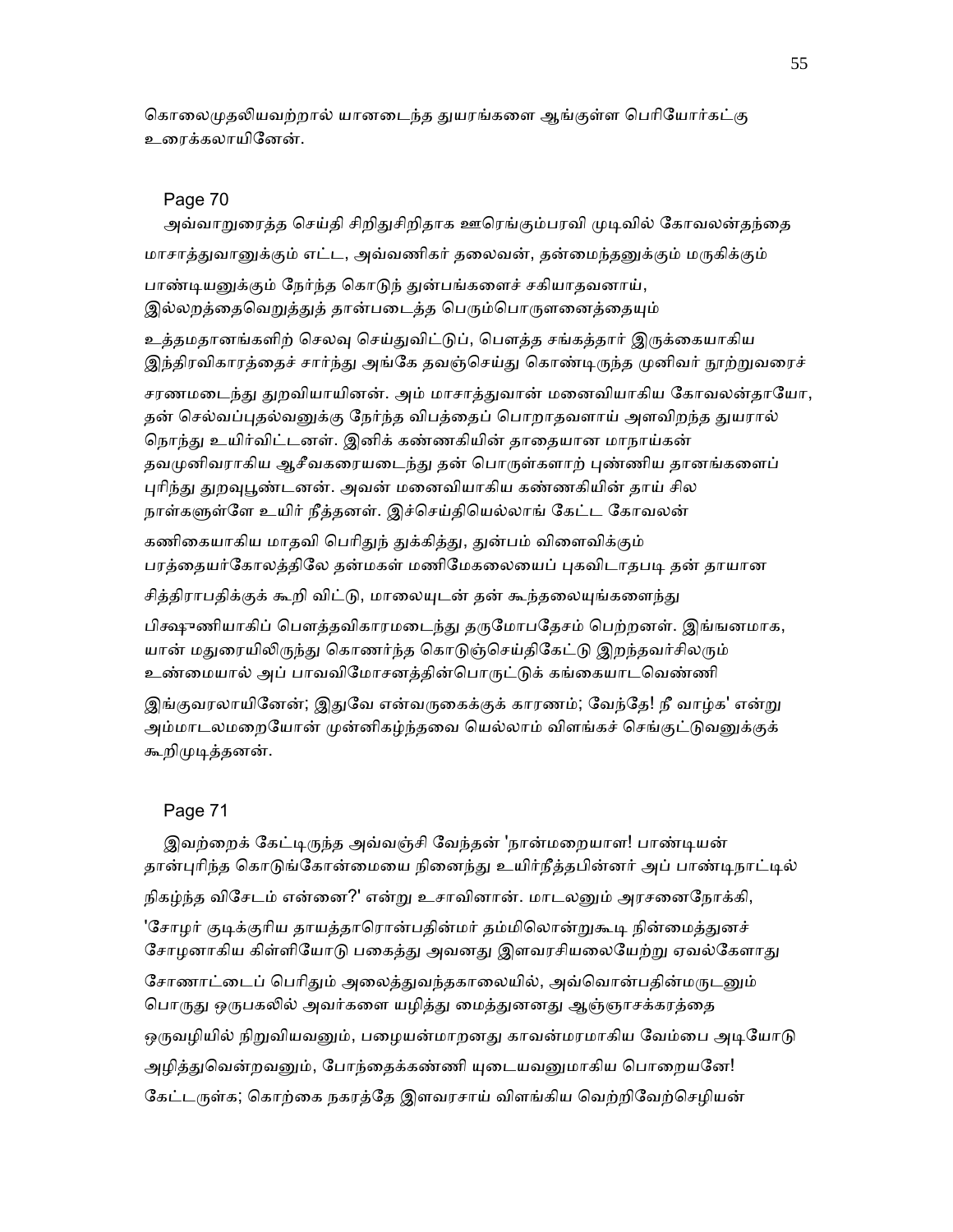என்பவன் தன்னாட்டுக்கு நேர்ந்த விபத்தையறிந்து பெருஞ்சினங்கொண்டு, ஒருமுலைகுறைத்த திருமா பத்தினியாகிய கண்ணகிக்குப் பொற்கொல்லர் ஆயிரவரைப் பலியிடுவித்துப்பின், தன் அரசனை இழந்துவருந்தும் மதுரைமூதூரில் தென்னாடாட்சிக்குரியதாய்த் தொன்றுதொட்டு வருஞ் சிங்காதனத்தே,தெய்வத்தன்மை வாய்ந்த ஒற்றையாழியந்தேர் மேற் காலைச் செங்கதிர்க் கடவுள் ஏறி விளங்கியவாறுபோல, சந்திரவமிசத்தோனாகிய அவ் விளஞ்செழியன் ஏறி விளங்குவானாயினன்;அரசே! வாழ்க' என்று முடித்தான்.

### Page 72

கங்கைக்கரைப் பாடியிலே செங்குட்டுவன் இவற்றையெல்லாம் நெடுநாட்களுக்குப்பின் மாடலன் வாயினின்றும் கேட்டறிந்து வியப்புற்றிருந்த காலையில், விரிந்தஞாலத்தைப் பேரிருள் விழுங்கும்படி வந்த மாலைக்காலத்தே, செந்தீப் பரந்ததுபோன்ற மேலைத்திசை விளக்கமெய்த வெண்பிறை தோன்றியது. அங்ஙனமெழுந்த பிறையைப் பெருந்தகையான செங்குட்டுவன் நோக்கினான்.அப்போது பக்கத்திருந்த நிமித்திகன் (பெருங்கணி) சமயமறிந்து அரசனை வாழ்த்தி, 'வேந்தர் வேந்தே! வஞ்சியினின்றும் தேவரீர் புறப்பட்டு இன்றோடு முப்பத்திரண்டு மாதங்களாகின்றன' என்றான். எனலும், செங்குட்டுவன் அக்கங்கைப்பாடியில், மரமுளைகளால் ஒழுங்காக நிரைக்கப்பட்டுப் படங்குகளையே மதிலாகவுடைய தேர்வீதியுள்ளே, சிறிதும் பெரிதுமாய்க் குன்றுகளைக் கண்டாற்போல் விளங்கும் கூடகாரங்களமைந்த முடுக்கின் ஒரு பக்கமாகச் சென்று, வேலைப்பாடு மிக்கதும் சித்திரவிதான மமைந்ததுமான அத்தாணி மண்டபத்தை அடைந்து, ஆங்குள்ள பொற்சிங்காதனத்தே வீற்றிருந்து வாயில் காவலரால் மாடலமறையோனை ஆங்கழைக்கச் செய்தனன். அவன் வந்ததும், செங்குட்டுவன் அவ்வந்தணனை நோக்கி 'என் மைத்துனனாகிய சோழனுடன் பகைத்த இளங்கோவேந்தர் போரில் இறந்தபின்னர், அச்சோணாட்டரசனது கொற்றமும் செங்கோலும் கேடின்றியுள்ளனவோ'என்று உசாவ, மாடலனும், அரசனை வாழ்த்தி 'வேந்தே! தேவரும் வியப்பத் தூங்கெயில் மூன்றையும் (இவன் ஆகாசத்திற் சரித்துவந்த அசுரர்களது மூன்றெயில்களையும் அழித்தவனென்று தமிழ்நூல்களிற் புகழப்படுவன்.) எறிந்தவனது வேல்வெற்றியும், குறுநடையுடைய புறாவின் பெருந்துயரமும் அதனைத்

# துரத்திவந்த பருந்தினிடும்பையும்

## Page 73

ஒருங்குநீங்கத் தன்னுடம்பையே அரிந்து துலையிற் புகுந்தோனது (சிபிச்சக்ரவர்த்தி; முன்னவனும் இவனும் சோழவமிசத் தலைவர்களாதலால், இவர்கள் செயல்களைச் செங்குட்டுவனுடைய மைத்துனச் சோழன்மேல் ஏற்றியுபசரித்தாரென்க.) செங்கோலும்,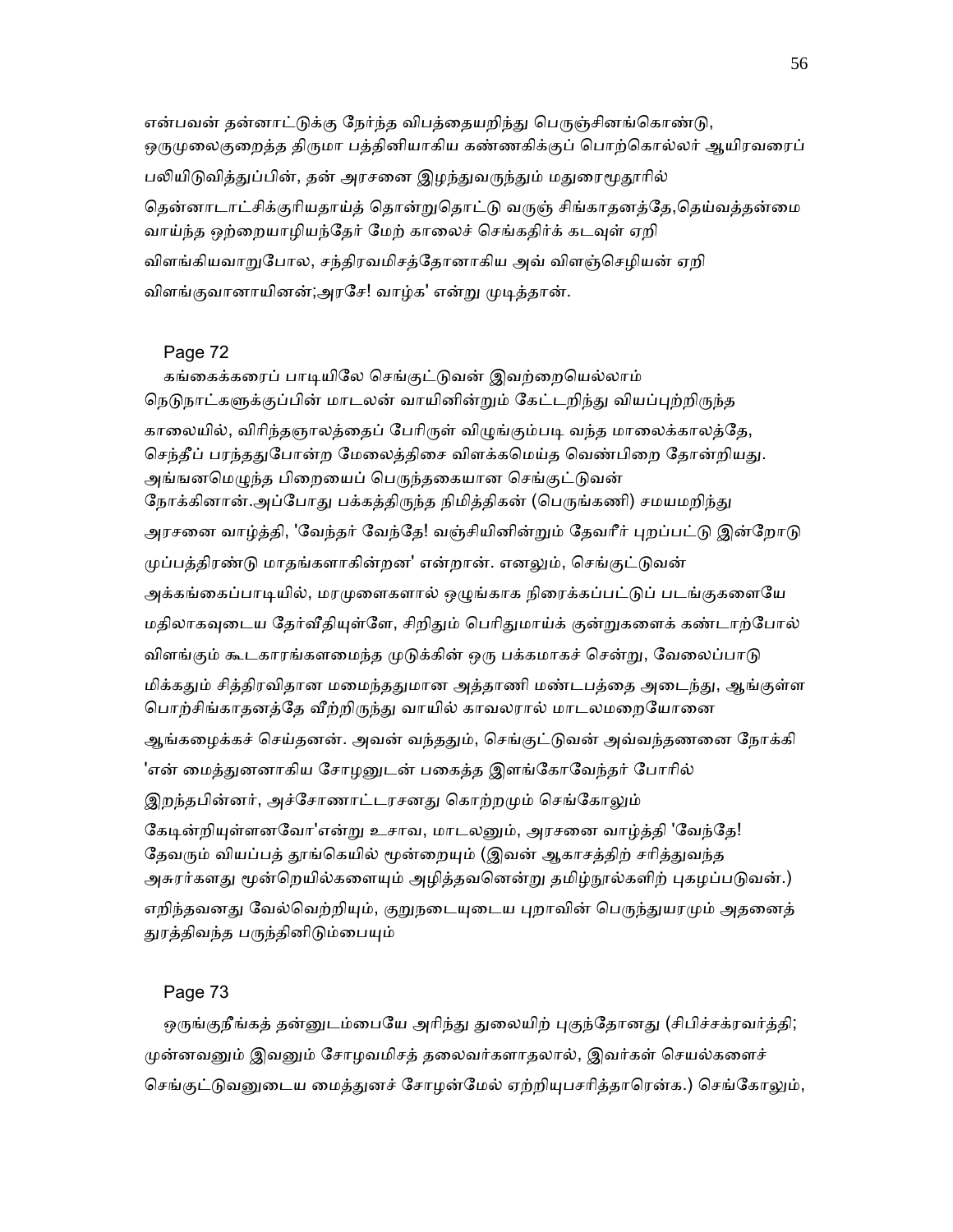மாறுங்காலமும் உண்டாமோ? காவிரியாற் பரக்கப்படும் சோணாட்டுவேந்தற்கு

அத்துன்பக்காலத்துங் கேடில்லை' என்று கூறினன். இவ்வாறு மாடலன் சொல்லக்கேட்டுச் செங்குட்டுவன் மகிழ்வுற்றுத் தன்னிறையளவாக ஐம்பதுதுலாபாரம் பொன்னை அம் மறையவனுக்குத் தானஞ்செய்து வெகுமானித்தனன். இதுமுடிந்ததும் சேரர் பெருமான் தன் யாத்திரைக்கு உதவிபுரிந்த ஆரியவரசராகிய கன்னர்

நூற்றுவரையும் அவருடைய வளமிகுந்த நாட்டுக்குச் செல்லுமாறு விடுத்துப், பின் தன் தூதுவராயிரவரை அழைப்பித்துத் தமிழரது பேராற்றலையறியாது போர்க்கோலங்கொண்டுவந்து தோற்றுத் தாபதவேடம் பூண்டொளித்த இராசகுமாரரைத் தமிழரசரான சோழபாண்டியர்க்குக் காட்டிவருமாறு ஆணையிட்டு அவர்களை முன்னதாகப் பிரயாணப்படுத்தி அனுப்பிவிட்டுப் பின் தன் சிரமம் நீங்கப் பள்ளிமேவித் துயில் கொள்வானாயினன். இங்கு இவ்வாறாக:-

சேரராஜதானியாகிய வஞ்சிமாநகரிற் செல்வமிகுந்த அரண்மனையுள் வானளாவிய அந்தப்புரத்தே, முத்துக்களாலாகிய சல்லியும் தூக்குமிவைகளால் முழுதும் வளைக்கப்பட்டதும் விசித்திரமான மேற்கட்டியமைந்ததும் மணிநிரைகளை இடையிடையே வகுத்து வயிரமழுத்தப்பெற்ற பொற்றகட்டினொளி ஒழுகப்பெற்றதும், வேலைப்பாடுமிக்க புடைதிரண்ட பொற்காலையுடையதுமான அழகிய பெரிய அமளிக்கட்டிலின் மேல்,

## Page 74

புணர்ச்சியுற்ற அன்னங்களது புளகிப்பால் வீழ்ந்த இளந்தோகைகளைச் செறித்து இரட்டையாக விரிக்கப்பெற்ற பள்ளியிடையே, கோப்பெருந்தேவியாகிய இளங்கோ வேண்மாள் தூக்கமென்பதின்றித் தனித்திருக்க, அத்துயரைச் செங்குட்டுவனது வடநாட்ᾌ ெவற்றிைய அறிந்தவராகிய ெசவிᾢமார்கள் 'அன்னாய்! காதற்கொழுநனைக் காணாதிருந்த நின்கவலையை இனி யொழியக்கடவாய்" என்று கூறிப் பாசுரங்களோடு சேர்த்துப் பல்லாண்டு பாடுவாராயினர். அவ்வாறே, அரசிக்கு ஊழியஞ்செய்யுஞ் சிந்தருங் கூனருஞ் சென்று அடி வணங்கி 'தேவீ! எம்பெருமான் வந்துவிட்டனன்; இனி நீ முகமலர்ச்சியுடன் கூந்தலில் நாளொப்பனைபெற்று நலம்ெபற விளங்குக' என்றார். இங்ஙனம் ஆயத்தார் அரசியின் பிாிவாற்றாநிைலைய ஒருசார் ஆற்றிநிற்க, மலைகளிற் புனங்காவல்செய்யுங் கானவன் ஆங்கு மூங்கிலிற்கட்டப்பட்ட தேனையுண்டு களித்து அக்களிப்பால் கவண்விட்டுக் காவல் புரிதலை நெகிழ்ந்தமையின், அச்சமயமறிந்து செழித்தபுனக் கதிர்களை உண்ணுதற்கு வந்த பெரியயானைகள் நல்ல துயிலடையும்படி மலைமகளிர் புனப்பரண் மேலிருந்து கொண்டு 'வட திசைச்சென்று வாகையுந்தும்பையுஞ் சூடிய போர்க்களிறுகள் திரும்பும்வழி சுருங்கக் கடவது' என்று தாந்தாம் அறிந்தவாறு பாடிய குறிஞ்சிப் பாட்டுக்களும், 'வடவரசரது கோட்டைகளைத் தகர்த்துக் கழுதைகளை ஏரிலே பூட்டியுழுது கொள்ளைவிதைத்த உழவனாகிய குடவர்கோமான் நாளைவந்து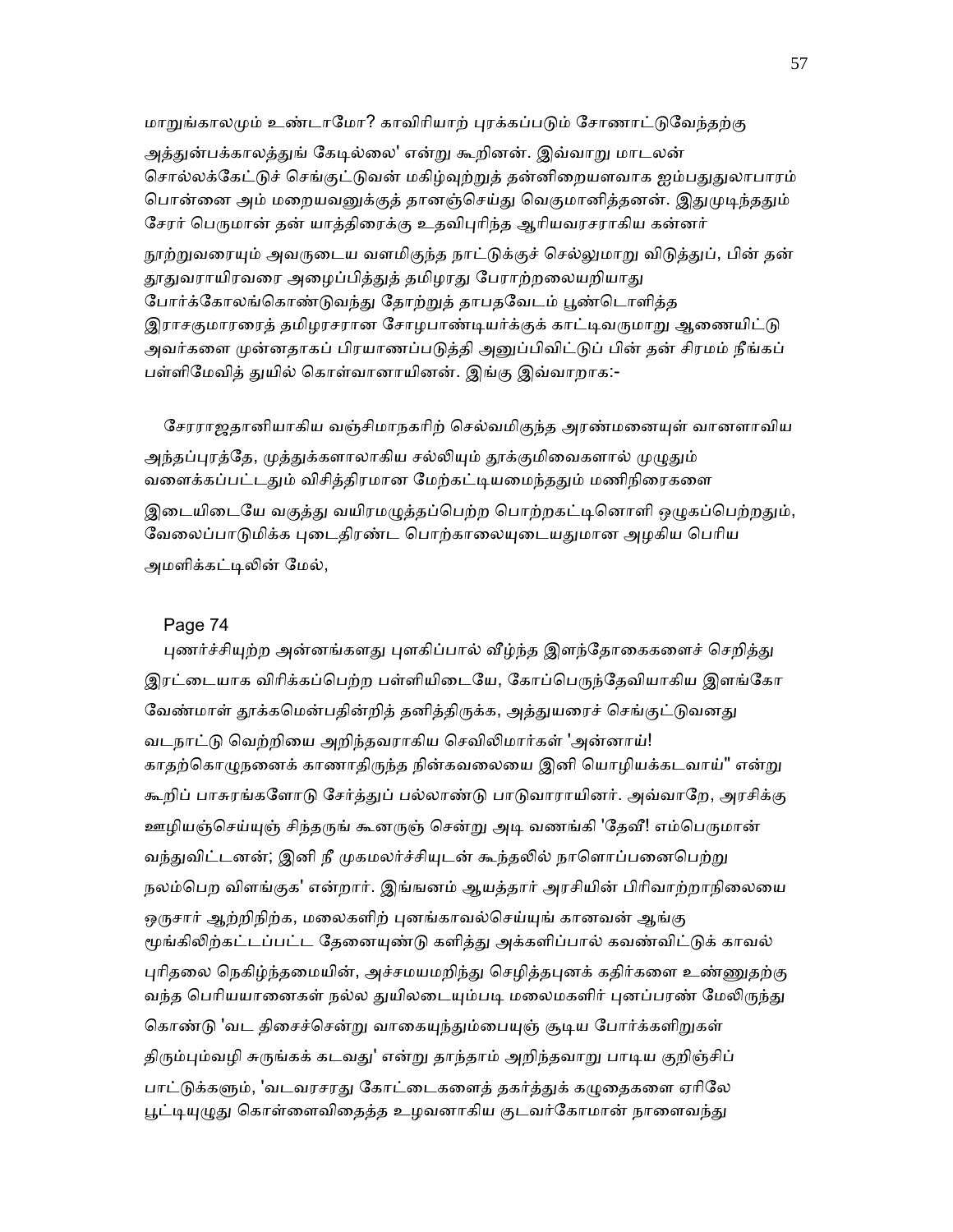விடுவான்; ஆதலாற் பகடுகளே! நுகம்பூண்டுமுது நாட்டைப் பண்படுத்துவீராக; பகைமன்னரைச் சிறைநீக்கும் அவன் பிறந்தநா ளொப்பனையும் வருகின்றது' என்று பாடும் உழவரது ஒலியமைந்த பாடல்களும்,

## Page 75

அரசனது ஆனிரைகளைக் காக்கும் கோவலர்கள், குளிர்ந்த ஆன்பொருநையாற்றில் நீராடுமகளிரால் விடப்பட்ட வண்ணமுஞ்சுண்ணமும் மலரும் பரந்து இந்திரவிற்போல் விளங்குகின்ற பெரிய துறையருகிலுள்ள தாழைமரங்களின்மேல் இருந்துகொண்டு தம் பசுக்களை அப் பெருந்துறையிற் படியவிட்டுத் தாமரைகுவளை முதலிய பூக்களைத் தலையிற்சூடியவராய் 'ஆனிரைகளே! வில்லவனாகிய நம் வேந்தன் வந்தனன்; அவன் இமயப் பக்கத்தினின்று கொணர்ந்த பெருத்த பசுநிரைகளோடு நீரும் நாளைச்சேர்ந்து மகிழக்கடவீர்' என்னுங் கருத்துப்பட ஊதும் ஆயரது வேய்ங்குழலோசையும், வெண்டிரைகளால் மோதப்பட்ட கடற்கரைக்கழிகளின் பக்கத்துள்ள புன்னைக்கீழ் வலம்புரிச் சங்கமீன்ற முத்துக்களே கழங்காக நெய்தனிலமகளிர் தங் கைகளில் ஏந்திக்கொண்டு, நெடுநாட்பிரிந்த நம் மரசியோடு கூடிமகிழும்படி வானவனாகிய நம் வேந்தன் வெற்றியோடும் மீண்டனன்; அவன் சூடிய தும்பையையும் பனம்பூவையும் வஞ்சிநகரையும், நங்கைமீர்! நாம் பாடுவோமாக' என்று நுளைச்சியர் பாடிய இனிய பாடல்களுமாக நால்வகை நிலங்களினின்றும் எழுந்த இன்னிசைகளைக் கூர்ந்து கவனித்துக்கொண்டு உறங்காதிருந்த கோப்பெருந்தேவியானவள், தன் கைவளைகளைச் செறித் தணிந்துகொள்ளவும், நகரில் வலம்புரிச் சங்கங்கள் வலமாகவெழுந்து முழங்கவும், செங்குட்டுவன் முத்துமாலைகளமைந்த வெண்கொற்றக்குடையின் கீழ் வாகையணிந்த சென்னியோடும் தன்

பட்டத்தியானையின் மேல் விளங்கியவனாய்,குஞ்சரங்கள் பூட்டிய இரதங்களுடன் கோநகர் முழுதும் வந்தெதிர்கொள்ள வஞ்சிமூதூரிற் பிரவேசஞ்செய்து தன் கோயிலை அடைவானாயினன்.

page 76

 $\frac{1}{2}$  ,  $\frac{1}{2}$  ,  $\frac{1}{2}$  ,  $\frac{1}{2}$  ,  $\frac{1}{2}$  ,  $\frac{1}{2}$  ,  $\frac{1}{2}$ 

# 6-ம் அதிகாரம்:- செங்குட்டுவன் பத்தினிக்கடவுளைப் பிரதிஷ்டித்தல்.

## 5. நடுகற்காதை.

தண்மதிபோன்றதும் பொன்னாலாகியதுமான வெண்கொற்றக் குடையால் மண்ணகத்தைக் குளிர்வித்த நிலந்தரு திருவினெடியோனாகிய செங்குட்டுவன், விஜயம்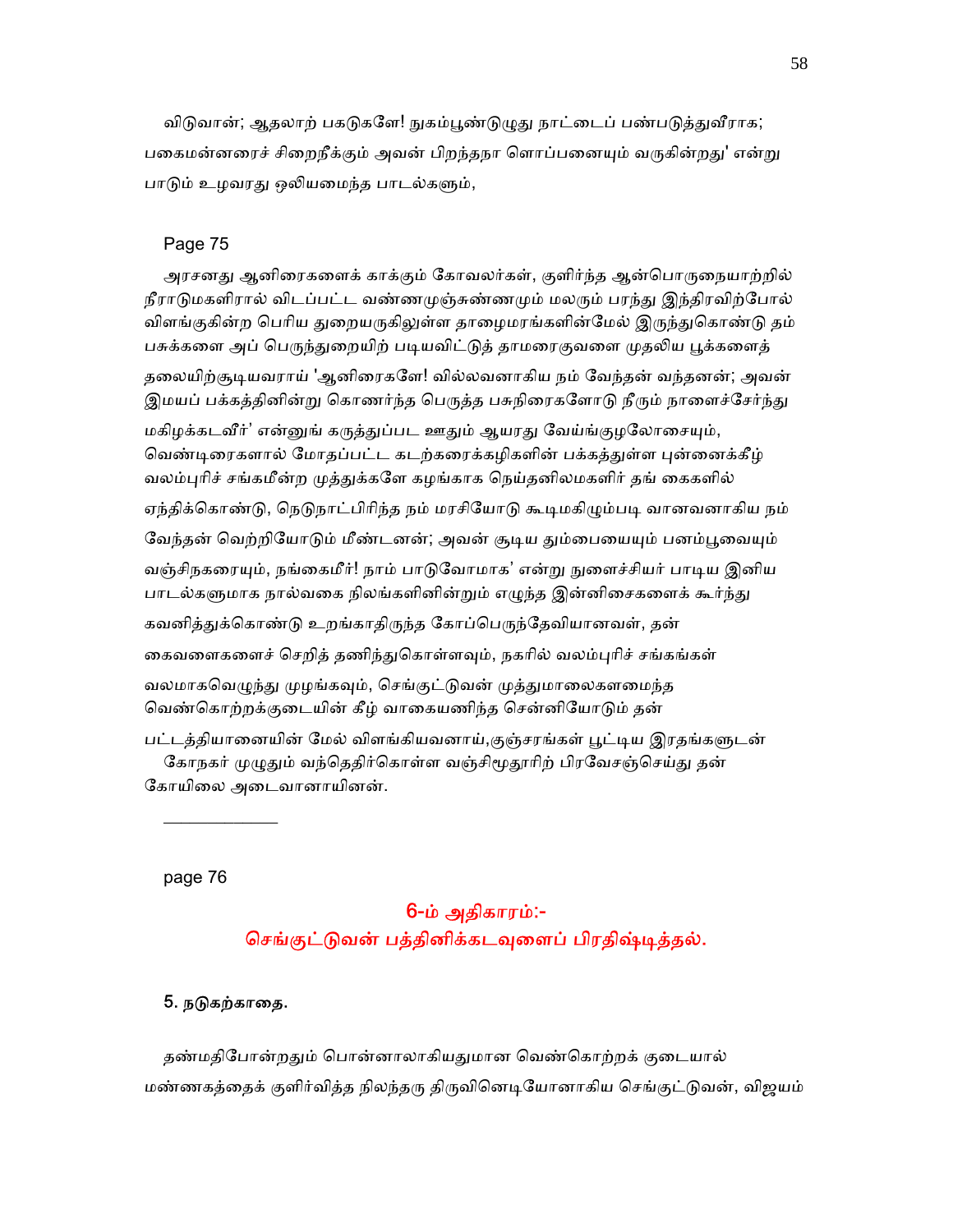விளங்கும் அவ் வஞ்சிமாநகரிற் புகுந்தபின்னர், மகளிரெல்லாங்கூடி மலர்களைப் பலியாகத் தூவித் திருவிளக்குகளைக் கொணர்ந்து நின்று 'உலகமன்னனாகிய நம்மரசன் நீடுவாழ்க' என்றேத்தும்படி, மாலைக்காலமும் வந்தது. பலரும் தொழத்தக்கதும் மலர்கள் விரிதற்குக் காரணமாகியதுமான அவ்வழகிய காலத்தே பனம்பூங் கண்ணியைப் பூமாலையோடணிந்தவர்களும் தம் அரசனது போர்வினையை முடித்தவர்களுமான வாள்வீரரது யானைக்கோடழுத்தினவும் வேல் கணைகளாற் கிழிப்புண்டு புண்பட்டனவுமான மார்புகளை, அவர்கள் வீரபத்தினியர் தம் அழகிய தனங்களால் வேது கொண்டு ஆற்றுவித்தனர். இங்ஙனம் ஆற்றுவிக்க அவ்வீரரர்கள் மன்மதபாணம் பாய்ந்தவர்களாய் 'இம்மகளிரது கடைக் கண்கள் முன்பு நமக்குப் பாசறைக்கண்ணே வருத்தஞ்செய்தனவாயினும், இம்மாலைக் காலத்து அதற்கு மருந்துமாயுள்ளன' என்று புகழ்ந்தேத்த, அதுகேட்டு அம்மகளிர் தம் பவள வாயினின்று நிலவெழக் கடைக்கண்ணோக்குடன் புன்சிரிப்பாகிய விருந்தூட்டி மகிழ்வித்தனர்.

#### Page 77

மற்றுமுள்ள இளைஞரான வீரர்கள் இசைவல்ல மகளிரது இன்பக்கடலிலாடித், தங்குலைந்த கோலத்தைக் கண்ணாடியாற் றிருத்திக்கொண்டு யாழ்தழுவிக் குறிஞ்சிப்பணணை இனிதுபாடிய அந்நங்கையரால் கானவிருந்து செய்யப் பெற்றனர்.

இங்ஙனம், அவ்வழகிய மாலைக்காலமானது வீரர்க்கெல்லாம் இன்பவிருந்தயர்வித்துப் பின், சேரன்-செங்குட்டுவன் குடிகளது குறைதீர வெளிப்போதருங் காலத்து விளங்கும் அவனது திருமுகம்போல, உலகந்தொழும்படி தோன்றிய பூர்ணசந்திரனை அவ்வஞ்சிமுதூர்க்குக் காட்டித் தான் நீங்கியது. அப்போது மைந்தரும் மகளிருந் தன்னாணைப்படியே நடக்குமாறு ஐங்கணைக்கிழவனான

மன்மதன் அரசுவீற்றிருந்த நிலாமுற்றங்களும், பூம்பள்ளிகளும்,

நடனசாலைகளும்,மலர்ப்பந்தர்களும், மஞ்சங்களும், விதானமமைந்த வேதிகைகளும் அத்தண்கதிரால் விளக்கமுறுவனவாயின. கடல் சூழ்ந்த இவ்வுலகிற்கு இடைநின்று விளங்கும் மேருப்போல,அவ் வஞ்சிமாநகரின் நடுவுநின்றோங்கும் பொன்மயமான அரண்மனையிலுள்ள நிலாமுற்றமாகிய மணியரங்கில் அப்பூர்ணசந்திரனது காட்சிையக் காணேவண்ᾊ, மகளிர் தம் வைளக்ைககளில் விளக்குகைள ஏந்திப் பல்லாண்டு பாடிக்கொண்டு ஒருபுடை வரவும், மத்தளம் வீணைகளுடன் பண்கனிந்த பாடலிசைகள் ஒருசார் பரவவும், கூனரும் குறளரும் கஸ்தூரி வெண்கலவைச் சாந்தங்களை ஏந்தினவராய் ஒருபுடை செல்லவும், பெண்கோலம்பூண்ட பேடியர் வண்ணஞ்சுண்ணம் மாலையிவற்றைத் தாங்கிவரவும், பூவும் நறும்புகைகளும் வாசனைப்பண்டங்களும் பரவவும், கண்ணாடி தூமடி அணிகலன்களைக் கொண்டு சேடியர் சூழவும், இவ்வாறாக எழுந்தருளிய தன் தன்மபத்தினியாகிய இளங்கோ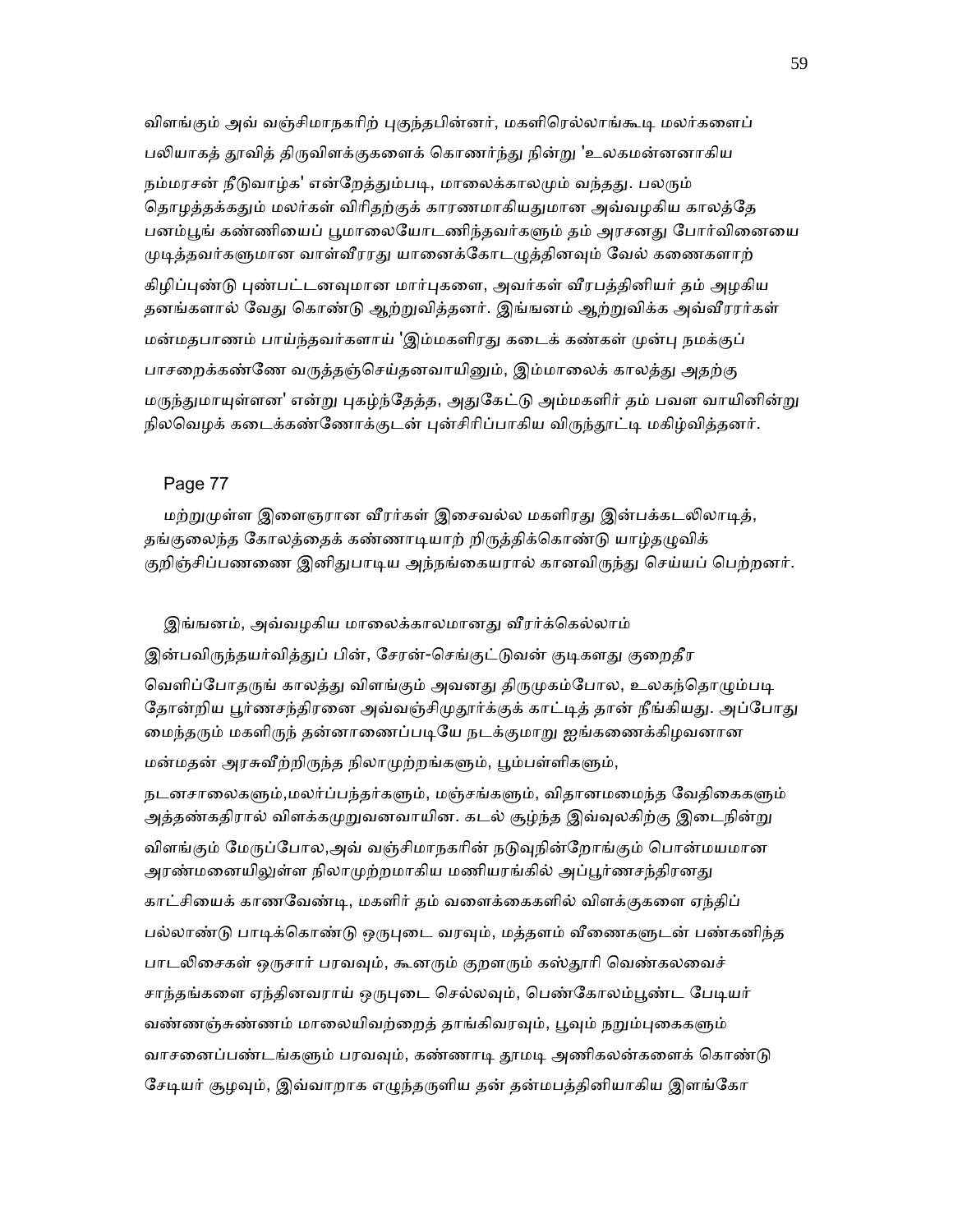வேண்மாளோடுங் கூடி வேந்தர்பெருமானான செங்குட்டுவன் அவ்வரங்கினை அடைந்து அதனில் வீற்றிருப்பானாயினன்.

#### Page 78

அப்போது, மறையவர்நிறைந்த பறையூர்வாசியும், கூத்தில் வல்லவனுமாகிய சாக்கையன் ஒருவன் அரசன்முன் வந்து நின்று, சிவபிரான் திரிபுரங்களை எரித்தவிடத்தே உமையவளை ஒரு பாகத்துக்கொண்டு ஆடிய கொட்டிச்சேதம்\* என்னுங் கூத்தினை அப்பெருமான் ஆடியமுறையே நடித்துக் காட்டக், குடவர் கோமானும் கோப்பெருந்தேவியும் அதனைக் கண்டு மகிழ்ந்தனர்.

இங்ஙனம், அவ்விருவரது நன்குமதிப்பையும் பெற்றுக் கூத்தச்சாக்கையன் விடைபெற்று நீங்கியபின், செங்குட்டுவன் மனைவியுடன் அந்நிலா முற்றத்தை விட்டுப் புறப்பட்டு அரசிருப்பாகிய பேரோலக்கத்தை அடைந்தான். அடைந்தபின்னர், நீலன் முதலாய கஞ்சுகமாக்கள் மறையோனான மாடலனுடன் அவ்விடம்வந்து, வாயில் காவலரால் தம்வரவை மன்னனுக்கறிவித்து, அவனாணைபெற்று உட்சென்று அரசனை வணங்கிச் சொல்லுகின்றார்:- "வெற்றி வேந்தே! தேவரீர் எங்களுக்கிட்ட கட்டளைப்படியே, சோழரது பழமைதங்கிய நகரஞ்சென்று, அங்கே, வச்சிரம் அவந்திமகத நாட்டரசரால் அளிக்கப்பெற்ற பந்தருந் தோரண வாயிலுங் கொண்ட சித்திரமண்டபத்தில் வீற்றிருந்த செம்பியர் பெருமானைக்கண்டு, வடநாட்டுப் போரில் அகப்பட்ட ஆரிய மன்னரை அவ்வேந்தனுக்குக் காட்டி அவனடி வணங்கி நின்றேம்.

\* இது, கொடுகொட்டி, கொட்டி எனவும் வழங்கும்; 'திரிபுரந்தீமடுத் தெரியக்கண்டு இரங்காது கைகொட்டி நின்றாடுதலிற் கொடுமையுடைத்தாதல் நோக்கிக் கொடுகொட்டி என்று பெயர் கூறினார்' என்பர் அடியார்க்குநல்லார். (சிலப். 6, 43).

## Page 79

-----

அஃதறிந்த அவ்வரசன் 'போர்க்களத்தே பேராண்மைகாட்டிப்பொருது தங்கள் வாளையும் குடையையும் அக்களத்திட்டு உயிர்தப்பியோடிய வேந்தரைப் போரிற் பிடித்துக் கொண்டுவருதல் வெற்றியாகாது' என்று தன்சேனாபதியை நோக்கிக் கூறினான். பின்னர் அரசே! அவன் தலைநகரைவிட்டுநீங்கி மதுரைசென்று பாண்டியனைக்கண்டேம். 'அமர்க்களத்தே தங்கள் குடைக்காம்பை நட்டுவத்தலைவர் போலக் கையிலே பிடித்துக்கொண்டு, இமயப்பக்கத்துள்ள குயிலாலுவம் என்னும் போர்க்களத்தைத் துறந்து புறங்கொடுத்து, ஆங்குள்ள சிவபிரானை வணங்கியவராய்த் தவக்கோலங் கொண்டோடின ஆரியமன்னர்கள்மேல் இவ்வாறு மிகுந்த சீற்றங்கொண்ட அரசனது வெற்றி, இதுவரையில்லாத புதுமையாகும்' என்றான்

அப்பாண்டியன்" எனச் சேரர்பிரானுக்குத் தூதர்தலைவனான நீலன் அவ்வேந்தர்கூறிய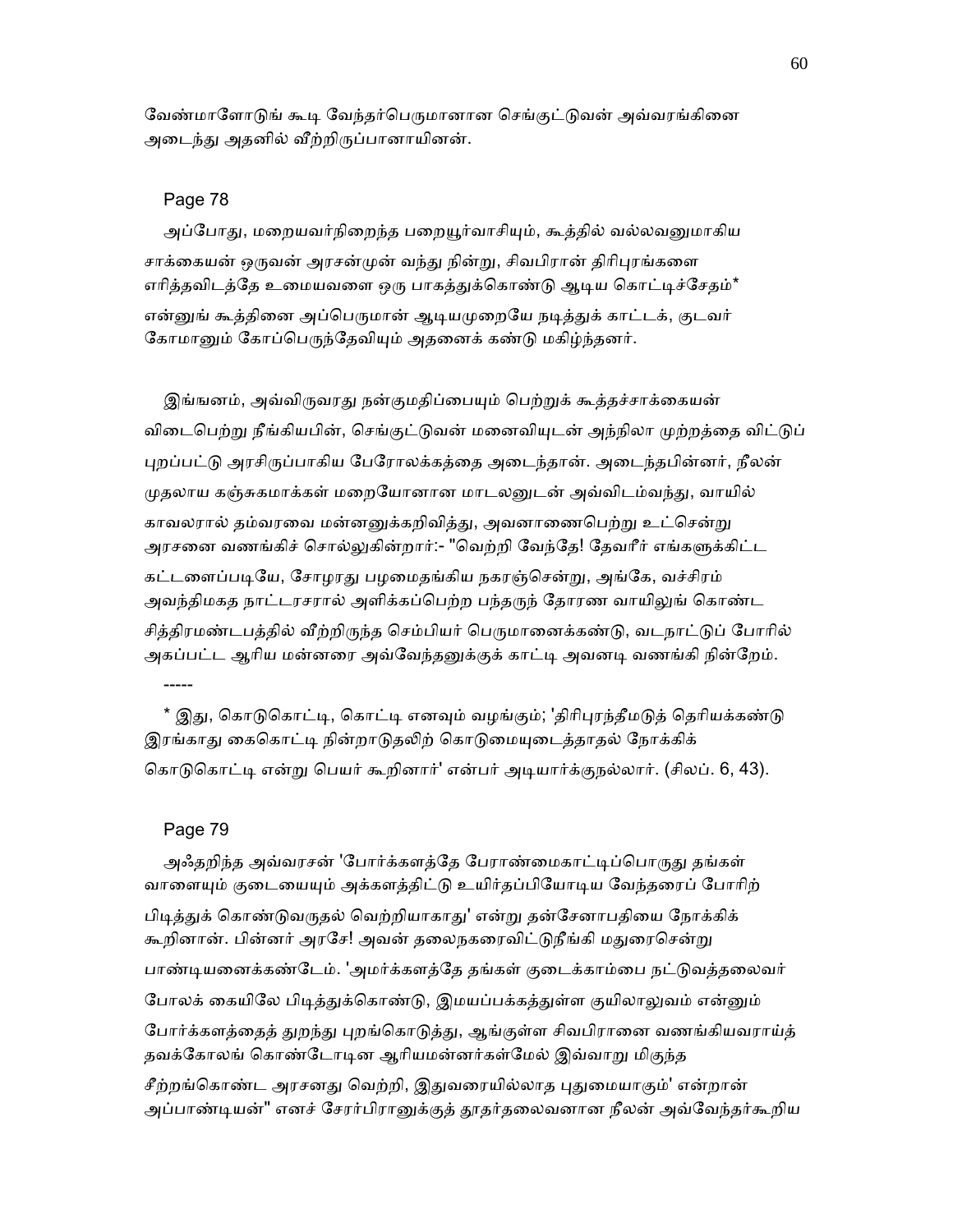வார்த்தைகளைச் செப்பிநின்றனன். இவற்றைச் செவியுற்றுக்கேட்ட செங்குட்டுவன், தன்வெற்றியை அவ் வரசர்கள் இகழ்ந்ததனாற் கோபம் பெருகித் தாமரைபோன்ற கண்கள் தழனிறங்கொள்ள நகை செய்தனன். இங்ஙனம் அரசனுக்குச் சோழ பாண்டியர்மேற் சீற்றம்பெருகுதலை மறையவனாகிய மாடலன் கண்டு அச்சபையிலெழுந்து நின்று 'வேந்தர்வேந்தே! நின் வெற்றி விளங்குவதாகுக' என்றேத்திப் பின்வருமாறு கூறுகின்றான். "மிளகுக்கொடிமிக்க மலைப்பக்கத்துறங்கும் யானைக் கூட்டங்களையுடைய பகைவரது வியலூரை யழித்தும், ஆத்திமாலை-யுடையவரும் சோழர்குடியினருமாகிய ஒன்பதின்மருங் கூடிவிளைத்த பெரும்போரை நேரிவாயில் என்ற ஊரில் வென்றும், பெரிய தேர்ச்சேனைகளுடன் இடும்பாதவனத்துத் தங்கி ஆங்குவிளைந்த போரைக்கடந்தும்,

#### Page 80

நெடுங்கடலில் மரக்கலங்களைச் செலுத்தியும், முன்னொருகாலத்தில் எதிர்த்துவந்த ஆரியமன்னரைக் கங்கைக்கரையிற் செயித்தும் இங்ஙனம் வெற்றிமாலைசூடி, உயர்ந்ேதார் பலᾞடன் அறிய ேவண்ᾌவனவற்ைற அறிந்த அரசேரேற! நீ வாழ்க; நின் கோபம் அடங்குவதாக; நின் வாழ்நாட்கள் ஆன்பொருநையாற்று மணலினும் அதிகமாக விளங்குக; யான் கூறுஞ் சொற்களை இகழாது கேட்டருள்வாய்; உலகங் காத்தலை மேற்கொண்டுவிளங்கும் உனது சிறந்த ஆயுட்காலத்தே ஐம்பதி யாண்டுகள்வரை கழிந்தும் நீ அறக்கள வேள்வியைச் செய்யாது எப்போதும் மறக்கள வேள்வியே செய்து வருகின்றாய்; இராச காரியங்களை யெல்லாம் முற்றச்செய்து கொற்றவாளை வலத்தேந்தி நிற்கும் உன்னுடைய தலைநகரத்தில், முன்னிருந்த புகழ்மிக்க உன் முன்னோரிலே,

\* "கடற்கடம் பெறிந்த காவல னாயினும் 1 விடர்ச்சிலை பொறித்த விறலோ னாயினும் 2 நான்மறை யாளன் செய்யுட் கொண்டு மேனிலை யுலகம் விடுத்தோ னாயினும் 3 போற்றி மன்னுயிர் முறையிற் கொள்கெனக் கூற்றுவரை நிறுத்த கொற்றவ னாயினும் 4 வன்ெசால் யவனர் வளநா டாண்ᾌ பொன்படு நெடுவரை புகுந்தோ னாயினும் 5 இகற்பெருந் தானையொ டிருஞ்செரு வோட்டி அகப்பா வெறிந்த அருந்திற லாயினும் 6 உருகெழு மரபி னயிரை மண்ணி

இருகட னீரு மாட்னோ னாயினும் 7 சதுக்கப் பூதரை வஞ்சியுட் டந்து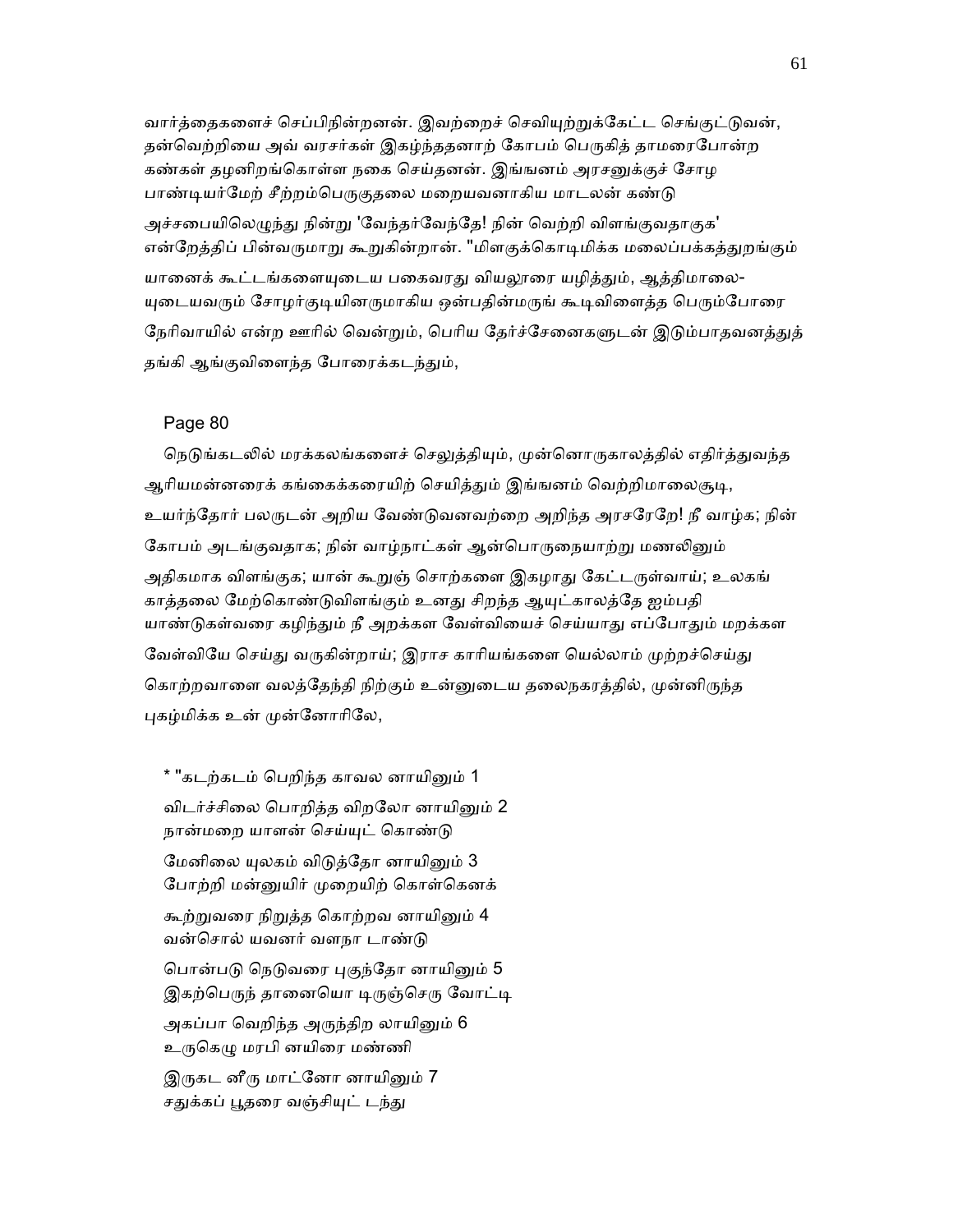### மதுக்கொள் வேள்வி வேட்டோ னாயினும்" 8

\* இவ் வடிகளிற் கூறப்பட்ட செங்குட்டுவன்முன்னோர் செயல்களைப் பதிற்றுப்பத்துப்பாடல்களிலும் பதிகங்களிலும் கண்ட சேரர் செய்திகளோடு ஒப்பிடும்போது, பல (3, 6, 7) ஒருவர் செய்கைகளாகவும், சில (8) செங்குட்டுவனுக்குப் பிற்பட்ட சேரர்செயலாகவும், முறை பிறழ்ந்தும் காணப்படுகின்றன. இதனால், செங்குட்டுவனுக்கு முன்னோர்களை, இவ் வடிகளைக்கொண்டு முறைப்படுத்தல் அருமையாகும்.

#### Page 81

---------

இன்றுவரை ஒருவரும் நிலைத்தவராகக் காணப்படாமையின் இவ்யாக்கை நிலையற்றதென்பதை நீயே யுணர்வாய்; விரிந்தவுலகத்திற் பெருவாழ்வுடையராகிய செல்வரிடத்தே அச் செல்வந்தானும் நிலையாதென்பதைத் தமிழரசரை யிகழ்ந்த இவ்வாாியமன்னாிடத்தில் நீேய கண்டைனயன்ேறா? இனி இளைம நிலையாதென்பதை அறிஞர் உனக்கு உரைக்க வேண்டுவதேயில்லை; என்னெனின், திருவுடை மன்னனாகிய நீயும் உனது நரைமுதிர்ந்த யாக்கையைக் காண்கின்றாய்; தேவயோனியிற் பிறந்த ஒரு நல்லுயிர் அதனிற்றாழ்ந்த மக்கட் பிறவிக்குத் திரும்பவுங் கூடும். மக்கள்யாக்கையிற் பொருந்திய ஆன்மா அவ்வாறே விலங்குடலையெடுத்தலும், அவ்விலங்குடலை யெடுத்தது துக்கமிகுந்த நரக கதியையடைதலும் உண்டாம். ஆதலால், இவ்வுயிர்கள் ஆடுகின்ற கூத்தரைப் போல ஓரிடத்தே ஒரு கோலங்கொண்டு நிலைத்தல் ஒருபொழுதுமில்லை. தான்செய்கின்ற கருமவிதிக்கேற்ப உயிர்கள்

அவ்வக்கதியை அடையுமென்பது குற்றமற்ற அறிஞரது மெய்யுரையாகும்; ஆதலால், இவற்றை நன்குணர்ந்து, எழுமுடியாரந் தாங்கிய வேந்தே! வழிவழியாக நின்னாணை வாழ்வதாக; யான் இவற்ைறப் பிறர்ேபாலப் ெபாᾞட்பாிசில் காரணமாக உன்பாற் சொல்லவந்தவ னல்லேன். மற்று, நல்வினைப் பயனால் உத்தமசரீரம்பெற்ற ஒரு நல்லுயிர், செய்யவேண்டிய கருமங்களைச் செய்தலின்றி,

#### Page 82

இவ்வுலகத்துப் பிறந்திறப் போரெல்லாரும் போம்வழியிலேபோய் வீணேகழிதலை யான் பொறுக்க க்கூடாதவனாக இவைகூறினேன். ஆதலின், அறிவு முதிர்ந்த அரசே! மோக்ஷ-மார்க்கத்தை அளிக்கும் யாகவேதியர்கள் காட்டுகின்ற வேதவழிப்படியே அரசர்க்கெடுக்கப்பட்ட பெரியயாகங்களை நீ செய்தல் தகும். அவ்வறங்களை நாளைச்செய்வோம் என்று தாழ்ப்போமாயின், கேள்வியளவேயான இவ்வான்மா நீங்கிவிடின் என் செய்வது? தம் வாணாளை இவ்வளவென்று வரையறுத்துணர்ந்தோர் கடல் சூழ்ந்த இப்பேருலகில் ஓரிடத்தினும் இலர். ஆதலால், யாகபத்தினியாகிய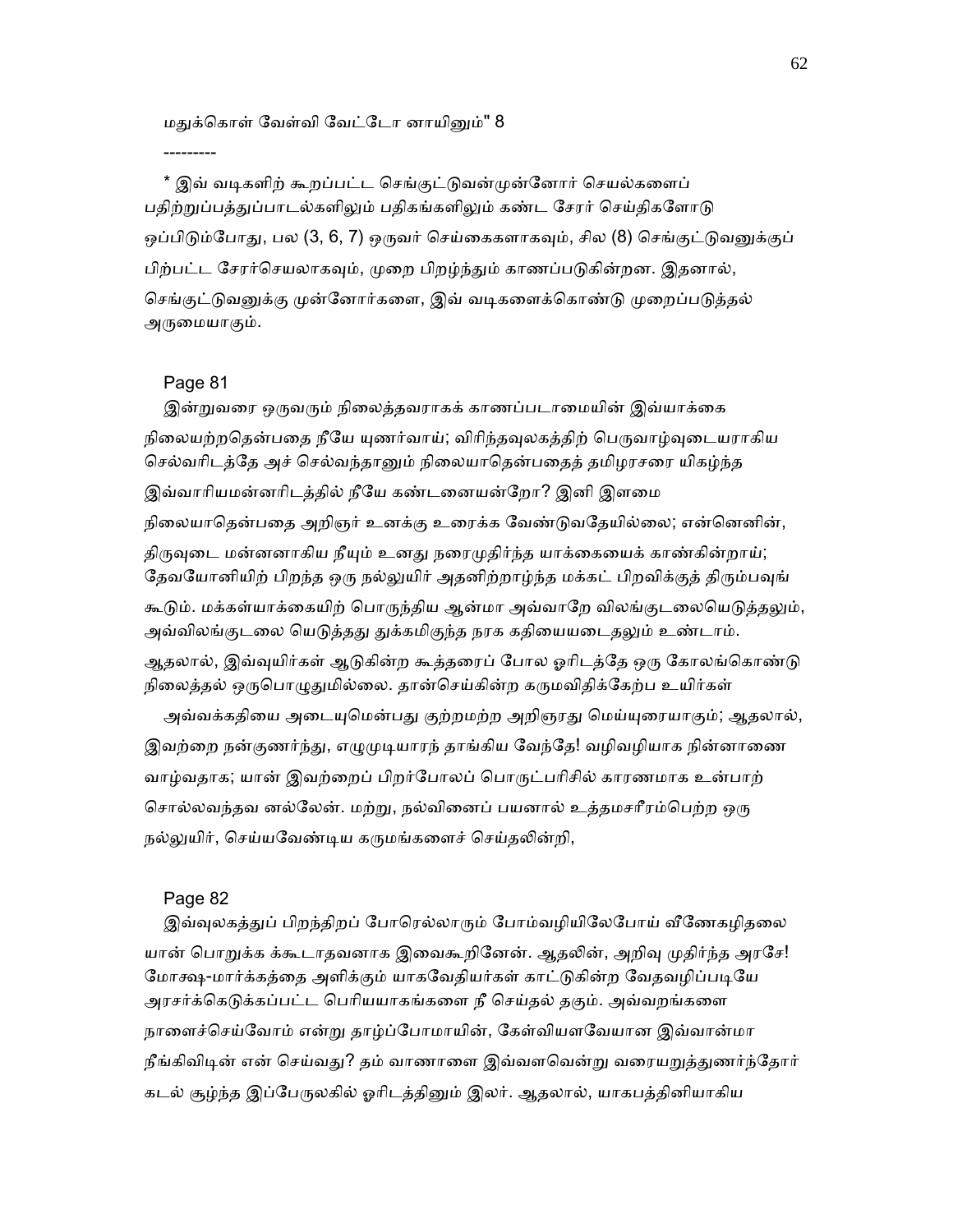இவ்வேண்மாளுடன் கூடி, அரசரெல்லாம் நின்னடி போற்ற அவ்வேள்வியை உடனே தொடங்கி ஊழியளவாக உலகங்காவல்புரிந்து, நெடுந்தகாய்! நீ வாழ்வாயாக" என்று அம்மைறயவன் உபேதசித்தனன்.

இவ்வாறு, மாடலன், செங்குட்டுவனது செவியே வயலாக வேதம்வல்ல தன்நாவைக்கொண்டுழுது உத்தம தர்மங்களாகிய வித்துக்களை விதைத்தமையின், அவ்விதைகள் அப்போதே விளைந்து பக்குவம்பெற்ற உணவாய்ப் பெருகவும், அவற்றை விரைந்துண்ணும்வேட்கை அவ்வரசனுக்கு உண்டாகியது. அதனால், சேரர்பெருமான், வேதவழிப்பட்ட தர்மங்களை நன்கறிந்த சிரௌதியராகிய வேள்வியாசிரியர்களுக்கு, மாடலமறையோன் கூறிய முறையே, யாகசாந்திக்குரிய விழாவைத் தொடங்கும்படி ஆஞ்ஞாபித்தனன்.பின்னர்த் தன்னாற் சிறைப்படுத்தப்பட்ட ஆரியமன்னராகிய கனகவிசயரைச் சிறையினின்று மீட்பித்து, பொய்கைசூழ்ந்ததும் குளிர்ச்சிதங்கிய மலர்ச்சோலைகளுடையதுமாகிய வேளாவிக் கோமந்திரம் என்னுமாளிகையில் அவர்களை வசிக்கும்படி செய்வித்துத் தான் நிகழ்த்தும்

#### Page 83

யாகமுடிந்ததும் அவரை அவரது நாட்டுக்கனுப்புவதாக அறிவித்து, அது வரை அவ்வாரியவரசர்க்கு வேண்டிய உபசாரங்களைச் செய்துவருமாறு வில்லவன்கோதை என்னும் சேனாபதிக்கு மகிழ்ச்சியுடன் கட்டளையிட்டான். அவ்வாறே, அழும்பில்வேள் என்னும் அமைச்சனோடு ஆயக்கணக்கர்களையேவி, நீர்வளமிக்க நகரங்களிலும் மற்றையூர்களிலும் சிறைப்பட்டவரை யெல்லாம் வெளியேற்றிச் சிறைச்சாலைகளைத் தூய்மைசெய்யவும் ஆணையிட்டனன்.

இவ்வாறு, சேரர்பெருமான் ஆணையிட்டபின், உலகமுற்றுந் தொழுகின்ற பத்தினியாகத் தான் (கண்ணகி) விளங்குதலால், 'அருந்திற லரசர் முறைசெயி னல்லது -பெரும் பெயர்ப் பெண்டிர்க்குக் கற்புச் சிறவாது' என முன்னோருரைத்த மொழியினுண்மையை ஆத்திமாலைசூடிய சோழனைக் கொண்டு விளக்கியும், செங்கோல் வளையுமாயின் அரசர் உயிர்வாழார் என்ற உண்மையைத் தென்னாடாளும் பாண்டியனைக்கொண்டு விளக்கியும், தாஞ்செய்த சபதம் நிறைவேறினாலல்லது தம் கொடுஞ்சினந் தணியார் அரசரென்பதை ஆரியவரசர் அறியும்படி சேரன்-செங்குட்டுவனைக்கொண்டு விளக்கியும், மதுரைமாநகரம் கேடடையும்படி கொடிய அழலைக் கொங்கையினின்று விளைவித்தும் (இங்ஙனம் அருஞ்செயல்களைப் புரிந்து) சேரநாட்டை யடைந்து வேங்கைமர நீழலில் தங்கிய நங்கையின்பொருட்டு, அந்தணர் புரோகிதன் நிமித்திகன் சிற்பாசாரிகள் இவர்கள்சென்று அழகுபெற அமைத்த பத்தினிக்கோயிலுள்ளதும், இமயத்தினின்று கொணர்ந்த சிலையில் ைகத்ெதாழிற்றிறைமயால்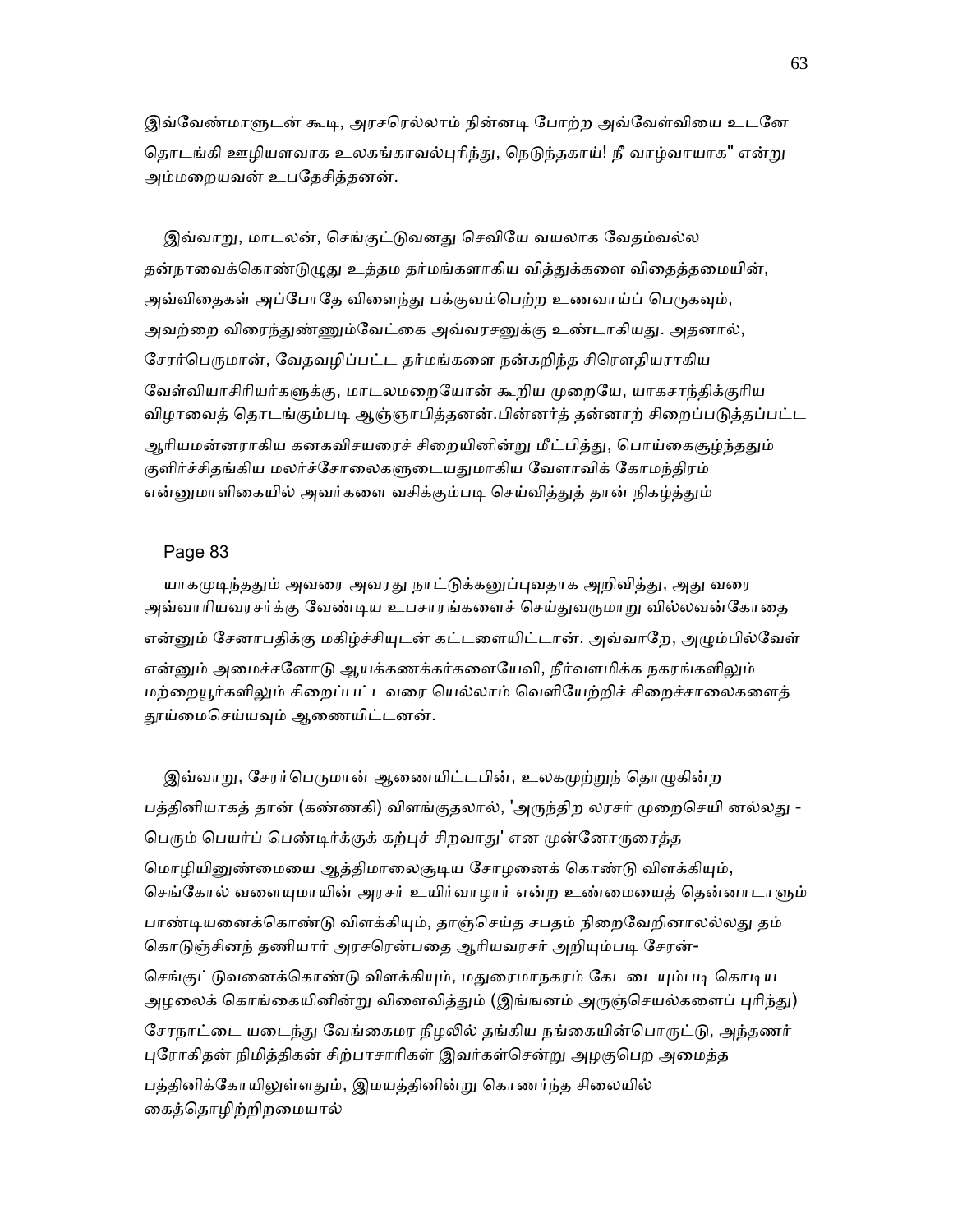## Page 84

முற்றுவிக்கப்பெற்றதுமான பத்தினிக்கடவுளின் பிரதிமைக்கு அணிகலன்களெல்லாம் பூட்டியலங்கரித்துப் புஷ்பாஞ்சலி செய்து,திக்தேவதைகளையும் கடைவாயிலிலே தாபித்து, யாகவேள்வியோமங்களும் உற்சவங்களும் நிகழுமாறு கடவுண்மங்கலமாகிய பிரதிஷ்டைநிகழ்த்தச் செல்லுக" என்று சாத்திரம் வல்ல மக்களை நோக்கி, வடதிைசவணங்கிய ேசரன்-ெசங்குட்ᾌவன் கற்பைன ெசய்தனன்.

--------------

## 6-வது வாழ்த்துக்காதை.

~~~~~~~~~~~~~~~~~~~~~~~

கண்ணகியின் உற்றார் அவள்கோயிற்கு வருதலும் அவருடன் செங்குட்டுவன் பத்தினியை வாழ்த்தியதும்.

ேமேல கூறியவாᾠ, குமாிᾙதல் இமயம்வைர தன் ஆைணநடத்தி உலகாண்ட

சேரலாதனுக்குச் சூரியவமிசத்துச் சோழன்மகள் பெற்ற மைந்தனும், முன்னொருகாற் கொங்கருடன் போர்புரியவிரும்பிக் கங்கையாற்றுக்கரைவரை படையெடுத்துச் சென்றவனுமாகிய சேரன்-செங்குட்டுவன் ஆரியரிடத்தேகொண்ட

சினத்தோடுந்திரும்பித் தன் தலைநகரான வஞ்சியுள்வந்து தங்கியிருந்தகாலத்தே, வடநாட்டு ஆரியவரசர்பலர் அப்பக்கத்துநடந்த சுயம்வரமொன்றன்பொருட்டுக்

கூடியிருந்தவிடத்தில், 'தமிழ்நாடாளும் வேந்தர் போர் விரும்பிப் படையெடுத்துவந்து இங்குள்ள ஆரியவரசர்களை வென்று இமயவரைமேல் தங்கள் இலச்சினைகளாகிய வில் புலி மீன்களைப் பொறித்துச்சென்ற காலங்களில் எங்களைப் போலும்

பெருவேந்தர்கள் இந்நாட்டில் இருந்திலர்போலும்' என்று தம்மில் ஒத்துப்பேசித் தமிழரசரையிகழ்ந்து நகையாடிய

## Page 85

செய்தியை ஆங்கிருந்துவந்த மாதவர்சிலர் சொல்லக்கேட்டு, இயற்கையிலுருள்கின்ற உருளையொன்றைக் குணிலைக்கொண்டு உருட்டினாற்போலப் பத்தினியின் பொருட்டுக் கற்கொணர வேண்டு-மென்றெண்ணியிருந்த அவ்வரசனுள்ளத்தை அம்மாதவர் வார்த்தை கிளரச் செய்தமையால் உடனே தன்படைகளைத் திரட்டிச்சென்று ஆரியநாட்டரசரைப் போரில் வென்று அவர் முடித்தலையிற் பத்தினியின் படிமத்துக்குரிய இமயக்கல்லைச் சுமத்திக்கொண்டு அங்கிருந்து திரும்பி வெற்றிமகிழ்ச்சியுடன் கங்கையாற்றிற் றங்கி அப்படிமத்தைக் கங்கையாட்டித் தூய்மைசெய்து தன் சினநீங்கி வஞ்சிமாநகரமடைந்து வேந்தர் பலருந் தொழத்தக்க படிமஞ் செய்வித்துப் பத்தினிக்கடவுளைப் பிரதிஷ்டை செய்ததோடு,அக்கோயிலில்

அரசரெல்லாம் தத்தம் திறைகளைக்கொண்டு வந்து வணங்கும்படியும் செய்வித்தனன்.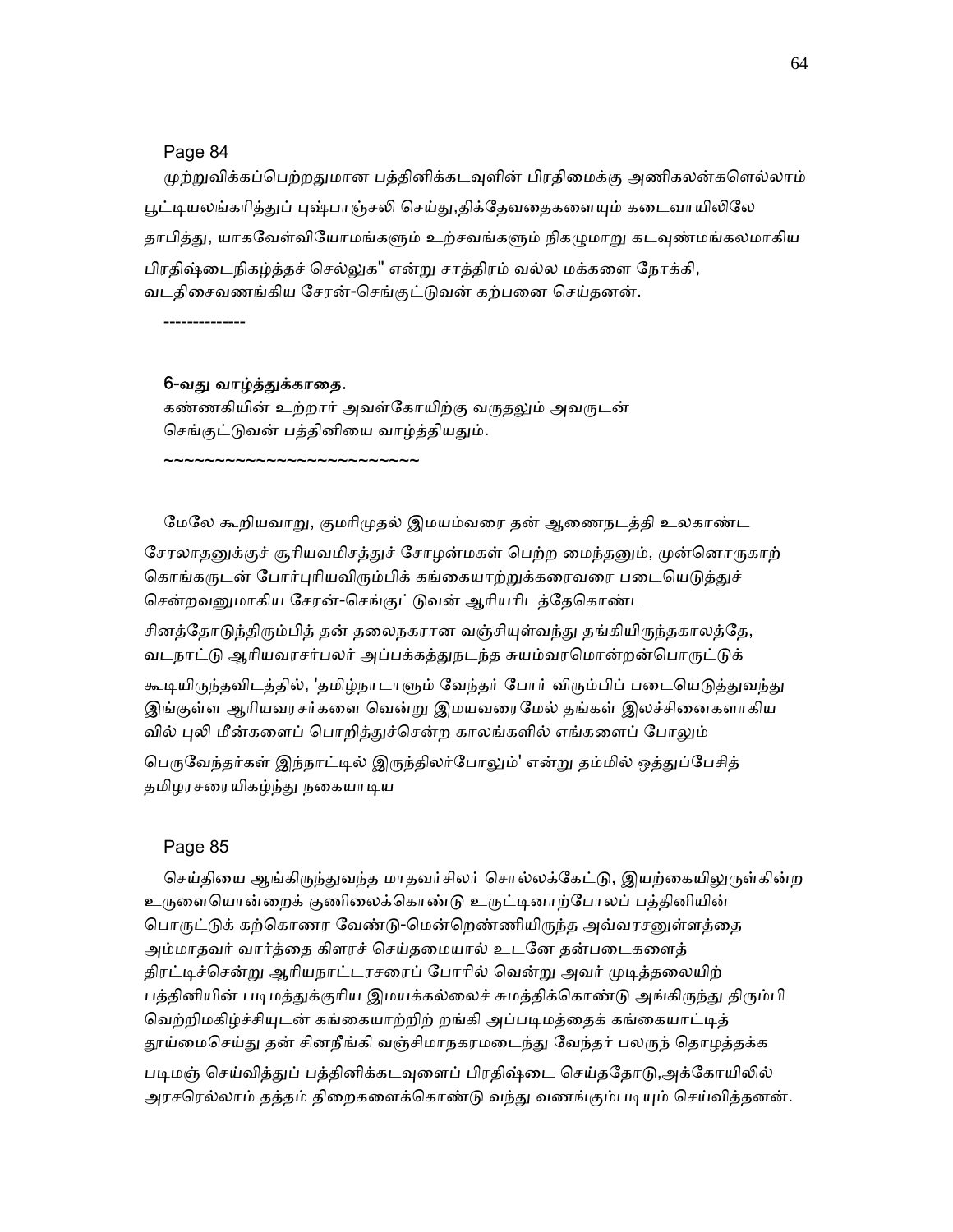இஃது இங்ஙனமாக, மதுரைமாநகரில் முன்னைவினையாற் கோவலன் பொற்கொல்லனாற் கொலையுண்ண அது கேட்ட அவன் மனைவி கண்ணகி துன்பமிக்குக் கண்ணீர் பெருக்கி புழுதியிற்புரண்ட கூந்தலைவிரித்துத் தருமதேவதையைப் பழித்துக்கொண்டு பாண்டியன்முன் சென்று வழக்காட, அவளது ᾐக்கத்ைதக்கண்ᾌ ெபாறாத அவ்வரசன் தன் ெசங்ேகால் வைளந்தைமயால் உயிர்நீத்ததையும், கோவலன் கொலையுண்டதுகேட்டு அவன் தந்தை துறவுபூண்டதையும்,தாய் இறந்தமையையும், மாடலனென்னும் அந்தணன் மூலங்கேள்வியுற்று மிகவும் துக்கித்துக் கண்ணகியின் செவிலித்தாயும், அடித்தோழியும் (முக்கியத்தோழி), சாத்தன் கோயிலில் வாழும்

# Page 86

தேவந்தியென்னும் பர்ப்பனத்தோழியும் ஆகிய மூவருஞ் சேர்ந்து கண்ணகியைக் காணவேண்டி மதுரைக்கு வரவும், அப்பத்தினியின் சீற்றத்தால் அந்நகரம் வெந்தசெய்தியை யறிந்து, கண்ணகியை அடைக்கலமாகப்பெற்று அவளது துன்பம் பொறாமலுயிர்விட்ட மாதரியின்மகள் ஐயை என்னும் இடைக்குலமகளையடைந்து அவளுடன் சேர்ந்து மதுரைநீங்கி வையைக்கரை வழியே சென்று திருச்செங்குன்று என்னும் மலைமீதேறி,ஆங்குப் பிரதிஷ்டிக்கப்பெற்ற கண்ணகி கோட்டத்தையடைந்து அப் பிரதிஷ்டையைச் செய்து சிறப்பித்து நின்ற சேரன்-செங்குட்டுவனை ஆங்குக்கண்டு அவனுக்குத் தங்கள் வரலாறுகளையெல்லாம் முறையே உரைத்தனர். உரைத்தபின்,அவர்களுள் தேவந்தி என்னும் பார்ப்பனத் தோழியும் செவிலியும் அடித்தோழியும் -கண்ணகியின் துயர்பொறாது அவள்தாயும் தம்மாமியும் உயிர்நீத்ததும், மாமனாகிய மாசாத்துவானும், தந்தை மாநாய்கனும், கோவலன்காதற்கணிகை மாதவியும், அவள்மகள் மணிமேகலையும் துறவு பூண்டதுமாகிய செய்திகளை அப்பத்தினிக்கடவுள் முன் சொல்லிப்,பின் தம்முடன்வந்த ஐயையை அக்கடவுட்குக் காட்டி 'நின்னை அடைக்கலமாகப் பெற்று அவ்வடைக்கலப் பொருளைக் காத்தோம்பமுடியாமல் உயிர்துறந்த மாதரி என்னும் இடைக்குல முதியாளின் மகளையும் பார்' என்று கூறி அழுதரற்றி நின்றார்கள்.இங்ஙனம் இவர்கள் அரற்றுகின்றபோது, பொற்சிலம்பும் மேகலாபரணமும் வளைக்கைகளும் வயிரத் தோடணிந்த காதுகளும் மற்றும்பல அணிகளும் அணிந்துகொண்டு மின்னற்கொடி போன்ற உருவமொன்று மீவிசும்பிற் றோன்றியது.

Page 87

அதனைக்கண்ட செங்குட்டுவன் பெரிதும் அதிசயமடைந்தான். அப்போது அவ்வரசனுக்குக் கண்ணகி, தன் கடவுணல்லணி காட்டியதோடு, தன்னைக் காணவந்த மகளிரைநோக்கித் "தோழிகாள்! தென்னவனாகிய பாண்டியன் சிறிதுங்

65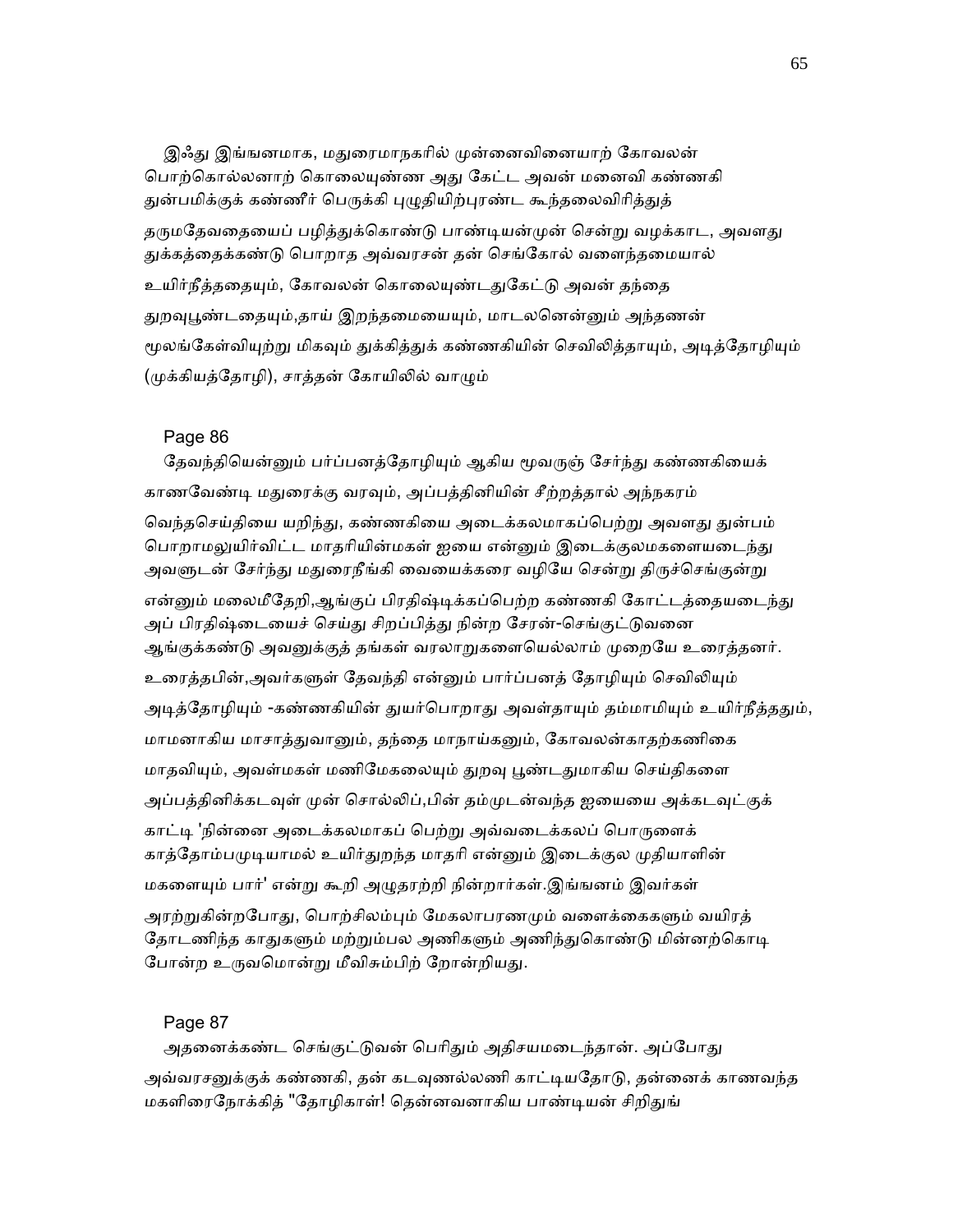குற்றமுடையவனல்லன். அவன் தேவேந்திரன் சபையில் நல்விருந்தாய் விளங்குகின்றான். நான் அவ்வரசன் மகள் என்றறியுங்கள். முருகன் வரைப்பாகிய இம்மலையில் விளையாடல்புரிய எனக்குப் பெருவிருப்பமாதலால் இவ்விடத்தைவிட்டு யான் நீங்கேன். என்னோடு என் தோழிகளாகிய நீவிரும் சேர்ந்து விளையாடவருதிர்" என்று தன் பழமைகொண்டாடி அப்பத்தினி கூறினள். இங்ஙனம் பத்தினித்தெய்வம் நேர்நின்றுகூற அவற்றைக் கேட்டிருந்தவராகிய வஞ்சிமகளிரும் செங்குட்டுவன் ஆயமகளிரும் வியப்புற்றுத் தங்களிற்கூடி, அத் தெய்வத்தையும் அத்தெய்வஞ் சஞ்சரித்த தமிழ்நாடாளும் அரசர் மூவரையும் அம்மானை கந்துகம் ஊசல்வரிகளாலும் உலக்கைப்பாட்டாலும் பலவாறு வாழ்த்திக்கொண்டு பாடினர். முடிவில் 'சேரன்-செங்குட்டுவன் நீடூழிவாழ்க' என்று அத் தெய்வவுருவமும் அரசனை வாழ்த்தி மறைந்தது.

--------------

#### 7-வது வரந்தருகாதை.

பத்தினி, செங்குட்டுவனையும் பிறரையும் அநுக்கிரகித்தது.

வடதிசையை வென்றுவணக்கிய சேரலர்பெருமானான செங்குட்டுவன், பத்தினிக் கடவுளது தெய்வவுருவை மேற் கூறியவாறு தரிசித்தபின்னர், தேவந்தியென்னும் பார்ப்பனியைநோக்கிச் 'சிறிதுமுன்னர் நீங்கள் அழுதரற்றிக்கொண்டு பத்தினிமுன்பு கூறிய மணிேமகைலெயன்பவள் யார்?

#### Page 88

அவள் துறவு பூண்டதற்குக் காரணம் யாது? சொல்லுக' என்று கேட்டனன். தேவந்தியும், கணிகையர்குலத்து ளுயர்ந்தவளான மணிமேகலையின் துறவைக் கூறத்தொடங்கி - "அரசே! நின்வெற்றி பெருகுக: நின்னாடு வளஞ்சிறப்பதாக; கோவலனுக்கு மாதவிவயிற்றுதித்த மணிமேகலையானவள் கன்னிப் பருவமடைந்ததற்கேற்ற அறிகுறிகளெல்லாம் நிரம்பினளாயினும், காமக்குறிப்புச் சிறிதேனும் இல்லாதவளாயினள். அதனால், நட்டுவனார் கூத்துமுதலியன பயில்வியாமையின் குலத்தலைவர்களாகிய செல்வர்கள் அவளைக் கொள்ளுதற்கு நினைந்திலர். இங்ஙனமாதலறிந்து மணிமேகலையின் பாட்டி சித்திராபதி, தன்மகள் மாதவிக்கு அவள்நிலைமைகூறி மன வருத்தமடையத் தாயின்கருத்தறிந்த அம்மாதவி, மணிமேகலையை உடனழைத்துக்கொண்டு அவளைக் கணிகையர்குலத்திற் புகவிடாது, மன்மதன் தானினைத்திருந்த எண்ணம் பழுதாகித் தன்கரும்புவில்லையும் மலர்வாளிகளையும் வெறுநிலத்தெறியும்படி, மணிமேகலையின் கூந்தலை மாலையுடன் களைவித்து இந்திரவிகாரமடைந்து பௌத்ததருமத்தே சேர்த்தனள். இச்செய்திகேட்ட அரசனும் நகரத்தாரும், கிடைத்தற்கரிய நன்மணியைக் கடலில்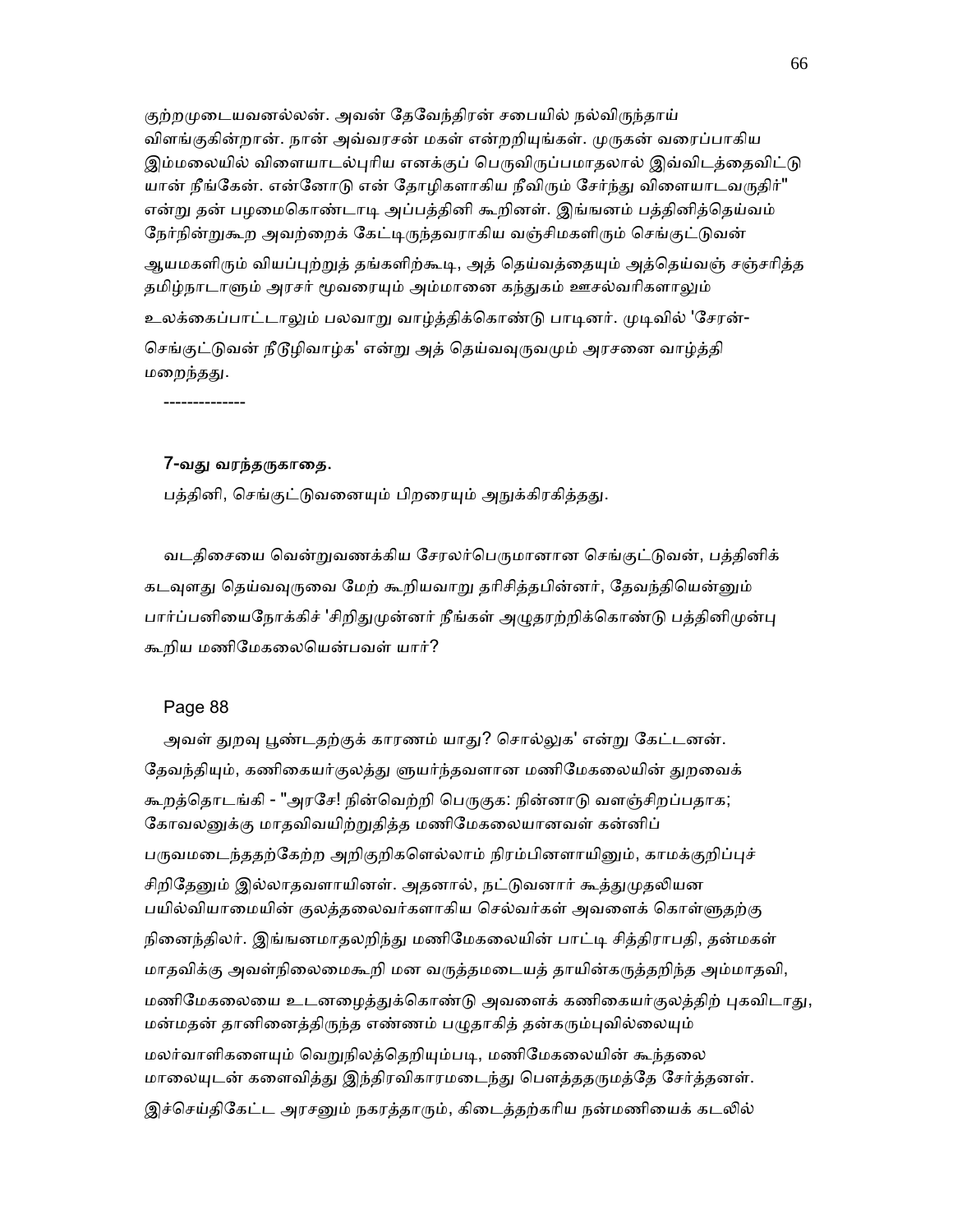வீழ்த்தவர்போலப் பெருந் துன்பமடைந்தனர். மணிமேகலை தன் வைராக்கியத்தைச் சங்கத்தாரான அறவணவடிகளிடம் சென்றுகூறிப் பிக்ஷுணியாயமர்ந்த செய்தியை, அவ்வடிகளே அன்போடும் எமக்குக் கூறினார். இவ்வாறு, இளம்பருவத்தே மணிமேகலை தன் அழகிய கோலத்தை அழித்துத் துறவு பூண்டாளாதலின் நான் கதறியழலாயினேன்" என்று முன்னடந்த வரலாறுகளைத் தேவந்தி கூறிமுடித்தாள்.

## Page 89

பின்னர்ச் சாத்தனென்னுந் தெய்வம் திடுக்கென்றேறியதனால் ஆவேசங்கொண்டு, அத்தேவந்தி, கூந்தல்குலைந்து விழவும், புருவந்துடிக்கவும், செவ்வாய்மடித்துச் சிரிப்புத் தோன்றவும், மொழிதடுமாறி முகம்வியர்க்கவும், செங்கண் சிவக்கவும், கைகளையோச்சிக் கால்பெயர்த்தெழுந்து, பலருமின்னதென்று தெரியவாராத அறிவுமயக்கமுடையவளாய் நாவுலர்ந்து தெய்வம்பேசும் பேச்சுக்களைக் கூறிக்கொண்டு,செங்குட்டுவன் திருமுன்பிருந்த மாடலனைநோக்கி "மாடல! யான் பாசண்டச் சாத்தன். இப்போது இத் தேவந்தியின் மேல் ஆவேசித்துள்ளேன். பத்தினிக்கடவுளின் பிரதிஷ்டையைத் தரிசிக்கவேண்டி இங்குவந்துள்ள மகளிருள்ளே அரட்டன்செட்டியின் இரட்டைப்பெண்களும் ஆடகமாடத்துத் திருமால் கைங்கரியம்புரியும்[\*] சேடக்குடும்பியின் இளம்பெண்ணும் ஈங்கிருக்கின்றனர். மங்கலாதேவியின் கோயிற் பக்கத்துள்ள மலையிடத்தே, மயிற்கல்லின் பிடர்தலையினின் றிழிகின்ற நீரால் நிரம்பும் பொய்கைகள் பலவற்றுள்ளே இடையிலிருப்பதும், சிறியஅழகிய கற்களோடு மாவைக் கரைத்தாலொத்துவிழும் நீருடையதுமாகிய சுனையொன்றிற் புகுந்து நீராடுவோர் பண்டைப்பிறப்பின் செய்திகளை அறிந்தோராவர் என்பதுபற்றி, அம்மங்கலாதேவி கோயிலின் வாயிலிலே

நீ இருந்தபோது, அந்நீருள்ள கரகத்தை 'இது நீ கொள்ளத்தக்க'தென்று நான் உன்பாற கொடுத்தேனன்றோ.

----

[\*] சேடக்குடும்பி என்பதற்குத் திருவடிபிடிப்பான் என்று கூறுவர், அரும்பத-வுரையாசிரியர் (பக். 75). திருவடிபிடிப்பான் - அருச்சகனென்பது 'நடுவிற்கோயிற் றிருவடிபிடிக்கும் ஸ்ரீதரபட்டனும்' என்னும் சாஸனப்பகுதியால் தெரிகின்றது.\* ( South Indian Inscriptions, Vol. III. p.84.)

#### page 90

அந்நீர்க்கரகமும் இப்போது உன் கையின்கண்ணே உள்ளது. சந்திராதித்தர் உள்ளவளவும் அந்நீரின் கடவுட்டன்மை ஒழியாது. இக்கரகத்துநீரைச் செங்குட்டுவன் முன்னேயுள்ள இவ்விளம்பெண்கள் மூவர்மீதும் தெளிப்பாயாயின், இன்னோர் முற்பிறப்பினை அறிந்தோர் ஆவர்; இதனுண்மையை நீயே சோதித்துப் பார்." என்று கூறினாள்.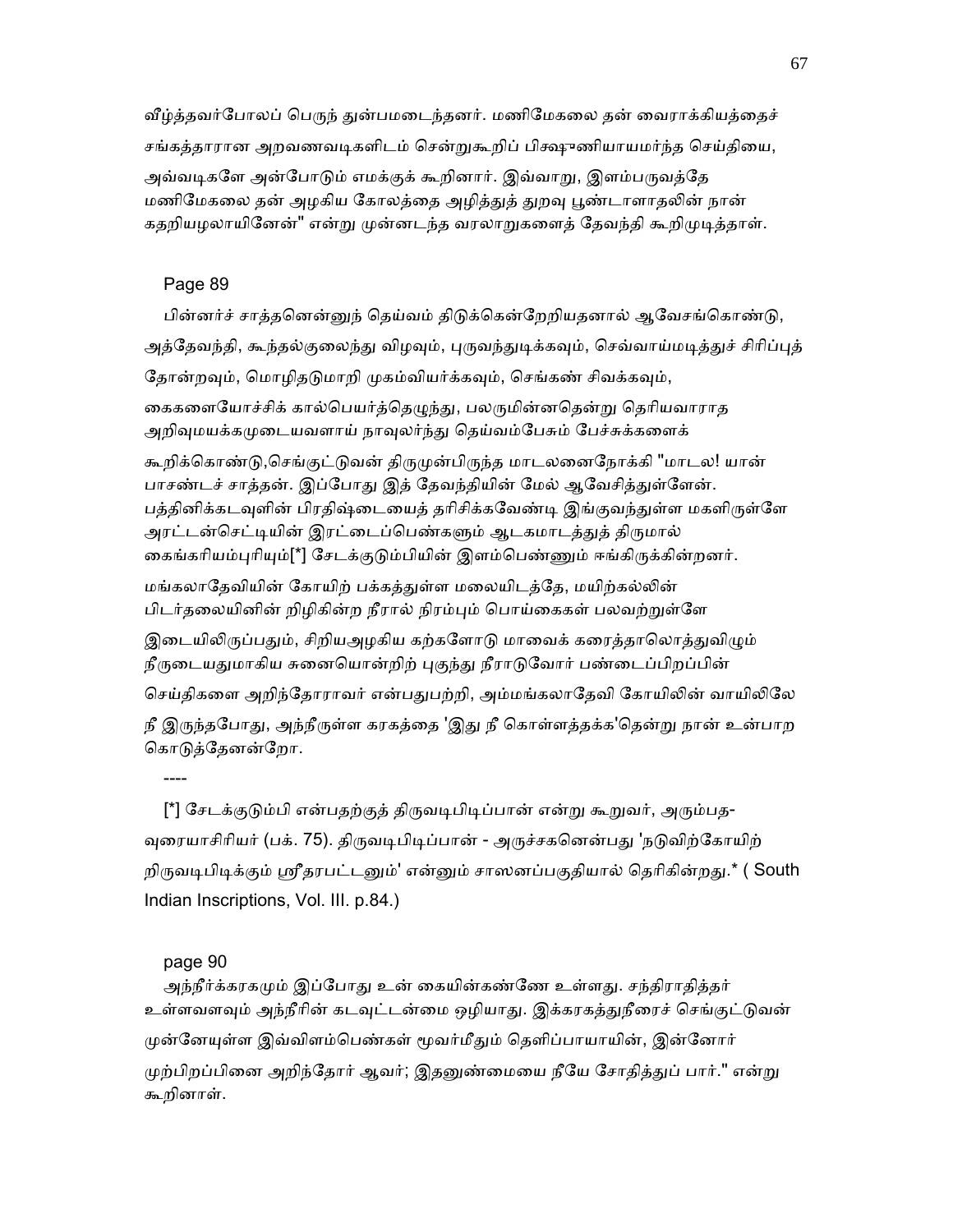இங்ஙனம் தேவந்தி ஆவேசமுற்றுக்கூறிய வார்த்தைகளைக் கேட்டலும், செங்குட்டுவன் மிகவும் விம்மிதமுற்றுப் பக்கத்திருந்த மாடலன்முகத்தை நோக்கினான்.அப்போது அவ்வந்தணன் மகிழ்ச்சியுற்றவனாகிச் செங்குட்டுவனை வாழ்த்தி-'அரசே! இது கேட்பாயாக;மாலதியென்னும் பார்ப்பனமாது தன்மாற்றாள்குழந்தையை எடுத்துப் பால் கொடுக்கப் பழவினைவயத்தால் அப்பால்விக்கிக் குழந்தை கையிலேயிறக்கவும், அதன்பொருட்டு ஆற்றாளாய்ப் பெருந்துன்பமடைந்து, பாசண்டச்சாத்தன் கோயில் சென்று அத்தெய்வத்தின்பால் வரங்கிடந்தாள். அவளது பெருர்ந்துயர்க்கிரங்கி அச்சாத்தன் குழந்தையுருக்கொண்டு வந்து 'அன்னாய்! யான் வந்தேன்;இனி உன் துயரொழிக' என்று கூறவும், அம்மாலதியும் மாற்றாந்தாயும் அதனை வளர்க்கக் காப்பியம் என்னும் பழங்குடி பொலிவடைய வளர்ந்து,பக்குவம் வந்ததும் அப்பிள்ளை இத்தேவந்தியை மணந்து இவளோடும் எட்டியாண்டு இல்லறம் நடத்திவந்தான்.\*

இவ்வாறு நிகழுங்கால், ஒருநாள், தன் மனைவியாகிய இவட்கு அச்சாத்தன் தன் தெய்வவுருவை வெளிப்படுத்திக் காட்டித்

\* இங்ஙனமே, கண்ணகியின் பார்ப்பனத்தோழியான தேவந்தியின் வரலாற்றை, இளங்கோவடிகள் கனாத்திறமுரைத்த காதையினும் விரித்துக் கூறுவர்.

Page 91

---------------

தன் கோட்டத்திற்கு வரும்படி இவளுக்குக் கட்டளையிட்டு மறைந்தனன்.மறைந்தவன், நான் மங்கலாதேவியின் கோட்டத்திலிருக்கும் போது, அந்தணனுருக்கொண்டு வந்துதோன்றி, உறியிலமைந்த இக்கரகத்தை என்கைக்கொடுத்து நிகழ்வதுகூறி, இதனைச் சேமமாக வைத்திருக்கும்படி எனக்குக் கூறிச்சென்றான். அங்ஙனஞ் சென்றதுமுதல் இதுவரை அவன் திரும்ப என்பால் வந்திலன்; அதனால் இக்கரகத்தைத் தவறவிடாது என்னுடன் கொண்டுவந்தேன். இவ்வாறாதலால், அச்சாத்தனென்னுந் தெய்வமே தன் பார்ப்பனியாகிய இத்தேவந்தியின்மேல் இப்போது ஆவேசித்து இக்கமண்டலநீரைத் தெளிக்கும்படி கூறினான். வேந்தர்வேந்தே! இங்குள்ள இச் சிறுமியர்மேல் இதனீரைத் தெளித்துச் சாத்தன்கூறிய அவ்ᾫண்ைமகைள நாம் இனியறிேவாம்" என்ᾠ அம் மாடலமறையோன் நிகழ்ந்த வரலாறுகளைக்கூறித் தான் கொணர்ந்த கமண்டலத்து நீரை, அங்கிருந்த பெண்கள் மூவர்மேலும் புரோக்ஷித்தனன். உடனே, அச்சிறுமிகட்குத் தங்கள் பழம் பிறப்புணர்ச்சி வந்தடையவும், அம்மூவருந் தனித்தனியாக அடியில்வருமாறு புலம்பலானார்கள்:-

(முதலாமவள்) "யான்பெற்ற மகளே! யாவரும் புகழத் தக்க உன்கணவன் கூடாவொழுக்கத்தனாய் உன்னை இகழ்ந்துநின்ற நிலைமைக்கு வருந்திநின்ற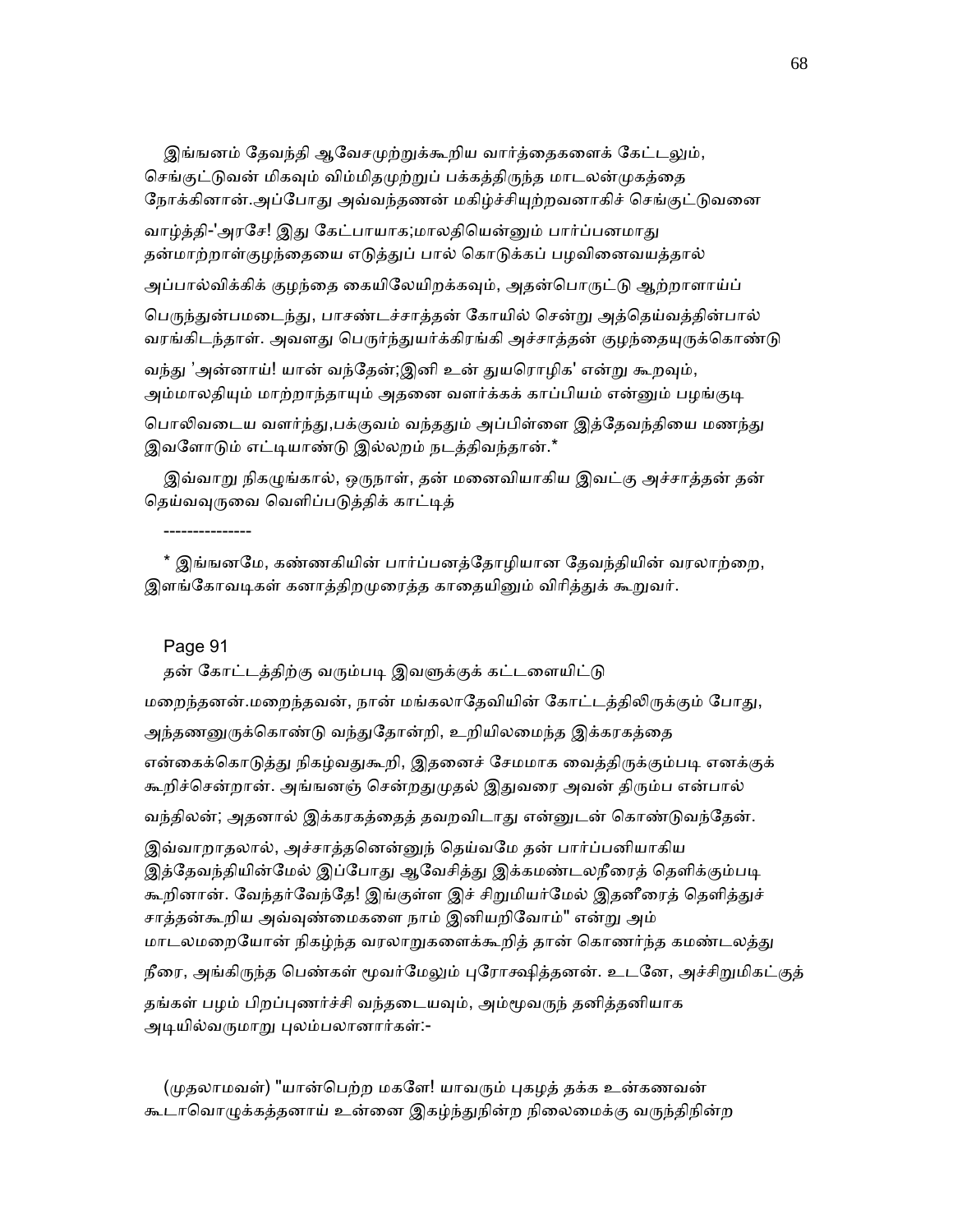உன்தாயாகிய யானும் அறியாமலே அந்நியநாடுசென்று, உற்றாரொருவரும் இல்லாதவிடத்தில் தன்னந்தனியையாய்க் கணவனுடன் கடுந்துயரமடைந்தனையே" (என்றரற்றினாள்).

(இரண்டாமவள்) "என்னுடன் கூடவேயிருந்துவந்த உன்மனைவியும் என்மருகியமாகிய கண்ணகியை

# page 92

அழைத்துக் கொண்டு, நடுநிசியில் பெருந்துயரத்தோடு சென்றனையே; இதனை நினைக்குந்தோறும் என்னெஞ்சம் வருத்தமிக்குப் புலம்புகின்றது; இத்துயரம் என்னாற் பொறுக்கக்கூடவில்லை;என் அருமை மகனே! என்பால் ஒருகால் வாராயோ"(என்று கதறினாள்).

(மூன்றாமவள்) "இளையோனே! நீ என்மனையிற் றங்கியிருந்த காலத்தே வையையாற்றில் நீராடச்சென்றிருந்த நான் திரும்பிவந்தபோது ஊராரால், ஐயோ! நீ கொலையுண்டதைக் கேட்டேன். கேட்டதற்கேற்ப, மனையில்வந்து நான் பார்த்தபோது நின்னைக் கண்டிலேன். எந்தாய்! என்னையறியாது எங்குச்சென்றனையோ, தெரிந்திலனே!" (என்றழுதாள்).

இவ்வாறாக அச்சிறுமிகள் மூவரும் முதியோர் பேசும் பேச்சால் செங்குட்டுவன் திருமுன்பே அக் கோட்டத்தில் அரற்றியழவும், போந்தைமாலையணிந்த அவ் வேந்தர்பெருமான் வியப்புற்று மாடலன்முகத்தை மறுமுறையும் நோக்க,அரசனது குறிப்பறிந்து அவனையாசீர்வதித்து அம்மறையவன் கூறுவான்:- "அரசே! ஒருகாலத்தில், மதயானை கைக்கொண்டதனால் உயிர்போகும் நிலைமையிலிருந்த அந்தணனொருவனது பெருந்துயர் ஒழியும்படி அவனை அவ்யானையின் கையிலிருந்து தப்புவித்துத் தானே அதன் கையிற் புகுந்து, கொம்புகளின் வழியாக அதன் பிடர்த்தலையிலேறி வித்யாதரன்போல விளங்கித் தன்னருஞ்செயலைக் காட்டிய கோவலனது (இவனது இவ்வரிய செயலை அடைக்கலக்காதை (42-53)யிலும் இளங்கோவடிகள் கூறினர்.)

#### Page 93

அன்புடை மனைவிமேல், இம் மூவரும் பெருங்காதல் வைத்தவராதலால், விண்ணாடுசென்ற அவரோடு தாமுஞ் செல்லத்தக்க நல்லறத்தை இன்னோர் செய்யாதுபோயினர். அதனால், இவர்கள் கண்ணகியின்பாற் பேரன்புடையராய், அரட்டன்செட்டி மனைவிவயிற்றில் இரட்டைகளாகச் சேர்ந்து வஞ்சிமூதூரிற் பிறந்தனர்; ஆயர் ᾙᾐமகளாகிய மாதாி ᾙற்பிறப்பிற் கண்ணகிேமல் ைவத்த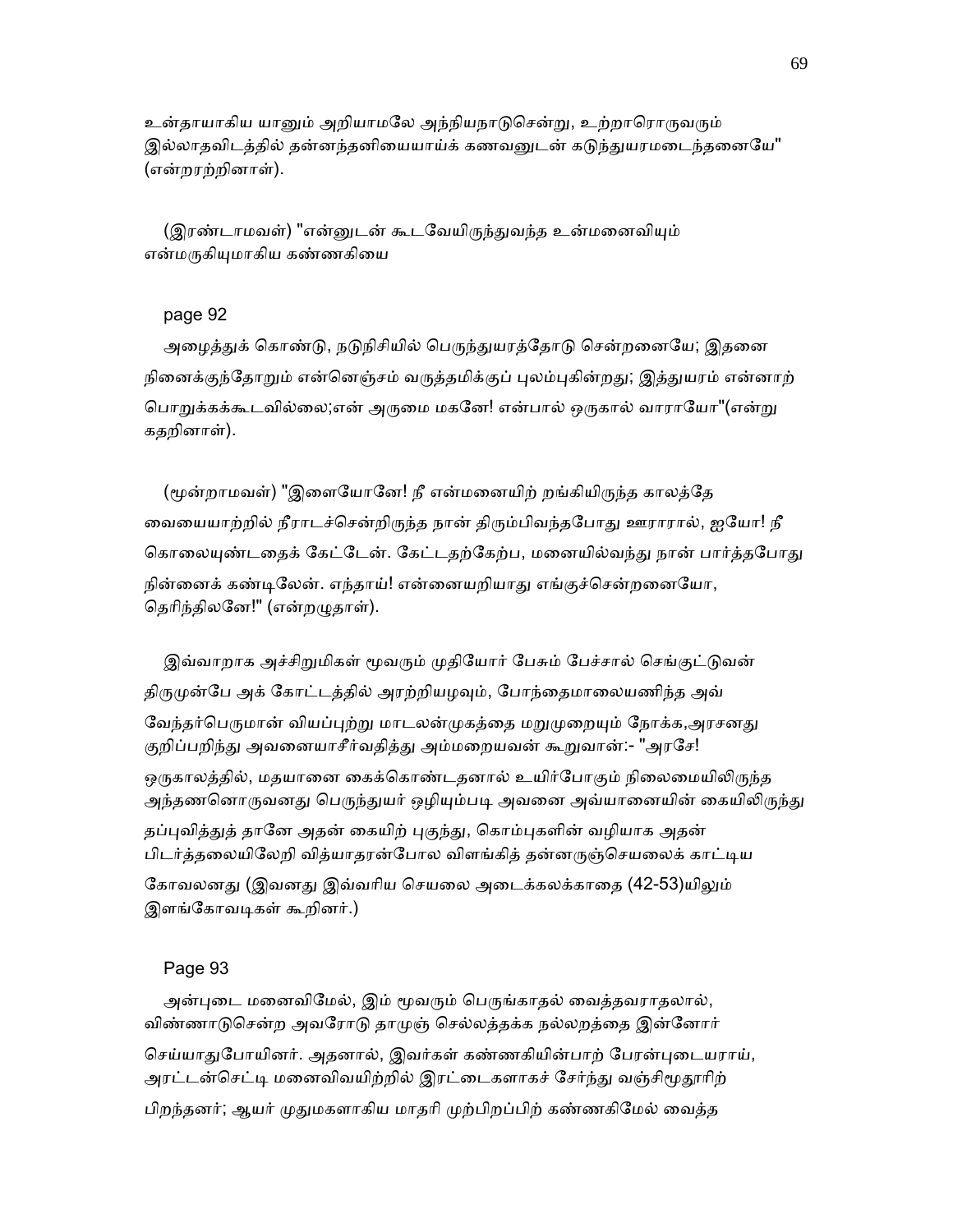காதன்மிகுதியாலும், திருமால்பொருட்டுக் குரவைக்கூத்தாடிய விசேடத்தாலும் சேஷசாயியாகிய அப்பெருமானது திருவடிபிடிப்பான்குலத்திற் சிறுமகளாகத் தோன்றினள். இதனால் நல்லறஞ்செய்தவர் பொன்னுலகடைதலும், ஒன்றிற் காதல் வைத்தோர் பூமியிற் பற்றுள்ளவிடத்தே பிறத்தலும், அறம்பாவங்களின் பயன் உடனே விளைதலும், பிறந்தவர் இறத்தலும்,இறந்தவர் பிறத்தலும் புதியனவன்றித் தொன்மைப்பட்டன என்பது நன்குவிளங்கும். இடபாரூடனாகிய சிவபிரான் திருவருளாலுதித்துப் புகழ்மிகுந்த மன்னவனாக நீ விளங்குதலால், அரசே! முற்பிறவியிற் செய்த தவப்பயன்களையும் பெரியோர் தரிசனங்களையும் கையகத்துப் பொருள்போற் கண்டு மகிழப்பெற்றாய்; ஊழியூழியாக இவ்வுலகங்காத்து வேந்தே!நீ வாழ்வாயாக" என்று கூறித், தம்முன் அழுது புலம்பிய அவ்விளம்பெண்கள் மூவரும் முற்பிறப்பில் முறையே கண்ணகியின் தாயும், கோவலன் தாயும், ஆய்ச்சியாகிய மாதரியுமாயிருந்த செய்திகளைச் செங்குட்டுவனுக்குத் தெளிய மாடலன் விளக்கினான்.

இவற்றைக் கேட்டுப் பெரிதும் வியப்புற்ற சேரர்பெருமான், பாண்டிநாட்டுக் தலைநகரான கூடன்மாநகரம் எரியுண்ணும்படி தன்முலைமுகத்தைத் திருகியெறிந்த பத்தினியாகிய

# Page 94

கண்ணகியின் கோயில்படித்தரங்களுக்கு வேண்டிய பூமிகளளித்து நித்யோற்சவம் நிகழ்த்தி,ஆராதனை அத்தேவந்தியால் நடந்துவரும்படி நியமித்து, அப் பத்தினிக்கடவுளை மும்முறை பிரதக்ஷிணஞ்செய்து வணங்கிநின்றான்.இங்ஙனம் இவனிற்க,கனகவிசயரென்னும் ஆரியவேந்தரும், பண்டே வஞ்சியிற் சிறைப்பட்டு விடுபட்ட மன்னரும், குடகநாடாளும் கொங்கிளங் கோசரும், மாளுவ வேந்தரும், கடல்சூழ்ந்த இலங்காதிபனான கயவாகு வேந்தனும் செங்குட்டுவன் முன்னர் அப் பத்தினியை வணங்கினவர்களாய் "தேவீ! எங்கள் நாட்டிற்கும் எழுந்தருளிவந்து, சேரர் பெருமான் செய்த பிரதிசஷ்டையிற்போலப் பிரஸந்நையாகி எங்கட்கும் அருள்புரிய வேண்டும்" என்று பிரார்த்தித்தனர்.இங்ஙனம் அவர்கள் வேண்டிநின்றபோது, 'தந்தேன்,வரம்' என்று ஒரு தெய்வவாக்கு ஆங்கு யாவருங்கேட்ப எழுந்தது.அது கேட்டுச் செங்குட்டுவனும் ஏனையரசர்களும் சேனைகளும் வியப்புற்று, வீட்டுலகத்தையே நேரிற்கண்டவர்போல ஆரவாரித் தானந்தித்தார்கள். பின்னர், அரசரெல்லாம் தன்னடி வணங்கியேத்த, தத்துவஞானியாகிய மாடலனுடன் சேர்ந்து, அப்பத்தினிக் கோட்டத்து யாகசாலையினுள்ளே சேரன்-செங்குட்டுவன் பிரவேசிப்பானாயினன்.இங்ஙனம் அரசன் சென்றபின் யானும் (#\* இளங்கோவடிகள் தம் வரலாறுபற்றிக் கூறுங் கூற்று) அங்குச் செல்லவெமுந்தேன்; அப் பத்தினிக்கடவுள் தேவந்தியென்னும் பார்ப்பனிமேல் ஆவேசித்தவளாகி என் முன்னர்த் தோன்றி "மூதூராகிய வஞ்சிமாநகரத்தே பேரோலக்க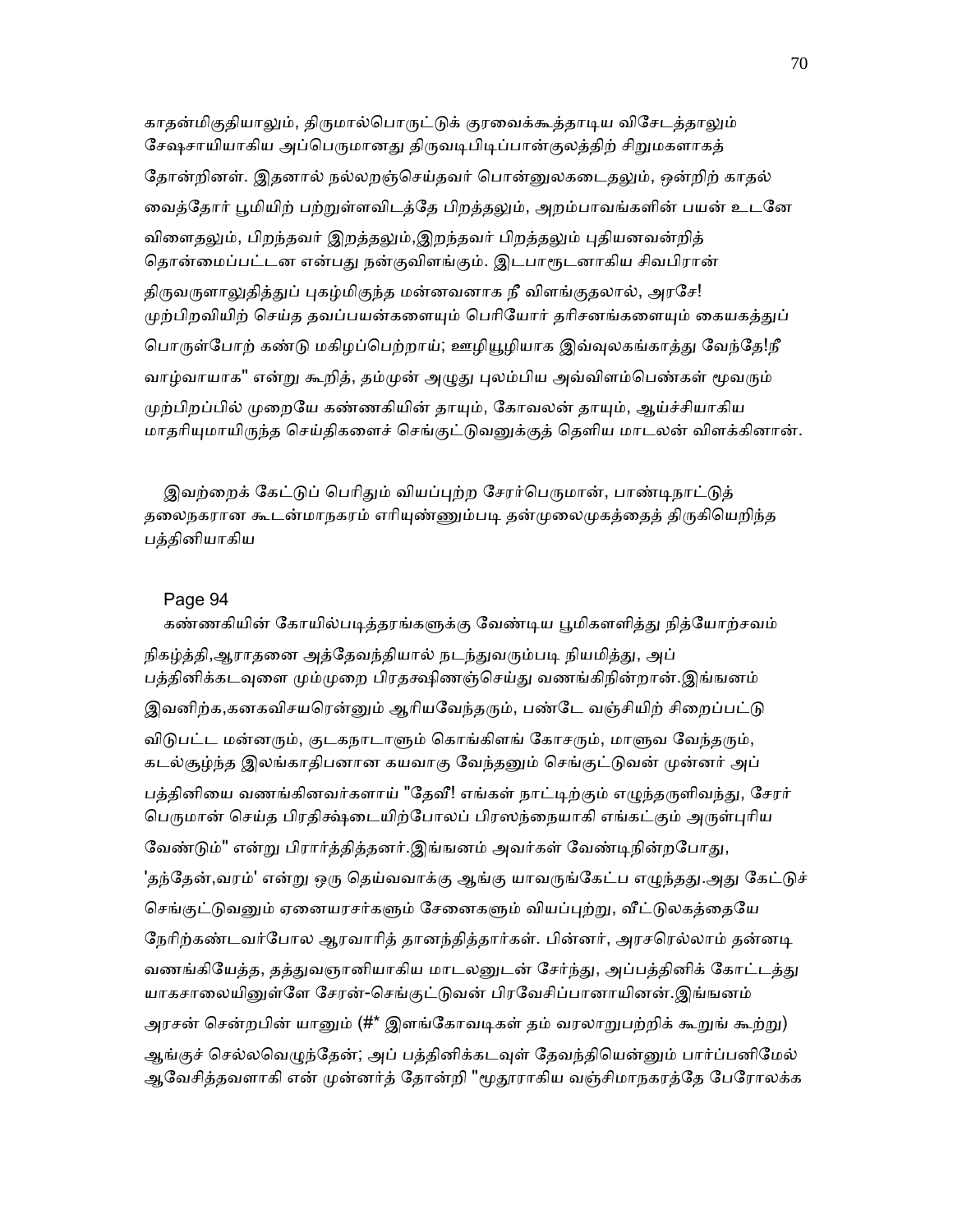மண்டபத்தில் உந்தையாகிய சேரலாதனோடு நீ சேர்ந்திருந்தகாலையில், நிமித்திகனொருவன் வந்து நின்னைப்

## Page 95

பார்த்து, அரசு வீற்றிருத்தற்குரிய இலக்கணம் நினக்கேயுண்டென்று கூற, 'என் தமையனான செங்குட்டுவனிருப்ப நீ முறைமைகெடச் சொன்னாய்' என்று அந்நிமித்திகனை வெகுண்டு நோக்கி, இராச்சியபாரத்தை அகலத்தள்ளிக் குணவாயிற் கோட்டத்தில் துறந்த முனிவனாய் வசித்து,தமையனான செங்குட்டுவனது ஆட்சியுரிமைக்குக் கேடுவாராதபடி மோக்ஷ சாம்ராஜ்யத்தை ஆளநிற்கும் வேந்தனல்லையோ, நீ" என்று, முன்னிகழ்ந்ததும் இனி நிகழ்வதுமாகிய என்னுடைய வரலாறுகளையும் உரைத்தருளினாள். இங்ஙனமுறைத்த இமையோரிளங்கொடியாகிய கண்ணகியின் பெருமைதங்கிய இச் சரிதத்தை விளங்கக்கேட்ட செல்வமிக்க நல்ேலார்கேள!

"பரிவு மிடுக்கணும் பாங்குற நீங்குமின் தெய்வந் தெளிமின் தெளிந்தோர்ப் பேணுமின் பொய்யுரை யஞ்சுமின் புறஞ்சொற் போற்றுமின் ஊனூண் டுறமின் உயிர்க்கொலை நீங்குமின் தானஞ் ெசய்ம்மின் தவம்பல தாங்குமின் ெசய்ந்நன்றி ெகால்லன்மின் தீநட் பிகழ்மின் ெபாய்க்காி ேபாகன்மின் ெபாᾞண்ெமாழி நீங்கன்மின் அறவோ ரவைக்கள மகலா தணுகுமின் பிறவோ ரவைக்களம் பிழைத்துப் பெயர்மின் பிறர்மனை யஞ்சுமின் பிழையுயி ரோம்புமின் அறமனை காமி னல்லவை கடிமின் கள்ளுங் களவுங் காமமும் பொய்யும் வெள்ளைக் கோட்டியும் விரகினி லொழிமின் இளமயுஞ் செல்வமும் யாக்கையு நிலையா உளநாள் வரையாது ஒல்லுவ தொழியாது செல்லுந் தேஎத்துக் குறுதுணை தேடுமின் மல்லன்மா ஞாலத்து வாழ்வீ ரீங்கென."

## Page 96

மேற்கூறியவாறு, கண்ணகியின்பொருட்டு இமயத்திற் கல்லெடுக்கச் சென்ற செங்குட்டுவன், வடநாடு சென்று தன் பகைவரைப் போரில் வென்று கல்லெடுப்பித்து, அதனைக் கங்கைநீராட்டி இரண்டேமுக்கால் வருஷங்கட்குப்பின் தன்னூர் புகுந்து பத்தினியைப் பிரதிஷ்டைசெய்த வரலாறுகளைச் செங்குட்டுவன் சகோதரராகிய இளங்கோவடிகளே இனிமையும் கம்பீரமுமான தம் வாக்காற் பாடி, அப்பத்தினிக்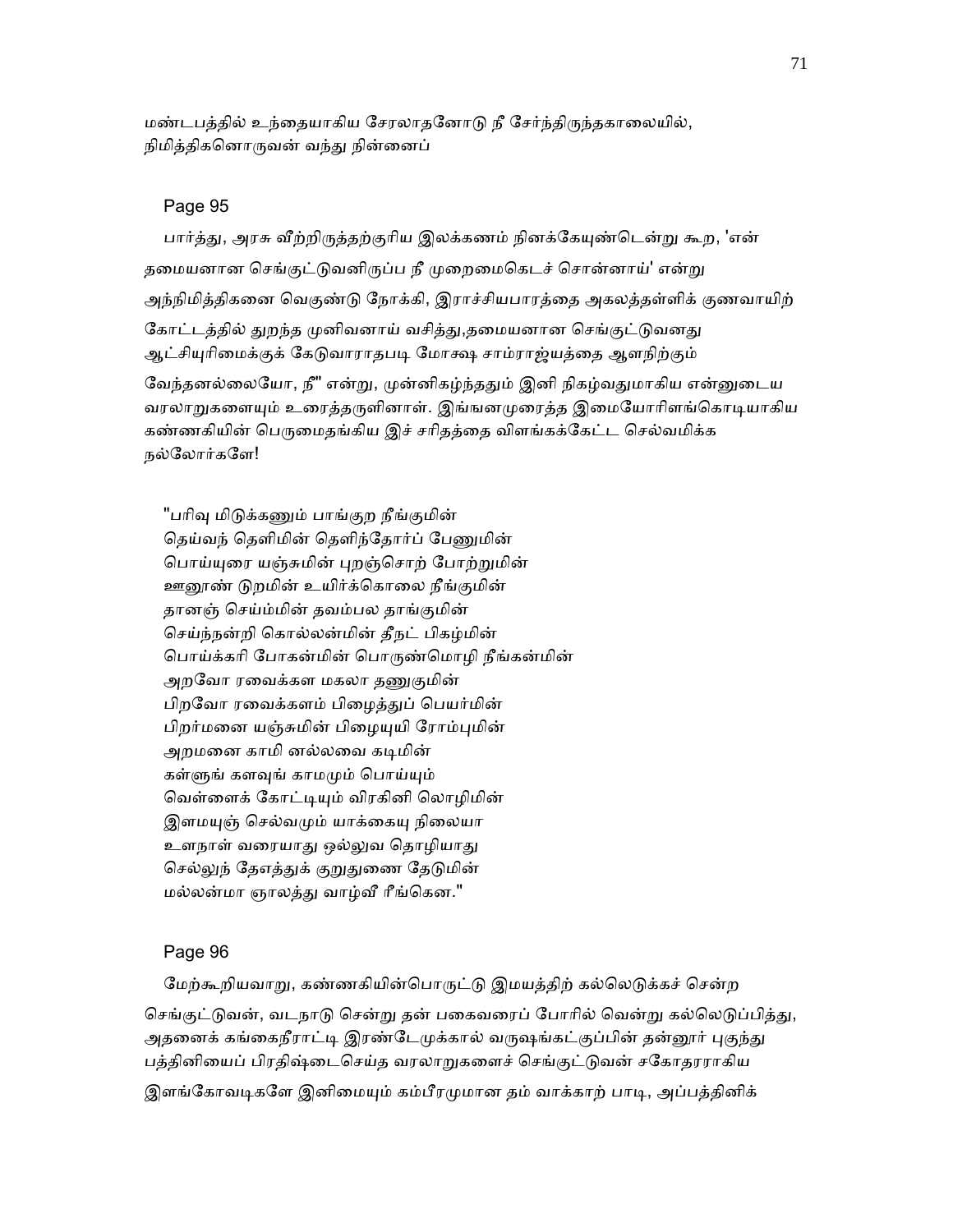கடவுள் தம்மை நோக்கிக் கூறிய வாக்கியங்களோடும் நூலைமுடித்திருத்தல் அறியத்தக்கது. இப்பத்தினியின் பிரதிஷ்டாகாலத்தில் வந்திருந்த வேற்றுநாட்டரசர் சிலரும் சோழபாண்டியரும், செங்குட்டுவன் செய்தவாறே, கண்ணகிக்குத் தத்தம் நகரங்களில் கோயிலெடுத்துத் திருவிழா நடத்தியதுமுதலிய செய்திகளை அவ்வடிகள் சிலப்பதிகார முகப்பில் உரைபெறுகட்டுரை என்னும் பகுதியிற் கூறியிருக்கின்றனர்; அது வருமாறு:-

( 1 ) "அன்றுதொட்டுப் பாண்டியநாடு மழைவறங் கூர்ந்து வறுமையெய்தி வெப்புநோயுங் குருவுந்தொடரக் கொற்கையிலிருந்த வெற்றிவேற்செழியன் நங்கைக்குப் பொற்கொல்லராயிரவரைக் கொன்று களவேள்வியால் விழவொடு சாந்திசெய்ய நாடுமலிய மழைபெய்து நோயுந் துன்பமும் நீங்கியது.

( 2 ) "அதுகேட்டுக் கொங்கிளங்கோசர் தங்கணாட்டகத்து நங்கைக்கு விழவொடு சாந்திசெய்ய மழைதொழிலென்றும் மாறாததாயிற்று.

( 3 )"அது கேட்டுக் கடல்சூமிலங்கைக் கயவாகுவென்பான் நங்கைக்கு நாட்பலி பீடிகை கோட்டமுந்துறுத்தாங்கு அரந்தைகெடுத்து வரந்தருமிவளென ஆடித்திங்களகவை யினாங்கோர் பாடிவிழாக்கோள் பன்முறையெடுப்ப மழைவீற்றிருந்து வளம்பல பெருகிப் பிழையாவிளையு ணாடாயிற்று.

## Page 97

-----------------------

(4) "அது கேட்டுச் சோழன்-பெருங்கிள்ளி கோழியகத்து எத்திறத்தானும் வரந்தருமிவளோர் பத்தினிக்கடவுளாகுமென நங்கைக்குப் பத்தினிக்கோட்டமுஞ் சமைத்து நித்தல் விழாவணி நிகழ்வித்தோனே"-எனக் காண்க.

> 7-ம் அதிகாரம் செங்குட்டுவன் சமயநிலை

சேரன்-செங்குட்டுவன் கொண்டொழுகியமதம் பொதுவாக வைதிக சமயமேயாயினும், சிறப்பாக இவனைச் சைவாபிமானவமுள்ளவன் என்று சொல்லுதல் தகும். இவ்வேந்தன் சிவபெருமான் திருவருளால் உதித்தவனென்றும், அப்பெருமானருள் கொண்டு விளங்கியவனென்றும் இவன் சகோதரரே கூறுவர்.

"செஞ்சடை வானவன் அருளினில் விளங்க வஞ்சித் ேதான்றிய வானவ ேகளாய்" (சிலப்.26.98-9.)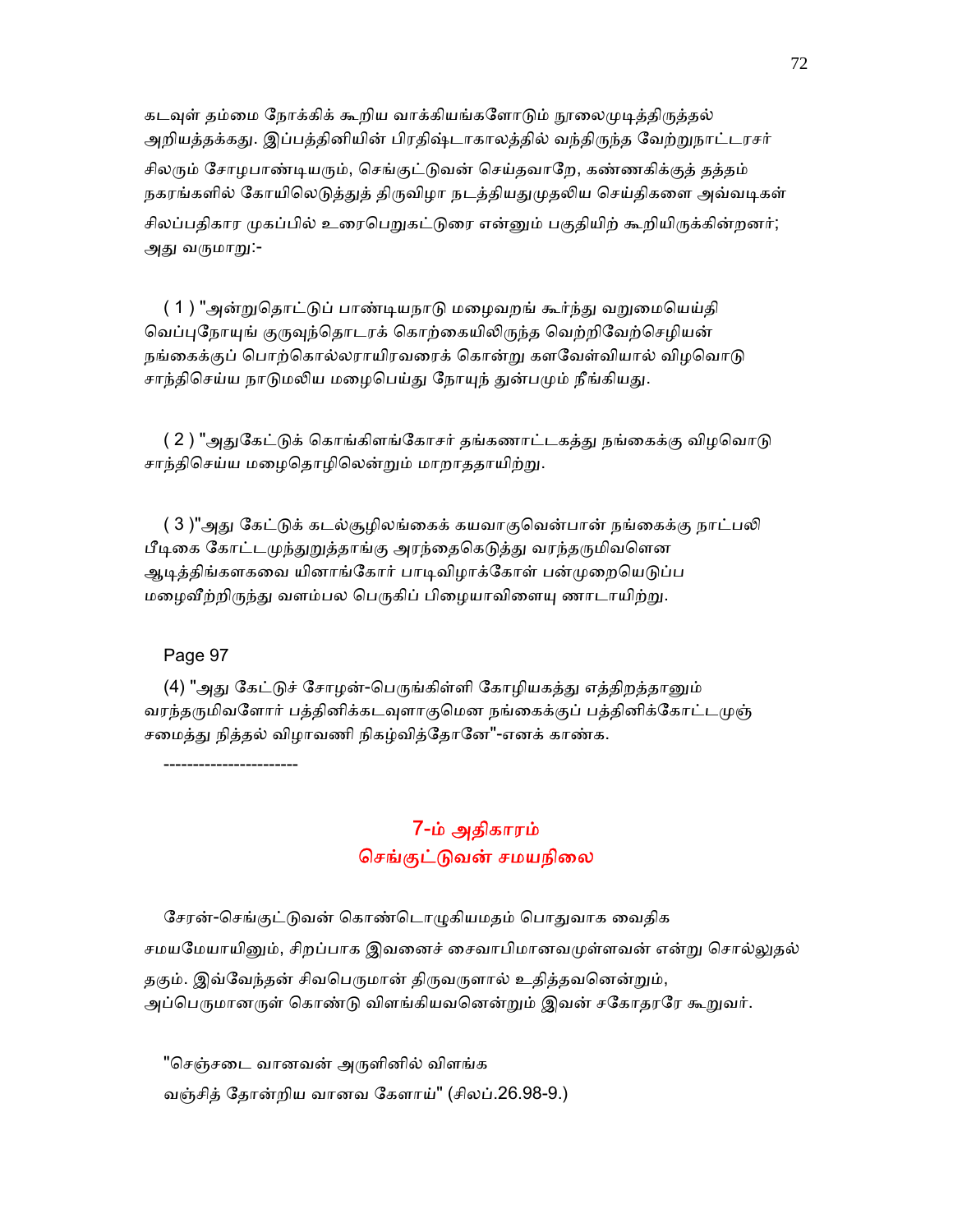"ஆனே றுயர்த்தோ னருளில் விளங்க மாநிலம் விளக்கிய மன்னவன்" (சிலப்.80.141-2.)

இவனது சைவாபிமானத்தை அடியில்வரும் மற்றொரு செய்தியும் விளக்குவதாம். வஞ்சியினின்று வடநாட்டியாத்திரைக்குப் புறப்படுங்காலத்தே, இவ் வேந்தன், சிவபிரான்

## Page 98

பாதுகைகளை வணங்கிவாங்கிச் சிரசில் தரித்துக்கொண்டு தன் அரசுவாவின்மேல் ஆரோகணித்தனனென்றும்,அப்போது ஆடகமாடமென்னுங் கோயிலிற் பள்ளிகொண்ட திருமால் பிரசாதத்துடன் சிலர் வந்து இவனை வாழ்த்திநிற்க, தன்முடியிற் சிவபிரான் திருவடிநிலைகளைத் தரித்திருந்தமையின்,அத் திருமால் பிரசாதத்தை வாங்கித் தன் மணிப்புயத்தில் தாங்கிக்கொண்டு சென்றனனென்றும் இளங்கோவடிகள் குறிக்கின்றார். இவற்றை,

"நிலவுக்கதிர் முடித்த நீளிருஞ் சென்னி உலகுபொதி யுருவத் துயர்ந்தோன் சேவடி மறஞ்சேர் வஞ்சி மாலையோடு புனைந்து இறைஞ்சாச் சென்னி யிறைஞ்சி வலங்கொண்டு" (சிலப்.26:62\_67)

"கடக்களி யானைப் பிடர்த்தலை யேறினன் குடக்கோக் குட்டுவன் கொற்றங் கொள்கென ஆடக மாடத் தறிதுயி லமர்ந்தோன் ேசடங் ெகாண்ᾌ சிலர்நின் ேறத்தத் தெண்ணீர்க் கரந்த செஞ்சடைக் கடவுள் வண்ணச் சேவடி மணிமுடி வைத்தலின் ஆங்கது வாங்கி யணிமணிப் புயத்துத் தாங்கினனாகி-(சிலப்.26:60-67)

என்னும் அடிகளால் அறியலாம். இவற்றால்,சிவபிரான்பால் இவ் வரசனுக்கிருந்த

பத்தி விளங்கத்தக்கது. ஆயினும்,பிற்காலத்தரசர் சிலர்போல மதாந்தரங்களில் வெறுப்புக் காட்டுதலின்றித் தன்காலத்து வழங்கிய எல்லாச்சமயங்களிலும் அன்புவைத்து ஆதரித்து வந்தவன் செங்குட்டுவனென்றே தெரிகின்றது.

Page 99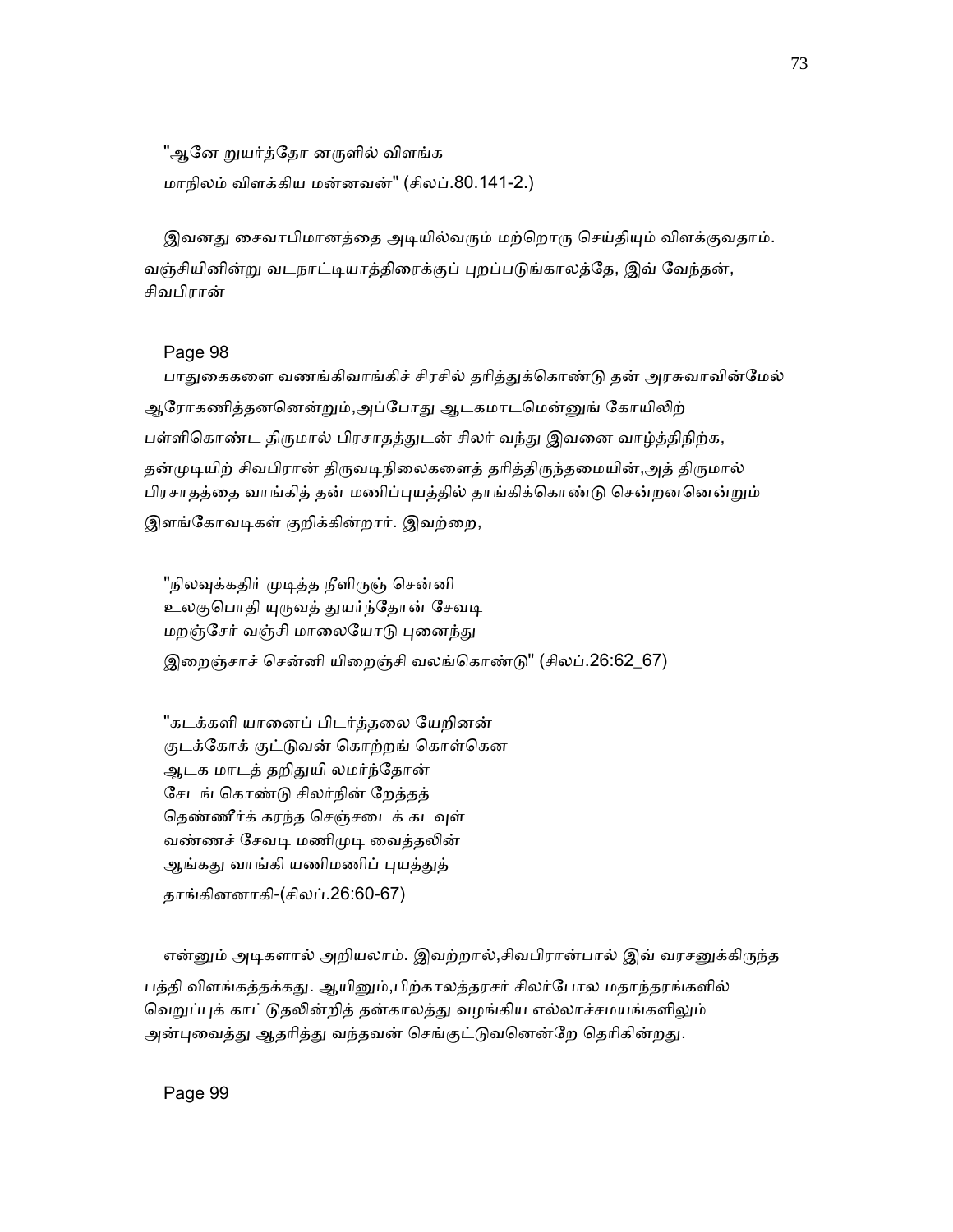இவனாட்சிக் காலத்திலே, வஞ்சிமூதூரில், வைதிகரும் சைநரும் ஆசீவகரும் (ஆசீவகம் - சமணசமயத்தின் பாகுபாடுகளுள் ஒன்று; இம்மதத்தினர்க்குத் தெய்வம் மற்கலியென்றும், நூல் நவகதிரென்றும் கூறுவர். (மணிமே. 27: 112 அரும்பதவுரை.)) பௌத்தரும் தம்மிற் கலந்து வாழ்ந்து வந்தனர். மணிமேகலை, அந்நகர்க்குச் செல்லநேர்ந்தபோது, சமயவாதியரோடெல்லாம் அவள் அளவளாவினள் என்பதனால் இதனையறியலாம். இஃது என்? செங்குட்டுவனுக்கு உடன்பிறந்தவரான இளங்கோவடிகள் அநுஷ்டித்தமதம் சைநமேயாதல் வேண்டுமென்று, அவரது வாக்கின்போக்கால் தெரிகின்றது. செங்குட்டுவனுக்கும் அவன் சகோதரர்க்கும் மிகுந்த நட்பினரான கூலவாணிகன் சாத்தனார் கொள்கையோ, பௌத்தமதமென்பதில் ஐயமில்ைல.இனிச் ெசங்குட்ᾌவனால் ெதய்வமாக வணங்கப்ெபற்ற கண்ணகியுங்கோவலனுங் கொண்டிருந்த மதமும் அப்பௌத்தமேயாமென்பது, மணிமேகலையை நோக்கிக் கண்ணகிக்கடவுள் தன்னிகழ்ச்சிகூறிய வாக்கியங்களால் நன்கறியப்படும். (மணிமே. 29: 42-61.)இங்ஙனம், பௌத்தச்சார்பினரான கோவலன் கண்ணகிகளின் தந்தையர் கொண்ட சமயங்களோ, முறையே பௌத்தமும் ஆசீவகமும் ஆகும்.(சிலப். 27: 90-100.) இவற்றால், செங்குட்டுவன் காலத்திருந்த தென்னாட்டுச் சமயநிலையை நோக்குமிடத்து, அஃது இக்காலத்துப்போற் பரம்பரையநுஷ்டானத்துக் குட்படாது அவ்வவர் அறிந்துகடைப்பிடித்த கொள்கைமாத்திரையாகவே இருந்ததென்பது விளக்கமாம். தந்தைமதம் மகனுக்கும் தம்பிமதம் தமையனுக்கும் உரியதாக அக்காலத்திருந்ததில்லை. ஆயினும், உறவுமுறையிலும் நீதிமுறையிலும், தம்முளிருந்த கொள்கை வேறுபாடுபற்றி அவர்கள் ஒருகாலும்

## Page 100

பிரிந்திருந்தவரல்லர். அக்காலவியல்பு அங்ஙனமாதலின்,சேரன் -செங்குட்டுவன் தன்னைச்சார்ந்த அந்நியமதத்தவரை அபிமானித்ததும் ஆதரித்ததும் வியப்புடையனவல்ல எனலாம். இவ்வாறே, பிற்காலத்துத் தமிழரசரும் மதாந்தரங்களை அபிமானித்திருக்குஞ் செய்தி சாஸனங்களால் அறிந்தது.(இராஜராஜசோழன் 1, முதலியோர் சைவாபிமான மிக்கவர்களாயிலும், இவ்வாறே சைநபௌத்த மதங்களை அபிமானித்து வந்தவர்கள் என்பது அவர்கள் சாஸனங்களால் அறியப்படுகின்றது. (கோபிநாதராயரவர்களெழுதிய சோழவமிச சரித்திரம். பக். 17.)) இனிச் செங்குட்டுவன் தன் வைதிகச்சார்புக்கேற்ப, பிராமணரைப் பெரிதும் ஆதரித்து, அவர்கள் கூறும் உறுதிமொழிப்படியே ஒழுகி வந்தவனென்பது, மாடலனென்ற மறையவனிடம் அவன் காட்டிப்போந்த கௌரவச் செய்கைகளாக முன்பறிந்தவற்றால் விளக்கமாகும். இவன் தமிழ்வேந்தனாயினும் க்ஷத்திரிய வருணத்தவனாதலால், அவ் வகுப்பினர்க்குரிய யாகாதிகளை அந்தணரைக்கொண்டு செய்துவந்ததும்(சிலப். 28: 175-194.)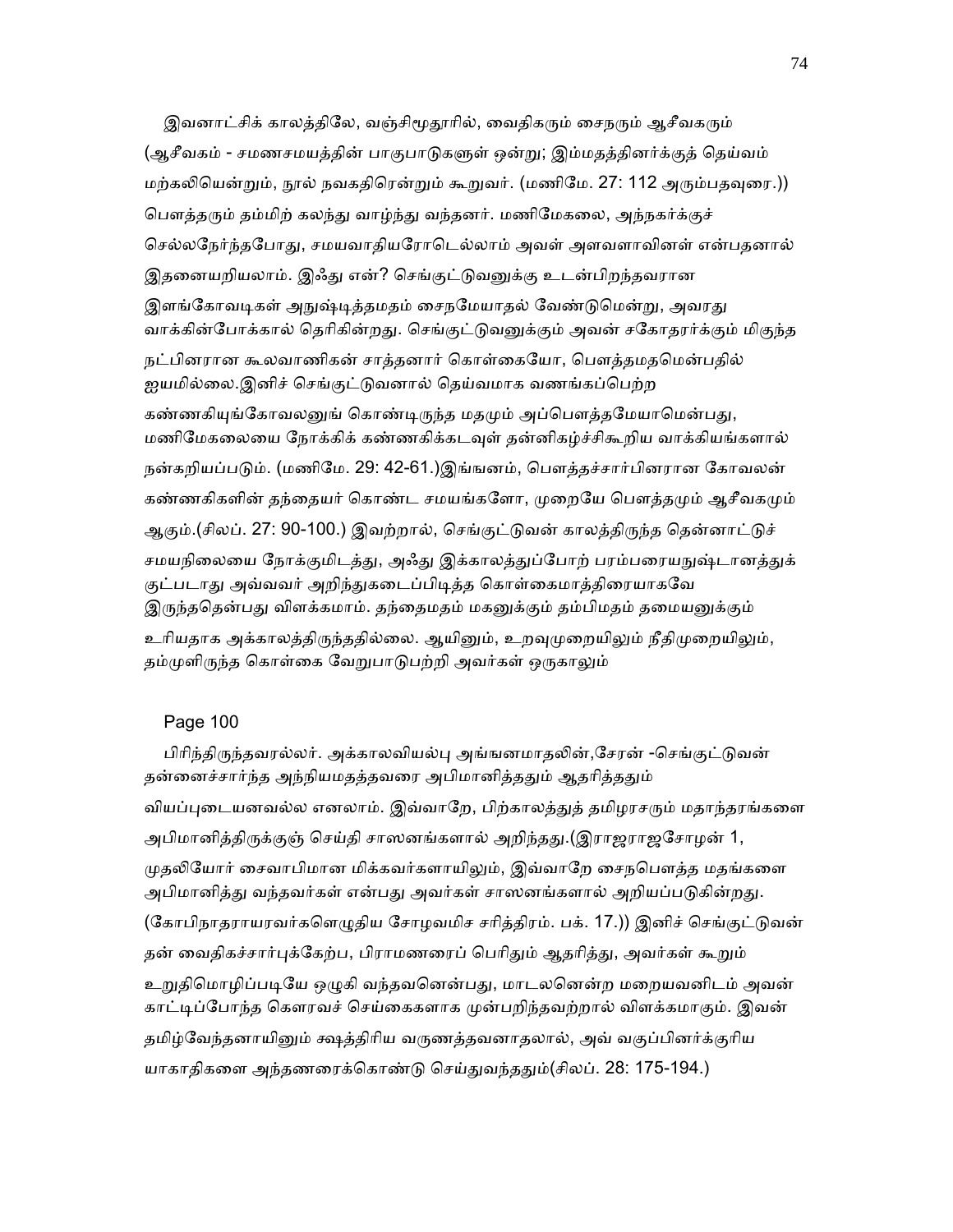பிராமணரையும் அவர் தர்மங்களையும் பெரிதும் போற்றி வந்தமையும்(சிலப். 26: 247-250.) அறியத்தக்கன.

-----------------------------------------------------------

page 101

# 8-ம் அதிகாரம் செங்குட்டுவன் சமகாலத்தரசர்.

செங்குட்டுவன் காலத்தே, தமிழ்ப் பெருவேந்தர்களாகிய சோழபாண்டியரோடு அவர் கீழடங்கிய சிற்றரசர் பலரும் மிகுந்திருந்தனர். தமிழ்ப்பெருவேந்தருள்ளும் பலகிளையினர் தத்தம் நாட்டின் ஒவ்வொருபகுதிகளைப் பிரித்தாண்டு வந்தனரென்பது முன்னூல்களால் உய்த்தறியப்படுகின்றது. சேரரில் தொண்டியையும் மாந்தையையும் தலைநகராகக்கொண்டு ஆட்சிபுரிந்தவர்களை முன்னரே குறிப்பிட்டோம். இவ்வாறே சோழபாண்டியரிலுமிருந்தனரென்பது புறநானூறு முதலியவற்றை நோக்குமிடத்துப் புலப்படக்கூடியதே. ஒரு புலவர் ஒரே வேந்தர்வமிசத்திற் பலரைப்பாடும்படி

நேர்ந்ததற்கு இதுவே காரணமாகும். இவ்வாறு கொள்ளாவிடத்து, பலவரசர் ஒரே வமிசத்தில் ஏககாலத்தில் இருந்தவராகக் காணப்பட்டுச் சரித்திரவொற்றுமை பெறுவதில் மயக்கங் கொள்ள நேரும். இங்ஙனம் மூவேந்தர் வமிசங்களும் தனித்

தனிக் கிளைகளுடையனவாயினும், செங்குட்டுவன் காலத்துச் சோழ பாண்டியருள்ளே தலைசிறந்துநின்ற அரசர்சிலரை நாம் முன்னூல்களினின்று குறிப்பிடலாகும். அன்னோரகளை அடியில் வருமாறு காண்க :--

 $[$ சோழர். $]$ 

செங்குட்டுவன்காலத்திற் சோணாடாண்ட அரசர்கள் பலராயினும், முக்கியமாக, உறையூர்ச்சோழரும் புகார்ச்சோழருமென இருபகுதியினராகக் கொள்ளலாம். " மாடமதுரையும்

#### Page 102

பீடா ருறந்தையும் - ஒலிபுனற் புகாருங் கலிகெழுவஞ்சியும்"(சிலப்பதி. 8: 3-4.) எனச் சோணாடு தங்காலத்தில் இரண்டு இராஜதானிகளு டையதாயிருந்ததை இளங்கோவடிகளும் குறிப்பிடுவர்.(கரிகாற்பெருவளத்தான், உறையூரை நீங்கிப் புகாரைத் தன் தலைநகராகக் கொண்டானென்று பட்டினப்பாலை (அடி. 285.)) குறிப்பிக்கும்.)செங்குட்டுவன் தாயுடன் பிறந்த அம்மானும் சோழன் மணக்கிள்ளியின் மகனுமாகிய நெடுங்கிள்ளி உறையூரை ஆண்டு வந்தனன்.(புறம். 44, 45, 47-ம் பாடல்கள்) இவ்வுறையூர்ச் சோழர்க்கும் புகார்ச்சோழர்க்கும் பெரும்பகைமூண்டு போர்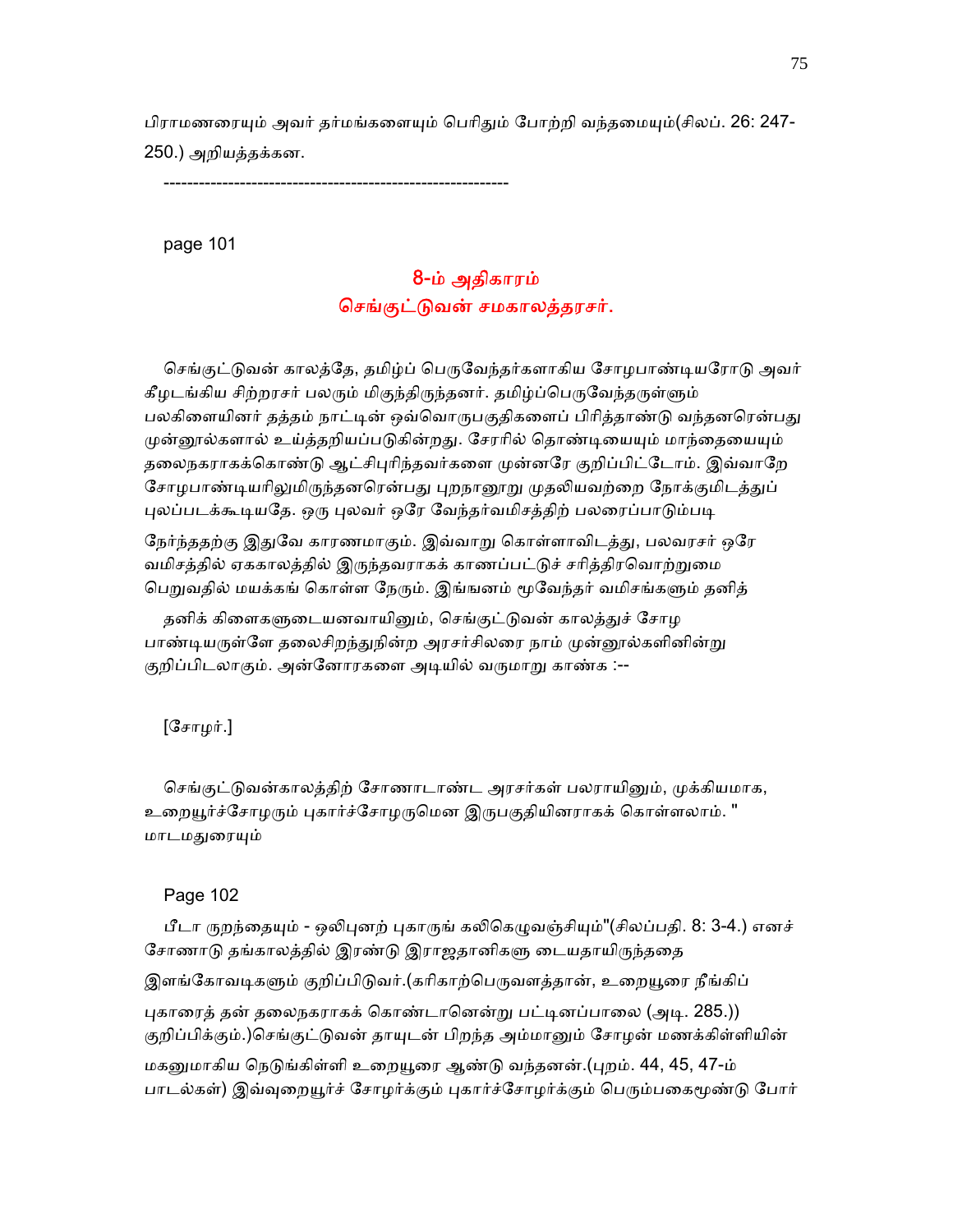நிகழ்ந்து வந்ததாகப் புறநானூற்றால் அறியப்படுகின்றது. புகார்ச்சோழரென்பவர், கரிகாலன்மகனாகக் கருதப்படும் கிள்ளிவளவனும் (இவனே, மணிமேகலையிற் கண்ட சோழன்.) அவன் தம்பியாகிய நலங்கிள்ளியுமாவர். இவருடன் காரியாற்றங்கரையில் நடந்த போரிலே, செங்குட்டுவனம்மானாகிய நெடுங்கிள்ளி இறந்தான் என்பது, 'காரியாற்றுத் துஞ்சிய' என அவன் விசேடிக்கப்படுதலாலும்(புறம். 47.) அப்போரில் கிள்ளிவளவன் தம்பியே வெற்றிபெற்றவனென்பது, "ஆர்புனை தெரிய விளங்கோன்றன்னால், காரியாற்றுக்கொண்ட காவல் வெண்குடை, வலிகெழு தடக்கை மாவண் கிள்ளி" எனச் சாத்தனார் மணிமேகலையிற் கிள்ளிவளவனைக் கூறுதலாலும் (மணி. 19: 126-128.) புலப்படுகின்றன.செங்குட்டுவன் அம்மானாகிய நெடுங்கிள்ளி இங்ஙனமிறந்ததும், அவன் மகனான பெருங்கிள்ளி உறையூரிற் பட்டமெய்கினன். திருக்கோவலூர்ச் சிறறரசனும் பெருவீரனுமாகிய மலையமான் திருமுடிக்காரி(இவனே கடையெழுவள்ளல்களுள் ஒருவனாகிய காரி.) என்பவன் உறையூர்ச் சோழர்க்குச் சேனாபதியாகவிருந்து

## Page 103

----------

உதவிபுரிந்து வந்தான்; ஆனால், இவனும் அதிர்ஷ்டவீனத்தால் இடையில் இறந்து விட்டான். விடவே,ஆண்டில் இளையனாய்ப் பட்டமெய்திய பெருநற்கிள்ளிக்கு விரோதமாக அவன் ஞாதியரசரெல்லாம் கிளம்பிப் பெருங்கலகம் விளைப்பாராயினர். இக்காலத்தே, அவ்விளஞ் சோழன் தனக்குப் பெருந்துணைவனாக- விருந்த மலையமானது முள்ளூர் மலையில் ஓடி ஒளிக்கும்படி நேர்ந்தது. இவனை இவ்வாபத்துக்காலத்திற் காத்துவந்தவன், முற்கூறிய மலைய மான்மகன் திருக்கண்ணன் என்பான்.\*இங்ஙனம் தன் அம்மான்மகனுக்கு நேர்ந்த ஆபத்தைக் கேட்டதும்,செங்குட்டுவன் விரைந்துசென்று,அவனுக்குப் பகைவராய்த் தோன்றிய சோழரொன்பதின்மரை உறையூரையடுத்த நேரிவாயிலில் அழித்துத் தன் மைத்துனச்சோழனைப் பட்டத்தில் நிறுவினான்.† இச்செய்தி முன்னரும் விளக்கப்பட்டது. இங்ஙனம் செங்குட்டுவன் செய்தது, அவன் இரண்டாமுறை வடநாடு சென்று வந்ததற்கு இரண்டொரு வருஷங்கட்கு முந்தியதாகும்;அஃதாவது -அவனது 45-ம் வயதை ஒட்டியதாதல் வேண்டும். இவ்வாறு,செங்குட்டுவனால் உதவி புரியப்பெற்றவனே,பிற்காலத்தில் பெருவீரனாய்,'இராசசூயம்வேட்ட பெருநற்கிள்ளி' எனச் சிறப்பிக்கப் பெற்றவன் எனத் தெரிகின்றது. ‡ இவனே,செங்குட்டுவன், கண்ண கிக்குக் கோயிலெடுத்துச் சிறப்பித்த செய்திகேட்டுத் தானும் உறையூரிற் கோயிலொன்றுகட்டி,அப்பத்தினிக்குத் திருவிழாவெடுத்துச் சிறப்பித்தனன்.\$ செங்குட்டுவனம்மானையும்

\* .(ᾗறநாᾕᾠ.174-ம்பாட்ᾊல் இச்ெசய்தி குறிப்பிடப்பᾌதல் காண்க.)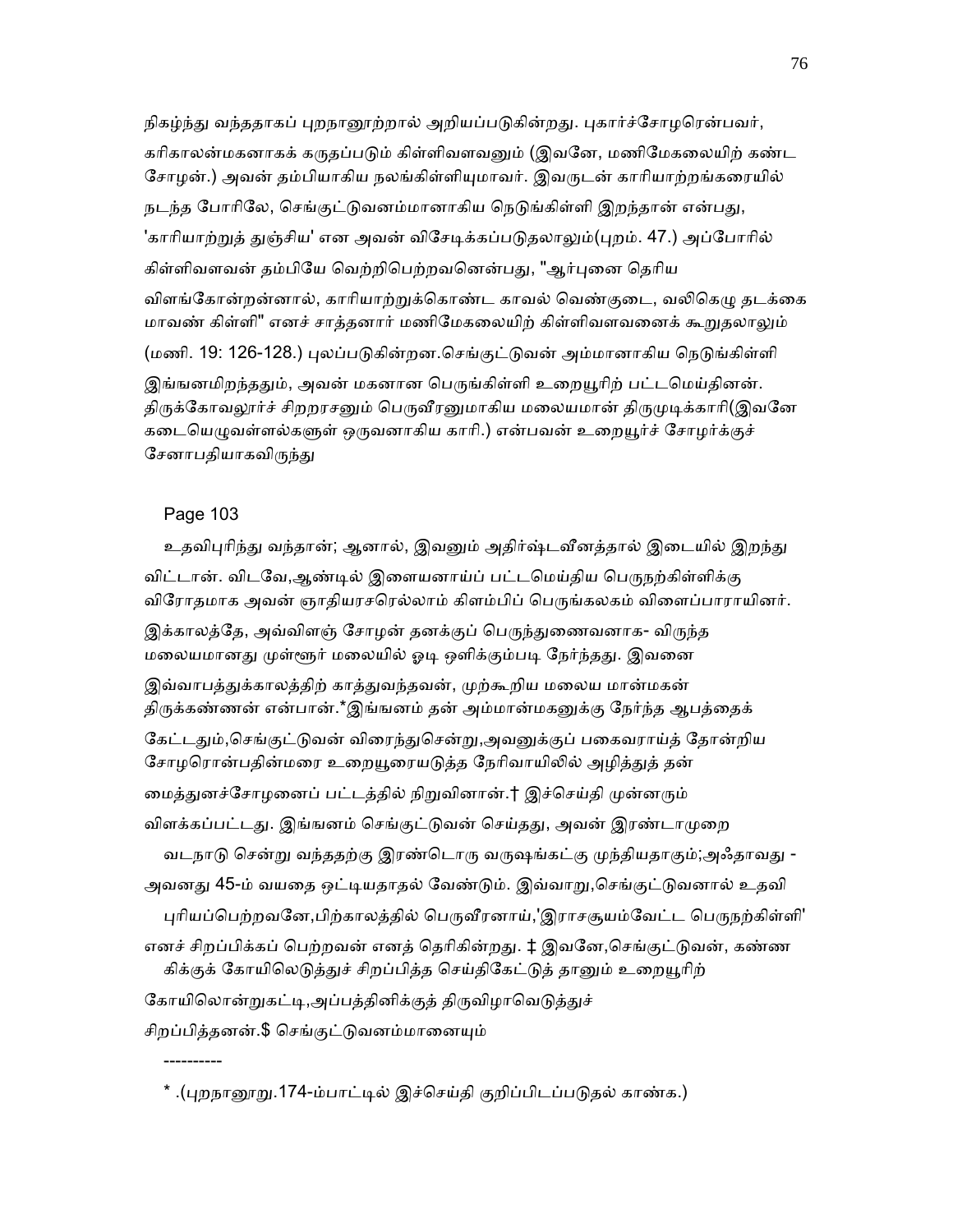†(சிலப்.27:118-23)‡ (புறம்.16). \$(சிலப். உரை பெறு கட்டுரை.)

# page 104

அம்மான் சேயையும் பற்றி யாமீண்டெழுதியவற்றிற் சில புறநானூறு முதலியவற்றைக் கொண்டு ஊகித்தனவாம்; ஆதலின்,அறிஞர் அவற்றை ஏற்றபெற்றி ஆராய்ந்துகொள்ளக் கடவர். இவற்றால், செங்குட்டுவன் காலத்துச் சோழரை அடியில்வருமாறு குறிக்கலாம்.

[உறையூர்] [புகார்] மணக் கிள்ளி கரிகாற்பெருவளத்தான்  $\mathbf{||}$ (காரியாற்றுத் துஞ்சிய) | நெடுங்கிள்ளி கிள்ளிவளவன்  $\mathbf{||}$  (இராசசூயம் ேவட்ட) (ேசட்ெசன்னி) ெபᾞநற்கிள்ளி. நலங்கிள்ளி.

[பாண்ᾊயர்.]

-----------

இனிச் செங்குட்டுவன்காலத்து விளங்கிய பாண்டியர் ஆரியப்படைதந்த

நெடுஞ்செழியனும், அவன் தம்பியோ மகனோவாகிய வெற்றிவேற் செழியனுமாவர்.செங்குட்டுவன் சிறிய தந்தையும் இமயவரம்பன்-நெடுஞ்சேரலாதன்

தம்பியுமாகிய பல்யானைச் செல்கெழுகுட்டுவனும், ஆரியபடை தந்த நெடுஞ்செழியனும் சமகாலத்தவராகத் தெரிகின்றது.\* பிற்கூறிய செழியனே கோவலனை அநியாயமாகக் கொல்வித்து அவ்வநீதியை உணர்ந்து தன்மனைவியுடன்

உயிர்விட்டவன். "வடவாரியர் படைகடந்து,தென்றமிழ்நா டொருங்குகாணப்,

புரைதீர்கற்பிற் றேவிதன்னுடன், அரசுகட்டிலிற்றுஞ்சிய பாண்டியன் நெடுஞ்செழியன்" என்று இவனைச் சிறப்பித்துக் கூறுவர் இளங்கோவடிகள்.\*\*

\* இது, சிலப்பதிகாரம் கட்டுரைகாதையில் வரும் பராசரனென்னும் பார்ப்பான் வரலாற்றால் அறியப்படும்.)

\*\* சிலப்.மதுரைக்காண்டத்தினிறுதிக் கட்டுரை

page 105

-------------------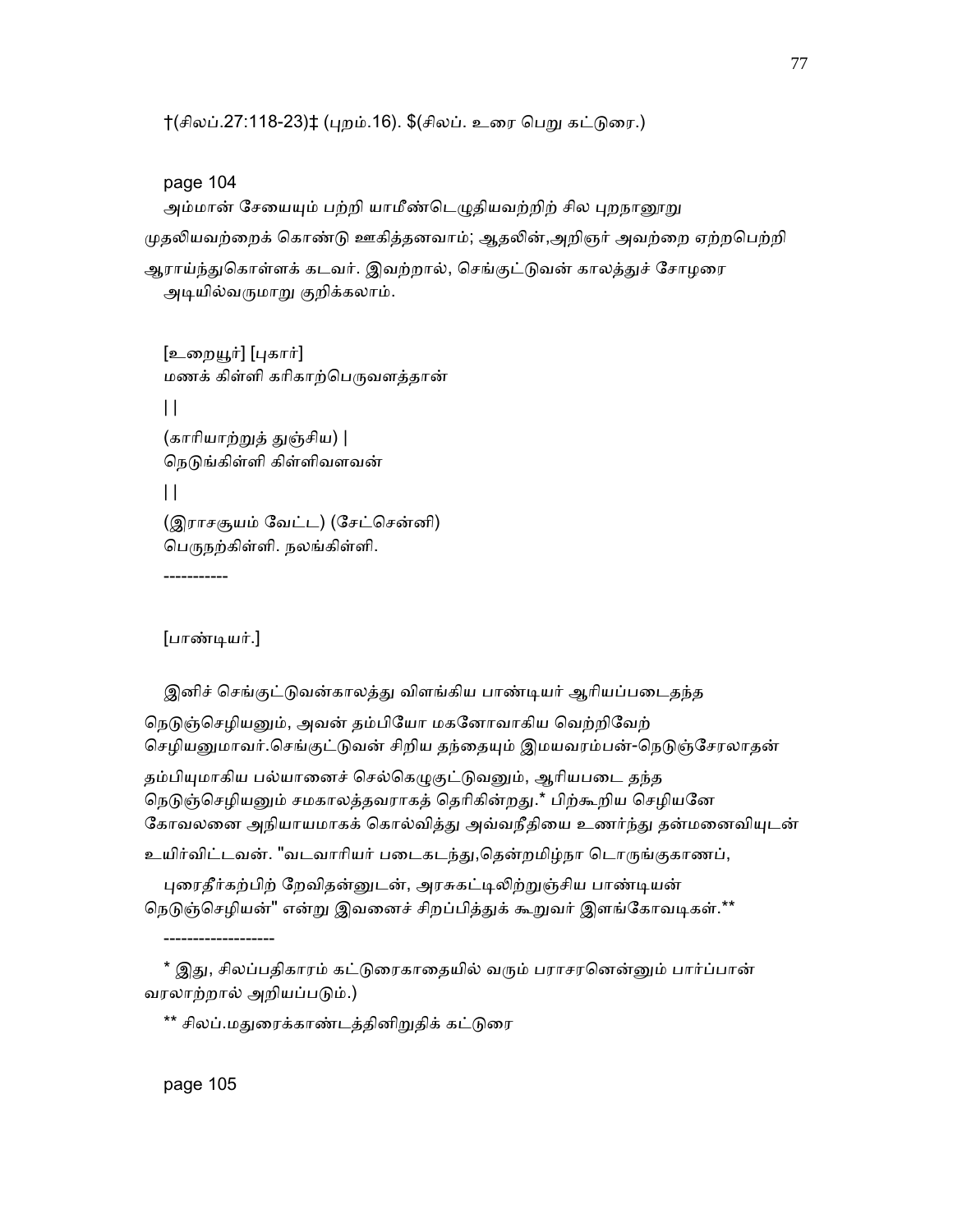இப்பாண்டியன் பெரிய வீரனும் அரியபுலமையும் உடையவன். இவன்பாடிய பாடலொன்று புறநானூற்றிற்(183) காணப்படுவது கொண்டு, இவனது புலமையும் தருமசிந்தையும் அறியலாம். இச்செழியன் கண்ணகிவழக்கைக் கேட்டு இறந்ததும், கொற்கையில் இளவரசாய் ஆட்சிபுரிந்துவந்த வெற்றிவேற்செழியன் தென்னாட் டாட்சிக்கு உரியவனாயினன்.செங்குட்டுவன் வடக்கே யாத்திரை சென்றிருந்த காலத்தில், இச் செழியனுக்கு முடிசூட்டுற்சவம் நடைபெற்றது.+ இவன் பட்டமெய்தியதும், ன்மாறன் என்னும் வேறுபெயர் பூண்டனனென்று கருதப்படுகிறது. கோவலன் கொலையுண்டமைக்குப் பொற்கொல்லனே காரணமாயிருந்தமையால் அச்சாதியா ரனைவர்மேலும் இப்பாண்டியன் பெருஞ்சீற்றங்கொண்டு, அவர்களு ளாயிரவரைக் கண்ணகியின்பொருட்டுக் களவேள்விசெய்து கொன்றானென்றும், அதற்கு அப்பத்தினி உவந்தருளினளென்றுங் கூறுவர்.\*\* இவ்வரசன் சிலகாலமாட்சி புரிந்து இறந்ததும், இவன்மகனாய்ப் பட்டமெய்தியவன் நெடுஞ்செழியன் என்பவனாகத் தோற்றுகின்றான். மிகச்சிறுபிராயத்திலே சிறந்தவீரனென்று பேர்பெற்றவன், இச்செழியன். தன்னுடனெதிர்த்த தமிழரசர் எழுவருடன் இவன்

அதிபால்யத்தில் தலையாலங்கானம் என்றவிடத்துநிகழ்ந்த போரில் வெற்றிபெற்ற செய்தி முன்னூல்களிலே பெரிதும் புகழப்படுகின்றது.++

+ சிலப்.27:114-138 \*\* இந்நூல். பக் - 96.

 ++ ᾗறம்.77;அகம்-36.சின்னமᾕர்த் தாமிர சாஸனᾙம் இவன் ேபார்ச்ெசய்தி கூᾠதல் அறியத்தக்கᾐ. (Vide Madras G.O. No. 508 Public dated 27-6-07.))

## Page 106

-------------------------

இந்நெடுஞ்செழியனுக்குப் பின் பட்டமெய்தியவன் உக்கிரப்பெருவழுதி என்பவனாதல் வேண்டும்.கடைச்சங்கமிருந்த பாண்டியருள் இவனையே

இறுதியில்வைத்து நூல்கள் கூறுதல் காண்க.\* இச் செழியன்,கானப்பேர்† என்ற ஊைரப்பிᾊத்ᾐ அதன்

தலைவனான வேங்கைமார்பனைப் போரில்வென்றவன்,எட்டுத் தொகையுள் ஒன்றாகிய அகநானூறு தொகுத்தவனும் இவ்வரசனேயாவன்.செங்குட்டுவன் அம்மானாகிய பெருநற்கிள்ளியும், சேரமான் மாவெண்கோவும், இவ்வுக்கிரப்பெரு வழுதியும் மிக்கநட்பாயிருந்த செய்தி ஔவையார் பாடலொன்றால்‡ (\*புறம்.367) அறியப்படுகின்றது. இவற்றால்,நம் சேரர் பெருமான்காலத்தில் ஆட்சிபுரிந்த பாண்டியரை அடியில் வருமாறு கொள்ளலாம்.

```
ஆரியப்படைதந்த நெடுஞ்செழியன்
\blacksquare ெவற்றிேவற்ெசழியன் என்ற நன்மாறன்
```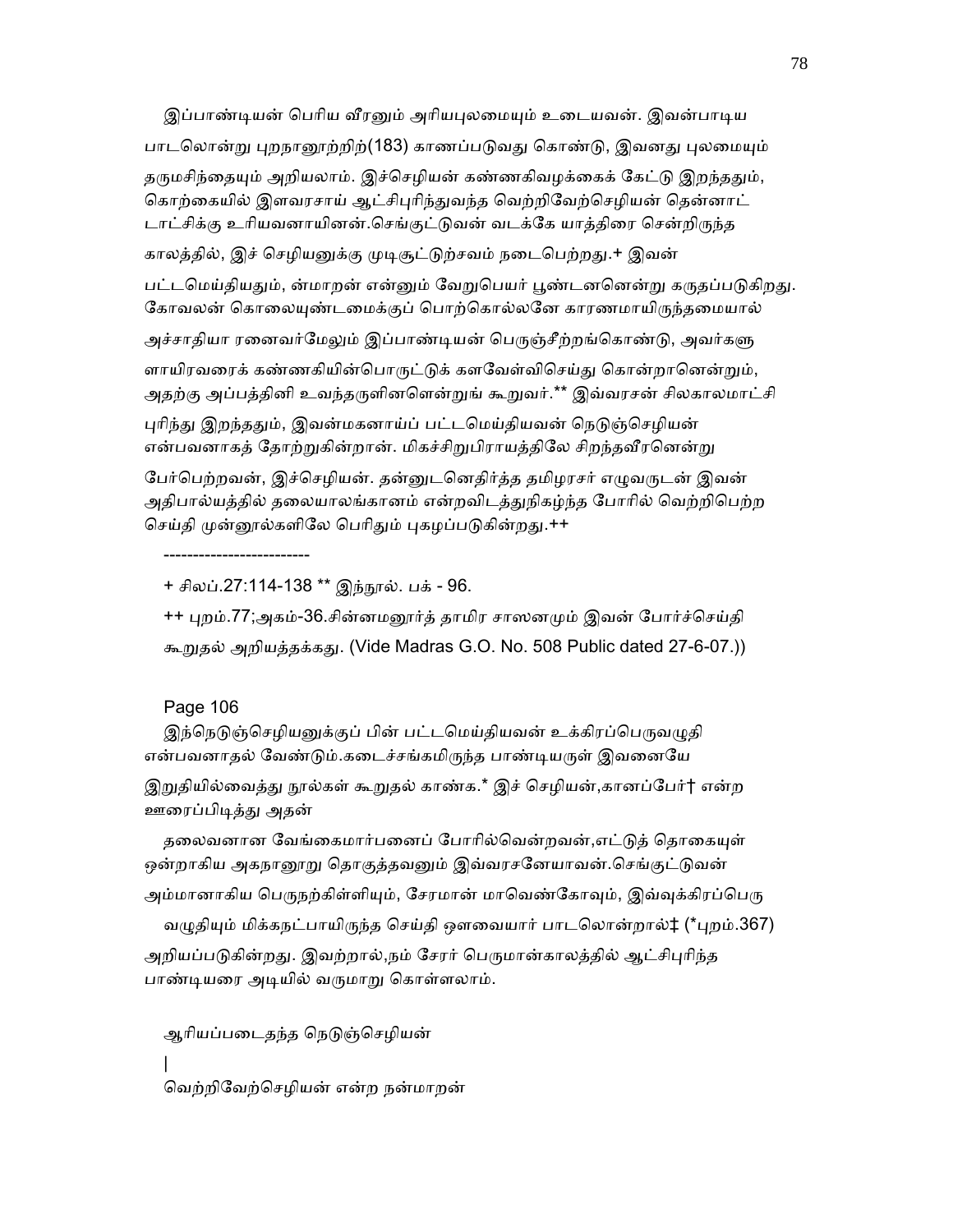$\blacksquare$ தலையாலங்கானத்துச் செருவென்ற நெடுஞ்செழியன்  $\blacksquare$ கானப்பேர்தந்த உக்கிரப்பெருவழுதி.

\* இறையனார் களவியல் உரைப்பாயிரம். † இஃது, இப்போது பாண்டி நாட்டுள் காளையார்கோயில் என வழங்கும் தலமாகும். ‡ புறம்.367.

[ேசரர் கிைளயினர்.]

----------------------

செங்குட்டுவனுடைய மாற்றாந்தாய்மக்களையும் அவன் ஞாதியரான இரும்பொறைகளையும் 'சேரவமிசத்தோர்' என்னும் பகுதியுள் விரித்துக் கூறினேம்.

Page 107

இவருள், மாற்றாந்தாய்ச் சகோதரரான நார்முடிச்சேரலும் ஆடுகோட்பாட்டுச் சேரலாதனும், ஞாதியராகிய செல்வக்கடுங்கோவும் பெருஞ்சேரல் என்பவனும், செங்குட்டுவன் காலத்தவராகத் தெரிகின்றனர். மேலேகூறிப்போந்த முறையே, பண்டைநூல்களிற் கண்ட செய்திகள் பலவற்றுக்கும் மிகப் பொருந்துவதென்பது, அறிஞர் நுணுகி அறியத்தக்கது\*.

----

\*காலஞ்சென்ற ஸ்ரீ கனகசபைப்பிள்ளையவர்கள் தம் '1800- வருஷத்துக்கு முற்பட்ட தமிழர்' (The Tamils 1800 - years ago)என்னும் அரியநூலில், செங்குட்டுவன் மரபை முற்றும் வேறுபடக் குறித்திருப்பதோடு, ஏனைச் சோழர்வமிசத்தையும் சிறிது மாற்றியெழுதியிருக்கின்றனர். அவர்கள் கருத்துப்படி, செங்குட்டுவன் தந்தை -செல்வக்கடுங்கோ வாழியாதனும், தாய் - கரிகாலன் மகளுமாவர்.ஆனால், பதிற்றுப்பத்தின் 5-ம் பதிகத்தில் "குடவர்கோமான் நெடுஞ்சேரலாதற்குச் சோழன் மணக்கிள்ளி" மகளீன்ற மைந்தன் எனச் செங்குட்டுவன் கூறப்படுகின்றான். இதனால், இவன்றந்தை நெடுஞ்சேரலாதனென்பதும், தாய் மணக்கிள்ளியின் மகளென்பதும் விளக்கமாகும்.இனிப் பிள்ளையவர்கள், மாந்தரஞ்சேர லிரும்பொறையைச் செங்குட்டுவன் மகனாகக் கருதினர். செங்குட்டுவன் மகன் குட்டுவஞ்சேரலென்பது பதிற்றுப்பத்தின் 5-ம் பதிகத்தால் நன்கறியப்படும். மாந்தரஞ்சேரல், சேரர் கிளையினராய்த் தொண்டியாண்ட இரும்பொறை மரபினனாவன். இம்மாந்தரன் மகனாகப் பெருஞ்சேரலிரும்பொறையைப் பிள்ளையவர்கள் குறித்திருப்பதும் மாறாகும். இப்பெருஞ்சேரல், செல்வக்கடுங்கோ-வாழியாதன் மகனாவான். இஃது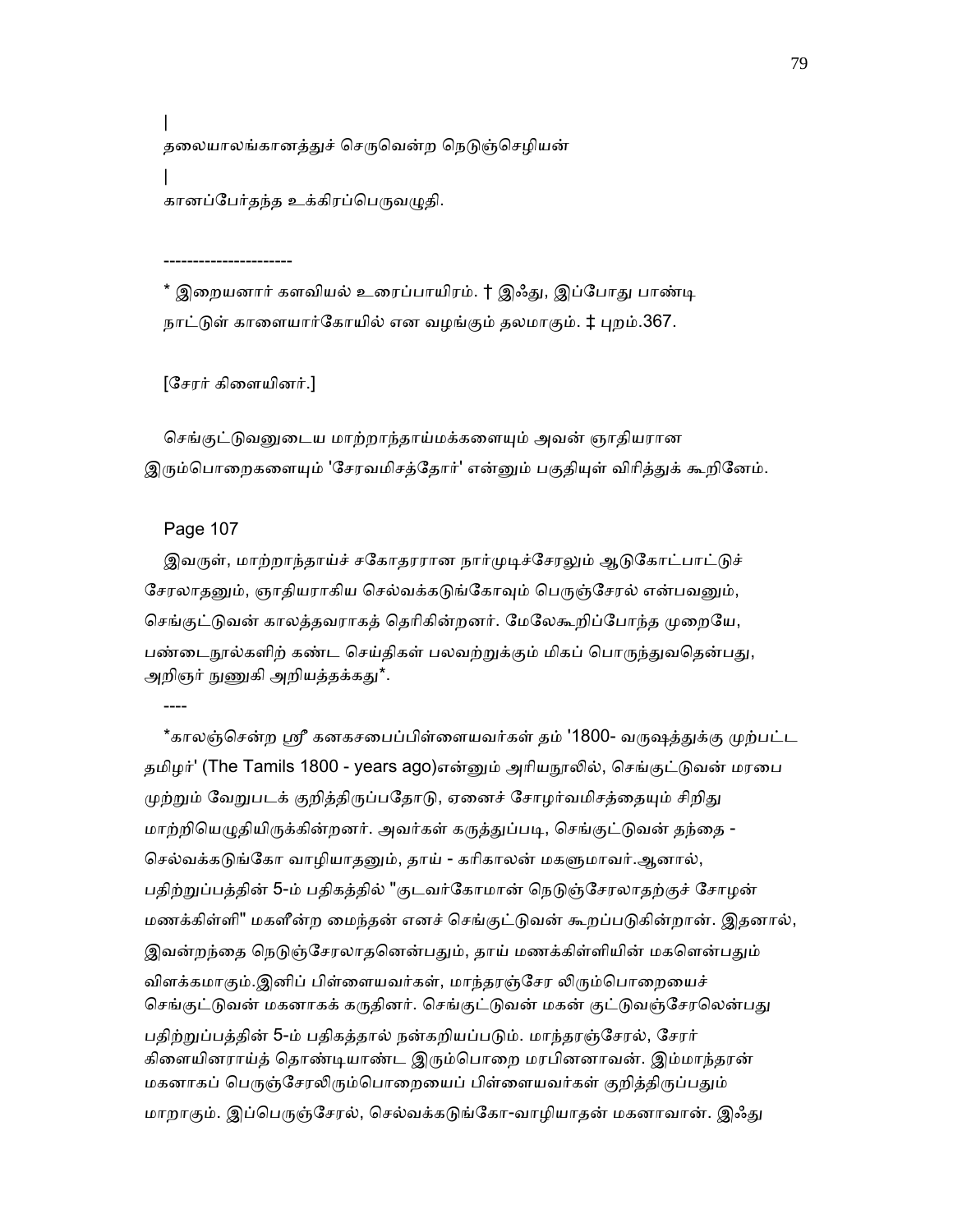அவனைப் பற்றிய 8-ம்பத்துப் பதிகத்துவரும் 'பொய்யில் செல்வக்கடுங்கோவுக்கு வேளாவிக்கோமான் பதுமன் தேவியீன்ற மகன்' என்னுந் தொடரால் விளக்கமாம். ஆகவே, இந்நூலின் முதலிற்குறித்த முறைப்படி சேரர் மரபினரைக்கொள்ளுதலே பெரிதும் பொருத்தமென்பது ஆராய்ந்தறியத்தக்கது. இனிச் சோழர்மரபினரை முன்குறித்தபடி இருபகுதியினராகக் கொண்டு, உறையூர்ச் சோழர் கிளையில்,மணக்கிள்ளியையும், அவன் மகனாக நெடுங்கிள்ளியையும், அவன் மகனாகப் பெருநற்கிள்ளியையும் காட்டுதலும்;புகார்ச்சோழர்கிளையில்,கரிகாலன், கிள்ளிவளவன், நலங்கிள்ளி என்பவரை முறையே காட்டுதலும் பொருத்தமாம். மணக்கிள்ளியின் மகளும் நெடுங்கிள்ளிக்குடன்பிறந்தவளுமாகிய நற்சோணை, செங்குட்டுவன்தாயென்பதுங் குறிக்கத்தக்கது. பாண்டிய வமிசாவளியாகப் பிள்ளையவர்கள் குறிப்பிட்டவை, முன்னூல்களோடு பொருந்தும்.

 page 108 [ேவᾠ அரசர்கள்.]

இனிச் சேரன்-செங்குட்டுவன் காலத்திருந்த அந்நியரான அரசர்கள்:-- (1) கொங்கிளங்கோசர், (2) கயவாகு, (3) நூற்றுவர் கன்னர், (4) அறுகை என்போர். இவருள் கொங்கிளங்கோசரென்போர் குடகுநாட்டை ஆண்டவர்கள்.\*கயவாகு இலங்கையை ஆட்சிபுரிந்தவன். நூற்றுவர்கன்னர் என்போர் கங்கையின் வடகரையிலுள்ள பிரதேசங்களையும் மாளுவநாட்டையும்† ஆட்சிபுரிந்தோர். அறுகையென்பவனும் அவ்வட நாட்டரசரில் ஒருவனாகத் தெரிகின்றது. இவரெல்லாம் செங்குட்டுவனுக்கு மிக்க நட்பாளராக விளங்கியவரென்பது சிலப்பதிகாரம் பதிற்றுப்பத்து முதலியவற்றால் தெளிந்தது. இன்னோர் செய்திகள் "செங்குட்டுவன் காலவாராய்ச்சி" என்ற பகுதியினும் விரிவாக வருதலால், இங்குக் கூறப்பட்டில.

\*இதனால்,முற்காலத்துக் கொங்குதேசம், குடகுநாடாயிருந்தமை பெறப்படும். † 'குடகக் கொங்கரு மாளுவவேந்தரும்' என்புழி இளங்கோவடிகள் குறித்த மாளுவவேந்தர், செங்குட்டுவன் நட்பரசரான கன்னரேயாதல் வேண்டும். ஏனெனில்,கண்ணகியின் சிலைக்கு மிகவும் உதவிசெய்த கன்னர், அப்பத்தினிப் பிரதிஷ்டைக்கு வந்திருக்கத் தவறாராதலால், அவர் வருகையை அடிகள் குறியாதிரார் என்க.

Page 109

---------------

இவர்களன்றித் தமிழ்நாட்டில் செங்குட்டுவன் காலத்து விளங்கிய சிற்றரசரும் பலராவர். புறநானூறு அகநானூறு முதலிய சங்கச் செய்யுள்களை ஆராயுமிடத்து,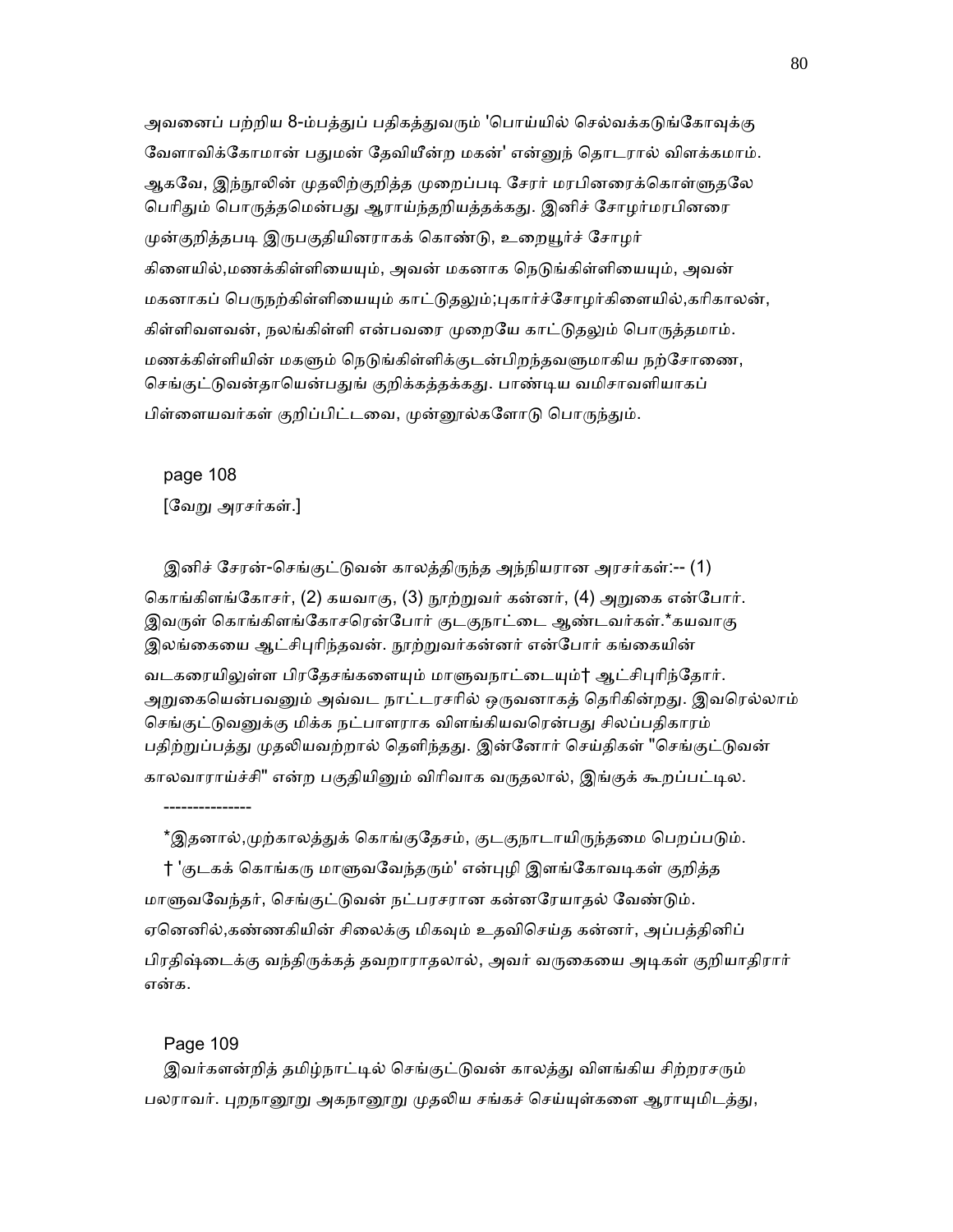அவற்றிற் குறிக்கப்பட்ட சிற்றரசரில் அநேகர் இவன் காலத்தவராக அல்லது இவன்காலத்தை ஒட்டியிருந்தவராகவே புலப்படும்.அவரையெல்லாம் ஈண்டுக் காட்டின் விரியும். இனிச் செங்குட்டுவனுக்குப் பகையரசராய் இருந்தவரைப்பற்றி இவனது போர்ச்செய்தி கூறப்பட்டவிடத்தும் பிறவிடங்களிலும் கூறியுள்ளோம்.

--------------------

# 9-ம் அதிகாரம் செங்குட்டுவனைப் பாடிய இருபெரும் புலவர்கள்.

சேரன்-செங்குட்டுவன்காலத்தே, தமிழ்நாட்டிற் புலவர் பெருமக்களாக விளங்கியவர், பலர்; இவரெல்லாம் தமிழ்ப் பேரரசர்களாலும் சிற்றரசர்களாலும் பெரிதும் அபிமானித்து ஆதரிக்கப்பட்டுவந்தனர். எட்டுத்தொகை நூல்களிற் காணப்பட்ட புலவர்பெருமக்களிற் பலர், செங்குட்டுவன்காலத்தும் அவனையொட்டியும் ஒருநூற்றாண்டுக்குள் விளங்கியிருந்தவராகவே, அன்னோர்பாடிய அரசர் முதலியவரின் தொடர்புகள்கொண்டு அறியப்படுகின்றனர். இங்ஙனம் இச்சேரனை அடுத்திருந்த புலவர் வரலாறுகளையெல்லாம் விரிப்பிற்பெருகும்;ஆயினும், செங்குட்டுவனால் நேரில் அபிமானிக்கப்பட்ட புலவரிருவரை மட்டும் இங்கே குறிப்பிடல் தகும். அவராவார்:- பரணரும் சாத்தனாரும்.

 Page 110 [பரணர்.]

இவருட் பரணரென்பவர், கடைச்சங்கமிருந்த புலவர் பெருமக்களுள் ஒருவர். இவரைப்போல அக்காலத்தே புகழ் பெற்றிருந்தவர், கபிலர் ஒருவரேயெனலாம். அந்தணர்குல திலகராகிய இப்பரணர், ெசங்குட்ᾌவைனப் பதிற்ᾠப்பத்தின் ஐந்தாம் பதிகத்தாற்பாடி, அவனது வீரங்கொடை முதலியவற்றை விளக்கியிருக்கின்றார். இவர் பாடல்களைக்கேட்ட சேரர் பெருமான் மகிழ்வுற்று உம்பற்காடு என்னும் சேரநாட்டுப் பகுதியின் அரசிறைவருவாயையும், தன் மகன் குட்டுவஞ்சேரலையும் பரணர்க்குப் பரிசாகக்கொடுத்தான் என்று, அப்பத்தின் இறுதிவாக்கியங் கூறுகின்றது. தன் மகைனப் பாிசளித்தான் என்பதற்கு, பரணாிடம் அவைன மாணாக்கனாக ஒப்பித்தசெய்தியைக் குறிப்பதாகக் கொள்ளுதலே பொருந்தும். இப்பரணர் தம் பாடல்களிலே, செங்குட்டுவன் கடலிடையிருந்த தன்பகைவர்மேற் படையெடுத்து மரக்கலங்களைச் செலுத்திய பேராற்றலையே மிகுதியாகப் புகழ்கின்றனர். செங்குட்டுவன் தந்தை நெடுஞ்சேரலாதனாலும் இப்புலவர் அபிமானிக்கப்-பட்டவரென்பது, அச்சேரலாதன் சோழனுடன்புரிந்த பெரும்போரில் இறந்துகிடந்தபோது, இவர் உருகிப்பாடிய பாடலொன்றால்(புறம்-62.)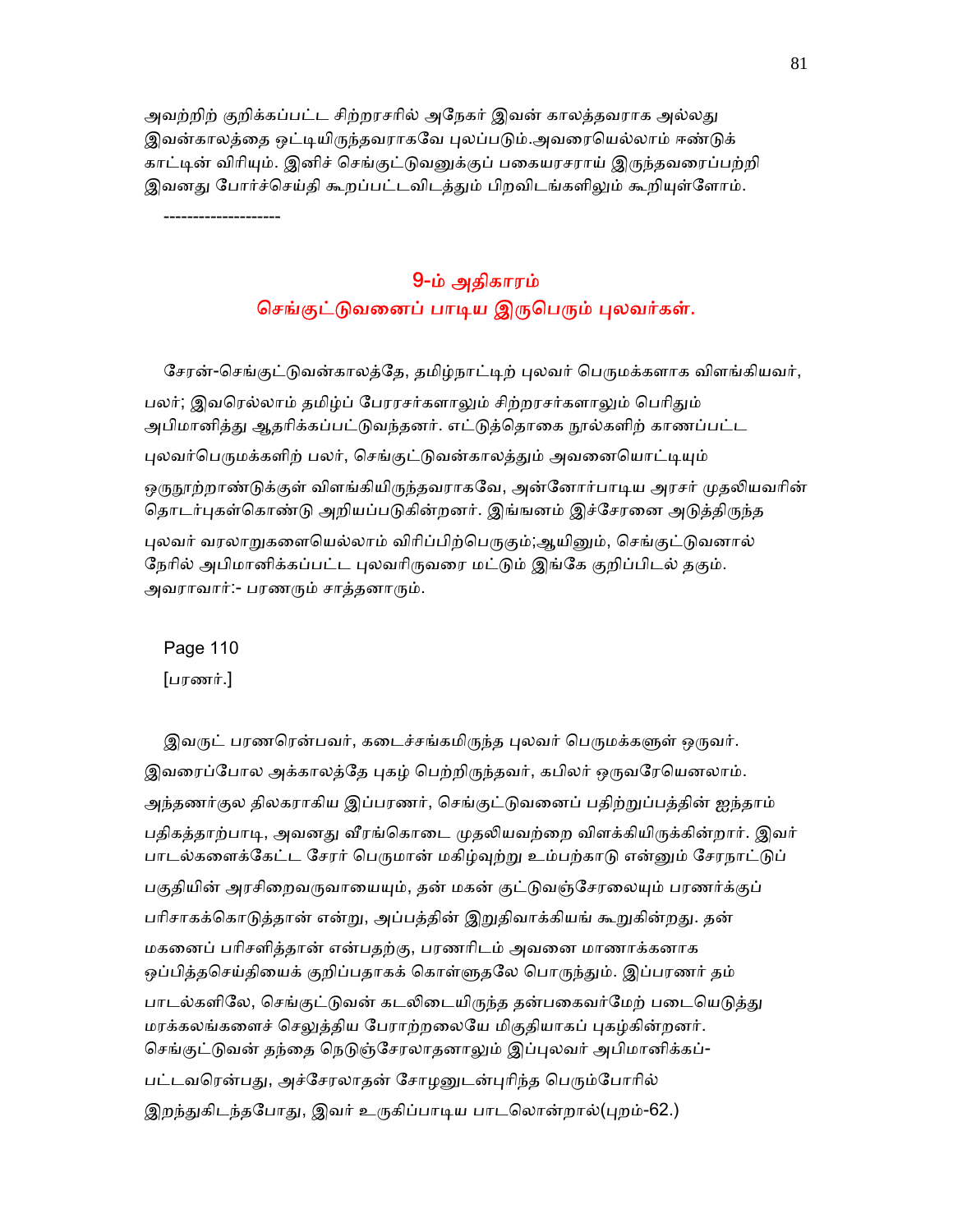உணரப்படுகின்றது. மற்றும், இவராற்பாடப்பெற்றதமிழரசர், உருவப்பஃறேர் இளஞ்சேட்சென்னியும் (இவன், காரிகாற்பெருவளத்தான் தந்தை) வேற்பஃறடக்கைப் பெருவிறற்கிள்ளியும்,வையாவிக்கோப்பெரும்பேகனும்(பேகனும் அதிகனும் கடையெழுவள்ளல்களைச் சேர்ந்தவர்.) அதிகமானஞ்சியும் வேறு சிலருமாவர். ஒளவையாராலும் அருமையாகப் புகழ்ந்து கூறப்பட்டவர்

# Page 111

இப்புலவர் பெருமானெனின் வேறு மிகுத்துச் சொல்வதென்னை?\* எட்டுத்தொகைநூல்களிலே, இவர் பாடியனவாக 82-செய்யுட்கள் காணப்படுகின்றன. இப்பாடல்களால் அறியப்படும் விசேடங்களையெல்லாம், மஹாமஹோபாத்யாய-ஐயரவர்கள் பதிற்றுப்பத்துப் பதிப்பின் முகவுரையில் நன்குவிளக்கியிருத்தலால், இங்கு அவற்றை எடுத்தெழுதுவது மிகையென விடுத்தோம்.

## [சாத்தனார்]

இனிச் சாத்தனார் என்பவரும், கடைச்சங்கப் புலவருள் ஒருவரே; இவர் மதுரையில் நெல்லுப்புல்லு முதலிய கூல\*\* வியாபாரஞ் செய்துவந்தமையால், மதுரைக் கூலவாணிகன் சாத்தனார் எனப் ெபயர்ெபற்றனர். சங்கத்தில் அரங்ேகற்றற் பொருட்டுப் பிறர் பாடிவரும்நூல்களிற் குற்றங்காணுந்தோறும், அவற்றுக்கு மனம்பொறாது தம்விதியைநொந்து தலையிற் குத்திக்கொண்டு வந்தவர் இவரென்றும், அதுபற்றிச் சீத்தலைச்சாத்தனார் என வழங்கப்பெற்றார் என்றுங் கூறுவர்.இவரது தலைக்குத்துத் திருவள்ளுவரது முப்பாலைக் கேட்டபோது முற்றும் நீங்கியதென்பது:-

 "சீந்திநீர்க் கண்டந் ெதறிசுக்குத் ேதனளாய் மோந்தபின் யார்க்குந் தலைக்குத்தில்-காந்தும் மைலக்குத்ᾐ மால்யாைன வள்ᾦவர்ᾙப் பாலாற் றலைக்குத்துத் தீர்வுசாத் தற்கு"

----

## \* ᾗறம்-99

\*\*கூலம் என்பன - நெல்லுப் புல்லு வரகு தினை சாமை இறுங்கு தோரை இராகி என்பன.)

## page 112

என்னும் மருத்துவன்-தாமோதரனார் வாக்கால் (திருவள்ளுவமாலை. 11.) அறியப்படுகின்றது. இச் சாத்தனார் பௌத்தமதச் சார்புடையவரென்பது,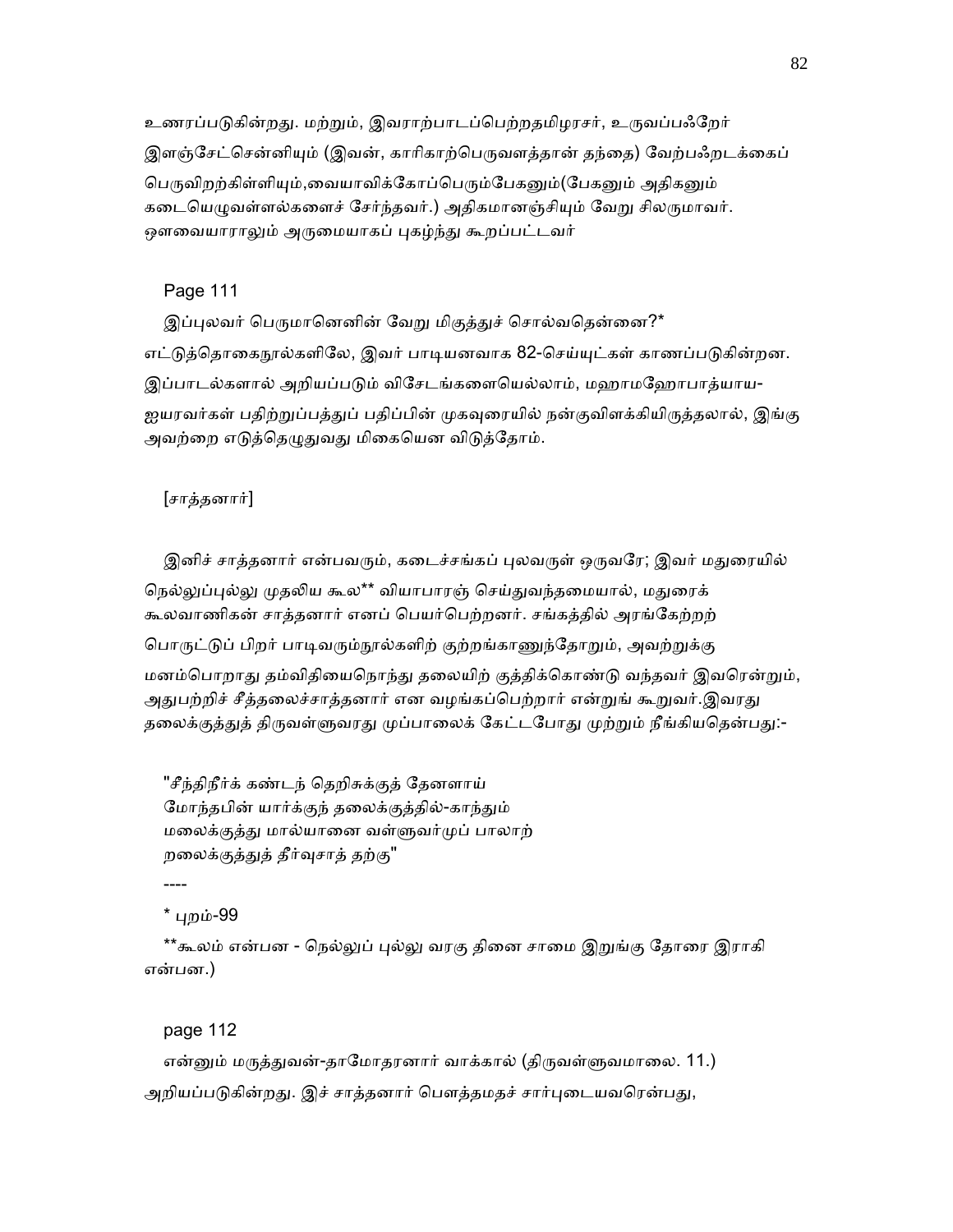மணிமேகலையில், அம் மதவிஷயங்களை உணர்ச்சியுடனும் உருக்கத்துடனும் மிகவழகாக இவர் பாடுதலினின்றும் ஏனைய மதங்களை அங்ஙனம் கூறாமையினின்றும் உய்த்தறியலாம். முற்காலத்து வழங்கிய சமயநூல்களிலும் தருக்கமுதலியவற்றினும் மிகுந்த ஆராய்ச்சியுடையார் இவரென்பதும்,வடநூற்பயிற்சி பெரிதுடையவரென்பதும் மணிமேகலையால் தெளிவாகின்றன. கோவலன் கொலையையும், கண்ணகியின் சீற்றத்தால் விளைந்த மதுரைக் கேட்டையும், கோவலன் மகள் மணிமேகலை துறவையும் இப்புலவர் நேரில் அறிந்தவர். செங்குட்டுவன் தன் சகோதரருடன் பெரியாற்றங்கரையில் தங்கியிருந்தபோது, இப் புலவர்பெருமானும் அவனுடன் சென்றிருந்தார். அப்போது மலைவாணர்பலர் வந்து, தங்கள்மலையில் கண்ணகி சுவர்க்கம்பக்க செய்கியைச் செங்குட்டுவனுக்குக் கெரிவிக்க, இச் சாத்தனார், தாம் மதுரையில் நேரிலறிந்த அவள்வரலாறுகளை அரசனுக்கு விரித்துரைத்தனர். இவர் தெரிவித்த செய்திகளைக்கொண்டே, இளங்கோவடிகள், கண்ணகியின் சரித்திரத்தைச் சிலப்பதிகாரமென்னுஞ் சிறந்த காப்பியமாகப் பாடுவாராயினர். இவ்வடிகள் சிலப்பதிகாரத்தைப் பாடிமுடிப்பதற்கு முன்பே, சாத்தனார் கோவலன்மகள் மணிமேகலையின் துறவைப்பாடி முடித்திருந்தனரென்பது, "மணிமேகலைமே லுரைப்பொருண் முற்றிய சிலப்பதிகாரமுற்றும்' என்ற இளங்கோவடிகள் கூற்றே அறிவிக்கின்றது. கண்ணகி மணிமேகலையிருவர் சரிதங்களையும்

# Page 113

செங்குட்டுவன் சகோதரரான அவ்வடிகளே பாடக் கருதியிருந்தனரென்றும், சாத்தனார் மணிமேகலை துறவைப் பாடி முடித்துவிட்டமை தெரிந்து சிலப்பதிகாரத்தை மட்டும் அவரியற்றினரென்றும் அடியார்க்குநல்லார் பதிகவுரையிற் குறிப்பிடுவர். சாத்தனார் தாம்பாடிய மணிமேகலையை இளங்கோவடிகளைத் தலைமையாகக்கொண்ட அவைக்கண்ணே அரங்கேற்றினரென்பதும், இளங்கோவடிகளும் தம் சிலப்பதிகாரத்தைச் சாத்தனார் முன்பு அரங்கேற்றினரென்பதும் அவ்விருவரும் பாடிய பதிகங்களால் தெரிகின்றன. சாத்தனார் செங்குட்டுவனாற் பெரிதும் அபிமானிக்கப்பட்டதோடு அவன் சபையை அலங்கரித்த புலவர்பெருமானாகவும் விளங்கினர்.(சிலப். பதிகம்.10; சிலப் 25: 106.) மலைவளங் காணவேண்டிச் செங்குட்டுவன் பேரியாற்றங்கரையில் தங்கியிருந்தபோது, இவரும் அவனுடன் சென்றிருந்து, சேரனது செல்வப்பொலிவைக் கண்டுவியந்தனர் என்பது "கண்களி மயக்கத்துக் காதலோடிருந்த-தண்டமி ழாசான் சாத்தன்"என அடிகள் கூᾠதலால்(சிலப்25:65-66) அறியலாம். தம் நகரத்தரசனாக விளங்கிய ஆரியப்படைதந்த -- நெடுஞ்செழியன் கோவலன் கொலைகாரணமாக இறந்ததும், சாத்தனார் வஞ்சிசென்று செங்குட்டுவனால் ஆதரிக்கப்பட்டார் என்பதும், பின் பாண்டிநாட்டை அந்நெடுஞ்செழியன் தம்பி வெற்றிவேற்செழியன் என்ற நன்மாறன்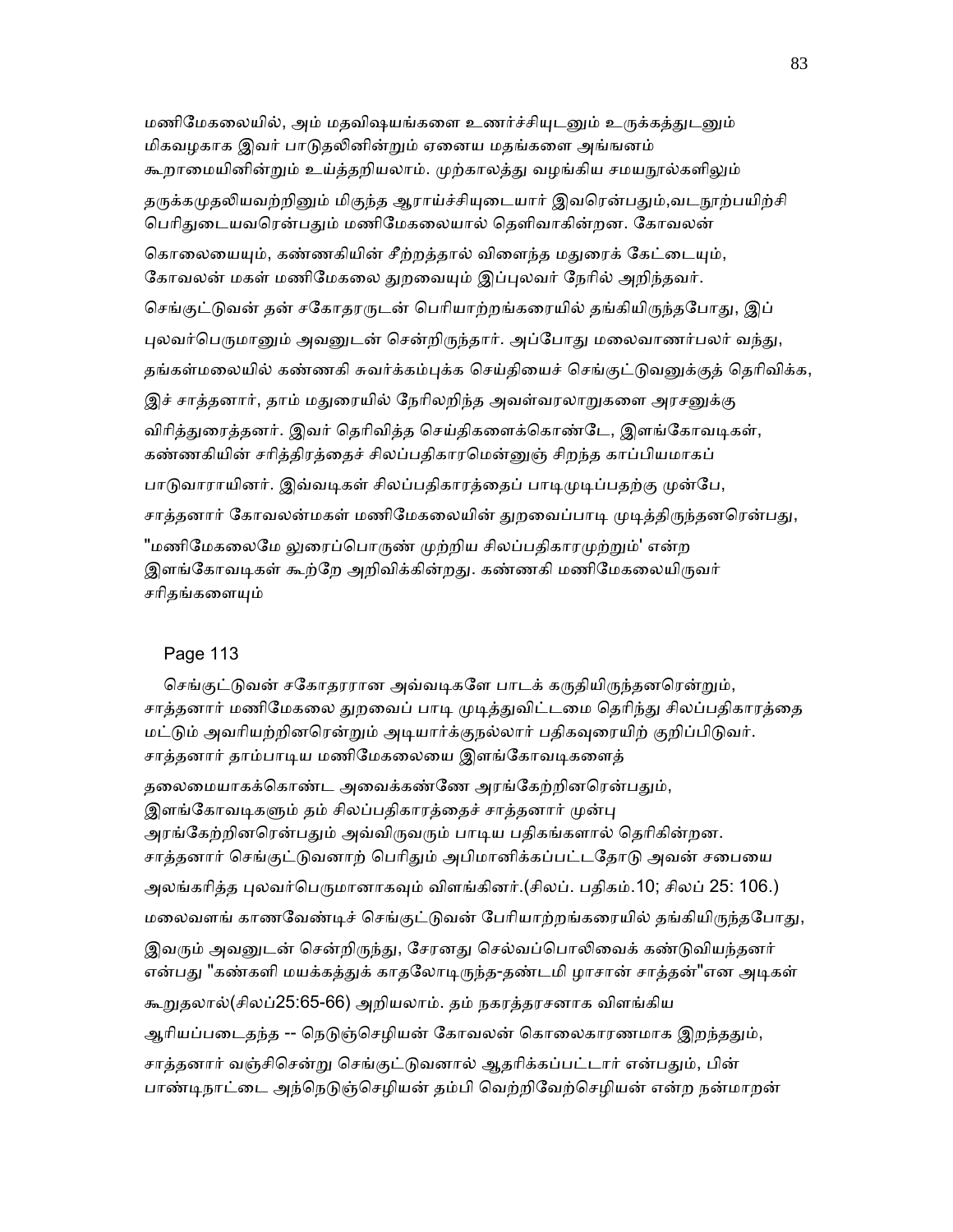ஆட்சிபுரியத் தொடங்கியதும், இவர், தம் ஊராகிய மதுரைசென்று அப்பாண்டியனால் அபிமானிக்கப் பட்டனரென்பதும் உய்த்தறியப்படுகின்றன. சாத்தனார் இந் நன்மாறனைப் பாடிய பாடலொன்று புறநானூற்றுள் (59) காணப்படுதல் அறியத்தக்கது

\*(சிலப். பதிகம்.10; சிலப் 25: 106.) †(சிலப்25:65-66)

#### page 114

---------

. இம்மாறன்,'சித்திரமாடத்துத் துஞ்சிய' என்னும் அடையுடன் பிற்காலத்தில் வழங்கப் பட்டான். நக்கீரர் முதலியோராற் பாடப்பட்டவனாக அந்நூலிற்கண்ட

'இலவந்திகைப் பள்ளித் துஞ்சிய நன்மாற'னின் இவன் வேறானவன். நற்றிணை முதலிய தொகை நூல்களிலே இச்சாத்தனராற் பாடப்பட்டனவாகக் காணப்படும் செய்யுள்கள் சிலவுண்டு. இப் புலவர்பெருமானது வாக்கினிமையும் பெருமையும்

பிறசிறப்புக்களும், மஹாமஹோபாத்யாய-ஐயரவர்கள் வெளியிட்ட

மணிமேகலைமூலம் அறிஞரெல்லாம் அறிந்து மகிழ்ந்தவையாதலால், இங்கு விாித்திேலம்.

--------------------------

# 10-ம் அதிகாரம் செங்குட்டுவன் நாடும்- வஞ்சி மாநகரமும்

## 1. நாᾌ.

சேரதேசம் என்பது கருவூர்ப்பிரதேச முட்படக் கோயம்புத்தூர் சேலம் நீலகிரி 'ஜில்லா'க்களும்,மைசூர்நாட்டின் தென்பகுதியும் மேற்குத்தொடர்ச்சிமலை நெடுகவுள்ள கடற்கரைப் பக்கங்களுமாம்.இந்நாடு, ஒவ்வொருகாலத்து விரிந்துங் குறைந்து மிருந்தமையால்,இதனெல்லையை வரையறுத்துக் கூறுதல் அரிது. செங்குட்டுவன், அவன் காலத்தே சிறந்துவிளங்கிய பெருவீரனாதலின், அவன் நாடு,பண்டையினும் விரிவுடையதாகவே இருந்திருத்தல் வேண்டும். இவன் வென்றடிப் படுத்திய நாடுகளில், கொடுகூர் என்பதும்

Page 115

ஒன்றாகக் கூறப்பட்டுள்ளது. இஃது இப்போது மைசூரி ராஜ்யத்துள் ஒரு பகுதியாக அடங்கும்.இதனை இச்சேரன் வென்றான் என்றதற்கேற்பப், பழைய சாஸனமொன்று,கொடுகூர் நாட்டைச் சேரமானுக்குரிமைகூறிச் செல்கின்றது.\* அன்றியும், மைசூரின் பெரும்பகுதி சேரநாடாயிருந்த தென்று வேறு சாஸனங்களாலும்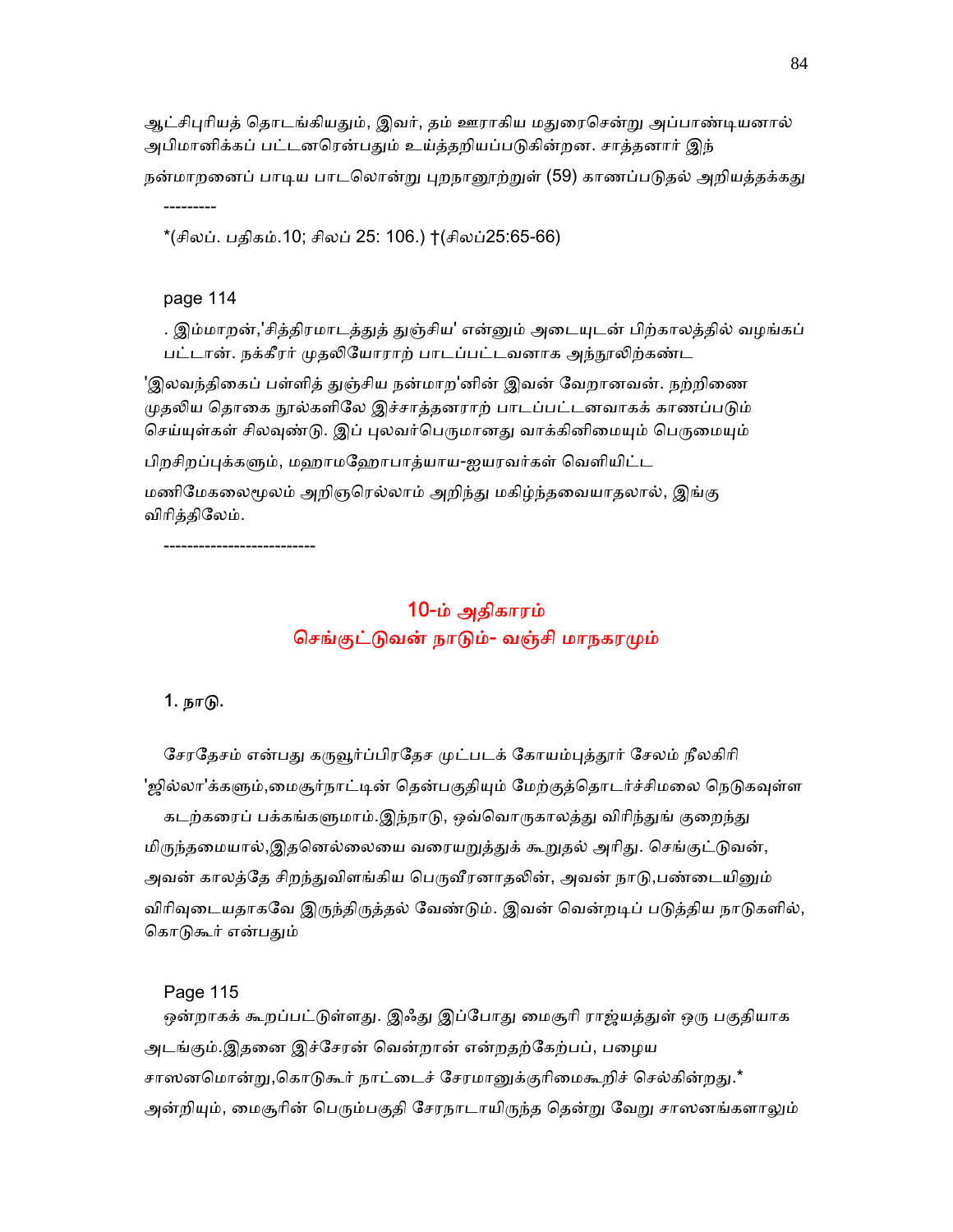விளங்குதலால், † முற்காலத்தே சேரதேசம் அதிகவிஸ்தீரணம் பெற்றிந்ததாகவே கொள்ளலாம். இத்தேசத்துள்ளே, மேற்குமலைத்தொடர்ச்சிக்கு உள்ளடங்கிய மலைநாட்டில் செங்குட்டுவனுக்கும் உரிமை யுண்டாயினும், அதன் பெரும்பகுதியை அவன் ஞாதியரசர் ஆண்டு வந்தனரென்பது முன்னரே குறிப்பிட்டோம். ஆயினும், நம் சேரனுக்குவழங்கிய செங்குட்டுவன் என்ற பெயர்க்கேற்பக் கொள்ளுமிடத்துக் குட்டநாடு‡ இவனாட்சிக்குட் பட்டதாகச் சொல்லல் பொருந்தும். இதுபற்றிப் போலும், அக்குட்ட நாட்டிற்குள் அடங்கிய பேரியாற்றுக்கு மலைவளங் காண்டல் வேண்டிச் செங்குட்டுவன் சென்றிருந்ததூஉம் என்க. ஆயின், அப் பேரியாறு சங்கமமாகு-மிடத்தமைந்த முசிறி என்னும் கடற்கரைப்பட்டினம் நம் சேரனைச் சேர்ந்ததாதல்

வேண்டும். இம்முசிறி அந்நிய தேசங்களுடன் "ஏற்றுமதி' 'இறக்குமதி'ச் சம்பந்தம் பெற்றுப் பழையகாலத்தில் மிகப் பிரசித்தி பெற்றிருந்தது.

\*இந்நூல் 29ஆம் பக்கத்துக் கீழ்குறிப்புப் பார்க்க.

† Dr Fleet's History of deccan. P.189

‡ இது, கொடுந்தமிழ் நாடுகளுள் ஒன்று; இன்றும் இப்பெயருடன் வழங்குகின்றது; கோட்டயத்துக்கும் கொல்லத்துக்குமிடையில், பாலையாற்றாற் பல ஏரிகளும் தீவுகளுமுடையதாகி இப்பிரதேசமிருத்தலால் 'குட்டநாடு' என வழங்கப்பட்டதாகக் கருதப்படுகின்றது.

-----------------------------------------------------------

page 116

-------

 2. வஞ்சிமாநகரம் --------------------------

தமிழ்நாட்டை ஆண்டுவந்த மூவேந்தருள்ளே,சோழ பாண்டியர்க்கு உறையூர் புகார் மதுரைகள் எவ்வாறு பழைய தலைநகரங்களாக விளங்கினவோ,அவ்வாறே, சேரரது தொன்றுதொட்ட இராஜதானி \*வஞ்சி மாநகரமாகும். மேல் கடலில் தொண்டி மாந்தை என்னுந் துறைமுக நகரங்களும்,சேரர்க்குச் சிறந்த தலங்களாயினும் வஞ்சிமா நகர்க்கு அவை அடுத்த தரத்தனவேயாம். இவ்வஞ்சிக்குக் கருவூர் என்பதும் ஒரு பழம் பெயர். இந்நகரம் ஆன்பொருநையாற்றங் கரையில் அமைந்து விளங்கியதாம்.

" நெடுந்தேர்க்கோதை--திருமா வியனகர்க் கருவூர் முன்றுறைத் தெண்ணீ ருயர்கரைக் குவைஇய தண்ணான் பொருநை மணலினும் பலவே" (அகந<u>ா</u>னூறு.93.)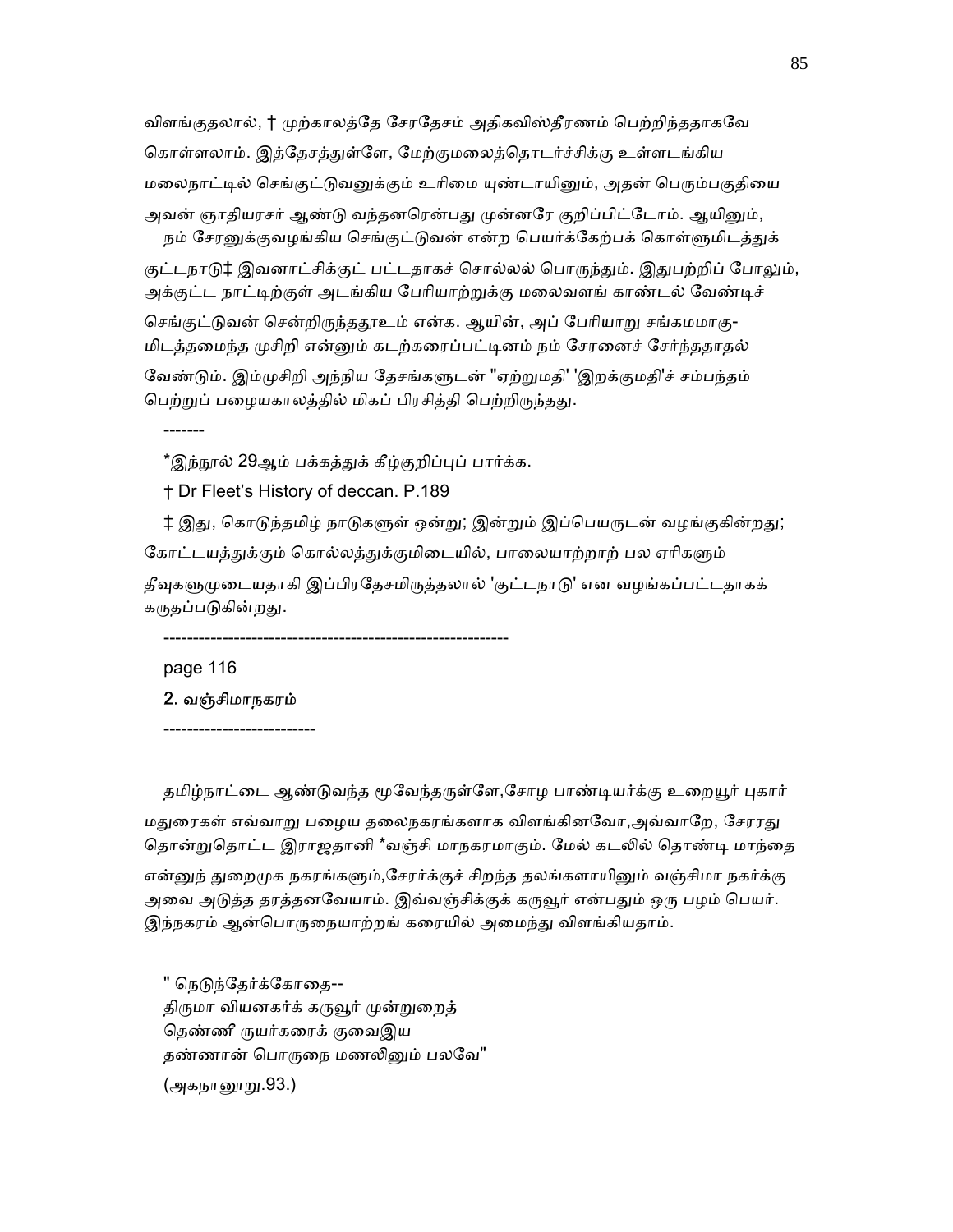"தண்பொருநைப் புனற்பாயும் விண்பொருபுகழ் விறல்வஞ்சி" (புறம்.11)

"தண்பொருநை சூழ்தரும் வஞ்சியார் கோமான்"(சிலப்-29.)

எனக் காண்க.ஆன்பொருநையாற்றின் அலை, வஞ்சிக்கோட்டைமதிலிற் றாக்கும்படி அவ்யாறு நெருங்கிச் செல்வதென்பது, "வஞ்சிப் புறமதி லலைக்குங் கல்லென் பொருநை" என்னும் புறப்பாட்டடியால்(387) விளங்கும்.

\*இந்நகரத்தைப் பூவாவஞ்சி(சிலப்.26.50),வாடாவஞ்சி(28-180) பொற்கொடிப் பெயர்ப்படூஉம் பொன்னகர்(மணி.92.) கோநகர் (சிலப்.27.255) என முன்னூல்கள் அணிந்து கூறும்.

Page 117

-------

இவ் வான் பொருநை--ஆனி,வானி,ஆன்பொருந்தம்,தண்பொருநை, சூதநதி எனவும் கூறப்பᾌம்.\*

கருவூராகிய வஞ்சிக்குப் பக்கத்தோடும் ஆன்பொருநையோடு நேர்கிழக்கிற் செல்லும் காவிரியும்,குடவனாறும் சங்கமமாகும் கூடலொன்று உண்டு; இதனை--

"செங்குணக் கொழுகுங் கலுழி மலிர்நிறைக் காவிரி யன்றியும் பூவிரி புனலொரு ᾚன்ᾠடன் கூᾊய கூட லைனைய" (பதிற்-50)

எனச் செங்குட்டுவனைப் பரணர் பாடுதலால் அறியலாம். "மூன்றுடன் கூடிய கூடலென்றது,அக்காவிரிதானும் ஆன்பொருநையும், குடவனாறுமென இம்மூன்றுஞ் சேரக்கூடிய கூட்டம்" என்பது பழையவுரை.இந்நதிகளன்றிக் காஞ்சியென்னும் †ஓர் யாறும் செங்குட்டுவனாட்டிற் பிரபலம்பெற்றது; ' தீனம்புன லாய மாடுங்-காஞ்சியம் பெருந்துறை ' எனக் காண்க.

இவ்வஞ்சிமாநகரின் பழைய அமைப்பு,முன்னூல்களில் அடியில் வருமாறு சிறப்பிக்கப்படுகின்றது.இம்மூதூரின் கோட்டைக்கு வெளியே தேவர் கோட்டங்களும் பொது ஸ்தலங்களும் ஜைநப்பள்ளிகளும் பொழில்களும் பொய்கைகளும்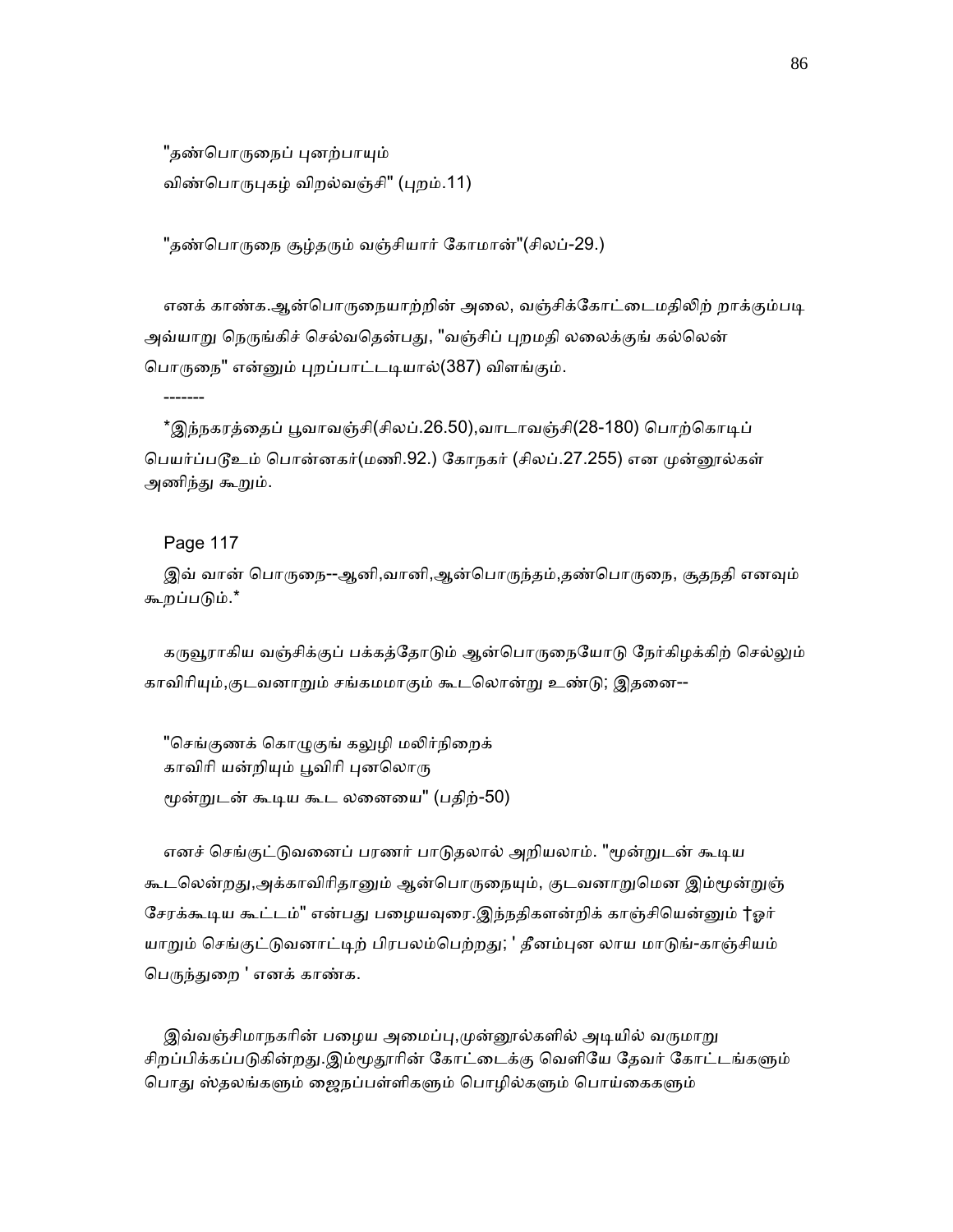மிகுந்திருந்ததோடு, அவ்விடங்களில் தவமுனிவரும் ஞானிகளும் சாஸ்திரவறிஞரும் எங்கும் நிறைந்திருந்தனர்.

 \*பிங்கல நிகண்ᾌ,4.118 ெபாᾞைந என்பᾐ தாமிரபர்ணிக்குத் தனித்த பெயராதலால்,அதனின் வேறென்பதைக் குறித்தற்கு ஆன்பொருநை என விஷேடிக்கப்பட்டதாகத் தெரிகின்றது.

† குடவனாறு, கருவூர்க்குத் தென்கிழக்கே 12-மைலில், ஆம்பிராவதியுடன் சங்கமாகின்றது. இதனைக் காவிரியுடன் கலப்பதாக உரைகாரர் எழுதியற்குக் காரணந்ெதாியவில்ைல.

#### Page 118

-------------

கோட்டையைச் சூழ்ந்துள்ள புறக்குடி அல்லது புறஞ்சேரியில் அரண்காவல்புரியும் படையிருப்புகளும் அந்நியவரசர் தங்குதற்கமைந்த மாளிகைகளும் இருந்தன. கோட்டையை,ஆழ்ந்தகன்ற அகழி சூழ்ந்திருந்தது. அதனிற் பல வகை முதலைச் சாதிகளும் பெருமீன்களும் நிறைந்திருந்தன.வஞ்சிமாநகருள்ளே பெருகியோடுங் கழிநீரெல்லாம் முடிவில் அவ் வகழிக்கண்ணே சென்று சேர்வதாம். இவ்வகழுக்கும் கோட்டைக்கும் இடையிலே காவற்காடொன்று உண்டு.கோட்டைமதில், பகைவரை அழிக்கத்தக்க எந்திரங்கள் பலவற்றால் மாட்சிமைபெற்றிருந்தது. அதன் வாயிலானது, வேலைப்பாடு மிகுந்து, பல நிலைகொண்ட கோபுரத்தோடுங் கொடிகளோடும், வெள்ளிமலையொன்று உள்கிழிந்தாற்போல விளங்கியது. இவ்வாயிலைக் கடந்து செல்லின், கோட்டை வாயில் காக்கும் காவலாளர் நெருங்கியுறையும் வீதிகளும் மீன்விலைஞரும் உப்புவாணிகரும் கள்விற்போரும் பிட்டு அப்பங்கள் விற்போரும், வாசனைப்பண்டம் விற்போரும் இறைச்சிவிற்போரும் வசிக்கின்ற வீதிகளும் அமைந்திருந்தன.இவ்வீதிகளையடுத்து - மட்கலஞ்செய்யுங் குயவர்,செம்பு கொட்டிகள், வெண்கலக்கன்னார், பொற்கொல்லர்,தச்சர், நட்பாவைசெய்வோர், தையற்காரர், மாலைகட்டுவோர்,சோதிடர், பாணர்முதலியோர் தெருக்களும், சங்கறுப்போர் இரத்தினப்பணியாளர் வீதிகளும், நாடகக்கணிகையர் வீதியும்,நெல்லுப் புல்லு முதலிய கூலவகை விற்போர் தெருவும்,சூதர் மாகதர் வேதாளிகர், பொதுமகளிர் தெருக்களும்,

#### Page 119

ஆடைநெய்து விற்போர்,பொன்வாணிகர்,இரத்தின வியாபாரிகள் வீதிகளும், அந்தணர் அக்கிரகாரமும், இராச வீதியும், மந்திரிகள் வீதியும், பல்வகை அரசாங்க அதிகாரிகள் வாழுந் தெருக்களும் அப்பெருநகரில் முறையே அமைந்திருந்தன. இவையன்றி, யாவரும் வந்து தங்குதற்குரிய மரத்தடிகளும், அம்பலமும்,முச்சந்தி நாற்சந்திகளும், அருவியோடும் அழகிய செய்குன்றுகளும், இளமரக்காக்களும்,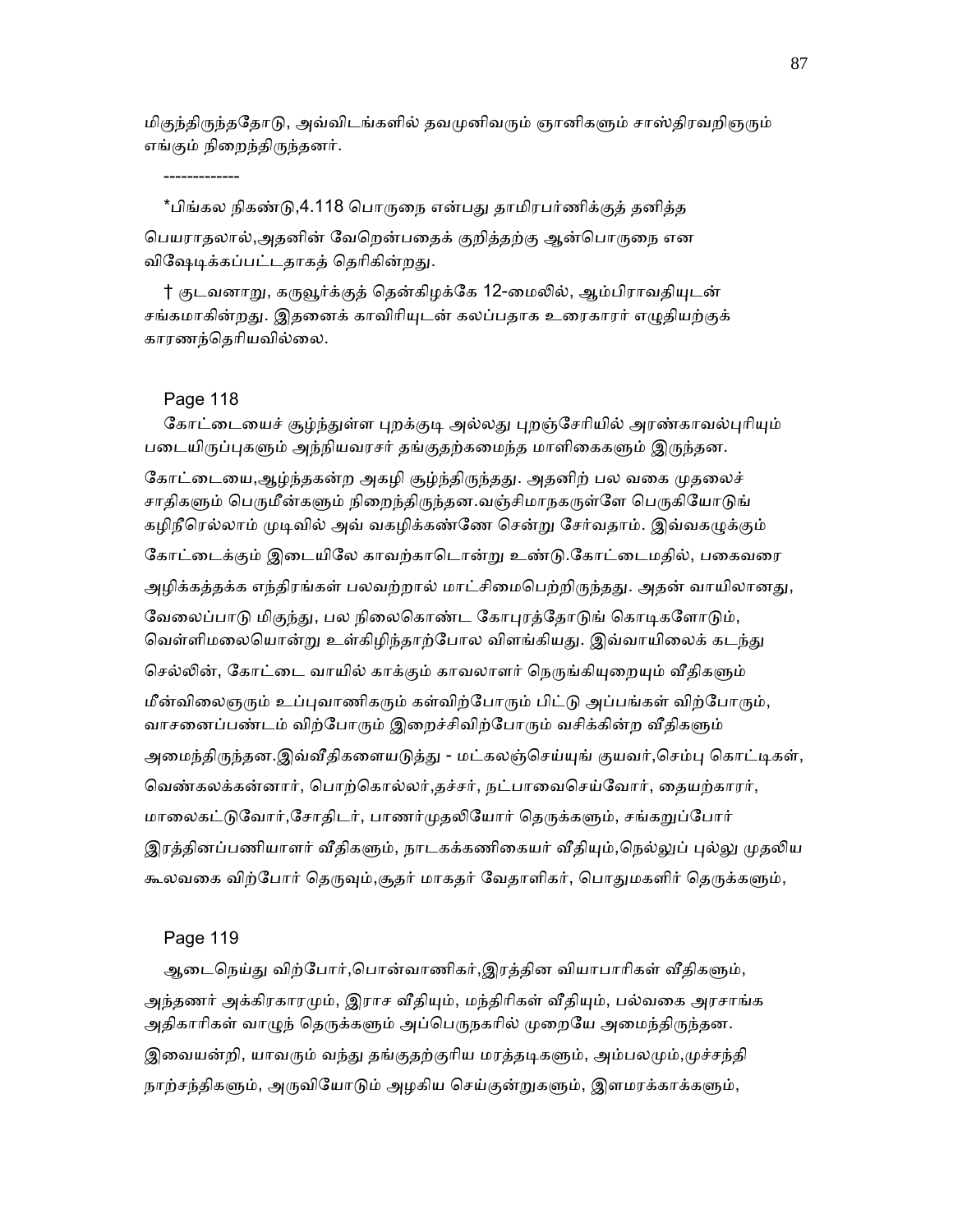பொய்கைகளும், அறச்சாலைகளும், பொன்னம்பலமும், தவப்பள்ளிகளும் விளங்கின. மிகவழகாக அமைக்கப்பட்ட பௌத்த சைத்தியமொன்றும்\* அவ்வஞ்சியினுள்ளே திகழ்ந்தது.(மணிமே. காதை.28)

சேரருடைய அரண்மனையானது அம்மூதூரின் மத்தியில்,பொன்மயமானதொரு சிறு மேருப்போலப் பிரகாசித்தது; "நெடுநிலை மேருவிற்,கொடிமதின் மூதூர் நடுநின்

றோங்கிய,தமனிய மாளிகை" என்பர் இளங்கோவடிகள்.† அதனுள் அத்தானி மண்டபமும் (கொலுவிருக்கை), வேத்தியன்மண்டபமும் (மந்திராலோசனைச்சபை), மணியரங்குகளும் (நடனசாலை), பிறவும் மாட்சிமைபெற்று விளங்கின. அரசன் தன் மனைவியுடன் வசந்தகாலத்தைக் கொண்டாடு தற்கென்று அமைந்த 'இலவந்திகை ெவள்ளிமாடம்' என்ᾔம் மாளிைக ெயான்ᾠண்ᾌ‡ .இஃதன்றி, நகர்ப்ᾗறத்ேத,ெபாய் கைகளாலும் சோலைகளாலும் சூழப்பட்ட 'வேளாவிக் கோமாளிகை' (சிலப்பதி 28: 197-198.)என்னும் ஓர் அழகிய மந்திரமும் அமைந்திருந்தது.

---------

\*கோவலனுக்கு ஒன்பதாந்தலைமுறைப் பாட்டனான கோவலனால் வஞ்சிநகரிற் கட்டப்பட்டதாக மணிமேகலையிற் கூறப்படும் பௌத்த சைத்தியம் இதுபோலும். (காைத-28. 123-31)

†சிலப்.28 ‡ ௸.25.4.

#### page 120

இது 'வேண்மாடம்' எனவும் வழங்கப்படும்.(புறநானூறு 13.) செங்குட்டுவன் மாற்றாந்தாய்ப் பாட்டனும், பொதினிமலைத் தலைவனுமான வேளாவிக்கோமான் பெயர்பெற்றிருத்தலால், இம்மாளிகை அவன் வசித்துவந்தது போலும். இவ்வழகிய மாடம் செங்குட்டுவன்காலத்தே அந்நியவரசர் தங்குதற்கென்று உபயோகப்பட்டது. (சிலப் 28.198.) திருமால் பள்ளிகொண்டருளும் ஆடகமாடம் (சிலப் 26. 62; 30.51.) என்ற ஆலயமொன்றும் வஞ்சிக்குப் பக்கத்திருந்ததாகக் கருதப்படுகின்றது.

இங்ஙனம், சேரரது பழைய இராசதானியாகச் சிறப்பிக்கப்பட்ட வஞ்சியென்பது யாதென ஆராயுமிடத்து, அஃது,இப்போது திருச்சிராப்பள்ளி ஜில்லாவைச் சார்ந்துள்ளதும், கொங்குநாட்டுத் தலங்களுள் ஒன்றுமாகிய கருவூரே(கர்ப்பபுரி என்பர் வடநூலார்.) என்பதற்கு வேண்டிய பிரமாணங்கள் எதிர்ப்படுகின்றன. முன்னூல்களிற் கூறப்பட்டவாேற, இவ்ᾬர் ஆம்பிராவதி நதிக்கைரயில் உள்ளதாம்; ஆம்பிராவதி என்பது, ஆன்பொருநையின் வடமொழிப்பெயர்; "பொற்பு மலியாம் பிரவதியான் பொருநை யெனவும் புகலுவரால்" என்பது கருவூர்ப்புராணம்(இப்புராணம் இற்றைக்கு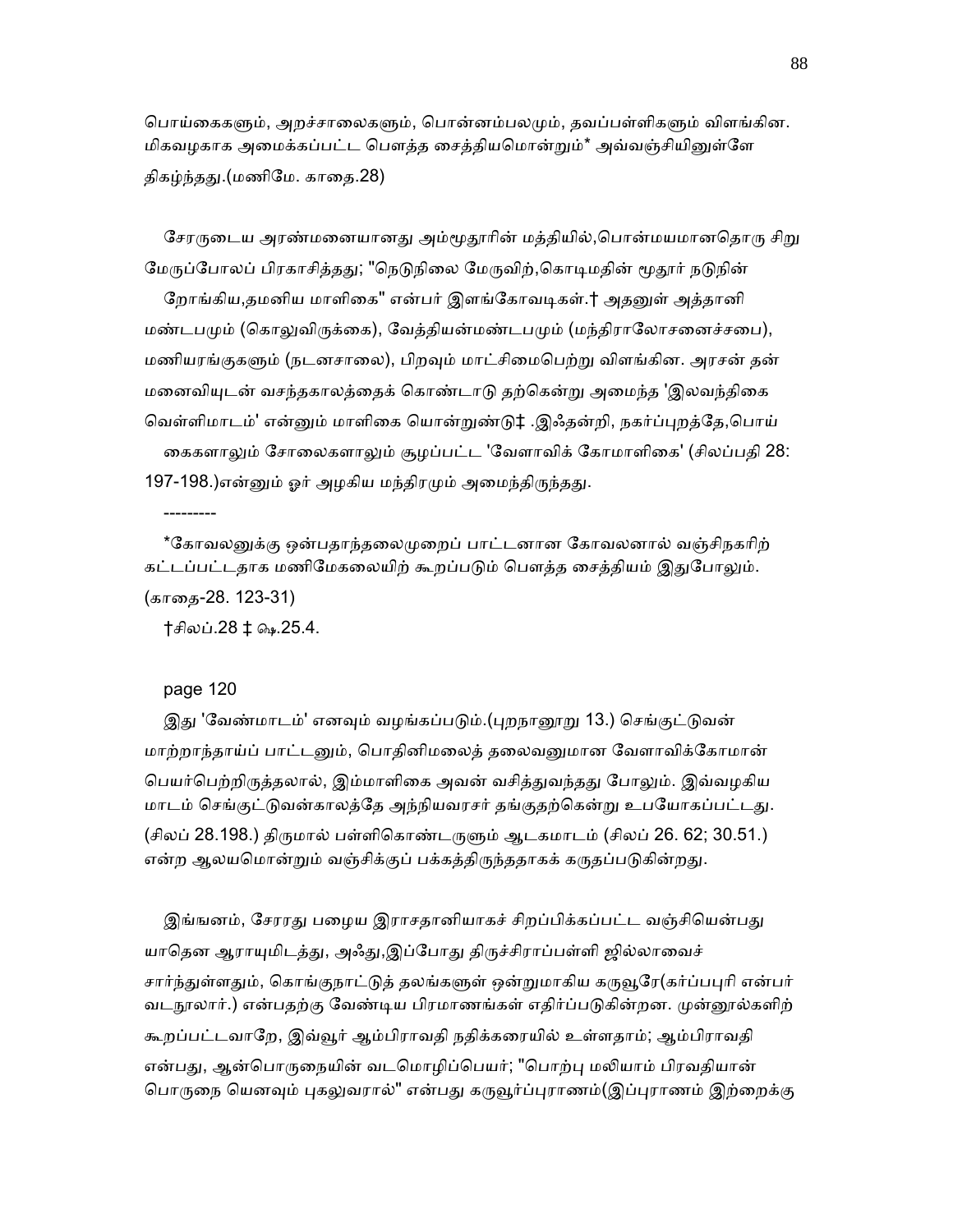290-வருஷங்கட்குமுன் இயற்றப்பட்டதென்பது. அதன் பாயிரச் செய்யுளால் அறியப்படுகின்றது; இனிய வாக்குடையது; நூலாசிரியர் பெயர்முதலிய வரலாறுகள் விளங்கவில்லை.) [ஆம்பிரம்-மாமரம்] சூதநதி என்று பிங்கலநிகண்டு இதற்கொரு பெயர் கூறுவதும் ஆம்பிராவதி என்பதோடு ஒத்த பொருளுடையதேயாகும்; [சூதம் -மா]. இந்நதி வராக மலையில் உற்பத்தியாகி மாமரச்சோலைவழியே செல்லுதலால் இப்பயர்கள் பெற்றதென்பர். "வஞ்சிப் புறமதிலலைக்கும் கல்லென் பொருநை" "தண்பொருநை சூழ்தரும் வஞ்சியார் கோமான்" என முன்னோர் கூறியவாறே,இக் காலத்தும், இவ் வாம்பிராவதி கருவூரையொட்டித் தென்றிசையிலிருந்து கீழ்புறமாகவோடி வடக்கேதிரும்பிக் காவிரியுடன் கலக்கின்றது. இக் கருவூரே, வஞ்சி எனத் தமிழிலும், வஞ்சுளாரணியம் என வடமொழியினும் வழங்கப்படுவதாம்; "வஞ்சுளா ரணியம் வஞ்சி கருவூர்" என்பது கருவூர்ப் புராணம்.இதற்கேற்ப, இந்நகரத்தின் தென்றிசையில் நதிக்கரையிலுள்ள துர்க்காதேவிக்கு வஞ்சியம்மன் என்னும் பெயர் இன்றும் வழங்கிவருதலும், இவ்வூர் அரங்கநாதப் பெருமாள் கோயிற் கர்ப்பக்கிரகத்தின் தென்பக்கத்துக் காணப்படும் சாஸனத்துள்ளே "வஞ்சி...ஸ்ரீவைஷ்ணவரோம்" என்னுந் தொடர் காணப்படுதலும், ஆம்பிராவதிக்கு வடக்கே கோயில் கொண்ட †சிவபெருமான் வஞ்சுளேச்சுர லிங்கம் என அழைக்கப்படுதலும் இங்கு அறியத்தக்கன.

கருவூர்க்கு வடகிழக்கே, ஆம்பிராவதி மணிமுத்தாநதி காவேரி மூன்றுங்கூடுந் திருமுக்கூடல் உள்ளது; "வஞ்சுளாடவிக்குத் தரகுணக்காக வாம்பிர வதிநதி மதிபோல், விஞ்சுமா மணிமுத் தாறுகாவேரி மேவுழி மேவு மேவுதலால், எஞ்சலில் திருமுக்கூடலென் றிசைப்ப" என்பது கருவூர்ப் புராணம்.‡ இம் முந்நதியின் கூடலே "காவிரி யன்றியும் பூவிரி புனலொரு மூன்றுடன் கூடிய கூட லனையை" எனப் பரணர் செங்குட்டுவனுக்கு உவமித்ததாம்.

\* வஞ்சிமரம் நிறைந்த காடாதலின் இப் பெயர்பெற்றதென்பர்.

† திருவானிலைப் பசுபதீசுவரர் கோயிற்குத் தென்பாலுள்ளது.

‡ ஆம்பிராவதிச்சருக்கம். 45-மணிமுத்தாநதி, காவிரியுடன் கலக்குமிடம் இப்போது மேற்கே வெகுதூரத்துள்ளது. முற்காலத்து இந்நதி ஆன்பொருநையுடன் சேர்ந்து காவிரியிற் சங்கமித்தது போலும்.))

# page 122

---------

இனிக் காஞ்சி என்னும் யாறும் செங்குட்டுவனாட்டிற் சிறப்புடைய நதிகளுளொன்றென்பது "காஞ்சியம் பெருந்துறை மணலினும் பலவே" என அப்புலவர் நம் சேரனை வாழ்த்துதலாற் றெரியலாம். இவ் ஆறு, நொய்யல், காஞ்சிமாநதி(இந்நதி 108-மைல் நீளமுடையது; ஈரோடு கருவூர்த் தாலூகாக்கள் கூடுமிடத்து நெய்க்குப்பத்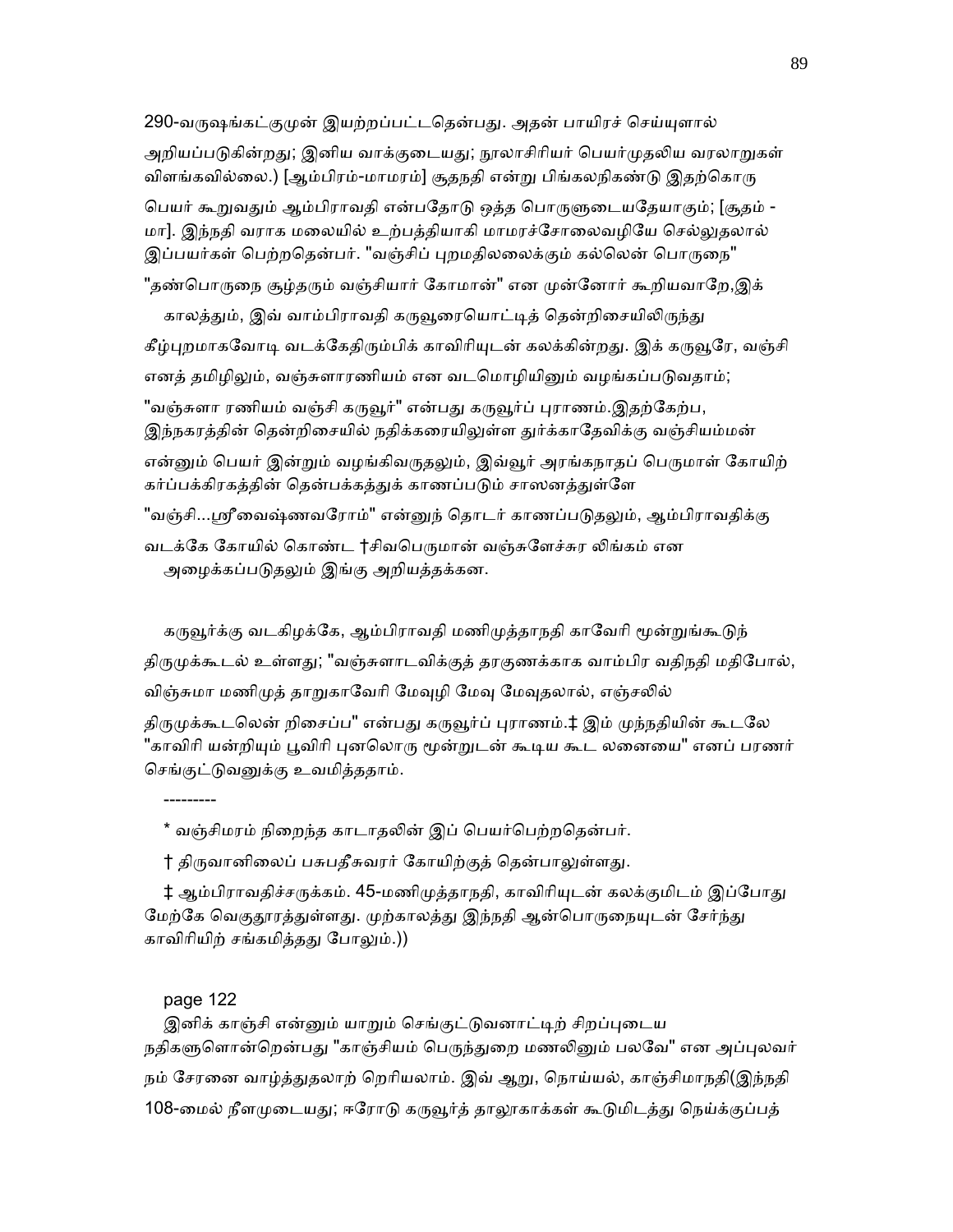தருகில் காவிரியுடன் சங்கமமாகிறது.) என அப் பிரதேசத்தில் இன்றும் வழங்கி வருகின்றது; இந்நதிக்கரையிலுள்ள பேரூர் என்னுந் தலத்தைக் காஞ்சிவாய்ப்பேரூர் எனப் பழையசாஸனமும்(செந்தமிழ், தொகுதி-4, பக்.342; ஏயர்கோன்.88.) பெரிய புராணமும் குறிப்பிடுதலுங் காண்க. இவற்றால், சேரன் செங்குட்டுவனை அவன் தேசத்திலும் நகரத்திலும் ஓடும் நதிகளோடும் உவமித்து முற்கால வழக்குக்கிணங்கச் சிறப்பித்தனர் பரணர் என்பது நன்கறியப்படும்.

இக்கருவூர்க்குக் கிழக்கே ஆம்பிராவதிக் கரையிலுள்ள அரசவனம் என்னும் பிரதேசத்தில் திருமால் பள்ளி கொண்டருளும் ஆலயமொன்றுண்டு என்று கருவூர்ப்புராணங் கூறுகின்றது (ஆம்பிராவதிச்சருக்கம்.) இஃது இப்போது கருவூரில் அரங்கநாதப் பெருமாள் கோயில் என்று வழங்கப்பட்டு, அப்பெருமாள் பள்ளி கொண்டருளுந் தலமாயுள்ளது. ஆடகமாடம் என்ற பெயருடன் திருமால் பள்ளிகொண்டருளுங் கோயிலொன்று,இளங்கோவடிகளாற் குறிக்கப்பட்டிருப்பது, மேற்கூறிய சந்நிதியே யாதல்வேண்டும்.

## Page 123

சிலப்பதிகார அரும்பதவுரையாசிரியர், "ஆடகமாடம்-திருவனந்தபுரம்; இரவிபுரம் என்பாருமுளர்" (பக்.68) என்றெழுதினார். ஆனால், செங்குட்டுவன்,ஒரேயிரவில் சித்தஞ்செய்து, வடநாட்டிற்குப் பிரயாணித்த அவசர தருணத்தில், ஆடகமாடத்துத் திருமாலின்கோயிற் பிரசாதத்துடன் சிலர் வந்து அவனைக்கண்டனர் என்று அடிகள் கூறுவதை(இந்நூல் வேறிடம் காண்க) நோக்குமிடத்து, அக்கோயில், வஞ்சியாகிய கருவூர்க்குப் பக்கத்திருந்ததாகுமே யல்லது, 300-மைலுக்கப்பாலுள்ள திருவனந்தபுரமாகாதென்பது திண்ணம்; ஆதலால், மேற்கூறிய அரங்கநாதப்பெருமாள் சந்நிதியே பழைய ஆடகமாடமாகக் கொள்ளுதல் பொருந்துமெனலாம்.(கருவூர்-அரங்கநாதர்சந்நிதியை யாம் நேரிற்சென்று தரிசிக்க நேர்ந்தபோது, அக்கோயில் சிறியதாயினும் பமமையே காணப்பட்டது; கர்ப்பக்கிரகக்குள்ளே அரவணையிற் பள்ளிகொண்டருளும் பெருமாள் சாந்தாகார முடையவரென்று விசாரணையில் தெரிந்தோம். ஆனால், கர்ப்பக்கிரகத்தின் மேற்குவெளிப்பிரகாரத்தை யாம் அடைந்தபோது,ஒரு சிறுபந்தருள், சேஷசாயியாகத் திருமாலினுருவம் வகுக்கப்பட்ட பெரிய சிலையொன்று அற்புதமாக ஆங்குக் காணப்பட்டது. அம்மூர்த்தியின் வரலாற்றை விசாரித்ததில், மடைப்பள்ளியைத் திருப்பணிக்காகப் பிரித்தபோது, பூமியின்கீழ் அவ்வழகிய சிலை அகப்பட்டுச் சில மாதங்களே ஆயினவென்று தெரியவந்தது. இவற்றை நோக்குமிடத்து அவ்வரவணைக்கிடந்த மூர்த்தியே, செங்குட்டுவன்காலத்து "ஆடக மாடத் தரவணைக் கிடந்தோ"னாக வேண்டுமென்றும், ஏதோ ஒரு காலவிசேடத்தால் அம்மூர்த்தி பூமியில்மறைந்து, அதற்குப் பிரதியாக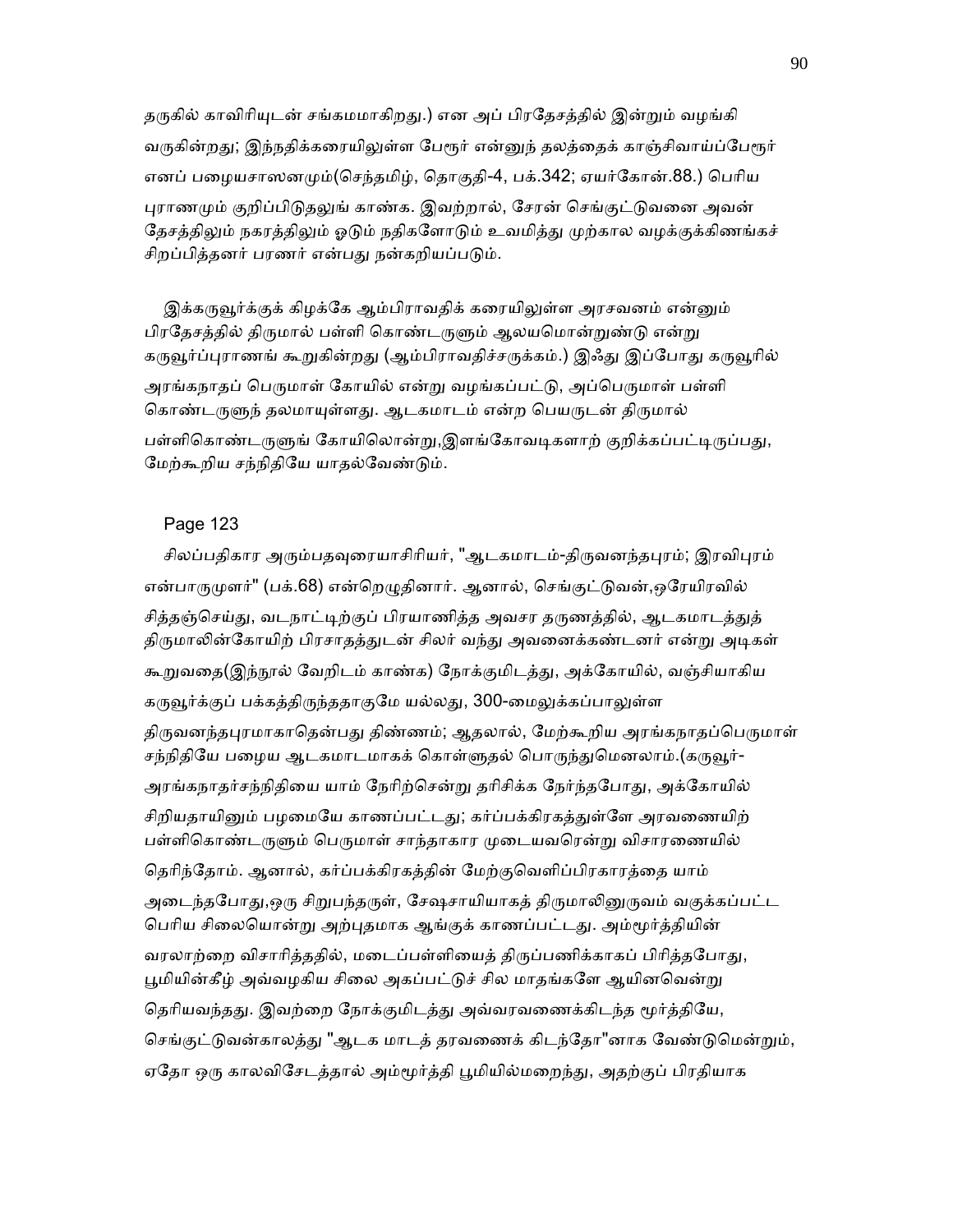சாந்தாகாரமூர்த்தி அக்கோயிலுள் எழுந்தருளப்பண்ணப்பட்ட தென்றும் கருதப்படுகின்றன.)

செங்குட்டுவன் சிவபிரான்பாற் பக்திமிகுதியுடையனென்பதை முன்னமே விளக்கினோம்.(இந்நூல்,வேறிடம் காண்க)

### Page 124

இளங்கோவடிகள் வஞ்சியிலிருந்த சிவாலயத்தைப்பற்றி ஒன்றுங் கூறநேராமற் போயினும், 'ஆனேறுயர்த்தோன்', 'செஞ்சடைவானவன்' 'உலகுபொதியுருவத் துயர்ந்தோன்' எனத் தம் தமயனாற் பக்திசெய்யப்பட்ட சிவபெருமானைச் சிறப்பித்தலால், அப் பெருமானுக்கு ஆலயமொன்று அந்நகரில் அமைந்திருந்ததாகக் கொள்ளத் தடையில்லை. ஆயின், அஃது, இப்போதுள்ள பசுபதீசுவரர் கோயிலே ஆதல்வேண்டும். இவ்வாலயம், கருவூர்த் திருவானிலை எனத் தேவாரப்பாடல் பெற்றிருத்தலோடு, சோழர் சாஸனங்கள் பல கொண்டதாகவும் உள்ளது. காமதேனுவாகிய பசுவினாற் செய்யப்பட்ட ஆலயமாதலின் இதற்கு 'ஆனிலை' எனப் ெபயர்வழங்கியெதன்பர்.இᾐபற்றிேய, இக்ேகாயிற் சிவபிரான், பசுபதீசுவரர் எனப் பட்டார். இங்ஙனம் கருவூர்க்கு ஆனிலை என்ற பெயரிருத்தல் போலவே, அவ்வூரையடுத்துச் செல்லும் ஆம்பிராவதிக்கு,ஆன்பொருநை ஆன்பொருந்தம் எனப் பெயர்கள் வழங்குதல் ஈண்டுச் சிந்திக்கத்தக்கது. இனி "பங்குனி விழவின் வஞ்சியொடு, உள்ளி விழவி னுறந்தையுஞ் சிறிதே" எனவரும் முன்னோர் கூற்றும், (தொல்-பொருளதி. பக். 320) "மதுரை ஆவணியவிட்டமே, கருவூர்ப் பங்குனியுத்திரமே, உறையூர் உள்ளிவிழாவே" எனவரும் இறையனார் களவியலுரை வாக்கியமும்,(மேற்படி. களவியல். 17-ம் சூத்திரவுரை காண்க.; இதனுள்,'உறையூர்ப் பங்குனியுத்திரமே, கருவூர் உள்ளிவிழாவே' என மாறிக் காணப்படுகின்றது; ஆயினும் முன் காட்டிய பழையவாக்கிற்கிணங்கக் 'கருவூர்ப் பங்குனியுத்திரமே" என்று பாடங்கொள்ளுதலே பொருத்தமாகும்.) கருவூரில் நிகழ்ந்த திருவிழாநாளொன்றைக் குறிப்பிடுதல் காணலாம். இக்குறிப்பின்படி, வஞ்சிப்பங்குனி விழா என்பது, கருவூர்ப் பசுபதீசுவரர்க்கு ஆண்டுதோறும் இக்காலத்தும் நடைபெறும் பங்குனியுத்தரத் திருவிழாவாகவே கருதப்படுகின்றது.

# Page 125

இனி, வஞ்சியை மேற்கூறிய கருவூராகக் கொள்ளாது,மலைநாட்டுக் கொடுங்கோளூர் அல்லது திருவஞ்சைக்களம் என்று கருதுவாரும்;, அந்நாட்டு மேற்குத்தொடர்ச்சி மலை அடிவாரத்துப் பேரியாற்றங்கரையிலுள்ள திருக்கரூர்(திருக்கரூர் (Tiru-karur), கொச்சிக்கு வடகிழக்கே 28-மைலிலும்,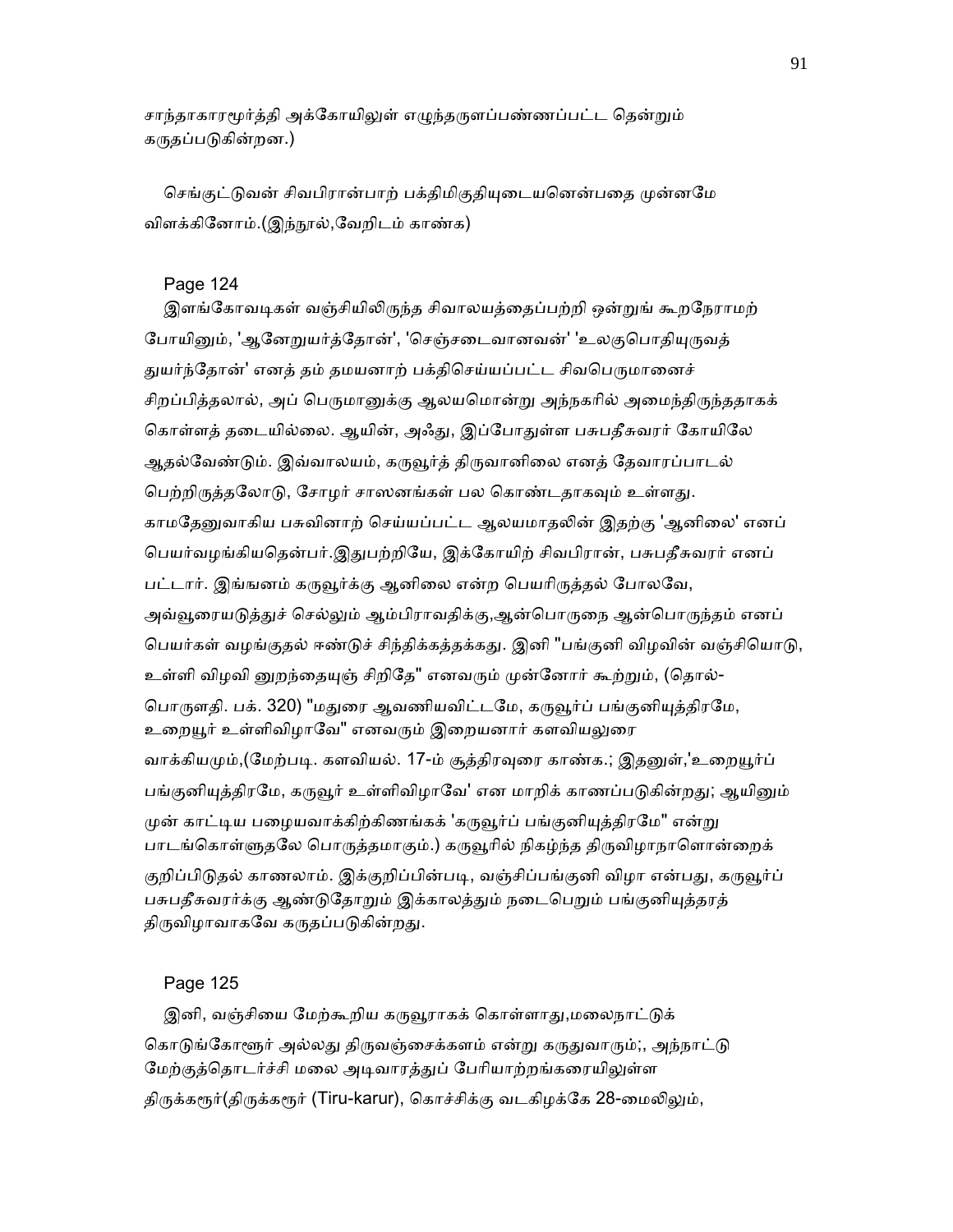கோதைமங்கலத்துக்கு 3-ம் மைலிலும் உள்ளதென்றும், அஃது இப்போது பாழூராயிருப்பினும் கிலமான பலபெரிய கட்டிடங்களும் கோயிலும் உடையதென்றும் கூறுவர். (The Tamils 1800-years ago. p. 15).) என்று கருதுவாருமெனச் சரித்திரவறிஞர் பலராயினார். இவற்றுள் முதலிற் கூறியது, அடியார்க்குநல்லார்க்கும் ஒத்த கொள்கையாயிருத்தலே வியப்பைத்தருவதாம்.(சிலப்பதி. பதிகம். 3. உரை.) ஆனால், இவ்விரண்டுபக்ஷங்களும், ஆராயுமிடத்துச்சிறிதும் உறுதிபெற்றனவாகக் காணப்படவில்லை. முதலாவது - திருவஞ்சைக்களம் என்பது கொச்சிக்கு வடக்கே 10-மைல் தூரத்தில் பேரியாறு மேல்கடலிற் சங்கமமாகுமிடத்து உள்ளதாம். மகோகை என்னும் கொடுங்கோளூரையடுத்துள்ள இவ்வூர், பாடல் பெற்ற பழைய சிவதலங்களுள் ஒன்றாகும். இத்தலத்தைப் பற்றிச் சுந்தரமூர்த்திநாயனார் பாடிய பதிகத்தில் -"கடலங்கரைமேன் மகோதை யணியார்பொழில் அஞ்சைக்களத் தப்பனே" என்ற தொடரே பாட்டிறுதிதோறும் பயின்றுவருகின்றது. எனவே, அந்நாயனார் காலத்துக்கு

முன்பு அத்தலத்துக்கு வழங்கிவந்த பழையபெயர் அஞ்சைக்களம் என்பதே விளக்கமாகும். ஆகவே, அத்தலத்தை வஞ்சியோடும் சம்பந்தமுடையதாகக் கருதற்குச் சிறிதும் ஆதாரமின்மை காண்க.

## Page 126

 இனிப் பைழய ேசரர்தைலநகரான வஞ்சிமாநகரம் கடற்கைரக்கண்ணதாயின், அதனைச் சிறப்பிக்கப்புகுந்த சிலப்பதிகார மணிமேகலைமுதலிய முன்னூல்கள், உடனொத்த புகார் கொற்கைமுதலிய பட்டினங்களைப்போலவே வஞ்சியையும்(செங்குட்டுவனது வடயாத்திரையில் அவன்சேனை சென்றதைக் கூறுமிடத்து "வஞ்சிநீங்கித்- தண்டத் தலைவருந் தலைத்தார்ச் சேனையும், வெண்டலைப் புணரியின் விளிம்புசூழ் போத" என இளங்கோவடிகள் கூறியிருப்பது, அச்சேனையின் பரப்புமிகுதியை வருணித்த படியேயன்றிப் பிறிதன்று. வஞ்சி கடற்கரைக்கண்ணதாயின், தானைகளின் பெருக்கைக் கூறவந்த அவ்விடத்தே, அவை கடற்கரை விளிம்புவரை சென்றனவென்று அடிகள்கூறுவதில் பெருமையும் வியப்புமில்லையென்க. இனி, செங்குட்டுவன் வடநாட்டினின்று திரும்பிவரும்போது, நால்வகை நிலத்தாரும் அடைந்த மகிழ்ச்சிகளை வருணிக்கு முறையில், நெய்தனிலமாக்கள் செய்தியும் கூறப்பட்டதன்றி, கடற்கரைச் சம்பந்தம்பற்றி யன்றென்பதும், அறியத்தக்கது.) அதன் கடல்வளச் சிறப்பால் வருணித்துக் கூறாமற்போகுமா? ஒருகாலுமில்லை. அங்ஙனம் கடற்கரைச்சம்பந்தம் வஞ்சிக்குக் கொஞ்சமும் காணப்படாமையே, அஃது உள்நாட்டு நகரமென்பதை(தாலமி (Ptolemy) என்னும் பூர்வயவனாசிரியர், கருவூரை நேரிற் கண்டெழுதிய குறிப்பில், அஃது உள்நாட்டிலிருந்த நகரமாகவே கூறினர் என்பர். (The Tamils 1800 years ago. p.20).)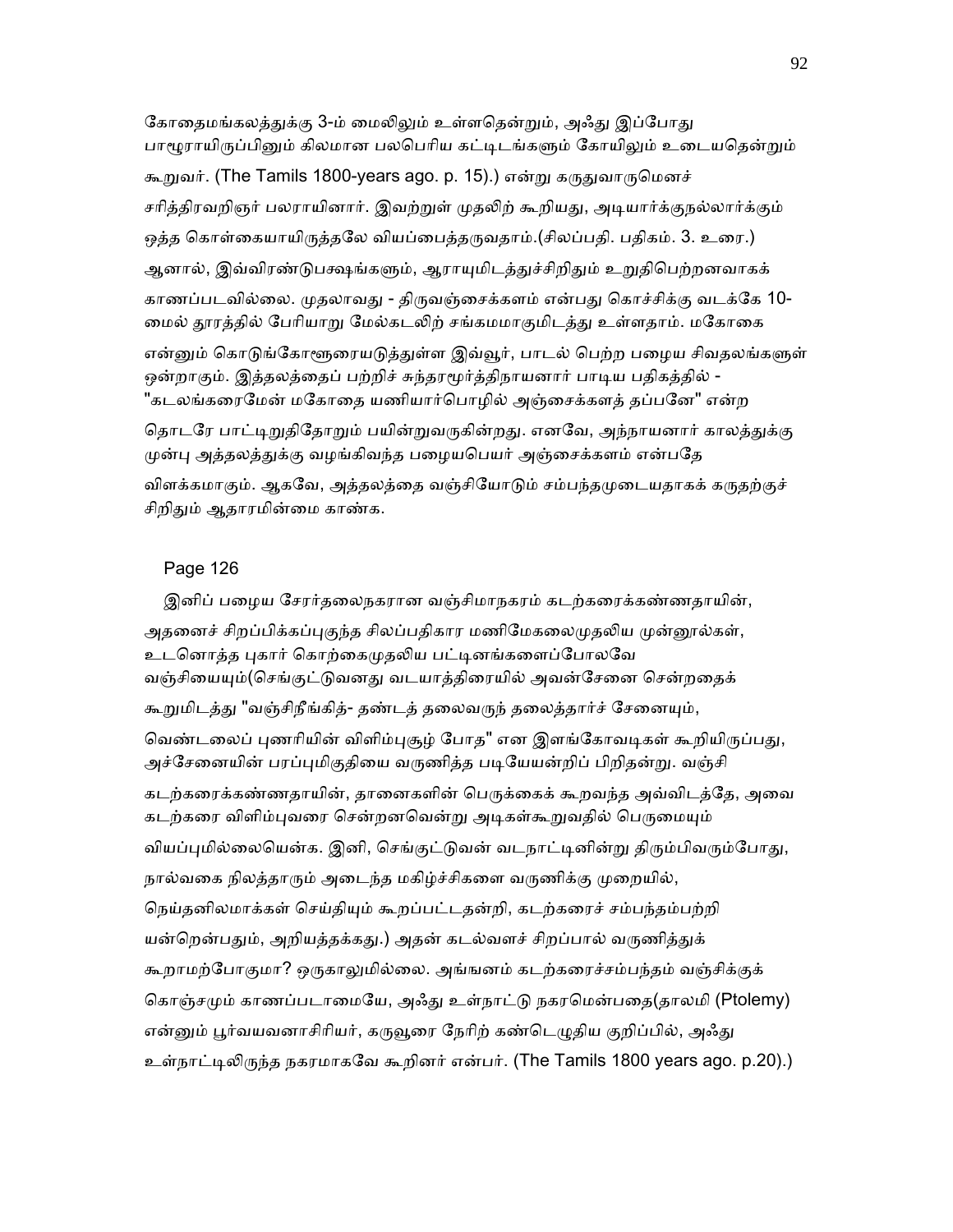விசதமாக்கவல்லது. மேலும், கருவூர் என்ற பெயர் கொடுங்கோளூர் அல்லது திருவஞ்சைக்களத்துக்கு உள்ளதாகப் பிரமாணமொன்றுங் காணப்படாமையும் அறிக.

### Page 127

இனி, ஸ்ரீ:கனகசபைப்பிள்ளையவர்கள் மேற்குத்தொடரையடுத்துப் பேரியாற்றங் கரையிலுள்ள திருக்கரூரே (Tiru-karur) வஞ்சியாதல் வேண்டுமென்றும், அதற்கேற்ப அங்குள்ள பேரியாறே நூல்களிற் கூறப்பட்டபடி, ஆன்பொருநையாதல் வேண்டுமென்றும் ஒரு புதியகொள்கையை நாட்ட, அதனையே சரித்திரவறிஞர் பலரும் பின்பற்றுவாராயினர். இக் கொள்கைக்கு ஆதாரமாயிருப்பதெல்லாம், கருவூரென்ற ெபயெராற்ᾠைம ெயான்ைறத்தவிர, ேவᾠ சாதனமில்ைல. இங்ஙனம் பெயரொப்பொன்றையே கொண்டு, நாம் ஒரு முடிவுபடுத்தல் எங்ஙனம் கூடும்? இனி, வஞ்சியிலிருந்த செங்குட்டுவன் 'மஞ்சுசூழ்சோலை மலைகாண்குவம்'என்று, தன் பரிவாரங்களுடன் புறப்பட்டுப் பேரியாற்றை யடைந்தானென்று முன்னமே ெசான்ேனாம். இதனால், மைலவளமில்லாதேதார் இடத்ேத அவன் தைலநகர் அமைந்திருந்ததாதல் வேண்டுமன்றோ? மேற்குமலைத்தொடரின் அடிவாரத்துள்ள திருக்கரூரே செங்குட்டுவன் தலைநகராயின், மலைவளங் காண்டல்வேண்டி அவன் பேரியாற்றங்கரை சென்றானென்று சிலப்பதிகாரங் குறிப்பதில் வியப்புத்தான் என்னை? இதனால், வஞ்சியென்பது, ஆம்பிராவதி அல்லது ஆன்பொருநைப் பக்கத்ததும், மலைவளமில்லாததுமான கருவூரேயாதல் திண்ணமென்க. இங்ஙனமாயின், இக்கருவூரிலிருந்து செங்குட்டுவன் பிரயாணித்த பேரியாற்றங்கரை உத்தேசம் 300-மைல் தூரமுடைய தாகல்வேண்டும்.(அறுபதின்காத தூரமென்பர், அடியார்க்குநல்லார். (சிலப்.பதிகம். 3. உரை).)இவ்விடத்தே ஓர் ஆக்ஷேபத்தைச் சிலர் கூறுகின்றனர்; அஃதாவது - மலைவளங் காணச் சென்ற செங்குட்டுவன் 300-மைல் பிரயாணித்தவனாயின், அந்நெடும் பிரயாணத்தில் அவன் இடையிற்றங்கியே ெசன்றிᾞத்தல் ேவண்ᾌம்;

#### Page 127

அங்ஙனஞ் சென்ற செய்தியை அடிகள் குறிக்கவில்லை-யாதலால், அரசன் சென்றுவந்த பேரியாற்றங்கரை அவன் தலைநகர்க்கு அணித்தாதல் வேண்டும்--என்பதாம்; "அரசனும் உரிமையும் மலைகாண்குவம் என்று வந்து கண்டவன்றே வஞ்சி புகுந்தமையானும்" என அடியார்க்குநல்லாரும் இக்கருத்தேபட எழுதினார். ஆனால், செங்குட்டுவனது நீண்ட யாத்திரையைக் கூறுமிடமெங்கும் அவன் இடையிற்றங்கிய விவரத்தையும் இளங்கோவடிகள் கூறிச்செல்லு

மியல்புடையரோ எனின், இல்லை. இதற்கு நீலகிரியினின்று செங்குட்டுவன் கங்கைக்கப்பால்வரை சென்று வந்த நெடும்பிரயாணத்தை அடிகள் மிகச் சுருக்கிக்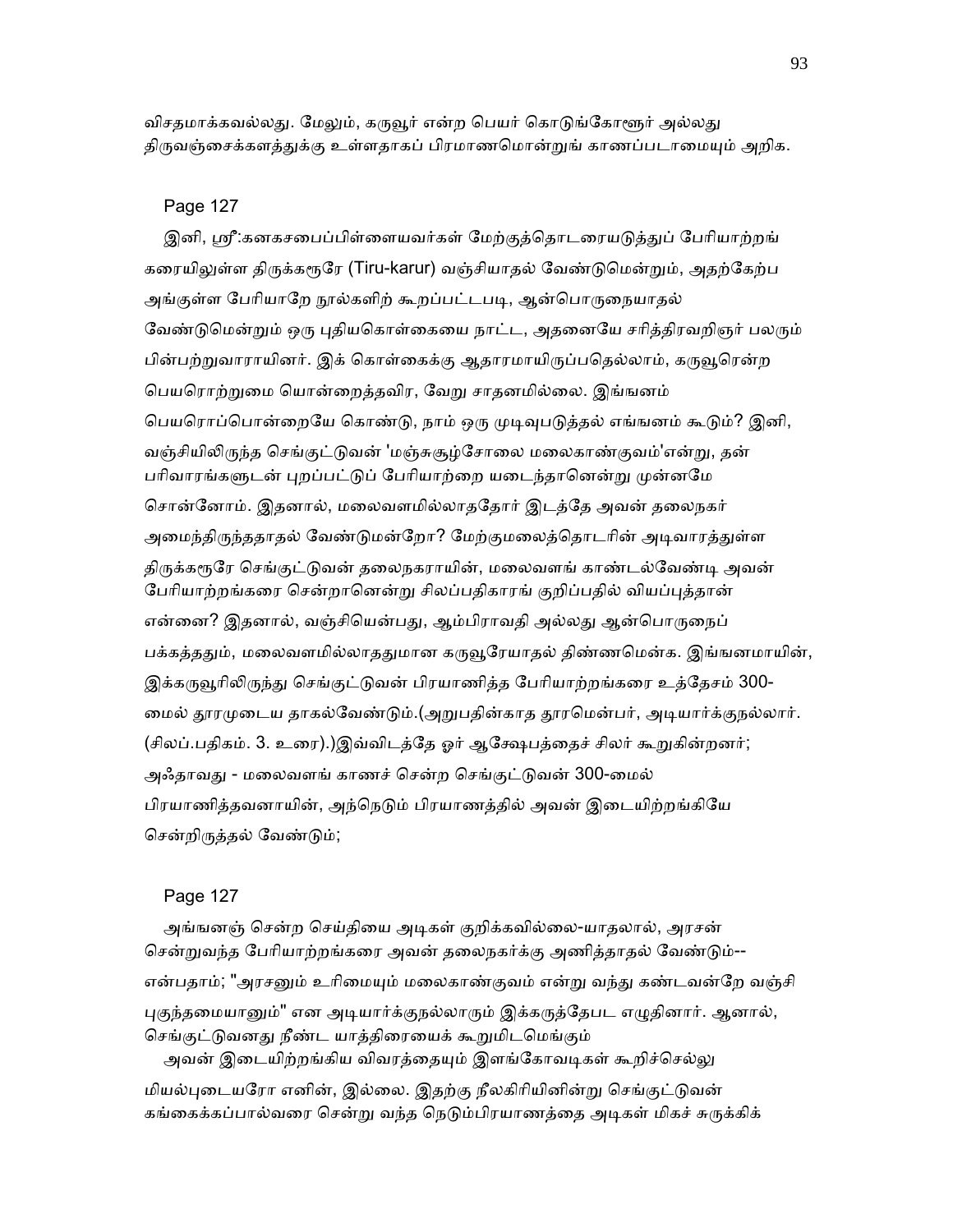கூறிச்செல்வதே, தக்க சான்றாகும். அன்றியும், வஞ்சியாகிய கருவூருக்கும் பேரியாற்றங்கரைக்கும் நெடுந்தூர முண்டென்பதற்குச் சிலப்பதிகாரத்தே மற்றொரு சிறந்த சான்றுமுண்டு; இளங்கோவடிகள் தம் தமயனது வடயாத்திரையை வருணிக்குமிடத்து "ஒரு நூற்றுநாற்பது யோசனைதூரம், இந்திரன் யானைகளைப் பரப்பிச் செல்வதுபோலச் சென்றான்" என்கிறார்.\* ஈண்டு 'ஒருநூற்றுநாற்பது' என்னுந்தொடர் இந்திரனது யானைப்பரப்பின் தூரத்தைக் குறிப்பதென்பதினும் செங்குட்டுவனது பிரயாணதூரத்தைக் குறிப்பதென்பதே பொருத்தமாகும். இன்றேல், நூற்று நாற்பதென்ற எண்ணை அடிகள் குறிப்பிடுவதற்குத் தக்ககாரணம் வேண்டுமன்றோ? இந்திரனுக்கே அத்தொடர் விசேடிக்கப்பட்டதாயினும், அத்தொ

கையினளவு தூரத்தை, அடிகள் சேரன் பிரயாணத்துக்கு உவமித்திருப்பது, அவன் ெசன்ᾠவந்த ேபாியாற்றங்கைர வஞ்சிமாநகர்க்குச் சமீபித்ததன்ᾠ என்பைத ெவளியாக்கும் என்பதில் ஐயமில்ைல.\*\*

\* "விளையாட்டு விரும்பிய விறல்வேல் வானவன்-ஒருநூற்று நாற்பது யோசனை விரிந்த-பெருமால் களிற்றுப் பெயர்வோன் போ ன்று" என்பது மூலம் (சிலப்.25-11,15,16.))

\*\* யோசனையினளவு பலபடியாக வழங்கிவருகின்றது (சீவகசிந்தாமணி. இரண்டாம் பதிப்பு. வீசேடக்குறிப்பு. பக். 84 பார்க்க.) மலைநாட்டு வழக்கப்படி, யோசனை-ெயான்ᾠக்கு 4 நாழிைக அல்லᾐ 6 ைமலாகக் ெகாண்டால், 140-ேயாசைனக்கு 840- மைலாகும். கருவூருக்கும் பேரியாற்றங்கரைக்கும் உத்தேசம் 300-மைலேயாதலின், இது மிகவும் அதிகமேயாம். இதனால், இளங்கோவடிகள் காலத்து ஒருயோசனையினளவு 2 1/2 மைலுக்குட்பட்டதாக இருந்ததுபோலும்.

## Page 129

---------

மேற்கூறியவாறு, கருவூரையடுத்து ஆம்பிராவதியும் காவிரியுங்கலக்கும் கூடலையும், நொய்யல் அல்லது காஞ்சிமாநதியையும் பரணர் செங்குட்டுவனுக்கு உவமையாகக் கூறியிருத்தலும், ஆன்பொருநைக் கரையில் வஞ்சியுள்ளதாகச் சொல்லப்படுதலும், கருவூர்க்கும் பேரியாற்றுக்கும் பெருந்தூரமுண்டென்பதை இளங்கோவடிகள் குறிப்பிப்பதும்-சேரரது பழைய தலைநகரம் அந்நதிகள் பாயுமிடங்களுக்குப் பக்கத்தது என்பதற்குத் தக்கசான்றாதல் காணலாம். கொச்சிராஜ்யத்துள்ள கொடுங்கோளூர் அல்லது திருவஞ்சைக்களமாயின், அம் மலைநாட்டு நதியொன்றையும் பரணர் செங்குட்டுவனுக்கு உவமிக்காமல், மேற்காட்டிய ஆறுகளையே† கூறிச்செல்வதற்குத்

தக்க காரணம் ேவண்ᾌமன்ேறா?

-----------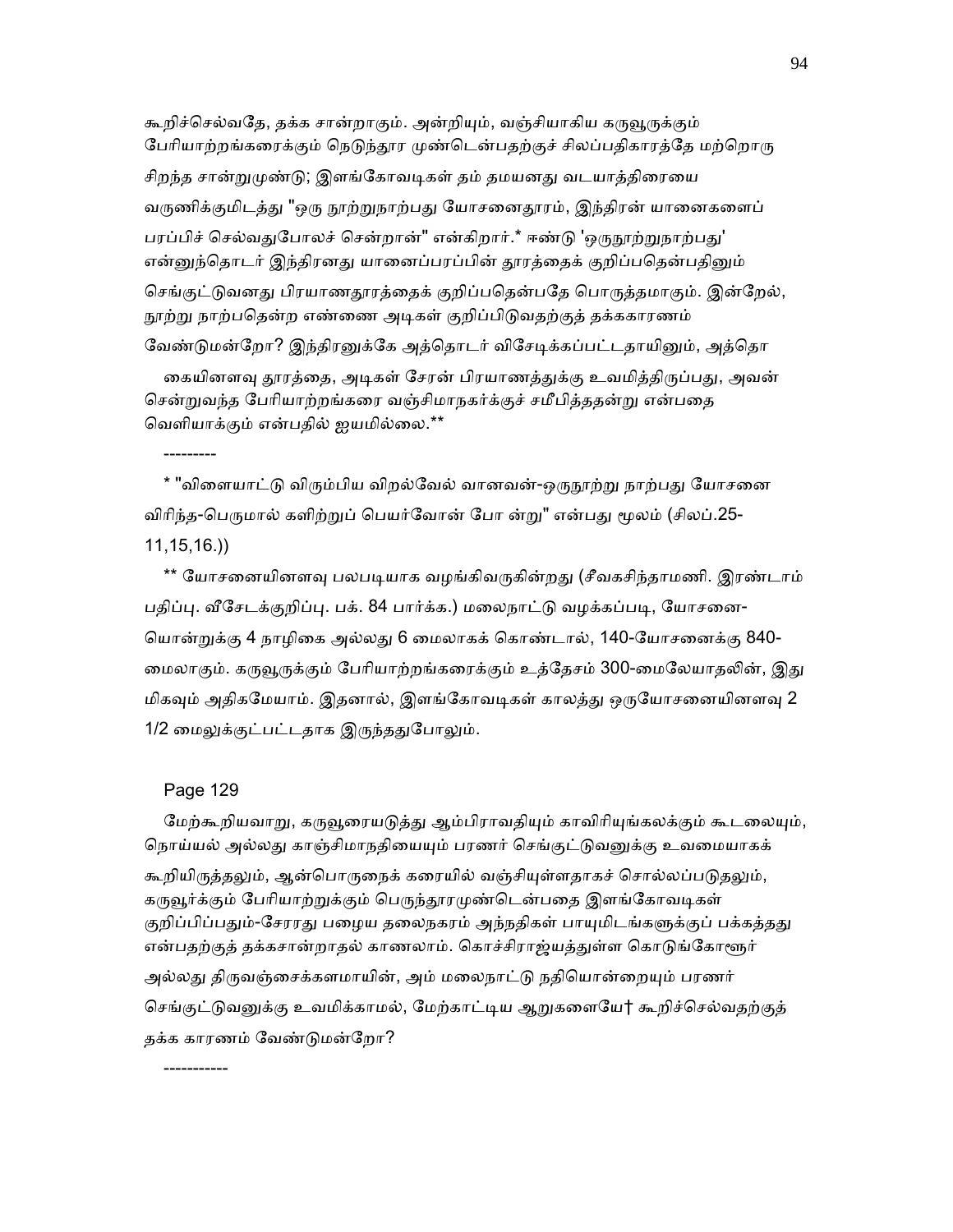† இந்நதிகளன்றி, அயிரை என்ற நதியும் (சிலப். 28. 145) அப்பெயரேகொண்ட மலையும் (பதிற்றுப். 21) சேரநாட்டில் உள்ளனவாகச் சொல்லப்படுகின்றன. இவற்றுள், அயிைரயாᾠ, ேசரர்க்குாிய ெகால்ᾢமைலயில் (அகநா. 33. 281) உற்பத்தியாகிக் காவிரியுடன் மேலணையிற் சங்கமிக்கும் அய்யாறு என்ற நதியாகக் கருதப்படுகிறது. இனி, அயிரிமலை என்பது, குழித்தலைக்கு மேற்கே 4 1/2-மைலில் உள்ள இரத்தினகிரி போலும்; இதற்கு அய்யர்மலை என்னும் பெயரும் அப்பக்கத்து வழங்குதல் காண்க. கருவூர்க்குக் கீழ்பாலுள்ள செங்குத்தான இவ்வழகிய குன்றினுச்சியில் மிகப்பழைய சிவாலயமொன்று உண்டு. பதிற்றுப்பத்துக் கூறுமாறு, சேரர்களது குலதெய்வமாக விளங்கிய கொ1ற்றவைக்கடவுட்கு இக்குன்று முற்காலத்துச் சிறந்த தலமாயிருந்தது போலும். இனி, முசிரி என்ற பெயர்கொண்ட ஊரொன்று இப்பக்கத்துள்ளதை நோக்குமிடத்து, சேரர்க்குச் சிறந்த துறைமுகமாய் மேல்கடற்பக்கத்தமைந்த முசிரியை ஞாபகப்படுத்தற்கு உண்ணாட்டில் அவ்வரசர் அதன் பெயரிட்டதுபோலத்; தோற்றுகிறது.இப்பக்கத்துத் தோட்டியமுதலியவிடங்களில் மதுரைக்காளியம்மன் என்ற பெயராலும் பிறவகையாலும் பிடாரிவழிபாடு பெரிதும் நிகழ்ந்து வருவதானது, பூர்வத்திற் பத்தினிவணக்கமாயிருந்ததே காலாந்தரத்தில் அங்ஙனம் மாறியதோ என்று கருதவும் இடந்தருகின்றது.

---

#### page 130

இதற்கேற்ப, வஞ்சி வஞ்சுளாரணியம் என்றபெயர்கள் முன்குறித்தபடி, ஆம்பிராவதிக் கருவூர்க்கு இன்றும் வழங்கிவருதல் அறியத்தக்கது. இவையன்றி, பழைய ரோம சக்கரவர்த்திகளாகிய அகஸ்டஸ் (Augustus) டைபீரியஸ் (Tiberius), கிளாடியஸ் (Claudius) முதலியோர் நாணயங்கள் இக்கருவூர்ப்பக்கத்தே 1806-ம் வருஷத்துக் கண்டெடுக்கப்பட்டிருப்பதாகக் தெரியவருவதும்,(Gazetteer of Trichinopoly. p. 260) இதன் பழைமை பெருமைகளை நன்கு விளக்குவதாம். கருவூர்க் கோட்டை இப்பொழுது அழிபட்ட நிலையிற் காணப்படுகின்றது.

இங்ஙனம் ஆம்பிராவதி அல்லது ஆன்பொருநைக் கரையிலுள்ள கருவூரே, சேரரது பழமை பெருமை வாய்ந்த தலைமைநகராயிருப்பவும், அச்செய்தியைச் சங்க காலத்துக்குப் பிற்பட்ட தமிழ்மக்கள் முற்றும் மறந்துவிட்டனரென்றே தோற்றுகிறது. இவ்வூர்த் திருவானிலைக் (திருவானிலை என்பது, கருவூர்ப் பசுபதீசுவரர் கோயிலே.) கோயிலைப்பற்றிய தேவாரப் பதிகங்களிலேனும் அக்கோயிலிற் கண்ட சாஸனங்களிலேனும் (இப்பசுபதீசுவரர் ஆலயத்தில், வீரராஜேந்திரன் 1, இராஜேந்திரன் 1, குலோத்துங்கன் 3, வீரசோழன் என்ற சோழவரசர் சாஸனங்களாகக்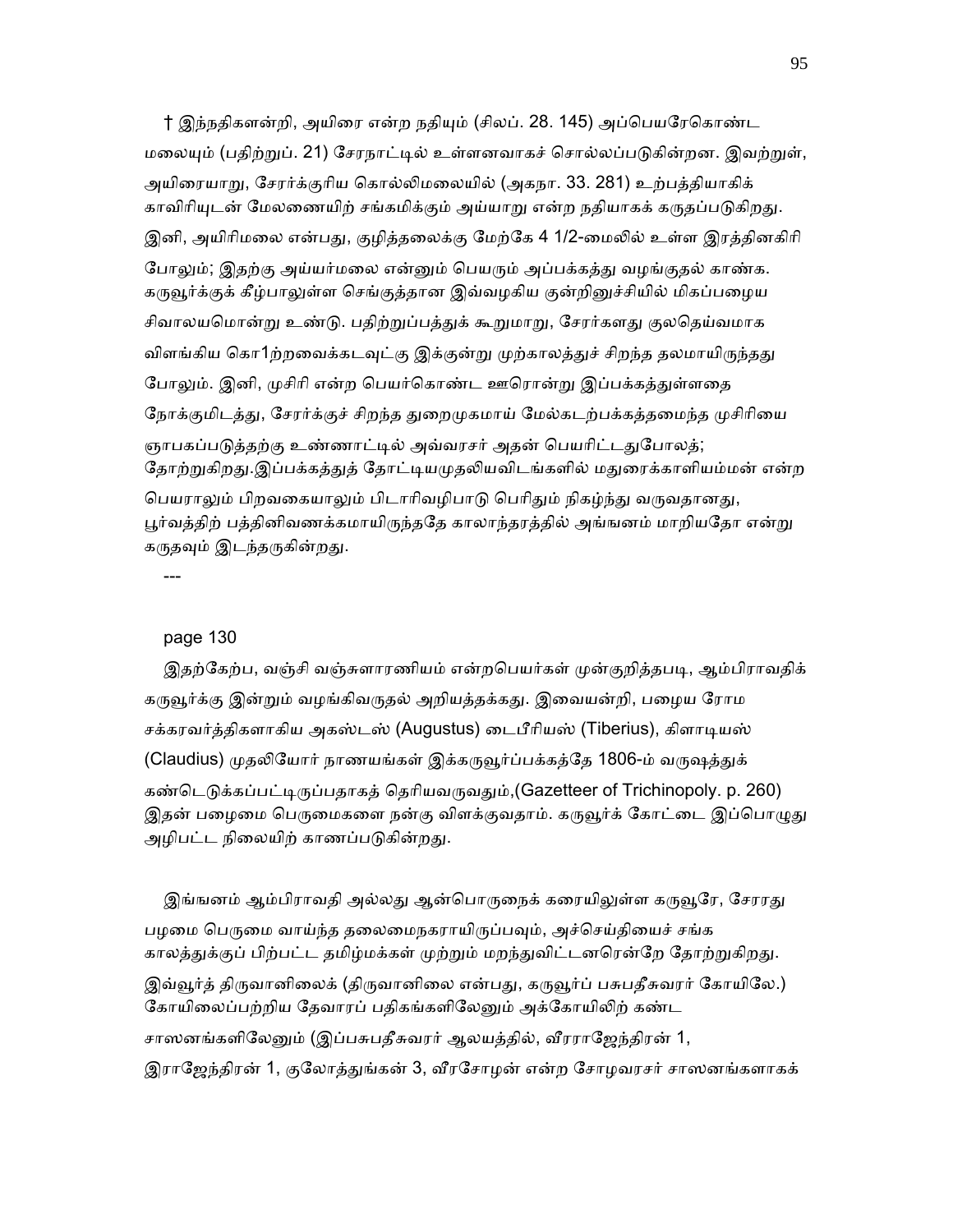கண்டவற்றை, சாஸனபரிசோககர் வெளிப்படுக்கியிருக்கின்றனர். (South Indian Inscriptions. Vol. III. No. 20-26).)

## Page 131

வஞ்சியின் பழஞ்செய்தி சிறிதுங் குறிக்கப்பட்டிருக்கவில்லை. ஆனால், இக்கருவூரின் ஸ்தானத்தில் மலைநாட்டுக் கொடுங்கோளூர் சேரராஜதானியாகப் பின்னூல்களிற் கூறப்படுதல் காணலாம்; "சேரர்குலக் கோவீற்றிருந்து முறைபுரியுங் குலக்கோமூதூர் கொடுங்கோளூர்" என்றார் சேக்கிழாரும். (சேரமான் பெருமாணாயனார் புராணம். 1.) இங்ஙனம் சேரர் தலைநகரமானது பிற்காலத்து முற்றும் மறக்கப்பட்டதற்கும் அதற்குப் பிரதியாக வேறு தலைநகரம் மலைநாட்டில் உண்டானதற்கும் தக்க காரணங்களும் உள்ளன. கருவூர், சோணாடு பாண்டிநாடுகளின் எல்லையில் அமைந்தமையால், (கருவூர்க்குக் கீழ்பால் 8-மைலில், காவிரிக்கரையிலுள்ள மதுக்கரையைச் சேர- சோழ -பாண்டிய நாடுகளின் எல்லையாக இக்காலத்தாரும் கூறுவர். சோணாட்டின் மேற்கெல்லை கருவூர் என்பர், யாப்பருங்கலக்காரிகை உரைகாரர். (ஒழிபி. 7. உரை).) சேரருடன் விவாதம் நேரிட்டபோதெல்லாம் தமிழ்வேந்தர்க்குள் போர்நிகழ்வதற்கு அஃது உரியகளமாயிற்று. இச்செய்தி புறநானூறு முதலிய சங்கச்செய்யுள்களால் நன்கறியப்படும். பிற்காலத்திற் சோழரது ஆதிக்கம் பெருகியபோது, கருவூர் சோணாட்டின் முக்கியநகரங்களுள் ஒன்றானசெய்கி சாஸனங்களாலும்\$\$ (கி.பி. 10-ம் நூற்றாண்டின் தொடக்கத்தில் கருவூர் சோணாட்டைச் சார்ந்ததென்பர்.

## Page 132

சாஸனபரிசோதகர் (Government Epigraphist report. 1891.)) நூல்களாலும் தெரிகின்றது; "அநபாயன் சீர்மரபின் மாநகரமாகுந் தொன்னெடுங் கருவூர்" (எரிபத்த.2) "தங்கள் குல மரபின்முதற் றனிநகராங் கருவூரில்" (புகழ்ச்சோழ. 12) எனச் சேக்கிழாரும் இச்செய்தி கூறுதல் காண்க. ஏறக்குறைய 900-வருஷங்கட்குமுன் சோழ சக்கரவர்த்திகளாகப் பிரபலம் பெற்றிருந்த இராஜராஜன் 1. அவன்மகன் இராஜேந்திரன் 1 காலங்களில், இக்கருவூரைச் சூழ்ந்த வெங்காலநாட்டிற்குக் கேரளாந்தகவளநாடு என்றும், இவர்களை அடுத்த குலோத்துங்கசோழன் காலத்தில் சோழகேரளமண்டலம் என்றும் பெயர்கள் வழங்கிவந்தன என்பது(S.I.I Vol. III No. 30, 31.) கருவூர்ப் பசுபதீசுவரர் கோயிலிலுள்ள சாஸனங்களால் வெளியாகின்றது. இப்பெயர்களால், சோழராதிக்கத்துக்கு முன்பு கருவூர்ப்பிரதேசம் சேரர்க்குச் சிறந்தபூமியாகக் கருதப்பட்டிருந்தமை பெறப்படும். சோழர்க்குமுன் இம்மண்டலம் கொங்கு தேச ராஜாக்கள் ஆட்சிக்குட்-பட்டிருந்ததென்றும், (கருவூர், கொங்குநாட்டுத் தலங்களுள் ஒன்றாகக் கூறப்படுதல் காண்க. ஆனால், சங்கநாளிலே, கொங்குதேசம் குடகுநாடாயிருந்தமை "குடகக்கொங்கரும்" என்னும் அடிகள் வாக்கால்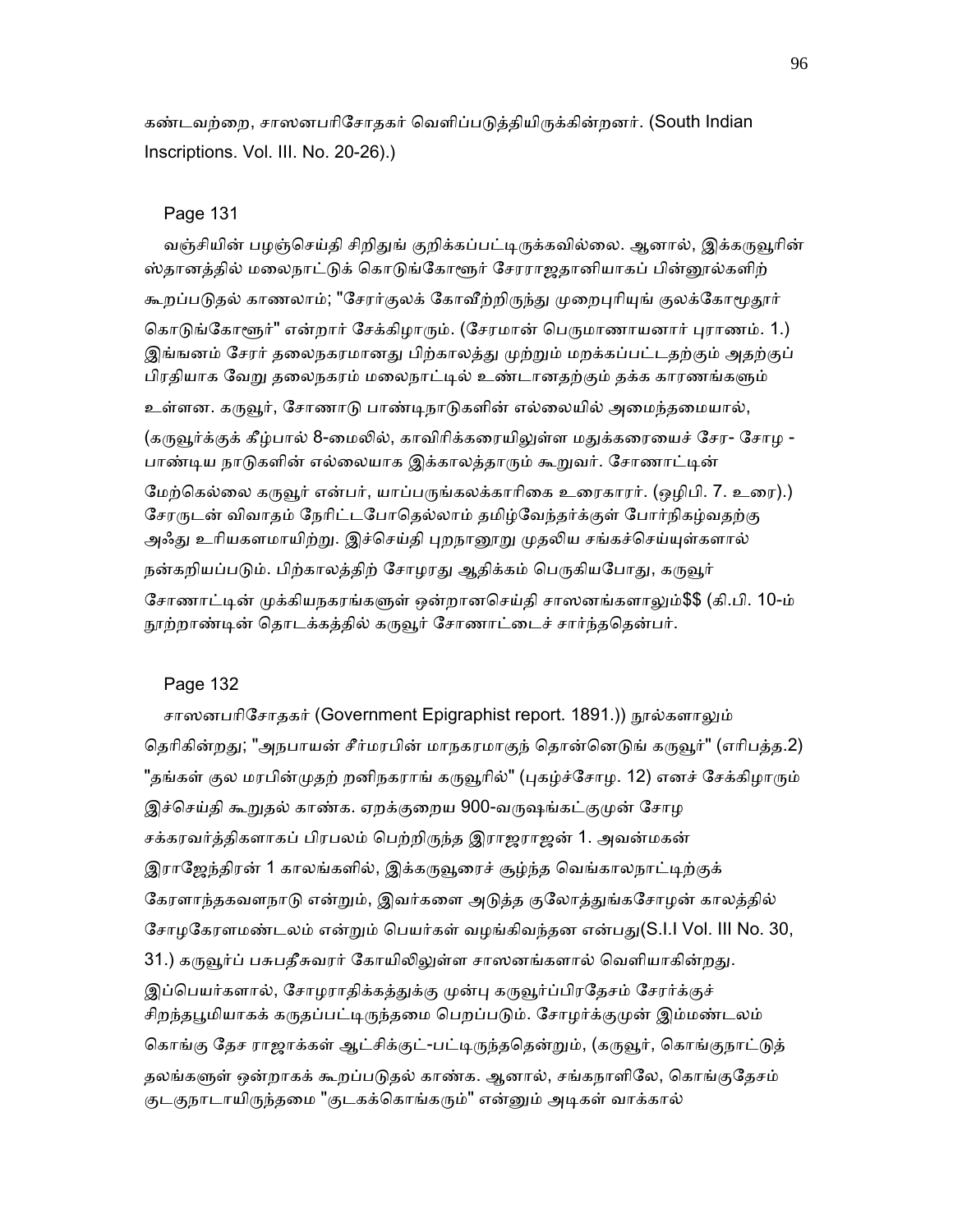அறியலாம்.(சிலப். 30. 159)) அவர்க்கும் முற்பட்ட சங்ககாலத்தேதான், அது சேரரது சிறந்த தேசமாகி வஞ்சி எனப்பட்ட இக்கருவூரை தலைமை நகரமாகக்கொண்டு விளங்கியதென்றும் அறியத்தக்கன. சங்ககாலத்துக்குப் பின்னர்ச் சோழராற்றற்கு அஞ்சிய சேரர், வஞ்சியைவிட்டுநீங்கிக் கங்கட்குரிய மலை நாட்டிற் கடற்கரையிலுள்ள கொடுங்-கோளூரைத் தலைமை நகரமாகக் கொள்ளலாயினர். பிற்பட்ட சேரராஜதானியாகத் தெரிகின்ற இவ்வூரைப் பழையவஞ்சி அல்லது கருவூரென்று கொள்வதற்குச் சங்கநூற்பிரமாணம் ஒன்றுமே கிடையாதாயினும் அடியார்க்குநல்லாருள்படப் பலரும் இதனையே மாறிக்கருதுவாராயினர்.

#### Page 133

கொடுங்கோளூர் என்ற பெயரோ பமைய நால்களுக்குச் சிறிதுந் தெரியாத தொன்றாகும். இதனையடுத்துள்ள திருவஞ்சைக் களத்துக்கும் வஞ்சிக்கும் எவ்விதப் பொருத்தமும் இல்லாமையால், சரித்திரவறிஞர் அவ்விரண்டனையும் பொருத்தி யெழுதுவனவெல்லாம் முன்னைவழக்கோடு முரணுவதேயென்க. இனிச் சிலர், சிலப்பதிகார மணிமேகலைகளில், இக்காலத்துவழங்கும் மலைநாட்டுச் சொற்களும் வழக்குகளும் காணப்படுவது கொண்டு, செங்குட்டுவனது தலைமை நகரும் அம்மலை நாட்டிருந்ததாகக் கருதுவர். மலைநாட்டு வழக்கென்று அவர்கள் காட்டுவனவெல்லாம் பொதுவாகப் பழைய தமிழ்வழக்குகளேயன்றி வேறில்லை. அதனால், நம் காலத்து வேறுபட்டதுபோலவே, செங்குட்டுவன் காலத்தும் அவ்வழக்குகள் வேறுபட்டிருந்தன என்று கருதுதல் பொருந்தாதென உணர்க. ஒருகால், சிற்சில வழக்குகள் மலைநாட்டுக்கே சிறப்புடையவாயினும் நம் சேரனுக்கு அம்மலைநாட்டினும் உரிமையுந் தலைமையுமுண்டாதலால், அதுபற்றி அவனைப்பற்றிய பாடல்களில் அவ்வழக்குகள் பயின்றன என்று கருதுதலும் இழுக்காது. இதுவரை யாம் கூறிவந்த பிரபல பிரமாணங்களால் சேரராஜதானியாகிய வஞ்சியென்பது, ஆம்பிராவதிக் கரையிலுள்ள கருவூரேயன்றிக் கொடுங்கோளூரேனும் திருவஞ்சைக்களமேனும் ஆகாவென்பதும், கனகசபையவர்கள் கருத்துப்படி, பேரியாற்றங்கரைத் திருக்கருவூரைப் பழைய வஞ்சியாகவும், அப்பேரியாற்றையே பொருநையாகவும் கொள்வதற்குப் பொருத்தமும் பிரமாணமும் இல்லையென்பதும் நன்கு விளங்கத்தக்கன.

#### Page 134

இனி, செங்குட்டுவன் சென்றிருந்த பேரியாற்றங்கரைக்குச் சமீபித்ததும், கண்ணகி விண்ணாடு சென்றதுமான செங்குன்று(கண்ணகி சுவர்க்கம்புக்க மலை, செங்கோடு என்பது, அரும்பதவுரையாசிரியர் கருத்து (சிலப். அரும்பத. பக். 74); அடியார்க்கு நல்லார், அவரெழுதிய செங்கோடென்பது இப்போது சேலம் ஜில்லாவைச்சேர்ந்த திருச்செங்கோடாகக் கருதி, அவ்வூர் கண்ணகி விண்ணாடு சென்ற இடமாகாகென்றும், செங்குட்டுவன் சென்றிருந்த பேரியாற்றங்கரையை அடுத்த செங்குன்றே

97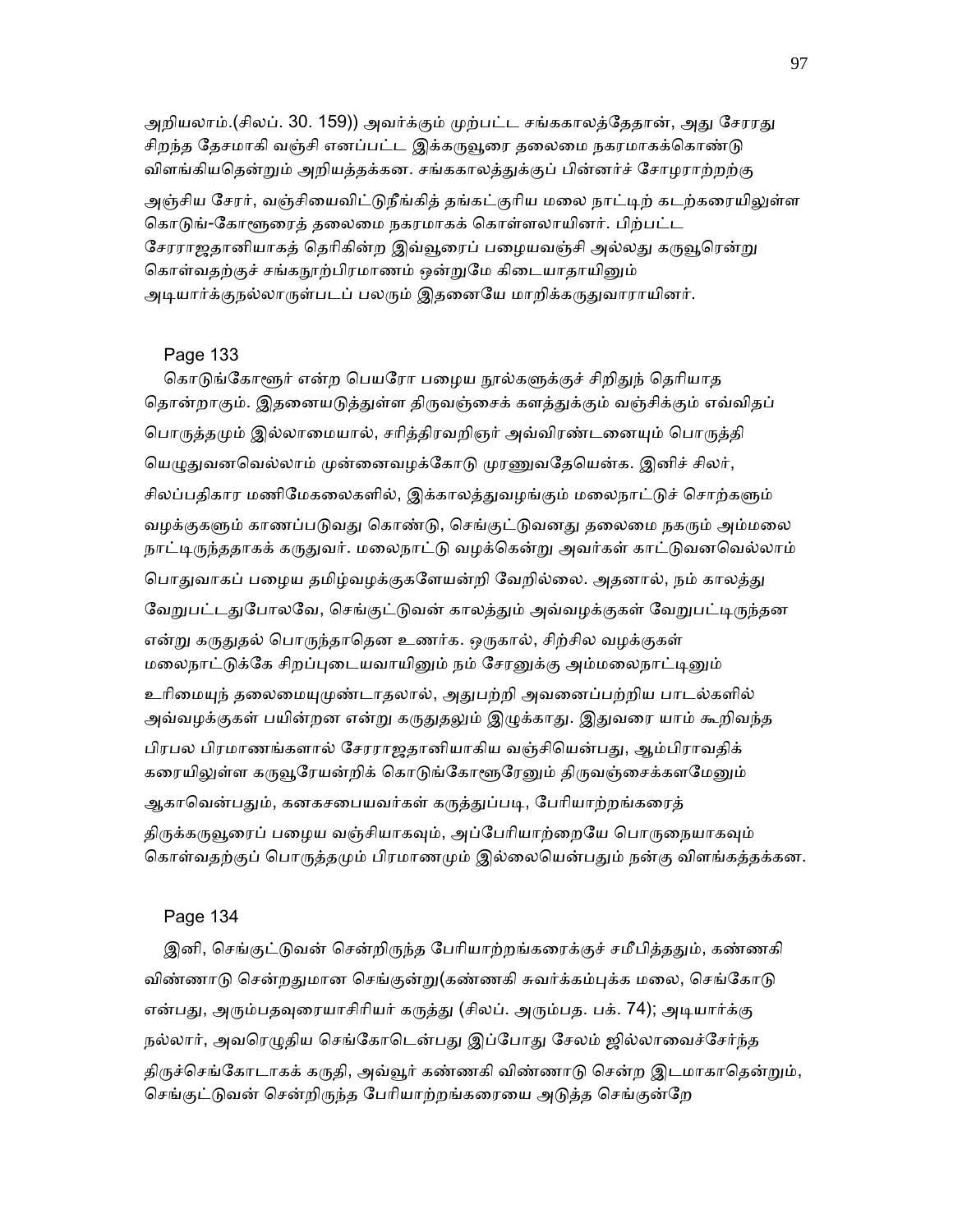அவ்விடமாதல் வேண்டும் என்றும் எழுதினர். (சிலப். பதிகம். 3. உரை).) என்னும் மலையே, அச்சேரன் பத்தினிதேவிக்குக் கோயிலெடுத்துச் சிறப்பித்த இடமாகும். கண்ணகியின் உற்றார் அவள்கோயிலை அடைந்ததையும், அவரை நோக்கி அப்பத்தினிக்கடவுள் கூறிய வார்த்தையையும் இளங்கோவடிகள் எழுதுமிடத்து:-

"வையையொரு வழிக்கொண்டு, மாமலைமீ மிசையேறிக் கோமகடன் கோயில்புக்கு" (சிலப். 29. உைரப்பாட்ᾌமைட)

"வென்வேலான் குன்றில் விளையாட்டி யானகலேன் என்னோடுந் தோழிமீ ரெல்லாரும் வம்மெல்லாம்"

(சிலப். 29. உைரப்பாட்ᾌமைட)

என முறையே கூறுதலால், பத்தினிக்கோயில் கருவூர்க்கு வெகுதூரத்தில் மலைமேலமைந்திருந்தமை புலப்படும். அன்றியும், பத்தினிப் பிரதிஷடைக்குரிய முற்காரியங்களைச் செங்குட்டுவன் வஞ்சியிலிருந்தே செய்துவந்தவனென்பது:-

"சிறப்புடைக் கம்மியர் தம்மொடுஞ் சென்று பால்பெற வகுத்த பத்தினிக் கோட்டத்து கடவுண் மங்கலஞ் செய்கென ஏவினன்" (சிலப். 28-223, 225, 233)

Page 135

என்னும் அடிகளது வாக்கின்போக்கால் அறியப்படுகிறது.மணிபல்லவத்தினின்று புறப்பட்ட மணிமேகலையும் முதலில் இச்செங்குன்றையடைந்து, தன் தாயாகிய அப் பத்தினிைய ஆங்குத் தாிசித்தபின்ேப வஞ்சிேநாக்கிச் ெசன்றனெளன உணர்க. (மணிமேகலை 25-ம் காதை முடிவும், 26-ம் காதை முதலுங் காண்க.) இச்செங்குன்று இப்போது செங்குன்றூர் என்னும் பெயருடன் மலைநாட்டில்(செங்குன்றூர், மலைநாட்டில் அகலப்புழைக்குத் தென்கிழக்கிலும் கோட்டயத்துக்குத் தெற்கிலும், உத்தேசம் 20-மைல் தூரத்துள்ளது.) உள்ளது. இவ்வூரிலுள்ள குன்றின்மேல் மிகப்பிரபலம் பெற்ற பகவதிகோயிலொன்று உண்டு. இத்தேவிக்குத் திருவிழா முதலியவை பெருஞ் சிறப்புடன் நடைபெறுகின்றன. இப்பகவதியை மதுரை மீனாக்ஷியம்மனாக அப்பக்கத்தார் இன்றும் வழங்கிவருவதாகத் தெரிதல் ஆராயத்தக்கேதயாம்.

------------------------

page 136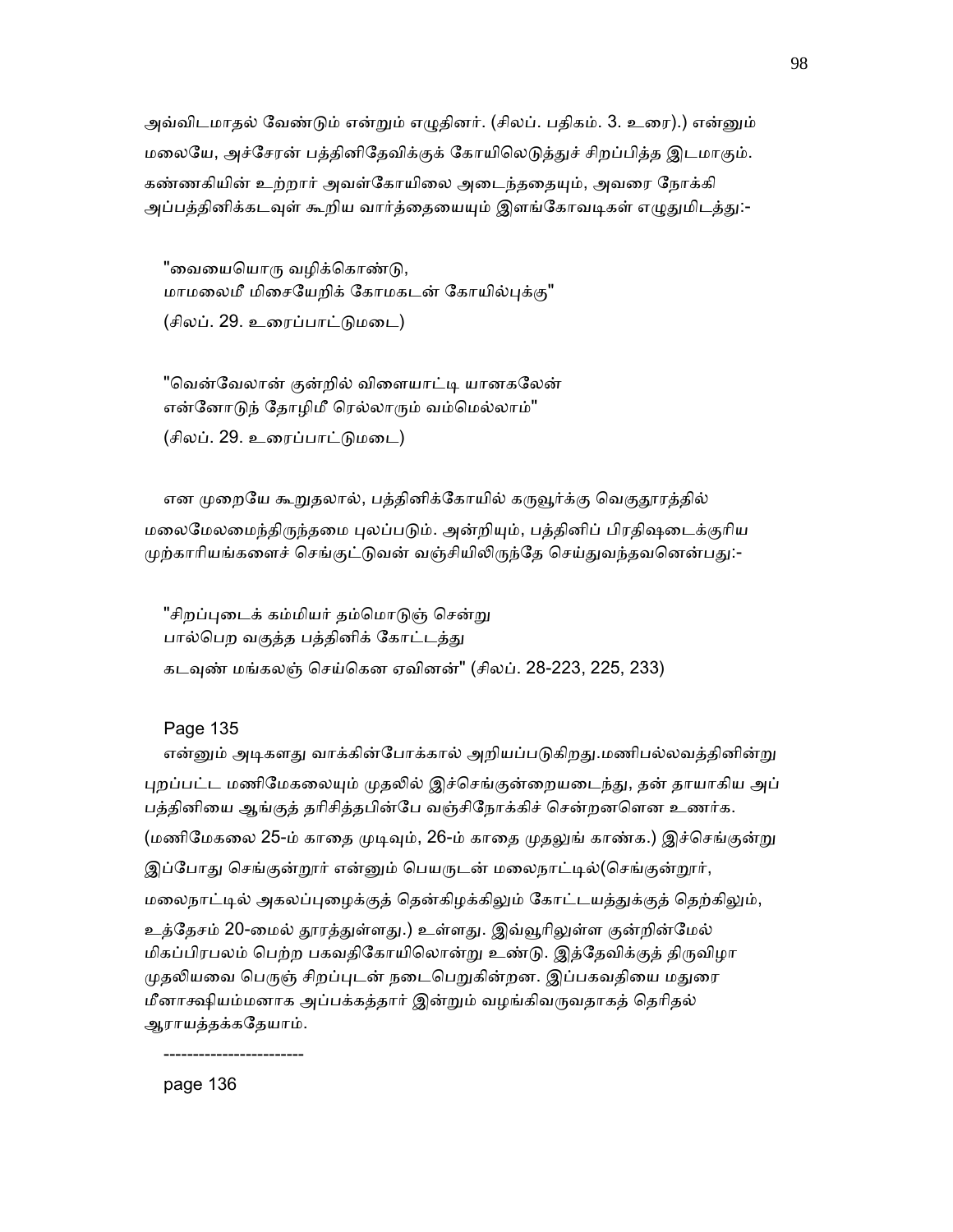# 11 -ம் அதிகாரம் ெசங்குட்ᾌவன் அரசியல்

நம் சேரர்பெருமானது இராஜாங்கமுறைகளை இனி நோக்குவோம். பொதுவாகச் சொல்லுமிடத்து, செங்குட்டுவன் காலத்தனவாகிய சங்கநூல்களிலே அரசியன் முறைகளாக அமைந்தவை யாவும் நம் வேந்தனுக்கும் உரியவையென்றே சொல்லலாம். இவ்வாறு கூறப்பட்ட அரசியல்களை விடாது இங்கு விவரிப்பதாயின் இவ்வதிகாரம்

அளவு கடந்துவிடும். அதனால், வேற்றுநூல்களுட் புகாமல், செங்குட்டுவன் சம்பந்தமான செய்யுள்களிலிருந்து தெரியவரும் விசேடச்செய்திகளை மட்டும் இங்கு விளக்குேவாம்.

நம் சேரர்பெருந்தகை, சங்ககாலத்துத் தமிழ் வேந்தருள்ளே சிறந்து விளங்கியவன். இவன் தந்தை நெடுஞ்சேரலாதனும், அவன் முன்னோரும், வடவாரியருடனும் அயலரசருடனும் அடுத்தடுத்துப் போர்புரிந்து வந்தவராதலால், அவரது பகைமையெல்லாம் இவனுக்கும் இருந்ததென்றே தெரிகின்றது. அதனால், கடல்வழியாகவும் தரைவழியாகவும் பகைவர் பிரவேசிப்பதைக் கடுப்பகற்கேற்ற கப்பற்படையும் தரைப்படையும் இவன் உடையனாகவேயிருந்தான்.

 "சினமிகு தாைன வானவன் குடகடற் பொலந்தரு நாவா யோட்டிய ஞான்றைப் பிறர்கலஞ் செல்கலா தனையேம்" (புறநா.126.)

என, மரக்கலப்படையின் மாட்சியால் கடற்றலைமையை அக்காலத்துச் செங்குட்டுவன் வகித்திருந்த சிறப்பைப் பெயர் கூறாது வியந்தனர் ஒரு புலவர்.

Page 137

கடற்படையைக் கொண்டு இவன் ஒரு காலத்துச் செய்த வீரச்செயலையும், அது பற்றி இவன் "கடல்பிறக்கோட்டிய செங்குட்டுவன் " என வழங்கப்பட்டதையும் இவனது "போர்ச்செயல்கள்" கூறிய விடத்தே விளக்கினோம்: இவ்வேந்தனது தரைப்படையும் அங்ஙனமே அளவாலும் ஆற்றலாலும் மேம்பட்டிருந்தது. பத்தினிக்குப்

படிமச்சிலை எடுத்தற்கும், ஆரியரை வெற்றி கொள்வற்குமாக இவன் வடக்கே சென்றுவந்த முப்பத்திரண்டு மாதம் வரை இவனாட்டிற் குழப்பொன்றும்

இல்லாதிருந்ததோடு, குடிகளெல்லாம் இவனாட்சியில் மகிழ்ச்சி மிக்கவர்களாய்த் தம் அரசன் வெற்றியைத் தமக்குரிய பெருமையாகவேகொண்டு விளங்கினர் என்றுந்தெரிகிறது. \*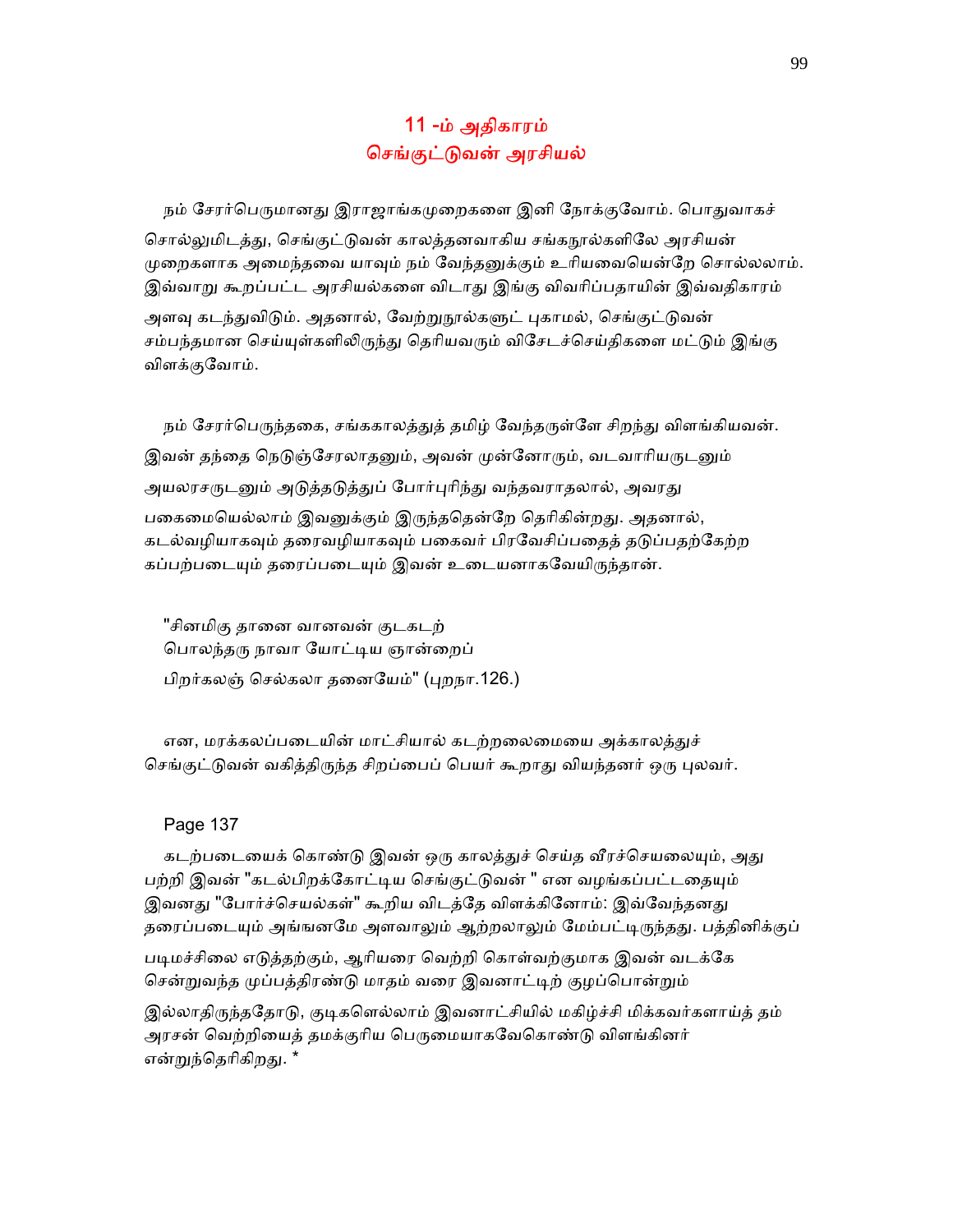செங்குட்டுவனது அரசியலில், முற்காலமுறைப்படி, அமைச்சர், புரோகிதர், சேனாபதியர், தூதுவர், சாரணர் என்ற ஐவருமே சிறந்திருந்தவர்கள். இவர்களை அரசர்க்குரிய ஐம்பெருங்குழு என்பர் முன்னோர்.† இவர்களன்றிக் கரும வினைஞர், கணக்கியல் வினைஞர், தருமவினைஞர், தந்திர வினைஞர், பெருங்கணி என்ற அரசியல்வகிக்குந் தலைவரும் இருந்தனர். ‡ கருமவினைஞர் என்போர் தேசத்தின் ஆட்சியை நடத்துவோரென்றும், கணக்கியல்வினைஞர் என்போர் தேசத்தின் வரிவருவாய்களைக் கவனிக்கும் அதிகாரிகளென்றும்,தருமவினைஞர் நாட்டினறங்களைப் பாதுகாப்போரென்றும், தந்திரவினைஞராவார் படைகளின் சம்பந்தமான தலைமைவகிப்போர் என்றும், பெருங்கணி அரசனது காரியங்கட்குரிய காலங்களையும் நிமித்தங்களையும் கணித்துரைப்போன் என்றுந் தெரிகின்றன.

\*இந்நூல், 74--5 -ம் பக்கம். † .58-ம் பக்கக் கீழ்க்குறிப்பு. ‡ சிலப்,26. 40-1

#### page 138

------------

இவரெல்லாம், அரசனது மந்திராலோசனைக்கு உரியவராவர். செங்குட்டுவனது தைரப்பைடக்குத் தைலைம வகித்தᾪர ன் வில்லவன்ேகாைத என்பான். இவேன செங்குட்டுவனது வடயாத்திரையில் அவனுடைய சேனைகளை நடத்திச்சென்று ஆரியவரசருடன் நிகழ்ந்த பெரும்போரில் வெற்றிபெற்றவன். "வில்லவன் கோதையொடு வென்று வினைமுடித்த-பல்வேற் றானைப் படை" என்றார், இளங்கோவடிகளும் (சிலப்.26.251-2). இவனைப்போலவே,தேசவருவாயின் தலைமையைவகித்த அமைச்சன், அழும்பில்வேள்(சிலப்.28.204-5) என்பவன்; இவன் அழும்பில் எனப்படும் வளம் பெருத்த நாட்டின் தலைவன்; இவனுக்கு 'வானவிறல்வேள்' என்ற பெயரும் வழங்கியது. ("வானவிறல்வேள், அழும்பி லன்ன நாடிழந் தனரும்" என்பது மதுரைக்கைகாஞ்சி (344-5). சேரன் படைத்தலைவனாகிய நன்னனுக்கும் இப்பெயரே வழங்கப்பட்டுள்ளது.இதனால், சேரரது அரசியலில் தலைமைவகித்த ஒருசாரார்க்கு இப்பெயர் வழங்கிவந்ததாகக் கருதப்படுகிறது. (யாம் எழுதிய வேளிர் வரலாறு; 67-ம் பக்கம் பார்க்க.)) இவ்வமைச்சன் செங்குட்டுவற்குச் சமயோசிதமாகச் சூழ்ச்சியுரைக்க வல்லனாயிருந்தான்.(சிலப்.25.173-7.)

இனி, நம் வேந்தனது தூதுவருள்ளே தலைமை வகித்தவன் சஞ்சயன் என்றும்,(சிலப் 26.137) இவனுக்கு அடுத்தபடியிலிருந்தவன் நீலனென்றும்(சிலப் 28.109) தெரிகின்றன. இவர்கள்கீழடங்கிய தூதுவரெல்லாம் தம்மரசனிடமிருந்து வேற்றரசரிடம் சமாசாரங்களைத் தெரிவித்து வருதற்குரியர்;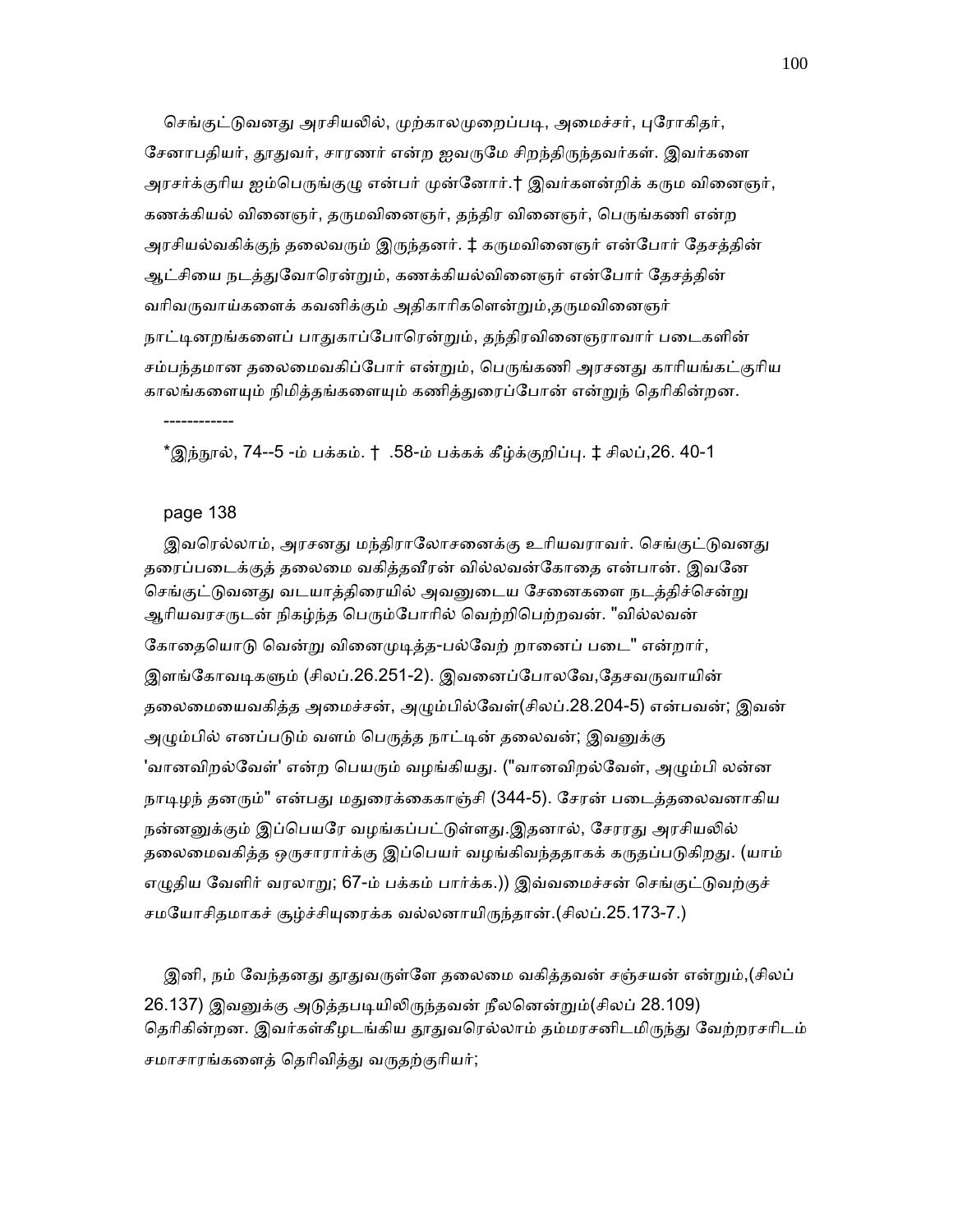### Page 139

அன்றியும் யுத்தத்திற்கு அரசனுடன் சென்று வேண்டியகாரியங்களை நிர்வகிக்கவும் வல்லவர். இன்னோர் இராஜ சமுகங்கட்கு அடுத்தடுத்துச் சென்று வருபவராதலால், சட்டையும் தலைப்பாகையுந் தரித்திருப்பர். இவரைக் கஞ்சுகமுதல்வர் எனவும் வழங்குவர்; "சஞ்சயன் முதலாத் தலைக்கீடு பெற்ற-கஞ்சுக முதல்வ ரீரைஞ் ஞூற்றுவர்" எனத் தம் தமையனுக்கிருந்த தூதுவரைப்பற்றி இளங்கோவடிகள் குறித்தல் காண்க. $^{\star}$ இனிச் சாரணரென்போர் ஒற்றராவார். இன்னோர், இக்காலத்துப்போலவே, முற்காலத்தும் அரசர்க்குக் கண்போன்று விளங்கினர். செங்குட்டுவனுடைய ஒற்றர்கள் அந்நியநாடெங்கும் சஞ்சரித்து வந்தனரென்றும், அவ்வாறே வேற்றரசரொற்றர்களும் பெருவீரனான நம் சேரன் நாட்செய்திகளைத் தெரிதற்பொருட்டு வஞ்சிமாநரில் மறைந்து வசித்தனரென்றும் சொல்லப்பட்டுள்ளன.† மேற்கூறியவர்களன்றிக் கரணத்தியலவர் (கணக்கர்),கருமவிதிகன் (ஆணைநிறைவேற்றும் அதிகாரிகள்), கனகச்சுற்றம் (பண்டாரம் வகிப்ேபார்), கைடகாப்பாளர் (அரண்மைன காவலர்), நகரமாந்தர், படைத்தலைவர், யானைவீரர், குதிரைவீரர் எனப்பட்ட

எண்பேராயத்தாரும் செங்குட்டுவன் அரசியலில் தலைமைபூண்டிருந்தனர்.‡

செங்குட்டுவனது அரசியல்முத்திரையானது வில், கயல்,புலி என்னும் மூன்றும் அமைந்ததோர் இலாஞ்சனையாகும். இதனைத் "தென்றமிழ் நாட்டுச் செழுவிற் கயற் ᾗᾢ, மண்டைல ேயற்ற வைரகீ" என்பதனால் அறிக. \$

\*சிலப். 26. 137-8. †.25 173- 6. ‡ 26.38. \$ .25.171-2.

## Page 140

-----------

சோழபாண்டியர் அடையாளங்களாகிய புலியையும் மீனையும் தனக்குரிய வில்லோடுசேர்த்து நம்சேரன் இலச்சினையாகக் கொண்டிருந்ததை நோக்குமிடத்து, அக்காலத்துத் தமிழ் வேந்தருள் இவனே தலைமை வகித்தவனென்பது புலப்படுகின்றது. இவ்வாறே, இவ்வேந்தன் சோழபாண்டியர்க்கும் மேம்பட்டவன் என இளங்கோவடிகள் பல முறை கூறுவர்.\*

செங்குட்டுவனது தலைமையதிகாரிகளும்,அந்தணர் புலவர் குடிகளும் அவனிடம்வந்து ஒன்று கூறும்போது, பேச்சின் தொடக்கத்தும் முடிவிலும் "அரசே!வாழ்க" என்று அவனை வாழ்த்துதல் பழைய முறையாக இருந்ததென்பது இளங்கோவடிகள் வாக்கால் நெடுகவும் உணரப் படுகின்றது. இதனை,

"வடநாட்டியாத்திரை" "பத்தினிக் கடவுளைப் பிரதிஷ்டித்தல்' என்ற அதிகாரங்களைக் ெகாண்ᾌ அறியலாகும்.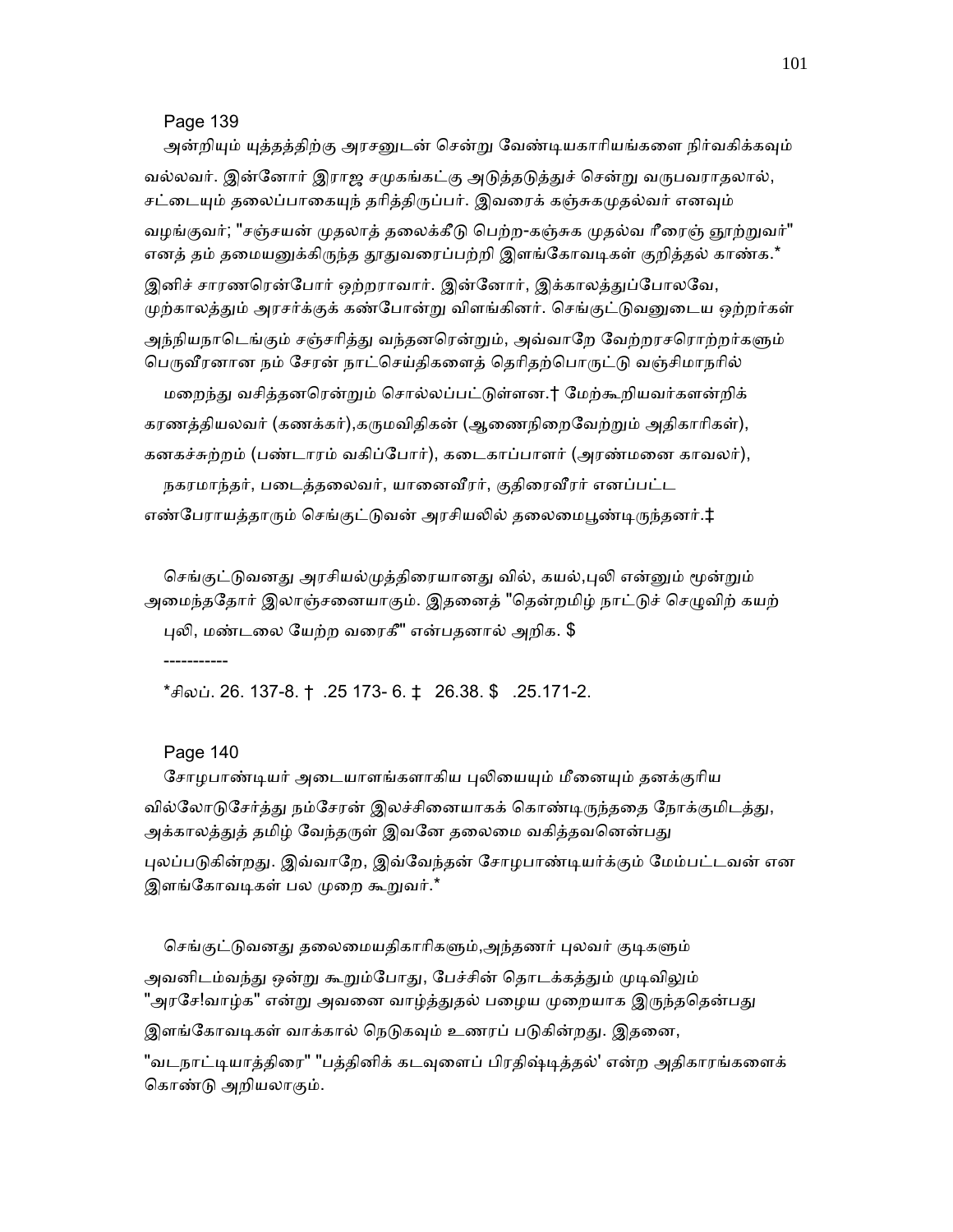செங்குட்டுவன் திருமுகமெழுதுவோர் 'கண்ணெழுத்தாளர்' எனப்படுவர்; "கண்ணெழுத் தாளர் காவல் வேந்தன், மண்ணுடைமுடங்கலம் மன்னவர்க்களித்து" எனக் காண்க.† கண்ணெழுத்து என்பது சங்கநாளில் வழங்கிய தமிழெழுத்தின் பழையபெயராத் தோற்றுகிறது. செங்குட்டுவனது வடயாத்திரையில் பண்டங்கள் ஏற்றிச்சென்ற வண்டிகள் இன்னின்ன சரக்குடையவை என்றெழுதப்ட்டிரிருந்தன என்பதை அடிகள் கூறுமிடத்து, "இருபதினாயிரங் கண்ணெழுத்துப் படுத்தன கைபுனை சகடᾙம்" என்கிறார்;

\*சிலப். 25.87-90; 26.168-71. † . 26.170-1 ‡.26.186;5.112.

### page 141

-----------------

---------------

இதனாலும் கண்ணெழுத்து, பண்டைத்தமிழெழுத்தின் பெயரேயாதல் காணலாம். இங்ஙனமாயின், சாஸன பரிசோதகரால் வட்டெழுத்து எனப்படும் பழைய தமிழெழுத்தைச் செங்குட்டுவன் காலத்துக் கண்ணெழுத்தாகக்கொள்ளல் பொருந்தும்

போலும். பழையதமிழெழுத்தாய்ச் சாஸனங்களில் மட்டும் காணப்படும் வட்டெழுத்து

நம்நாட்டில் வழக்குவீழ்ந்து பல நூற்றாண்டுகளாயினும், மலைநாட்டுள்ள சோனகர்க்குள் கோலெழுத்து என்று வழங்கப்பட்டு இன்றும் அது

வழங்குகின்றதென்பர்.\* கண்போன்றிருத்தலாற் கண்ணெழுத்து என்றும், வட்டமாக

விருத்தலின் வட்டெழெத்து என்றும், சித்திரித்தெழுதப்படுலாற் கோலெழுத்து என்றும்

ஒன்றே பல பெயர் பெற்றதென்க. இனி ஸ்ரீமாந்- கோபிநாதராயரவர்கள்,

இதுவரை கண்ட சாஸனங்களுக்ளுள்ளே பழமைவாய்ந்த தமிழ்ச் சாஸனமொன்றைச்

செந்தமிழ்ப்பத்திரிகையில் வெளியிட்டிருக்கின்றனர்.† செஞ்சிக்கடுத்த திருநாதர்

குன்றுப் பாறையில் வெட்டப்பட்ட அச்சாஸசனம்,ஜைந ஆசிரியரொருவர் ஐம்பத்தேழுநாள் அநசநவிரதம் (உண்ணாநோன்பு) பூண்டு உயிர்துறந்த செய்தியைக் குறிப்பது. அடுத்த பக்கத்துக்கண்ட அத்தமிழ்ச்சாஸனம் வட்டெழுத்துமுறையினின்

றும் சிறிது மாறியுள்ளதென்பது இராயவர்கள் கொள்கை; ஆயினும் அதன் தமிழெத்துக்கள், ஏறக்குறையச் செங்குட்டுவன் காலத்து வழங்கியவை என்பது அவர்களெழுதிய குறிப்பால் அறியப்படுதலால், அத் தமிழெழுத்தின் மாதிரிகையை

நம்மவர் அறிந்துகொள்ளுமாறு அச்சாஸனத்தையே தருகின்றேம்.

\* Dr.Cundert's Malayalam Grammar (art)) †தொகுதி-5,பக்-410-1.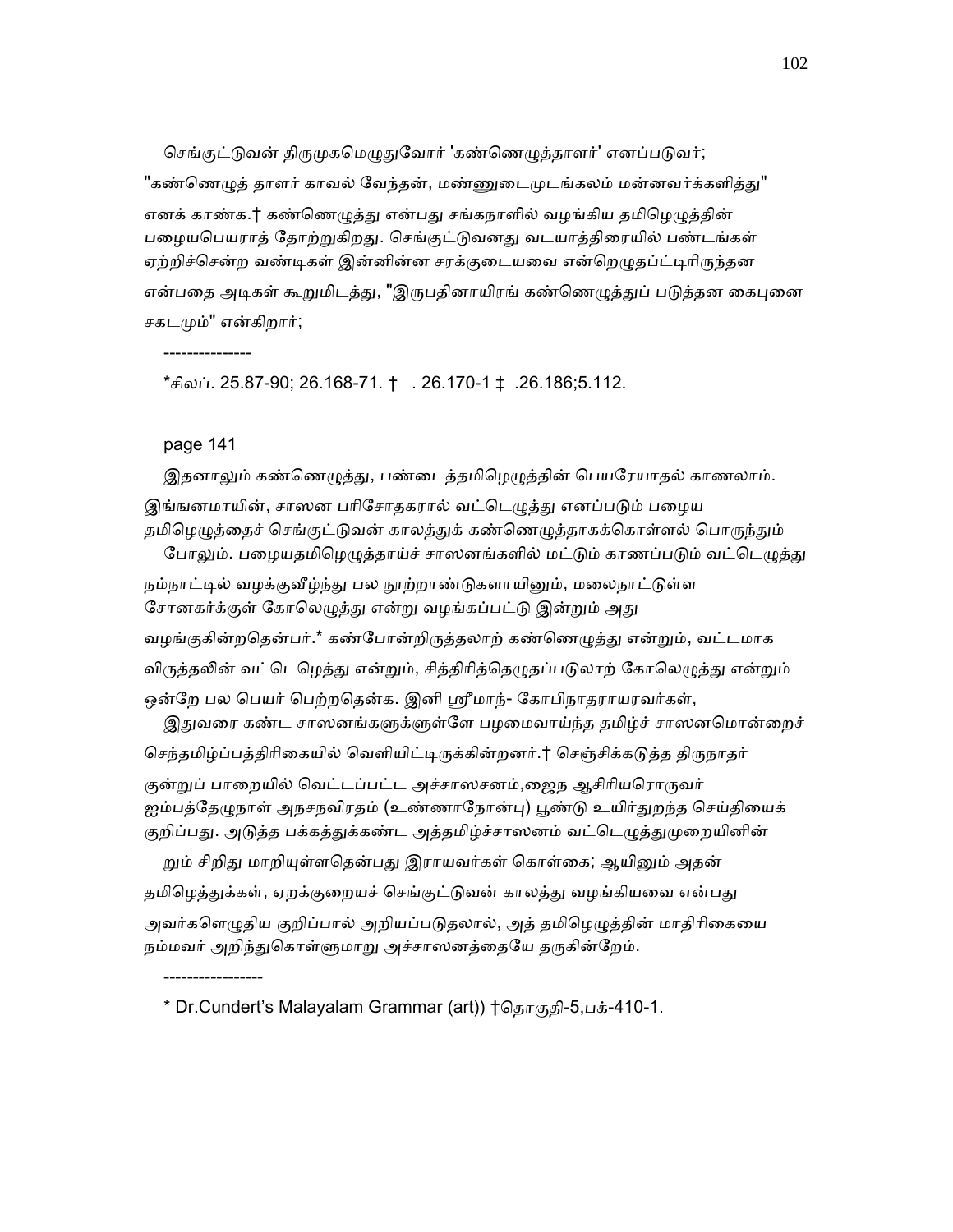

( இங்கு நான்கு வரிகள் வட்டெழுத்தில் காமப்படுகின்றன.)

- 1. ஐம்பத்ேதழன--
- 2. சனந்ேநாற்ற
- 3. சந்திரநந்தி ஆ--
- 4. சிரிகர் நிசீதிகை.

செங்குட்டுவன் அத்தாணிமண்டபத்தை யடைந்து அமைச்சர் முதலியவருடன்

மந்திராலோசனை புரியும்போது, அவனுடைய கோப்பெருந்தேவியும் (இளங்கோவேண்மாள்) கூட வீற்றிருந்து தன்னபிப்பிராயத்தையும் தடையின்றி வெளியிடற்கு உரியவளாயிருந்தனள். \* அரசன் தன் பெருந்தேவியுடன் அத்தாணிக்குவரும் மத்தியிலே அரண்மனையினுள்ள அரங்குகளிற் கூத்தர்கள் நிகழ்த்தும் அழகிய ஆட்டங்களைக்கண்டு மகிழ்வதுமுண்டு. செங்குட்டுவனது ஆஸ்தாநக் கூத்தரிற் சாக்கையர் என்போர் சிறந்தவராகக காணப்படுகின்றனர் (சிலப்.28.65-79).

\* ;சிலப்.25.107--114; 28.65--6

page 143

-----------

இச் சாக்கையர் என்ற கூத்தவகுப்பார் மலைநாடுகளில் தம் பூர்வவிருத்தியையே இன்றும் நடத்திவருதல் அறியத்தக்கது.(இச்சாக்கையர் வரலாற்றை ஸ்ரீ.T.K.கோபால பணிக்கர் எழுதிய "மலையாளமும் அதில் வாழ்நரும்"(Malabar and its folk) என்ற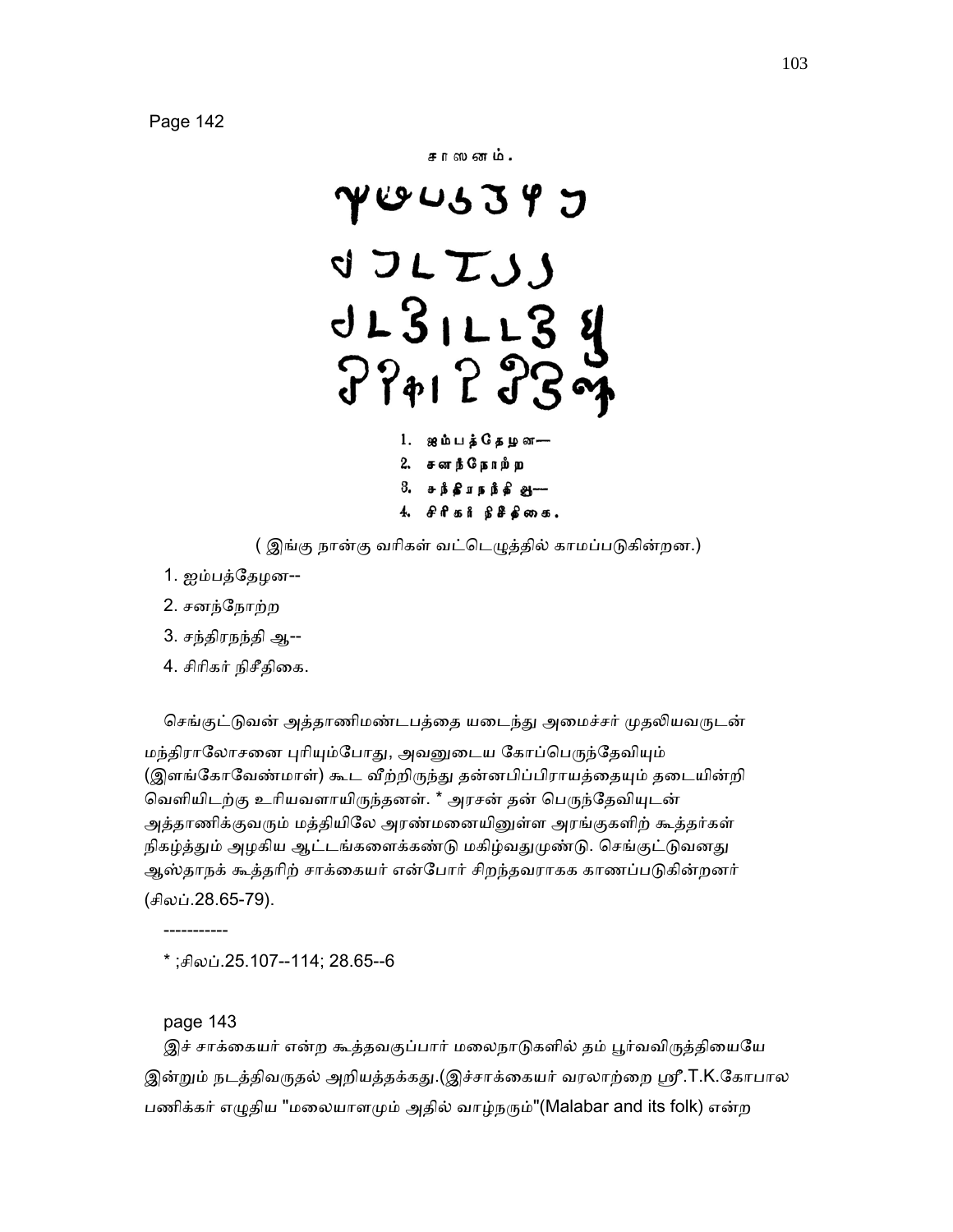ஆங்கில நூலின் 184,185-ம் பக்கங்களிலும், செந்தமிழ் 7-ம் தொகுதி, முதற்பகுதியில் யாமெழுதிய 'மூன்று தமிழ்க்குடிகள்' என்ற வியாசத்தினும் கண்டுகொள்க.)

நம் சேரர்பெருமானுக்கு அடங்கியிருந்த அரசர்கள் தத்தம் திறைகளைக்கொண்டுவந்து தலைநகர்ப் பெரியபண்டாரத்திற் சேர்க்குங்காலம் விடியற்காலையாகும். அங்ஙனம் திறைகொணரும்படி அரண்மனையுள் முரசம் அறையப்பட்டு வந்ததென்று தெரிகிறது; " ஞாலங் காவலர் நாட்டிறை பயிருங், காலை முரசங் கடைமுகத் தெழுதலும்" எனக் காண்க.(சிலப்.26.52-3.)

அரசனது பிறந்தநாளானது நகரத்தாரால் ஆண்டுதோறும் ஒரு புண்ணிய தினமாகக் கருதிக் கொண்டாடப்படும்.(மணிமே.28.9) இப்பிறந்தநாள் பெருநாள்(சிலப்.27.44) எனவும் பெருமங்கலம் எனவும் வழங்கும். இக்காலத்தே, அரசன் உயிர்களிடங்காட்டும் கருணைக்கறிகுறியாக மங்கல வண்ணமாகிய வெள்ளணி அணிந்து, சிறைப்பட்டவரை-யெல்லாம் விடுவிப்பதும், தன் தானைவீரர்களைத் தக்கபடி கௌரவிப்பதும் மரபாகும். இதைனேய ெதால்காப்பியனாᾞம் "சிறந்த நாளணிெசற்ற நீக்கிப்-பிறந்த நாள்வயிற் பெருமங்கலமும்" என்று சிறப்பிப்பர்.\*

இக்காலத்தே, நகரத்தாரெல்லாம் உற்சாக மிக்கவர்களாய் துருத்தி முதலியவற்றால் நீர்கொண்டு இறைத்து விளையாடி மகிழ்வர்.மணிமேகலை மணி பல்லவத்தினின்று வஞ்சிநகர் புகுந்தபோது, செங்குட்டுவன் பிறந்தநாள் கொண்டாடப்பட்டதென்று தெரிகின்றது.இக்காலத்தும், திருவனந்தபுர அரசர்க்குள் ஜன்மதினக் கொண்டாட்டம் சிறப்பாகவே நடைபெறுதலோடு, அவ்வரசர் 'மூலந்திருநாள், விசாகந்திருநாள்'எனத் தங்கள் பிறந்தநாள்களையே பெயராகக்கொண்டு விளங்குதலும் கண்டுகொள்க.

விசேட நாள்களிலே, அரசன் ஒருதட்டிற் பொன்னும் ஒருதட்டிற் றானுமாகத் துலையிலேறித் தன்னை நிறுத்து அந்நிறுத்த பொன்னை மறையவர்க்குத் தானஞ்செய்தல் மரபாகும். செங்குட்டுவன் கங்கைக் கரையிலே பத்தினிப் படிமத்தை நீராட்டித் தூய்மைசெய்தபின்னர், மாடலன் என்னும் அந்தணனுக்கு மேற்கூறியபடி தானஞ்செய்தான் என்று அடிகள் கூறுவர்.† இவ்வாறு "துலாபாரதானம்" செய்வது மலைநாட்டரசர்க்குள் இன்றும் நடைபெற்றுவரும் வழக்கமென்பது யாவரும் நன்கறிந்தது.

அரசன் மலைப்பிரதேசங்கட்குச் செல்லும்போது, அம் மலைவாணராகிய குன்றக்குறவர் தம் நாட்டிற் கிடைக்கக்கூடிய அரும்பொருள்களைச்சேகரித்து அவற்றைத் தலைமேற் சுமந்துகொண்டு கூட்டமாக வந்து அரசனை அடிபணிந்து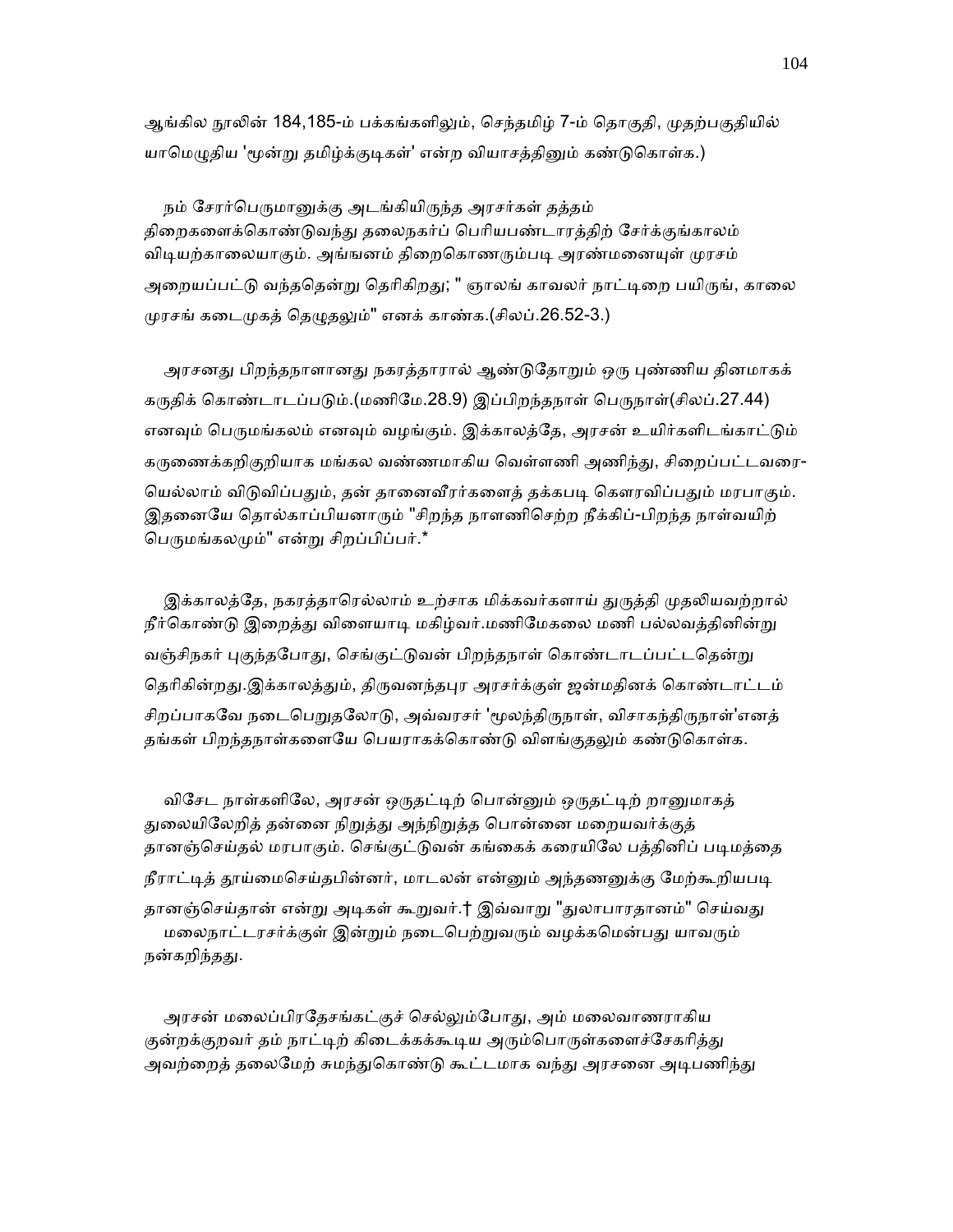அவன் திருமுன்பு காணிக்கை வைப்பர்.‡ இம்மரியாதை திருவனந்தபுரம் கொச்சி முதலிய மலைநாட்டரசர்களுக்கு இன்றும் நடந்துவருவதொன்றாகும்.

.\* ெதால். ெபாᾞளதி.91 . † சிலப். 27.175-6) ‡ சிலப்.25. 35-56;

page 145

-------------

அப்போது மலைநாட்டுக் கூத்தர்கள் வந்து தங்களாட்டத்தால் அரசனை மகிழ்விப்பதும் அவர்கட்கெல்லாம் ஆஸ்தானத் தலைமைகூத்தன் கூறிய முறையே அரசன் பரிசளிப்பதும் பூர்வ வழக்கம்.(சிலப். 26.125-126.)

அரசன் யுத்தயாத்திரையாகப் புறப்படுமுன்னர்த் தன் படைத்தலைவர்க்கும் சேனைகட்கும் பெருவிருந்து செய்து அவர்களை மகிழ்விப்பதும் வழக்கமாம்: இதனைப் 'பெருஞ்சோற்றுநிலை' என்பர் தொல்காப்பியர்.(தொல். பொருளதி. 63.; பக். 130.) "வேந்தன் போர் தலைக்கொண்ட பிற்றைஞான்று போர்குறித்த படையாளருந் தானும் உடனுண்பான்போலவந்து ஒருமுகமன் செய்தற்குத் தானே பிண்டித்துவைத்த உண்ᾊையக் ெகாᾌத்தல்' என்பர் நச்சினார்க்கினியர்.

அரசன் யுத்தத்திற்காக யாத்திரைசெய்ய நேரும்பொழுது, குறித்த நன்முகூர்த்தத்தில் தான் பிரயாணஞ்செய்ய இயலாதாயின், தன் வெற்றிவாளையும் கொற்றக்குடையையும் யானைமேலேற்றி மிக்கஆடம்பரத்துடன் கோட்டைக்கு முதலிற் 'பரஸ்தானம்' செய்துவைப்பது தமிழ் வேந்தரது பண்டை மரபாகும்.(தொல். பொருளதி 33-45.) இதனை நாட்கோள் என்பர் தொல்காப்பியனார்.(தொல். பொருளதி. 68.) இதன்பின்பே, அலங்கரிக்கப்பட்ட அரசுவாவின் மேல் அரசன் ஆரோகணித்துப் பிரயாணமாவான். இங்ஙனம் புறப்படும்போது, சிவபிரான் திருமால் முதலிய தெய்வங்களின் பிரசாதங்களை வணங்கிப் பெற்றுக்கொண்டும், நான்மறையோர் வளர்க்கும் நித்தியாக்கினிகளை நமஸ்கரித்தும் செல்வது வழக்கமாகும்.(இந்நூல்.வேறு பக்.)

#### Page 146

இங்ஙனமாக அரசன் யாத்திரைசெல்லுங் காட்சி மிக்க ஆடம்பரமும் அழகும் வாய்ந்ததாம்: வழிநெடுகவும், நாடகக்கணிகையரும், சூதர் மாகதர் வேதாளிகரும், யானை குதிரை காலாள்வீரர்களும் தம்மரசனை மனமாரவாழ்த்திப் பெரிதும் ஆனந்திப்பர். இவ்வாறு செல்லுகின்ற அரசனுடன்,நால்வகைச் சேனைகள்மட்டுமன்றி, நாடகமகளிரும், நகை விளைத்து மகிழச்செய்யும் வேழம்பர் என்போரும், வாத்தியம் வாசிப்போரும் உடன்செல்வது முண்டு. செங்குட்டுவனது வடயாத்திரையிற்சென்ற அளவற்ற காலாட்படையுடன் அடியிற் குறித்த சேனைகளும் பரிவாரங்களுஞ் சென்றன என்று இளங்கோவடிகள் கூறுவர்.(சிலப். 26. 128-140.)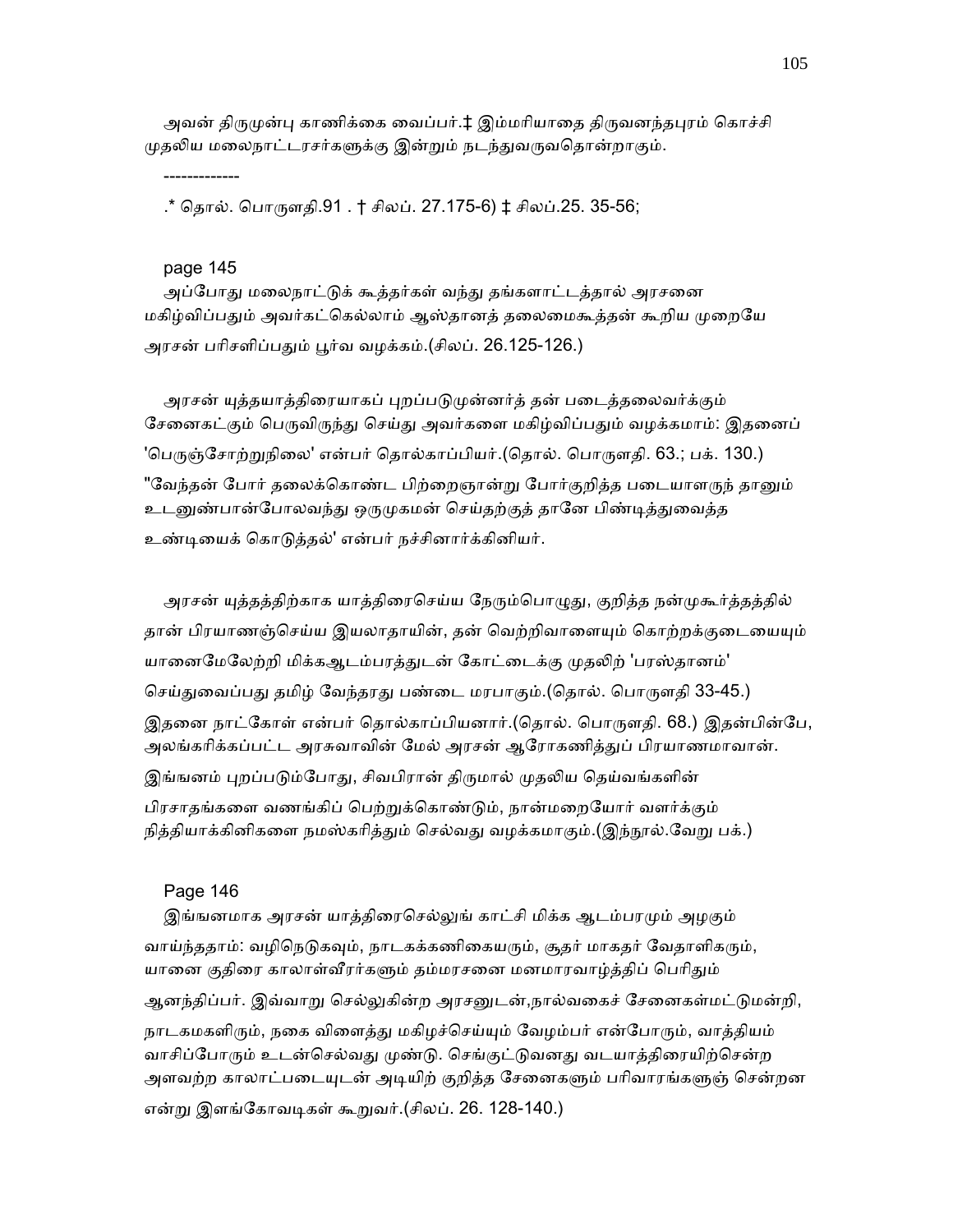நாடகமகளிர் 52; யானை 500; குயிலுவர் (வாத்தியகாரர்) 208; குதிரை 10,000; நைகேவழம்பர் 100; பண்டங்கேளற்றிய வண்ᾊகள் 20,000; ேதர் 100; சட்ைடயிட்ட அதிகாாிகள் 1000.

இன்னின்ன சரக்குடையது என்றெழுதப்பட்ட பண்டங்களேற்றிய சகடங்கள் இருபதினாயிரமும், அவற்றைக் கண்காணிக்கும் அதிகாரிகள் தொகை ஆயிரமுமாயின், நம் வேந்தனுடன் சென்ற காலாட்படையினளவு கணக்கிறந்தது என்பது சொல்லவும் ேவண்ᾌேமா?

Page 147

இளங்கோவடிகளும், இச்சேனைப்பெருக்கை வரையறுக்கவியலாமல், "தண்டத்தலைவருந் தலைத்தார்ச் சேனையும், வெண்டலைப் புணரியின் விளிம்புசூழ் போத, மலைமுதுகு நெளிய நிலைநா டதர்பட,உலக மன்னவன்" சென்றான் என்றார்.(சிலப். 26. 80-83.) யாத்திரையிற் சேனைகட்குத் தளர்ச்சியுண்டாகாது உள்ளக் கிளர்ச்சியடையுமாறு நாடகமகளிரும், நகைவேழம்பரும், குயிலுவரும் தங்கள் ஆடல் பாடலழகுகளாலும், விநோதப் பேச்சாலும், வாத்திய இசைகளாலும் மகிழ்ச்சி விளைத்தற்கு உடன்செல்வது பண்டைமரபென்பது இதனால் விளக்கமாகும்.

செங்குட்டுவன் காலத்து நடந்த யுத்தமுறைமையானது தொல்காப்பிய முதலிய முன்னூல்களிற் கண்ட புறத்துறைகட்கும், பழைய தமிழ்வழக்குகட்கும் ஒத்ததாகவே புலப்படுகின்றது. எனவே, செங்குட்டுவன் காலம்வரை அத்தொல்காப்பியமரபுகள் சிதைந்தன வல்லவென்பது பெறப்படும். அம் முறைகளையெல்லாம் இங்கு விவரிப்பதாயிற் பெருகும்; இளங்கோவடிகளது வஞ்சிக் காண்டத்தைக்கொண்டு அறிக.

போரில் அரசன் வெற்றியடைந்தபின்னர், விழுப்புண்பட்டு இறவாதிருந்த வீரர்களையும், வீரசுவர்க்கம் பெற்ற சூரர்களுடைய மைந்தர்களையும் தன் ஆஸ்தானத்தில் அழைத்து அவர்களையெல்லாம் பெரிதும் அபிமானித்து ஊக்குதல் பழைய மரபாயிருந்தது. நம் வேந்தர்பெருந்தகை,கங்கைக்கரையில் அமைக்கப்பட்ட பாடியிற் பேரோலக்கமாக வீற்றிருந்து, மேற்குறித்த வீரர்க்கெல்லாம் பொன்னாலாகிய வாகைப்பூக்களைச் சூட்டிப்புகழ்ந்து அவர்களை உற்சாகப் படுத்திய செய்தியை இளங்கோவடிகள் அழகுபெறக் கூறுதல் அறிந்து மகிழத்தக்கது.(சிலப் 27.23-44.)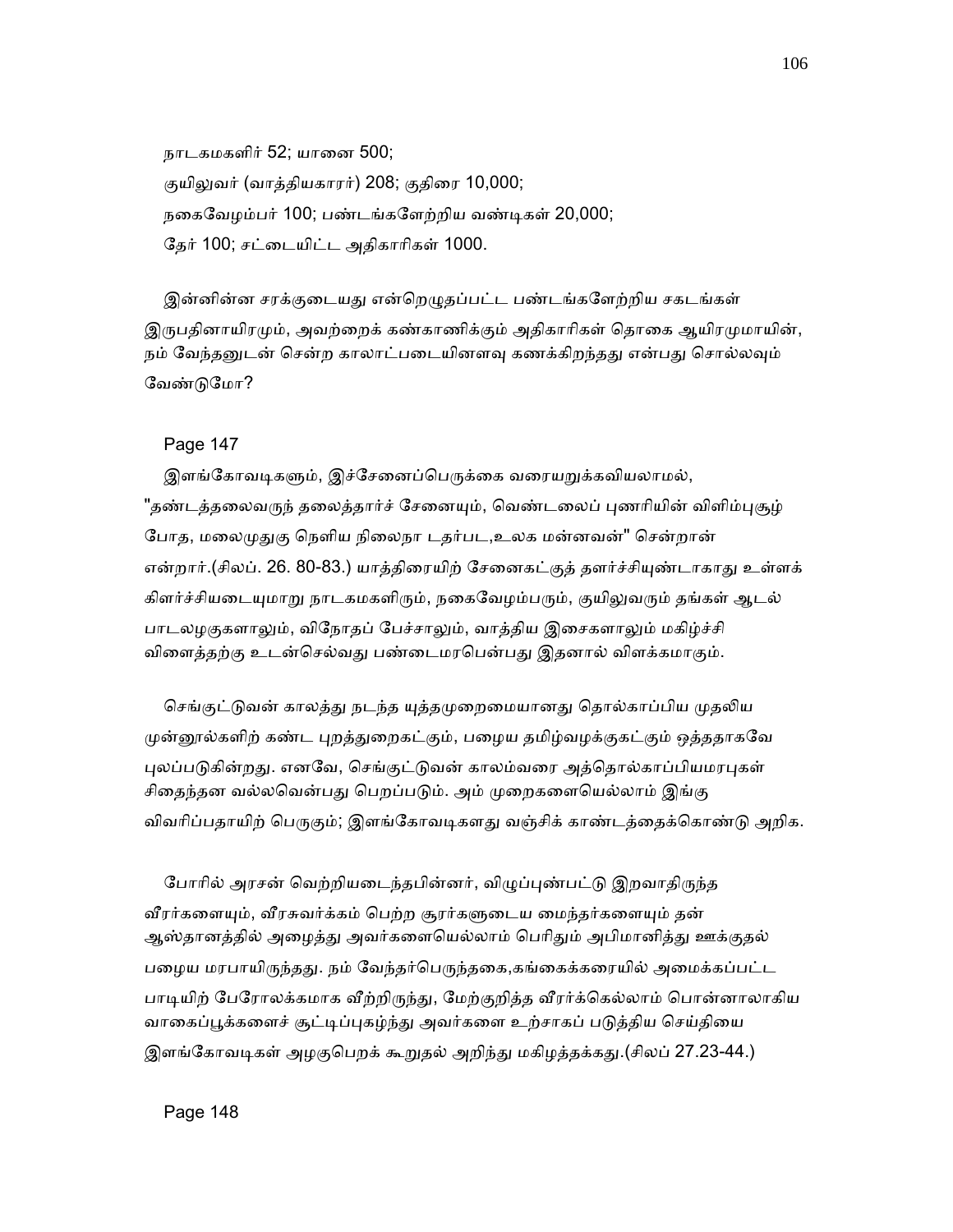இக்காலத்து நம்மையாளும் அரசாங்கத்தாரும் போரிற் பெருந்திறல் காட்டும் வீரசிகாமணிகட்குப் பட்டமும் பதக்கமும் (Victoria Cross) அளித்துப்பாராட்டிவரும் முறையானது, பழைய தமிழ்வேந்தராற் கைக்கொள்ளப்பட்டதொன்றே என்பதையறிய நம்மவரில் யார்தாம் மகிழார்? இவ்வளவோ? போரிற் பகைவரை வென்றுகவர்ந்த பொருள்கள் எத்துணை அருமையும் பெருமையும் உடையவையாயினும், அவற்றைத் தம் வீரர்களுக்கும், போர்க்களம்பாடும் புலவர்க்கும், மற்ற இரவலர்க்கும் வேண்டிய வேண்டியாங்கு அளித்து மகிழ்வதும் பண்டை அரசர்கொண்ட ஒழுக்கமாகவுந் தெரிகின்றது. செங்குட்டுவன் தந்தை இங்ஙனமே "நன்னகர் மாந்தை முற்றத் தொன்னார்-பணிதிறை தந்த பாடுசால் நன்கல"ங்களை வேண்டியவர்க்கு அளித்தானென்று மாமூலனாரும்,(அகநானூறு.127) அச்சேரலாதன் மகனான செங்குட்டுவன் "பெரிய வாயினு மமரகத்துப் பெற்ற-தரியவென்னாது ஓம்பாது வீசி" னானென்று பரணரும்(பதிற்றுப்பத்து.44.) கூறியிருத்தல் குறிப்பிடத்தக்கது.

போரில் தம் பெருந்திறமையைக் காட்டி இறந்த வீரர்க்கு வீரக்கல் என்ற நடுகல் நாட்டி அவரைக் கௌரவிக்குமுறை தொல்காப்பிய முதலிய முன்னூல்களில் விளங்கக் கூறப்பட்டுள்ளது.(தொல்.பொருளதி.60.) ஆனால், தம் கணவருடன் உயிர் நீத்த பத்தினிகளுக்கு அவ்வாறு கல்லமைத்துக் கௌரவிக்கும் வழக்கை அந்நூல்களிற் காணுதல் அரிதாம்.

#### Page 149

ஆயினும், செங்குட்டுவன் காலத்தே கற்பின்மாட்சியை நிறுவிய பத்தினிகளிடம் தெய்வபாவனை வைத்து-வீரர்க்குச்செய்வதுபோலக்-கற்காண்டலும், கல்லெடுத்தலும், அதனை நீர்ப்படுத்துத் தூய்மைசெய்தலும், பிரஷ்டித்தலும், வாழ்த்துதலும் பெருமரபாயிருந்தன என்பது மேற்குறித்த வஞ்சிக் காண்டப் பகுதிகளால் நன்கறியப்படும். கண்ணகியின் கற்பினை வீரக்கற்பு அல்லது மறக்கற்பு என்றும், அவளை வீரபத்தினி யென்றும் (('ஆரஞருற்ற வீரபத்தினி'(பதிகம்)) அடிகள் கூறியதற்கேற்ப வீரர்க்குரியதாக நடைபெற்றுவந்த நடுகல்வழக்கத்தைக் கண்ணகி முதலியோர்கும் பண்டையோர் கொண்டனர் போலும். இவ்வாறு வீரசுவர்க்கம் பெற்ற சூரர்கட்குமட்டுமன்றி, சககமனஞ்செய்த பத்தினிகட்கும் கல்நாட்டிவந்த வழக்கமானது,பிற்காலத்தே பிரபலமாகவிருந்த தென்பது, தென்னாட்டின் பலபாகங்களிலும் அத்தகைய வீரக்கற்களும் ஸதிகற்களும் விசேடமாகக் காணப்பᾌதலால் விசதமாகின்றᾐ. பிற்கூறிய ஸதிகல்ைல மாஸ்திகல் என்பர் கன்னடநாட்டார். [இது மஹா ஸதி கல் என்பதன; மரூஉ] ஸ்ரீமாந்-கோபிநாதராயரவர்கள் செந்தமிழ்ப் பத்திரிகையில் எழுதிய சிறந்த ஆராய்ச்சியுரை யொன்றில் அவ்விருவகைக் கற்களின் மாதிரிகளாகக் காட்டிய படங்களை அடுத்த பக்கங்களிற்(\*modify) கண்ᾌெகாள்க.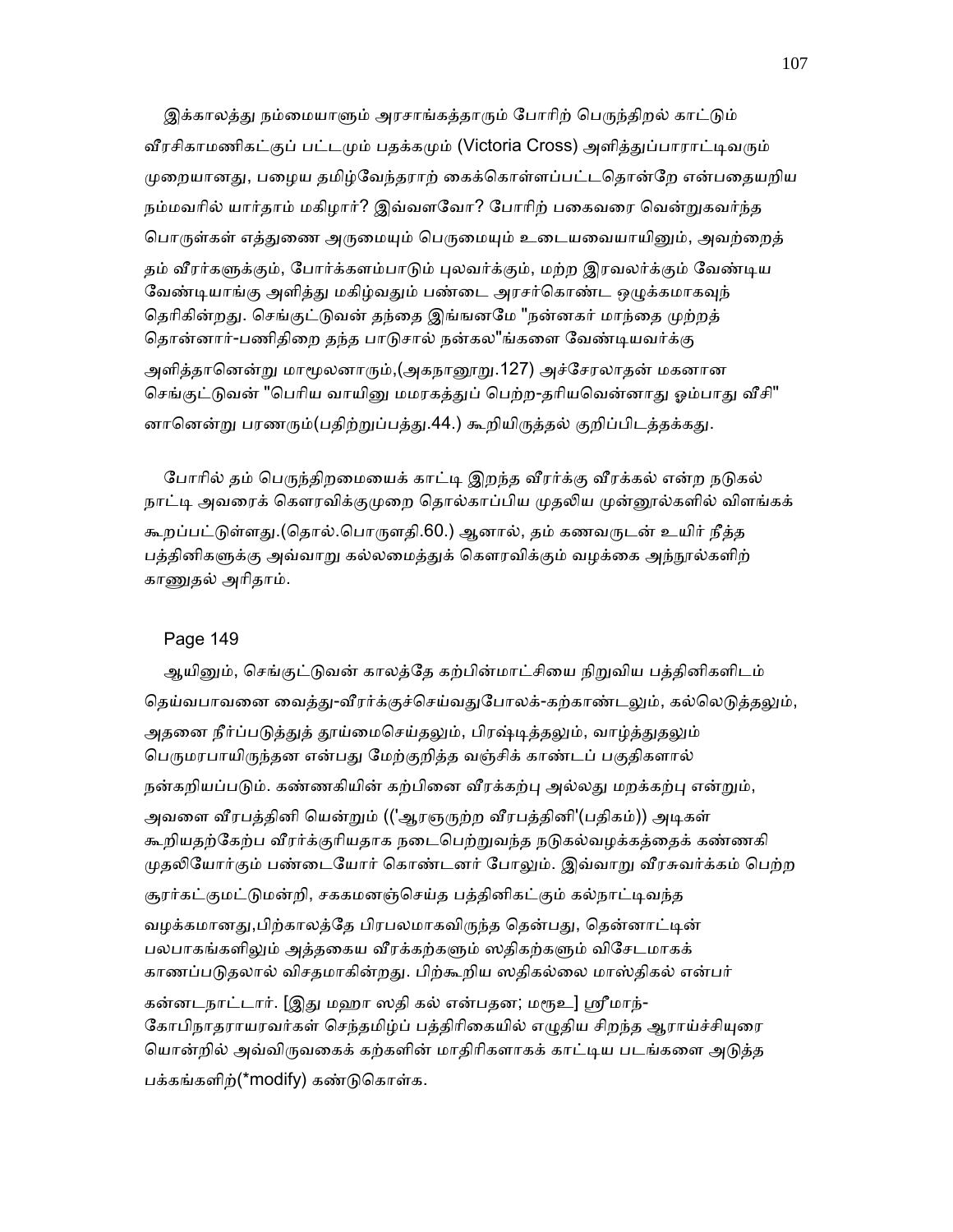பண்டையரசர்கள் மேற்கூறியவாறு வீரபத்தினிகளைச் சிறப்பித்தற்குரிய சிலைகளை இமயம் பொதியம்போன்ற பெரிய பர்வதங்களினின்றும் எடுத்து வருதலும், அவ் வெடுத்தவற்றைக் கங்கை காவிரிபோன்ற புண்ணியநதிகளில் நீராட்டித் தூய்மை செய்வித்தலும், அம்முயற்சியில் இடையூறு விளைக்கும் பகையரசரை அடக்கி மீளுதலும் வழக்கமென்பது, செங்குட்டுவன் செய்திகளினின்றுந் தெரியலாம்.

## Page 150

பண்டைத் தமிழ்வேந்தரது அரசியலுரிமை, பொதுவாக, மக்கட்டாயமாய் ஜேஷ்டாநுக்கிரமமாக வந்ததேயாகும். அம்மானுரிமை மருமகனுக்கு வரும் மருமக் கட்டாயம் செங்குட்டுவன் போன்ற சேரர்காலத்து வழங்கியதேயன்று. சரித்திரவறிஞர் சிலர், நம் சேரன்காலத்தில் மருமக்கட்டாயமே வழங்கியதாகக்கொண்டு, அக்கொள்கைக் கேற்பப் பழைய பாடல்களைத் திருத்திச் செல்வர். சேரலாதனை இளங்கோவடிகட்கு மாமன் என்ற முறையிற் கூறாது, தந்தையென்ற முறையில் வைத்து "நுந்தை தாணிழலிருந்தோய்"(சிலப்.30.174.) எனத் தேவந்தி அவ்வடிகளை அழைத்திருப்பதும், சேரவரசுக்குரியவர்களை, மருகரென்னாது புதல்வர் என்னுமுறையிற் பதிற்றுப்பத்துக் கூறுதலும் (70, 74). அவர்கொள்கைக்கு முழு விரோதமாதலோடு, முன்னூல்வழக்கே யின்மையாலும் அது பொருந்தாதென உணர்க.

நம் சேரர்பெருமானது மற்ற அரசியலடையாளங்கள்,சேரர்க்குப் பொதுவாக நூல்களிற் கண்டனவெல்லாம் அமையும். முக்கியமாக, செங்குட்டுவன் முன்னோர் 'எழுமுடி' என்று பெயர்பெற்ற மாலையொன்று உடையராயிருந்தனர் எனப்படுகின்றது (பதிற்றுப்.14,16,40,45.). செங்குட்டுவனும் அதனை அணிந்திருந்தவன் என்பது "எழுமுடி மார்ப"(சிலப்.28.169.)என்னும் இளங்கோவடிகள் வாக்கால் தெரியலாம். அரசரெழுவரைச் சேரர் முன்னோர் வென்று, அவ்வெற்றிக் கறிகுறியாக அவரது எழுமுடிபோலச் செய்யப்பட்ட மாலையை அணிந்துவந்தவராதலால், அஃது அப்பெயர்பெற்ற தென்பர்(பதிற்றுப்.14.உரை.).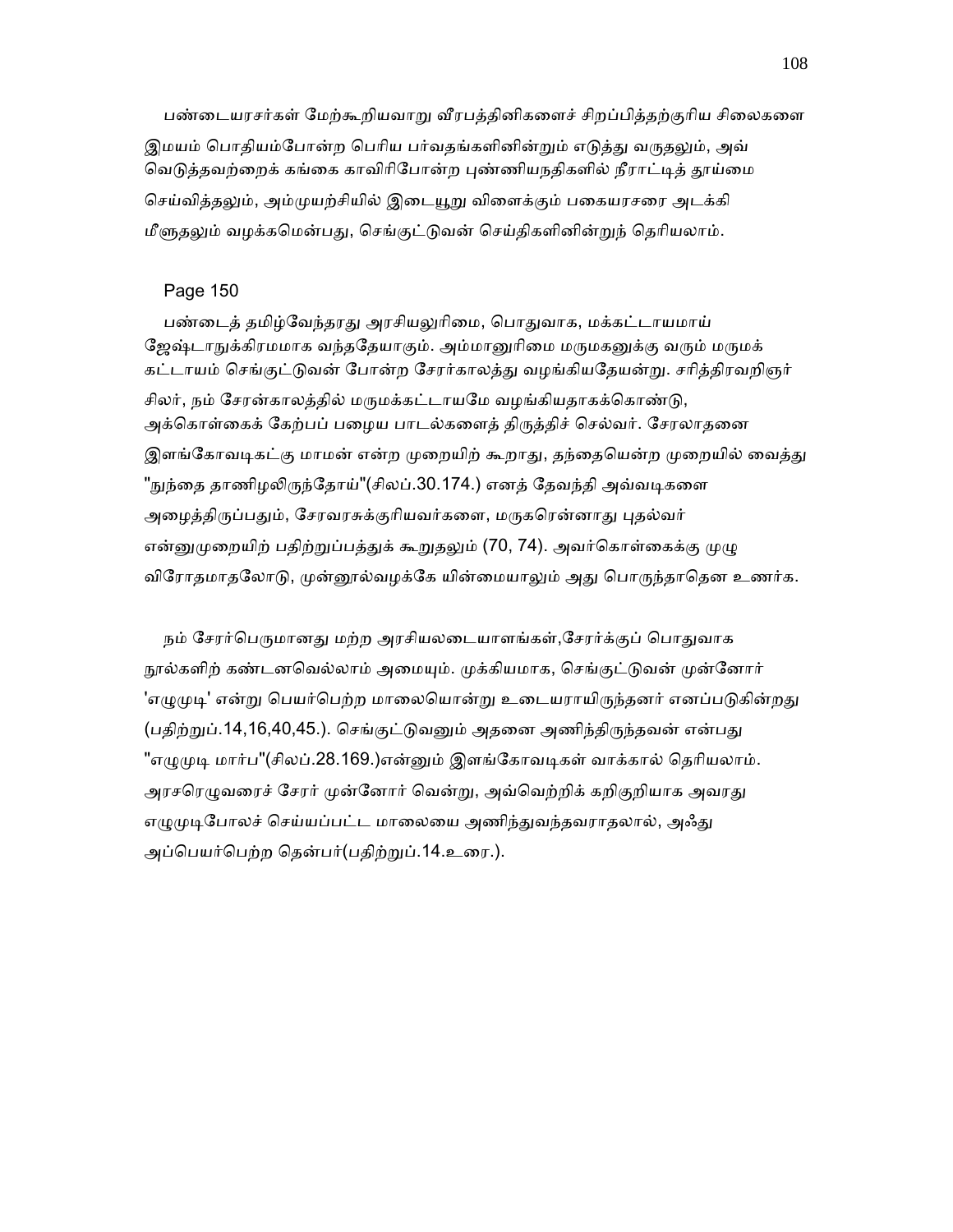

Page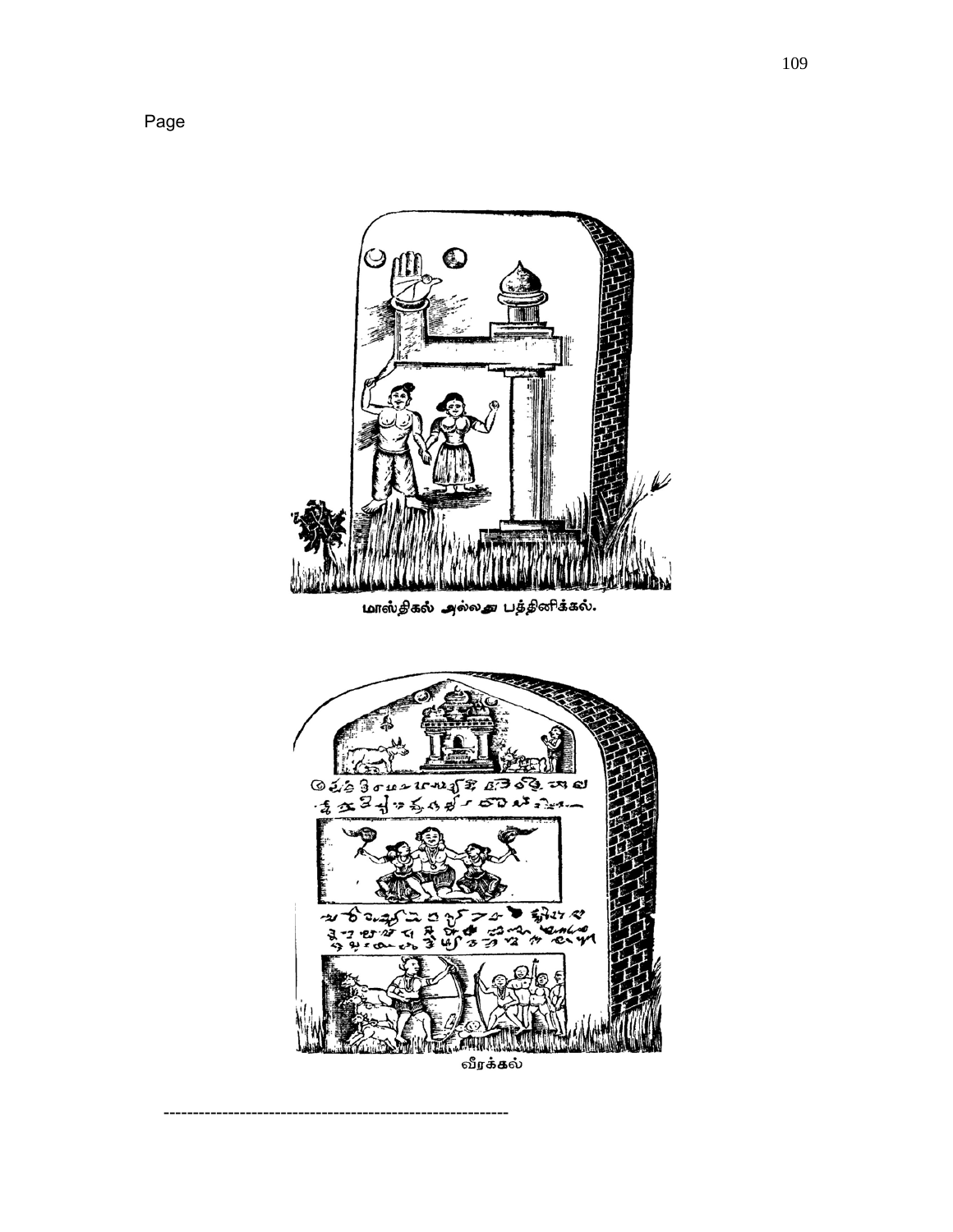# 12-ம் அதிகாரம் :- ெசங்குட்ᾌவன் குணாதிசயங்கள்.

சேரன்-செங்குட்டுவன் இந்நிலவுலகில் ஐம்பத்தைந்து வருஷம் வீற்றிருந்தவனென்பது, பதிற்றுப்பத்துள் இவனைப்பற்றிய பதிகவாக்கியத்தால் அறியப்படுகின்றது. இவன் தந்தை நெடுஞ்சேரலாதன் தன் மக்களது இளமைக்காலத்து இறந்தவனென்று தெரிதலால், 20-ம் வயதிற் செங்குட்டுவன் பட்டமெய்தியவனாயினும், குறைந்தது 35-வருஷம் இவன் ஆட்சிபுரிந்தவனாதல் வேண்டும். இவ்வரசன் இரண்டாம் முறையாகச் சென்ற வடயாத்திரையில் 32-மாதங்கள் செலவிட்டனனென்றும்,(சிலப்.27.149.) அவ் யாக்கிரை முடிக்குக்கொண்டு வஞ்சிமாநகரம் புகுந்தபோது இவனுக்கு 50-ம் வயது நடந்ததென்றும்(சிலப்.28.130.) இளங்கோவடிகள் தெளிவாகக் கூறுகின்றார்.எனவே, செங்குட்டுவன், 47-ம் வயதாரம்பத்தே அவ்வட யாத்திரை தொடங்கினனென்று தெளியலாகும். இவனது 47-ம் வயதிற்குச் சிலகாலத்துக்கு முன்புதான், தன் மைத்துனச்சோழற்கு அனுகூலமாகச் சோணாட்டில் இவன் போர் நிகழ்த்தியது. போரின் விவரம் முன்னரே விளக்கப்பட்டது.செங்குட்டுவனது வடயாத்திரைக்குச் சிறிதுமுன்பே இவன் மைத்துனச்சோழனைப் பட்டத்தில் நிறுவியசெயல் நிகழ்ந்ததென்பது, கங்கைக்கரைப்பாடியில், மாடலனை இவன் சந்தித்தபோது, அச்சோழனது கேஷமத்தைப்பற்றி உசாவிப்போந்த குறிப்பால் புலப்படும். (சிலப்.27.159-172.)

### Page 152

இச்சேரன் தன் பெரிய யாத்திரையை முடித்துத் திரும்பியபின்னர், மாடல மறையவனது உபதேசமாட்சியால் பரகதிவழிகளையே பற்றியவனாய்,5-வருஷம் அமைதியுடன் ஆட்சிபுரிந்து பின் "காலனென்னும் கண்ணிலி யுய்ப்ப-மேலோருலகம் எய்தினன்"

இதுகாறும் எழுதிவந்த சரித்திரத்தால் தமிழ்நாட்டின் மகோந்நதநிலைமைக்குச் செங்குட்டுவனது ஆட்சிக்காலமே சிறந்த இலக்காகவிருந்ததென்பது வெள்ளிடைமலைபோல் விளக்கமாகும். பண்டைத் தமிழிலக்கியங்களைச் சோதித்து வருமிடத்து, நம் சேரர்பெருமான் போன்ற அறிவுந் திருவும் பெற்ற அருந்திறலரசர் தென்னாட்டில் அதிகமிருந்திலர் என்பது புலப்படத் தடையில்லை. பழைய தமிழ் வேந்தருள்ளே, இவன்றந்தை சேரலாதனும் சோழன் கரிகாற்பெருவளத்தானுந் தவிர, வேறெவரும் இவனுக்கிணை கூறத் தக்கவரல்லர்; அவ்விருவரும் தங்கள் வீரப்புகழை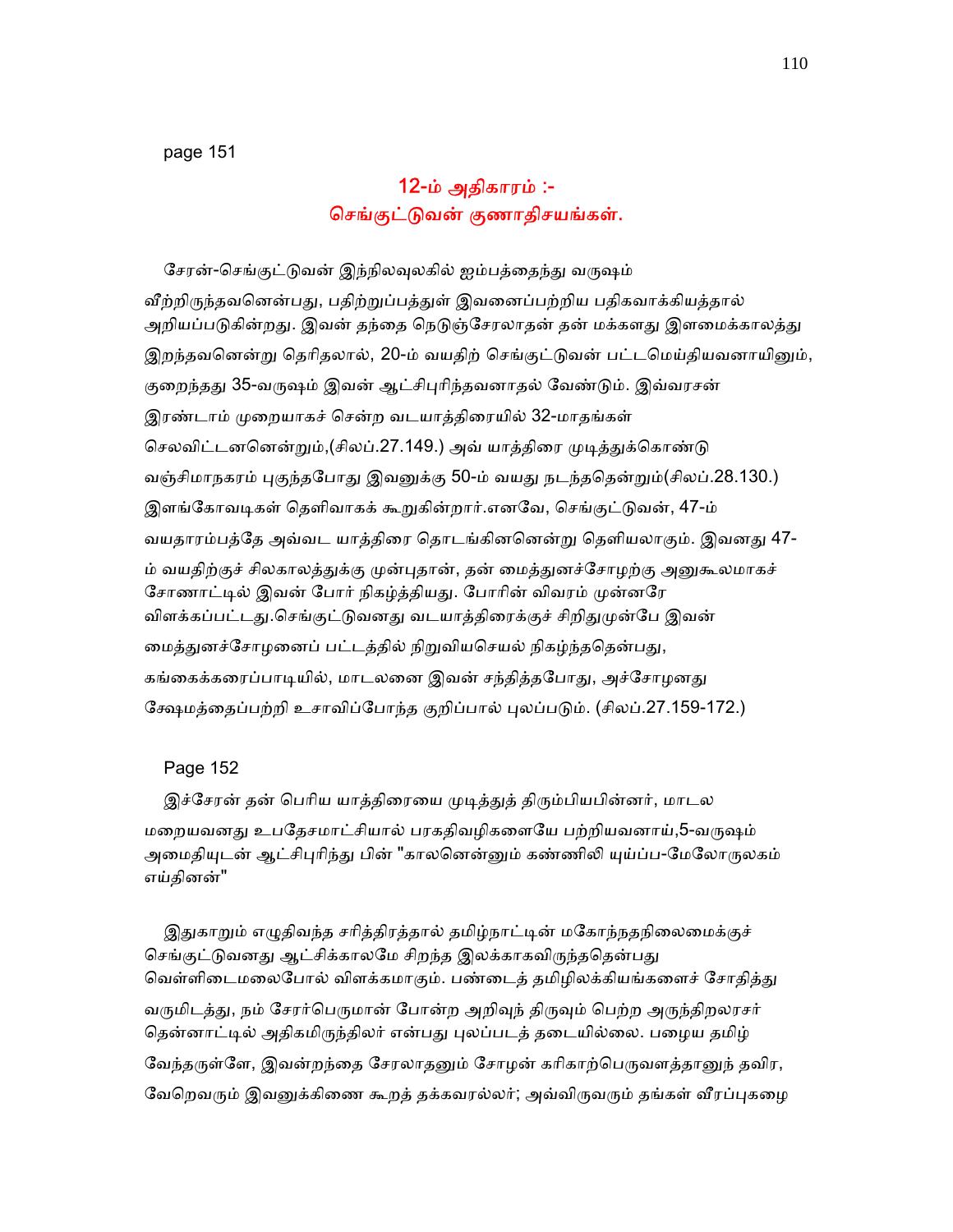நாவலந்தீவ முழுதும் விரித்துநின்றவர்களாயினும், தமிழ்வேந்தர்க்கே அப்பெருமையுரியதென்பதை வடவேந்தர்கள் நன்கறியச் செய்து, அவர்கள் விரித்தபுகழை நிலைநிறுத்திய வீரசிகாமணி நம் சேரர்பெருமானே யாவன். பிற்காலத்திலே இவனுக்கிணையாகச் சொல்லத்தக்க தமிழ்வேந்தன் முதலாம் இராஜேந்திரசோழன் ஒருவனே எனலாம்.

சேரன்-செங்குட்டுவனது உத்தமகுணங்களுள்ளே இவனது தெய்வபக்தியை முதலில் வைத்துப் பாராட்டல்தகும்.சிவபிரான் திருமால் முதலிய தெய்வங்களிடத்தும் முனிவர்(சிலப்.26.93-97.)அந்தணர் முதலிய பெரியோர்கள்பாலும் இவன் வைத்திருந்த பக்தியும், மதாந்தரங்களில் இவனுக்கிருந்த பொது நோக்கமும் முன்னரே அறியப்பட்டன.

## Page 153

இவையன்றி, வீரபத்தினிகளாக விளங்கியவரிடம் இவன் கொண்டிருந்த பெருமதிப்பும் பிரேமையும் ஈண்டும் விரித்தெழுதவேண்டுமோ? கண்ணகிக் கடவுளின் வணக்கம் தமிழகத்தினும் இலங்கை முதலிய தேசாந்தரங்களினும் பரவியிருந்ததற்குக் காரணமானவன் இச்ேசரேனயன்ேறா?

நம் சேரனுக்கிருந்த உயர்குணங்களுள்ளே அடுத்துப் புகழத்தக்கது, இவனது ஏகதார விரதமேயாம். இவனுடைய தர்மபத்தினியாகவும் பட்டமகிஷியாகவும் விளங்கிய இளங்கோவேண்மாள் என்பவளைப்பற்றி முன்னரே கூறினோம். (இந்நூல்.வேறு பக்)வேளிர்குலக் கொழுந்தாகிய இத்தேவி, அறிவு திரு அழகு அமைதி முதலிய உயர் குணங்களெல்லாம் ஒருங்கு வாய்ந்திருந்ததோடு, தன் நாயகனுக்கு உற்றசமயங்களில் உறுதி கூறும் ஆற்றலுடையவளாகவும் விளங்கினள். செங்குட்டுவன் பத்தினிக்கடவுளைச் சிறப்பித்ததற்கும், வீரப்புகழை இமயம்வரை பரப்பியதற்கும் இவ்வுத்தமிகூறிய சமயோசிதமான ஒருசொல்லன்றோ காரணமாயிற்று?(சிலப்.25.110-114.) தன் கணவனைப் பிரியநேர்ந்த 32-மாதங்கள்வரை ஊணுமுறக்கமும் கொள்ளாது நாளொப்பனையுஞ் செய்யாது இப்பெருந்தேவி இருந்த பிரிவாற்றாநிலையையும், அவன் ஜயசீலனாகத் திரும்புகின்ற தறிந்ததும் இவளடைந்த பெருமகிழ்ச்சியையும் அடிகள் புகழுந்திறம் பலமுறைபடித்து ஆனந்திக்கத்தக்கது. இத்தகைய ஒப்புயர்வற்ற கற்புடையாட்டியை மனைவியாகப்பெற்றிருந்த நம் சேரர்பெருந்தகைக்குச்

சீராமᾚர்த்தியன்றி ேவறியாவர் சிறந்த உவைமயாவார்?

#### Page 154

சேரன்-செங்குட்டுவனது இயற்கைக்குணங்கள் பலவற்றுள்ளே அவனது வீரத்தன்மையே மேம்பட்டு விளங்கியிருந்ததென்பது, இவன் சகோதரரும் பரணரும்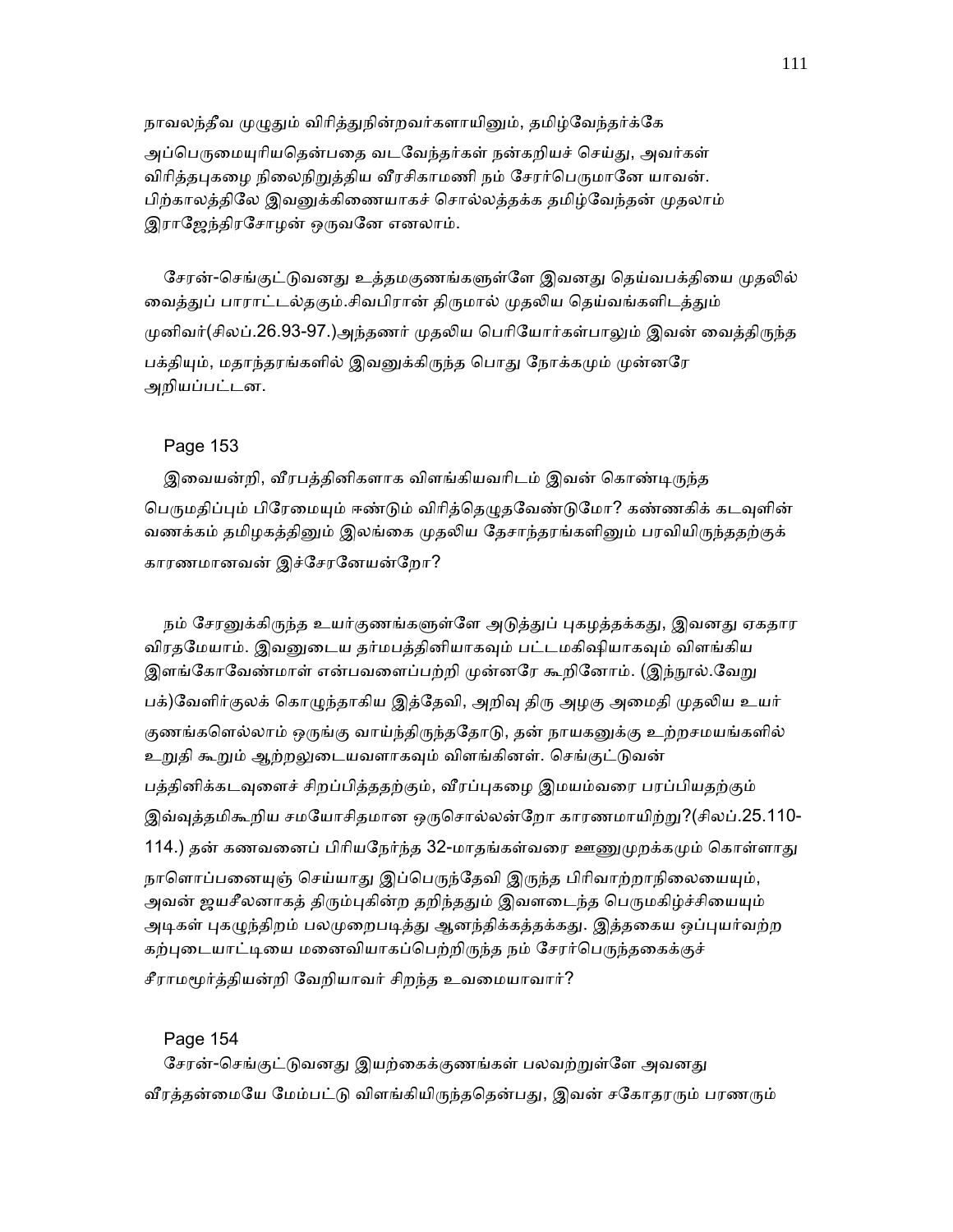அக்குணத்தையே அதிகமாகப் புகழ்வதால் தெரிகின்றது. இவனுக்குக் காமவேட்கையினும் போர்வேட்கையே மிக்கிருந்தது என்று புகழ்வர், பிற்கூறிய அந்தணராகிய புலவர்.(பதிற்றுப். 50.)இவ்வேந்தனது அந்தியகாலத்துக்கு ஐந்துவருஷம் முன்வரை பகைவரையடக்குவதும் நாட்டைப் பெருகச்செய்வதுமே இவன் மேற்கொண்டிருந்த பெருங்கருமமாக இருந்தன.மாடலமறையோன் ஒருகாற் செங்குட்டுவனுக்கு உபதேசிக்கப்புக்கவிடத்தில், அவனது இக்குணத்தையே சுட்டி,

"வையங் காவல்பூண்டநின் னல்யாண்டு ஐயைந் திரட்டி சென்றதற் பின்னும் அறக்கள வேள்வி செய்யாது யாங்கணும் மறக்கள ேவள்வி ெசய்ேவா யாயிைன." (சிலப்.28.129-132.)

எனக் கூறுதல் காண்க. இதனால், தன்னாயுட்காலத்தின் பெரும்பகுதியைப் போர்புரிவதிலே செலவிட்டவன் செங்குட்டுவன் என்பது வெளியாகும். பரணரும் இவன் வீரத்திறத்தையே வியந்து, "அனைய பண்பிற் றானைமன்னீர், இனியா ருளரோ முன்னுமில்லை" எனக் கூறினர்.(பதிற்றுப்.45.) தமிழரது வீரத்திற் செங்குட்டுவனுக்கு மதிப்பும் அபிமானமும் அதிகமாகவே யிருந்தன.

#### Page 155

தன்னையும் மற்றைத் தமிழரசரையும் வீரக்குறைகூறி இகழ்ந்தார் என்பதுபற்றியன்றோ, இமயச் சாரலிலுள்ள குயிலாலுவம்(குயிலாலுவம், என்பது இமயமலையின் ஒரு பகுதியாய், உத்தரகோசலத்தைச் சார்ந்த ஒரு தலமாகத் தெரிகிறது. இங்குச் சிவபிரானுக்கு ஒரு கோயிலும் இருந்ததென்பது, 'இமயச் சிமயத் திருங்குயிலாலுவத்து -- உமையொரு பாகத் தொருவனை வணங்கி' என்னும் இளங்கோவடிகள் வாக்கால் அறியலாம். (சிலப். 28. 102-3) பக்கரது பூர்வ அவதாரஸ்தலங்களுள் ஒன்றாகச் சொல்லப்படும் குயிலாலபுரம் என்பது இதுபோலும். (மணிமே. புத்தசரித். பக்கம். 2 கீழ்க்குறிப்பு) என்னும் போர்க்களத்தில், இவன் வடவரசர் பலைர

"அமையா வாழ்க்கை யரசர் வாய்மொழி நம்பால் ஒழிகுவ தாயின் ஆங்கஃது எம்போல் வேந்தர்க்கு இகழ்ச்சியுந் தரூஉம்." (சிலப். 26. 10-12)

"காவா நாவிற் கனகனும் விசயனும் விருந்தின் மன்னர் தம்முடன் கூடி அருந்தமி ழாற்றல் அறிந்தில ராங்கெனச்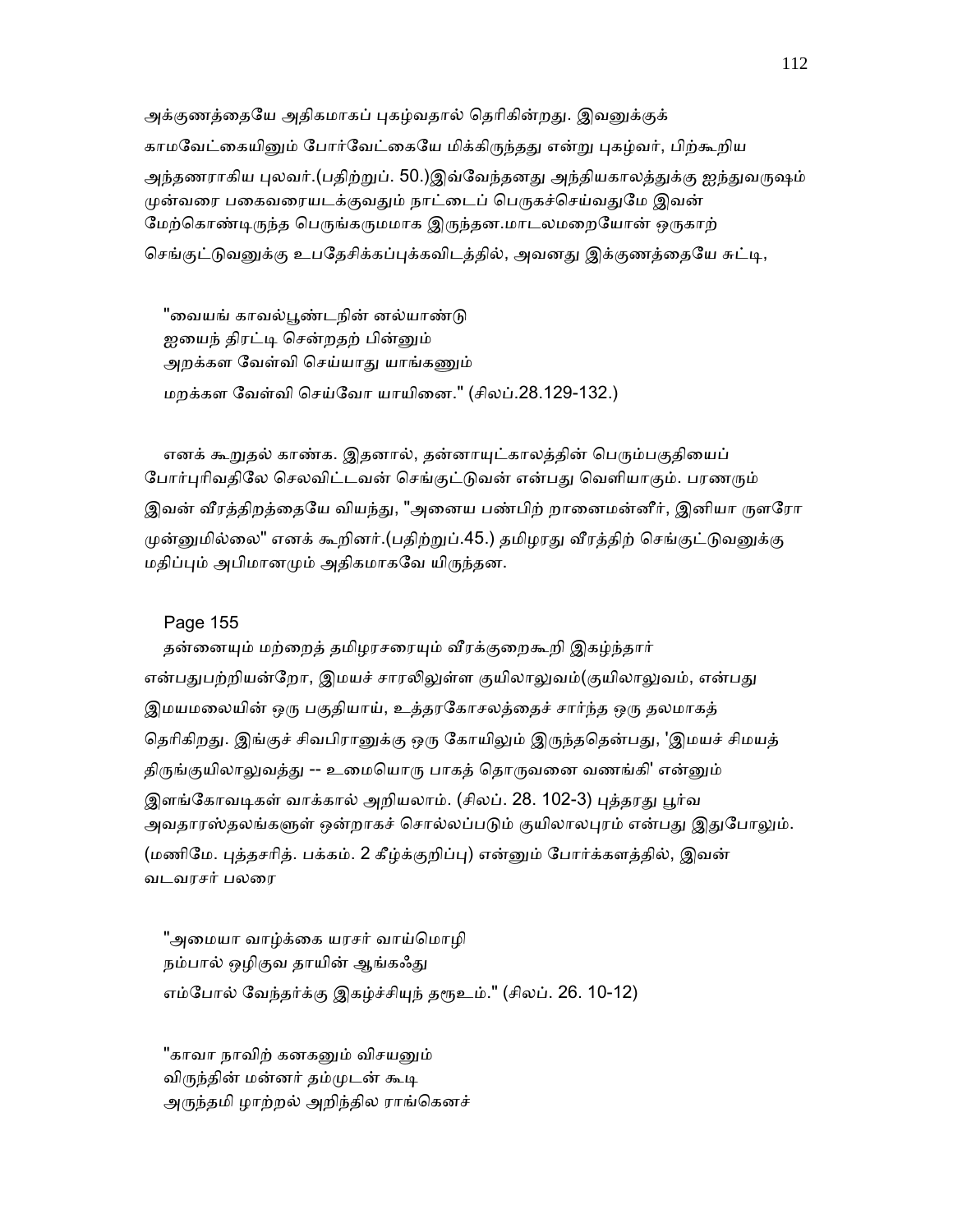### சீற்றங் கொண்டிச் சேனை செல்வது" (சிலப். 26. 159-62)

என இவனது தமிழபிமானத்தை இளங்கோவடிகளே எடுத்துரைத்தல் காண்க. செங்குட்டுவனது பெரும்புகழ் தமிழகத்தின் மட்டுமின்றி, வடநாடெங்கும் பரவியிருந்ததென்பது, இவனது யாத்திரையில், நட்பரசராகிய நூற்றுவர் கன்னர் இவனுக்குச் செய்துபோந்த உபசாரங்களாலும், பிறவற்றாலும் தெளிவாகும்.

#### Page 156

ஆயின், அசோகன் சமுத்திரகுப்தன் முதலிய வடவேந்தரது தென்னாட்டு விஜயங்களை விளக்கும் சாஸனங்கள் தஷிணத்துக் காணப்படுதல்போலச் செங்குட்டுவனது வடநாட்டு வெற்றிபற்றிய சாஸனமொன்றுமே அத்தேசத்தில் இதுகாறும் காணப்படவில்லை. அதனால், இவனது வடதேசத்துப் படையெடுப்பில் நவீனர் சிலர் ஐயுறுவர். ஆயினும், இவனுடன்பிறந்த சகோதரர் மட்டுமின்றி இவன்காலத்துப் புலவர்களிருவரும்,(பதிற்றுப்.43:) அவ்வடவெற்றியை விரிவாகவும் தெளிவாகவுங் கூறியிருத்தலால், அதனை எளிதிற் றள்ளிவிடுதல் எங்ஙனம் இயலும்? அன்றியும் சேரநாட்டை அடுத்திருந்தவரான கங்கவமிசத்தரசர்கள் இற்றைக்கு 800-வருஷங்கட்கு முன்னர், இமயம்வரை படையெடுத்துச்சென்று நேபாளதேசத்தைச் செயித்து அதனைப் பலதலைமுறை ஆண்டுவந்தனர் எனச் சாஸனமூலம் அறியப்பᾌகின்றᾐ.(It is curious that a Karnataka dynasty was set up even in distant Nepal, apparently in 1097, which was presumably of Ganga origin. The founder, Nanya Deva (perhaps? Nanniya Deva), came from the South. He was succeeded by Ganga Deva and four others, the last of whom removed the capital to Khatmandu, where the line came to an end. - Ins. from Nepal, by Dr. G. Buhler -- (Lewis Rice's Mysore and Coorg from the Inscriptions p.48)) ஆயின், அவரினும் பெருமைவாய்ந்தவராய்ப் பக்கத்திருந்த சேரவரசர் வடநாட்டில் தம்வீரப்புகழ் பரப்பினர் என்றுகூறும் இலக்கியப் பிரமாணங்களைமட்டும் கற்பனையாகக் கருதுவதென்னோ? பிற்காலத்துத் தமிழ்வேந்தருள் முதலாம் இராஜேந்திரசோழன் கங்கையும் கடாரமும் (பர்மா) வென்றுகொண்டானென்ற சரிதம் நம்மவரால் முற்றும் நம்பப்பட்டுவருகின்றது;

### Page 157

ஆயின், பழைய சேரனொருவன் பெருவீரனாய் அக்காரியத்தையே செய்திருத்தலும் கூடியதன்றோ? செங்குட்டுவனது பிரஸ்தாபத்தைப் பற்றிய தென்னாட்டுச் சாஸனம் ஒன்றுமே இதுவரை காணப்படவில்லை; அதுபற்றி அத்தகைய வேந்தனொருவனே இருந்தவனல்லன் என்று கூறிவிடலாகுமோ? கடைச்சங்கநூல்களிற் கண்ட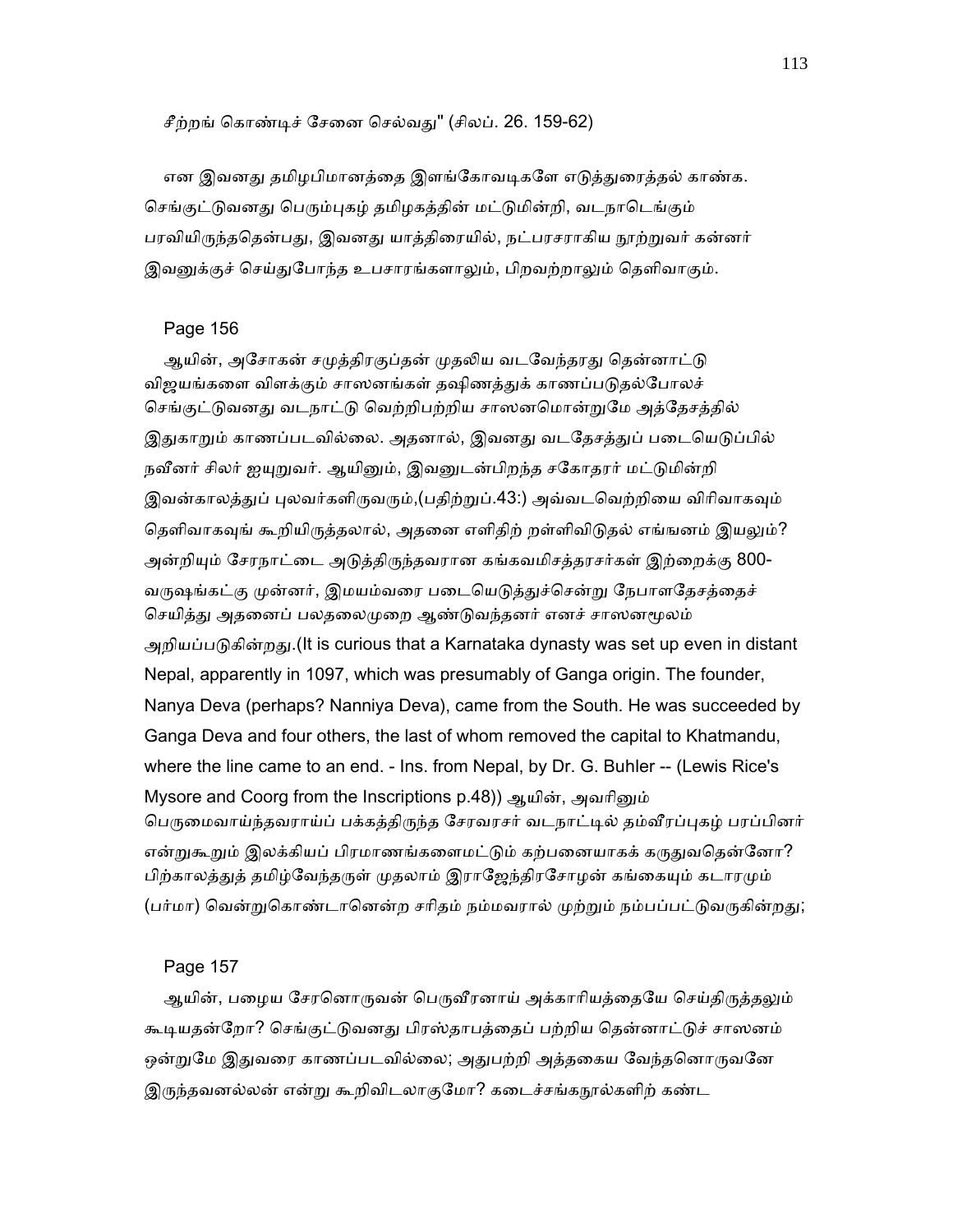அரசரைப்பற்றிய சாஸனக்குறிப்புகளே இல்லை என்றிருந்தகாலத்து, முதுகுடுமிப்பெருவழுதி, தலையாலங்கானத்துச் செருவென்ற நெடுஞ்செழியன், கரிகாலன், கோச்செங்கணான் போன்றவரைப்பற்றிய சாஸனக்குறிப்புக்கள் சிறிது சிறிதாகச் சமீபத்திற்றான் காணப்பட்டுவருகின்றன. அதுபோலவே, செங்குட்டுவனது அருமை பெருமைகளும் நாளடைவில் வெளிப்படுதல் கூடியதே. ஆதலால்,சாஸனசாக்ஷிக ளில்லாைமபற்றி இலக்கியச் ெசய்திகைளெயல்லாம்

புறக்கணித்துவிடுதல் கூடாதென்பதே எங்கருத்து.செங்குட்டுவன் வடநாட்டிற் படையெடுத்துச் சென்றதற்குக் காரணம் 'தமிழ்வேந்தர்கள் தம் முத்திரைகளை

இமயத்திற் பதித்தவர்' என்ற பெருமையை வடவரசர்சிலர் இகழ்ந்து கூறியதனால், அப்பெருமை தங்கட்குண்டென்பதை மெய்ப்பிப்பதற்காகவே என்பது இளங்கோவடிகள் வாக்கால் நெடுக உணர்ந்தோம். அங்ஙனம் தமிழராற்றலை வடவர்க்கு மெய்ப்பித்த நம் சேரர்பெருமானது அருஞ்செயலைச் சாஸன

ஆதாரமின்மைபற்றிச் சிலர் எளிதாக்கிவிடுவாராயின், அஃது அவ் வடவேந்தர் செயலினும் அதிசயிக்கத் தக்கதேயன்றோ!

செங்குட்டுவன், வீரமிகுதியோடு மதிநுட்பமிக்கவனாகவும் இருந்தான். அறிஞர்பலருடன் அனவளாவி அறிய வேண்டுவனவற்றை நன்கறிந்தவன் இவனென்பது,

# Page 158

"புரையோர் தம்மோடு பொருந்தவுணர்ந்த-அரசரேறே(\*சிலப்.28.123-4) எனவும், "புலவரையிறந்தோய்" (\*சிலப்.28.174) எனவும், தத்துவ ஞானியாகிய மாடலமறையோனே நம் சேரனை அழைத்தலால் அறியலாம். மதுரையிற் கோவலனைக் கொல்வித்து, அத்தவற்றை யறிந்ததும் பாண்டியன் தன்னுயிர் நீத்த செய்கியைச் சாத்தனார் வாயாற் செங்குட்டுவன் முதன் முதற்கேட்டபோது அவ்வரசனது செய்திக்கு மிகவும் வருந்தி,

"எம்மொ ரன்ன வேந்தர்க் கிற்றெனச் செம்மையி னிகந்தசொற் செவிப்புலம் படாமுன் உயிர்பதிப் பெயர்ந்தமை யுறுக வீங்கென வல்விைன வைளத்த ேகாைல மன்னவன் செல்லுயிர் நிமிர்த்துச் செங்கோ லாக்கியது; மைழவளங் கரப்பின் வான்ேப ரச்சம் பிழையுயி ரெய்திற் பெரும்பே ரச்சம் குடிபுர வுண்டுங் கொடுங்கோ லஞ்சி மன்பைத காக்கும் நன்குᾊப் பிறத்தல் துன்ப மல்லது தொழுதக வில்லை" (சிலப்.25.95-104)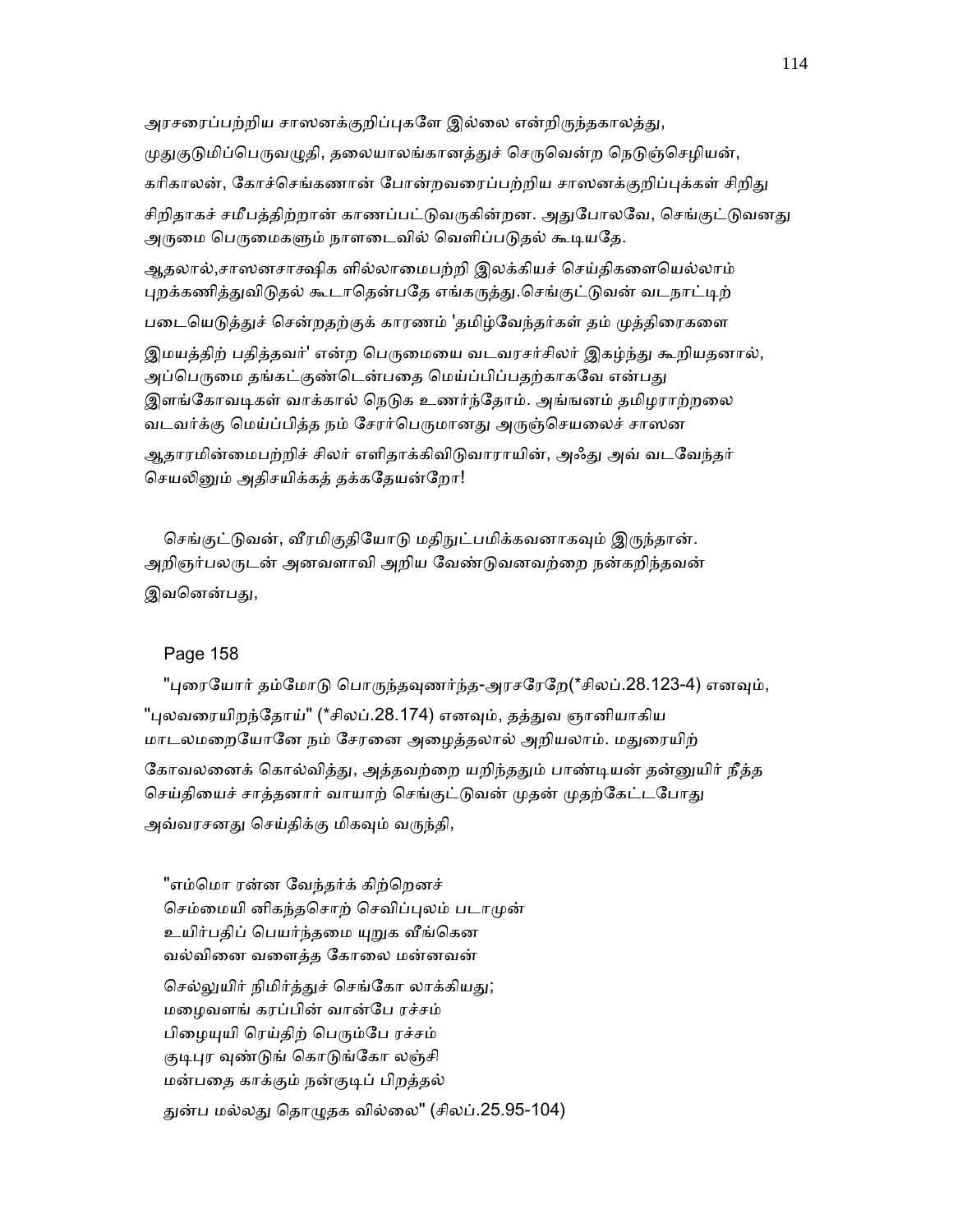என்று கூறிப்போந்த வார்த்தைகள், உண்மையில் எவ்வளவு பொருள் பொதிந்துள்ளன? இளங்கோவடிகள் பேரியாற்றங்கரையில் தம் தமையனுடனிருந்து அவன் வாய்ப்படக் கேட்டெழுதிய அழகிய வசனங்களன்றோ இவை? புலவர்பெருமக்களிடம் இவன் வைத்திருந்த மதிப்பும் அன்பும் முற்கூறிய "இருபெரும்புலவர்" என்ற அதிகாரத்தால் விளங்கற்பாலன.

# Page 159

நம் சேரவேந்தனது செங்கோற்பெருமையும் மதிக்கத்தக்கதே. தன்னாட்டுக் குடிகளைப் பெரிதும் அபிமானித்து ஆட்சிபுரிவதிற் பெருநோக்-குடையவன் இவனென்பது, ஒருசமயத்து இவன் செய்த சபதத்தில் "வறிது மீளுமென் வாய்வா ளாகிற் - குடிநடுக் குறூஉங் கோலே னாகுக"(சிலப்.26.15,18)என்று கூறியிருப்பதொன்றானே தெளிவாகும். குடிகளும் அங்ஙனமே இவன்பாற் பேரன்பு பூண்டிருந்த செய்தி முன்னரே குறிப்பிட்டோம். இவ்வேந்தனது சகோதர அபிமானத்தையும் ஈண்டுக் குறித்தல் தகும். தன் சகோதரரான இளங்கோவடிகள் முற்றத்துறந்த முனிவரராயிருப்பினும்,அவசியமான காலத்தன்றி அவ்வடிகளை இவ்வரசன் விட்டு நீங்கியவனல்லன்.(சிலப் 25,5 அரும்பதவுரை. பக்.66) அவ்வாறே, "ராஜருஷி"யாகிய அடிகளும் தன் தமையனிடம் பிறவிக்குற்ற அன்பைப் பெற்றிருந்தவரேயாவர். ஆனால், அதுபற்றி, மூவேந்தர்க்கும் பொதுவாக ஒரு காப்பியஞ்செய்யத் தொடங்கிய தாம், நடுநிலை பிறழ,தம் தமையனை அதிகமாகப் புனைந்துகூறினவராகத் தோற்றவில்லை. அடியார்க்கு நல்லாரும் இவ்வடிகளது பொது நோக்கை அடிக்கடி புகழ்தலுங் காணலாம்.(சிலப்18-ம் காதை. "முந்நீரினுள்புக்கு" உரை) ஆனால், வஞ்சிக்காண்ட முழுதும், செங்குட்டுவன் புகழையே அவ்வடிகள் கூறியதென்னெனின், கண்ணகிபொருட்டு அரியபெரிய செயல்களைப்புரிந்து சிறப்பிக்க பெருமை செங்குட்டுவனதேயாதலின், எடுத்துக்கொண்ட காப்பியநிலைக்கேற்ப அவனைப் பாராட்டுதலும் இன்றியமையாத தாயிற்றென அறிக.

இவ்வளவு பெருமையுடன், நம் சேரர்பெருமான் சிறிது முன்கோபமுடையவனாகவுந் தோற்றுகிறான். ஆயினும், பெரியோர்கூறும் நன்மொழிகளை ஏற்றுக்கொள்வதில் இவன் முந்துகின்ற இயல்புடையவனாயிருந்தனன்.

# Page 160

இவ்விஷயம் சோழபாண்டியரிடம் இவன் கோபங்கொள்ள நேர்ந்தபோது, மாடலமறையோன் கூறிய சாந்தவசனங்களை விரைந்தேற்றுக் கோபமடங்கியதும், தன்னால் வென்று சிறைபிடிக்கப்பட்ட கனகவிசையரைச் சிறைநீக்கியதோடு,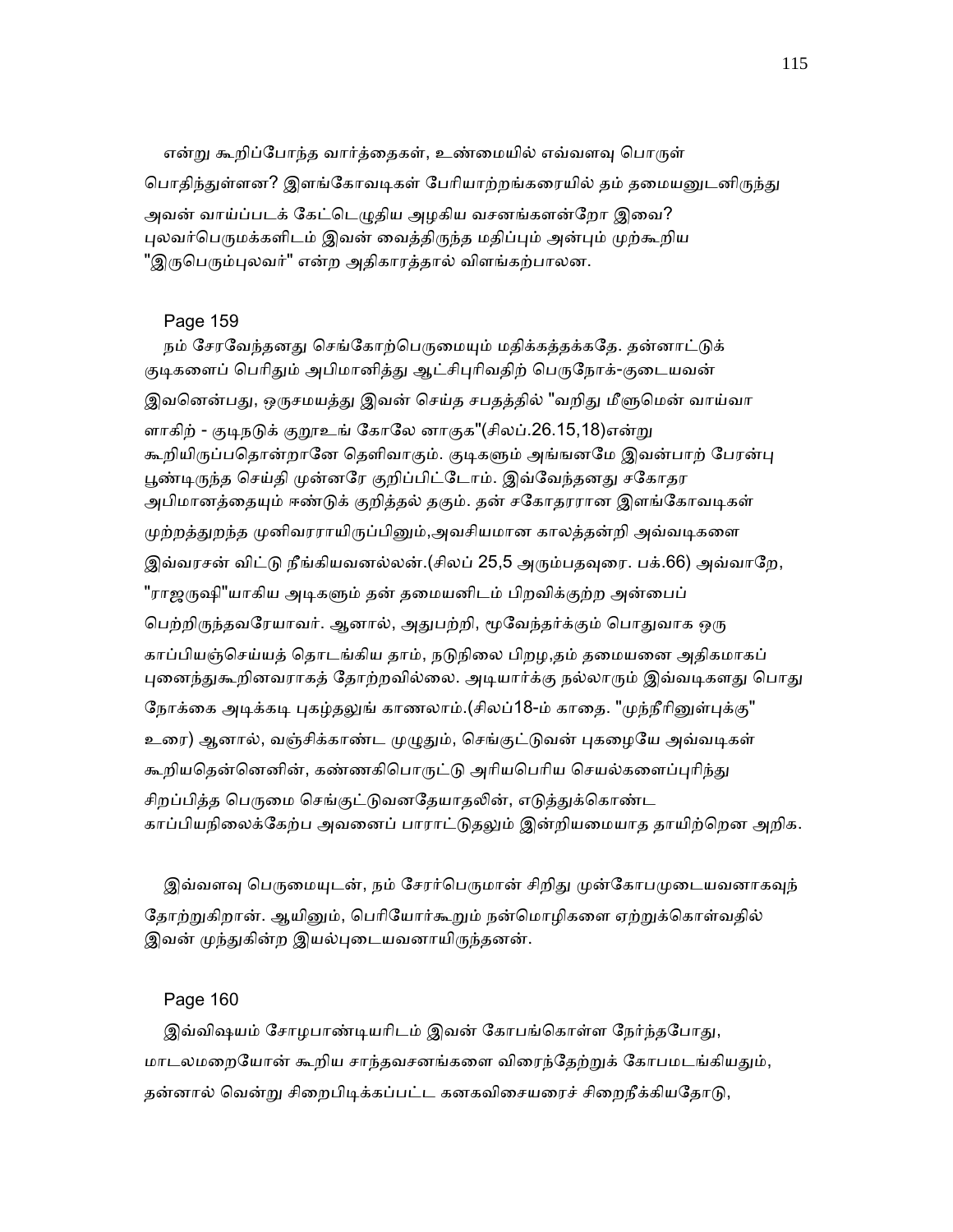அவர்களைச் சிறைப்படுத்திய வில்லவன்கோதை என்ற படைத்தலைவனைக் கொண்டே அன்னோரை உபசரிக்க ஏவியதும், பின்னர் அவ்வந்தணன் கூறிய தர்மமார்க்கங்களையே அநுஷ்டித்ததுமாகிய வரலாறுகளால் விளங்கும். "அந்தணர் நூற்கும் அறத்திற்கும் ஆதியாய்-நின்றது மன்னவன் கோல்" என்றபடி நம் வேந்தன் பிராமண தர்மங்களைத் தன்னாட்டில் மட்டுமன்றித் தான் சென்றவிடங்களிலும் ஆதரித்துக் காத்துவந்தவன்.சிலப்.26.247-250.) இக்காலைச் சேரவரசர்க்கும் இஃது இயல்பேயன்றோ?

இனி, நம் சேரர்பெருந்தகை, குட்டுவன் எனத் தனித்தும் வழங்கப்படுவன். (சிலப்.26:61,247.) இதனால், இவனுக்குரிய அடைசொல் இவனது நிறம்பற்றி வழங்கப்பட்டதென்பது பெறப்படும்.இவன் சிறியதந்தைக்கும் குட்டுவன் என்பது பெயராயினும் 'பல்யானைச் செல்கழு' என்பது அவனுக்கு விசேடணமாகும். [குட்டுவன் - குட்டநாட்ᾌக்குாிேயான்.] இங்ஙனம் ெசங்குட்ᾌவன் என்றதற்ேகற்பப் பிறெரல்லாம் கண்டுமகிழும் கட்டழகும் உடையவனாகவிருந்தான்.(சிலப்.26.73.) இவற்றுடன் பலமும் பருமனும் கொண்டவனாகவும் காணப்படுகின்றான். கங்கைக்கரைப்பாடியில் மாடலனுக்குச் செங்குட்டுவன் தன் நிறையளவு பொன்னை நிறுத்துத் தானஞ் செய்தானென்பதை எழுதுமிடத்தில் இளங்கோடிகள்,

Page 161

"பெருமகன் மறையோற் பேணி யாங்கவற்கு ஆடகப் பெருநிறை ஐயைந் திரட்டி தோடார் போந்தை வேலோன் தன்னிறை மாடல மைறேயான் ெகாள்ெகன் றீத்தாங்கு" (சிலப்.27.173 -76)

எனக் கூறுகின்றார். இதனுள்ளே, இவனது நிறையளவாகக் குறிக்கப்பட்ட "ஆடகப்பெருநிறை ஐயைந்திரட்டி" என்பதற்கு,அரும்பதவுரையாளர் "ஐம்பது துலாம் பாரம் பொன்" என்று கூறுவர். ஒரு துலாம் என்பது 100-பலமாகும்;(பிங்கலந்தை. சூத்திரம் - 2254 - 55.)ஆகவே, 50 - துலாத்துக்கு 5000 - பலமாகின்றன.ஒரு பலமென்பது 3 -ரூபா எடையாகவும், 6 -ரூபா எடையாகவும் இக்காலத்தார் பலபடியாக வழங்குதலால், பழைய காலத்துப் பலவளவு இதுவென்று துணியக்கூடவில்லை. எனினும்,குறைந்தமுறையிலே, தற்காலத்து 3 - ரூபா எடைப் பிரமாணத்தையே கொண்டு பார்ப்போமானால், 40-ரூபா நிறைகொண்ட பௌண்டுக் கணக்கில் 375 -பவுண்டு செங்குட்டுவனது நிறையாகவேண்டும். இது சிறிது மிகுதிபோலத் தோற்றுமாயினும், பழையகாலக்குு மக்களுக்குள்ளே பெருவீரனாக விளங்கிய வேந்தர் பெருந்தகை யொருவனுக்கு மேற்குறித்த நிறையளவு அதிகமாகாதென்றே தெளியலாம்.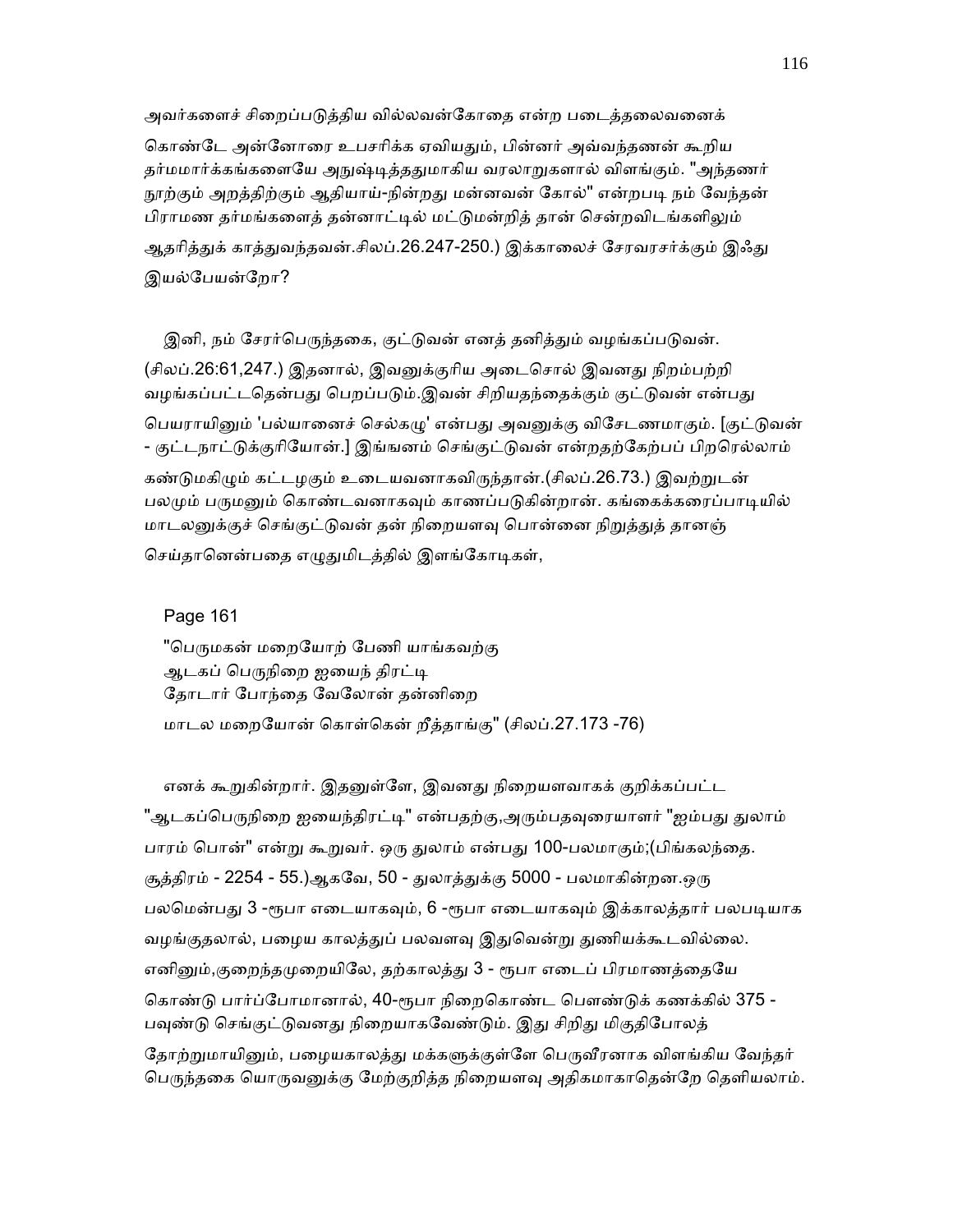ஒருகால், மூன்றுரூபா நிறைக்குங் குறைந்ததாகப் பழையபலவளவு இருந்திருத்தல் கூடுமாயின், அஃது இக்காலவியல்புக்கும் ஒத்ததாகலாம்.

### Page 162

எங்ஙனமேனும், தற்காலத்தும் 300 பவுண்டு நிறையளவுள்ள மக்களை நாம் காணக்கூடியதாகவே இருத்தலால், இளங்கோவடிகள் தம் தமையனுக்குக் குறித்த 50-துலாமளவு, புனைந்துரையன்றிப் பொருத்த முடையதாகுமென்பதில் ஐயமில்லை. இது நிற்க. சேரன்-செங்குட்டுவனது 50-ம் வயதில் "நாற்பதும் வந்தது நரைத்தூதும் வந்தது" என்ற முன்னோர் மொழிப்படி, அவன் நரை முதிர்ந்தவனாகவே இருந்தனன்; "திருஞெமி ரகலத்துச் செங்கோல் வேந்தே-நரைமுதிர் யாக்கை நீயுங் கண்டனை"(சிலப்.28.157-158.)என மாடலன் இவனைநோக்கிக் கூறுதலால் இதனையறிக.சேரவரசர் பலருள்ளே, செங்குட்டுவனும் இவன்றந்தை சேரலாதனும் அதிககாலம் ஆட்சிபுரிந்தவர்கள் என்பது, பதிற்றுப்பத்தின் பதிகங்களாற் புலப்படுகின்றது.

-----------------------------------------------------------

page 163

# 13-ம் அதிகாரம் :- ெசங்குட்ᾌவன் காலவாராய்ச்சி.

இனி, செங்குட்டுவன்காலத்தை ஆராய்வோம். இவ்வேந்தன் வாழ்ந்த காலத்தை ஆராய்வதினின்று, தமிழ்ச்சரிதத்தின் முக்கியமான பகுதியொன்றையே நாம் தெரிதல் கூடும். எவ்வாறெனின், இச்சேரனைப் பாடிய பரணரும் சாத்தனாரும் அவர்கள் காலத்துப் புலவர்கள்பலரும் கடைச் சங்கத்தவரென்பதும், அப்புலவர்களாற் பாடப்பட்ட பேரரசருஞ் சிற்றரசரும் அக்காலத்தையே சூழ்ந்திருந்தவரென்பதும் சங்க நூல்களால் நன்கறியப்படுகின்றமையால், இவ்வாராய்ச்சியிலிருந்து அப்புலவர் அரசர்களது காலநிலையும் தெளிவாகக்கூடுமன்றோ? இதுபற்றியே, தமிழறிஞர் சிலர் இவ்வேந்தன் காலத்தையாராய முற்படுவாராயினர். இன்னோருள், காலஞ்சென்ற ஸ்ரீ.கனகசபைப்பிள்ளையவர்களை இங்கே குறிப்பிடல் தகும். கடைச்சங்க காலம்பற்றி இவர்கள் எழுதிப்போந்த காரணங்களுள் முக்கியமானவை இரண்டெனலாம்.

முதற்காரணம்-செங்குட்டுவன் காலத்தவனாக இளங்கோவடிகள் கூறிய இலங்கைவேந்தன் -கயவாகுவின் காலத்தைக்கொண்டு அச்சேரன்காலத்தை அளந்ததாம்; அஃதாவது, இலங்கைச் சரித்திரத்துட்கண்ட கஜபாகு என்ற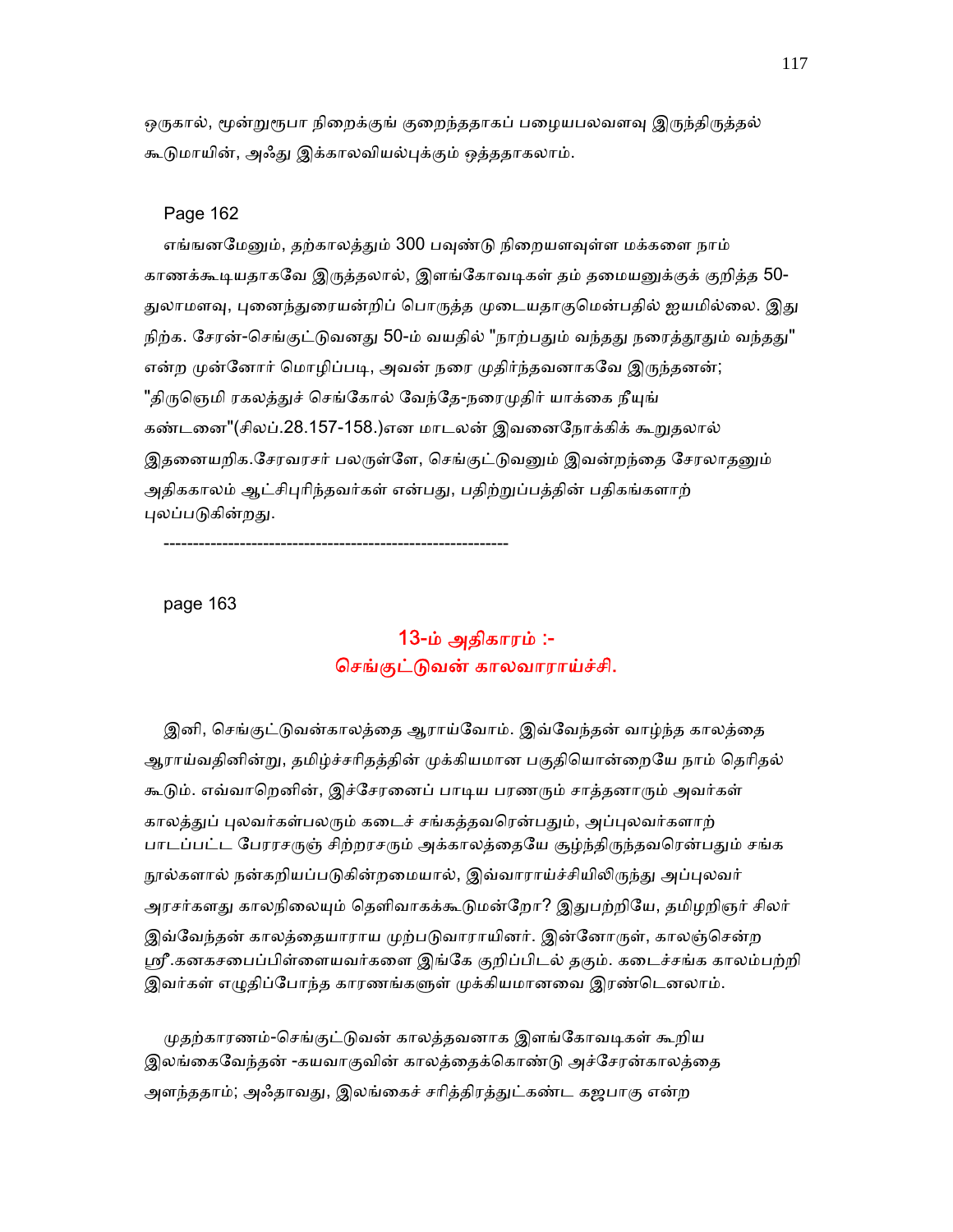பெயருடையார் இருவருள், முன்னவன் கி.பி. இரண்டாநூற்றாண்டிலும், பின்னவன் 12-ம் நூற்றாண்டிலும் ஆண்டவர் எனப்படுகின்றனர். இவருள் இரண்டாமவன், மிகப்பிந்திய காலத்தவனாதலின், கி.பி. 113 - 135 வரை ஆட்சிபுரிந்தவனாகத் தெரியும் முதற்கயவாகுவே நம் சேரன்காலத்தவனாதல் வேண்டும் என்பதாம்.

### Page 164

இரண்டாங் காரணம் - செங்குட்டுவனுக்கு நட்பரசராக இளங்கோவடிகள் குறித்த நூற்றுவர்கன்னரைப் பற்றியது.நூற்றுவர்கன்னர் என்போர், மகதநாடாண்ட சாதகர்ணி என்ற ஆந்திரவரசரைக் குறிக்கும் தமிழ்வழக்கென்றும், மச்ச புராணத்தின்படி, அப்பெயர்தரித்த அரசனது காலம், கி.பி.77 - 133 வரையாகுமென்றுங் கூறப்படுகின்றன. இங்ஙனம்,நூற்றுவர் கன்னர் என்ற அரசன் காலமும், மேற்குறித்த கயவாகுவின்காலமும் மிகநெருங்கியிருத்தலால், அவ்விருவருடன் நட்புப்பூண்டிருந்த செங்குட்டுவனுக்கு மேற்படி 2 - ஆம் நூற்றாண்டையே கொள்ளுதல் பொருந்தும் என்பது.(ஸ்ரீ மாந் - S.கிருஷ்ணஸ்வாமி ஐயங்காரவர்கள் M.A., கயவாகுவின் காலம் 179 - 201 வரை ஆகுமென்றும், நூற்றுவர் கன்னர் எனப்பட்ட சாதகர்ணி என்பான் 172 - 202 வரை ஆட்சிபுரிந்த யஜ்ஞஸ்ரீ சாதகர்ணி ஆதல்வேண்டுமென்றும் சில மாற்றங்கள்செய்து எழுதுவர்; இவர்கள் கருத்துப்படி, செங்குட்டுவன் 2 அல்லது 3 - ம் ᾓற்றாண்ᾊனனாவன் (ெசந்தமிழ். 4 -ம் ெதாகுதி.பக்.525 - 27).)

இவ்வாறு, செங்குட்டுவன்காலம், 2 -ஆம் நூற்றாண்டாக எழுதப்பட்ட கொள்கையானது, நம்மவருட் பெரும்பாலாருடைய நன்மதிப்பும் சம்மதமும் பெற்றிருத்தலை நாம் அறிவோம். ஆயினும், சமீபத்தில் நிகழ்ந்த எமதாராய்ச்சியில், அம் 'முடிந்த' கொள்கையை விரோதித்து நிற்கும் முக்கியமான விஷயங்கள்சில எதிர்ப்படலாயின. இவற்றினின்று, நம் சேரன், மேற்குறித்த காலத்துக்கும் இரண்டு மூன்று நூற்றாண்டுவரை பிற்பட்டவனாகத் தோற்றுகின்றது.

#### Page 165

இதற்குரிய காரணங்களை இங்கு விவரிப்பதால், சங்ககாலத்தைப்பற்றி ஐயுறாது சமாதானம் பெற்றிருக்கும் உள்ளங்கட்கு இடையூறாகுமோ என்றஞ்சுகின்றேம். எனினும், அபிப்பிராயங்களை மறைப்பதனாற் சரித்திரவுண்மை வெளிப்படுதல் தடைப்படுமாதலின், அறிஞர் ஆராய்ந்து ஏற்றபெற்றி கொள்ளுமாறு,அவற்றை ஈண்டு வெளியிடுவேம்.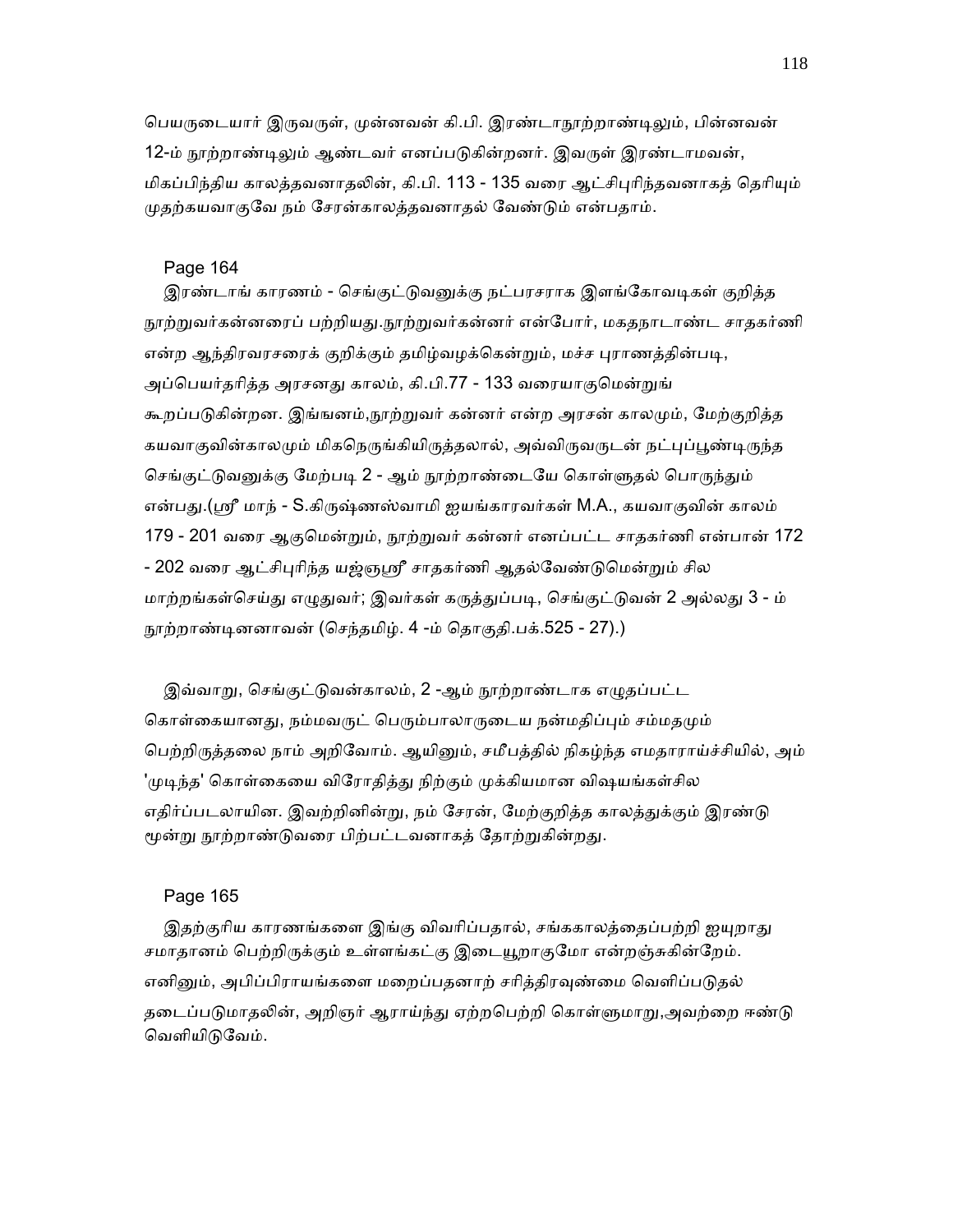கடைசங்ககாலத்தில் விளங்கிய புலவருள்ளே,கபிலர், பரணர், நக்கீரர், மாமூலர், சாத்தனார் முதலியோர் சிறந்தவர்களென்பது, யாவரும் நன்கறிவர். இவருள், மாமூலனார் - சோழன் கரிகாலன், சேரலாகன், கள்வர்கோமான் புல்லி முகலிய அரசர்காலத்தவர் என்பதும், தமிழ் நாட்டின் பலபாகங்களிலும் வடநாடுகளிலும் இவர் சஞ்சரித்து வந்தவரென்பதும், அகநானூற்றிற்கண்ட இவர் பாடல்களால் அறியப்படுகின்றன. இப்புலவர், செங்குட்டுவனாற் போரில் வெல்லப்பட்ட பழையன்மாறனுக்கும் மோரியருக்கும் நிகழ்ந்த போரொன்றையும் குறிப்பிடுதலால் (அகநானூறு. 251.) அச்செங்குட்டுவன் காலத்தவராகவும் தெளியப்படுகின்றார்.இனி, இம்மாமூலனார் வாக்காகவுள்ள, அகநானூற்றின் 265 -ம் பாட்டிற்கண்ட அரிய செய்தியொன்று ஈண்டு ஆராய்ச்சிக்கு எடுத்துக் கொள்ளத்தக்கது: அஃதாவது -

"பல்புகழ் நிறைந்த வெல்போர் நந்தர் சீர்மிகு பாடலிக் குழீஇக் கங்கை நீர்முதற் கரந்த நிதியங் கொல்லோ."

என்பது. இவ்வடிகளிலே, நந்தருடைய புராதன ராஜஸ்தலமாகிய பாடலீபுரத்துள் கங்காநதி பிரவேசித்து அதன் வளங்களை அழித்துப்போந்த செய்தி குறிக்கப்படுதல் காணலாம். இவ்வாறு கங்காப்பிரவாகத்தால் பாடலீபுரம் தன் வளங்களையிழந்து வறுமையுற்ற விசேடம் எக்காலத்து நிகழ்ந்தது? என்பதை இனி நோக்குவோம்.

### Page 166

பாடலீபுரமானது, நந்தர் மௌரியர் ஆந்திரர் முதலிய பிரபல சக்கரவர்த்திகளது ஆட்சித்தலமாய், இப்பரதகண்டத்துக்கே ஒரு சிரோரத்தினம்போல் மிகுந்த பிரசித்தம்பெற்று விளங்கியதாகும். இதன் வரலாறு, தக்க சாஸனங்கள் மூலமாகப் பல நூற்றாண்டுகள்வரை தெரியக்கூடிய நிலையில் உள்ளது.(பழைய பாடலீபுரமானது, சோணைநதியின் (Son) வடகரையிலும், கங்கைக்குச் சிறிது தூரத்தும் அமைந்திருந்ததென்றும், 9-மைல் நீளமும் 1 1/2 - மைல் அகலமும் உடையதென்றும், 64-வாயில்களும், 574 கோபுரங்களும், சோணைநதியின் ஜலத்தால் நிரம்பிய அகழும் உடைத்தா யிருந்ததென்றும் பூர்வீகர்பலர் எழுதிய குறிப்புக்களால் தெரிகின்றன. (V.A. Smith's Early History of India. p.119-120.))மௌரியவரசருள் முதல்வனாகிய சந்திரகுப்தனும், அவன்பெயரன் அசோகசக்கரவர்த்தியும் வீற்றிருந்து ஆட்சிபுரிந்த அரண்மனை, கி.பி. 4-ம் நூற்றாண்டுவரை அதன் பழைய நிலைப்படியே இருந்து வந்ததென்பது, பா-ஹியான் (Fa-Hian) என்ற சீனவித்வான் அம்மஹாநகரத்தை நேரிற் கண்டு புகழ்ந்திருத்தலால் தெளிவாகின்றது. இதனால்,அசோகன் காலந்தொட்டு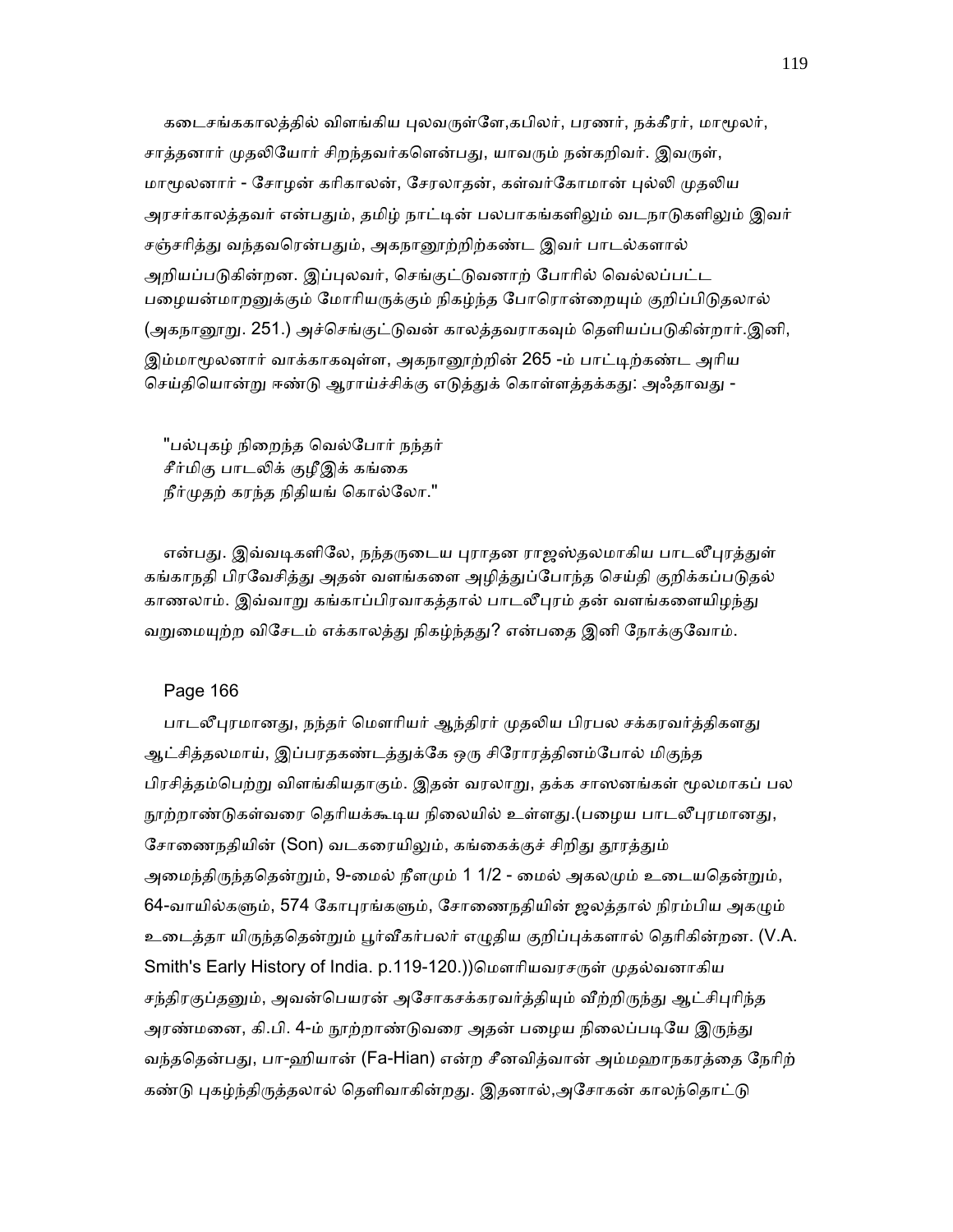பாஹியான் வரவுநிகழ்ந்த 4-ம் நூற்றாண்டிறுதிவரை எவ்வகைச் சிதைவுமின்றிக் கன் பழைய நிலையில் அந்நகரம் இருந்துவந்ததென்பது நன்கு விளங்கும்.

இனி, அந்நகரம், மேற்குறித்தபடி, இன்னகாலத்தில் அழிவுற்றது என்பதை விளக்கற்கு நேரான பிரமாணம் இப்போது காணப்படவில்லை.

# Page 167

ஆயினும், கி.பி.7-ம் நூற்றாண்டில் சீனதேசத்தினின்று வந்து நம் நாடெங்கும் சஞ்சாித்த பிரசித்த யாத்திாிகரான ஹ்ᾝந்-த்ஸாங் (Hiuen-Tsung) என்பவர் இந்நகரத்தை நேரிற் பார்த்து வருதற்பொருட்டுச் சென்றபோது, அது தன் பூர்வநிலையை முற்றுமிழந்து, கங்கைக்கரையில் 200, 300-வீடுகளுடையதாய் 1000-ஜனங்கள் வசித்துவந்த ஒரு சிறு கிராமமாக மாறிவிட்ட நிலையை அவர் குறித்திருக்கின்றார். இதனால், கி.பி. 400-ல் தன் பழைய பெருமையோடு விளங்கிய பாடலீபுரம், ஹ்யூந்-த்ஸாங் வந்த காலமான கி.பி.650-க்கு முன் கங்கையால் அழிவுற்றிருத்தல் வேண்டுமென்பது ஐயமின்றிப் பெறப்படும். சந்திரகுப்தன் காலத்தவரான மெகஸ்தனிஸ் என்ற யவனதூதரால் குறிக்கப்பட்டதும், பாடலியைச் சூழ்ந்திருந்ததுமான பெரிய மரக்கோட்டை சமீபத்திற் கண்டெடுக்கப்பட்ட விவரத்தை எழுதுமிடத்தில், ஸ்ரீ.ரோமேசசந்திர தத்தர் தம் நூலிற் காட்டியுள்ள கீழ்க்குறிப்பு ஈண்டுக் கவனிக்கத்தக்கது.

"சீனதேச யாத்திரிகரான பாஹியான் வந்து பார்த்தபோது, கி.பி.5-ம் நூற்றாண்டில் அம்மரச்சுவர்கள் அழியாதிருந்தன. பாஹியான் எழுதுவதாவது-'அந்நகரத்துள்ள அரண்மனைகள்(இப்பழைய அரண்மனை, பாங்கிபூர் (Bankipore) பாட்னா (Patna) நகரங்கட்கு இடைப்பட்ட ரயில்வேயின் தென்பாரிசத்து,குமாராஹார் (Kumarahar) கிராமத்தின் வீடுவயல்களின்கீழ்ப் புதைவுண்டிருந்ததாகத் தெரிகிறது. (V.A. Smith's Early History of India. p. 120. note.)) பூதகணங்கள் கொணர்ந்துசேர்த்த கற்களால் நிருமிக்கப்பட்ட சுவர்களுடையனவாகும். அக்கட்டிடத்துச் சாளரங்களை அலங்கரித்து நிற்கும் சித்திரங்களும் பிரதிமைகளும், இக்காலத்தவராற் செய்யமுடியாத அவ்வளவு ேவைலத்திறம் வாய்ந்தைவ.

# Page 168

அவைகள், முன்பிருந்தவாறே இன்றும் உள்ளன'-என்பது. பாடலிபுரத்தின் அழிவானது,பாஹியான் காலத்துக்குப்பின் மிகவும் அடுத்து நிகழ்ந்ததாம். ஏனெனின்,7-ம் நூற்றாண்டில் ஹ்யூந்-த்ஸாங் என்ற மற்றொரு சீனயாத்திரிகர் ஆங்கு வந்து பார்த்தபோது,அந்நகரத்தின் அழிவுபாட்டையும், 200,300-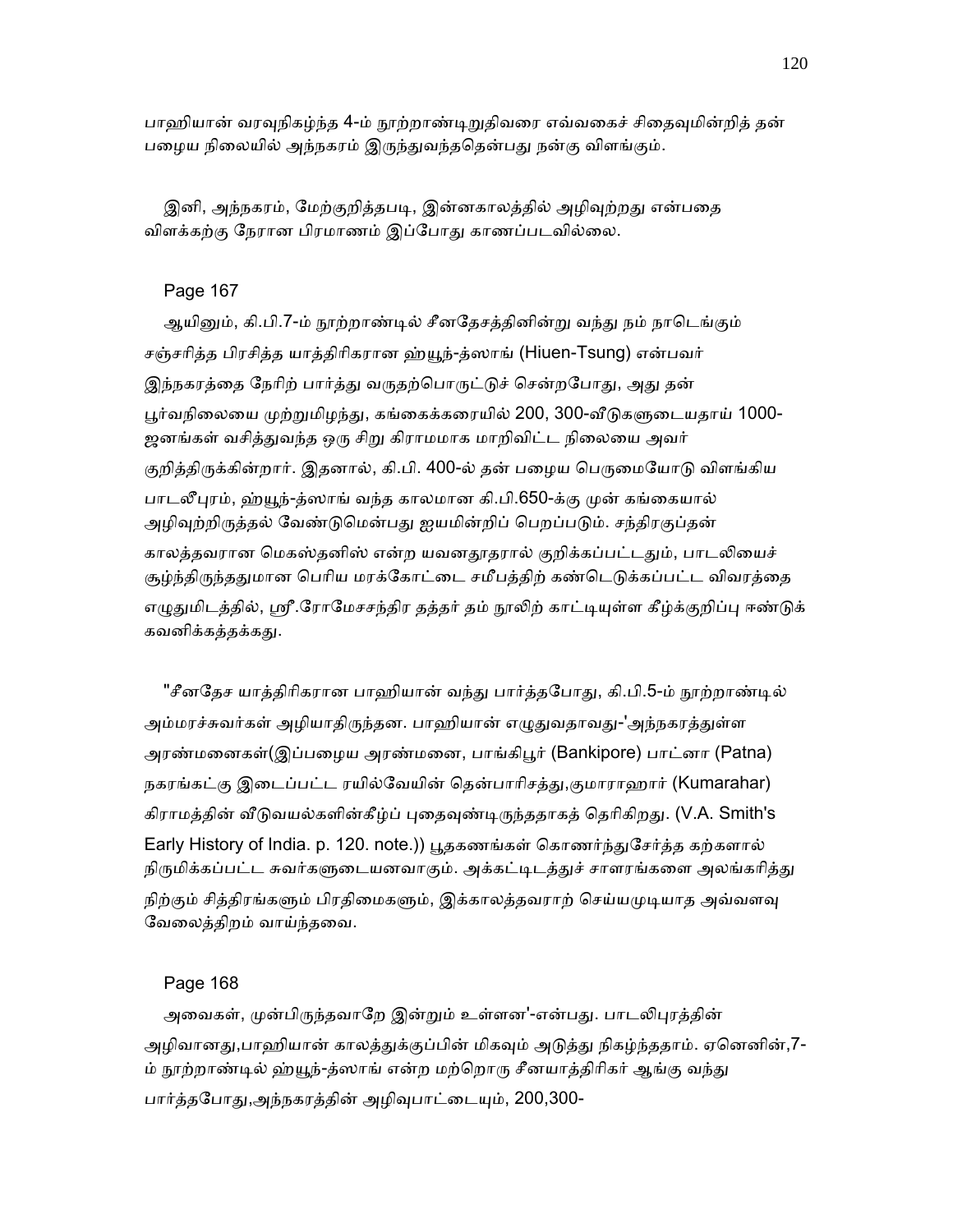வீடுகளுடைய ஒருசிறு கிராமத்தையுந்தவிர,வேறொன்றையும் அவர் அங்குப் பார்க்கவில்ல்ைல"-எனக் காண்க.\*

மேற்கூறியவற்றால்,பாடலீபுரம் கி.பி.5,7ஆம் நூற்றாண்டுகட்கிடையில் அழிவுற்ற செய்தி தெளிவாகின்றது. பழைய பாடலிக்குச் சிறிது தூரத்தோடிய கங்கையானது

இப்போது அதன்பக்கத்துச் செல்வதால், அம்மஹா நதியின் திடும் பிரவேசத்தாலுண்டான நிலைமாற்றமே அவ்விராஜ ஸ்தலத்தின் பேரழிவுக்குக் காரணமாகியதெனெக் கருதலாம். ஆகவே செங்குட்டுவன் காலத்தவராகிய மாமூலனார்,"சீர்மிகு பாடலிக் குழீஇக் கங்கை, நீர்முதற் கரந்த நிதியம்" என்று பாடியிருப்பது, முற்கூறிய பாடலியழிவுச் செய்தியையே குறிப்பதென்பதில் தடையென்னை? ஹ்யூந்-த்ஸாங் வந்து பார்த்தபோது பாடலீபுரம் ஒரு குக்கிராமமாக மாறியதென்று அவர் எழுதினராயினும், அவ்வழிவு தமக்கு முன் இன்னகாலத்து நிகழ்ந்ததென்று அவருங் குறித்திலர்; தமது காலத்தையடுத்து அது நிகழ்ந்திருந்ததாயின் அச் செய்தியையும் அவர் கூறாமற் போகார்; அங்ஙனமின்மையால், அவர் வருகைக்கு இரண்டொரு நூற்றாண்டுகளுக்கு

முன்பே அவ்வழிவு நேர்ந்திருத்தல் வேண்டும்;

\*Civilization in ancient India. P. 217

# page 169

----------------------

அஃதாவது ஹ்யூந்-த்ஸாங்க்கு முன் வந்தவரான பாஹியான் காலத்தை யொட்டி (கி.பி. 5-ம் நூற்றாண்டில்) அது நிகழ்ந்த தென்பதாம். \* தத்தரவர்களும் இவ்வபிப்-பிராயப்படுதல், முன் குறித்த அவர்குறிப்பைக் கொண்டு அறியத்தக்கது. இவற்றால்,பாடலியழிவைப் பாடிய மாமூலனாரும் அவர்காலத்து விளங்கிய செங்குட்டுவனும் ஏறக்குறைய அவ்வைந்தாம் நூற்றாண்டில் இருந்தவராதல் பெறப்படுகின்றது.

இனி, சேரன் செங்குட்டுவன் மாமூலனார் இவர்கட்கு, பாஹியான், ஹ்யூந்-த்ஸாங்-இருவர்க்கும் இடைப்பட்ட 6, 7-ம் நூற்றாண்டுகளையே, பாடலியழிவைக் கொண்டு, கூறுதல் கூடாதோ என்று ஒரு கேள்வி இங்குநிகழ்தல் கூடியதே. அவ்வாறு கொள்வற்கு,ஒரு முக்கியமானகாரணந் தடையாகின்றது. அஃதாவது,6 அல்லது 7 -ஆம் நூற்றாண்டே சங்கத்தரசர் புலவர்க்கு உரியதாயின், அது, பல்லவ சக்கரவர்த்திகளது ஆதிக்கம் தென்னாட்டில் நிகழ்ந்த ஒரு கால விசேடமாகும்; ஆம்போது,தமிழ்ச்சிற்றரசர் பேரரசர்க்குள்ளும், அந்நியவரசர்க்குள்ளும் நிகழ்ந்த எத்தனையோ போர்களைக்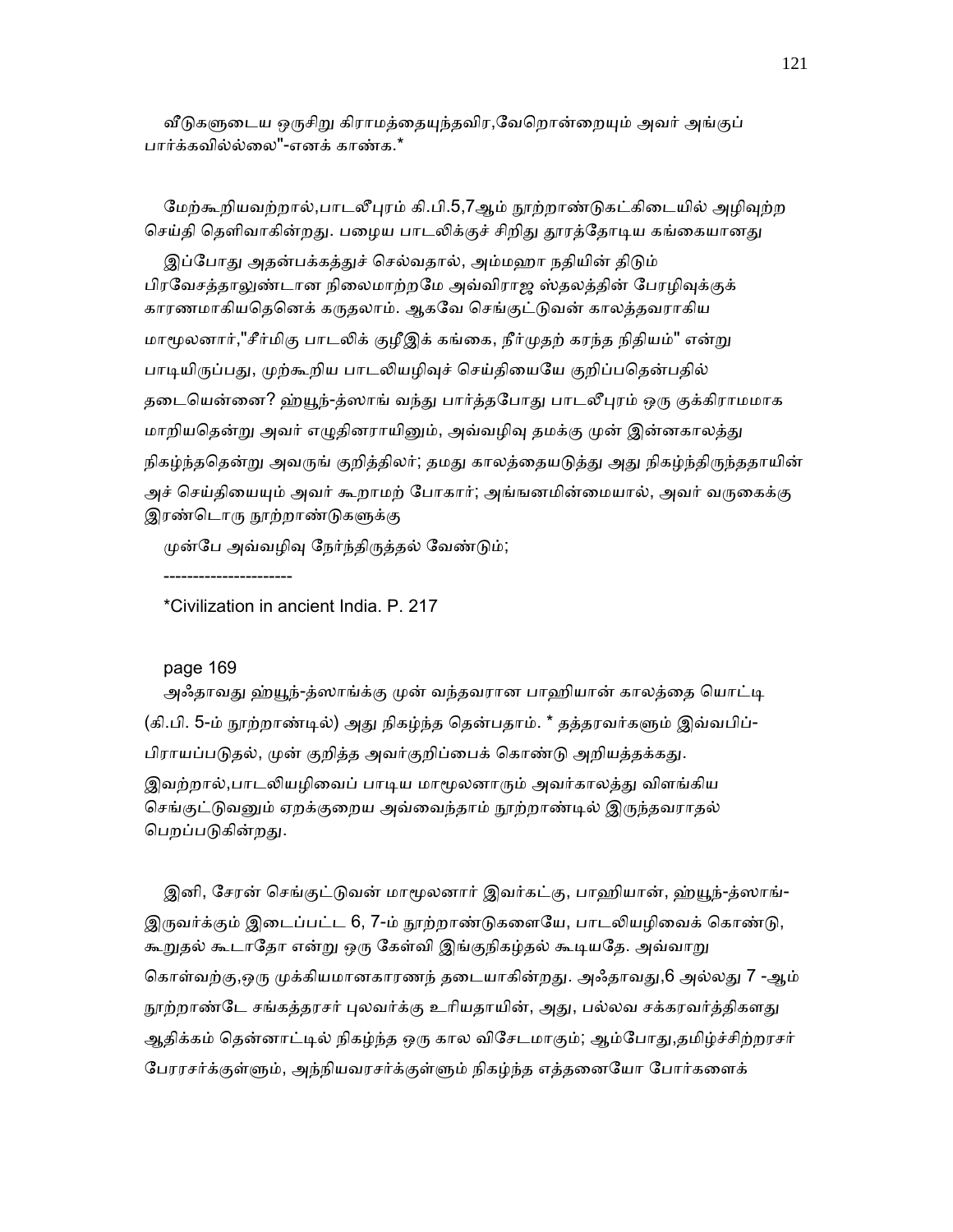குறித்துவரும் அகநானூறு புறநானூறு முதலிய பண்டை நூல்கள், பெருவலி படைத்தவரும், யுத்தப்பிரியரும், தமிழ் நாடு முழுதும் தம்மடிப்படுத்து ஆண்டு வந்தவருமான பல்லவரது பெயரையேனும்,அவர் வரலாறுகளுள் ஒன்றையேனும் சிறிதுங்கூறாமலே செல்வற்குத் தக்க காரணம் வேண்டுமன்றோ? நம் நாட்டிற் காணப்படும் பல்லவ சாஸனங்களிலாயினும், சங்ககாலத்தரசர் செய்தி அறியப்படுவதுண்டா? அதுவுமில்லை.

 $^*$ சமுத்திரகுப்தனுக்குப் பிந்திய அரசர்,பாடலீபுரத்தைத் தங்கள் ராஜஸ்தலமாக்காது நெகிழவிட்டதாகத் தெரிதலாலும்,அந்நகரம் அக்காலத்தே நிலைமாறிய செய்தி ஊகிக்கப்படுகிறது. V.A.Smith's Early History of India p.278.)

#### page 170

-------------

-----------

அதனால், பல்லவர்கள் தென்னாட்டில் தங்கள் பெருமையை நிலை நாட்டுவதற்கு முன்னதான காலமொன்றில்தான்,செங்குட்டுவன்போன்ற சங்ககாலத்தவரான அரசர் திகழ்ந்திருத்தல் வேண்டும் என்பது, ஒருபோதும் தவறான

ஊகமாகாது. அக்காலமாவது 4,5-ம் நூற்றாண்டே என்க. பல்லவர் இக்காலத்தே தமிழ்நாட்டிற் பிரவேசித்திருத்தல் கூடுமேனும்,6 அல்லது 7-ம் நூற்றாண்டிற்போலப் பிரபலம் பெற்றவரல்லர் என்பது,சரித்திரமூலம் அறியப்பட்டது.

முற்குறித்த நூற்றாண்டுகளே சங்ககாலமாகக் கொள்ளல் பொருந்துமென்பதற்கு மற்றொரு சிறுசான்றுமுண்டு; திகம்பரதரிசனமென்னும் சைநநூலில்,விக்கிரமாப்தம் 526 (கி.பி.470)-ல் வச்சிரநந்தி என்பவரால் தென்மதுரையில் ஒரு திராவிடசங்கம் கூட்டப்பட்டதாகச் சொல்லப் படுகின்றது.\* சிலர்கருத்துப்படி,இத்திராவிட சங்கத்தையே கடைச்சங்கமென்று கொள்வற்குத் தகுந்த ஆதாரமில்லை.ஆனால், எக்காரணத்தாலோ கடைச்சங்கம் குலைந்ததை உத்தேசித்து,அதனையடுத்துத் தமிழ்வளர்ச்சி சமய வளர்ச்சி செய்வதற்கு ஒரு சங்கம் ஸ்தாபிக்கச் சைநர் இம்முயற்சி செய்திருக்கலாம். இச்சைநதிராவிட சங்கத்தினின்றே நாலடியார் முதலிய தமிழ்நூல்கள் எழுந்தனபோலும். இச்சங்கத்தின் நோக்கம்,குலைந்த கடைச்சங்கத்தைப் புனருத்தாரணஞ் செய்வதேயாயின், அக்கடைச்சங்கம் இச்சைந சங்கத்துக்குச்

சிறிது முற்பட்டதாதல் வேண்டும். அஃதாவது 5-ம் நூற்றான்டின் முற்பகுதி அல்லது 4-ம் நூற்றாண்டு ஆகும்; எங்ஙனமாயினும்,இத்திராவிட சங்கத்தின் எழுச்சியானது, கடைச்சங்கம் 5-ம் நூற்றாண்டுக்கும் முந்தியதென்பதைக் குறிப்பதுமட்டில் நிச்சயெமனலாம்.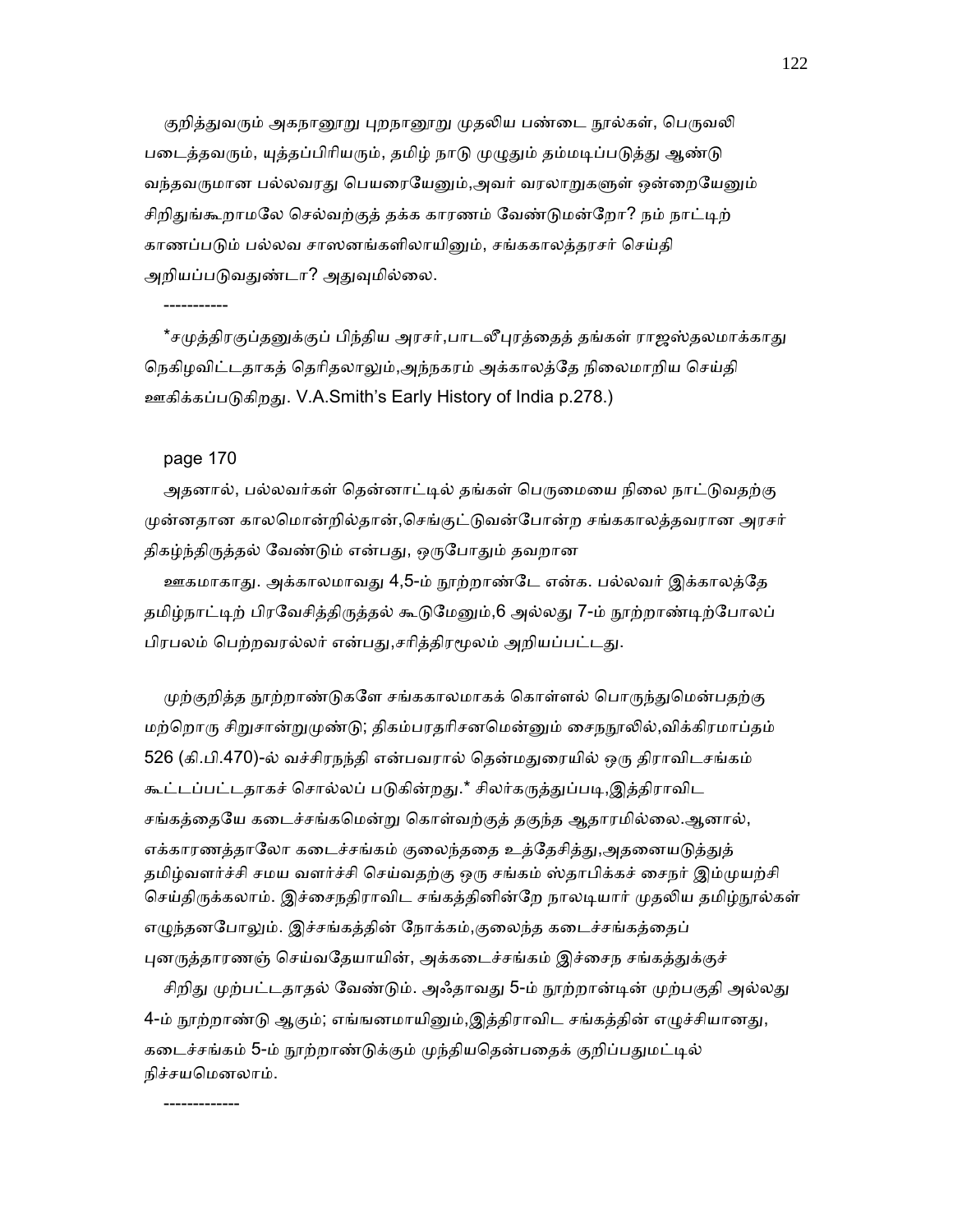### \*Bombay Royal Asiatic society's journal.Vol.XVII. No.XLIV.pp.74

#### page 171

சேரன்-செங்குட்டுவன்காலம் 4, 5-ம் நூற்றாண்டுகளே எனக்குறிப்பிடும் மேற்கூறிய பிரமாணங்களை, மற்றோர் அரியசெய்தியும் ஆதரியாநின்றது. வடநாட்டில் மகதநாடாண்ட ஆந்திரசக்கரவர்த்திகளது வீழ்ச்சிக்குப்பின், பிரபலம்பெற்று விளங்கிய குப்தவமிச சக்கரவர்த்திகளுள்ளே,சமுத்திரகுப்தன் என்பான் திக்விஜயஞ்செய்து, இப்பரதகண்ட முழுமையும் தன் வெற்றிப்புகழைப் பரப்பியவனென்பது,சாஸனமூலம் அறியப்படுகின்றது. இம்மன்னர்பெருமான் கி.பி. 326.ல் பட்டமெய்தியவன். இவனது தென்னாட்டுப் படையெழுச்சியில் ஜயிக்கப்பட்ட வேந்தருள்ளே கேரள தேசத்து மாந்தராஜா ஒᾞவெனன்ᾠ கூறப்பᾌகின்றᾐ.(Gupta Inscriptions. p. 12-13; Dr. Fleet's Dynasties of the Kanarese Districts. p. 280; Indian Antiquary, Vol.XIV, p. 1891.} இம்மாந்தராஜா என்பவன் சங்கநூல்களிற் கூறப்படும் மாந்தரன் என்பவனாகவே தோற்றுகின்றான். ஆனால் இப்பெயர் கொண்டவரிருவர் இருந்தனரென்பதும், அவருள் ஒருவன் செங்குட்டுவனுக்குச் சிறிதுமுன்னும், மற்றொருவன் அவனுக்குச் சிறிதுபின்னும் இருந்தவரென்பதும் முன்னமே குறிப்பிட்டோம்.+ (+ இந்நூல் பக். 18. ) இவருள் முன்னவனே, சமுத்திர குப்தனால் வெல்லப்பட்டவனாகக் கருதினும், அச்சேரன் 4-ம் நூற்றாண்டின் பிறபகுதியிலிருந்தவனாதல் வேண்டும். அம்மாந்தரஞ்சேரலைப் பாடிய பரணரே செங்குட்டுவனையும் பாடியிருத்தலால்,

### Page 172

நம் சேரன் அம்மாந்தரனுக்குச் சிறிது பிற்பட்டவனென்பது பெறப்படும்;("மாந்தரஞ் சேரல்" என்ற பெயரைச் சேரனொருவனுக்கு இளங்கோவடிகள் கூறியிருப்பதாலும், அவன், செங்குட்டுவனுக்கு முற்பட்டவனாதல் புலப்படுகின்றது. (சிலப். 23. 84)) அஃதாவது, 5-ம் நூற்றாண்டின் முற்பாகமென்க. இது நிற்க. சமுத்திரகுப்தனது சாஸனத்துக் கண்ட மாந்தராஜா என்னும் பெயர் தமிழ் நூல்களிற் பயிலுதலறியாமையால், அவனை வேற்று நாட்டரசனாகச் சரித்திரநூலோர் சிலர் கருதுவாராயினர்.

இனி, சமுத்திரகுப்தன் சங்ககாலத்தவனான மாந்தரஞ்சேரலை வென்றவன் என்றதற்கேற்ப, மற்றோர் அரிய செய்தியும் சங்கநூல்களில் குறிப்பிடப்படுதல் கவனிக்கத்தக்கது.மேற்கூறியபடி பாடலியழிவைப்பற்றிப் பாடிய மாமூலனாரே,தம் காலத்தில், வடவாரிய வேந்தனொருவன் தென்னாடுநோக்கிப் படையெடுத்துப்போந்த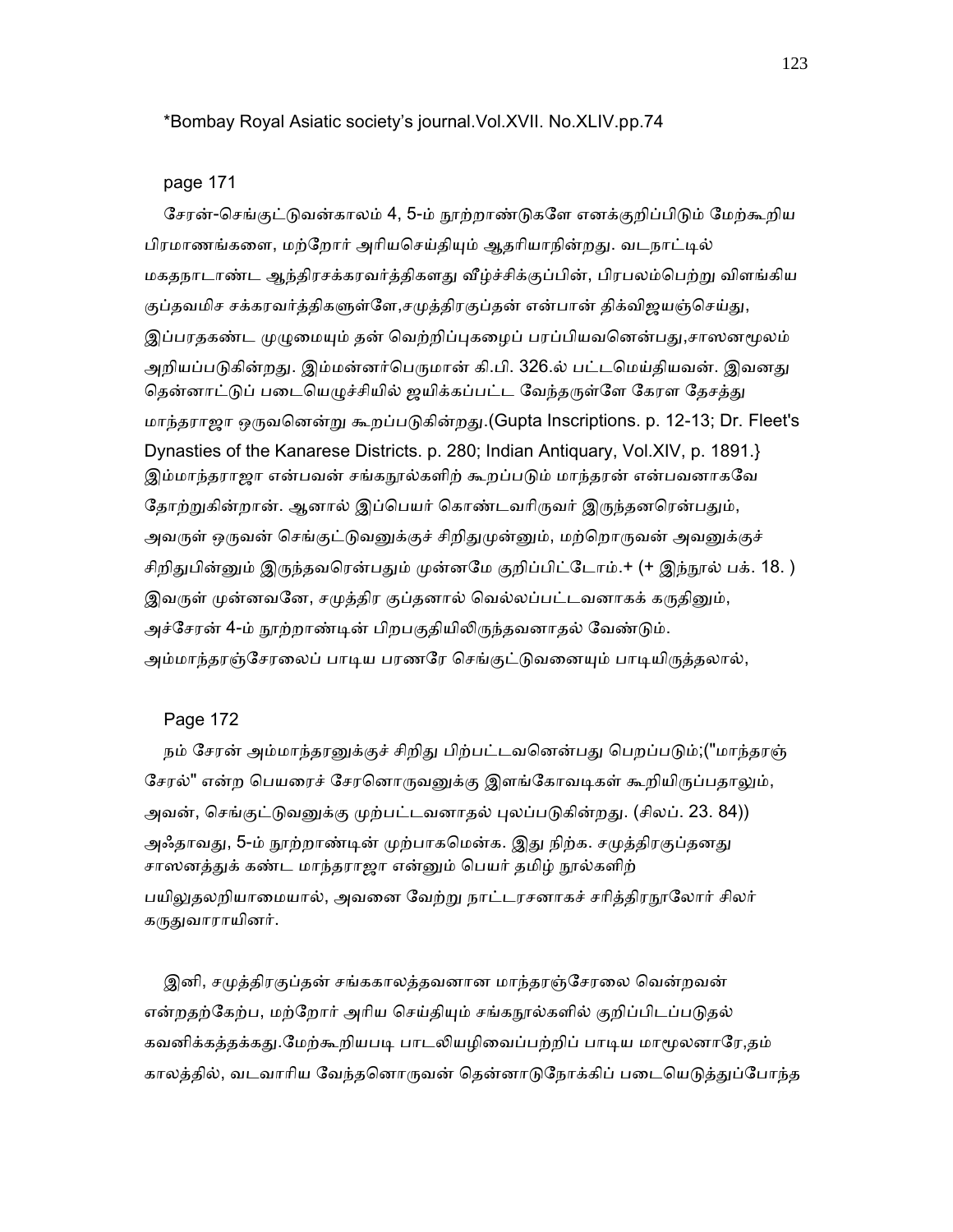பெருத்த திக்விஜய விஷயம் ஒன்றையும் இருமுறை குறிப்பிடுகின்றார். அவர் கூறுவன:-

"முரண்மிகு வடுகர் முன்னுற மோரியர் தென்றிசை மாதிர முன்னிய வரவிற்கு விண்ணுற வோங்கிய பனியிருங் குன்றத்

தொண்கதிர்த் திகிரி யுருளிய குறைத்த ...வரை" (அகம். 281).

"வெல்கொடிக் ᾐைனகா லன்ன ᾗைனேதர்க் ேகாசர் தொன்மூ தாலத் தரும்பணைப் பொதியில் இன்னிசை முரசங் கடிப்பிகுத் திரங்கத்

 Page 173 தெம்முனை சிதைத்த ஞான்றை மோகூர் பணியா மையிற் பகைதலை வந்த மாகெழு தானை வம்ப மோரியர் புனைதேர் நேமி யுருளிய குறைத்த...அறைவாய்" (251.)

எனக் காண்க.இவ்வடிகளிலே, மோரியர் திக்விஜயஞ் செய்துகொண்டு தென்னாடு நோக்கிப் படையெடுத்து வந்த காலத்தே,அவர்க்குப் பணியாமல் எதிர்த்துநின்ற மோகூர் அரசனுடன் அவர்கள் பொதியமலைப்பக்கத்தில் போர் புரிந்தனர் என்ற அரிய செய்தி கூறப்படுதல் காணலாம். இதனுட்கண்ட மோகூர் அரசனாவான்,பாண்டியன் ேசனாபதியான பைழயன்மாறன் என்பவன்; இவேன ேமாகூர் என வழங்கப்பட்டவன் என்பதும்,செங்குட்டுவனால் இவன் அழிக்கப்பட்ட செய்தியும் முன்னரே குறித்தோம்.\* இதனால், மௌரியவரசரது தென்னாட்டு விஜயம், செங்குட்டுவனாற் போரில் வெல்லப்பட்ட பழையன் மாறன் காலத்து நிகழ்ந்ததென்பது தெளிவாகின்றது.இப்பெரு வேந்தர் வருகையே நம் சேரனைப்பாடிய பரணரால்--

"விண்பொரு நெடுவரை யியறேர் மோரியர் பொன்புனை திகிரி திரிதரக் குறைத்த....வரை" எனவும் (அகம்.69.)

கள்ளில் ஆத்திரையனார் என்ற புலவரால்--

"விண்பொரு நெடுங்குடைக் கொடித்தேர் மோரியர்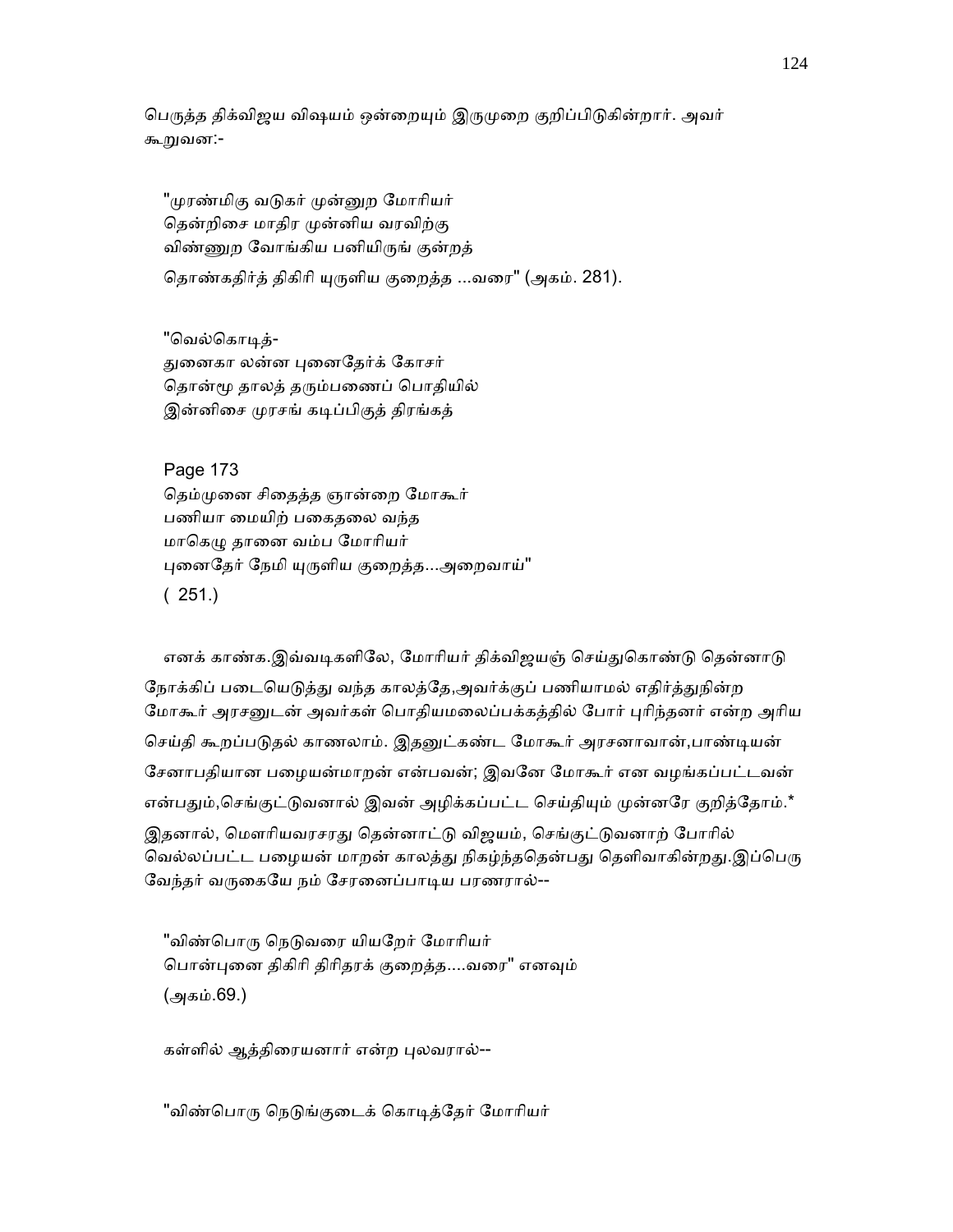திண்கதிர்த் திகிாி திாிதரக் குைறத்த உலக விைடகழி" எனᾫம் (ᾗறம்.175.) ------

<u>இந்நூல். பக்-32, 33</u>

### Page 174

பாராட்டப்பட்டிருத்தலும் அறியத்தக்கது. (மோரியரது தென்னாட்டுப் படையெழுச்சியில், அவரது சேனையுடன் தேர் செல்லுதற்குத் தடையாயிருந்த மலையொன்றைக் குடைந்து வழிசெய்துகொண்டு அவர் தெற்கே வந்தனரென்பது, மேற்கூறிய,மாமூலர், பரணர், ஆத்திரையனார் வாக்குக்களால் அறியலாம்.ஆயின், அங்ஙனம் வழியுண்டாக்கப்பட்ட மலை இன்னதென்பது இப்போது விளங்கவில்லை. இப்புலவர்பாடல்களால், புறநானூற்றுரைகாரர் கொண்ட 'ஓரியர்' என்றபாடம் பொருத்தமாகாமை காண்க.) இனி, இம் மோரியர் என்பவர் யாவர்? என்பதே ேகள்வியாம்.

மகதவேந்தராய்ப் பாடலீபுரத்திருந்தாண்ட மௌரிய சக்கரவர்த்திகளுள் ஆதி ᾙதல்வனானவன், கி.ᾙ. 321-ல் பட்டெமய்திய சந்திரகுப்தன் என்பான். இவன் காலத்ᾐ உற்பத்தியாகிய ெமௗாியவமிசம், சுங்கவமிசத்தவனாய் கி.ᾙ.184-ல் பட்டமெய்திய புஷ்யமித்திரனால் முடிவடைந்ததென்பது புராணங்களாலும் சரித்திரவாராய்ச்சியாலுந் தெளியப்பட்டது.இதற்குபின், மௌரியர் பிரஸ்தாபம் வடேதச வரலாᾠகளிற் காண்டல் அᾞைமயாம். ஆனால், தக்ஷிணத்திற் கொங்கணமுதலிய சில பிரதேசங்களில், மௌரியவமிசத்தவர் சிலர் கி.பி.6,7-ஆம் நூற்றாண்டுகளில் இருந்தனர் எனப்படுகின்றது.(V.A. Smith's Early History of India. p.183) இவர்களைப்பற்றிய பெருமையாவது பிற வரலாறுகளாவது சரித்திர நூல்களால் விளங்கக்கூடிய நிலையில் இல்லை. இவ்விருவகை மௌரியருள்ளே, முன்னவர் மிகவும் முற்பட்டவராகவும், பின்னவர் மிகவும் பிற்காலத்தவராதலோடு பிரபலமற்றவராகவும் காணப்படுதலால்,அவ் விருவகையினருள் ஒருவரைப்பற்றியும் மாமூலனார் முதலியோர் கூறினரென்று கருதக்கூடவில்லை. ஆயினும்,மௌரியர் பிரஸ்தாபத்துக்கு இடமே கிடையாததும்,

#### Page 175

ஆந்திர வமிசத்தரசர் பிரபலங் குன்றியதுமான கி.பி 4-ம் நூற்றாண்டின் தொடக்கத்தில், மௌரியமுதல்வனான சந்திரகுப்தனது பெயர்பூண்டு, அவன் தலைநகரான பாடலீபுரத்தில் பிரசித்த வேந்தனொருவன் தோன்றினனென்று சொல்லப்படுகின்றது. இவனையடுத்து மஹாவீரர்களாக சமுத்திர குப்தனும், அவன்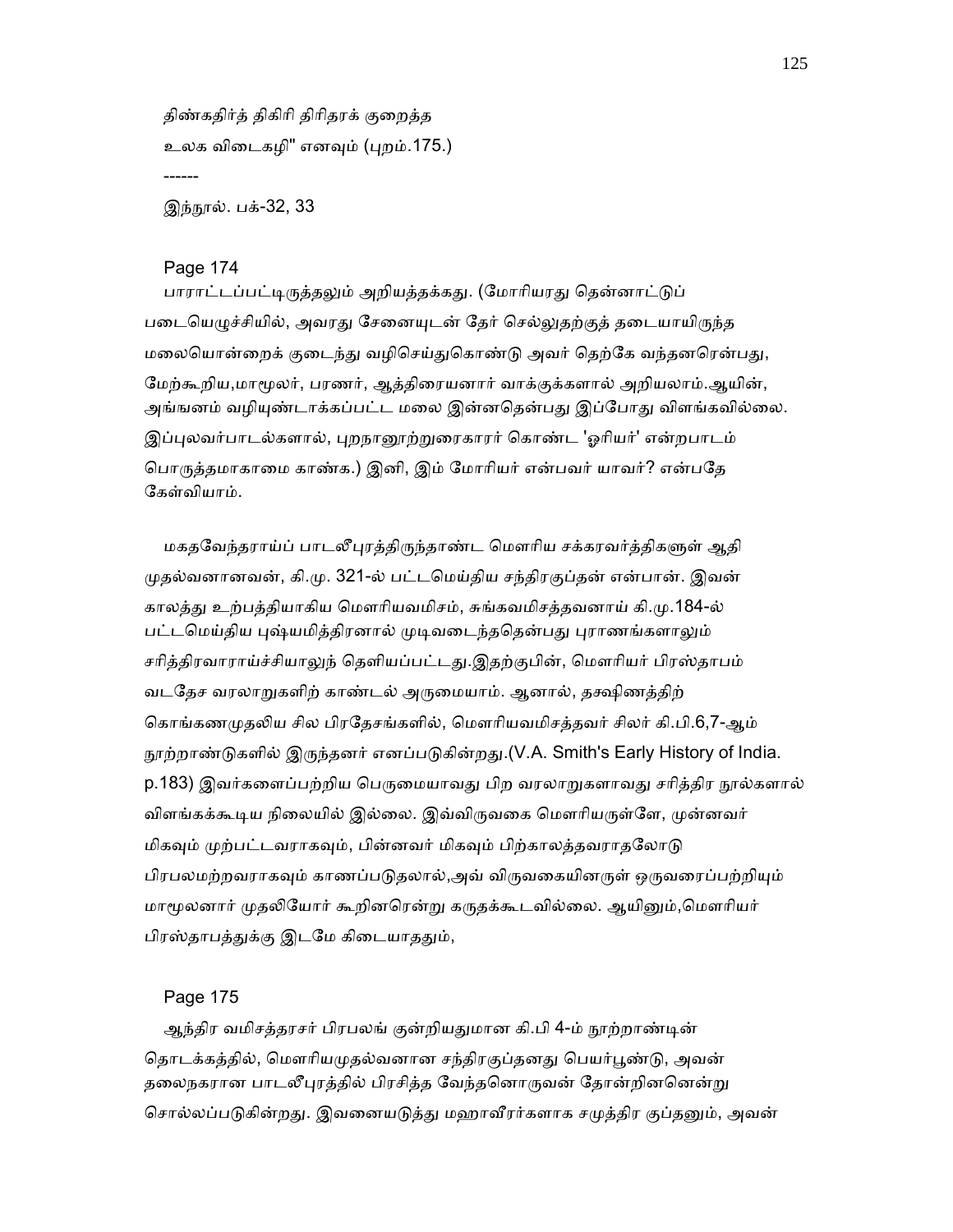மகன் சந்திரகுப்த-விக்ரமாதித்தனும் விளங்கினர். இவர்களைக் "குப்தவமிசத்தவர்" என்று பொதுவாகவே சாஸனம் குறிக்கின்றதாயினும், இன்ன மரபினரென்பதைத் தெளிவாக அறியவிடமில்லை. மேற்குறித்த புதிய சந்திரகுப்தனைத் தலைமையாகக் கொண்டு பாடலியையாண்ட குப்த மரபினரையே மாமூலனார் மோரியரென்று குறித்தனர்போலும். இதற்கேற்ப, அப்புலவர், இவர்களை "வம்ப மோரியர்" என்கின்றார்.இதற்குப் 'புதிய மோரியர்' என்பது பொருளாதலால், பழைய மோரியரை விலக்கற்கே இவ்வடை கொடுக்கப்பட்டதாகலாம். எங்ஙனமாயினும், பிற்பட்ட சந்திரகுப்தன் மகன் சமுத்திரகுப்தன் என்பான், பரத கண்டமுழுதுந் திக்விஜயஞ்செய்து தன் வீரப்புகழை எங்கும் பரப்பிய சக்கரவர்த்தியாதலோடு, (இவன், சேரநாட்டை யடுத்திருந்த கடம்பவேந்தனான காகுஸ்தன் மகளை மனம்புரிந்தவனென்றுந் தெரிகிறது. (Mysore and Coorg. p. 23).) அவன் சேரவேந்தனான மாந்தரனை வென்றவனென்றுஞ் சிறப்பிக்கப்படுகின்றான். (இதனை முன்னரே விளக்கினேம்). ஆதலால், இச்சக்கரவர்த்தியின் தென்னாட்டு வருகையையே - "வடுகர் முன்னுற மோரியர் - தென்றிசை மாதிர முன்னிய வரவிற்கு" என்னும் மாமூலனார் வாக்குக் குறித்ததாகல் வேண்டும். இக்குப்த சக்கரவர்த்திகட்கு வடுகர்சேனை கூறப்-பட்டிருப்பதும் பொருந்தும்;

### Page 176

-----

என்னெனின்,சமுத்திரகுப்தனும் அவன் தந்தையும், ஆந்திரர் மகதநாட்டிற் றம்பழையநிலை தவறியபின்,அவர் ஸ்தானத்திற்றோன்றியவராதலால், போர்வலிமை ெபற்ற அவ்வாந்திரைர இவ் 'வம்பேமாாியர்' தம் பைடயாளாிற் சிறந்தவராகக் கொண்டிருத்தல் கூடியதேயாம்.வெல்லப்பட்ட குடிகளை இங்ஙனமமர்த்திக் கொள்ளுதல், இக்காலத்தரசர்க்கும் இயல்பேயன்றோ? இக்குப்தர் வருகையன்றி, பிற்காலத்துக் கொங்கண-மௌரியரைப் பற்றியதே மாமூலனார் விஷயமாயின், சேரநாட்டையடுத்துப் பிரபலமற்றிருந்த சிற்றரசரும், சளுக்கியரால்\* அடக்கப்பட்டவருமான அன்னோரை 'வடுகர் முன்னுற மோரியர்,தென்றிசை மாதிர முன்னிய வரவிற்கு' என்றிங்ஙனம் திக்குவிசயப் பெருமைக்கேற்ற சொற்களாற் சிறப்பியார் என்க."தென்றிசை மாதிர முன்னிய வரவு"என்பதனால், அங்ஙனம்வந்த மோரியர்,தென்னாட்டையடுத்த கொங்கணத்தவரன்றி,வடவாரியரே என்பதும் பெறப்படுதல் காணலாம்.

\*கீர்த்திவர்மன் என்ற சாளுக்கிய வேந்தன் இம்மௌரியரை வென்று தன்கீழ்க் ெகாண்டான் என்பர். (Mysore and coorg from the Inscriptions.p.62.)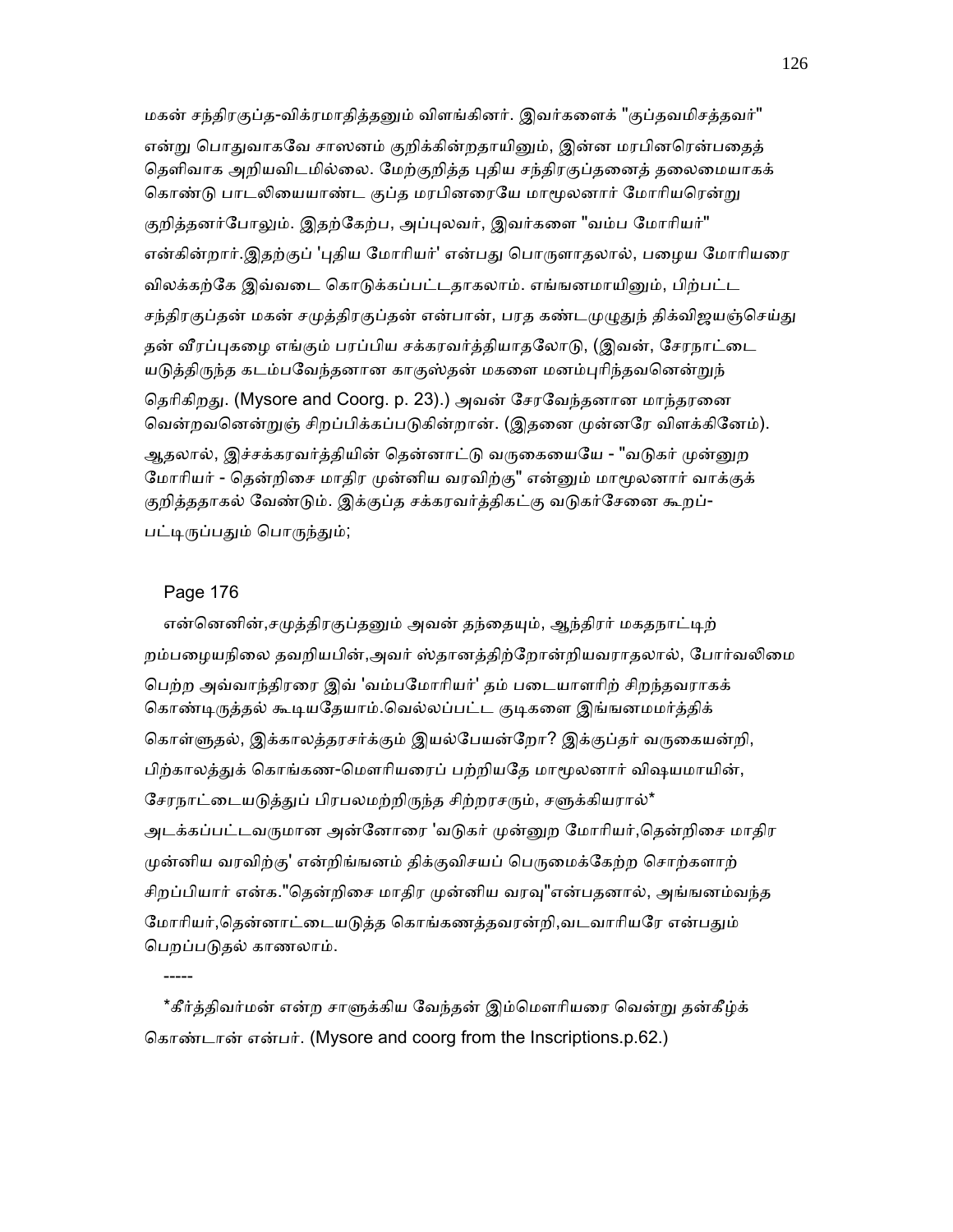இனிப்பாண்டியன் சேனாபதியான பழையன்மாறனுக்கும் மோரியர்க்கும் நிகழ்ந்ததாக மாமூலனார்கூறிய பொதியப்போர், சமுத்திரகுப்தனது தென்னாட்டுப் படையெழுச்

சியில் அவன் பாண்டிநாட்டைத் தாக்கிய செய்தியைக் குறிக்கின்றது.முற்கூறியபடி, மாந்தரனை இக்குப்தவரசன் வென்றவனாதலின், அங்ஙனஞ் சேரனை அடக்கியவன் பாண்டிநாட்டையும் வெல்லக் கருதினன் போலும்.

#### Page 177

இக்குப்தனால் வெல்லப்பட்ட தக்ஷிணதேசத்து ராஜாக்களுக்குள்ளே கேரளனைமட்டும் இவன் சாஸனங்குறித்து மற்றச்சோழபாண்டியரைக்

குறிக்காமையால், அத்தமிழ்வேந்தர் இவனுடன் எதிர்த்துநின்று அடாங்காதிருந்தவாராதல் வேண்டும். பாண்டியன் சேனாவீர

னான பழையன்மாறன் அங்ஙனமே அடங்கவில்லை யென்பது மாமூலனார் வாக்கே காட்டுதல் காணலாம். சமுத்திரகுப்தன் காலத்துச் சோழபாண்டியர் முறையே

கரிகாலனும்,நெடுஞ்செழியன் அல்லது மாறன்வழுதி போன்றவருமாதல் வேண்டும். இவர்களுட் கரிகாலன் வச்சிரம்அவந்திமகத நாட்டரசரை வென்றவன் எனப்படுதலும்\*

நெடுஞ்செழியன் "ஆரியப்படைதந்த"வன் என்றும்† மாறன்வழுதி "வடபுல மன்னர்

வாட அடல்குறித்த"வனென்றும்‡ கூறப்பட்டிருத்தலும் இச்சமுத்திரகுப்தன் போன்ற வடவரசர் விடுத்த சேனையை அக்காலத்துத் தமிழ்வேந்தர் அஞ்சாதெதிர்த்து நின்ற ெசய்திையக் குறிப்பிக்கும்.

----------

\* சிலப்பதிகாரம். 5-ம் காைத.99--104

† . மதுரைக்காண்டத்தினிறுதிக் கட்டுரை. ‡ புறம்.52.

இச்சமுத்திரகுப்தன் கி.பி.375-வரை ஆட்சிபுரிந்தவன் எனப்படுகின்றான். எனவே, இவனால் வெல்லப்பட்ட மாந்தரன், முற்கூறியபடி செங்குட்டுவனுக்குச் சிறிது முற்

பட்டவனாகவும், பழையன்மாறன் அக்குட்டுவனுக்குச் சமகாலத்தவனாகவும் தெரிதலின்,நம் சரித்திரநாயகனான சேரன் காலமும் 4-ஆம் நூற்றாண்டின் பிற்பகுதி அல்லது 5-ம் நூற்றாண்டின் முற்பகுதியாகக்கொள்ளல் பொருத்தமாம்.ஆயின்,

சமுத்திரகுப்தன் மகனான சந்திரகுப்த-விக்கிரமாதித்தன் (கி.பி. 375-418) அல்லது அவன் மகனான குமாரகுப்தன் (413-455) காலங்களும், நம் சேரர்பெருமான் காலமும் ஒன்றாகச் ெசால்லலாம்.

Page 178

இனித் தமிழ்ச்செய்திகளைக்கொண்டு,செங்குட்டுவன் வாழ்ந்த சங்ககாலத்தை நோக்குவோம். நக்கீரனாரைப் பற்றித் தமிழ்மக்களெல்லாம் நன்கறிவரன்றோ? இவர்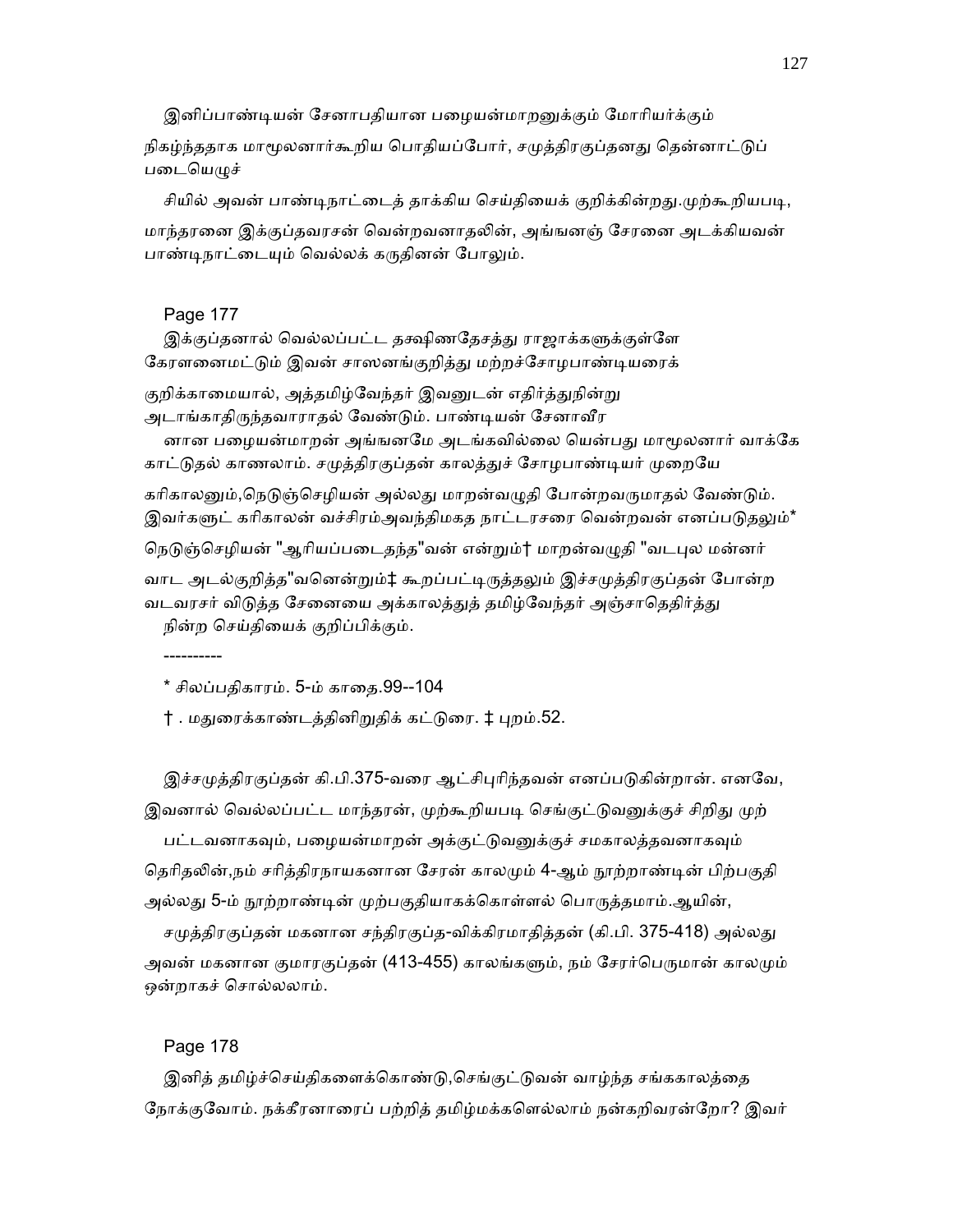கடைச்சங்கத்தை அலங்கரித்த பெரும்புலவெரெனக் கருதப்படுதலின்,அச்சங்கத்தைச்

சார்ந்தவராய்ச் செங்குட்டுவனைப் பாடிய பரணர்சாத்தனார் முதலியோருக்கு, ஏறக்குறைய சமகாலத்தவரென்பது சொல்லாதே அமையும். (நம் சேரனுடன் பொருத பழையன்மாறன்,கிள்ளிவளவன் என்ற சோழனை (இந்நூல்.\*வேறு பக்கம்) வெற்றிகொண்ட செய்தியை நக்கீரனார் பாடுதல் (அகம்-346) அப்புலவரும்நம் சேரனும் சமகாலத்தவெரன்பதைக் காட்டுகின்றது.) இந்நக்கீரர் இறையனார் களவியலுக்குப் பொருள் கண்டவராகக் கூறப்படுகின்றார். இப்போது வெளிவந்துள்ள அக்களவியலுரை இந்நக்கீரர் செய்ததாகவே வழக்குளதேனும்,அவரால் நேராக

எழுதப்பட்டதன்றி அவரதாசிரியபரம்பரையின் கீழ் வழங்கியதென்பது அந்நூலின் உரைப்பாயிரத்தை ஆராய்ச்சி செய்யும்போது உணரப்படுகின்றது.

அவ்வுரைப்பாயிரத்தில், நக்கீரனார் முதலாக, மாணாக்கர் பதின்மர்தலைமுறைகள் கூறப்பட்டு 'இங்ஙனம் வருகின்றதுரை' என்று முடிந்திருத்தலால், நக்கீரனார்முதல் வாய்ப்பாடமாகச் சொல்லப்பட்டு வந்த அவ்வுரை,அவர்க்குப் பத்தாந் தலைமுறைக் காலத்தேதான் நூலாக எழுதப்பட்டதென்பது விளக்கமாமன்றோ? (இவ்வுரை வரலாற்றைப்பற்றி "இளம்பூரணவடிகள்" என்ற ஆராய்ச்சியினும் விரித்தெழுதியுள்ளேம். (செந்தமிழ்.தொகுதி-4,பகுதி.7.)

# Page 179

இக்களவியலுரை எழுத்துருவடைந்தது எக்காலத்து? என்பது இனி ஆராயற்பாலது. அவ்வுரையெழுதியோராற் காட்டப்பட்ட உதாரணச் செய்யுள்களில் அரிகேசரி, பராங்குசன், நெடுமாறன் முதலிய பெயர்கள் தரித்த பாண்டியனொருவன்,சங்கமங்கை நெல்வேலி முதலிய இடங்களிற் போர் வென்றவனென்று விசேடமாகப் புகழப்படுகின்றான். சமீபத்துக்கண்ட சின்னமனூர் வேள்விக்குடித் (Epigraphical Annual Report. 1907-8. P.62. 68) தாமிரசாஸசனங்களிற் குறிக்கப்பட்ட பாண்ᾊய வமிசாவளியால், அப்ேபார்களிேல ெவற்றிெபற்ற அாிேகசாி-பராங்குசன் என்பான்2 (இவன், கி.பி.760-ல் இருந்த நந்திபோதபல்லவமல்லனுடன் மேற்படி இடங்களிற் போர் நிகழ்த்தியவனென்பர்.) கி.பி.770-ல் விளங்கிய (இவன் காலம் கி.பி.770 என்பது யானைமலைச்சாஸனத்தால் அறிந்தது.(செந்தமிழ்.தொகுதி-4.பக்336.))ஜடிலவர்மன்-பராந்தகனுடைய தந்தையென்பது தெளிவாகின்றது.இதனால் தந்தை அரிகேசரியின் காலம் கி.பி.770-க்கு முற்பட்டதென்பது பெறப்படும். படவே,களவியுலரை இயற்றப்பட்ட காலம் அவ் எட்டாநூற்றாண்டுக்கும் பிற்பட்டதாகுமென்பது விளங்குகின்றது. அன்றி,உரையெழுதியவர்,தாம் காட்டும் உதாரணச்செய்யுளிற் கண்ட பாண்டியனது காலம் அவ் எட்டாநூற்றாண்டுக்கும் பிற்பட்டதாகுமென்பது விளங்குகின்றது.அன்றி, உரையெழுதியவர், தாம் காட்டும் உதாரணச்செய்யுளிற் கண்ட பாண்டியனது காலத்தவரே (கி.பி.760) என்றாலும், அவரிலிருந்து 10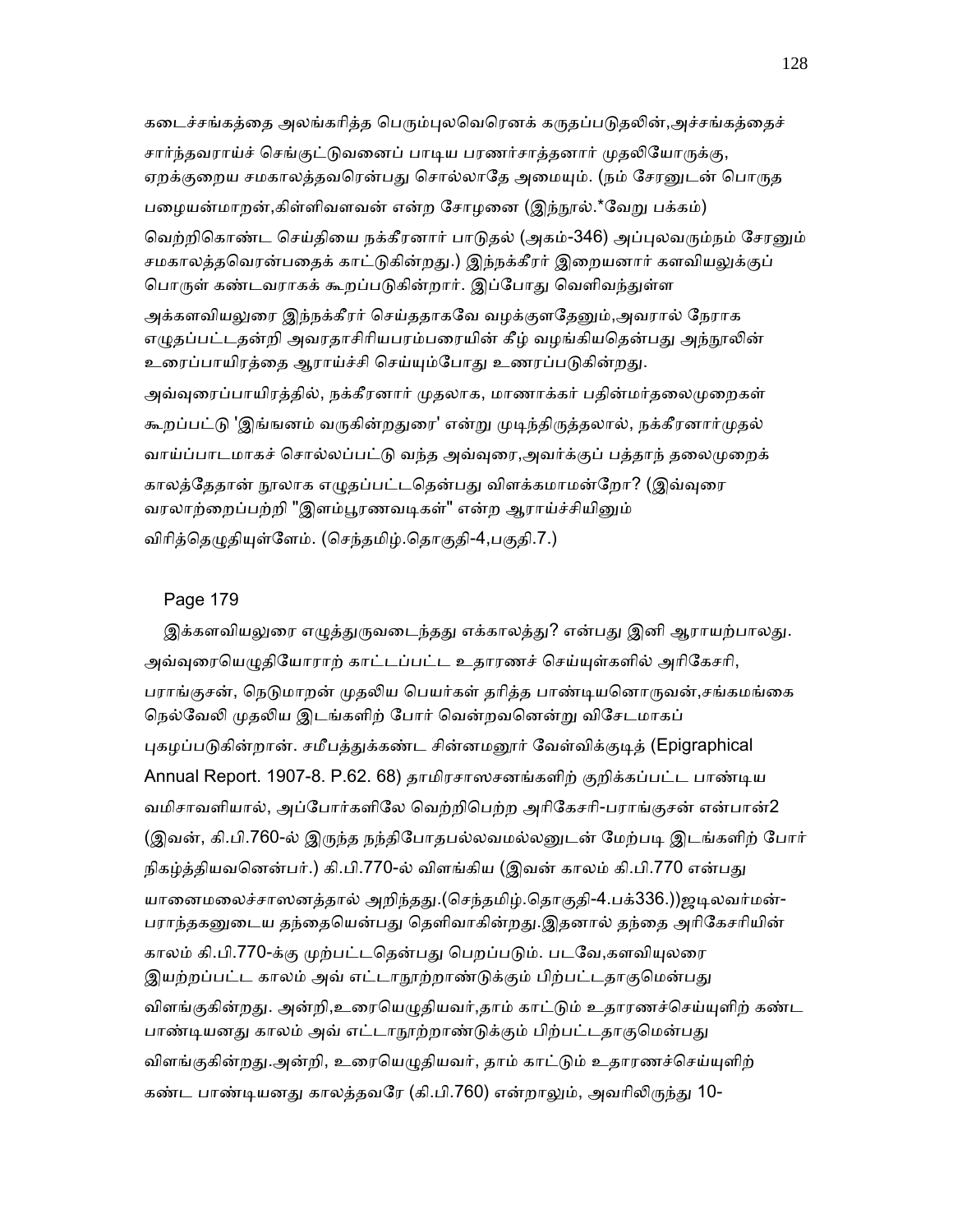தலைமுறை முற்பட்ட நக்கீரனார்க்கு ஐந்தா நூற்றாண்டே உரியகாலமாதல் வேண்டும். எவ்வாறெனின், பரம்பரை வமிசங்களைத் தலைமுறை ஒன்றுக்கு 30-வருஷங் கொண்டளக்கும் முறைப்படி, (பதிற்றுப்பத்திற் கண்ட சேரவரசர் எண்மருக்கு, அவரவர் பதிகங்கூறும் காலத்தைக்கொண்டு நோக்குமிடத்தும், தலைமுறையொன்றுக்கு 30-வருஷங்கொள்ளுதல், பழையதமிழ்மக்களுக்கு அதிகமாகாதென்பது விளங்குகின்றது.)

# Page 180

அக்களவியலுரைக்காலமாகிய 8-ம் நூற்றாண்டைவைத்து அதனிலிருந்து 10-தலைமுறை முற்பட்ட நக்கீரர்காலத்தைக் காணுமிடத்து,அப்புலவர்பெருமான் உத்தேசம் 5-ம் நூற்றாண்டிலிருந்தவராதல் பெறப்படும்.அஃதாவது,--(கி,பி,

770-10 x 30) 470-ல் வாழ்ந்தவர் என்பதாம். ஆகவே, அந்நக்கீரனார் காலத்தை ஏறக்குறைய ஒட்டியிருந்தவனாகத் தெரியும் செங்குட்டுவன்முதலியோர்க்கும் அந்நூற்றாண்டின் முற்பகுதியைக் கொள்ளத்தடையில்லை என்க.இவ்வரையறை, களவியலுரையெழுதியவர் தாங்காட்டிய பாண்டியனுக்குச் சமகாலத்தவாராயிற் பொருந்துமல்லது,பிற்பட்டவராயின் நக்கீரர் காலம் இன்னும் குறைவுபடுமென உணர்க. எங்ஙனமாயினும்,5-ம் நூற்றாண்டுக்கும் மேற்பட்ட காலத்தை நக்கீரனார்க்குக் கூறுதல் ஏற்புடைத்தன்றென்பதை இச்செய்தி விளக்குமென்பது ஒருதலையாகும்.\*

சேரன்-செங்குட்டுவனது வடயாத்திரையில் அவனுக்குப்பேருதவி புரிந்தவர் கன்னர் என்போர்; இளங்கோவடிகள் இவரைக் கூறுமிடங்களிலெல்லாம் கன்னரெனப் பன்மையாக்குவதோடு, நூற்றுவர்கன்னர் ஆரியவரசர் ஐயிருபதின்மர் எனத் தொகைப்படுத்துவதாலும், அவர் ஒரு கூட்டத்தவராயிருந்தனர் என்பது விளங்குகின்றது. இவரையே அவ்வடிகள் மாளுவவேந்தர் என்றும் குறிப்பிடுதல் முன்னரே விளக்கப்பட்டது#. இவற்றால் மாளுவதேசத்தை (Malwa) பலபகுதிகளாகப் பிாித்தாண்ட அரசர் கூட்டத்தவராகேவ

\*ஸ்ரீமந்-து.அ.கோபிநாதராயவர்களும் இவ்வபிப்பிராயமே கொள்வர். (செந்தமிழ்.தொகுதி-6.பக்58-59) # இந்நூல் பக்-108

### page 181

---------

இவரைக்கொள்ளுதல் பொருந்துமென்றுதோற்றுகின்றது. சமுத்திரகுப்தனால் மாளுவதேசம் வெல்லப்பட்ட காலத்தில் அந்நாட்டின் பெரும்பாகம் ஒருவரன்றிப் பலகூட்டத்தாரால் ஆளப்பட்டுவந்ததென்றும், அவன் மகன் சந்திரகுப்தனால் அத்தேசம் குப்த-ஏகாதிபத்யத்துள் ஒன்றாக்கப்பட்டதென்றும் சரித்திர நூலோர்\* கூறுவர். சேரன்-செங்குட்டுவன் 5-ம் நூற்றாண்டினனாயின், அவனட்பரசராய் மாளுவ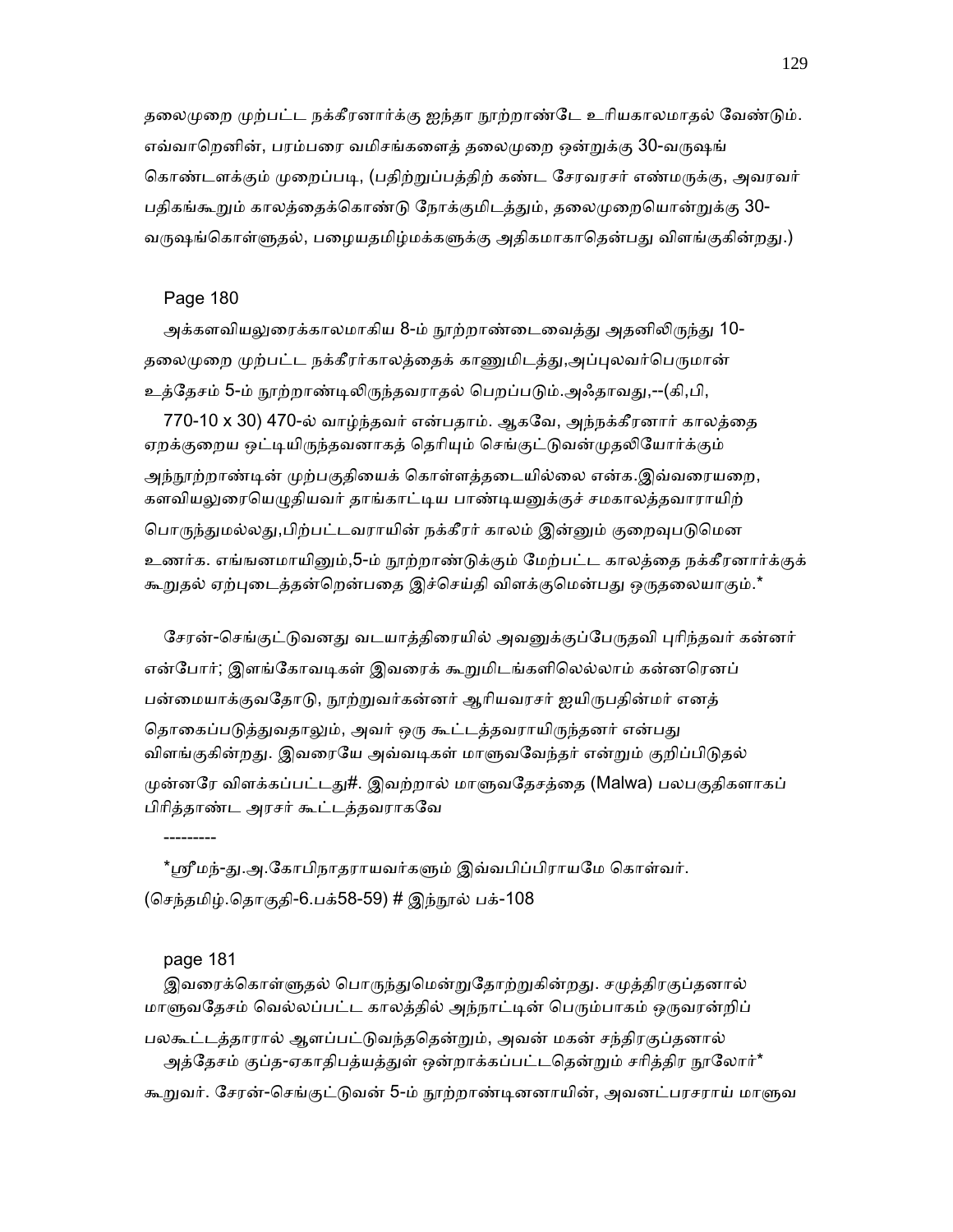நாட்டை ஆண்டுவந்த கன்னரென்ற கூட்டத்தார் மேற்கூறிய குப்தர் காலத்துச் சிற்றரசர்களே என்று கருதல் தகும்.

இனி, தமிழறிஞர் சிலர், இளங்கோவடிகள் குறித்த "நூற்றுவர் கன்னர்" என்பது ஆந்திரவரசர் பட்டப்பெயரான "சாதகர்ணி" என்பதன் தமிழ்மொழிபெயர்ப்பென்றும், அதனால் "நூற்றுவர்கன்னர்" என்பது செங்குட்டுவன் காலத்து ஆந்திரவரசனான ஒருவனையே குறிக்க வேண்டுமென்றுங் கருதுவர். இளங்கோவடிகள் வாக்கை நோக்குமிடத்து, கன்னன், கன்னி என ஒருமையாற் கூறாது கன்னர்† எனப் பன்மையாகவும், கங்கைக்கரையிலிருந்த செங்குட்டுவன் அக்கன்னரை அவருடைய வளந்தங்கிய நாட்டிற்கனுப்பியதைக் குறிக்கும்போது, "ஆரியவரசர் ஐயிரு பதின்மரைச்-சீரியல் நாட்டுச் செல்கென் றேவி" என்றும்‡, "மாளுவ வேந்தர்" என்றும் ஒருகூட்டத்தாராகவும் பாடப்பட்டிருத்தலால் "நூற்றுவர் கன்னர்" என்றதொடர் அரசனொருவனைக் குறிப்பதாகப் புலப்படவில்லை.

 \* V.A. Smith's Early History of India. p.271,276 † சிலப்.26, 176. ‡சிலப். 27, 176-7

### page 182

----------

ஒருகால், சாதகர்ணி என்பதன் மொழிபெயர்ப்பாகவே அத்தொடரமைந்ததாயினும்,

அஃது ஆந்திரவரசரின் குலப்பொதுப் பெயராதலால்,5-ம் நூற்றாண்டினனான செங்குட்டுவன்காலத்து ஆந்திரவரசனொருவனுக்கு அது வழங்கியிருத்தலுங்

கூடும்;அதனால்,2-அல்லது 3-ம் நூற்றாண்டுச் சாதகர்ணியே நம் சேரன்காலத்தவனா தல் ேவண்ᾌம் என்ᾔம் நியதியில்ைல என்க.

சாஸனபரிசோதகரும் வேறு அறிஞர்சிலரும்,கடைச் சங்கத்துக்கு எட்டாம்

நூற்றாண்டையே ஏற்புடைய காலமாக்கி யெழுதுவர்.இங்ஙனமாயின், அஃது, அப்பர் சம்பந்தர் முதலிய நாயன்மார்களையொட்டிய காலமாதல் வேண்டும்.இந்நாயன்மார் அக்காலத்தவரென்பது,சாஸன பண்டிதருட்படச் சரித்திரவறிஞர் பலராலும் முன்னரே துணியப்பட்டதொன்றாம். திருமாலடியாராகிய ஆழ்வார்களிற் சிலரும் இக்காலத்தவரே யாவர். இவ்வடியார்களுக்குரிய காலவிசேடத்தையே சங்கத்தரசர் புலவர்க்குங் கூறுவதாயின், அதன்முன் எத்தனையோ ஆக்ஷேபங்கள் எதிர்ப்படுதல் ஒருதலையாம். மேற்கூறிய நாயன்மார்க்கு நெடுங்காலத்துக்கு முன்பே கடைச்சங்கம் நடைபெற்றதென்பது,சங்ககாலத்தரசனான சோழன்-கோச்செங்கணான் பூர்வஜென்மத்திற் சிலந்தியாகப்பிறந்ததையும்\* நக்கீரனார் சரிதப்பகுதியான 'தருமிக்குப் பொற்கிழியளித்த' வரலாற்றையும் † அவ்வடியார்கள் பாடுதலால் நன்குவிளங்குவதன்றோ? இன்னும் கி.பி. 770-ல் விளங்கிய ஜடிலவர்மன்-பராந்தகன்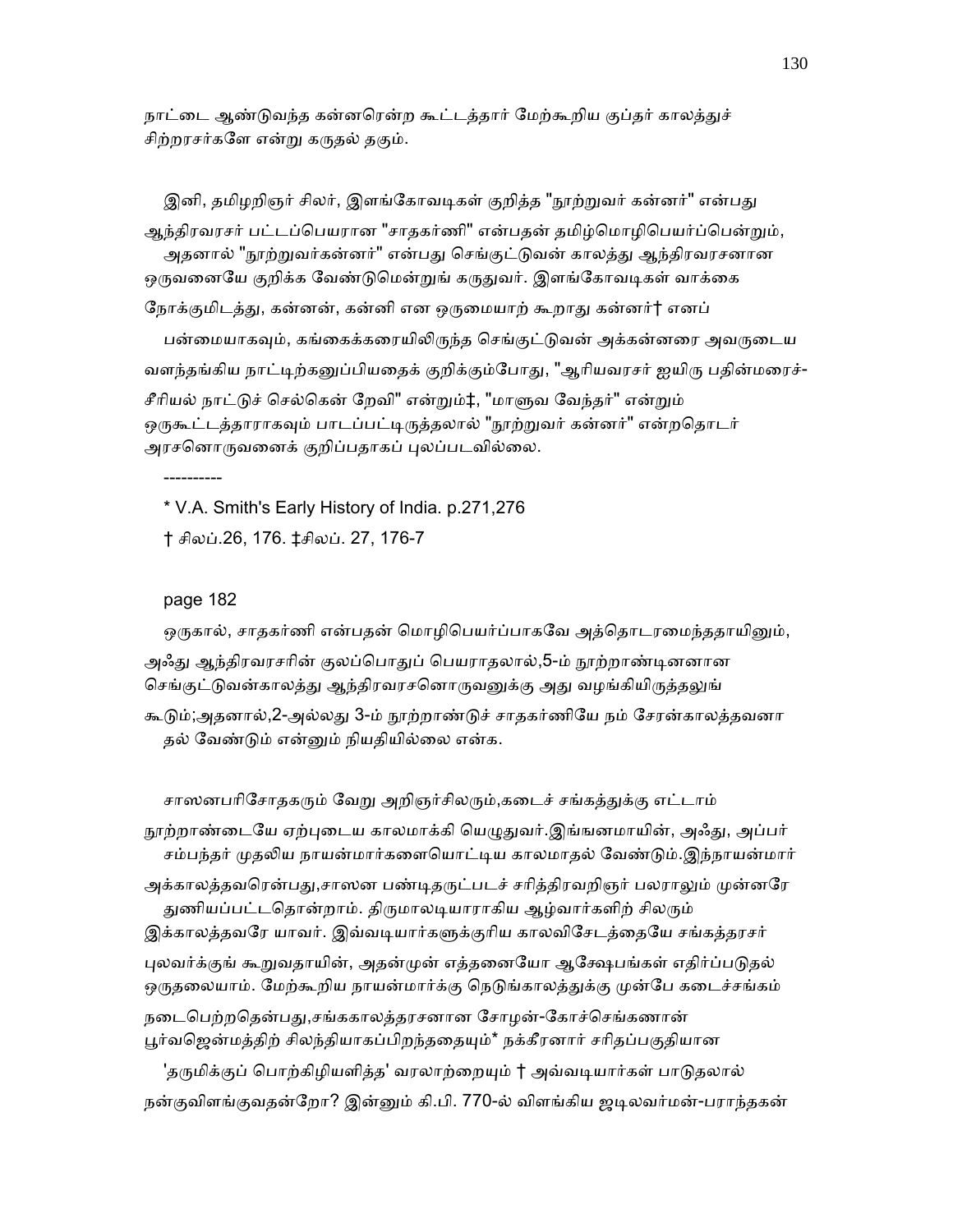முன்னோராகப் பாண்டியரெண்மர் சின்னமனூர் வேள்விக்குடிச் சாஸனங்களிற் கூறப்பᾌகின்றனர்.

\* ேதவாரம்.திᾞப்பாசூர்ப்பதிகம்.விண்ணாகி-6 (அப்பர்.)

† . தேவாரம்.திருப்புத்தூர்ப்பதிகம்.புரிந்தமரர்-3 (அப்பர்.)

### page 183

-------------

இம்முன்னோருள், கடைச்சங்கமிருந்தவராக முன்னூல்களுட்கண்ட பிரபலபாண்டியர் பலருள் ஒருவரேனும் காணப்பட்டிலர். இதனாலும் 8-ஆம் நூற்றாண்டுக்குப் பல தலைமுறைகள் முற்பட்டவர் சங்ககாலத்தரசர்கள் என்பது வெளிப்படையன்றோ? இன்னும் இதனை விரிப்பிற் பெருகும்; சுருங்கவுரைக்குமிடத்து, இலக்கியப் பிரமாணங்களும் சாஸனவாதரவுகளும் அக்கொள்கைக்கு முற்றும் மாறானவை-ெயன்ேற ெசால்லலாம்.

 இனி, ெசங்குட்ᾌவன்காலத்தவனாகச் சிலப்பதிகாரங் குறிக்கும், 'இலங்கைக்கயவாகு' என்ற அரசன்பெயர், மகா வமிசத்துள் 2-ம் நூற்றாண்டிலிருந்த ஒருவனுக்குக் காணப்

படுகிறது; ஆயினும், அக்கஜபாகுவே நம் சேரன்காலத்தவன் என்பதற்குப் ெபயெராற்ᾠைம ஒன்ைறத்தவிர, உட்பிரமாணெமான்ᾠம்\* அந்ᾓலாற் ெபறப்படவில்ைல என்பᾐ சாித்திர அறிஞர் நன்கறிவர். இங்ஙனம் ெபயெராப் பொன்றையே பற்றி ஒரு முடிவுபடுத்தல் எங்ஙனம் இயலும்? இதனால், மேற்கூறிய எங்கொள்கைக்கமைந்த பிரமாணபலங்களை நோக்குமிடத்து, அக்கயவாகுபற்றிய கொள்கை உறுதி பெற்றதாகக் கருதக்கூடவில்லை. கயவாகு என்றபெயர், 5-ம் <u>ந</u>ூற் றாண்டின் முற்பகுதியுள் இலங்கையாண்ட ஒருவனுக்கு

\* மகாவமிசமானது, கி.மு. 501 முதல் கி.பி. 301 வரை இருந்த இலங்கையரசர் வரலாறுகளையே கூறுவதாதலால், 5-ம் நூற்றாண்டினனாகிய நம் சேரன்காலத்திருந்த இலங்கைவேந்தன் செய்தியை அந்நூலிற் காண்டல் இயலாதாம். கி.பி. 301-க்குப் பிற்பட்ட இலங்ைகயரசர் வரலாᾠகள், 1262, 1295-ம் வᾞஷங்களில் (ஏறக் குறைய மகாவமிசம் செய்யப்பட்டதற்கு ஆயிரமாண்டுக்குப்பின்)

எழுதப்பட்டதென்பர். (Sketches of Ceylon History by Sir- P. Arunachalam. p. 29-30.)

Page 184

----------------

முன்புவழங்கிப் பின்பு மறக்கப்பட்டதுபோலும். இவ்வைந்தாம் சதாப்தத்தில். ததியன்(Dathiya) பிதியன்(Pithiya) முதலிய தமிழரசரறுவர் இலங்கையை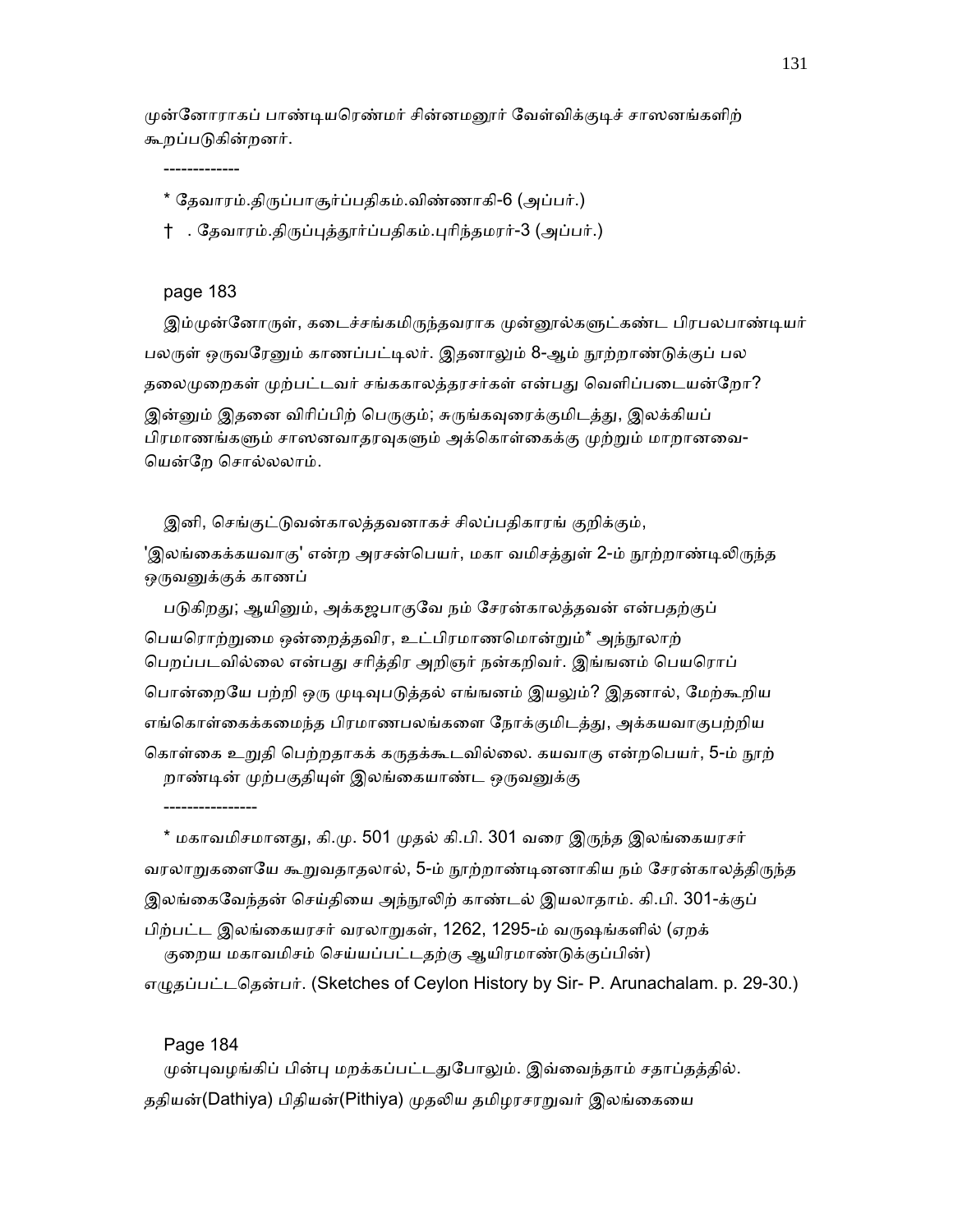வென்றவரெனப்-படுகின்றனர்.\* இவருள், ததியன் என்பவன், தலையாலங்கானந் தந்த நெடுஞ்செழியனால் வெல்லப்பட்டவனாக அகநானூற்றால் (39) அறியப்படும் திதியன் † என்பவன்போலும்; இவ்வாறாயின், இவன் ஏறக்குறைய நம்சேரன் காலத்தவனேயாதலால், மேற்கண்ட கொள்கைக்கு இதுவும் ஓராதாரம் ஆகும். இது வரை கூறிப்போந்தவற்றால், சேரன்-செங்குட்டுவனும் அவனையொட்டியிருந்த அரசரும் புலவரும் 5-ம் நூற்றாண்டில்--அஃதாவது இற்றைக்கு 1450-வருஷங்கட்குமுன்--விளங்கியவரென்ற கொள்கையையே, பற்பல காரணங்களும் வற்புறுத்துதல் கண்ᾌெகாள்க.

-----------

 $\frac{1}{2}$  ,  $\frac{1}{2}$  ,  $\frac{1}{2}$  ,  $\frac{1}{2}$  ,  $\frac{1}{2}$  ,  $\frac{1}{2}$  ,  $\frac{1}{2}$ 

\*Ibid,See-List of the Kings and Suluvamsa

†இவன், பொதியின்மலையும் (அகம்.321) அறந்தை என்னும் ஊரும் (அகம்.196) உைடயவன்; அன்னி என்பவைனப் ேபாாில் அழித்தவன் (அகம் 45,126,145); அவ்வன்னிமகன் மிஞிலியால் அழிவுற்றவன் (அகம்.196,262). இனி, ததியன் என்ற பெயரும் பழையன்மாறன் என்ற பெயரும் கி.மு. முதனூற்றாண்டில் இலங்கைவென்ற தமிழரசர் சிலருக்கும் மகாவமிசத்திற் காணப்படுகின்றன. இவர்கள், செங்குட்டுவன் காலத்திருந்த திதியன் பழையன் இவர்களுக்கு முன்னோராதல் வேண்டும். இவர்களை நம் சேரனோடு ஒட்டிக்கூறுவதில் தடைகள் பலவுள.

-----------------------------------------------------------

page 185

# 14-ம் அதிகாரம் : முடிவுரை.

மேலே விரிவாக எழுதிப்போந் த பல அதிகாரங்களாலும், சேரன்-செங்குட்டுவனது பெருவாழ்வின் வரலாறு ஒருவாறு வெளியாகும்.இச்சேரர்பெருமானது பெருமையை நோக்குமிடத்து, இவனையே நாம் "தென்னாட்டு அசோகன்" என்றே சொல்லல் தகும்.அறிவாற்றல்களால் மட்டுமன்றி,சரித்திர உண்மையாலும் எவ்வாறு அசோகச்சக்கரவர்த்தி வடநாட்டில் மதிக்கப்பெற்றவனோ,அவ்வாறே,தென்னாட்டின் பழைமைக் குற்றவருள் செங்குட்டுவனே சிறந்தோனாவன்.சங்கச் செய்யுள்களில் எத்தனையோ அரசர் செய்திகள் கூறப்பட்டிருப்பினும், இச்சேரன்போன்ற அத்துணைப் பெருமையுடையவராக அன்னோர் அறியப்படாததோடு, இவ்வளவாக அவர் வரலாறுகளை ஆராய்ச்சி செய்வற்கும் இடமில்லை. இங்ஙனம்,"புலவர் பாடும் புகழுடையோ"னாய், வீரம் நியாயம் தியாக முதலியவற்றால் விளங்கிநின்ற இச்சேரனுக்குப்பின், இவன் மகன் குட்டுவஞ்சேரலே பட்டமெய்தியவானாதல்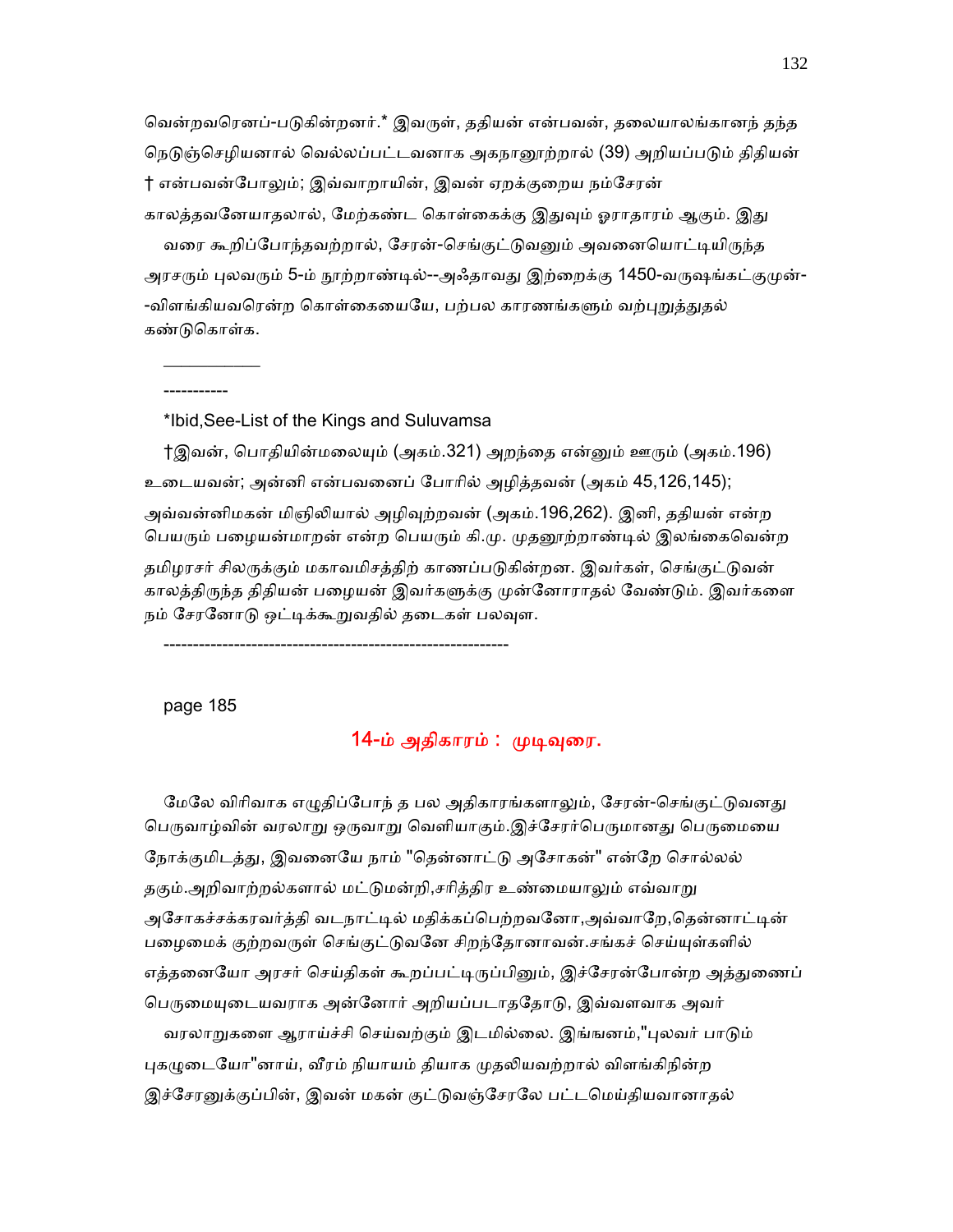வேண்டும். ஆனால், செங்குட்டுவன் பரம்பரையோர், அவனுக்குப்பின் தம் பமைய பெருமையினின்று சுருங்கி விட்டவராகவே தோற்றுகின்றனர். இவர் வலிசுருங்கியகாலத்தே சோழபாண்டியரும்,அந்நிய அரசராகிய பல்லவர் கங்கர்

போன்றவரும் தென்னாட்டில் மாறிமாறி ஆதிக்கம் பெறுவாராயினர். இதனால், சேரவரசர் தம் புராதன ராஜஸ்தலமான வஞ்சிமாநகரை நெகிழவிட்டு.

இயற்கையரண்பெற்ற மலைநாட்டுள்ள கொடுங்கோளூரை (Cranganore), தங்கள் தைலநகராகக் ெகாள்ளலாயினர்.

# Page 186

அவ்விராஜதானியில் இருந்து மலைநாடாண்ட சேரமான்கள் பலராவர். இவருள்ளே, திருமாலடியாராகிய குலசேகர ஆழ்வாரையும், சிவனடியாராகிய சேரமான் பெருமாள் நாயனாரையும் நம்மவரெல்லாம் நன்கறிவர். இத்தகைய தனித்தமிழ் வேந்தர்களது ஆட்சியிடமாய்ச் செந்தமிழ்ப்பயிர் செழித்துவளர்ந்த அம்மலை நாடானது பிற்காலத்தின் மாறியநிலையை என்னென்பேம்! அச்சேரநாடு சில நூற்றாண்டுக்குள் பாஷையாலும் நடையுடைபாவனைகளாலும் வேறுபட்ட ஒரு தனித்தேசம்போல் இப்போது நிற்பது அதிசயமேயன்றோ? இவ்வாறாயினும், பழைய சேரவரசர் கிளைகள்மட்டும் இன்றும் அந்நாடாட்சி செய்து வருகின்றன. சோழபாண்டிய வமிசங்கள் மறைந்துபோய்ப் பல நூற்றாண்டுகளாயினும், சேரமரபினர்சிலர் திருவனந்தபுரம் திருசூர்களைத் தலைநகர்களாகக் கொண்டு அரசியல் புரிந்து வருவது, தென்னாடுசெய்த பாக்கியமே என்னலாம். இவர்களுள், திருவனந்தபுரவரசர் வஞ்சிபாலர் என்ற பட்டப்பெயரால் இன்றும் வழங்கப்பெற்று வருதல் இங்கே குறிப்பிடத்தக்கது. இதனால், இவ்வேந்தர் வஞ்சிமாநகரையே தம் பூர்வராஜஸதலமாகக் கொண்டிருந்தவர் என்பது நன்கு விளங்கும். இவ்வமிசத்தரசரும், இவரால் ஆளப்படும் குடிகளும் பாஷை நடையுடை பாவனைகளால் வேற்று நாட்டார் போல இக்காலத்தில் மாறிநின்றனராயினும், பழைய தமிழ் வழக்க ஒழுக்கங்களையும், சொற்பொருண் மரபுகளையும் அவரிடத்துப்போலச் செந்தமிழ்நாட்டு மக்களுள்ளும் நாம் காணமுடியாவென்றே சொல்லலாம். அவற்றையெல்லாம் ஈண்டு விரிப்பிற் பெருகும்.

முற்றும்.  $\frac{1}{2}$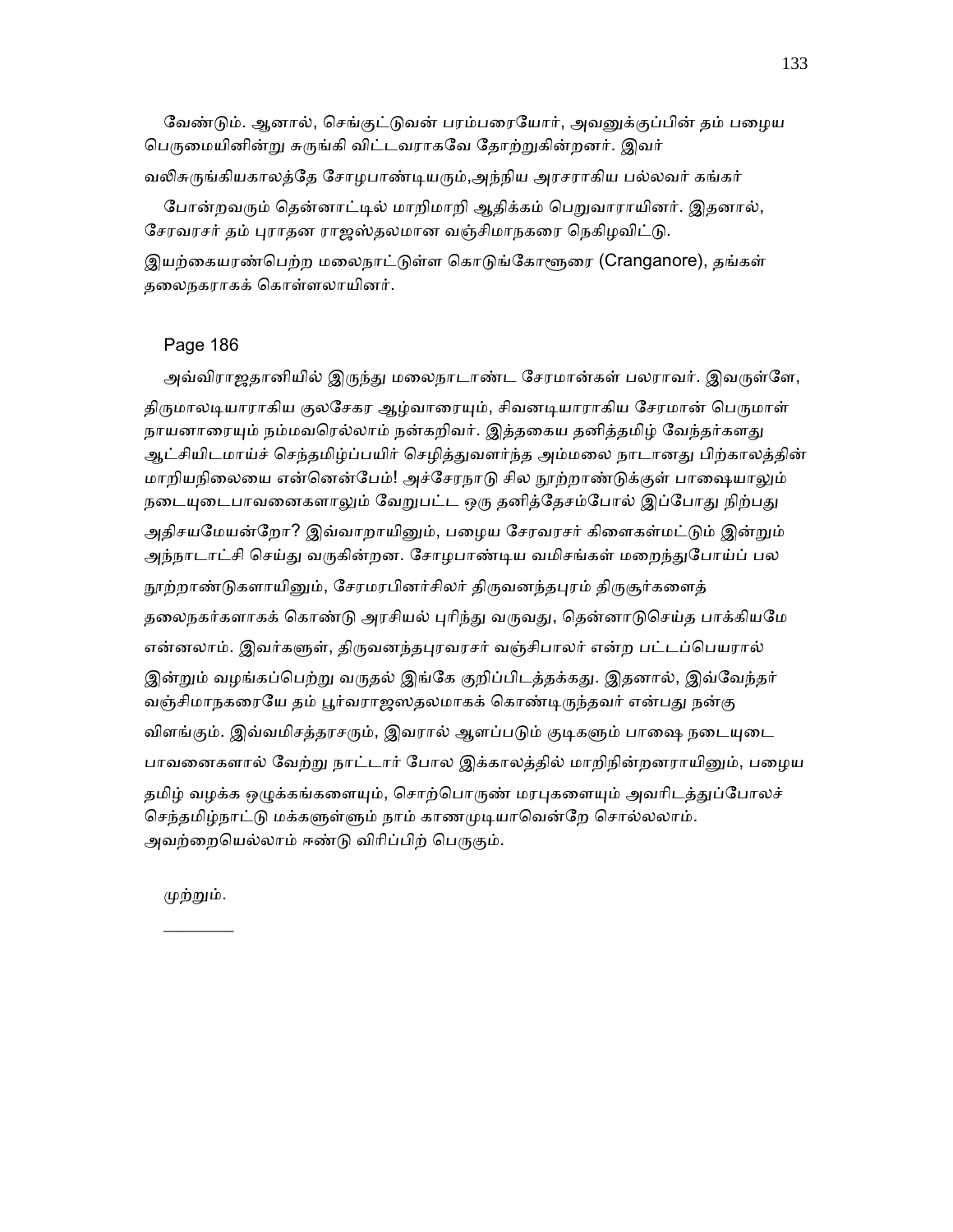ஸ்ரீ

# பொருட் குறிப்பு

 \* page numbers given here correspond to the original printed version and these are indicated sequentially (nearest breakpoint ) throughout the running text.

அகந<u>ானூறு</u> – 7, 8, 30, 106, 165 அகப்பா - 80 அகலப்புழை – 20, 135 அகஸ்டஸ் (Augustus) 130 அேசாகன் - 1, 8, 166, 166 அஞ்ைசக்களம் - 125 அᾊயார்க்குநல்லார் – 22, 113, 125, 127, 128, 159 அத்தாணி (ஆஸ்தானமண்டபம்) - 72, 119 அதியமான் – 17, 110 அந்துவஞ்செள்ளை - 17 அந்துவஞ்சேரல் - 15 அᾙதசுரபி - 45 அய்யர்மைல (அயிாி) - 129 அய்யாᾠ – 81, 129 அரங்கநாதப்பெருமாள் (கருவூர்) – 121, 122-123 அரசுவா (பட்டத்தியாைன) - 98, 145 அாிேகசாி பராங்குசன் - 179 அரட்டன்செட்டி – 89, 98 அாிசில் கிழார் - 17 அᾞம்பதᾫைரயாசிாியர் (சிலப்.) – 34, 49. 54. 161 அவந்தி - 78 அᾨம்பில்நாᾌ – 138 அᾨம்பில்ேவள் - 55, 83, 138 அறவணவᾊகள் - 44, 45, 88 அᾠைக – 32, 108 ஆசீவகர் - 99 ஆடகமாடம் - 59, 89, 98, 120, 122-123 ஆட்ேகாட்பாட்ᾌச் ேசரலாதன் - 9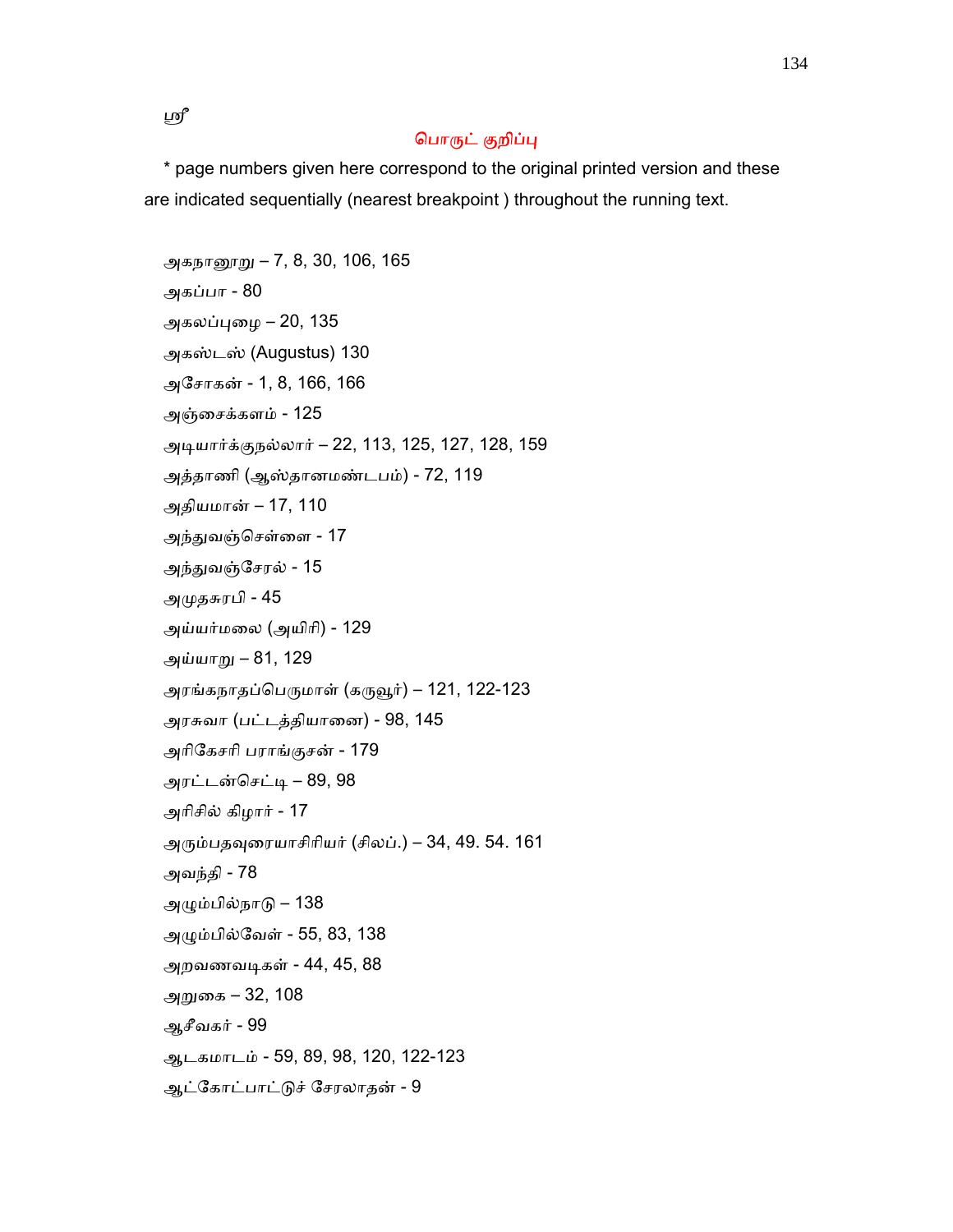```
 ஆதிைர – 45 
 ஆந்திர சக்கரவர்த்திகள் – 13. 14, 107, 166, 171 
 ஆᾗத்திரன் - 45 
 ஆம்பிராவதி - 120-122, 124 
 ஆயக்கணக்கர் - 83 
ஆரியப்படைதந்த நெடுஞ்செழியன் - 104, 113, 117
ஆவிநன்குடி -15
 ஆவியர் - 15 
 ஆழ்வார் - 182 
ஆன்பொருந்தம் - 117
ஆன்பொருநை - 75, 80, 116, 120, 127
 ஆனி - 117 
 ஆனிைல - 124 
 ஆஸ்தான ஆடலாசிாியன் - 60 
 இᾌம்பாதவனம்-இᾌம்பில் -33, 79 
 இந்திரவிழா - 36 
 இந்திரவிகாரம் - 70, 88 
 இமயவரம்பன் – 9, 10 
 இரத்தினகிாி - 130 
 இரவிதத்தன் - 29 
இரவிபுரம் - 123
 இராகுலன் - 44 
இராசசூயம் வேட்ட பெருநற்கிள்ளி – 25, 103, 104
இராசமாதேவி - 46
 இராஜராஜேசாழன் I – 131, 156 
 இராேஜந்திரேசாழன் I – 131, 156 
இரும்பொறைமரபு – 19, 106
 இலங்ைக – 65-66, 94, 96, 108, 163 
இலவந்திகைப் பள்ளித்துஞ்சியநன்மாறன்- 114
 இலவந்திைகெவள்ளிமாடம் – 49, 119 
இளங்கோவடிகள் – 3, 7, 10, 12, 24, 99, 134, 159
 இளங்ேகாேவண்மாள் – 24, 49, 74, 78, 142, 153 
இளஞ்சேரலிரும்பொறை – 9, 17
```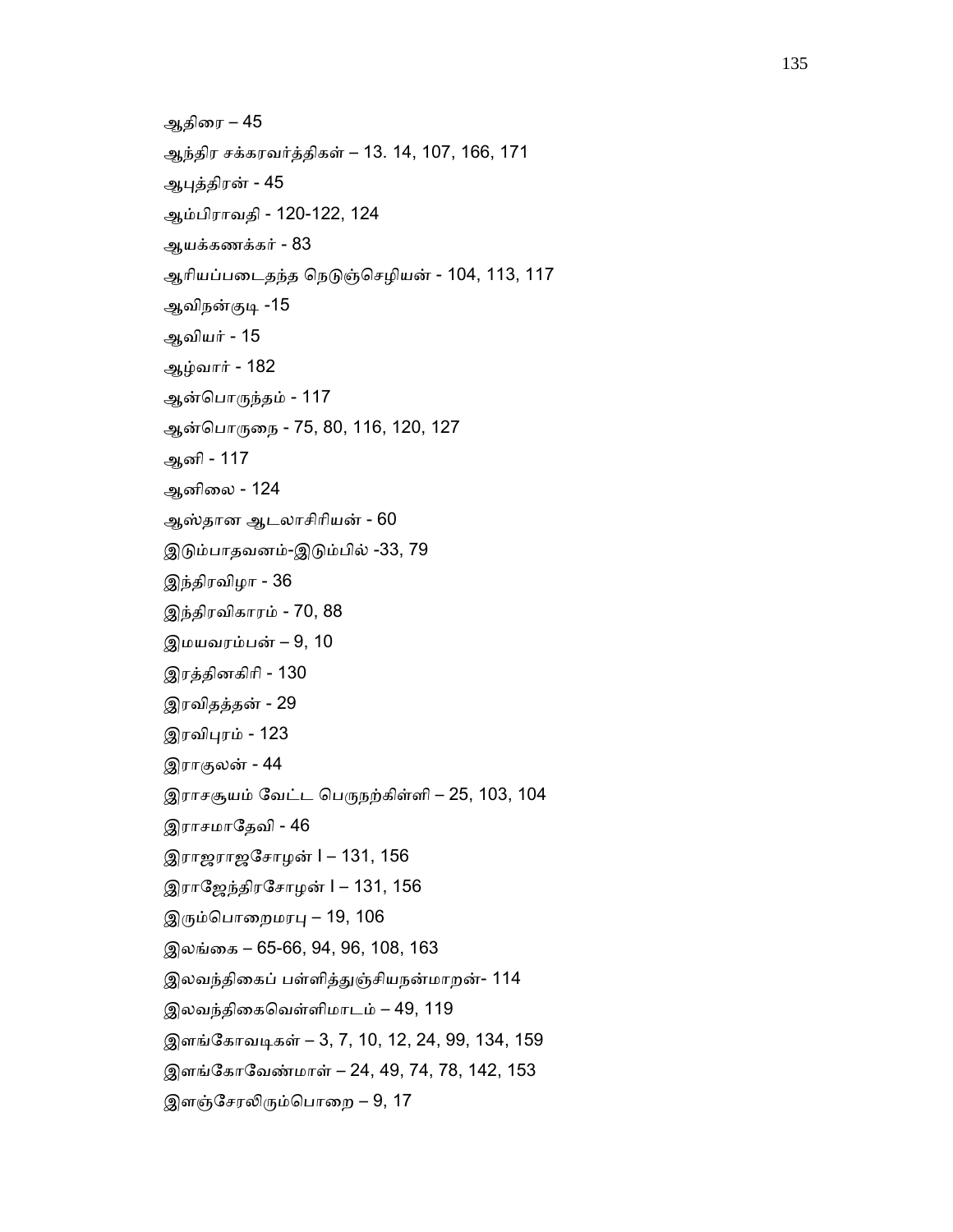```
இளம்பூரணவடிகள் - 178
 இைறயனார்களவியᾤைர – 106, 124, 178 
இறையிலி-(வரியில்லாதது) - 11
உக்கிரப்பெரும்வழுதி – 25, 105-106
 உத்தரேகாசலம் – 63, 155 
 உத்தரன் - 63 
 உதயகுமாரன் – 44-45 
 உதியஞ்ேசரல் – 7, 8, 10 
 உம்பற்காᾌ – 11, 110 
 உᾞத்திரன் - 63 
 உᾞவப்பஃாிளஞ்ேசட்ெசன்னி - 110 
 உலகவறவி - 45 
 உள்ளிவிழா - 124 
 உைறᾝர் – 34, 102 
உறையூர்ச்சோழர் - 101
 எண்ேபராயம் – 58, 139 
எழுமுடி - 150
ஐம்பெருங்குமு – 58, 137
 ஒப்பைன-(அலங்காரம்) - 74 
ஒன்பதுசோழர் – 27, 33
 ஓாியர் - 174 
 ஔைவயார் – 110, 116 
 கங்கர் – 31, 156, 185 
 கங்ைக – 62, 165 
கஞ்சுகமுதல்வர் – 61, 139
கட்டியர் - 31
 கடம்பேவந்தன் - 175 
கடம்பின்பெருவாயில் - 13
 கடல்பிறக்ேகாட்ᾊய ெசங்குட்ᾌவன் – 9, 31, 137 
கடலோட்டிய வேல்கெழுகுட்டுவன் - 31
கடவுண்மங்கலம் - 84
கடவுணல்லணி (தெய்வக்கோலம்) - 87
 கடற்ேபார் - 30
```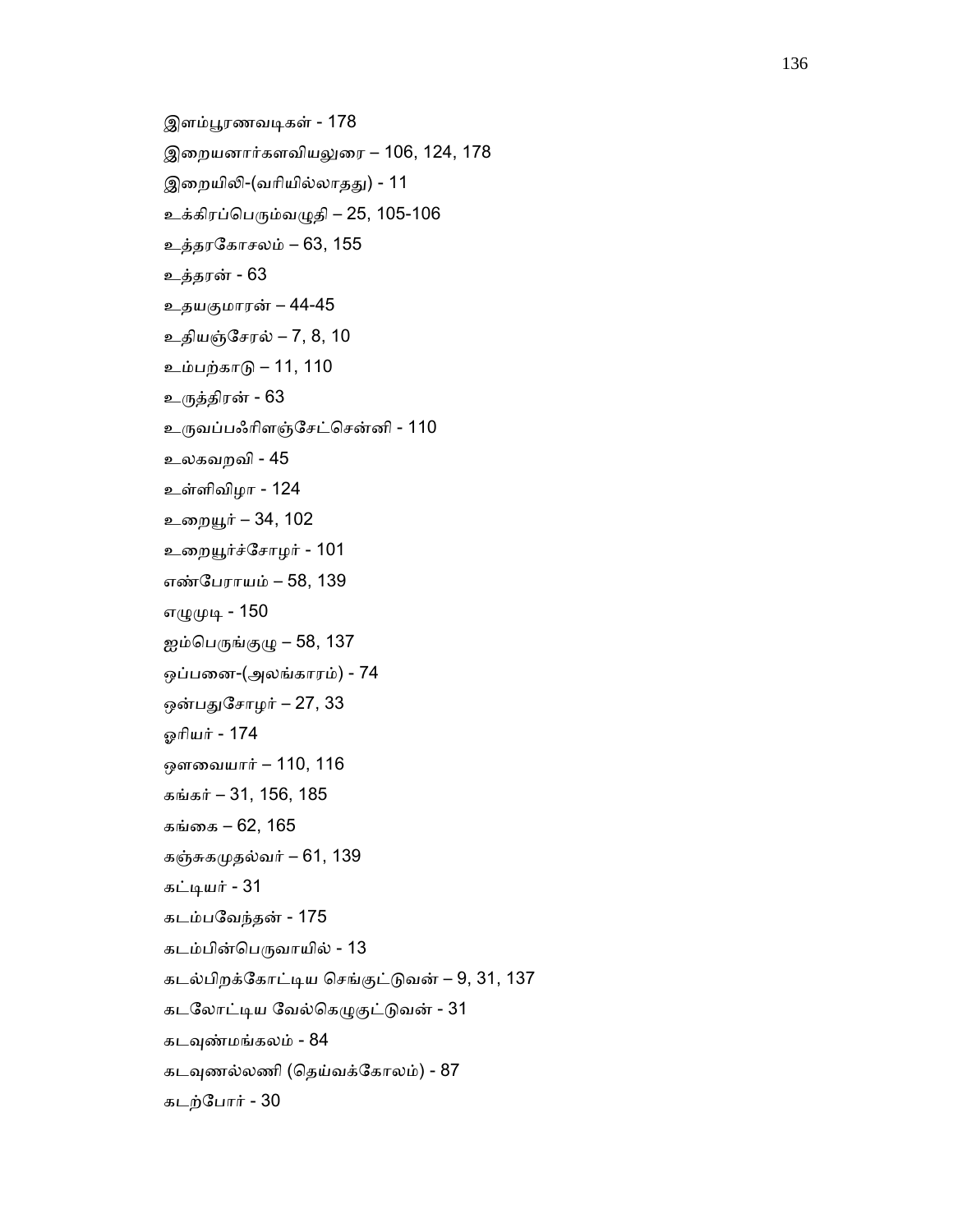```
 கைடச்சங்கம் - 170 
 கண்ணகிேகாயில் – 46, 86, 96-97, 134 
 கண்ெணᾨத்தாளர் – 62, 140 
கண்ணெழுத்து - 140
 கணக்கியல்விைனஞர் – 58, 137 
கணைக்காலிரும்பொறை - 19
கந்திற்பாவை (ஒருதெய்வம்) - 46
கந்துகவரி (பந்தாடும்பாட்டு) - 87
 கபிலர் – 16, 18, 110 
 கயவாகு – 94, 96, 108, 162, 183 
 கரணத்திலயவர் – 58, 139 
 காிகாற்ேசாழன் – 102, 104, 110, 152, 157, 165, 177 
கருநாடர் – 31, 60
கருமவிதிகள் – 58, 139
கருமவினைஞர் – 58, 137
கருவூர் – 116, 120
கருவூர்ப்பங்குனியுத்திரம் - 124
கருவூர்ப்புராணம் – 120-122
கருவூரேறிய ஒள்வாட் கோப்பெருஞ் சேரலிரும்பொறை - 18
 கல்லாடனார் - 13 
கலிங்கர் - 31
கவுந்தியடிகள் - 69
 கழஞ்சு - 14 
 கழாத்தைலயார் - 21 
கழுமலம்(சீகாழி) - 19
 கள்வர்ேகாமான்ᾗல்ᾢ - 165 
 கள்ளில் ஆத்திைரயனார் - 173 
களங்காய்க்கண்னிநார்முடிச்சேரல் – 9, 13
 களவழிநாற்பᾐ – 19 
 களவியᾤைர – 178-179 
 கற்பைன(கட்டைள) - 84 
 கன்னடநாட்டார் - 149 
 கன்னர் – 62, 66, 180
```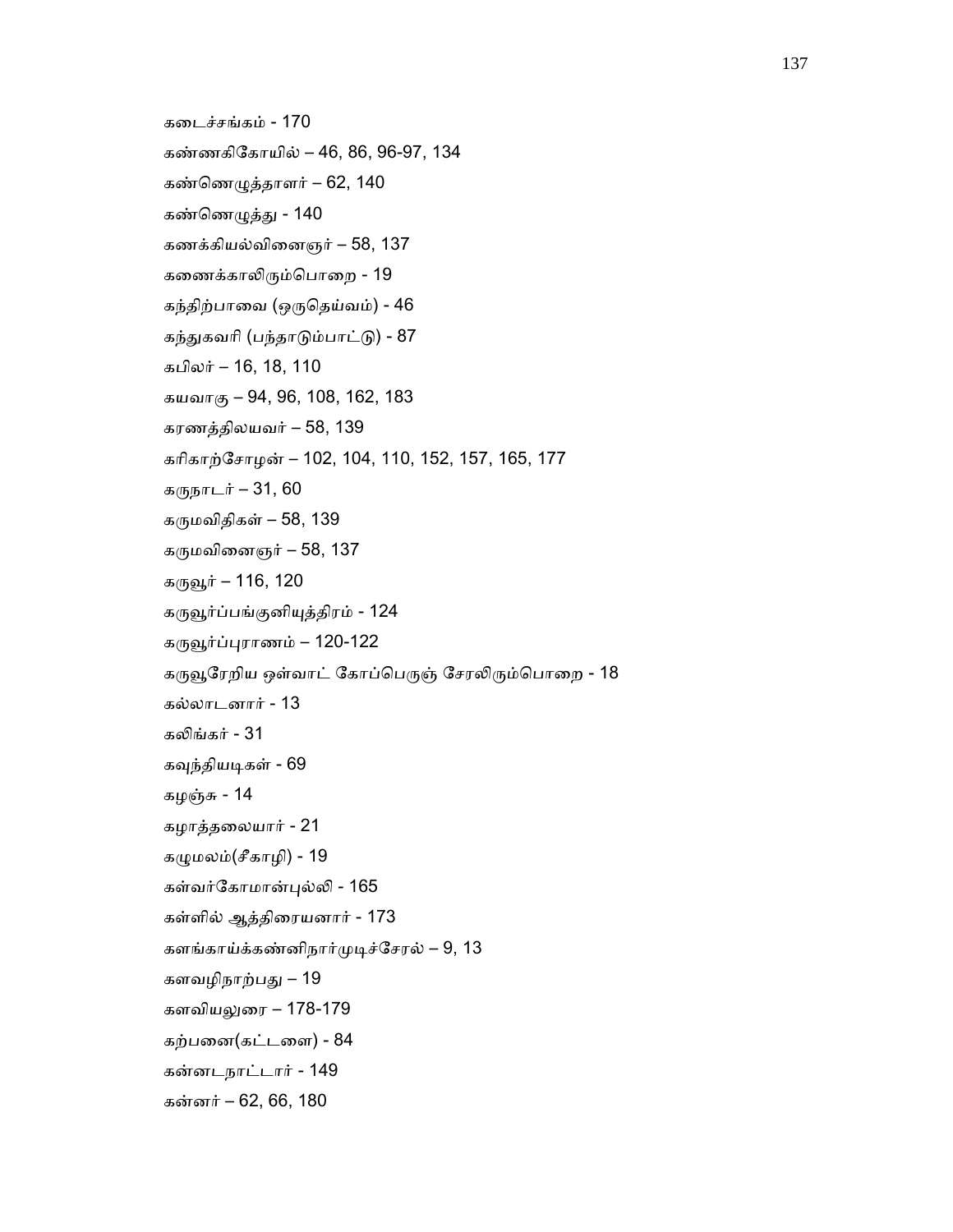```
 கனகசைபயவர்கள் - 5, 106, 126, 163 
 கனகச்சுற்றம் – 58, 139 
 கனகவிசயர் - 61, 64, 66, 68, 94, 160 
 கஜபாகு - 162, 183 
 கா(ஒᾞநிைற) - 14 
 காக்ைகபாᾊனியார் நச்ெசள்ைளயார் - 14 
 காகுஸ்தன் - 175 
 காஞ்சிமாநகர் - 47 
 காஞ்சிமாநதி – 117, 122 
காஞ்சிவாய்ப்பேரூர் - 122
 காட்சி(கற்காண்டல்) – 49-56 
 காணம்(நாணயம்) - 14 
 காப்ᾗமறம் (காவல்ᾪரர்) - 17 
 காப்பியக்குᾊ - 90 
 காப்பியாற்ᾠக்காப்பியனார் - 13 
 காயசண்ᾊைக - 45 
 காாிைகᾜைரகாரர் - 131 
 காாியாᾠ - 102 
 கால்ேகாள் - 56 
 காவிாிப்ᾘம்பட்ᾊனம் – 35, 44, 46, 68, 69 
 கானப்ேபர் காைளயார் ேகாயில் - 106 
கிருக்ஷ்ணசாமி ஐய்யங்காரவர்கள் M.A. - 164
 கிள்ளிவளவன் - 44, 102, 104, 178 
 கிளாᾊயஸ் (Claudius) - 130 
 கீர்த்திவர்மன் - 176 
 குட்டநாᾌ - 115 
 குட்ᾌவஞ்ேசரல் – 24, 110, 185 
 குட்ᾌவன்(ேசரன்) – 24, 110, 185 
 ெசங்குட்ᾌவன் -30, 98, 160 
 குடகுநாᾌ – 60, 94, 108 
 குடவனாᾠ - 117 
 குணவாயிற்ேகாட்டம் – 23, 95 
குணில்(குறுந்தடி) - 85
```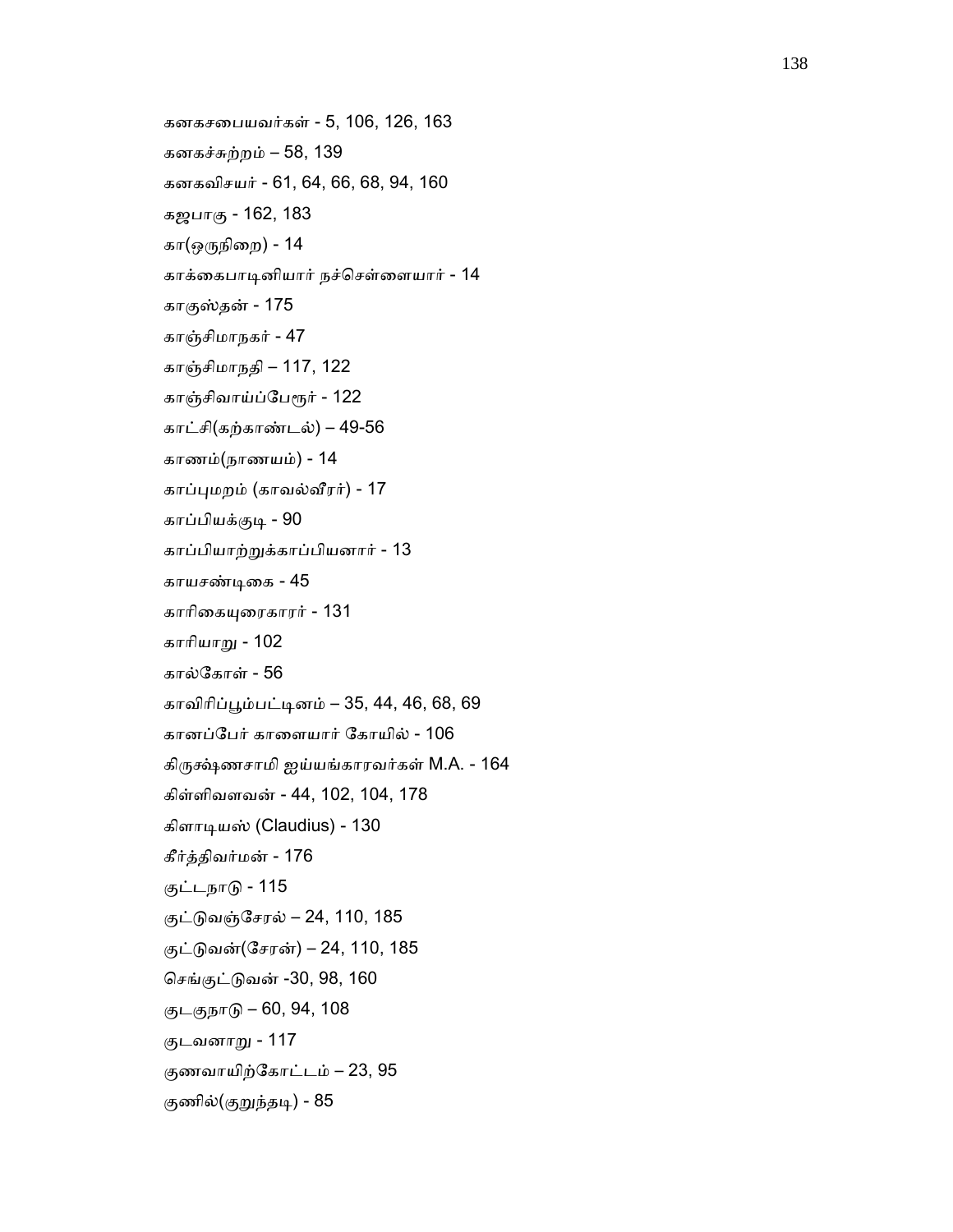```
 குப்தவமிசம் - 171 
 குமட்ᾍர்க்கண்ண னார் - 11 
 குமரᾢங்கசாஸனம் - 29 
 குமாி - 1 
 குமாரகுப்தன் - 177 
 குயிலாலᾗரம் - 155 
 குயிலாᾤவம் - 79, 155 
குயிலுவர் - 61, 146
 குலேசகர ஆழ்வார் - 186 
 குேலாத்ᾐங்கன் III – 131-132 
 குன்றக்குரைவ – 58-59, 50 
 கூத்தச்சாக்ைகயன் - 78 
 கூலம் - 111 
கேரளபுத்திரர் – 8
 ேகரளர் - 2 
 ேகரளாந்தகவளநாᾌ - 132 
 ெகாங்கணக்கூத்தர் - 60 
 ெகாங்கண ெமௗாியர் - 174, 176 
 ெகாங்கணர் - 31 
 ெகாங்கர் 27, 29, 54 
 ெகாங்கிளங்ேகாசர்- 94, 96, 108 
கொட்டிச்சேதம்- 78
கொடுகூர் – 29, 114
கொடுகொட்டி - 78
கொடுங்கோளூர் – 125, 129, 131, 132, 185
 ெகால்ᾢமைல - 129 
 ெகாற்ைக – 71, 96, 105, 126 
 ெகாற்றைவ - 130 
கோசர்(\text{aff}\,\pi) - 172
கோப்பெருந்தேவி - 24, 74
 ேகாபாலபணிக்கர் – 143 
 ேகாபிநாதராயரவர்கள் – 100, 141, 149, 180 
கோலெழுத்து - 141
```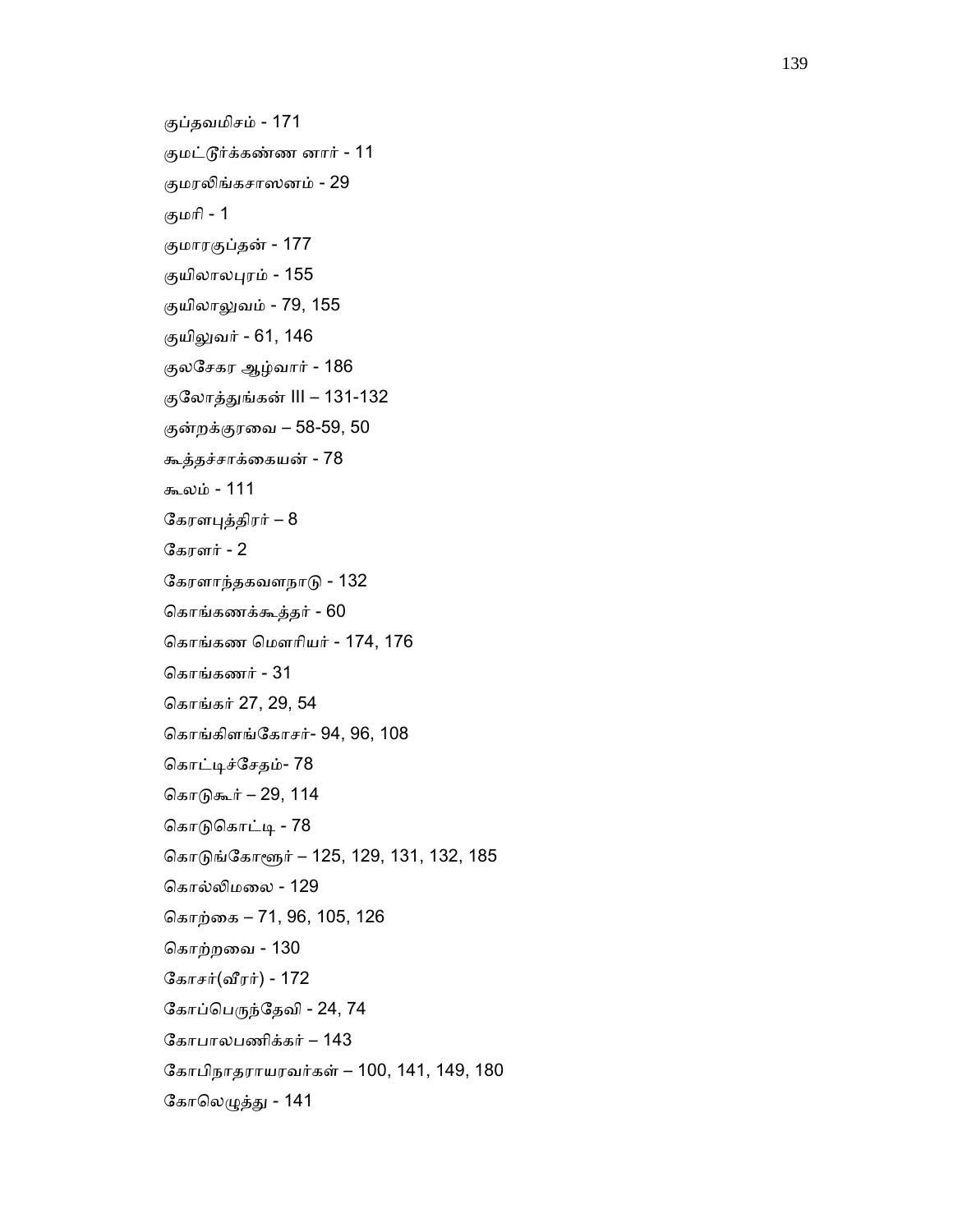ேகாவலன்தாய் - 70 ேகாவலன்பாட்டன் - 119 ெகௗசிகன் - 37 சகமனம்(உடன்கட்ைட ேயᾠைக) – 28, 149 சகலர் (க்ஷட்டகர்) - 16 சங்கமங்ைக - 179 சங்கமன் - 42 சஞ்சயன் – 61, 138 சத்திமுற்றப்புலவர் - 18 சந்திரகுப்தவிக்கிரமாதித்தன் – 175, 177 சந்திரகுப்தன் – 166, 167, 174-175 சந்திரநந்தி - 142 சந்திரவமிசம் – 5, 71 சமுத்திரகுப்தன் – 155, 171, 177 சாக்கையர் – 78, 143 சாத்தனார் – 4, 35, 52, 99, 102, 111, 114 சாதகர்ணி – 164, 182, சாந்தாகாரம் (சந்தாற்செய்யப்பட்ட திருமேனி) - 123 சாமிநாதஐயரவர்கள் (மஹாமேஹாபாத்தியாய ர்) - 9, 12, 111, 114 சாரணர்(ஒற்றர்) - 137, 139 சாவகநாᾌ - 46 சாஸனம் – 29, 34, 89, 100, 105, 115, 121, 124, 13, 132, 141, 142, 156 சிக்கற்பள்ளி - 16 சிங்கபுரம் - 42 சிங்கன் - 63 சித்திரன் - 63 சித்திராபதி – 70, 88 சிந்தாேதவி - 45 சிபி - 73 சிவபிரான் – 23, 97 சிறுபாணாற்றுப்படை – 6, சின்னமᾕர்த்தாமிரசாஸனம் – 179, 182 சீதாபிராட்ᾊ - 6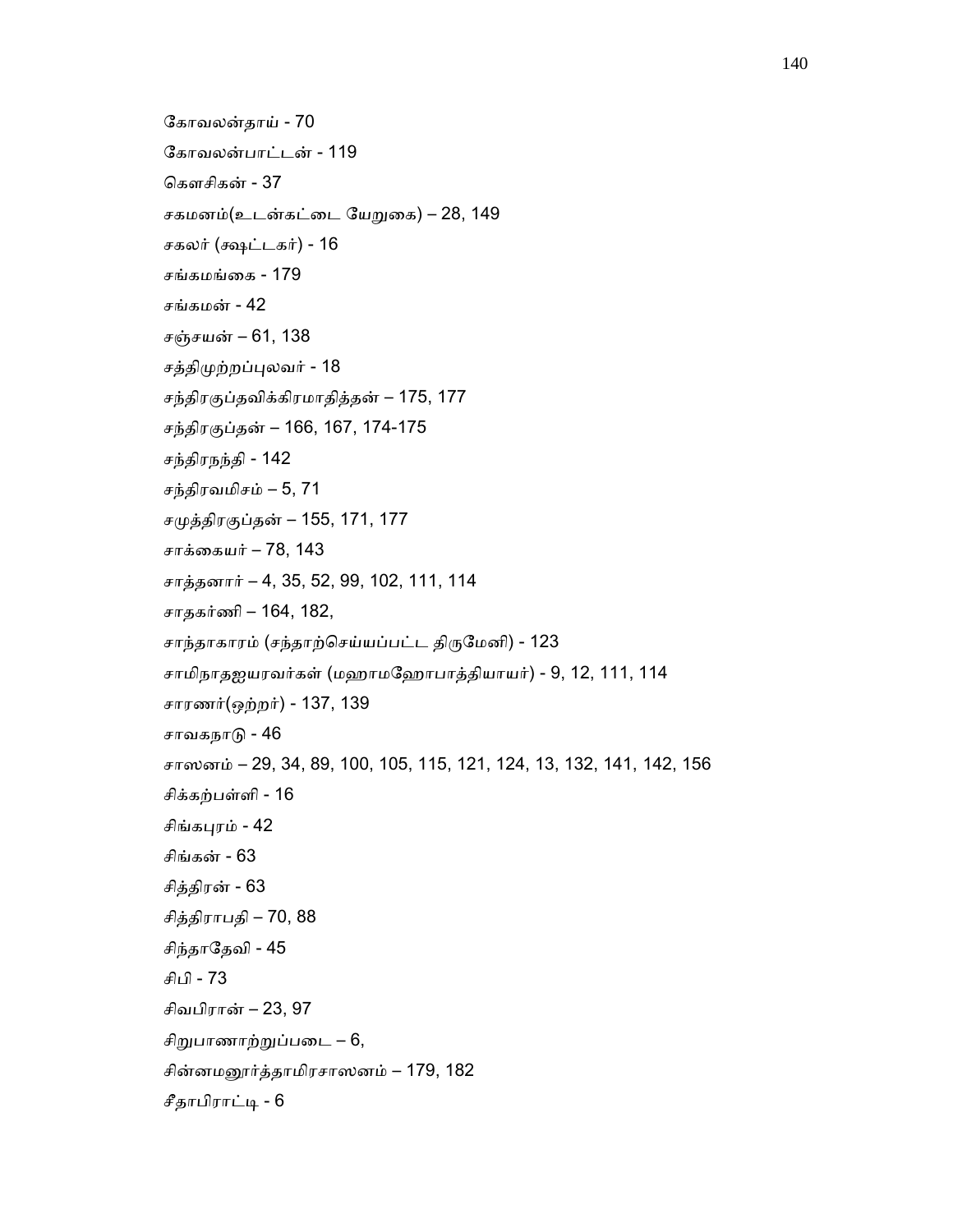சீனர் - 5 சுக்கிாீவன் - 6 சுங்கவமிசம் - 174 சுதமதி - 44 சுந்தரᾚர்த்திநாயனார் - 125 சுள்ளியாᾠ - 6 சூதர் - 59 சூதநதி – 117, 120 சூாியவமிசம் - 5 ெசங்கணான் – 19, 157 ெசங்குட்ᾌவன்சேகாதரர் - 21-24 ெசங்குட்ᾌவன் சுற்றத்தார்- 26 ெசங்குட்ᾌவன் தாயத்தார் - 19 ெசங்குட்ᾌவன் மைனவிமக்கள்- 24-25 ெசங்குட்ᾌவன் ᾙத்திைர- 139 ெசங்குன்ᾠ-\*43, 48, 86, 134

செங்கோடு-134 திருமாபத்தினி-71 ெசந்தமிழ்ப்பத்திாிைக-141 திᾞமால்-40, 59, 65, 93, 98, 120, 122. செல்வக்கடுங்கோ-9, 15, 16, 107 திருமுக்கூடல்-121. சேக்கிழார்-131,132. திருமுடிக்காரி- 102 ேசட்ெசன்னி நலங்கிள்ளி-104 திᾞவஞ்ைசக்களம்-125, 129. சேரதேசம்-114 திருவடிபிடிப்பான் (ஸ்ரீபாதந்தாங் சேரமான் பெருமாள்- 186 கியுமாம்) 89 ேசரலாதன்- 11, 84, 148, 150, திᾞவனந்தᾗரம்- 123, 186. [162, 165. திᾞவானிைல- 124. ேசாழேகரளமண்டலம்-132 தீபஸ்தம்பம்- (Light-House) 3. ேசாழர்- 5, 101-104 தீவதிலைக- 44 ேசாழவமிச சாித்திரம்- 100 ᾐலாபாரதானம்- 73- 144 ேசானகர்- 141 ᾐலாம்- 161 ைடபீாியஸ்- (Tiberius) -130 ᾑங்ெகயிெலறிந்த ேசாழன்-72 தகᾍர்யாத்திைர-17 ேதவந்தி- 22, 86, 87-90, 94.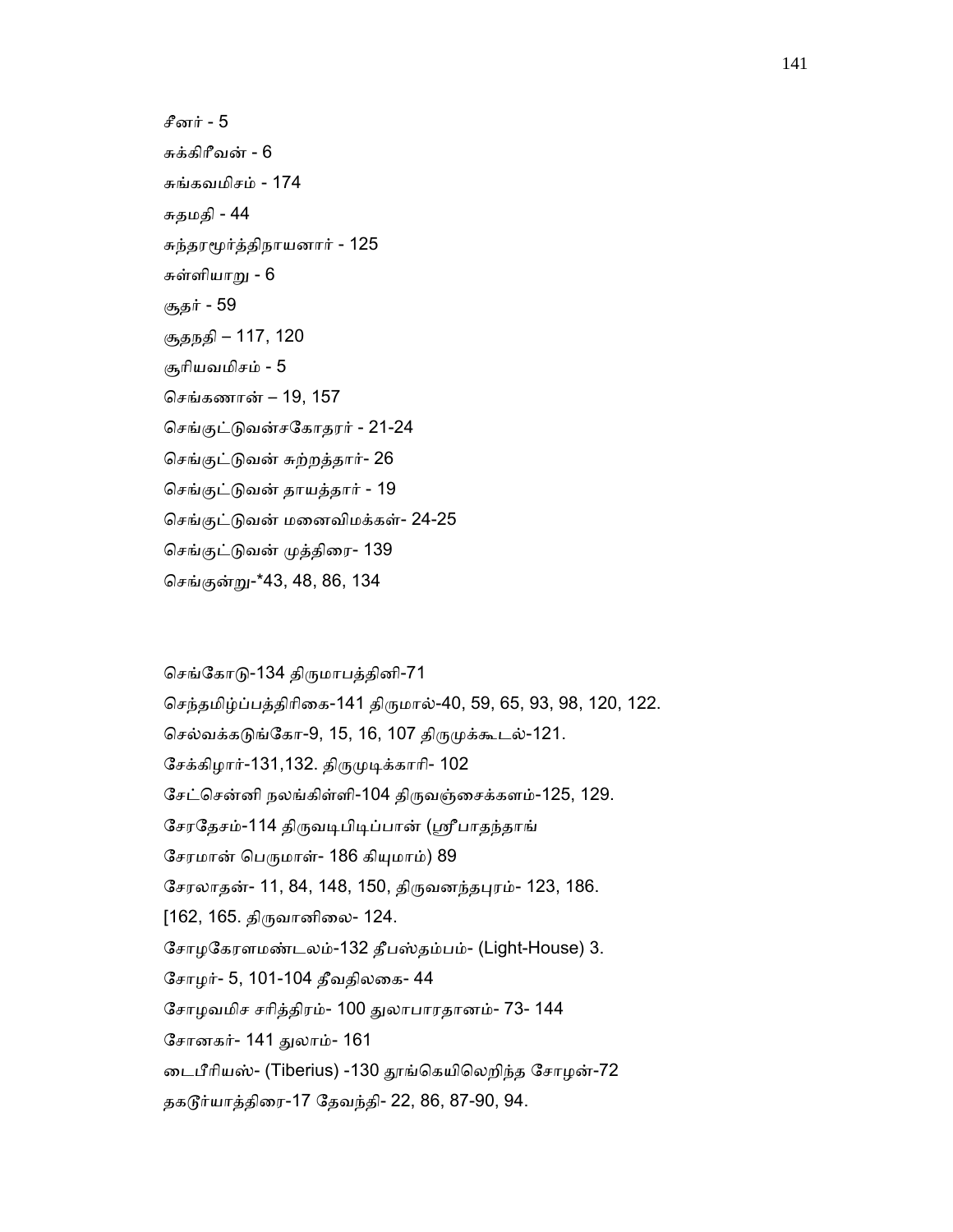- தண்டாரணியம்- 14 ேதவரசுரᾜத்தம்-65-66
- தண்ெபாᾞைந-116, 117 ேதவாரம்- 124
- ததியன்- 184 ெதாண்ᾊ- 14, 20, 101, 116
- தந்திரவிைனஞர்-58, 137 ெதால்காப்பியனார்- 1, 6, 143, 145.
- தம்மாமி(கணவைனப்ெபற்றாள்)86.- நக்கீரனார்- 177
- தமிழகம் 2, 10. நகரமாந்தர் (Citizens) 58, 139
- தᾞமவிைனஞர்- 58, 137. நச்சினார்க்கினியர்- 145
- தலைச்செங்கானம்- 38 நடுகல்- 148
- தைலயாலங்கானம்-105, 106, நந்தர்- 165-166
- தனுத்தரன்- 63. [மண்டபம்-69. நந்திபோதபல்லவமன்னன்-179
- தாதெருமன்றம் (இடையர் பொது நரிவெரூஉத்தலையார்-18
- தாலமி- (Ptolmey) 7, 20, 126. நல்ᾢனி- 10
- திகம்பரதாிசனம்- 170 நலங்கிள்ளி- 102
- தித்தன்- 10 நவகதிர்-99
- திதியன்-184 நற்ேசாைண- 12, 28.
- திராவிடசங்கம்- 170. நற்றிைண- 114
- திᾞக்கண்ணன்-103 நன்மாறன்- 105, 113
- திருக்கரூர்- 125, 126. நன்றா (மலை)-16
- திருச்செங்கோடு- 134 நன்னன்-13, 138
- திருசூர்- 186 நாகபுரம்- 46.
- திருநாதர்குன்றுச்சாஸனம்-141. நாயன்மார்-182.
- நார்முடிச்சேரல் 107 நாலᾊயார் - 170 நிமித்திகன் - 57, 72 நீர்ப்பைட - 66 நீலகிாி - 60, 128 நீலன் - 79, 138 நீலி - 46 ᾓழில் - 64 ᾓற்ᾠவர்கன்னர் - 61, 63, 108, 155, 164, 180-81 ெநᾌங்கிள்ளி – 25, 102, 104 ெநᾌஞ்ெசழியன் – 42, 52, 105, 106, 157, 177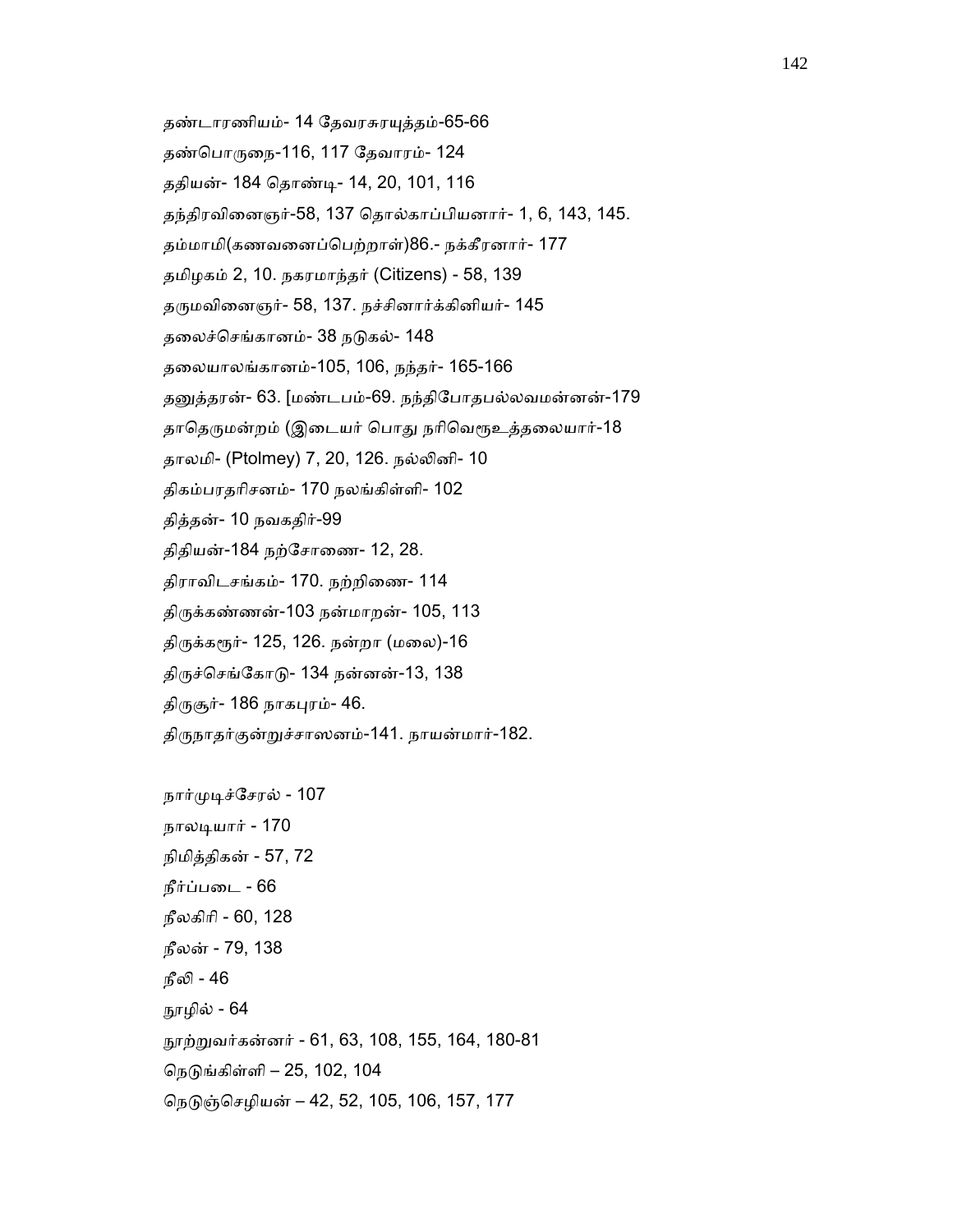```
 ெநᾌஞ்ேசரலாதன் – 9, 10, 21, 28, 49, 104, 110, 151 
நெடுமாறன் - 179
 ெநல்ேவᾢ - 179 
 ேநாிவாயில் - 33-34, 79, 103 
 ேநபாளம் - 156 
 ெநாய்யல் - 122 
 பகவதிேகாயில் - 135 
 பங்களர் - 31 
பங்குனிவிழவு - 124
 பசுபதீசுவரர் - 124 
 பட்டவர்த்தனம் (பட்டத்தியாைன) - 58 
படிமம்(பிரதிமை) - 27
 பணம் - 14 
 பதிற்ᾠப்பத்ᾐ - 111 
பதுமன் - 13
 பரணர் 4, 21, 24, 30. 32, 100, 111, 117, 122, 148, 154, 173 
 பரதன் - 43 
 பரஸ்தானம் (நாட்ேகாள்) - 145 
 பாிேமலழ கியார் - 1 
 பல்லவர் – 169, 170-173, 185 
பல்யானைச் செல்கெழுகுட்டுவன் - 9, 12, 104
 பலம் - 161 
 பழனி - 15 
 பைழயன்மாறன் – 27, 29, 32, 71, 165, 173, 176, 177, 184 
பறையூர் - 78
 பன்னாᾌவிக்ஷயம் - 29 
 பாசண்டச்சாத்தான் – 89, 90 
 பாசண்டᾓல் - 61 
 பாடᾢ - 165 
 பாடலீᾗரம் – 166, 167, 168, 169 
 பாண்ᾊயர் – 5, 79 
 பாரதப்ேபார் – 65, 66 
 பராசரன் - 104
```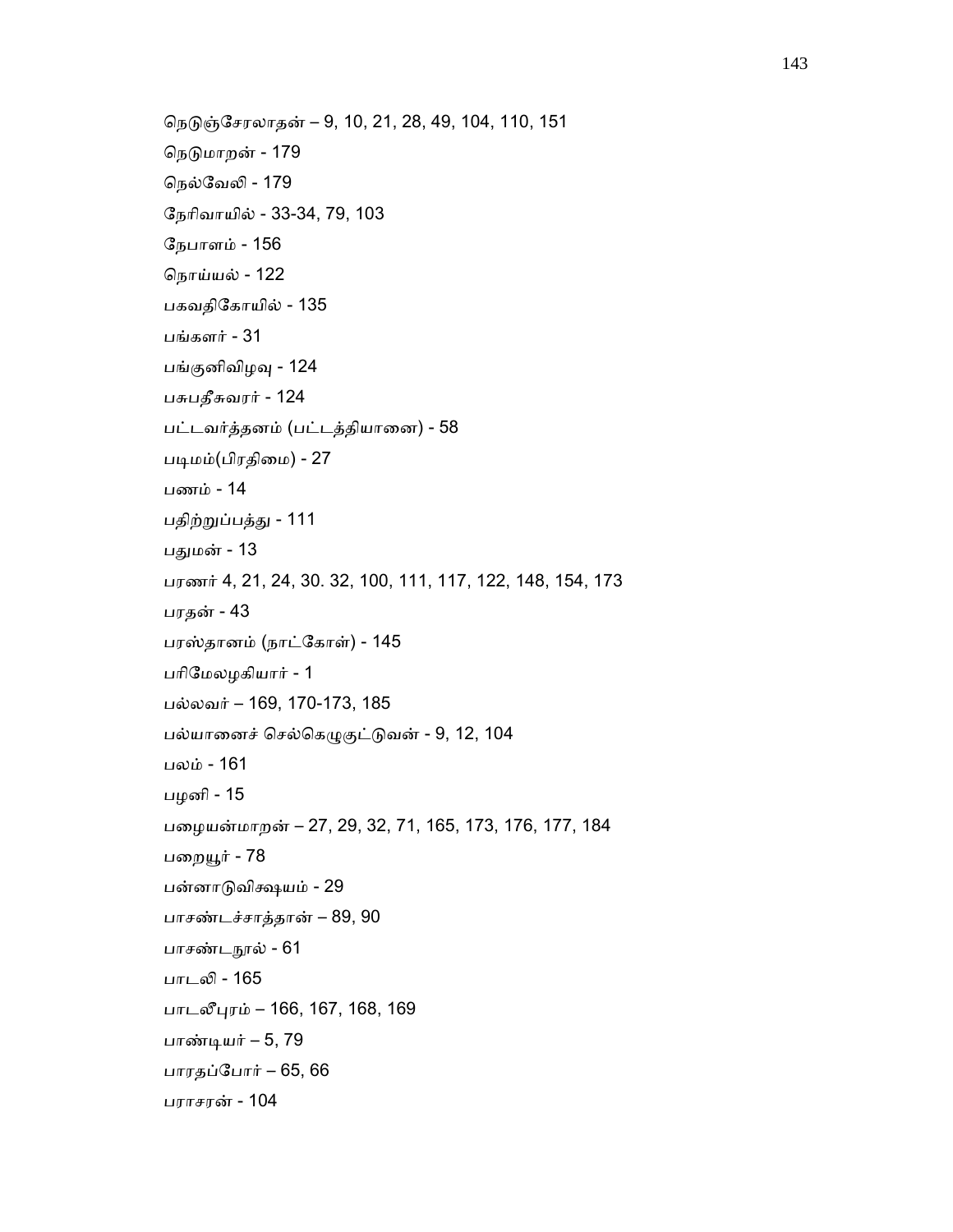பாலகுமரன் - 61 பாைலக்ெகௗதமனார் - 12 பா-ஹியான் – 166, 167, 168, 169 பிரஹத்ஸம்ஹிைத - 7 பிதியன் - 184 ᾗகார் – 35, 45, 102, 126 ᾗகார்ச்ேசாழர் - 101 ᾗண்ணியராசன் - 46 ᾗல்ᾢ - 165 ᾗறநாᾕᾠ – 6, 101, 104-5 ᾗῆயமித்திரன் - 174 ᾘழிநாᾌ - 13 பெருங்கணி – 72, 137 பெருங்கிள்ளி – 97, 102 பெருங்குடிவாணிகர் - 44 ெபᾞங்குன்ᾡர் கிழார் - 17 பெருஞ்சேரல் – 9, 17, 107 பெருஞ்சோற்றுநிலை – 8,  $145$  ெபᾞந்ேதவி(பட்டமகிக்ஷி) - 24 ெபᾞநற்கிள்ளி – 25, 34, 106 பெருநாள் - 143 பெருமங்கலம் - 143

 ேபாியாᾠ – 6, 50, 55, 112, 127, 158 ைபரவன் - 63 ெபாதியில் – 172-3, 184 ெபாதினி (பழனி) – 15, 120 ெபாய்ைகயார் - 19 பொருநை - 116 பொன்வாகைப்பூ - 148 போந்தை(பனம்பூ) - 71 ெபௗண்ᾌ - 161 மக்கட்டாயம் - 150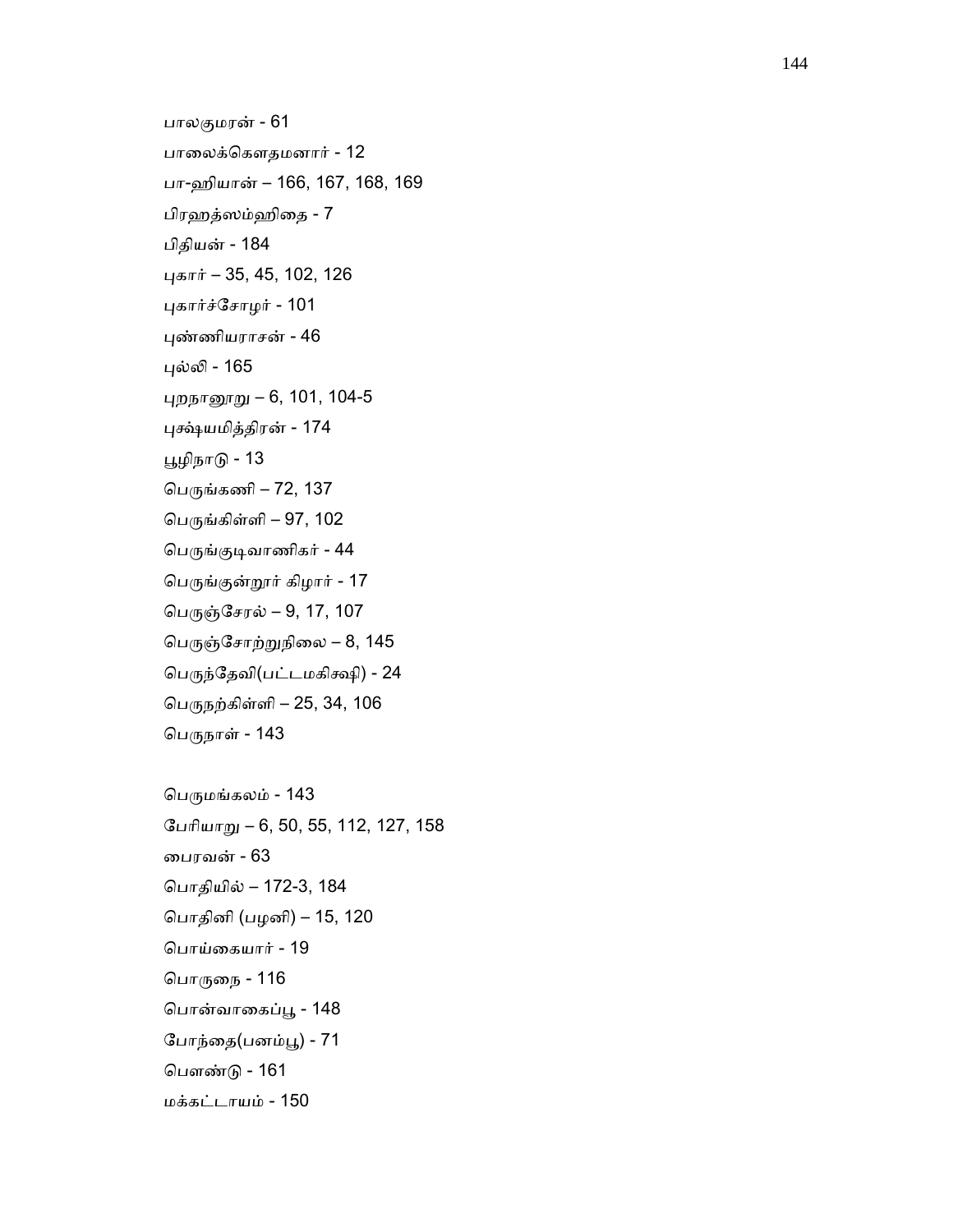மகதநாᾌ - 77 மகாவமிசம் - 183 ம ேகாைத - 127 மங்கலாேதவி – 89, 91 மச்சᾗராணம் - 164 ம ணக்கிள்ளி – 12, 15, 104 மணிபல்லவம் - 44 மணிᾙத்தாநதி - 121 மணிேமகைல – 44-47, 87, 135 மணிேமகலாெதய்வம் - 44 மᾐக்கைர - 131 மதுராபதி - 43 மᾐைர – 68, 101 மᾐைரக்காளியம்மன் - 130 மᾐைரக்கூலவாணிகன் சாத்தனார் – 23, 111-114 மᾐைரயாவணியவிட்டம் - 124 மாீசிபத்தனம் - 7 மᾞத்ᾐவன் தாேமாதரனார் - 112 மᾞமக்கட்டாயம் - 150 மற்கᾢேதவன் - 99 மறக்கற்ᾗ - 149 மஹாபாரதம் - 7 மாகதர் - 59 மாசாத்ᾐவான் – 35, 46, 70 மாடலன் – 38, 68, 71-2, 78-9, 82 மாதவி – 36, 70, 85, 90, 94, 100, 152-2, 154, 158, 144, 151-2, 160 மாதாி – 38-40, 68-9, 86 மாந்தரன் – 18, 171-2, 175-6, 177 மாந்தராஜா – 171-2 மாந்ைத – 11, 20, 101, 116, 148 மாநாய்கன் – 35, 70 மாᾚலனார் – 8, 11, 165, 168-9, 172, 175, 177 மாலதி - 90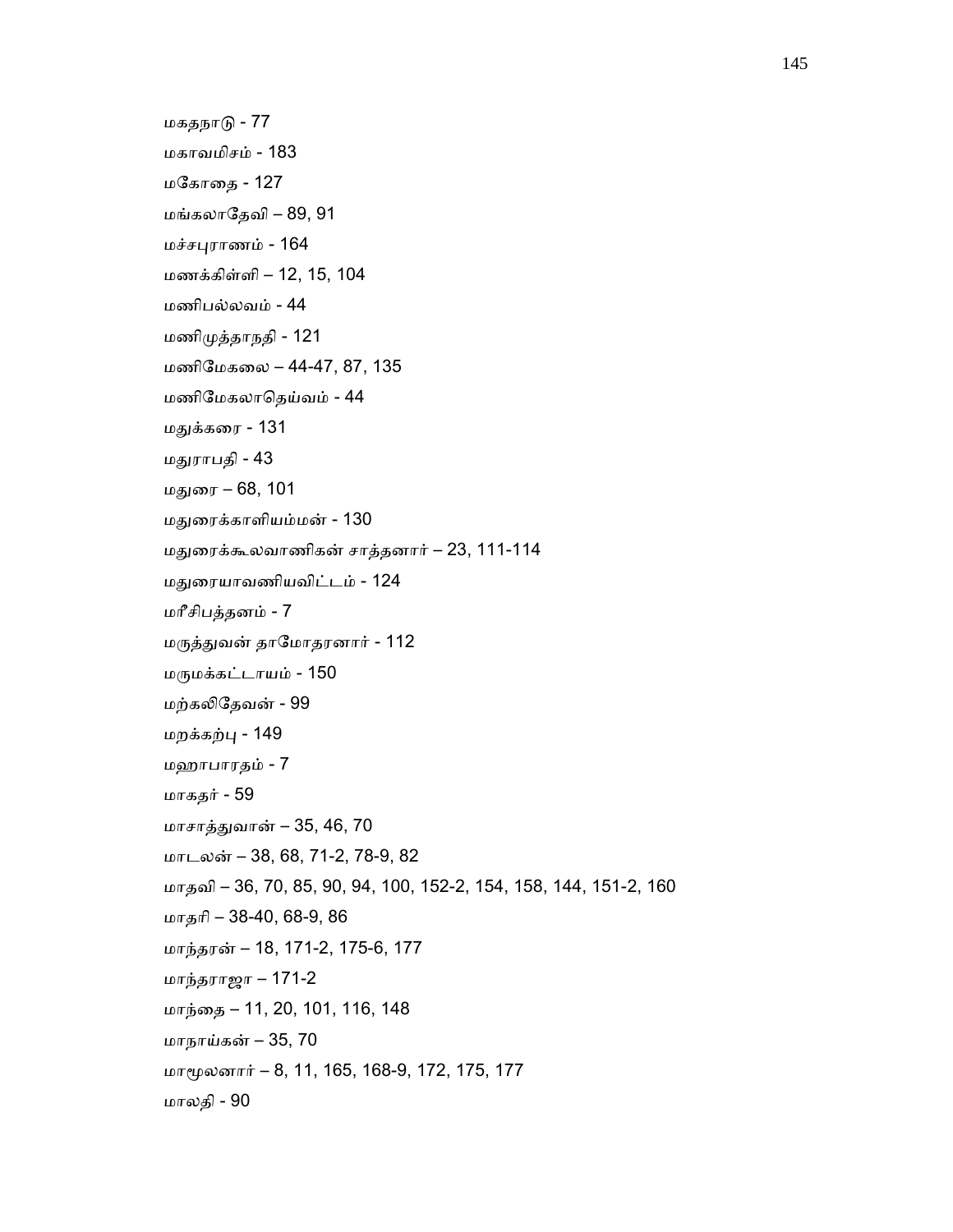```
 மாெவண்ேகா – 25, 106 
 மாᾦவேவந்தர் – 94, 108, 180-1 
 மாறன்வᾨதி - 177 
 மாஸ்திகல் – 28, 149 
 மிஞிᾢ - 184 
(\muசிரி – 6, 115, 130
முடித்தலைக்கோப்பெருநற்கிள்ளி - 15
முதுகுடுமிப்பெருவழுதி – 157
 ᾙரசீபத்தனம் - 6 
 ᾙரஞ்சிᾝர் ᾙᾊநாகராயர் - 7 
முள்ளூர் - 103
 ெமகஸ்தனிஸ்(Megasthenes) - 167 
 ைமசூர் - 11 
 ேமாகூர் – 32, 173 
 ேமாாியர் - 32, 165, 166, 173 
 ெமௗத்திகன் - 57 
 யஜ்ஞᾯசாதகர்ணி - 164 
 யயாதிவமிசம் - 57 
 யவனர் – 7, 80 
 யாைனக்கட்ேசய் மாந்தரஞ்ேசரல் – 18 
 யாைனமைலச்சாஸனம் - 179 
 ேயாசைனயினளᾫ - 129 
 ேராேமசசந்திரதத்தர் – 130, 167 
 வச்சிரநந்தி - 170 
 வச்சிரநாᾌ - 78 
 வஞ்சிபாலர் - 186 
 வஞ்சிமாநகரம் – 11, 15, 20, 46, 73, 116, 184
```
வஞ்சியம்மன் - 121

வட்ெடᾨத்ᾐ - 141

வஞ்சுளார ணியம் - 121

வஞ்சுேளச்சுரᾢங்கம் - 121

வஞ்சினம் - 52

```
146
```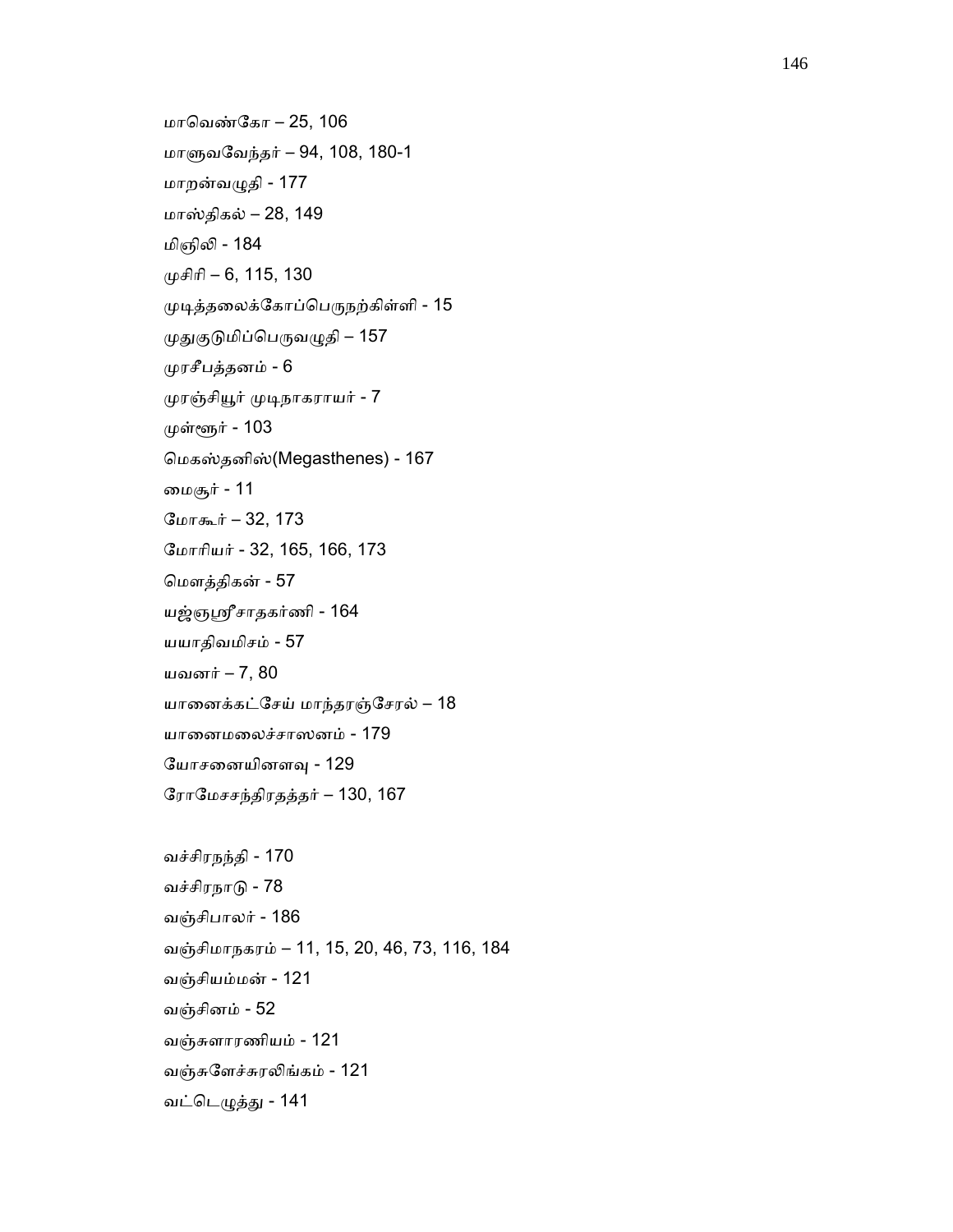வடுகர் - 172 வம்பேமாாியர் – 173, 175 வ்ராகமைல - 121 வராகமிகிரர் -- 7 வாகைப்பெருந்துறை – 13, வான்மீகராமாயனம் – 1, 5 வானவன்(ேசரன்) – 5, 75 வானவிறல்ேவள் - 138 வானி - 117 விக்ரமாதித்தன் - 175 விக்ரமாப்தம் - 170 விசித்திரன் - 63 வியலூர் - 33, 79 வில்லவன்(ேசரன்) - 75 வில்லவன்ேகாைத – 54, 65, 83, 138, 160 விழுப்புண் (போரில் மார்பிற்படும் புண்) - 67, 147 ᾪரக்கல் - 148 ᾪரேசாழன் - 131 ᾪரபத்தினி - 149, 153 ᾪரராேஜந்திரன் - 131 ெவளியன் ேவண்மான் - 10 ெவற்றிேவற்ெசழியன் – 71, 96, 104-05 ேவங்கடம் - 1 ேவங்ைகமார்பன் - 106 ேவண்மாடம் - 120 ேவண்மாள் - 82 ேவதாளிகர் - 59 ேவலன் - 50 ேவழம்பர் - 61, 146 - 147 ேவள்-பாாி - 16 வேள்விகுடிச்சாஸனம் - 179, 182 வேளாவிக்கோமாளிகை – 82, 120 ேவளாவிக்ேகாமான் – 13, 15, 16, 120